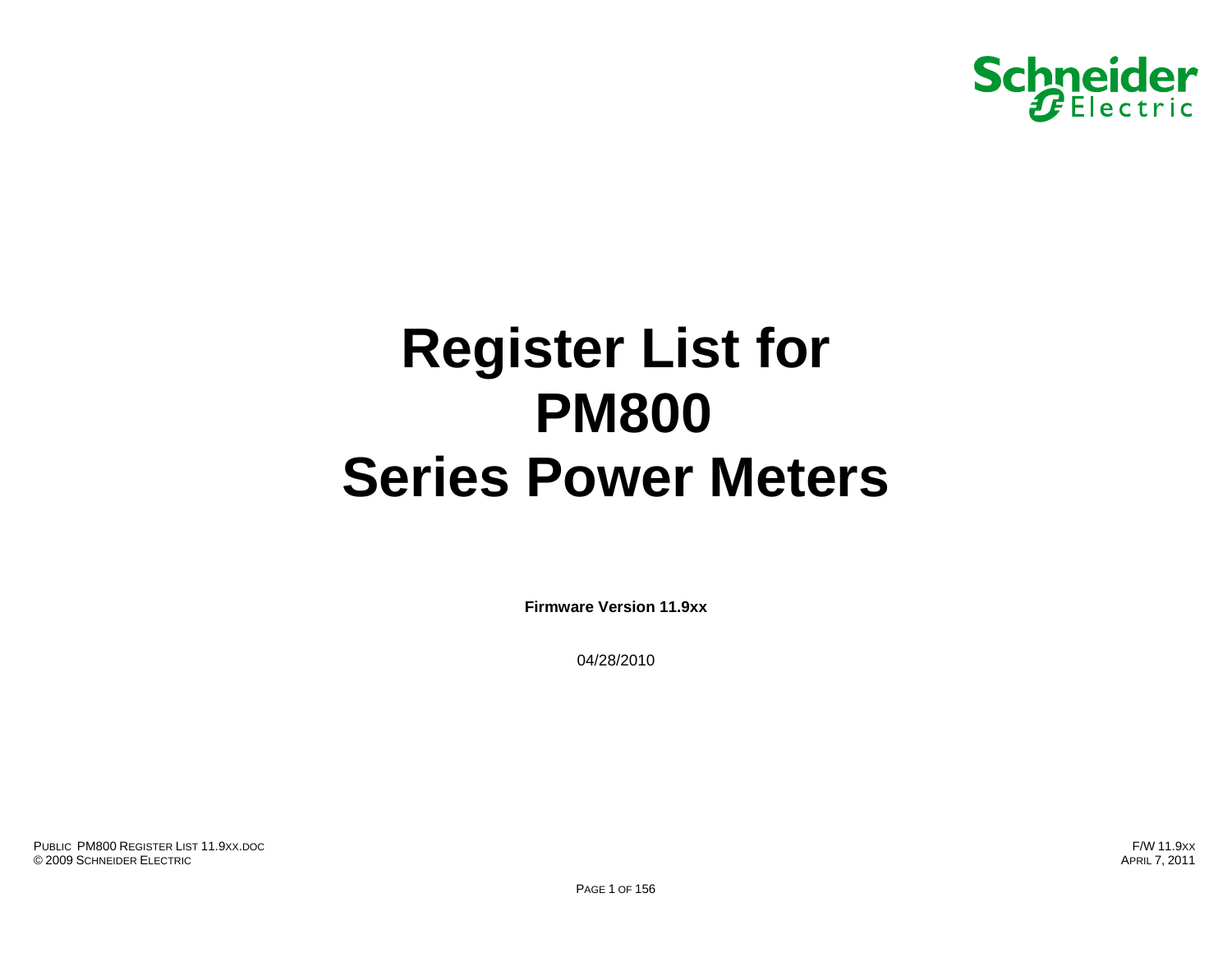#### **Table of Contents**

| <b>Register List for</b>                                                                   |                              |
|--------------------------------------------------------------------------------------------|------------------------------|
| <b>PM800</b>                                                                               |                              |
| <b>Series Power Meters</b>                                                                 |                              |
| <b>Public Document Revison 001</b>                                                         | Error! Bookmark not defined. |
| 11/11/09                                                                                   |                              |
| <b>Table of Contents</b>                                                                   | 2                            |
| <b>Model Support</b>                                                                       | 3                            |
|                                                                                            |                              |
| <b>Register Support</b>                                                                    | 3                            |
| [620] Ethernet Option Module Configuration                                                 | 4                            |
|                                                                                            | 5                            |
| Register Format:                                                                           | 5<br>5                       |
| Range:                                                                                     | 5                            |
| [640] Spare (640-1099)                                                                     |                              |
| [1100] 1s Metering                                                                         | 6                            |
|                                                                                            |                              |
|                                                                                            |                              |
|                                                                                            |                              |
|                                                                                            |                              |
| [1190] 1Second Metering - Power Factor (with load direction)  Error! Bookmark not defined. |                              |
| [1200] Power Quality                                                                       |                              |
|                                                                                            |                              |
|                                                                                            |                              |
|                                                                                            |                              |
| $[1300]$ Min/Max                                                                           | 17                           |
|                                                                                            |                              |
|                                                                                            |                              |
|                                                                                            |                              |
|                                                                                            |                              |
| $[1700]$ Energy                                                                            | 20                           |
|                                                                                            |                              |
| [1800] Demand                                                                              | 22                           |
|                                                                                            |                              |
| [1860] Demand - Input Metering Demand System Configuration and Data26                      |                              |
|                                                                                            |                              |
|                                                                                            |                              |
|                                                                                            |                              |
|                                                                                            |                              |

PUBLIC PM800 REGISTER LIST 11.9XX.DOC

© 2009 SCHNEIDER ELECTRIC

|                                                            | [2608] Spare (2608-2799)                                  | 41         |
|------------------------------------------------------------|-----------------------------------------------------------|------------|
|                                                            |                                                           | 42         |
|                                                            | [2800] Phase Extremes                                     |            |
|                                                            | [2810] Spare (2810-2999)                                  | 42         |
| Error! Bookmark not defined.                               | [3000] System Configuration                               | 43         |
| )01                                                        | [3100] Current/Voltage Configuration                      | 48         |
|                                                            | [3200] Metering Configuration & Status                    | 50         |
| 2                                                          |                                                           |            |
| 3                                                          |                                                           |            |
| 3                                                          |                                                           |            |
| ule Configuration<br>4                                     |                                                           |            |
|                                                            |                                                           |            |
| 5                                                          |                                                           |            |
| 5                                                          | [3400] Communications                                     | 63         |
| 5                                                          |                                                           |            |
| 6                                                          | [3650] Spare $-$ (3650 $-$ 3749) Possible User Qtys       | 66         |
|                                                            |                                                           |            |
|                                                            | [3750] ITIC/SEMI Evaluation - (3750-3899)                 | 66         |
|                                                            | [3900] Advanced PQ Configuration & Status - (3900 - 3950) | 70         |
|                                                            | (EN50160 and ITIC/SEMI Evaluation)                        | 70         |
| Factor (with load direction)  Error! Bookmark not defined. | [3950] Spare - (3950 - 3999) PQ Summary - Deferred        | 73         |
| 12                                                         | [4000] Auxiliary Inputs & Outputs                         | 74         |
|                                                            |                                                           |            |
|                                                            |                                                           |            |
|                                                            |                                                           |            |
| 17                                                         |                                                           |            |
|                                                            | [5129] Spare (5129-5279)                                  | 83         |
|                                                            | [5280] Input Metering Channel Labels (5280-5319)          | 83         |
|                                                            | [5320] Trending & Forecasting Configuration (5320 - 5369) | 84         |
|                                                            |                                                           |            |
| 20                                                         | <b>Trending &amp; Forecasting Standard Quantities</b>     | 84         |
| 22                                                         | [5370] Alarm Summary Configuration (5370-5474)            | 85         |
|                                                            | <b>Alarm Summary Configuration Template</b>               | 85         |
|                                                            | [5475] Alarm Summary (5475 - 5849)                        | 85         |
|                                                            | [Alarm Summary Template]                                  | 87         |
|                                                            | [5850] Active Alarm Log (5850-6299)                       | 89         |
|                                                            |                                                           |            |
|                                                            | [6250] Alarm History Log (6250-6699)                      | 91         |
|                                                            |                                                           | F/W 11.9xx |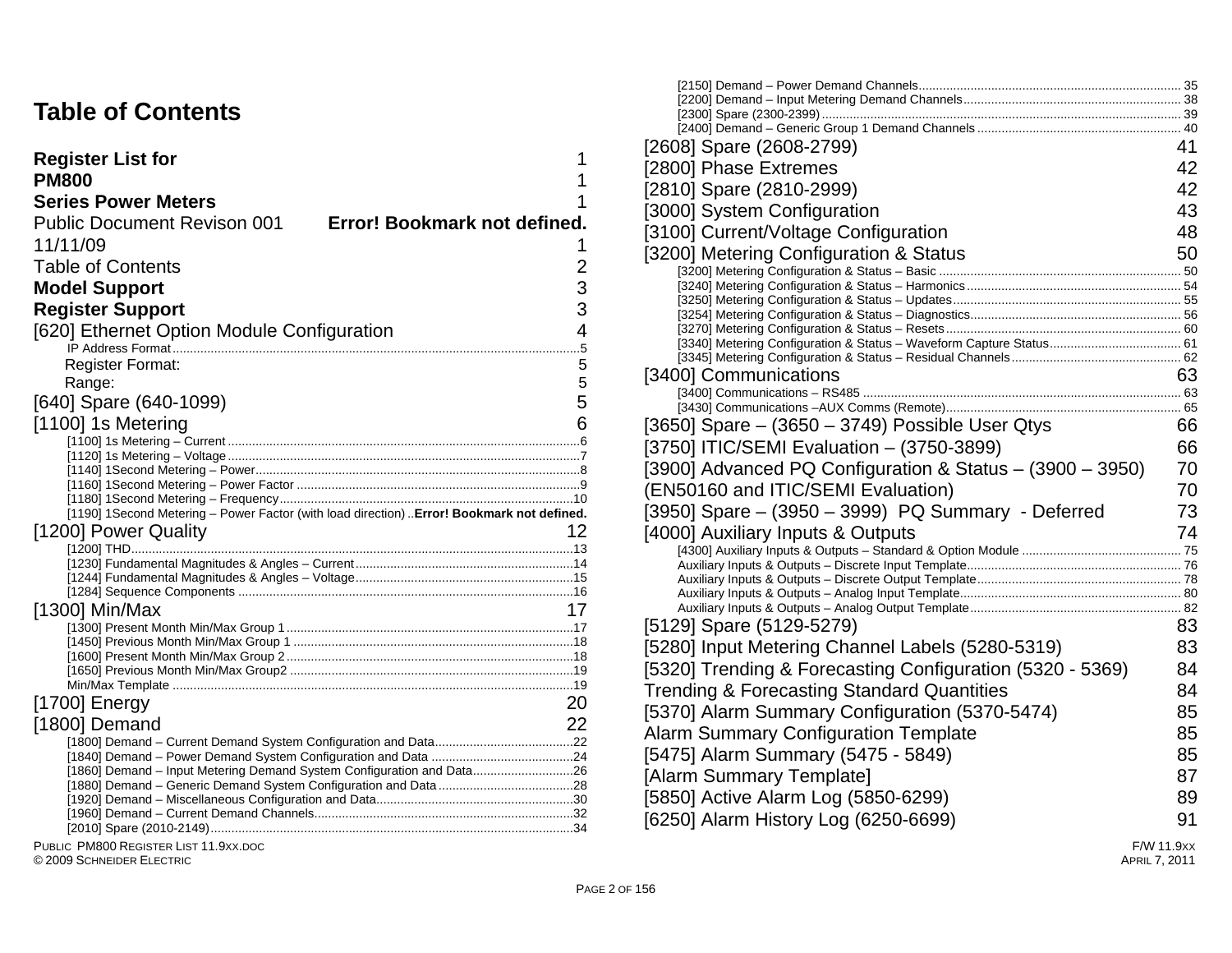| [8000] Command Interface                                     | 93  |
|--------------------------------------------------------------|-----|
| [8150] Spare (8150-8799)                                     | 93  |
| [9000] EN50160 Summary (9000-9359)                           | 94  |
| [9360] Alarm Summary (9360-9499)                             | 107 |
| [9530] Email System Configuration & Status (9530-9549)       | 108 |
| [9550] Register-Based Disturbance Event Log - Voltage Event  |     |
| Configuration (9550-9555)                                    | 109 |
| [9560] Spare (9560-9599)                                     | 110 |
| [9600] Register-Based Disturbance Event Log - Voltage Events |     |
| $(9600 - 9839)$                                              | 110 |
| Register-Based Disturbance Event Log - Event Template        | 111 |
| [10000] Alarms                                               | 113 |
|                                                              |     |
|                                                              |     |
|                                                              |     |
|                                                              |     |
|                                                              |     |
|                                                              |     |
| [11700] Floating Point Metering Registers                    | 126 |

|                                                        | 126 |
|--------------------------------------------------------|-----|
|                                                        | 126 |
|                                                        | 127 |
|                                                        |     |
|                                                        |     |
|                                                        |     |
|                                                        |     |
| [12000] Utility Registers                              | 132 |
| [13200] Spectral Components                            | 133 |
|                                                        | 133 |
| Spectral Components - Data Template.                   |     |
| [16144] Energy Per Shift Configuration (16144-16237)   | 141 |
| [16202] Energy Summary Usage (16202-16237)             | 142 |
| [16238] Energy Per Shift Usage (16238-16347)           | 142 |
| [16348] Energy Per Shift Cost (16348-16383)            | 144 |
| [16384] Trending & Forecasting Summary (16384 - 16883) | 146 |
| <b>Templates</b>                                       | 147 |
|                                                        | 147 |
|                                                        |     |
|                                                        | 149 |
| Commands                                               | 150 |
|                                                        |     |

# **Model Support**

- Register is supported and published
- **--** Register is not supported

#### **Register Support**

- **RO** Read Only
- **R/W** Read Write
- **RCW** Read Conditional Write (normally a setup register so a setup session must be open to write)
- **NV = PY** When the register is **Non-Volatile**
- **NV = N** When the register is **Volatile**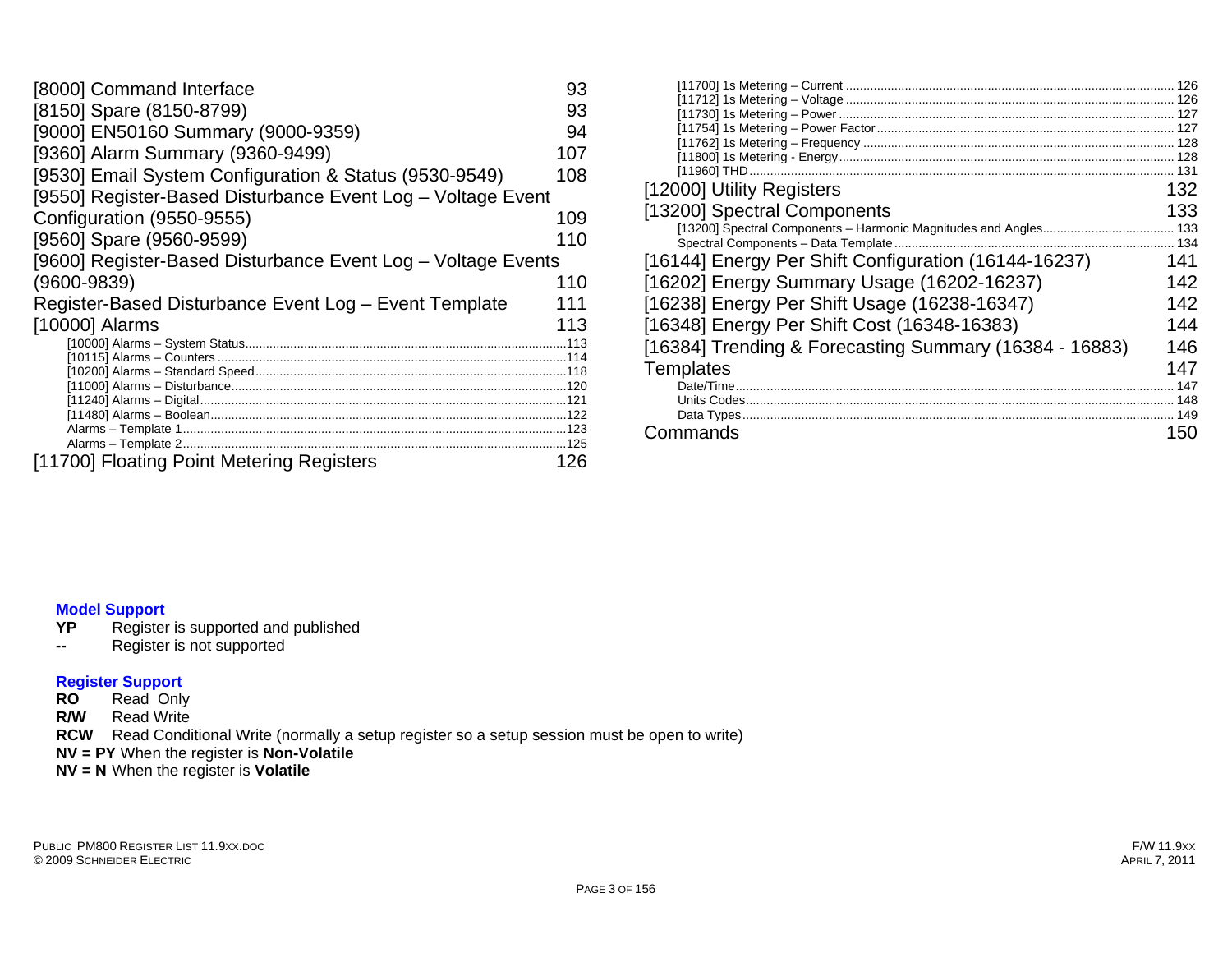## **[620] Ethernet Option Module Configuration**

| Reg | <b>Name</b>                         | <b>Size</b>    | <b>Type</b> | <b>Access</b> | <b>NV</b> | <b>Scale</b>   | <b>Units</b>   | Range                       | <b>Notes</b>                                                                                                                                                                  | 018              | 078     | 09             | 0/8                            |
|-----|-------------------------------------|----------------|-------------|---------------|-----------|----------------|----------------|-----------------------------|-------------------------------------------------------------------------------------------------------------------------------------------------------------------------------|------------------|---------|----------------|--------------------------------|
| 620 | Duplicate IP Address Check Register | $\overline{2}$ | Octets      | R/W           | N         | $\sim$         | $\sim$         | <b>IP Address</b><br>Format | Volatile register used for duplicate IP detection. The PM8<br>writes the requested IP to these registers and signals the<br>ECC to perform a Duplicate IP Check on it.        | Y<br>P           | Y<br>P  | Υ<br>P         | Y<br>P                         |
| 622 | <b>IP Address</b>                   | $\overline{2}$ | Octets      | R/CW          | Υ         | $\blacksquare$ | $\blacksquare$ | <b>IP Address</b><br>Format | First octet must not be 0x00. Duplicate IP check must be<br>made before writing this value.                                                                                   | Y<br>P           | Ϋ<br>P  | Υ<br>P.        | Y<br>P                         |
| 624 | <b>IP Subnet Mask</b>               | $\overline{2}$ | Octets      | R/CW          | Y         | $\omega$       |                | <b>IP Address</b><br>Format | Last octet can not be set to 254.<br>Network part of the mask must be all '1's and device part<br>must be all '0's example:<br>255.255.255.0 is good 255.253.255.0 is invalid | Υ<br>P           | Y<br>P  | Υ<br>P         | Y<br>P                         |
| 626 | <b>IP Router Address</b>            | $\overline{2}$ | Octets      | R/CW          | Y         | $\sim$         |                | <b>IP Address</b><br>Format | No checking is done on the router address                                                                                                                                     | Y<br>P           | Υ<br>P  | Υ<br>$\sf P$   | $\overline{Y}$<br>$\mathsf{P}$ |
| 628 | <b>Ethernet Physical Connection</b> | $\mathbf{1}$   | Integer     | R/CW          | Y         | $\sim$         |                | $0, 3-6$                    | 0 = 10T/100TX Auto (Half Duplex) (Default)<br>3 = 10BaseT (Half Duplex)<br>$4 = 10$ BaseTX<br>5 = 100BaseT (Half Duplex)<br>$6 = 100$ BaseTX                                  | Y<br>P           | Y<br>P  | Υ<br>P.        | Y<br>$\mathsf{P}$              |
| 629 | <b>Baud Rate</b>                    | $\mathbf{1}$   | Integer     | R/CW          | Y         | $\sim$         |                | $5 - 11$                    | <b>Currently Supported</b><br>2400<br>$5 =$<br>4800<br>$6 =$<br>9600<br>$7 =$<br>19200 (Default)<br>$8 =$<br>$9 = 38400$                                                      | Υ<br>P           | Υ<br>P. | Υ<br>P.        | Y<br>P                         |
| 630 | Parity                              | $\mathbf{1}$   | Integer     | R/CW          | Y         | $\sim$         |                | 0,2                         | <b>Serial Port Parity</b><br>$0 = \text{None}$<br>$2 = Even (Default)$                                                                                                        | Y<br>P           | Y<br>P  | $\overline{Y}$ | Y<br>$P$ $P$                   |
| 631 | Wire Mode                           | $\mathbf{1}$   | Integer     | R/CW          | Y         | $\blacksquare$ |                | $1 - 2$                     | Serial Port Wire Mode<br>$1 = 2$ -Wire (Default)<br>$2 = 4$ -Wire                                                                                                             | Y<br>P           | Υ<br>P  | Υ<br>P         | Y<br>P                         |
| 632 | Port Protocol Mode                  | $\mathbf{1}$   | Integer     | R/CW          | Y         | $\sim$         |                | $0 - 1$                     | 0 = Device Selectable (Auto) (Default)<br>$1 = Modbus ASCII$                                                                                                                  | Υ<br>$\mathsf P$ | Y<br>P  | Υ<br>P.        | Υ<br>$\mathsf P$               |
| 633 | PM8ECC Reset Counter                | $\mathbf{1}$   | Integer     | R/W           | Y         | $\sim$         |                | $0 - 65535$                 | This register is incremented each time the PM8ECC starts<br>up                                                                                                                | Y<br>P           | Y<br>P  | Y<br>P         | Y<br>P                         |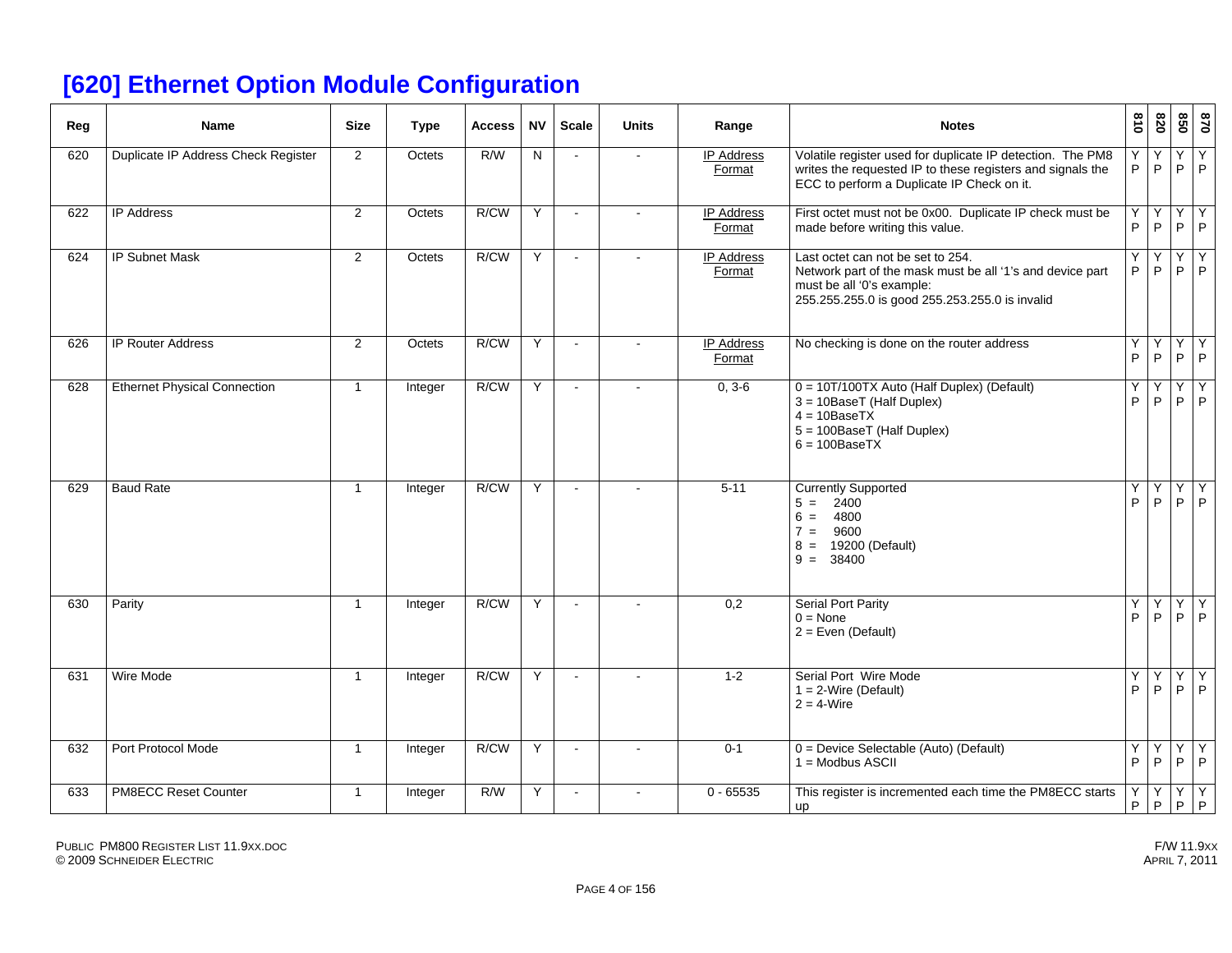| Reg | Name       | <b>Size</b> | Type    | Access | <b>NV</b>    | <b>Scale</b> | <b>Units</b> | Range                    | <b>Notes</b>                                    | $\frac{8}{10}$ | 078 |                 | 870<br>850                   |
|-----|------------|-------------|---------|--------|--------------|--------------|--------------|--------------------------|-------------------------------------------------|----------------|-----|-----------------|------------------------------|
| 634 | Frame Type |             | Integer | R/CW   | $\checkmark$ |              |              | $0 - 1$                  | $0 =$ Ethernet II (Default)<br>$1 = 802.3$ SNAP | $\mathsf{P}$   |     | $\sqrt{}$<br>D. | $\checkmark$<br>$\mathsf{P}$ |
| 635 | Reserved   |             | Integer |        | . .          |              | $\sim$       | $\overline{\phantom{a}}$ |                                                 |                |     | .               |                              |

#### **IP Address Format**

#### **Register Format:**

**1st Register High byte:** IP Address 1st Octet **1st Register Low byte:** IP Address 2nd Octet **2nd Register High byte:** IP Address 3rd Octet **2nd Register Low byte:** IP Address 4th Octet

#### **Range:**

**000.000.000.000 to 255.255.255.255** 

#### **[640] Spare (640-1099)**

| Reg | Name   | <b>Size</b> | Type | Access | NV Scale | <b>Units</b> | Range | <b>Notes</b> | $\frac{3}{2}$            | ന | ൦ |
|-----|--------|-------------|------|--------|----------|--------------|-------|--------------|--------------------------|---|---|
| 640 | Unused | 460         |      |        |          |              |       |              | $\overline{\phantom{a}}$ |   |   |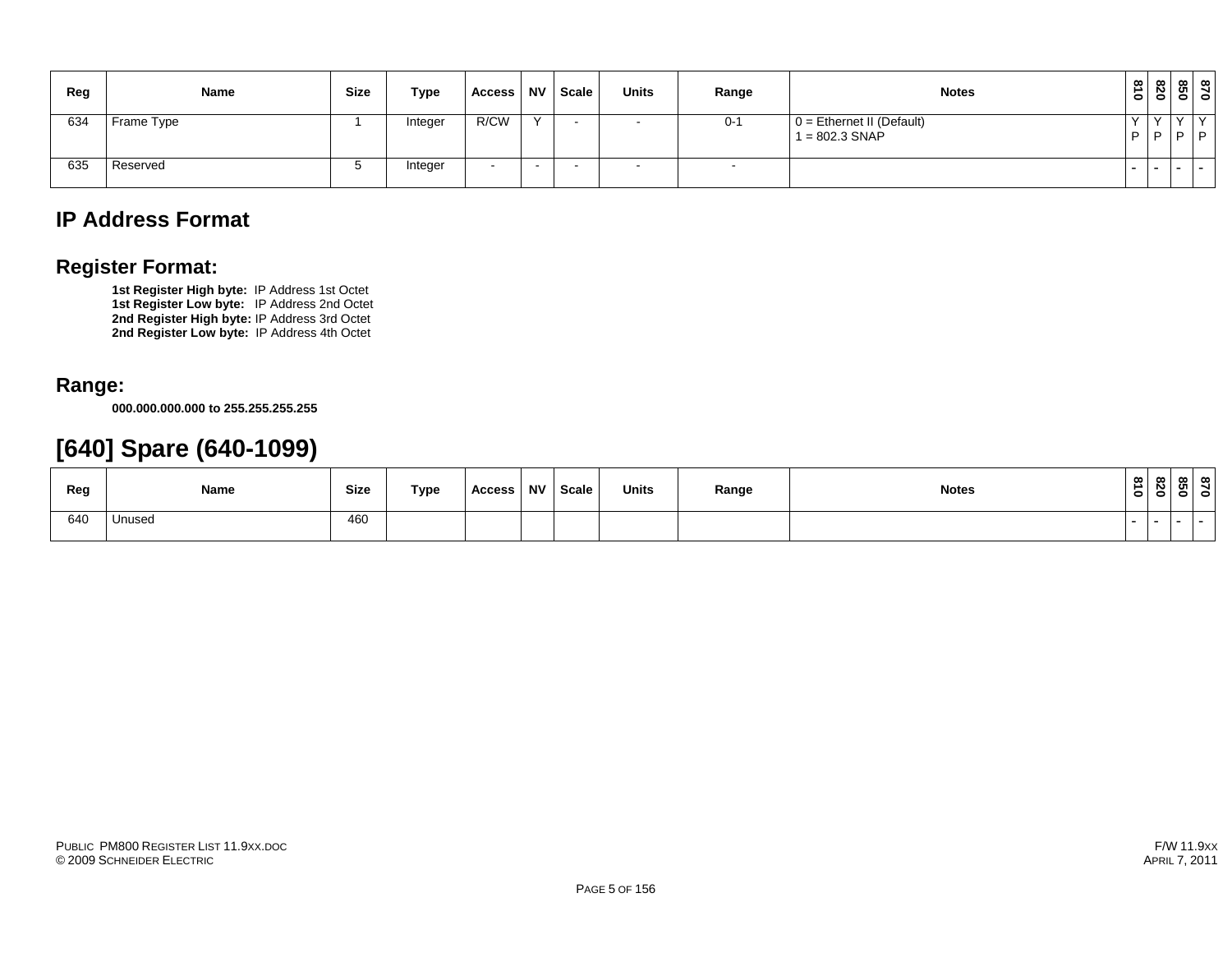## **[1100] 1s Metering**

#### **[1100] 1s Metering – Current**

| Reg  | <b>Name</b>                 | <b>Size</b> | <b>Type</b> | <b>Access</b> | <b>NV</b> | <b>Scale</b>   | <b>Units</b>   | Range                              | <b>Notes</b>                                                  | 018    | 078               | 850                    | 0/8                  |
|------|-----------------------------|-------------|-------------|---------------|-----------|----------------|----------------|------------------------------------|---------------------------------------------------------------|--------|-------------------|------------------------|----------------------|
| 1100 | Current, Phase A            |             | Integer     | <b>RO</b>     | N         | A              | Amps/Scale     | $0 - 32,767$                       | <b>RMS</b>                                                    | Υ<br>P | Υ<br>P            | Y<br>P                 | Y<br> P              |
| 1101 | Current, Phase B            |             | Integer     | <b>RO</b>     | N         | Α              | Amps/Scale     | $0 - 32,767$                       | <b>RMS</b>                                                    | Y<br>P | Y<br>P            | $\checkmark$<br>P      | Y<br> P              |
| 1102 | Current, Phase C            |             | Integer     | <b>RO</b>     | N         | Α              | Amps/Scale     | $0 - 32,767$                       | <b>RMS</b>                                                    | Υ<br>P | P                 | v<br>P                 | Y<br> P              |
| 1103 | Current, Neutral            |             | Integer     | <b>RO</b>     | N         | B              | Amps/Scale     | $0 - 32,767$<br>(-32,768 if N/A)   | RMS (4-wire system and system 12)                             | Y<br>P | $\checkmark$<br>P |                        | Y<br>$P$ $P$         |
| 1104 | Current, Ground             |             | Integer     | <b>RO</b>     | N         | B              | Amps/Scale     | $0 - 32,767$<br>$(-32,768$ if N/A) | RMS (3-wire system type 31)                                   | Y<br>P | Y<br>P            | $\checkmark$<br>P      | Y<br> P              |
| 1105 | Current, 3-Phase Average    |             | Integer     | <b>RO</b>     | N         | Α              | Amps/Scale     | $0 - 32,767$                       | Calculated mean of Phases A, B & C<br>(A and B for System 12) | Υ<br>P | Y<br>P            | P                      | YY<br> P             |
| 1106 | Reserved                    |             | Integer     | <b>RO</b>     | $\times$  | XX             | <b>XXXXXXX</b> | <b>XXXXXXX</b>                     | Reserved for future development                               |        |                   |                        |                      |
| 1107 | Current, Unbalance, Phase A |             | Integer     | <b>RO</b>     | N         | <b>XX</b>      | 0.10%          | $0 - 1,000$                        |                                                               | Y<br>P | Y<br>P            | $\vee$<br>$\mathsf{P}$ | Y<br> P              |
| 1108 | Current, Unbalance, Phase B |             | Integer     | <b>RO</b>     | N         | $\times\times$ | 0.10%          | $0 - 1,000$                        |                                                               | Υ<br>P | Υ<br>P            | $\checkmark$<br>P      | Y<br> P              |
| 1109 | Current, Unbalance, Phase C |             | Integer     | <b>RO</b>     | N         | $\times\times$ | 0.10%          | $0 - 1,000$                        |                                                               | Y<br>P | Υ<br>P            | P                      | Y<br> P              |
| 1110 | Current, Unbalance, Max     |             | Integer     | <b>RO</b>     | N         | <b>XX</b>      | 0.10%          | $0 - 1,000$                        | Percent Unbalance, Worst                                      | Y<br>P | Y<br>P            | Y<br>P                 | $\overline{Y}$<br> P |
| 1111 | Reserved                    | 9           | Integer     | <b>RO</b>     | $\times$  | $\times\times$ | <b>XXXXXXX</b> | <b>XXXXXXX</b>                     | Reserved for future development                               |        |                   |                        | $\sim$               |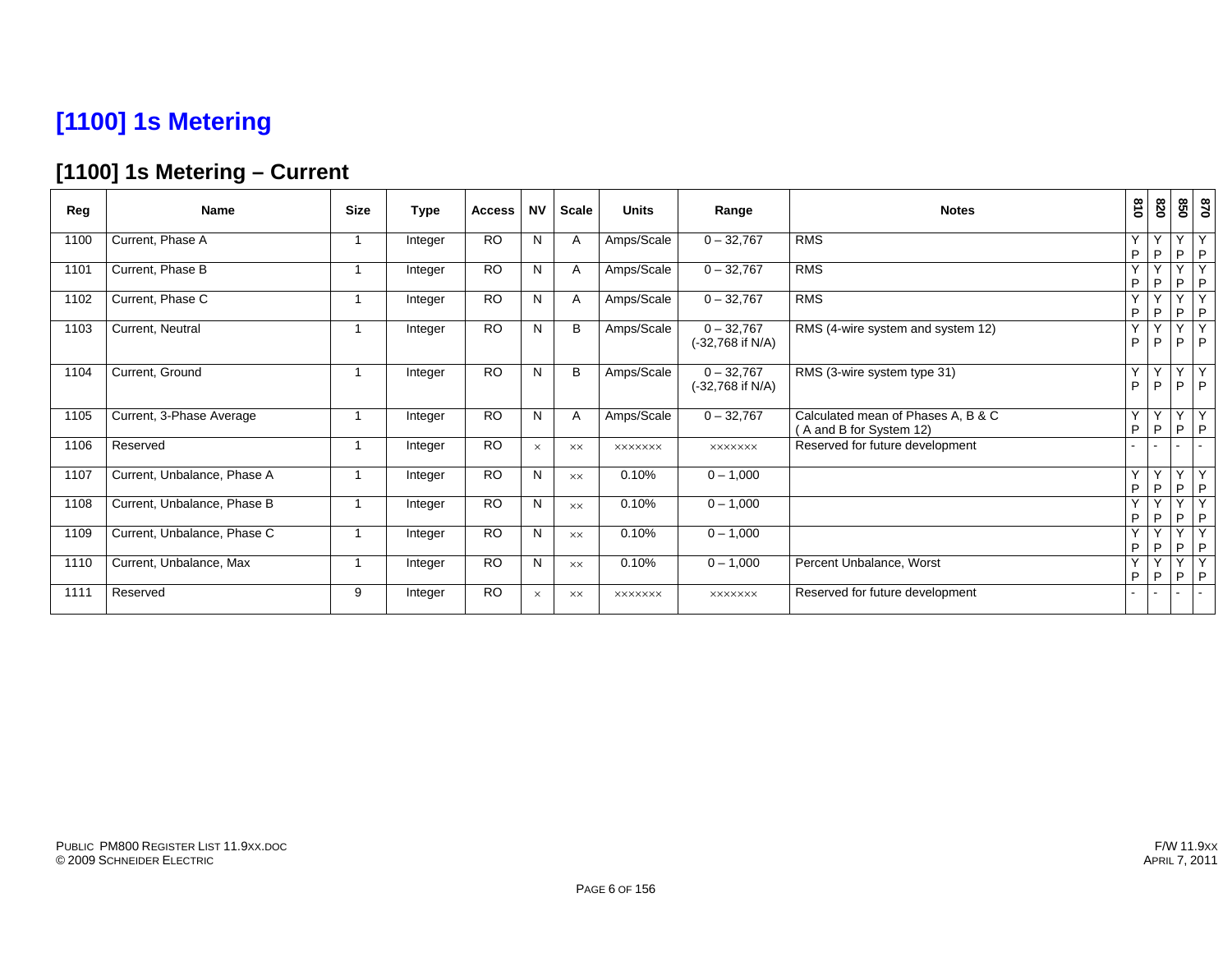#### **[1120] 1s Metering – Voltage**

| Reg  | <b>Name</b>                 | Size           | <b>Type</b> | <b>Access</b>   | <b>NV</b>    | <b>Scale</b>   | <b>Units</b>   | Range                              | <b>Notes</b>                                                                 | 618    | 078                     | 058    | 0 <sub>28</sub>   |
|------|-----------------------------|----------------|-------------|-----------------|--------------|----------------|----------------|------------------------------------|------------------------------------------------------------------------------|--------|-------------------------|--------|-------------------|
| 1120 | Voltage, A-B                | $\mathbf{1}$   | Integer     | $\overline{RO}$ | N            | D              | Volts/Scale    | $0 - 32,767$                       | RMS Voltage measured between A & B                                           | Υ<br>P | P                       | Y<br>P | Y<br>$\mathsf P$  |
| 1121 | Voltage, B-C                | -1             | Integer     | $\overline{RO}$ | N            | D              | Volts/Scale    | $0 - 32,767$                       | RMS Voltage measured between B & C                                           | Ÿ<br>P | ${\sf P}$               | Ÿ<br>P | Y<br>$\mathsf P$  |
| 1122 | Voltage, C-A                | $\mathbf{1}$   | Integer     | $\overline{RO}$ | N            | D              | Volts/Scale    | $0 - 32,767$                       | RMS Voltage measured between C & A                                           | Ÿ<br>P | Y<br>P                  | Υ<br>P | Y<br>$\mathsf P$  |
| 1123 | Voltage, L-L Average        | $\mathbf{1}$   | Integer     | $\overline{RO}$ | N            | D              | Volts/Scale    | $0 - 32,767$                       | RMS 3 Phase Average L-L Voltage                                              | Y<br>P | P                       | Y<br>P | Y<br>$\mathsf P$  |
| 1124 | Voltage, A-N                | $\overline{1}$ | Integer     | <b>RO</b>       | $\mathsf{N}$ | D              | Volts/Scale    | $0 - 32,767$<br>(-32,768 if N/A)   | RMS Voltage measured between A & N<br>4-wire systems and systems 10 and 12   | Y<br>P | $\checkmark$<br>$\sf P$ | Y<br>P | Y<br>$\mathsf{P}$ |
| 1125 | Voltage, B-N                | $\mathbf{1}$   | Integer     | $\overline{RO}$ | N            | D              | Volts/Scale    | $0 - 32,767$<br>(-32,768 if N/A)   | RMS Voltage measured between B & N<br>4-wire system and system 12            | Y<br>P | $\mathsf{P}$            | Y<br>P | Y<br>P            |
| 1126 | Voltage, C-N                |                | Integer     | $\overline{RO}$ | N            | D              | Volts/Scale    | $0 - 32,767$<br>$(-32,768$ if N/A) | RMS Voltage measured between C & N<br>4-wire systems only                    | Y<br>P | P                       | Υ<br>P | Y<br>P            |
| 1127 | Voltage, N-R                |                | Integer     | $\overline{RO}$ | N            | E.             | Volts/Scale    | $0 - 32,767$<br>(-32,768 if N/A)   | RMS Voltage measured between N & Meter<br>4-wire system and system 10 and 12 | Y<br>P | $\sf P$                 | Υ<br>P | Y<br>$\mathsf{P}$ |
| 1128 | Voltage, L-N Average        | 1              | Integer     | $\overline{RO}$ | N            | D              | Volts/Scale    | $0 - 32,767$                       | RMS 3-Phase Average L-N Voltage<br>(2 phase Average for system 12)           | Υ<br>P | P                       | Y<br>P | Y<br>$\mathsf P$  |
| 1129 | Voltage, Unbalance, A-B     | $\mathbf{1}$   | Integer     | <b>RO</b>       | N            | $\times\times$ | 0.10%          | $0 - 1,000$                        | Percent Voltage Unbalance, Phase A-B<br>(3-wire and 4-wire only)             | Y<br>P | P                       | Y<br>P | Y<br>$\sf P$      |
| 1130 | Voltage, Unbalance, B-C     | -1             | Integer     | $\overline{RO}$ | N            | XX             | 0.10%          | $0 - 1,000$                        | Percent Voltage Unbalance, Phase B-C<br>(3-wire and 4-wire only)             | Ÿ<br>P | $\sf P$                 | Y<br>P | Ÿ<br>$\mathsf P$  |
| 1131 | Voltage, Unbalance, C-A     | $\mathbf{1}$   | Integer     | <b>RO</b>       | N            | XX             | 0.10%          | $0 - 1,000$                        | Percent Voltage Unbalance, Phase C-A<br>(3-wire and 4-wire only)             | Y<br>P | Y<br>$\sf P$            | Y<br>P | Y<br>$\mathsf P$  |
| 1132 | Voltage, Unbalance, Max L-L | $\mathbf{1}$   | Integer     | $\overline{RO}$ | N            | $\times\times$ | 0.10%          | $0 - 1,000$                        | Percent Voltage Unbalance, Worst L-L<br>(3-wire and 4-wire only)             | Ÿ<br>P | Ÿ<br>P                  | Y<br>P | Y<br>P            |
| 1133 | Voltage, Unbalance, A-N     | $\mathbf{1}$   | Integer     | <b>RO</b>       | N            | <b>XX</b>      | 0.10%          | $0 - 1,000$<br>$(-32,768$ if N/A)  | Percent Voltage Unbalance, Phase A-N<br>4-wire systems and system type 12    | Y<br>P | P                       | Y<br>P | Y<br>P            |
| 1134 | Voltage, Unbalance, B-N     | $\mathbf{1}$   | Integer     | $\overline{RO}$ | N            | $\times\times$ | 0.10%          | $0 - 1,000$<br>$(-32,768$ if N/A)  | Percent Voltage Unbalance, Phase B-N<br>4-wire systems and system type 12    | Y<br>P | P                       | Υ<br>P | Y<br>P            |
| 1135 | Voltage, Unbalance, C-N     | $\mathbf{1}$   | Integer     | $\overline{RO}$ | N            | <b>XX</b>      | 0.10%          | $0 - 1.000$<br>(-32,768 if N/A)    | Percent Voltage Unbalance, Phase C-N<br>4-wire systems only                  | Υ<br>P | $\sf P$                 | Υ<br>P | Y<br>P            |
| 1136 | Voltage, Unbalance, Max L-N | -1             | Integer     | <b>RO</b>       | N            | <b>XX</b>      | 0.10%          | $0 - 1.000$<br>$(-32,768$ if N/A)  | Percent Voltage Unbalance, Worst L-N<br>4-wire systems and system type 12    | Y<br>P | P                       | Υ<br>P | Y<br>P            |
| 1137 | Reserved                    | 3              | Integer     | R <sub>O</sub>  | $\times$     | XX             | <b>XXXXXXX</b> | <b>XXXXXXX</b>                     | Reserved for future development                                              |        |                         |        |                   |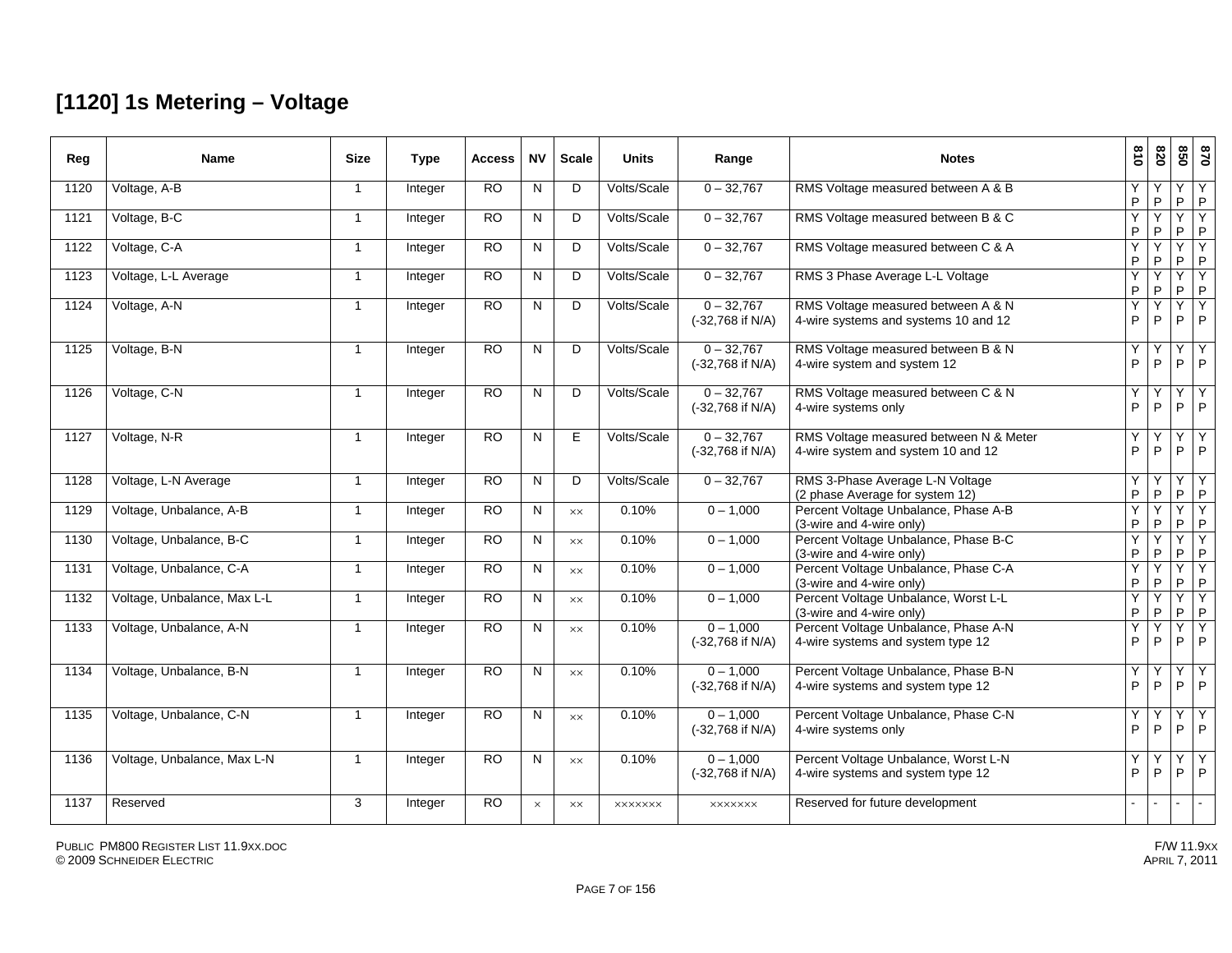#### **[1140] 1Second Metering – Power**

| Reg  | <b>Name</b>             | <b>Size</b>             | <b>Type</b> | <b>Access</b>   | <b>NV</b>    | <b>Scale</b>   | <b>Units</b>   | Range                                    | <b>Notes</b>                                                                                                                     | 018      | 078            | 850            | 0/8               |
|------|-------------------------|-------------------------|-------------|-----------------|--------------|----------------|----------------|------------------------------------------|----------------------------------------------------------------------------------------------------------------------------------|----------|----------------|----------------|-------------------|
| 1140 | Real Power, Phase A     | $\overline{1}$          | Integer     | $\overline{RO}$ | N            | F.             | kW/Scale       | $-32,767 - 32,767$<br>(-32,768 if N/A)   | Real Power (PA)<br>4-wire systems and system types 10, 11, and 12                                                                | Y.<br>P  | $\mathsf{P}$   | Υ<br>P.        | Y<br>P            |
| 1141 | Real Power, Phase B     | $\overline{1}$          | Integer     | <b>RO</b>       | $\mathsf{N}$ | F              | kW/Scale       | $-32,767 - 32,767$<br>$(-32,768$ if N/A) | Real Power (PB)<br>4-wire systems and system type 12                                                                             | Y<br>P   | P              | P              | Y<br>P            |
| 1142 | Real Power, Phase C     | $\overline{1}$          | Integer     | $\overline{RO}$ | N            | $\overline{F}$ | kW/Scale       | $-32,767 - 32,767$<br>(-32,768 if N/A)   | Real Power (PC)<br>4-wire systems only                                                                                           | Y.<br>P  | Y<br>P         | Y<br>P         | Y<br>P            |
| 1143 | Real Power, Total       | $\overline{1}$          | Integer     | $\overline{RO}$ | $\mathsf{N}$ | F.             | kW/Scale       | $-32.767 - 32.767$                       | 4-wire system = $PA+PB+PC$<br>3-wire system $=$ 3-Phase real power<br>System type $12 = PA + PB$<br>System 10, $11 = PA$         | Y.<br>P  | Υ<br>P         | Y<br>P.        | $\mathsf{Y}$<br>P |
| 1144 | Reactive Power, Phase A | $\overline{\mathbf{1}}$ | Integer     | $\overline{RO}$ | N            | F.             | kVAr/Scale     | $-32.767 - 32.767$<br>$(-32,768$ if N/A) | Reactive Power (QA)<br>4-wire systems and system types 10, 11, and 12                                                            | Y<br>P   | Υ<br>P         | P              | P                 |
| 1145 | Reactive Power, Phase B | $\overline{1}$          | Integer     | <b>RO</b>       | N            | F.             | kVAr/Scale     | $-32,767 - 32,767$<br>$(-32,768$ if N/A) | Reactive Power (QB)<br>4-wire systems and system type 12                                                                         | Y.<br>P  | Y<br>P         | Y<br>P         | Y<br>P            |
| 1146 | Reactive Power, Phase C | $\overline{1}$          | Integer     | $\overline{RO}$ | N            | F.             | kVAr/Scale     | $-32,767 - 32,767$<br>$(-32,768$ if N/A) | Reactive Power (QC)<br>4-wire system only                                                                                        | Y.<br>P  | P              | Y<br>P         | Y<br>P            |
| 1147 | Reactive Power, Total   | $\overline{1}$          | Integer     | $\overline{RO}$ | N            | F              | kVAr/Scale     | $-32,767 - 32,767$                       | 4-wire system = $QA+QB+QC$<br>3 wire system $=$ 3-Phase reactive power<br>System type $12 = QA + QB$<br>System 10, $11 = QA$     | Y<br>P   | P              | Υ<br>P.        | Y<br>P            |
| 1148 | Apparent Power, Phase A | $\overline{1}$          | Integer     | $\overline{RO}$ | N            | F              | kVA/Scale      | $-32.767 - 32.767$<br>$(-32,768$ if N/A) | Apparent Power (SA)<br>4-wire systems and system types 10, 11, and 12                                                            | Y.<br>P  | Y<br>P         | Y<br>P.        | Y<br>P            |
| 1149 | Apparent Power, Phase B | -1                      | Integer     | $\overline{RO}$ | N            | F.             | kVA/Scale      | $-32,767 - 32,767$<br>$(-32,768$ if N/A) | Apparent Power (SB)<br>4-wire systems and system type 12 only                                                                    | Y.<br>P  | Υ<br>P         | Υ<br>P.        | Y<br>P            |
| 1150 | Apparent Power, Phase C | $\overline{1}$          | Integer     | <b>RO</b>       | N            | F.             | kVA/Scale      | $-32,767 - 32,767$<br>(-32,768 if N/A)   | Apparent Power (SC)<br>4-wire system only                                                                                        | Y.<br>P. | Y<br>P         | Y<br>P         | Y<br>P            |
| 1151 | Apparent Power, Total   | $\overline{1}$          | Integer     | $\overline{RO}$ | N            | F              | kVA/Scale      | $-32,767 - 32,767$                       | $4$ -wire system = $SA+SB+SC$<br>3-wire system = $3$ -Phase apparent power<br>System type $12 = SA + SB$<br>System 10, $11 = SA$ | Y<br>P   | P              | P              | Υ<br>P            |
| 1152 | Reserved                | 8                       | Integer     | RO              | $\times$     | $\times\times$ | <b>XXXXXXX</b> | <b>XXXXXXX</b>                           | Reserved for future development                                                                                                  | $\sim$   | $\blacksquare$ | $\blacksquare$ |                   |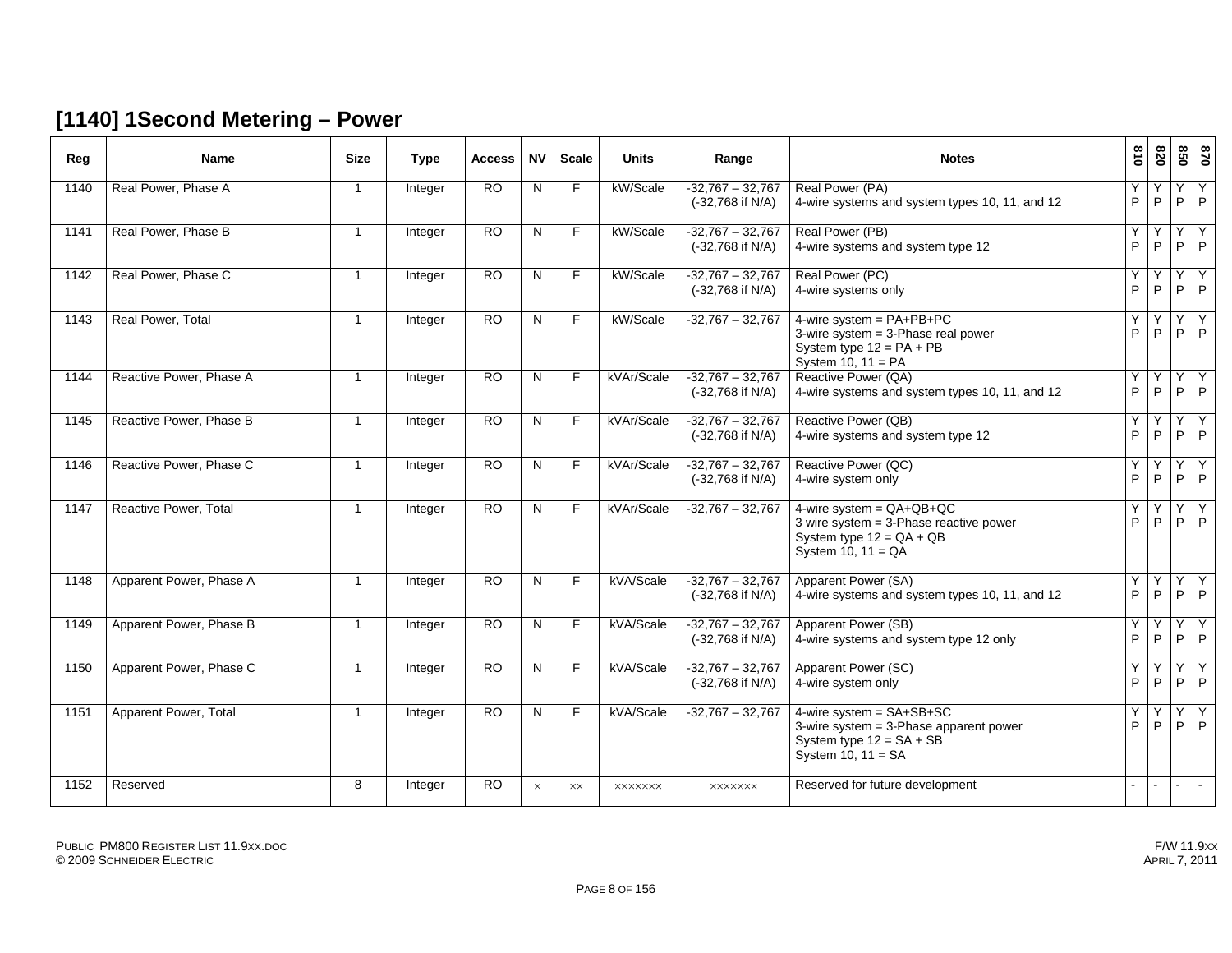#### **[1160] 1Second Metering – Power Factor**

| Reg  | <b>Name</b>                          | <b>Size</b>  | <b>Type</b>    | <b>Access</b>   | <b>NV</b> | <b>Scale</b>   | <b>Units</b> | Range                                     | <b>Notes</b>                                                                                                                                                                                                                                                                             | $\frac{3}{2}$ | 078    | 098    | 0/8                       |
|------|--------------------------------------|--------------|----------------|-----------------|-----------|----------------|--------------|-------------------------------------------|------------------------------------------------------------------------------------------------------------------------------------------------------------------------------------------------------------------------------------------------------------------------------------------|---------------|--------|--------|---------------------------|
| 1160 | True Power Factor, Phase A           | $\mathbf{1}$ | <b>Integer</b> | $\overline{RO}$ | N         | <b>XX</b>      | 0.001        | 1.000<br>$-1$ to $+1$<br>(-32,768 if N/A) | Derived using the complete harmonic content of real and<br>apparent power.<br>4-wire systems and system types 10, 11, and 12                                                                                                                                                             | Y<br>P        | Y<br>P | Y<br>P | Y<br> P                   |
| 1161 | True Power Factor, Phase B           | $\mathbf{1}$ | Integer        | <b>RO</b>       | N         | <b>XX</b>      | 0.001        | 1.000<br>$-1$ to $+1$<br>(-32,768 if N/A) | Derived using the complete harmonic content of real and<br>apparent power.<br>4-wire systems and system type 12 only                                                                                                                                                                     | Y<br>P        | Y<br>P | Y<br>P | Y<br> P                   |
| 1162 | True Power Factor, Phase C           | $\mathbf 1$  | Integer        | RO              | N         | <b>XX</b>      | 0.001        | 1.000<br>$-1$ to $+1$<br>(-32,768 if N/A) | Derived using the complete harmonic content of real and<br>apparent power.<br>4-wire system only                                                                                                                                                                                         | Υ<br>P        | Υ<br>P | Y<br>P | Y<br>P                    |
| 1163 | True Power Factor, Total             | $\mathbf 1$  | Integer        | RO              | N         | <b>XX</b>      | 0.001        | 1,000<br>$-1$ to $+1$<br>(-32,768 if N/A) | Derived using the complete harmonic content of real and<br>apparent power                                                                                                                                                                                                                | Y<br>P        | Y<br>P | Y<br>P | Y<br>P                    |
| 1164 | Alternate True Power Factor, Phase A | $\mathbf{1}$ | Integer        | <b>RO</b>       | N         | $\times\times$ | 0.001        | $0 - 2,000$<br>(-32,768 if N/A)           | Derived using the complete harmonic content of real and<br>apparent power (4-wire systems and system types 10, 11,<br>12). Reported value is mapped from 0-2000, with 1000<br>representing unity, values below 1000 representing<br>lagging, and values above 1000 representing leading. | Υ<br>P        | Y<br>P | Y<br>P | Y<br>l P                  |
| 1165 | Alternate True Power Factor, Phase B | $\mathbf{1}$ | Integer        | $\overline{RO}$ | N         | <b>XX</b>      | 0.001        | $0 - 2,000$<br>(-32,768 if N/A)           | Derived using the complete harmonic content of real and<br>apparent power (4-wire systems and system type 12 only).<br>Reported value is mapped from 0-2000, with 1000<br>representing unity, values below 1000 representing<br>lagging, and values above 1000 representing leading      | Υ<br>P        | Y<br>P | Y<br>P | Y<br> P                   |
| 1166 | Alternate True Power Factor, Phase C | $\mathbf{1}$ | Integer        | $\overline{RO}$ | N         | <b>XX</b>      | 0.001        | $0 - 2,000$<br>(-32,768 if N/A)           | Derived using the complete harmonic content of real and<br>apparent power (4-wire system only). Reported value is<br>mapped from 0-2000, with 1000 representing unity, values<br>below 1000 representing lagging, and values above 1000<br>representing leading.                         | Υ<br>P        | Y<br>P | Y<br>P | $\overline{Y}$<br> P      |
| 1167 | Alternate True Power Factor, Total   | $\mathbf{1}$ | Integer        | $\overline{RO}$ | N         | $\times\times$ | 0.001        | $0 - 2,000$<br>(-32,768 if N/A)           | Derived using the complete harmonic content of real and<br>apparent power. Reported value is mapped from 0-2000,<br>with 1000 representing unity, values below 1000<br>representing lagging, and values above 1000 representing<br>leading.                                              | Υ<br>P        | Y<br>P | Y      | Y<br>$P$ $P$              |
| 1168 | Displacement Power Factor, Phase A   | $\mathbf{1}$ | Integer        | <b>RO</b>       | N         | <b>XX</b>      | 0.001        | 1,000<br>$-1$ to $+1$<br>(-32,768 if N/A) | Derived using only fundamental frequency of the real and<br>apparent power.<br>4-wire systems and system types 10, 11,12                                                                                                                                                                 | Υ<br>P        | Y<br>P | Y      | $\overline{Y}$<br>$P$ $P$ |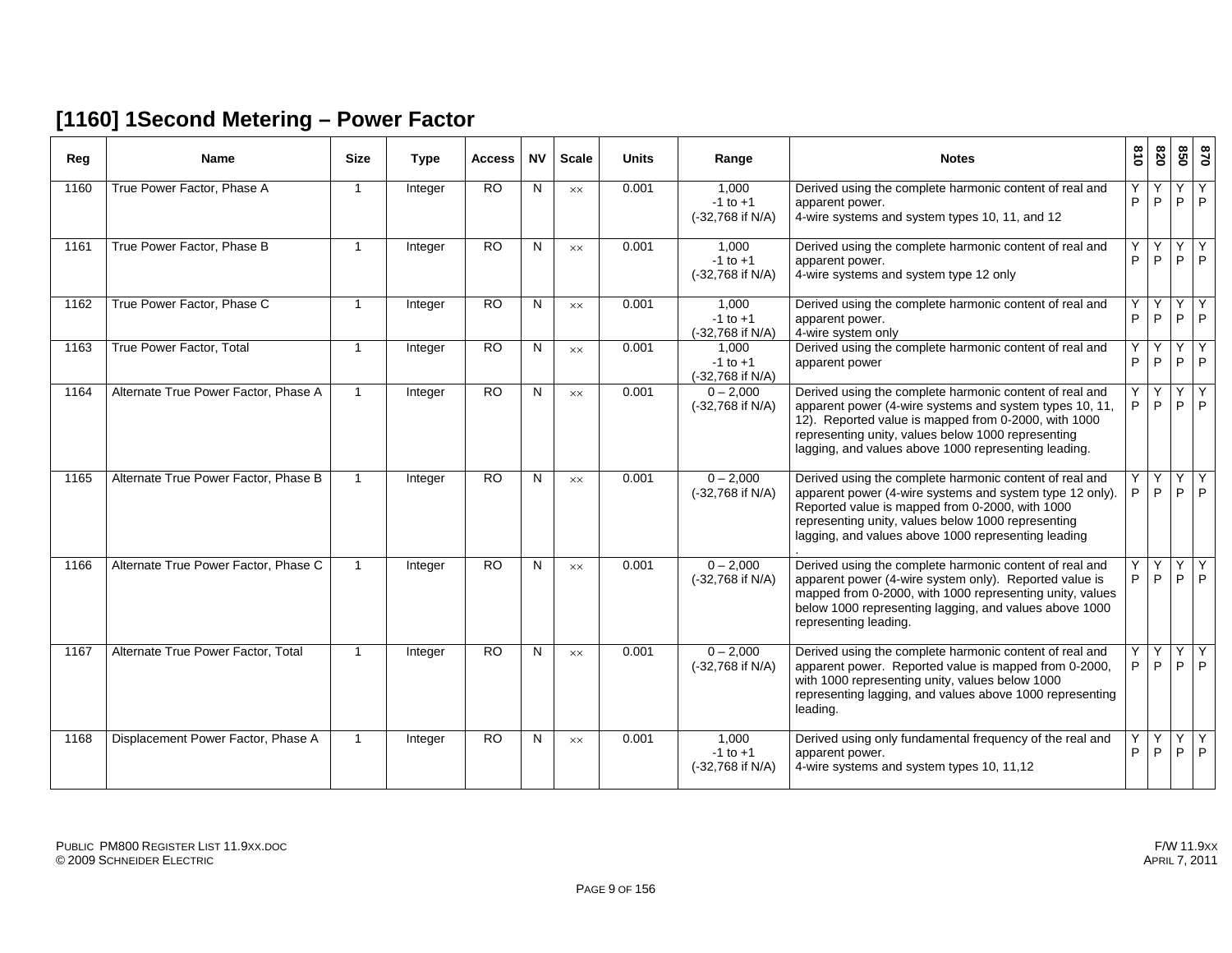| Reg  | <b>Name</b>                                     | <b>Size</b>  | <b>Type</b> | <b>Access</b>   | <b>NV</b>    | <b>Scale</b>   | <b>Units</b>   | Range                                       | <b>Notes</b>                                                                                                                                                                                                                                                                             | $\frac{8}{10}$ | 078          | 850          | 078          |
|------|-------------------------------------------------|--------------|-------------|-----------------|--------------|----------------|----------------|---------------------------------------------|------------------------------------------------------------------------------------------------------------------------------------------------------------------------------------------------------------------------------------------------------------------------------------------|----------------|--------------|--------------|--------------|
| 1169 | Displacement Power Factor, Phase B              |              | Integer     | <b>RO</b>       | N            | XX             | 0.001          | 1.000<br>$-1$ to $+1$<br>(-32,768 if N/A)   | Derived using only fundamental frequency of the real and<br>apparent power.<br>4-wire systems and system type 12 only.                                                                                                                                                                   | P              | P            | Y<br>P       | P            |
| 1170 | Displacement Power Factor, Phase C              | -1           | Integer     | <b>RO</b>       | N            | $\times\times$ | 0.001          | 1.000<br>$-1$ to $+1$<br>$(-32,768$ if N/A) | Derived using only fundamental frequency of the real and<br>apparent power.<br>4-wire system only                                                                                                                                                                                        | P              | P            | Υ<br>P       | P            |
| 1171 | Displacement Power Factor, Total                |              | Integer     | <b>RO</b>       | N            | $\times\times$ | 0.001          | 1.000<br>$-1$ to $+1$<br>(-32,768 if N/A)   | Derived using only fundamental frequency of the real and<br>apparent power                                                                                                                                                                                                               | P              | P            | Y<br>P       | Y<br>  P     |
| 1172 | Alternate Displacement Power Factor,<br>Phase A |              | Integer     | $\overline{RO}$ | N            | $\times\times$ | 0.001          | $0 - 2,000$<br>$(-32,768$ if N/A)           | Derived using only fundamental frequency of the real and<br>apparent power (4-wire systems and system types 10.11,<br>12). Reported value is mapped from 0-2000, with 1000<br>representing unity, values below 1000 representing<br>lagging, and values above 1000 representing leading. | P              | P            | Y<br>P       | Y<br>P       |
| 1173 | Alternate Displacement Power Factor,<br>Phase B |              | Integer     | <b>RO</b>       | $\mathsf{N}$ | <b>XX</b>      | 0.001          | $0 - 2,000$<br>(-32,768 if N/A)             | Derived using only fundamental frequency of the real and<br>apparent power (4-wire systems and system type 12 only).<br>Reported value is mapped from 0-2000, with 1000<br>representing unity, values below 1000 representing<br>lagging, and values above 1000 representing leading.    | Y<br>P         | $\mathsf{P}$ | Y<br>P       | Y<br>P       |
| 1174 | Alternate Displacement Power Factor,<br>Phase C | $\mathbf{1}$ | Integer     | <b>RO</b>       | N            | $\times\times$ | 0.001          | $0 - 2,000$<br>(-32,768 if N/A)             | Derived using only fundamental frequency of the real and<br>apparent power (4-wire system only). Reported value is<br>mapped from 0-2000, with 1000 representing unity, values<br>below 1000 representing lagging, and values above 1000<br>representing leading.                        | P.             | Y<br>P       | Y<br>P       | Y<br> P      |
| 1175 | Alternate Displacement Power Factor,<br>Total   |              | Integer     | <b>RO</b>       | N            | $\times\times$ | 0.001          | $0 - 2,000$<br>(-32,768 if N/A)             | Derived using only fundamental frequency of the real and<br>apparent power. Reported value is mapped from 0-2000,<br>with 1000 representing unity, values below 1000<br>representing lagging, and values above 1000 representing<br>leading.                                             | P              | Υ<br>P.      | $\mathsf{Y}$ | Y<br>$P$ $P$ |
| 1176 | Reserved                                        | 4            | Integer     | <b>RO</b>       | $\times$     | XX             | <b>XXXXXXX</b> | <b>XXXXXXX</b>                              | Reserved for future development                                                                                                                                                                                                                                                          |                | $\sim$       | $\sim$       | $\sim$       |

#### **[1180] 1Second Metering – Frequency**

| Reg | Name | Size | Type | Access | <b>NV</b> | Scale | <b>Units</b> | Range | <b>Notes</b> | ∞<br>∸<br>$\circ$ | $\infty$<br>$\sim$<br>- | $\infty$<br>ູຕ | _ യ |  |
|-----|------|------|------|--------|-----------|-------|--------------|-------|--------------|-------------------|-------------------------|----------------|-----|--|
|-----|------|------|------|--------|-----------|-------|--------------|-------|--------------|-------------------|-------------------------|----------------|-----|--|

F/W 11.9xx<br>APRIL 7, 2011

PUBLIC PM800 REGISTER LIST 11.9XX.DOC F/W© 2009 SCHNEIDER ELECTRIC APRIL 7, 2011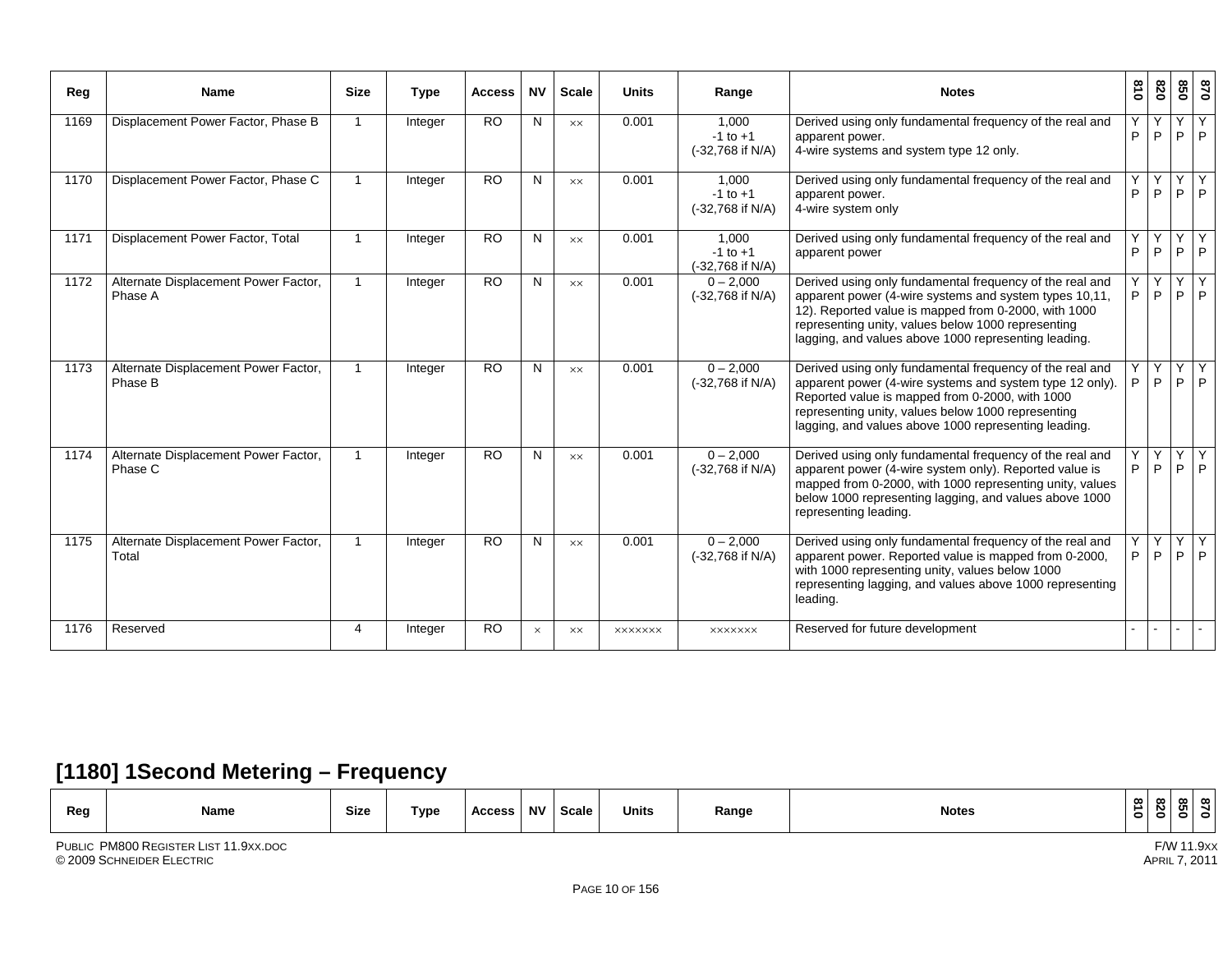| Reg  | <b>Name</b> | Size | Type    | Access    | <b>NV</b> | <b>Scale</b> | <b>Units</b>           | Range                                                                          | <b>Notes</b>                                                                                              | $\frac{3}{10}$ | 820               | 818<br>  818 |
|------|-------------|------|---------|-----------|-----------|--------------|------------------------|--------------------------------------------------------------------------------|-----------------------------------------------------------------------------------------------------------|----------------|-------------------|--------------|
| 180  | Frequency   |      | Integer | <b>RO</b> | N         | <b>XX</b>    | $0.01$ Hz<br>$0.10$ Hz | (50/60Hz)<br>$2,300 - 6,700$<br>(400Hz)<br>$3,500 - 4,500$<br>(-32,768 if N/A) | Frequency of circuits being monitored. If the frequency is<br>out of range, the register will be -32,768. | D              | $\checkmark$<br>D | Y<br>P       |
| 1181 | Reserved    | 9    | Integer | <b>RO</b> | $\times$  | <b>XX</b>    | <b>XXXXXXX</b>         | <b>XXXXXXX</b>                                                                 | Reserved for future development                                                                           |                |                   | $\sim$       |

#### **[1190] 1Second Metering – IEC Power Factor (with load direction)**

| Reg  | Name                       | <b>Size</b> | Type    | <b>Access</b> | <b>NV</b> | Scale          | <b>Units</b> | Range                                       | <b>Notes</b>                                                                                                                                                                                                                                                             | 018               | 078               | 028                      | 028               |
|------|----------------------------|-------------|---------|---------------|-----------|----------------|--------------|---------------------------------------------|--------------------------------------------------------------------------------------------------------------------------------------------------------------------------------------------------------------------------------------------------------------------------|-------------------|-------------------|--------------------------|-------------------|
| 1190 | True Power Factor, Phase A |             | Integer | <b>RO</b>     | N         | <b>XX</b>      | 0.001        | 1,000<br>$-1$ to $+1$<br>$(-32,768$ if N/A) | Derived using the complete harmonic content of real and<br>apparent power.<br>4-wire systems and system types 10, 11, and 12<br>bit $15 - IEC$ Power Factor Sign (1-negative, 0-positive)<br>bit 14 – PF Load Direction (1-leading, 0-lagging)<br>bits $0-13$ – PF Value | $\vee$<br>P       | Y<br>$\mathsf{P}$ | Y<br>P                   | $\mathsf{Y}$<br>P |
| 1191 | True Power Factor, Phase B |             | Integer | <b>RO</b>     | N         | $\times\times$ | 0.001        | 1,000<br>$-1$ to $+1$<br>$(-32,768$ if N/A) | Derived using the complete harmonic content of real and<br>apparent power.<br>4-wire systems and system type 12 only<br>bit 15 - IEC Power Factor Sign (1-negative, 0-positive)<br>bit 14 - PF Load Direction (1-leading, 0-lagging)<br>bits $0-13$ – PF Value           | P                 | P                 | $\checkmark$<br>P        | P                 |
| 1192 | True Power Factor, Phase C |             | Integer | <b>RO</b>     | N         | <b>XX</b>      | 0.001        | 1,000<br>$-1$ to $+1$<br>$(-32,768$ if N/A) | Derived using the complete harmonic content of real and<br>apparent power.<br>4-wire system only<br>bit 15 - IEC Power Factor Sign (1-negative, 0-positive)<br>bit 14 - PF Load Direction (1-leading, 0-lagging)<br>bits $0-13 - PF$ Value                               | $\checkmark$<br>P | Y<br>P            | $\vee$<br>P <sup>1</sup> | Y<br><sub>P</sub> |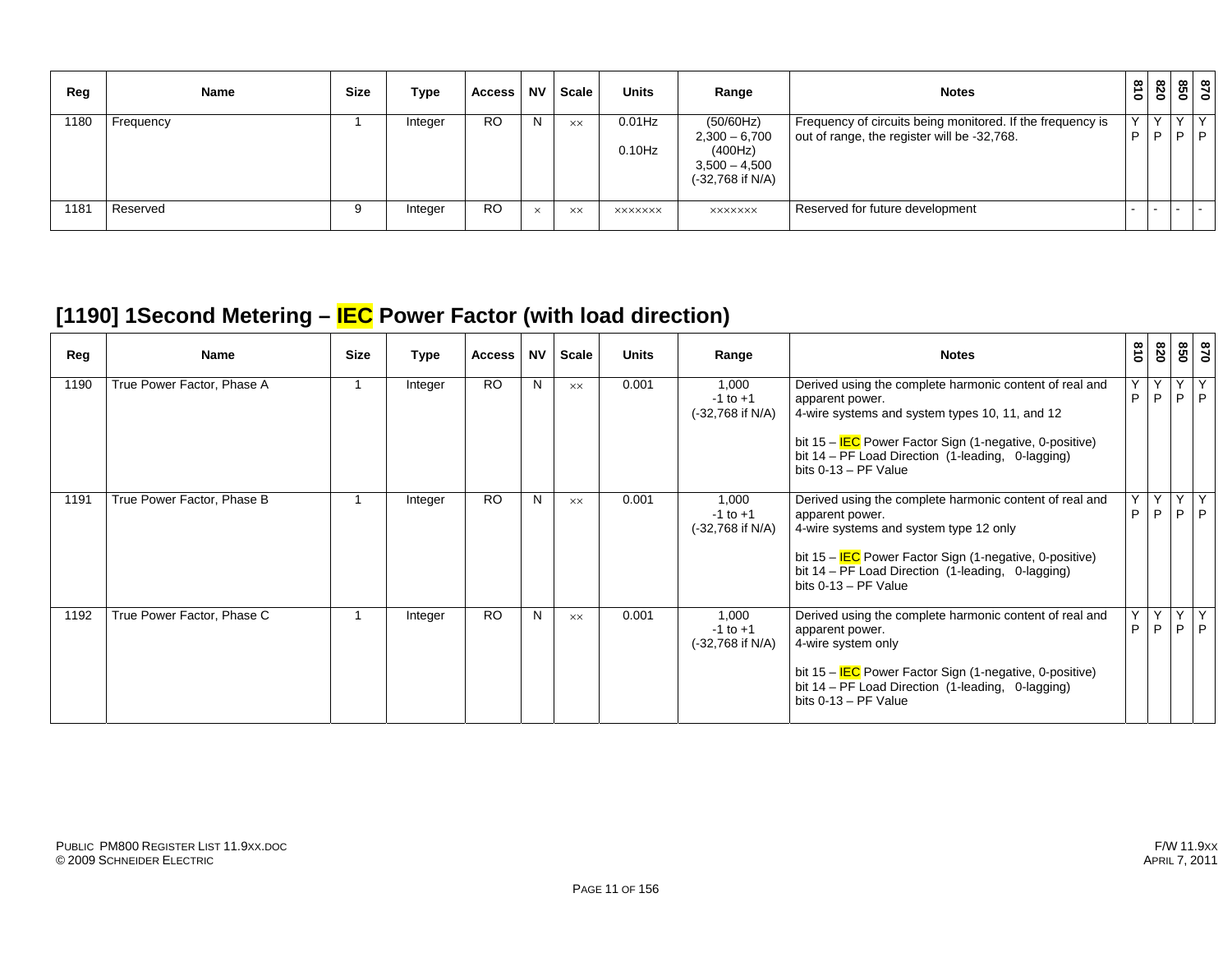| 1193 | True Power Factor, Total           | -1             | Integer | <b>RO</b> | N        | <b>XX</b>      | 0.001          | 1.000<br>$-1$ to $+1$<br>(-32,768 if N/A)   | Derived using the complete harmonic content of real and<br>apparent power<br>bit 15 – IEC Power Factor Sign (1-negative, 0-positive)<br>bit 14 - PF Load Direction (1-leading, 0-lagging)<br>bits $0-13 - PF$ Value                                                   | Υ<br>P | P                    | P      | Y<br> P            |
|------|------------------------------------|----------------|---------|-----------|----------|----------------|----------------|---------------------------------------------|-----------------------------------------------------------------------------------------------------------------------------------------------------------------------------------------------------------------------------------------------------------------------|--------|----------------------|--------|--------------------|
| 1194 | Displacement Power Factor, Phase A | -1             | Integer | <b>RO</b> | N        | $\times\times$ | 0.001          | 1.000<br>$-1$ to $+1$<br>(-32,768 if N/A)   | Derived using only fundamental frequency of the real and<br>apparent power.<br>4-wire systems and system types 10, 11,12.<br>bit $15 - IEC$ Power Factor Sign (1-negative, 0-positive)<br>bit 14 - PF Load Direction (1-leading, 0-lagging)<br>bits $0-13 - PF$ Value | Υ<br>P | P.                   |        | YYY<br>$P$ $P$     |
| 1195 | Displacement Power Factor, Phase B | $\overline{1}$ | Integer | <b>RO</b> | N        | <b>XX</b>      | 0.001          | 1.000<br>$-1$ to $+1$<br>$(-32,768$ if N/A) | Derived using only fundamental frequency of the real and<br>apparent power.<br>4-wire systems and system type 12 only.<br>bit $15 - IEC$ Power Factor Sign (1-negative, 0-positive)<br>bit 14 - PF Load Direction (1-leading, 0-lagging)<br>bits 0-13 - PF Value      | Υ<br>P | Y <sub>1</sub><br>P. | P      | YY<br> P           |
| 1196 | Displacement Power Factor, Phase C | $\overline{1}$ | Integer | <b>RO</b> | N        | $\times\times$ | 0.001          | 1.000<br>$-1$ to $+1$<br>$(-32,768$ if N/A) | Derived using only fundamental frequency of the real and<br>apparent power.<br>4-wire system only<br>bit $15 - IEC$ Power Factor Sign (1-negative, 0-positive)<br>bit 14 - PF Load Direction (1-leading, 0-lagging)<br>bits $0-13 - PF$ Value                         | Υ<br>P |                      |        | YYY<br>$P$ $P$ $P$ |
| 1197 | Displacement Power Factor, Total   | $\overline{1}$ | Integer | <b>RO</b> | N        | $\times\times$ | 0.001          | 1.000<br>$-1$ to $+1$<br>(-32,768 if N/A)   | Derived using only fundamental frequency of the real and<br>apparent power<br>bit $15 - IEC$ Power Factor Sign (1-negative, 0-positive)<br>bit 14 - PF Load Direction (1-leading, 0-lagging)<br>bits $0-13 - PF$ Value                                                | Υ<br>P | Y I<br>P             |        | YY<br>$P$ $P$      |
| 1198 | Reserved                           | 2              | Integer | <b>RO</b> | $\times$ | XX.            | <b>XXXXXXX</b> | <b>XXXXXXX</b>                              | Reserved for future development                                                                                                                                                                                                                                       |        | $\sim$               | $\sim$ | $\mathbf{I}$       |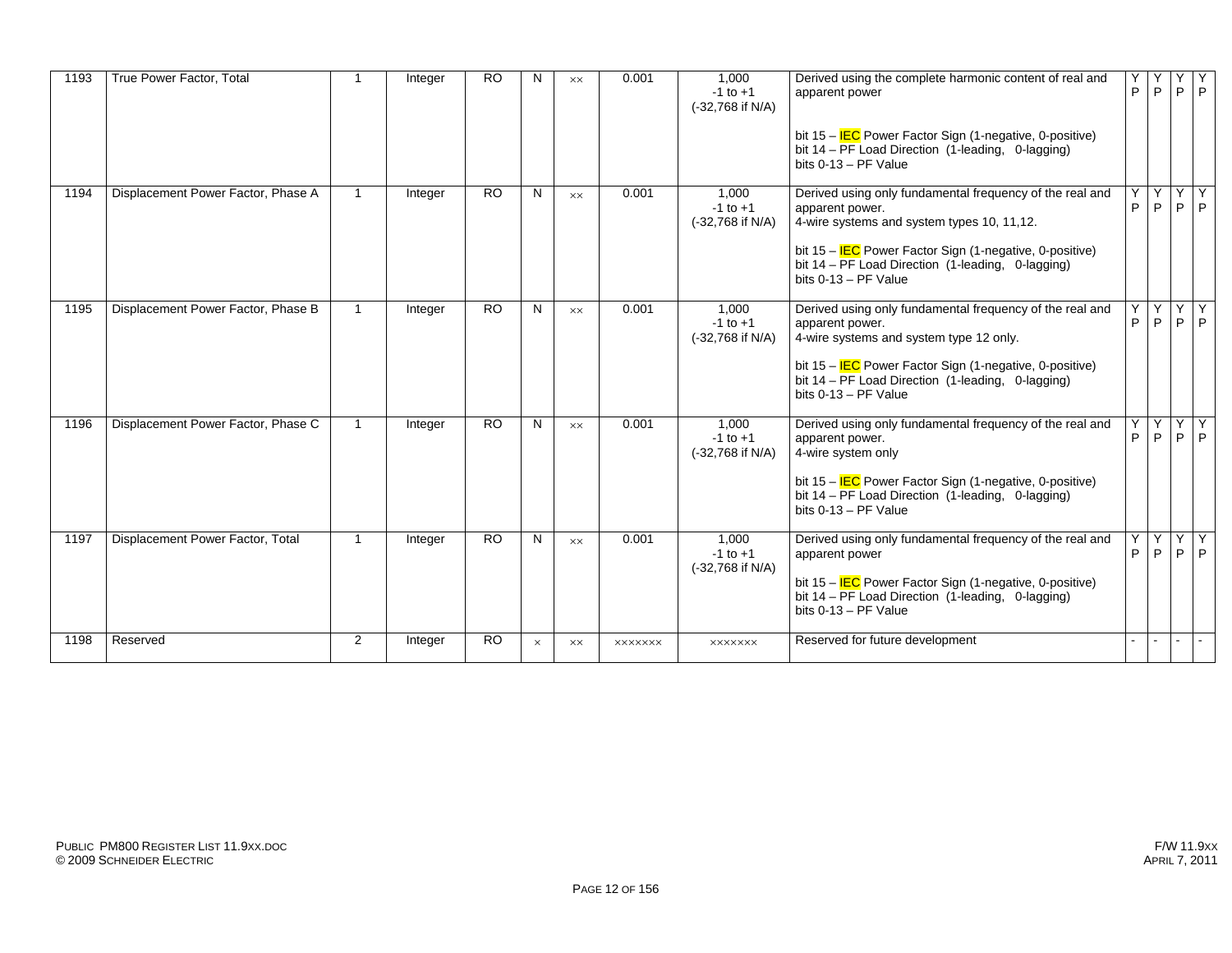## **[1200] Power Quality**

## **[1200] THD**

| Reg  | <b>Name</b>                | <b>Size</b>              | <b>Type</b> | <b>Access</b>   | <b>NV</b> | <b>Scale</b>   | <b>Units</b>   | Range                              | <b>Notes</b>                                                                                                                            | 618    | 078     | 850    | 0/8               |
|------|----------------------------|--------------------------|-------------|-----------------|-----------|----------------|----------------|------------------------------------|-----------------------------------------------------------------------------------------------------------------------------------------|--------|---------|--------|-------------------|
| 1200 | THD/thd Current, Phase A   | 1                        | Integer     | <b>RO</b>       | N         | <b>XX</b>      | 0.10%          | $0 - 32,767$                       | Total Harmonic Distortion, Phase A Current<br>See register 3227 for THD/ thd definition                                                 | Y<br>P | ٧<br>P  | Y<br>P | Y<br>P            |
| 1201 | THD/thd Current. Phase B   | $\mathbf{1}$             | Integer     | <b>RO</b>       | N         | <b>XX</b>      | 0.10%          | $0 - 32,767$                       | Total Harmonic Distortion. Phase B Current<br>See register 3227 for THD/ thd definition                                                 | Y<br>P | Y<br>P  | Υ<br>P | Y<br>P            |
| 1202 | THD/thd Current, Phase C   | $\mathbf{1}$             | Integer     | <b>RO</b>       | N         | <b>XX</b>      | 0.10%          | $0 - 32,767$                       | Total Harmonic Distortion, Phase C Current<br>See register 3227 for THD/ thd definition                                                 | Y<br>P | P       | Y<br>P | Y<br>P            |
| 1203 | THD/thd Current, Phase N   | $\overline{\phantom{a}}$ | Integer     | <b>RO</b>       | N         | $\times\times$ | 0.10%          | $0 - 32,767$<br>(-32,768 if N/A)   | Total Harmonic Distortion, Phase N Current<br>(4-wire systems and system type and 12 only)<br>See register 3227 for THD/ thd definition | Y<br>P | $\sf P$ | Y<br>P | Y<br>P            |
| 1204 | Reserved                   | 3                        | Integer     | <b>RO</b>       | $\times$  | <b>XX</b>      | <b>XXXXXXX</b> | <b>XXXXXXX</b>                     | Reserved for future development                                                                                                         |        |         |        |                   |
| 1207 | THD/thd Voltage, Phase A-N | -1                       | Integer     | <b>RO</b>       | N         | <b>XX</b>      | 0.10%          | $0 - 32,767$<br>(-32,768 if N/A)   | <b>Total Harmonic Distortion Phase A-N</b><br>(4-wire systems and system types 10 and 12)<br>See register 3227 for THD/ thd definition  | Y<br>P | $\sf P$ | Υ<br>P | Y<br>P            |
| 1208 | THD/thd Voltage, Phase B-N | $\overline{1}$           | Integer     | <b>RO</b>       | N         | $\times\times$ | 0.10%          | $0 - 32.767$<br>(-32,768 if N/A)   | <b>Total Harmonic Distortion Phase B-N</b><br>(4-wire systems and system type 12 only)<br>See register 3227 for THD/ thd definition     | Y<br>P | P       | Y<br>P | Y<br>P            |
| 1209 | THD/thd Voltage, Phase C-N | 1                        | Integer     | <b>RO</b>       | N         | <b>XX</b>      | 0.10%          | $0 - 32,767$<br>$(-32,768$ if N/A) | <b>Total Harmonic Distortion Phase C-N</b><br>(4-wire system only)<br>See register 3227 for THD/ thd definition                         | P      | P       | Y<br>P | Y<br>P            |
| 1210 | Reserved                   | 1                        | Integer     | <b>RO</b>       | $\times$  | $\times\times$ | <b>XXXXXXX</b> | <b>XXXXXXX</b>                     | Reserved for future development                                                                                                         |        |         |        |                   |
| 1211 | THD/thd Voltage, Phase A-B | $\overline{1}$           | Integer     | <b>RO</b>       | N         | <b>XX</b>      | 0.10%          | $0 - 32,767$                       | Total Harmonic Distortion Phase A-B<br>See register 3227 for THD/ thd definition                                                        | Y<br>P | P       | Υ<br>P | Y<br>P            |
| 1212 | THD/thd Voltage, Phase B-C | $\overline{\phantom{a}}$ | Integer     | <b>RO</b>       | N         | $\times\times$ | 0.10%          | $0 - 32,767$                       | <b>Total Harmonic Distortion Phase B-C</b><br>See register 3227 for THD/ thd definition                                                 | Y<br>P | P       | Y<br>P | Y<br>$\mathsf{P}$ |
| 1213 | THD/thd Voltage, Phase C-A | 1                        | Integer     | $\overline{RO}$ | N         | $\times\times$ | 0.10%          | $0 - 32,767$                       | <b>Total Harmonic Distortion Phase C-A</b><br>See register 3227 for THD/ thd definition                                                 | Y<br>P | P       | Υ<br>P | Y<br>P            |
| 1214 | Reserved                   | 16                       | Integer     | <b>RO</b>       | $\times$  | XX             | <b>XXXXXXX</b> | <b>XXXXXXX</b>                     | Reserved for future development                                                                                                         |        |         |        |                   |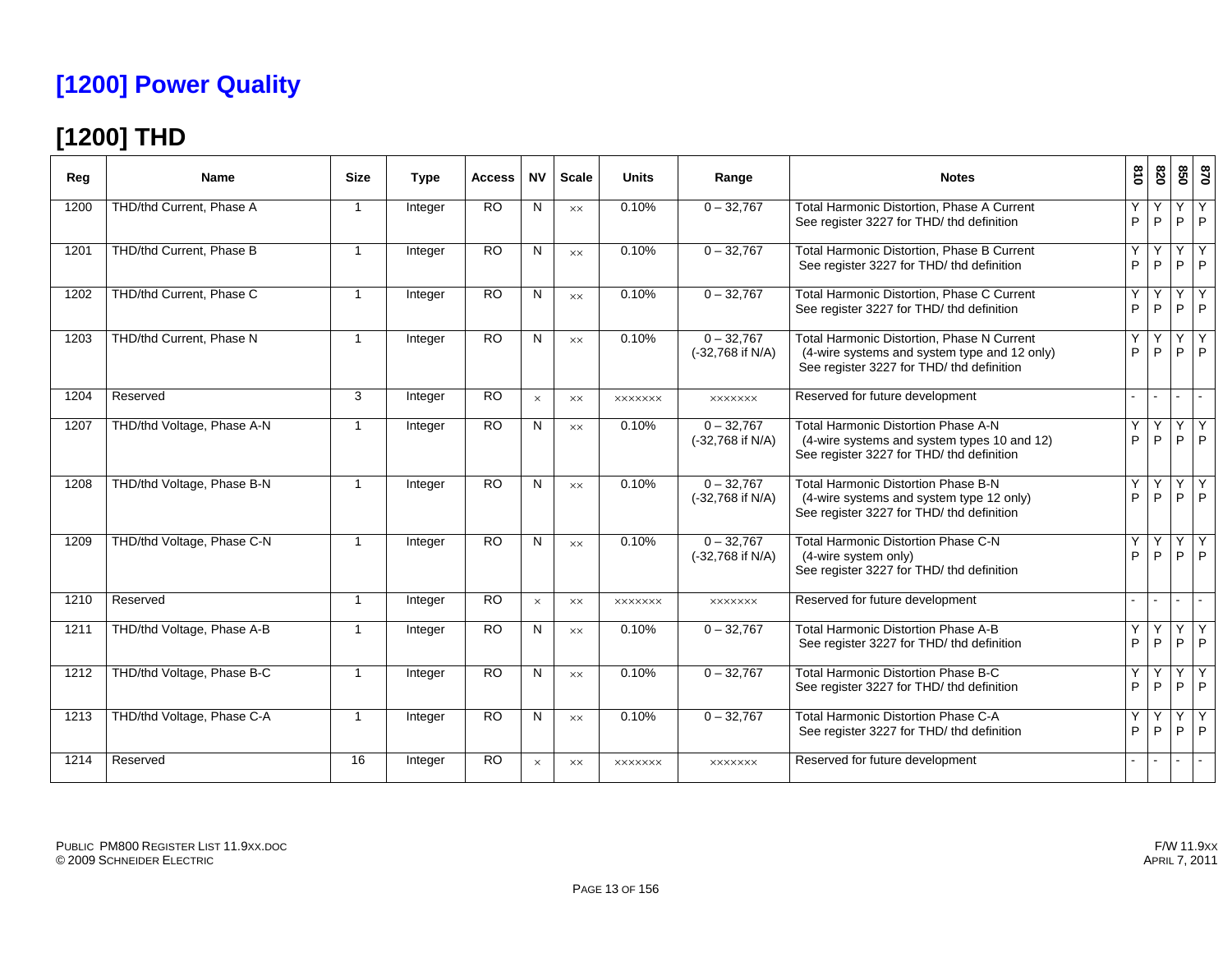#### **[1230] Fundamental Magnitudes & Angles – Current**

| Reg  | <b>Name</b>                                             | <b>Size</b> | <b>Type</b> | <b>Access</b> | <b>NV</b> | <b>Scale</b>   | <b>Units</b>   | Range                              | <b>Notes</b>                                           | $\frac{8}{10}$ | 078    | 850    | 0 <sub>28</sub> |
|------|---------------------------------------------------------|-------------|-------------|---------------|-----------|----------------|----------------|------------------------------------|--------------------------------------------------------|----------------|--------|--------|-----------------|
| 1230 | <b>Current Fundamental RMS</b><br>Magnitude, Phase A    |             | Integer     | <b>RO</b>     | N         | A              | Amps/Scale     | $0 - 32,767$                       |                                                        | Y<br>P         | Y<br>P | Y<br>P | Y<br>P          |
| 1231 | <b>Current Fundamental Coincident</b><br>Angle, Phase A |             | Integer     | <b>RO</b>     | N         | <b>XX</b>      | $0.1^\circ$    | $0 - 3,599$                        | Referenced to A-N/A-B Voltage Angle                    | Y<br>P         | Y<br>P | Y<br>P | Y<br>P          |
| 1232 | <b>Current Fundamental RMS</b><br>Magnitude, Phase B    | -1          | Integer     | <b>RO</b>     | N         | A              | Amps/Scale     | $0 - 32,767$                       |                                                        | Y<br>P         | Y<br>P | Y<br>P | Y<br>P          |
| 1233 | <b>Current Fundamental Coincident</b><br>Angle, Phase B | 1           | Integer     | <b>RO</b>     | N         | $\times\times$ | $0.1^\circ$    | $0 - 3,599$                        | Referenced to A-N/A-B Voltage Angle                    | Y<br>P         | Y<br>P | Υ<br>P | Y<br>. P        |
| 1234 | <b>Current Fundamental RMS</b><br>Magnitude, Phase C    |             | Integer     | <b>RO</b>     | N         | A              | Amps/Scale     | $0 - 32,767$                       |                                                        | Y<br>P         | Y<br>P | Y<br>P | Y<br>P          |
| 1235 | <b>Current Fundamental Coincident</b><br>Angle, Phase C |             | Integer     | <b>RO</b>     | N         | $\times\times$ | $0.1^\circ$    | $0 - 3,599$                        | Referenced to A-N/A-B Voltage Angle                    | Y<br>P         | Y<br>P | Y<br>P | Y<br>P          |
| 1236 | <b>Current Fundamental RMS</b><br>Magnitude, Neutral    | 1           | Integer     | <b>RO</b>     | N         | B              | Amps/Scale     | $0 - 32,767$<br>$(-32,768$ if N/A) | 4-wire systems and system type 12                      | Y<br>P         | Y<br>P | Y<br>P | Y<br>P          |
| 1237 | <b>Current Fundamental Coincident</b><br>Angle, Neutral |             | Integer     | <b>RO</b>     | N         | <b>XX</b>      | $0.1^\circ$    | $0 - 3,599$<br>$(-32,768$ if N/A)  | Referenced to A-N<br>4-wire systems and system type 12 | Y<br>P         | Y<br>P | Y<br>P | Y<br>P          |
| 1238 | Reserved                                                | 6           | Integer     | <b>RO</b>     | $\times$  | <b>XX</b>      | <b>XXXXXXX</b> | <b>XXXXXXX</b>                     | Reserved for future development                        |                |        |        | $\sim$          |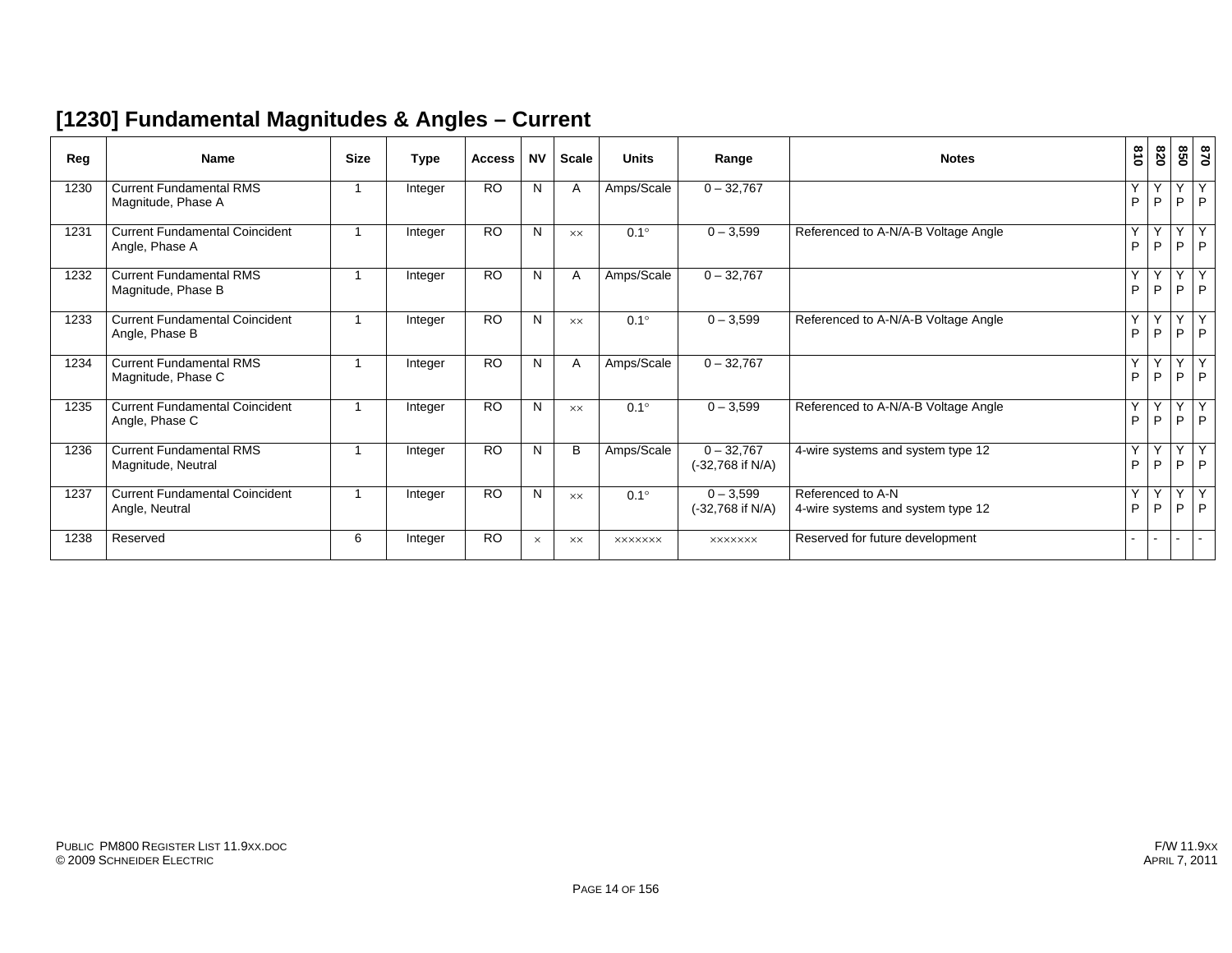#### **[1244] Fundamental Magnitudes & Angles – Voltage**

| Reg  | <b>Name</b>                                      | <b>Size</b> | Type    | <b>Access</b> | <b>NV</b> | Scale     | <b>Units</b>   | Range          | <b>Notes</b>                                                                                               | 618    | 078    | 850            | 028                 |
|------|--------------------------------------------------|-------------|---------|---------------|-----------|-----------|----------------|----------------|------------------------------------------------------------------------------------------------------------|--------|--------|----------------|---------------------|
| 1244 | Voltage Fundamental RMS<br>Magnitude, A-N/A-B    |             | Integer | <b>RO</b>     | N         | D         | Volts/Scale    | $0 - 32,767$   | Voltage A-N (4-wire systems and system types 10 and 12)<br>Voltage A-B (3-wire systems and system type 11) | P      | Υ<br>P | Y<br>P.        | $\overline{Y}$<br>P |
| 1245 | Voltage Fundamental Coincident<br>Angle, A-N/A-B |             | Integer | <b>RO</b>     | N         | <b>XX</b> | $0.1^\circ$    | $0 - 3,599$    | Referenced to A-N (4-wire and system types 10 and 12) or<br>A-B (3-wire and system type 11)                | P      | Y<br>P | Y<br>P         | Y<br>P              |
| 1246 | Voltage Fundamental RMS<br>Magnitude, B-N/B-C    |             | Integer | <b>RO</b>     | N         | D         | Volts/Scale    | $0 - 32,767$   | Voltage B-N (4-wire systems and system type 12)<br>Voltage B-C (3-wire system)                             | Y<br>P | Y<br>P | Y<br>P         | Y<br>P              |
| 1247 | Voltage Fundamental Coincident<br>Angle, B-N/B-C |             | Integer | <b>RO</b>     | N         | <b>XX</b> | $0.1^\circ$    | $0 - 3,599$    | Referenced to A-N (4-wire and system type 12) or<br>A-B (3-wire)                                           | Y<br>P | Y<br>P | Y<br>P.        | Y<br>P              |
| 1248 | Voltage Fundamental RMS<br>Magnitude, C-N/C-A    |             | Integer | <b>RO</b>     | N         | D         | Volts/Scale    | $0 - 32,767$   | Voltage C-N (4-wire system)<br>Voltage C-A (3-wire system)                                                 | Y<br>P | Y<br>P | Y<br>P         | Y<br>P              |
| 1249 | Voltage Fundamental Coincident<br>Angle, C-N/C-A |             | Integer | <b>RO</b>     | N         | <b>XX</b> | $0.1^\circ$    | $0 - 3,599$    | Referenced to A-N (4-wire) or A-B (3-wire)                                                                 | Y<br>P | Y<br>P | Y.<br><b>D</b> | Y<br>P              |
| 1250 | Reserved                                         | 34          | Integer | <b>RO</b>     | $\times$  | <b>XX</b> | <b>XXXXXXX</b> | <b>XXXXXXX</b> | Reserved for future development                                                                            |        |        | $\sim$         | $\sim$              |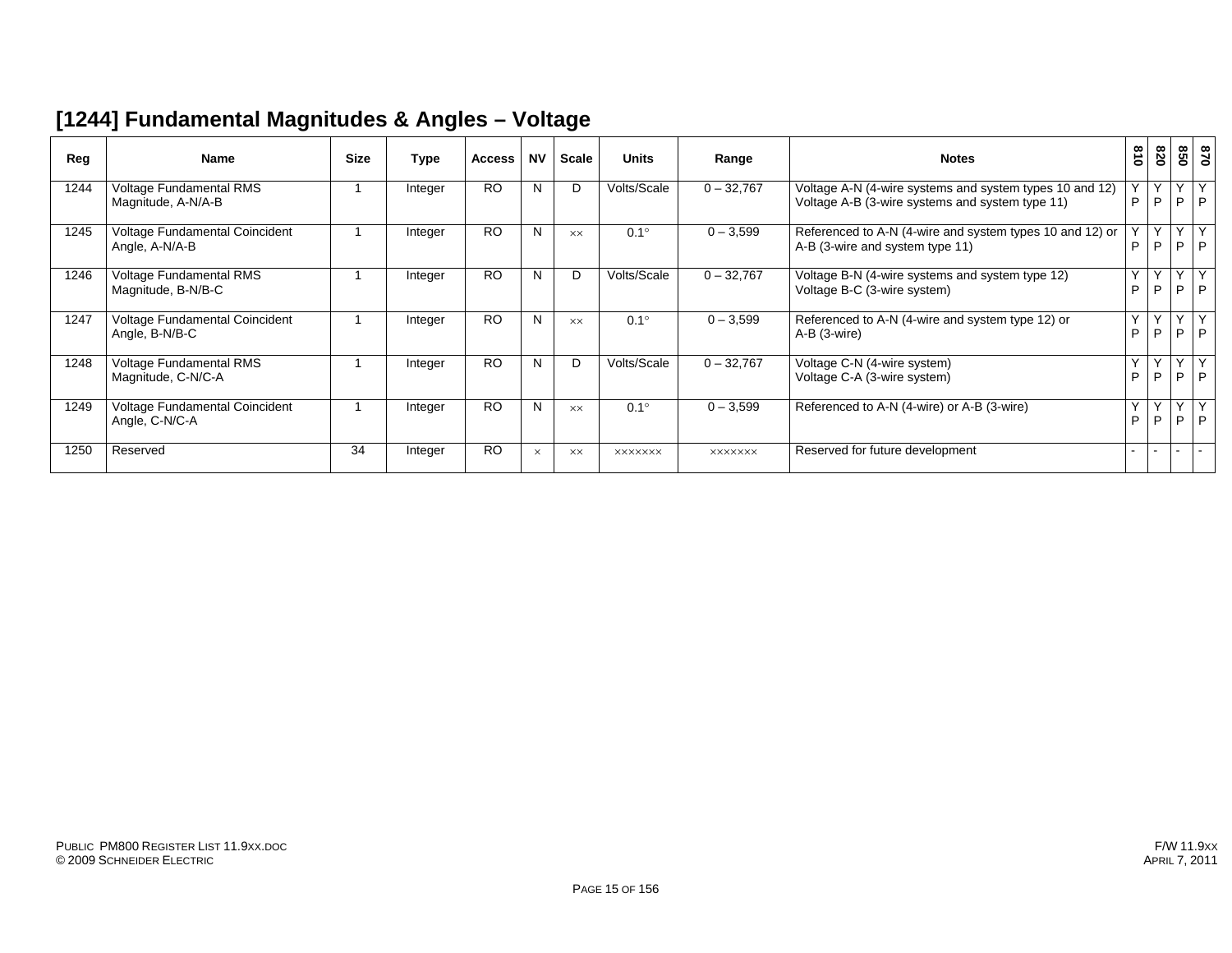#### **[1284] Sequence Components**

| Reg  | <b>Name</b>                              | <b>Size</b>  | <b>Type</b> | <b>Access</b>   | <b>NV</b>    | <b>Scale</b>   | <b>Units</b>     | Range        | <b>Notes</b>                          | $\frac{8}{10}$    | 820    | 850               | $\mathbf{0}2\mathbf{8}$ |
|------|------------------------------------------|--------------|-------------|-----------------|--------------|----------------|------------------|--------------|---------------------------------------|-------------------|--------|-------------------|-------------------------|
| 1284 | Current, Positive Sequence,<br>Magnitude | 1            | Integer     | <b>RO</b>       | N            | A              | Amps/Scale       | $0 - 32,767$ |                                       | Y<br>$\sf P$      | Y<br>P | Y<br>P            | Y<br>I P                |
| 1285 | Current, Positive Sequence,<br>Angle     | $\mathbf{1}$ | Integer     | <b>RO</b>       | N            | XX             | $\overline{0.1}$ | $0 - 3,599$  |                                       | Υ<br>$\sf P$      | P      | Υ<br>P            | Y<br>l P.               |
| 1286 | Current, Negative Sequence,<br>Magnitude | $\mathbf{1}$ | Integer     | RO              | N            | Α              | Amps/Scale       | $0 - 32,767$ |                                       | Υ<br>P            | P      | Υ<br>P            | Y<br>P                  |
| 1287 | Current, Negative Sequence,<br>Angle     | $\mathbf{1}$ | Integer     | <b>RO</b>       | N            | $\times\times$ | 0.1              | $0 - 3,599$  |                                       | Υ<br>$\mathsf{P}$ | P      | Υ<br>P            | Y<br>$\overline{P}$     |
| 1288 | Current, Zero Sequence, Magnitude        | $\mathbf{1}$ | Integer     | <b>RO</b>       | N            | A              | Amps/Scale       | $0 - 32,767$ |                                       | Y<br>$\sf P$      | P      | Y<br>$\sf P$      | Y<br>$\mathsf P$        |
| 1289 | Current, Zero Sequence,<br>Angle         | $\mathbf{1}$ | Integer     | <b>RO</b>       | N            | <b>XX</b>      | 0.1              | $0 - 3,599$  |                                       | Y<br>P            | P      | Y<br>P            | Y<br>P                  |
| 1290 | Voltage, Positive Sequence,<br>Magnitude | $\mathbf{1}$ | Integer     | $\overline{RO}$ | N            | D              | Volts/Scale      | $0 - 32,767$ |                                       | Y<br>P            | P      | Y<br>P            | Y<br>P                  |
| 1291 | Voltage, Positive Sequence,<br>Angle     | 1            | Integer     | <b>RO</b>       | N            | XX             | 0.1              | $0 - 3,599$  |                                       | Y<br>$\sf P$      | P      | Y<br>$\mathsf P$  | Y<br>P                  |
| 1292 | Voltage, Negative Sequence,<br>Magnitude | $\mathbf 1$  | Integer     | <b>RO</b>       | N            | D              | Volts/Scale      | $0 - 32,767$ |                                       | Y<br>$\mathsf{P}$ | P      | Y<br>P            | Y<br>P                  |
| 1293 | Voltage, Negative Sequence,<br>Angle     | $\mathbf 1$  | Integer     | $\overline{RO}$ | N            | <b>XX</b>      | 0.1              | $0 - 3,599$  |                                       | Y<br>$\sf P$      | P      | Y<br>$\mathsf{P}$ | Y<br>P                  |
| 1294 | Voltage, Zero Sequence, Magnitude        | $\mathbf{1}$ | Integer     | <b>RO</b>       | N            | D              | Volts/Scale      | $0 - 32,767$ |                                       | Y<br>$\sf P$      | ٧<br>P | Y<br>$\mathsf P$  | Y<br>P                  |
| 1295 | Voltage, Zero Sequence,<br>Angle         | $\mathbf{1}$ | Integer     | $\overline{RO}$ | $\mathsf{N}$ | $\times\times$ | 0.1              | $0 - 3,599$  |                                       | Y<br>$\mathsf{P}$ | Υ<br>P | $Y$ $Y$<br>P      | P                       |
| 1296 | Current, Sequence, Unbalance             | $\mathbf{1}$ | Integer     | <b>RO</b>       | N            | XX             | 0.10%            | $0 - 10,000$ |                                       | Y<br>P            | v<br>P | Y<br>$\mathsf P$  | Y<br>$\sf P$            |
| 1297 | Voltage, Sequence, Unbalance             | $\mathbf{1}$ | Integer     | <b>RO</b>       | N            | XX             | 0.10%            | $0 - 10,000$ |                                       | Y<br>${\sf P}$    | v<br>P | Y<br>P            | Y<br>$\vert P \vert$    |
| 1298 | Current, Sequence Unbalance Factor       | $\mathbf{1}$ | Integer     | <b>RO</b>       | N            | XX             | 0.10%            | $0 - 10,000$ | Negative Sequence / Positive Sequence | Y<br>P            | ٧<br>P | Y<br>P            | Y<br>P                  |
| 1299 | Voltage, Sequence Unbalance Factor       | $\mathbf{1}$ | Integer     | <b>RO</b>       | N            | XX             | 0.10%            | $0 - 10,000$ | Negative Sequence / Positive Sequence | Y<br>P            | Y<br>P | Y<br>$\mathsf P$  | $\overline{Y}$<br> P    |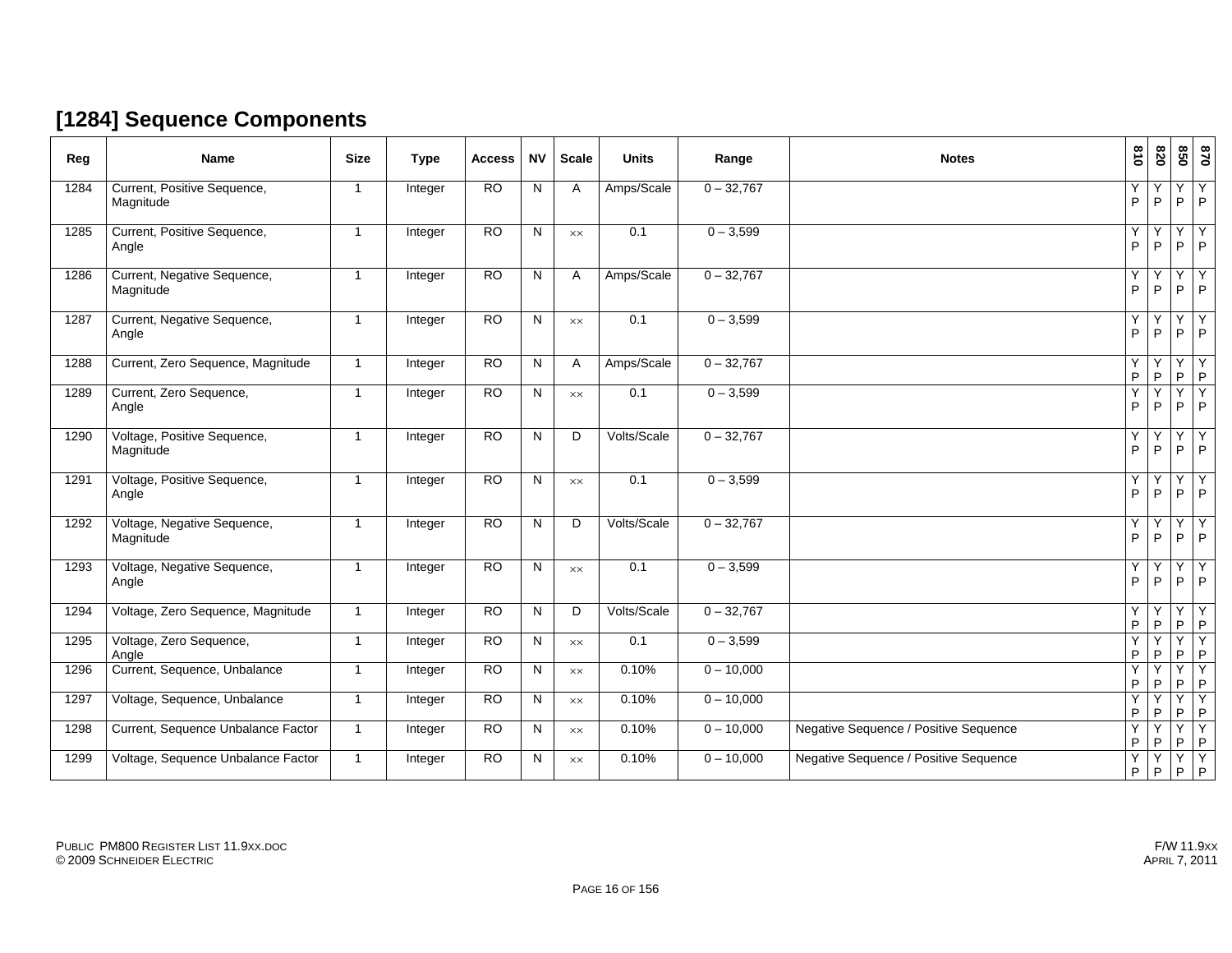## **[1300] Min/Max**

#### **[1300] Present Month Min/Max Group 1**

| Reg  | <b>Name</b>                                       | <b>Size</b> | <b>Type</b>     | <b>Access</b> | <b>NV</b> | <b>Scale</b>   | <b>Units</b>                  | Range               | <b>Notes</b>                                   | 018    | 078               | 850           | 0/8                                     |
|------|---------------------------------------------------|-------------|-----------------|---------------|-----------|----------------|-------------------------------|---------------------|------------------------------------------------|--------|-------------------|---------------|-----------------------------------------|
| 1300 | Min/Max Voltage L-L                               | 10          | <b>XXXXXXX</b>  | <b>RO</b>     | Y         | $\times\times$ | <b>XXXXXXX</b>                | <b>XXXXXXX</b>      | <b>See Template</b>                            | Y<br>P | Y<br>$\mathsf P$  | Y<br>P.       | Y<br>$\mathsf{P}$                       |
| 1310 | Min/Max Voltage L-N                               | 10          | <b>XXXXXXX</b>  | <b>RO</b>     | Y         | XX             | <b>XXXXXXX</b>                | <b>XXXXXXX</b>      | <b>See Template</b>                            | Y<br>P | Y<br>P            | Y<br>P        | Y<br>$\sf P$                            |
| 1320 | Min/Max Current                                   | 10          | <b>XXXXXXX</b>  | <b>RO</b>     | Y         | $\times\times$ | <b>XXXXXXX</b>                | <b>XXXXXXX</b>      | <b>See Template</b>                            | Y<br>P | Y<br>P            | Y<br>P        | $\overline{\mathsf{Y}}$<br>$\mathsf{P}$ |
| 1330 | Min/Max Voltage L-L, Unbalance                    | 10          | <b>XXXXXXX</b>  | <b>RO</b>     | Y         | XX             | <b>XXXXXXX</b>                | <b>XXXXXXX</b>      | <b>See Template</b>                            | Y<br>P | Y<br>P            | Y<br>P        | Y<br>$\mathsf{P}$                       |
| 1340 | Min/Max Voltage L-N Unbalance                     | 10          | <b>XXXXXXX</b>  | <b>RO</b>     | Υ         | <b>XX</b>      | <b>XXXXXXX</b>                | <b>XXXXXXX</b>      | <b>See Template</b>                            | Y<br>P | $\checkmark$<br>P | Y<br>P        | $\overline{\mathsf{Y}}$<br>$\sf P$      |
| 1350 | Min/Max True Power Factor Total                   | 10          | <b>XXXXXXX</b>  | <b>RO</b>     | Υ         | XX             | <b>XXXXXXX</b>                | <b>XXXXXXX</b>      | <b>See Template</b>                            | Y<br>P | ٧<br>P            | Y<br>P        | Y<br>P                                  |
| 1360 | Min/Max Displacement Power Factor<br>Total        | 10          | <b>XXXXXXX</b>  | <b>RO</b>     | Y         | <b>XX</b>      | <b>XXXXXXX</b>                | <b>XXXXXXX</b>      | <b>See Template</b>                            | Y<br>P | Y<br>P            | Y<br>P        | $\overline{Y}$<br>$\mathsf{P}$          |
| 1370 | Min/Max Real Power Total                          | 10          | <b>XXXXXXX</b>  | <b>RO</b>     | Y         | XX             | <b>XXXXXXX</b>                | <b>XXXXXXX</b>      | <b>See Template</b>                            | Y<br>P | Y<br>P            | Y<br>P        | Y<br>P                                  |
| 1380 | Min/Max Reactive Power Total                      | 10          | <b>XXXXXXX</b>  | <b>RO</b>     | Y         | XX             | <b>XXXXXXX</b>                | <b>XXXXXXX</b>      | <b>See Template</b>                            | Y<br>P | Υ<br>P            | Y<br>P        | Y<br>$\mathsf{P}$                       |
| 1390 | Min/Max Apparent Power Total                      | 10          | <b>XXXXXXX</b>  | <b>RO</b>     | Y         | XX             | <b>XXXXXXX</b>                | <b>XXXXXXX</b>      | <b>See Template</b>                            | Y<br>P | Y<br>P            | Y<br>P        | Y<br>$\mathsf{P}$                       |
| 1400 | Min/Max THD/thd Voltage L-L                       | 10          | <b>XXXXXXX</b>  | <b>RO</b>     | Y         | <b>XX</b>      | <b>XXXXXXX</b>                | <b>XXXXXXX</b>      | <b>See Template</b>                            | Y<br>P | Υ<br>P            | Y<br>P        | Y<br>P                                  |
| 1410 | Min/Max THD/thd Voltage L-N                       | 10          | <b>XXXXXXX</b>  | <b>RO</b>     | Y         | XX             | <b>XXXXXXX</b>                | <b>XXXXXXX</b>      | <b>See Template</b>                            | Y<br>P | Υ<br>P            | Y<br>P.       | $\overline{\mathsf{Y}}$<br>$\mathsf{P}$ |
| 1420 | Min/Max THD/thd Current                           | 10          | <b>XXXXXXX</b>  | <b>RO</b>     | Y         | <b>XX</b>      | <b>XXXXXXX</b>                | <b>XXXXXXX</b>      | <b>See Template</b>                            | Y<br>P | Y<br>P            | Y<br>P        | Y<br>$\sf P$                            |
| 1430 | Min/Max Frequency                                 | 10          | <b>XXXXXXX</b>  | <b>RO</b>     | Y         | <b>XX</b>      | <b>XXXXXXX</b>                | <b>XXXXXXX</b>      | <b>See Template</b>                            | Y<br>P | Y<br>P            | Y<br>P        | Y<br>$\sf P$                            |
| 1440 | Date/Time of last Present Month<br>Min/Max Update | 3           | <b>DateTime</b> | <b>RO</b>     | Y         | $\times\times$ | <b>See</b><br><b>Template</b> | <b>See Template</b> | Date/Time of last Present Month Min/Max Update | Y<br>P | Y<br>P            | Y<br>P        | $\overline{Y}$<br>P                     |
| 1444 | Reserved                                          | 6           | Integer         | <b>RO</b>     | $\times$  | <b>XX</b>      | <b>XX</b>                     | <b>XXXXXXXX</b>     | Reserved for future development                | --     | $\mathbf{u}$      | $\sim$ $\sim$ | $\overline{\phantom{a}}$                |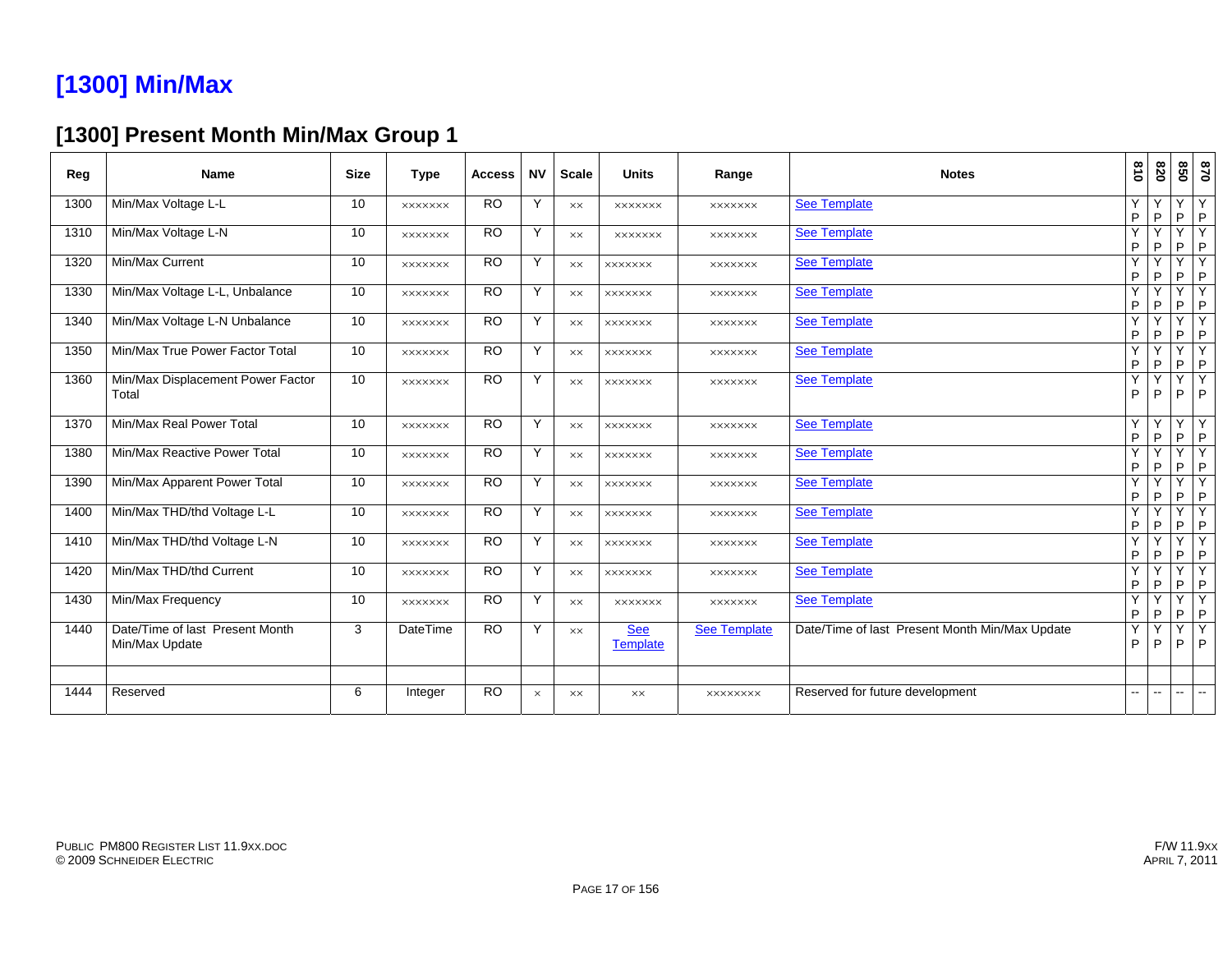#### **[1450] Previous Month Min/Max Group 1**

| Reg  | <b>Name</b>                                | <b>Size</b>     | <b>Type</b>    | <b>Access</b> | <b>NV</b> | <b>Scale</b>   | <b>Units</b>                  | Range               | <b>Notes</b>                    | $\overline{0}$ | 078               |                   | 870<br>850       |
|------|--------------------------------------------|-----------------|----------------|---------------|-----------|----------------|-------------------------------|---------------------|---------------------------------|----------------|-------------------|-------------------|------------------|
| 1450 | Min/Max Voltage L-L                        | 10              | <b>XXXXXXX</b> | <b>RO</b>     | Y         | XX             | <b>XXXXXXX</b>                | <b>XXXXXXX</b>      | <b>See Template</b>             | Y<br>P         | Υ<br>P            | Y<br>P            | Υ<br>$\mathsf P$ |
| 1460 | Min/Max Voltage L-N                        | 10              | <b>XXXXXXX</b> | <b>RO</b>     | Y         | $\times\times$ | <b>XXXXXXX</b>                | <b>XXXXXXX</b>      | <b>See Template</b>             | Y<br>P         | Y<br>P            | Y<br>P            | Y<br>$\sf P$     |
| 1470 | Min/Max Current                            | 10              | <b>XXXXXXX</b> | <b>RO</b>     | Y         | XX             | <b>XXXXXXX</b>                | <b>XXXXXXX</b>      | <b>See Template</b>             | Y<br>P         | Υ<br>P            | Y<br>P            | Y<br> P          |
| 1480 | Min/Max Voltage L-L, Unbalance             | 10              | <b>XXXXXXX</b> | <b>RO</b>     | Y         | $\times\times$ | xxxxxxx                       | <b>XXXXXXX</b>      | <b>See Template</b>             | Y<br>P         | Y<br>P            | Y<br>P            | Y<br> P          |
| 1490 | Min/Max Voltage L-N Unbalance              | 10              | <b>XXXXXXX</b> | <b>RO</b>     | Y         | <b>XX</b>      | <b>XXXXXXX</b>                | <b>XXXXXXX</b>      | <b>See Template</b>             | Υ<br>P         | P                 | Y<br>P            | Y<br> P          |
| 1500 | Min/Max True Power Factor Total            | 10 <sup>1</sup> | <b>XXXXXXX</b> | <b>RO</b>     | Y         | $\times\times$ | <b>XXXXXXX</b>                | <b>XXXXXXX</b>      | See Template                    | Y<br>P         | Υ<br>P            | Y<br>$\mathsf{P}$ | Y<br> P          |
| 1510 | Min/Max Displacement Power Factor<br>Total | 10              | <b>XXXXXXX</b> | <b>RO</b>     | Y         | $\times\times$ | <b>XXXXXXX</b>                | <b>XXXXXXX</b>      | <b>See Template</b>             | Y<br>P         | Υ<br>P            | Y<br>P            | Υ<br> P          |
| 1520 | Min/Max Real Power Total                   | 10              | <b>XXXXXXX</b> | <b>RO</b>     | Y         | XX             | <b>XXXXXXX</b>                | <b>XXXXXXX</b>      | <b>See Template</b>             | Y<br>P         | Y<br>P            | Y<br>P            | Y<br>$\sf P$     |
| 1530 | Min/Max Reactive Power Total               | 10              | <b>XXXXXXX</b> | <b>RO</b>     | Y         | $\times\times$ | <b>XXXXXXX</b>                | <b>XXXXXXX</b>      | <b>See Template</b>             | Y<br>P         | Υ<br>$\mathsf{P}$ | Y<br>P            | Y<br> P          |
| 1540 | Min/Max Apparent Power Total               | 10              | <b>XXXXXXX</b> | <b>RO</b>     | Y         | XX             | <b>XXXXXXX</b>                | <b>XXXXXXX</b>      | <b>See Template</b>             | Y<br>P         | Υ<br>P            | Y<br>P            | Y<br> P          |
| 1550 | Min/Max THD/thd Voltage L-L                | 10 <sup>1</sup> | <b>XXXXXXX</b> | <b>RO</b>     | Y         | <b>XX</b>      | <b>XXXXXXX</b>                | <b>XXXXXXX</b>      | <b>See Template</b>             | Y<br>P         | P                 | Y<br>P            | Y<br> P          |
| 1560 | Min/Max THD/thd Voltage L-N                | 10 <sup>1</sup> | <b>XXXXXXX</b> | RO            | Y         | <b>XX</b>      | <b>XXXXXXX</b>                | <b>XXXXXXX</b>      | <b>See Template</b>             | Y<br>P         | Υ<br>P            | Y<br>$\mathsf{P}$ | Y<br> P          |
| 1570 | Min/Max THD/thd Current                    | 10 <sup>1</sup> | <b>XXXXXXX</b> | <b>RO</b>     | Y         | $\times\times$ | <b>XXXXXXX</b>                | <b>XXXXXXX</b>      | <b>See Template</b>             | Y<br>P         | Υ<br>P            | Y<br>P            | Υ<br>$\mathsf P$ |
| 1580 | Min/Max Frequency                          | 10 <sup>1</sup> | <b>XXXXXXX</b> | <b>RO</b>     | Y         | <b>XX</b>      | <b>XXXXXXX</b>                | <b>XXXXXXX</b>      | <b>See Template</b>             | Y<br>P         | Υ<br>P            | Y<br>P            | Υ<br>$\mathsf P$ |
| 1590 | Min/Max End Time                           | 3               | DateTime       | <b>RO</b>     | Y         | $\times\times$ | <b>See</b><br><b>Template</b> | <b>See Template</b> | <b>See Template</b>             | Y<br>P         | Y<br>P            | Y<br>P            | Y<br> P          |
| 1593 | Reserved                                   | $\overline{7}$  | Integer        | <b>RO</b>     | $\times$  | $\times\times$ | $\times\times$                | XXXXXXXX            | Reserved for future development |                |                   | $\sim$            | $\sim$           |

#### **[1600] Present Month Min/Max Group 2**

| Reg  | Name                     | <b>Size</b> | <b>Type</b>    | Access    | <b>NV</b> | Scale | <b>Units</b>   | Range          | <b>Notes</b> | $\vec{a}$<br>$\circ$ | 028 | $\infty$   $\infty$<br><u>ଞା ସ</u> |        |
|------|--------------------------|-------------|----------------|-----------|-----------|-------|----------------|----------------|--------------|----------------------|-----|------------------------------------|--------|
| 1600 | Min/Max Voltage N-R      | 10          | <b>XXXXXXX</b> | <b>RO</b> | $\lambda$ | XX    | <b>XXXXXXX</b> | <b>XXXXXXX</b> | See Template | $\lambda$            |     | $\checkmark$                       | $\vee$ |
|      |                          |             |                |           |           |       |                |                |              | D                    | I P | ח   ח                              |        |
| 1610 | Min/Max Current, Neutral | 10          | <b>XXXXXXX</b> | <b>RO</b> | $\lambda$ | XX    | <b>XXXXXXX</b> | <b>XXXXXXX</b> | See Template |                      |     | .                                  |        |
|      |                          |             |                |           |           |       |                |                |              |                      |     |                                    |        |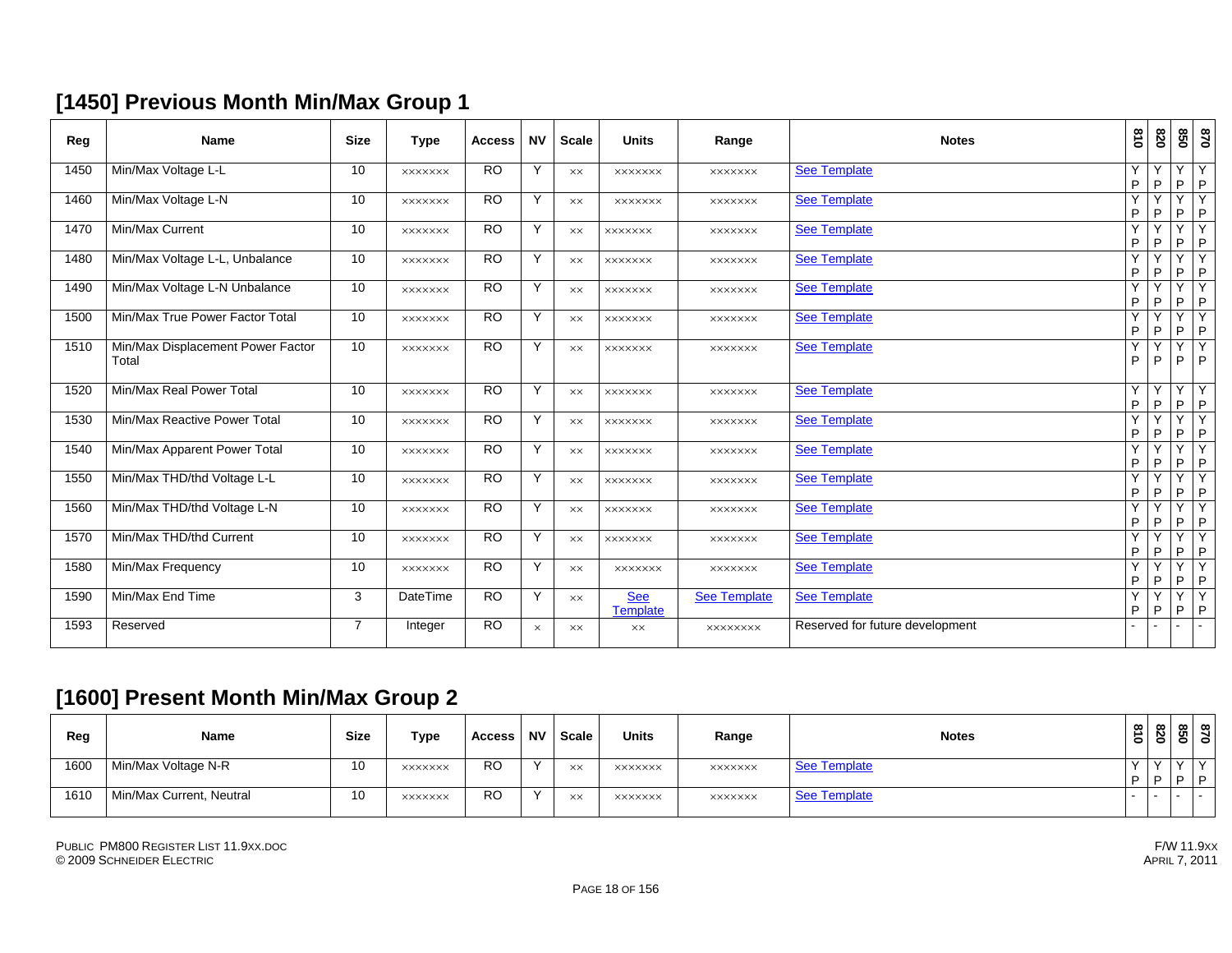| Reg  | Name     | <b>Size</b> | <b>Type</b> | Access    | <b>NV</b> | Scale | <b>Units</b>     | Range           | <b>Notes</b>                    | $\infty$<br>∸<br>0 | ๛<br>N<br>0 | $\infty$<br>o<br>- | l ∞<br>0 |  |
|------|----------|-------------|-------------|-----------|-----------|-------|------------------|-----------------|---------------------------------|--------------------|-------------|--------------------|----------|--|
| 1620 | Reserved | ৭∩<br>ັບ    | Integer     | <b>RO</b> | $\sim$    |       | $\vee\vee$<br>ᄉᄉ | <b>XXXXXXXX</b> | Reserved for future development | $\lambda$          |             | $\sim$             |          |  |
|      |          |             |             |           |           |       |                  |                 |                                 |                    |             | N N N N            |          |  |

#### **[1650] Previous Month Min/Max Group2**

| Reg  | Name                     | <b>Size</b> | <b>Type</b>    | Access    | <b>NV</b> | Scale     | <b>Units</b>   | Range           | <b>Notes</b>                    | $\frac{3}{10}$ | 078 |                   | <u>ឌ្លា ន</u>        |
|------|--------------------------|-------------|----------------|-----------|-----------|-----------|----------------|-----------------|---------------------------------|----------------|-----|-------------------|----------------------|
| 1650 | Min/Max Voltage N-R      | 10          | <b>XXXXXXX</b> | <b>RO</b> | $\lambda$ | XX        | <b>XXXXXXX</b> | <b>XXXXXXX</b>  | See Template                    | D              | I P | $\checkmark$<br>D | $\checkmark$<br>1 D. |
| 1660 | Min/Max Current, Neutral | 10          | <b>XXXXXXX</b> | <b>RO</b> | $\sqrt{}$ | <b>XX</b> | <b>XXXXXXX</b> | <b>XXXXXXX</b>  | <b>See Template</b>             | D              | ΙP  | $\checkmark$<br>D | $\checkmark$<br>ים ו |
| 1670 | Reserved                 | 30          | Integer        | RO        | $\times$  | XX        | $\times\times$ | <b>XXXXXXXX</b> | Reserved for future development |                |     |                   | $\sim$               |

#### **Min/Max Template**

| Reg    | Name                   | <b>Size</b> | Type     | <b>Access</b> | <b>NV</b> | <b>Scale</b> | <b>Units</b>                  | Range               | <b>Notes</b>                     | 018         | 028                           |                    | <u>នា</u><br>នា |
|--------|------------------------|-------------|----------|---------------|-----------|--------------|-------------------------------|---------------------|----------------------------------|-------------|-------------------------------|--------------------|-----------------|
| Base   | Date/Time of Min       | 3           | DateTime | <b>RO</b>     |           | <b>XX</b>    | <b>See</b><br>Template        | <b>See Template</b> | Date/Time when Min was recorded  | P           | $\checkmark$<br> P            | $\vee$<br>$P$ $P$  |                 |
| Base+3 | Min Value              |             | Integer  | <b>RO</b>     |           |              |                               | $0 - 32.767$        | Min value metered for all phases | $\vee$<br>P | $\vee$<br> P                  | $\vee$<br><b>P</b> | P               |
| Base+4 | *Phase of recorded Min |             | Integer  | <b>RO</b>     |           | <b>XX</b>    |                               | 1 to $3$            | Phase of Min recorded            | P           | $\checkmark$<br>$\mathsf{P}$  | v<br>$\Box$        | P               |
| Base+5 | Date/Time of Max       | 3           | DateTime | <b>RO</b>     |           | XX           | <b>See</b><br><b>Template</b> | <b>See Template</b> | Date/Time when Max was recorded  | P           | $\mathsf{v}$<br>$\mathsf{P}$  | $\vee$<br>IP P     |                 |
| Base+8 | Max Value              |             | Integer  | <b>RO</b>     |           |              |                               | $0 - 32.767$        | Max value metered for all phases | P           | $\checkmark$<br>$\mathsf{P}$  | $\vee$<br>P        | $\checkmark$    |
| Base+9 | *Phase of recorded Max |             | Integer  | <b>RO</b>     |           | XX           |                               | 1 to 3              | Phase of Max recorded            | P           | $\checkmark$<br>$\mathsf{IP}$ | Y<br>$P$ $P$       | $\vee$          |

\* Only applicable for multi-phase quantities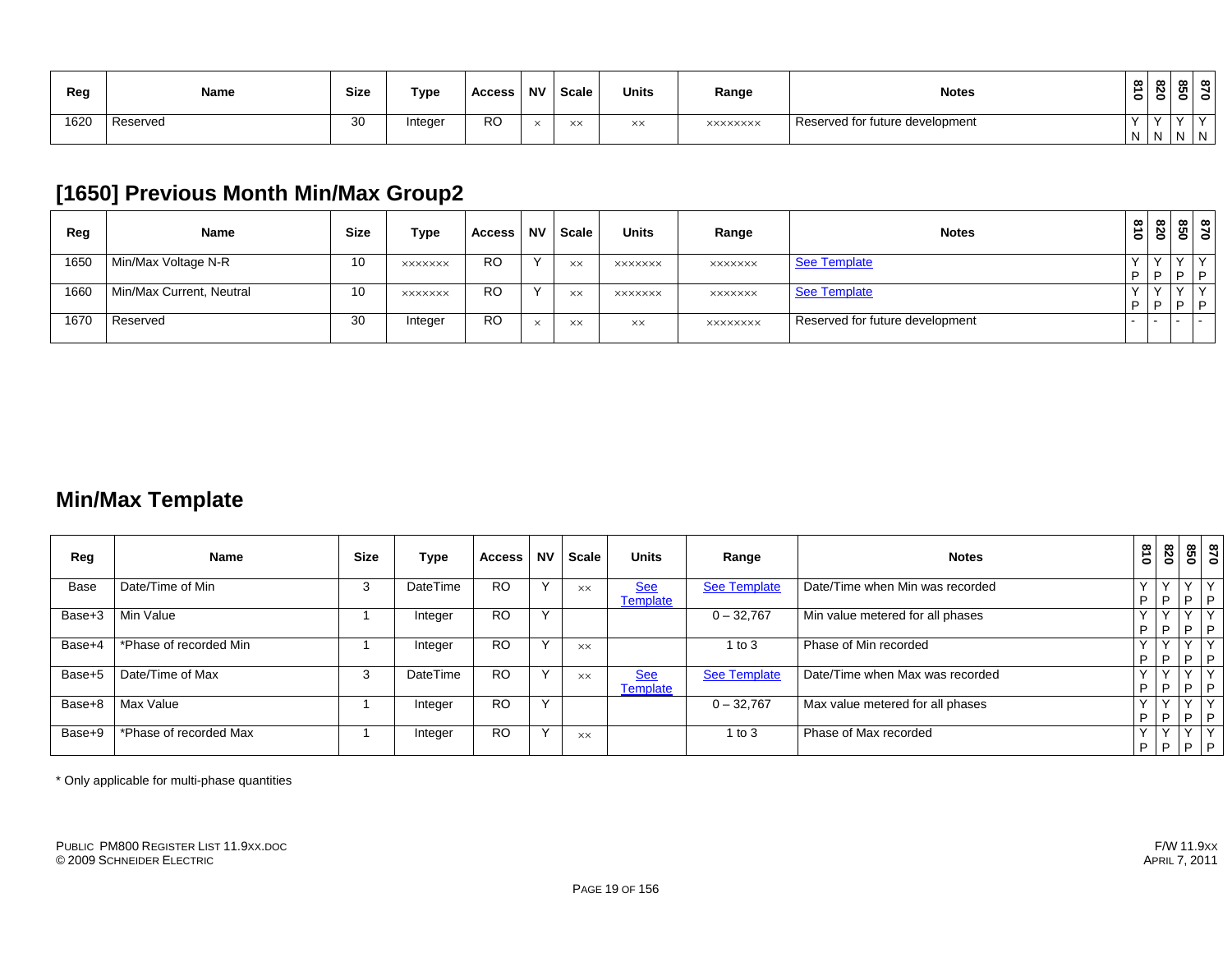# **[1700] Energy**

| Reg  | <b>Name</b>                                                 | <b>Size</b>             | <b>Type</b>       | <b>Access</b>   | <b>NV</b> | <b>Scale</b>   | <b>Units</b>                  | Range               | <b>Notes</b>                                                             | 618    | 820               | 850               | 028                            |
|------|-------------------------------------------------------------|-------------------------|-------------------|-----------------|-----------|----------------|-------------------------------|---------------------|--------------------------------------------------------------------------|--------|-------------------|-------------------|--------------------------------|
| 1700 | Energy, Real In                                             | 4                       | Mod <sub>10</sub> | $\overline{RO}$ | Y         | <b>XX</b>      | WH                            | (1)                 | 3-Phase total real energy into the load                                  | Y<br>P | Y<br>$\sf P$      | Y<br>$\mathsf{P}$ | <b>Y</b><br>P                  |
| 1704 | Energy, Reactive In                                         | 4                       | Mod <sub>10</sub> | <b>RO</b>       | Y         | $\times\times$ | VArH                          | (1)                 | 3-Phase total reactive energy into the load                              | Y<br>P | Y<br>P            | Y<br>P            | $\overline{Y}$<br>P            |
| 1708 | Energy, Real Out                                            | 4                       | Mod <sub>10</sub> | <b>RO</b>       | Y         | <b>XX</b>      | WH                            | (1)                 | 3-Phase total real energy out of the load                                | Ÿ<br>P | Υ<br>P            | Y<br>P            | $\overline{Y}$<br>$\mathsf{P}$ |
| 1712 | Energy, Reactive Out                                        | 4                       | Mod10             | $\overline{RO}$ | Y         | <b>XX</b>      | VArH                          | (1)                 | 3-Phase total reactive energy out of the load                            | Y<br>P | P                 | Y<br>P            | Y<br>P                         |
| 1716 | Energy, Real Total (signed/absolute)                        | 4                       | Mod <sub>10</sub> | <b>RO</b>       | Y         | <b>XX</b>      | WH                            | $\overline{(2)}$    | Total Real Energy In, Out or In + Out                                    | Y<br>P | Y<br>$\mathsf{P}$ | Y<br>P            | Y<br>P                         |
| 1720 | Energy, Reactive Total<br>(signed/absolute)                 | 4                       | Mod <sub>10</sub> | $\overline{RO}$ | Y         | $\times\times$ | VArH                          | (2)                 | Total Reactive Energy In, Out or In + Out                                | Ÿ<br>P | Y<br>P            | Ÿ<br>P            | <b>Y</b><br>P                  |
| 1724 | Energy, Apparent                                            | 4                       | Mod <sub>10</sub> | <b>RO</b>       | Y         | <b>XX</b>      | <b>VAH</b>                    | (1)                 | 3-Phase total apparent energy                                            | Y<br>P | Y<br>P            | Y<br>P            | Y<br>P                         |
| 1728 | Energy, Conditional Real In                                 | 4                       | Mod <sub>10</sub> | <b>RO</b>       | Y         | <b>XX</b>      | WH                            | (1)                 | 3-Phase total accumulated conditional real energy into the<br>load       | Y<br>P | Y<br>P            | Y<br>P            | $\mathsf{Y}$<br>P              |
| 1732 | Energy, Conditional Reactive In                             | 4                       | Mod <sub>10</sub> | <b>RO</b>       | Y         | <b>XX</b>      | VArH                          | (1)                 | 3-Phase total accumulated conditional reactive energy into<br>the load   | Y<br>P | Y<br>P            | Y<br>P            | ÎΥ.<br>P                       |
| 1736 | Energy, Conditional Real Out                                | 4                       | Mod10             | <b>RO</b>       | Y         | XX             | WH                            | (1)                 | 3-Phase total accumulated conditional real energy out of<br>the load     | Y<br>P | Y<br>P            | Y<br>P            | $\overline{Y}$<br>P            |
| 1740 | Energy, Conditional Reactive Out                            | 4                       | Mod <sub>10</sub> | <b>RO</b>       | Y         | <b>XX</b>      | VArH                          | (1)                 | 3-Phase total accumulated conditional reactive energy out<br>of the load | Υ<br>P | Υ<br>P            | Y<br>P            | IY.<br>P                       |
| 1744 | Energy, Conditional Apparent                                | 4                       | Mod <sub>10</sub> | <b>RO</b>       | Y         | $\times\times$ | <b>VAH</b>                    | (1)                 | 3-Phase total accumulated conditional apparent energy                    | Y<br>P | Υ<br>P            | Y<br>P            | IY.<br>P                       |
| 1748 | Energy, Incremental Real In, Last<br>Complete Interval      | 3                       | Mod <sub>10</sub> | <b>RO</b>       | Y         | <b>XX</b>      | WH                            | (3)                 | 3-Phase total accumulated incremental real energy into<br>the load       | Y<br>P | Υ<br>P            | Y<br>P            | Y<br>P                         |
| 1751 | Energy. Incremental Reactive In, Last<br>Complete Interval  | 3                       | Mod <sub>10</sub> | $\overline{RO}$ | Y         | $\times\times$ | VArH                          | (3)                 | 3-Phase total accumulated incremental reactive energy<br>into the load   | Ÿ<br>P | Υ<br>P            | Y<br>P            | ΙY<br>P                        |
| 1754 | Energy, Incremental Real Out, Last<br>Complete Interval     | 3                       | Mod <sub>10</sub> | <b>RO</b>       | Y         | <b>XX</b>      | WH                            | (3)                 | 3-Phase total accumulated incremental real energy out of<br>the load     | Y<br>P | Y<br>P            | Y<br>P            | Y<br>P                         |
| 1757 | Energy, Incremental Reactive Out,<br>Last Complete Interval | 3                       | Mod <sub>10</sub> | $\overline{RO}$ | Y         | XX             | VArH                          | (3)                 | 3-Phase total accumulated incremental reactive energy out<br>of the load | Y<br>P | Y<br>$\sf P$      | Y<br>P            | ÎΥ.<br>P                       |
| 1760 | Energy, Incremental Apparent, Last<br>Complete Interval     | 3                       | Mod <sub>10</sub> | <b>RO</b>       | Y         | XX             | <b>VAH</b>                    | $\overline{(3)}$    | 3-Phase total accumulated incremental apparent energy                    | Y<br>P | Y<br>P            | Y<br>P            | ĪΥ<br>P                        |
| 1763 | Last Complete Interval DateTime                             | 3                       | DateTime          | <b>RO</b>       | Y         | XX             | <b>See</b><br><b>Template</b> | <b>See Template</b> | Date/Time of last completed incremental energy interval                  | Y<br>P | Υ<br>P            | Y<br>P            | Y.<br>P                        |
| 1766 | Reserved                                                    | $\overline{\mathbf{1}}$ | Integer           | <b>RO</b>       | $\times$  | <b>XX</b>      | <b>XX</b>                     | <b>XXXXXXXX</b>     |                                                                          |        |                   |                   |                                |
| 1767 | Energy, Incremental Real In, Present<br>Interval            | 3                       | Mod <sub>10</sub> | <b>RO</b>       | Y         | XX             | <b>WH</b>                     | (3)                 | 3-Phase total accumulated incremental real energy into<br>the load       | Υ<br>P | Y<br>P            | Y<br>P            | k<br>P                         |
| 1770 | Energy. Incremental Reactive In,<br>Present Interval        | 3                       | Mod <sub>10</sub> | <b>RO</b>       | Y         | <b>XX</b>      | VArH                          | (3)                 | 3-Phase total accumulated incremental reactive energy<br>into the load   | Y<br>P | Y<br>$\sf P$      | Y<br>P            | <b>Y</b><br>P                  |
| 1773 | Energy, Incremental Real Out,<br>Present Interval           | 3                       | Mod <sub>10</sub> | <b>RO</b>       | Y         | XX             | WH                            | $\overline{3)}$     | 3-Phase total accumulated incremental real energy out of<br>the load     | Y<br>P | Ý<br>P            | Y<br>P            | IY.<br>P                       |

PUBLIC PM800 REGISTER LIST 11.9XX.DOC

© 2009 SCHNEIDER ELECTRIC APRIL 7, 2011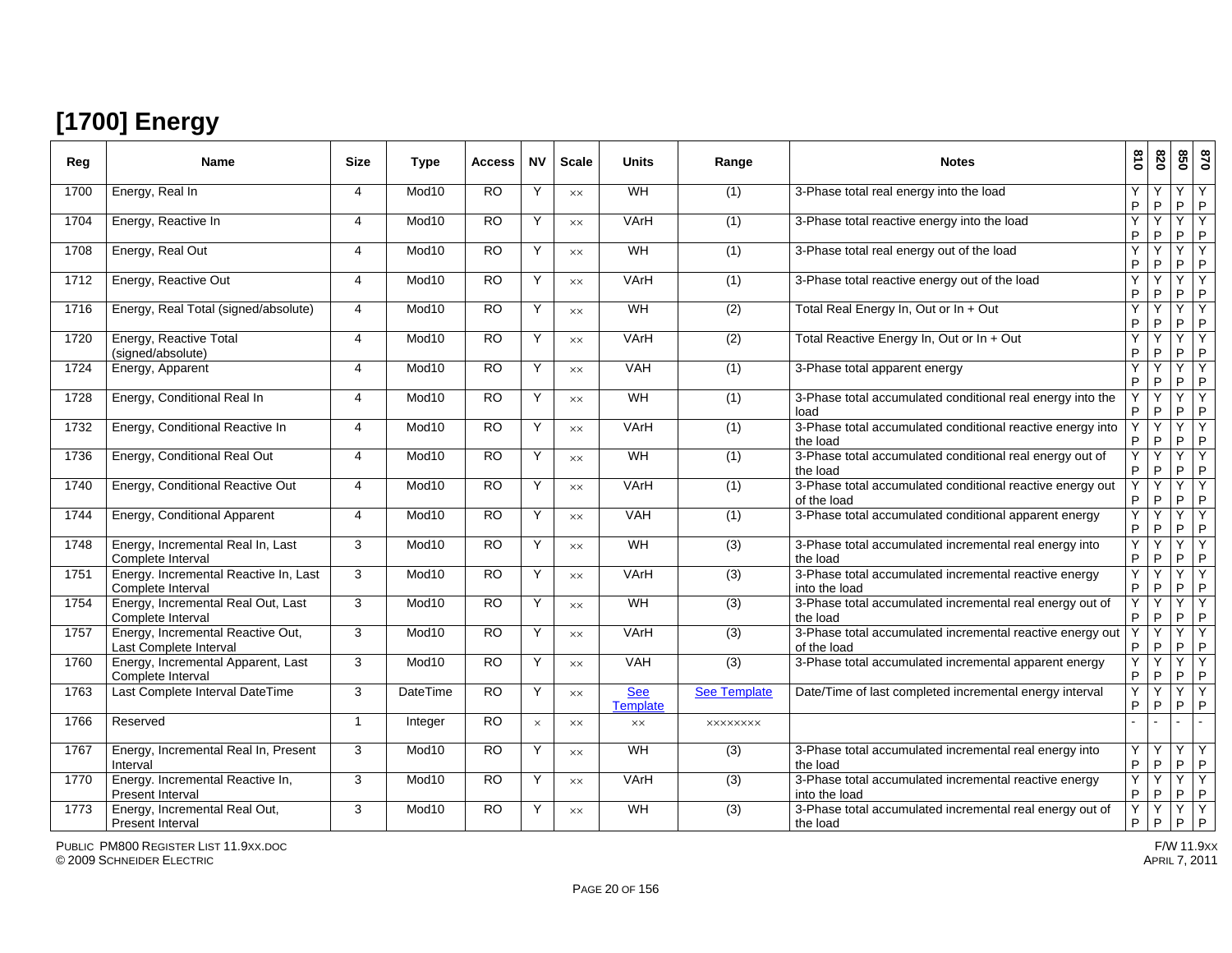| Reg  | Name                                                     | <b>Size</b> | Type              | <b>Access</b> | <b>NV</b>    | Scale          | <b>Units</b> | Range           | <b>Notes</b>                                                             | 018         | 820               | 850                       | 028                 |
|------|----------------------------------------------------------|-------------|-------------------|---------------|--------------|----------------|--------------|-----------------|--------------------------------------------------------------------------|-------------|-------------------|---------------------------|---------------------|
| 1776 | Energy, Incremental Reactive Out,<br>Present Interval    | 3           | Mod <sub>10</sub> | <b>RO</b>     | Y            | XX.            | VArH         | (3)             | 3-Phase total accumulated incremental reactive energy out<br>of the load | $\vee$<br>D | Y<br>P            | Y <br>$\mathsf{P}$        | $\vee$<br>P         |
| 1779 | Energy, Incremental Apparent,<br><b>Present Interval</b> | 3           | Mod10             | <b>RO</b>     | Y            | <b>XX</b>      | <b>VAH</b>   | (3)             | 3-Phase total accumulated incremental apparent energy                    | v.<br>P     | $\checkmark$<br>P | $\sqrt{}$<br>$\mathsf{P}$ | $\checkmark$<br>l P |
| 1782 | Energy, Reactive, Quadrant 1                             | 3           | Mod10             | <b>RO</b>     | Y            | <b>XX</b>      | VArH         | (3)             | 3-Phase total accumulated incremental reactive energy -<br>quadrant 1    | v.<br>D     | $\vee$<br>P       | $\lambda$<br>P.           | P                   |
| 1785 | Energy, Reactive, Quadrant 2                             | 3           | Mod10             | <b>RO</b>     | $\mathsf{v}$ | $\times\times$ | VArH         | (3)             | 3-Phase total accumulated incremental reactive energy -<br>quadrant 2    | v<br>D      | $\vee$<br>P       | $\sqrt{}$<br>P.           | P                   |
| 1788 | Energy, Reactive, Quadrant 3                             | 3           | Mod10             | <b>RO</b>     | $\checkmark$ | <b>XX</b>      | VArH         | (3)             | 3-Phase total accumulated incremental reactive energy -<br>quadrant 3    | v.<br>P     | $\vee$<br>P.      | $\sqrt{}$<br>PP           |                     |
| 1791 | Energy, Reactive, Quadrant 4                             | 3           | Mod10             | <b>RO</b>     | $\checkmark$ | $\times\times$ | VArH         | (3)             | 3-Phase total accumulated incremental reactive energy -<br>quadrant 4    | D           | $\checkmark$<br>D | $\checkmark$<br>P.        | $\checkmark$<br>l P |
| 1794 | <b>Conditional Energy Control Status</b>                 |             | Integer           | <b>RO</b>     | Y            | <b>XX</b>      | <b>XX</b>    | $0 - 1$         | $0 = \text{Off}$ (default)<br>$=$ On                                     | D           | P                 | P.                        | P                   |
| 1795 | Reserved                                                 | Ð.          | Integer           | <b>RO</b>     | $\times$     | <b>XX</b>      | <b>XX</b>    | <b>XXXXXXXX</b> | Reserved for future development                                          |             |                   |                           |                     |

(1) 0 – 9,999,999,999,999,999

(2) -9,999,999,999,999,999 – 9,999,999,999,999,999

(3) 0 – 999,999,999,999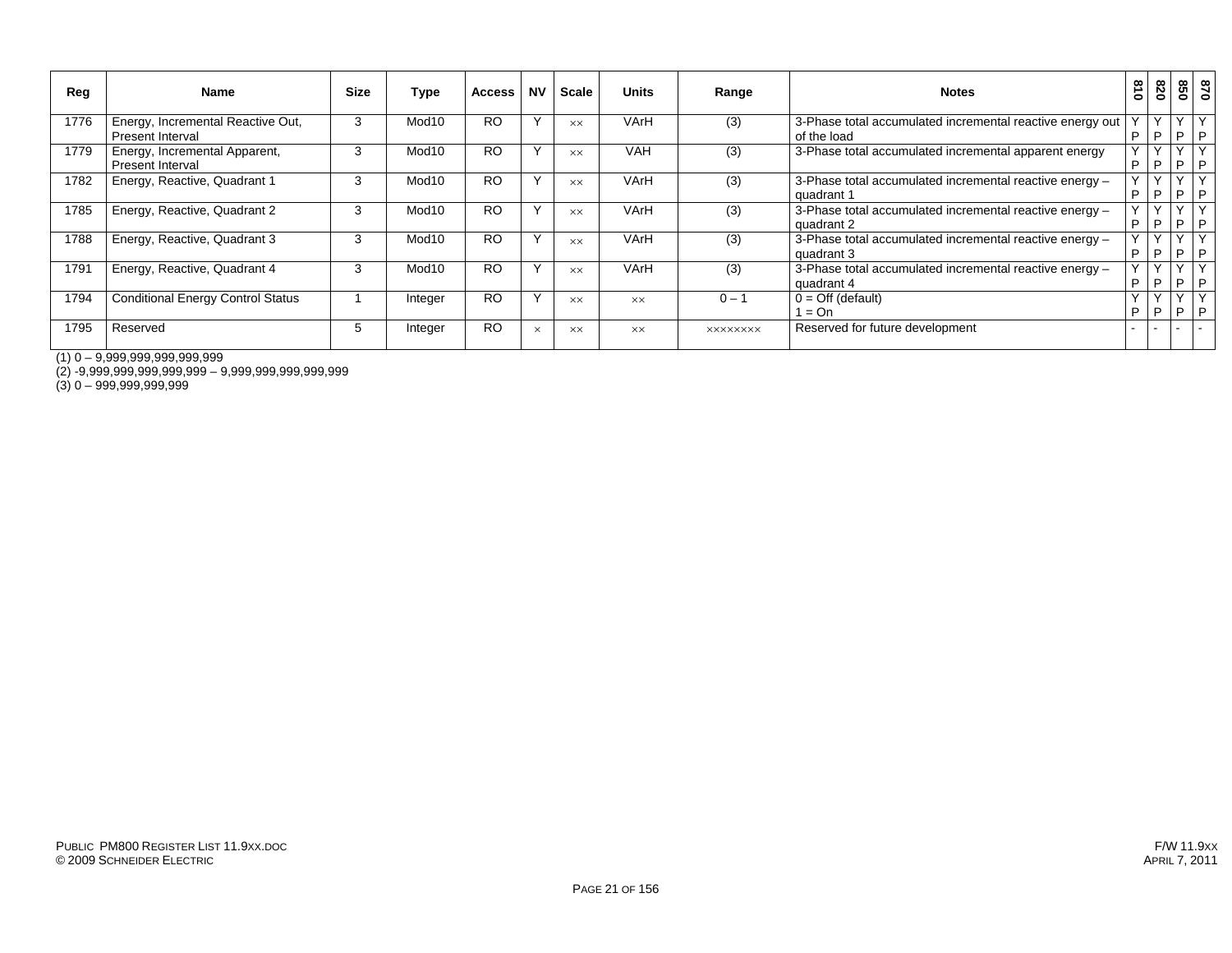## **[1800] Demand**

#### **[1800] Demand – Current Demand System Configuration and Data**

| Reg  | Name                                      | <b>Size</b>          | <b>Type</b> | Access          | <b>NV</b> | <b>Scale</b> | <b>Units</b>   | Range          | <b>Notes</b>                                                                                                                                                                                                                                                                                                                                                                                                                                                                                  | $\frac{8}{10}$    | 0Z8     | 850     | 028                 |
|------|-------------------------------------------|----------------------|-------------|-----------------|-----------|--------------|----------------|----------------|-----------------------------------------------------------------------------------------------------------------------------------------------------------------------------------------------------------------------------------------------------------------------------------------------------------------------------------------------------------------------------------------------------------------------------------------------------------------------------------------------|-------------------|---------|---------|---------------------|
| 1800 | <b>Demand Calculation Mode</b><br>Current | $\mathbf{1}$         | Integer     | R/CW            | Y         | XX           | <b>XXXXXXX</b> | $0 - 1024$     | $0 =$ Thermal Demand (default)<br>1 = Timed Interval Sliding Block<br>2 = Timed Interval Block<br>4 = Timed Interval Rolling Block<br>8 = Input Synchronized Block<br>16 = Input Synchronized Rolling Block<br>32 = Command Synchronized Block<br>64 = Command Synchronized Rolling Block<br>*128 = Clock Synchronized Block<br>*256 = Clock Synchronized Rolling Block<br>512 = Slave to Power Demand Interval<br>1024 = Slave to Incremental Energy Interval<br>*Not supported in the PM810 | Υ<br>P            | Y<br>P  | Υ<br>P  | Y<br>P              |
| 1801 | Demand Interval<br>Current                | $\mathbf{1}$         | Integer     | R/CW            | Y         | <b>XX</b>    | <b>Minutes</b> | $1 - 60$       | Default = $15$                                                                                                                                                                                                                                                                                                                                                                                                                                                                                | Υ<br>P            | Y<br>P  | Y       | Y<br>$P$ $P$        |
| 1802 | <b>Demand Subinterval</b><br>Current      | $\overline{1}$       | Integer     | R/CW            | Y         | XX           | <b>Minutes</b> | $1 - 60$       | Default = $1$                                                                                                                                                                                                                                                                                                                                                                                                                                                                                 | Y<br>P            | Υ<br>P  | Y<br>P  | Υ<br>P              |
| 1803 | <b>Demand Sensitivity</b><br>Current      | $\overline{1}$       | Integer     | R/CW            | Y         | XX           | 1%             | $1 - 99$       | Adjusts the sensitivity of the thermal demand calculation.<br>Default = $90$                                                                                                                                                                                                                                                                                                                                                                                                                  | Y<br>P            | Y<br>P  | Y<br>P  | Y<br>$\mathsf{P}$   |
| 1804 | Reserved                                  | $\mathbf{1}$         | Integer     | $\overline{RO}$ | $\times$  | <b>XX</b>    | <b>XXXXXXX</b> | <b>XXXXXXX</b> | Reserved for future development                                                                                                                                                                                                                                                                                                                                                                                                                                                               | $\mathbf{r}$      | $\sim$  | $\sim$  | $\sim$              |
| 1805 | Short Demand Interval<br>Current          | $\blacktriangleleft$ | Integer     | R/CW            | Y         | XX           | Seconds        | $0 - 60$       | Sets the interval for a running average demand calculation<br>of short duration. Default = $15$                                                                                                                                                                                                                                                                                                                                                                                               | Y<br>P            | Y<br>P  | Y<br>P  | $\overline{Y}$<br>P |
| 1806 | Time Elapsed in Interval<br>Current       | $\overline{1}$       | Integer     | <b>RO</b>       | Y         | XX           | Seconds        | $0 - 3,600$    | Time elapsed in the present demand interval.                                                                                                                                                                                                                                                                                                                                                                                                                                                  | Υ<br>P            | Y.<br>P | Y       | Y<br>$P$ $P$        |
| 1807 | Time Elapsed in Subinterval<br>Current    | $\overline{1}$       | Integer     | $\overline{RO}$ | Y         | XX           | Seconds        | $0 - 3,600$    | Time elapsed in the present demand subinterval.                                                                                                                                                                                                                                                                                                                                                                                                                                               | Υ<br>P            | Y<br>P  | Y<br>P. | Υ<br>$\mathsf{P}$   |
| 1808 | <b>Interval Count</b><br>Current          | $\overline{1}$       | Integer     | <b>RO</b>       | Y         | <b>XX</b>    | 1.0            | $0 - 32,767$   | Count of demand intervals. Rolls over at 32, 767.                                                                                                                                                                                                                                                                                                                                                                                                                                             | Y<br>$\mathsf{P}$ | Y<br>P  | Y<br>P  | Y<br>$\mathsf P$    |
| 1809 | <b>Subinterval Count</b><br>Current       | $\overline{1}$       | Integer     | <b>RO</b>       | Y         | XX           | 1.0            | $0 - 60$       | Count of demand subintervals. Rolls over at interval.                                                                                                                                                                                                                                                                                                                                                                                                                                         | Y<br>P            | Y<br>P  | Υ<br>P  | Y<br>P              |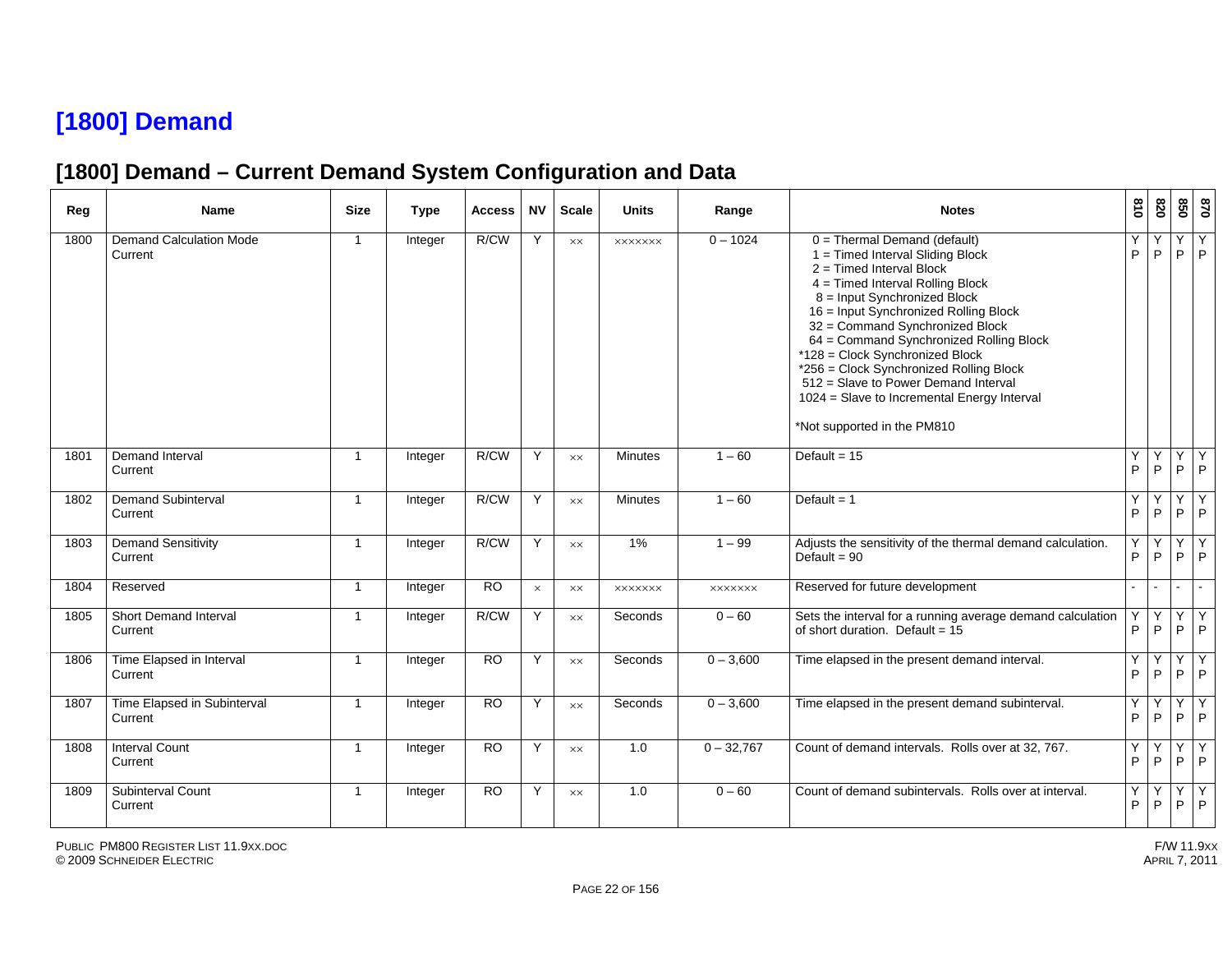| Reg  | <b>Name</b>                            | <b>Size</b> | Type            | <b>Access</b> | <b>NV</b> | <b>Scale</b> | <b>Units</b>                  | Range               | <b>Notes</b>                                                                                                                                                  | $\frac{8}{10}$ | 078               |                     | 870<br>850     |
|------|----------------------------------------|-------------|-----------------|---------------|-----------|--------------|-------------------------------|---------------------|---------------------------------------------------------------------------------------------------------------------------------------------------------------|----------------|-------------------|---------------------|----------------|
| 1810 | Min/Max Reset DateTime<br>Current      | ъ.          | <b>DateTime</b> | <b>RO</b>     | $\lambda$ | <b>XX</b>    | <b>See</b><br><b>Template</b> | <b>See Template</b> | Date/Time of last reset of Current Demand Min/Max<br>demands                                                                                                  | Υ<br>P         | $\checkmark$<br>P | $\checkmark$<br>⊢P. | I P            |
| 1813 | Reserved                               |             | Integer         | <b>RO</b>     | $\times$  | <b>XX</b>    | <b>XX</b>                     | <b>XXXXXXXX</b>     |                                                                                                                                                               |                |                   |                     |                |
| 1814 | Min/Max Reset Count<br>Curren          |             | Integer         | <b>RO</b>     | $\lambda$ | <b>XX</b>    | 1.0                           | $0 - 32,767$        | Count of Min/Max demand resets. Rolls over at 32,767.                                                                                                         | Y<br>P         | Y<br>P            |                     | YY<br>$P$ $P$  |
| 1815 | <b>Demand System Status</b><br>Current |             | <b>Bitmap</b>   | <b>RO</b>     |           | <b>XX</b>    | <b>XXXXXXX</b>                | $0x0000 - 0x000F$   | Bit 00 = end of demand subinterval<br>Bit 01 = end of demand interval<br>Bit 02 = start of first complete interval<br>Bit 03 = end of first complete interval | Y<br>P         | $\vee$<br>P       | Y <sub>1</sub>      | IY.<br>$P$ $P$ |
| 1816 | Reserved                               | 24          | Integer         | <b>RO</b>     | $\times$  | <b>XX</b>    | <b>XXXXXXX</b>                | <b>XXXXXXX</b>      | Reserved for future development                                                                                                                               |                |                   |                     |                |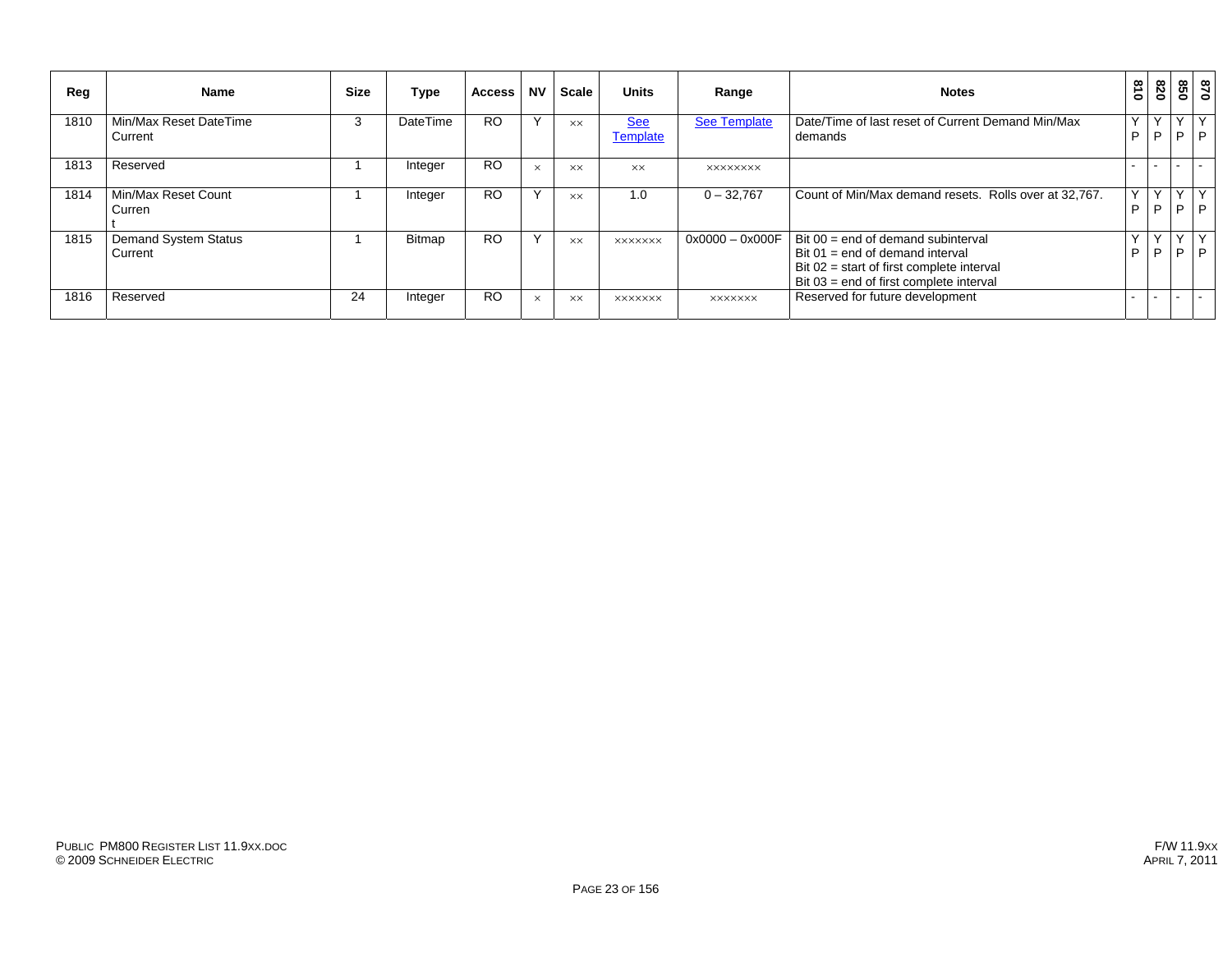#### **[1840] Demand – Power Demand System Configuration and Data**

| Reg  | <b>Name</b>                                  | <b>Size</b>    | <b>Type</b>    | <b>Access</b>   | <b>NV</b> | <b>Scale</b>   | <b>Units</b>                  | Range               | <b>Notes</b>                                                                                                                                                                                                                                                                                                                                                                                                                                     | 018    | 028            | 850                                        | 0/8          |
|------|----------------------------------------------|----------------|----------------|-----------------|-----------|----------------|-------------------------------|---------------------|--------------------------------------------------------------------------------------------------------------------------------------------------------------------------------------------------------------------------------------------------------------------------------------------------------------------------------------------------------------------------------------------------------------------------------------------------|--------|----------------|--------------------------------------------|--------------|
| 1840 | <b>Demand Calculation Mode</b><br>Power      | $\mathbf{1}$   | Integer        | R/CW            | Y         | $\times\times$ | <b>XXXXXXX</b>                | $0 - 1024$          | $0 =$ Thermal Demandlt)<br>1 = Timed Interval Sliding Block<br>$2 =$ Timed Interval Block<br>4 = Timed Interval Rolling Block<br>8 = Input Synchronized Block<br>16 = Input Synchronized Rolling Block<br>32 = Command Synchronized Block<br>64 = Command Synchronized Rolling Block<br>*128 = Clock Synchronized Block<br>*256 = Clock Synchronized Rolling Block<br>1024 = Slave to Incremental Energy Interval<br>*Not supported in the PM810 | Υ<br>P | P              | YY<br>$\mathsf{P}$                         | P            |
| 1841 | Demand Interval<br>Power                     | $\mathbf{1}$   | Integer        | R/CW            | Y         | <b>XX</b>      | <b>Minutes</b>                | $1 - 60$            | Default = $15$                                                                                                                                                                                                                                                                                                                                                                                                                                   | Y<br>P | Y<br>P         | $\overline{Y}$ $\overline{Y}$<br>$P$ $P$   |              |
| 1842 | <b>Demand Subinterval</b><br>Power           | $\mathbf{1}$   | Integer        | R/CW            | Y         | <b>XX</b>      | Minutes                       | $1 - 60$            | Default = $1$                                                                                                                                                                                                                                                                                                                                                                                                                                    | Υ<br>P | Y<br>P         | Y.<br>P                                    | Y<br>P       |
| 1843 | <b>Demand Sensitivity</b><br>Power           | $\overline{1}$ | Integer        | R/CW            | Y         | <b>XX</b>      | 1%                            | $1 - 99$            | Adjusts the sensitivity of the thermal demand calculation.<br>Default = $90$                                                                                                                                                                                                                                                                                                                                                                     | Y<br>P | Υ<br>P         | Y.<br>$P$ $P$                              | Y            |
| 1844 | <b>Predicted Demand Sensitivity</b><br>Power | $\mathbf{1}$   | Integer        | R/CW            | Y         | <b>XX</b>      | 1.0                           | $1 - 10$            | Adjusts sensitivity of predicted demand calculation to<br>recent changes in power consumption. Default = $5$ .                                                                                                                                                                                                                                                                                                                                   | Y<br>P | Y<br>P         | Y<br>$P$   $P$                             | Y            |
| 1845 | <b>Short Demand Interval</b><br>Power        | $\overline{1}$ | Integer        | R/CW            | Y         | <b>XX</b>      | Seconds                       | $0 - 60$            | Sets the interval for a running average demand calculation<br>of short duration. Default = $15$                                                                                                                                                                                                                                                                                                                                                  | Υ<br>P | Y<br>P         | $Y$ $Y$<br>$\mathsf{P}$                    | P            |
| 1846 | Time Elapsed in Interval<br>Power            | $\mathbf{1}$   | <b>Integer</b> | $\overline{RO}$ | Y         | $\times\times$ | Seconds                       | $0 - 3,600$         | Time elapsed in the present demand interval.                                                                                                                                                                                                                                                                                                                                                                                                     | Y<br>P | Y<br>P         | YY<br>$P$ $P$                              |              |
| 1847 | Time Elapsed in Subinterval<br>Power         | $\overline{1}$ | Integer        | $\overline{RO}$ | Y         | <b>XX</b>      | Seconds                       | $0 - 3,600$         | Time elapsed in the present demand subinterval.                                                                                                                                                                                                                                                                                                                                                                                                  | Υ<br>P | P              | Y<br>P                                     | $\mathsf{P}$ |
| 1848 | <b>Interval Count</b><br>Power               | $\mathbf{1}$   | Integer        | <b>RO</b>       | Y         | $\times\times$ | 1.0                           | $0 - 32,767$        | Count of demand intervals. Rolls over at 32, 767.                                                                                                                                                                                                                                                                                                                                                                                                | Υ<br>P | Y<br>P         | $\overline{Y}$ $\overline{Y}$<br>$P$   $P$ |              |
| 1849 | <b>Subinterval Count</b><br>Power            | $\mathbf{1}$   | Integer        | <b>RO</b>       | Y         | <b>XX</b>      | 1.0                           | $0 - 60$            | Count of demand subintervals. Rolls over at interval.                                                                                                                                                                                                                                                                                                                                                                                            | Y<br>P | Y<br>P         | $\overline{Y}$<br>P                        | Y<br>P       |
| 1850 | Min/Max Reset DateTime<br>Power              | 3              | DateTime       | <b>RO</b>       | Y         | $\times\times$ | <b>See</b><br><b>Template</b> | <b>See Template</b> | Date/Time of last reset of Power Demand Min/Max<br>demands                                                                                                                                                                                                                                                                                                                                                                                       | Y<br>P | Υ<br>P.        | YY<br>$P$ $P$                              |              |
| 1853 | Reserved                                     | $\mathbf{1}$   | Integer        | <b>RO</b>       | $\times$  | XX             | $\times\times$                | <b>XXXXXXXX</b>     |                                                                                                                                                                                                                                                                                                                                                                                                                                                  |        | $\blacksquare$ | $\sim$                                     | $\sim$       |

PUBLIC PM800 REGISTER LIST 11.9XX.DOC

© 2009 SCHNEIDER ELECTRIC APRIL 7, 2011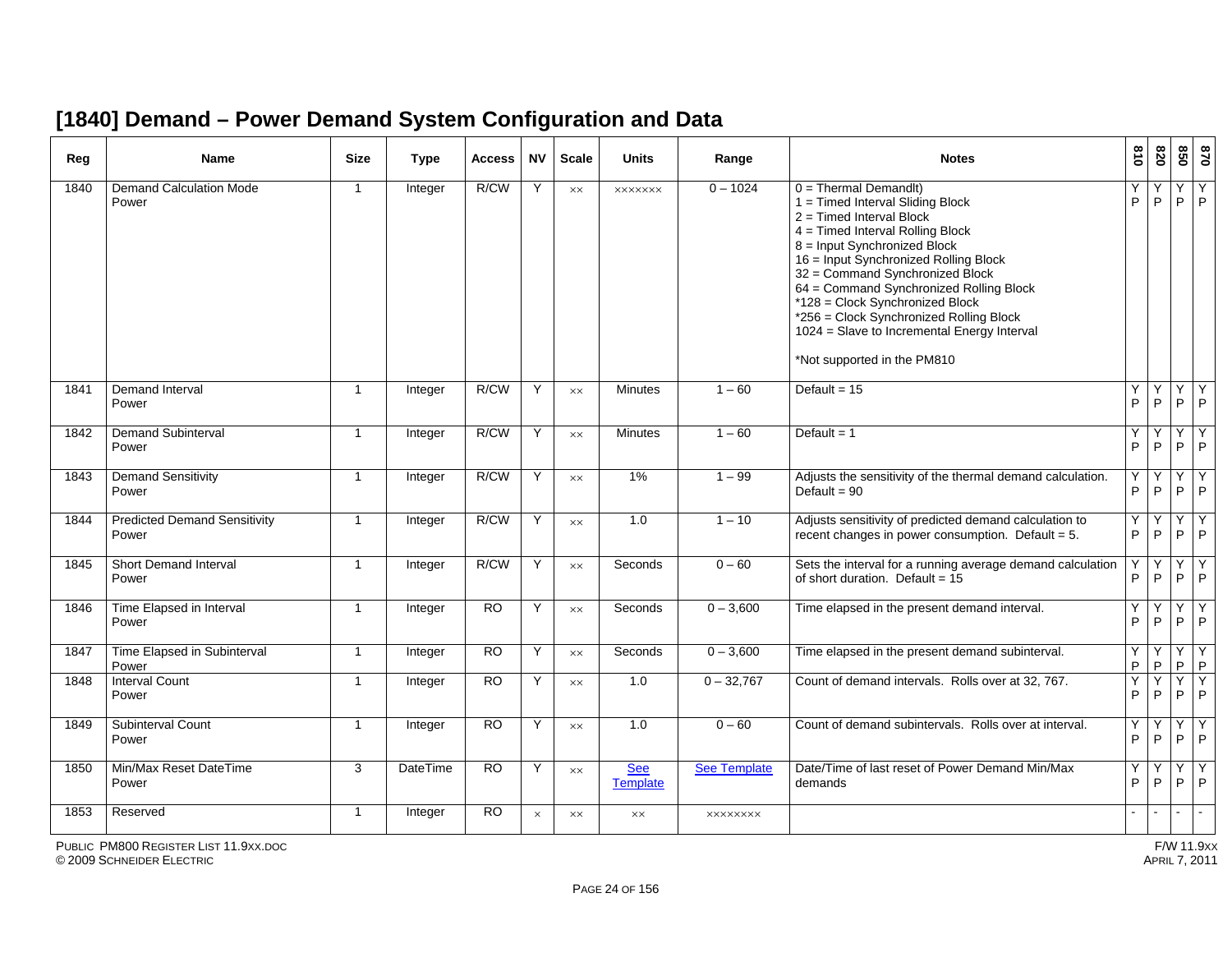| Reg  | <b>Name</b>                          | <b>Size</b> | Type          | Access    | <b>NV</b>    | <b>Scale</b> | <b>Units</b>   | Range          | <b>Notes</b>                                                                                                                                                                            | 018 | 078            | 850               | 870    |
|------|--------------------------------------|-------------|---------------|-----------|--------------|--------------|----------------|----------------|-----------------------------------------------------------------------------------------------------------------------------------------------------------------------------------------|-----|----------------|-------------------|--------|
| 1854 | Min/Max Reset Count<br>Power         |             | Integer       | <b>RO</b> | $\checkmark$ | XX           | 1.0            | $0 - 32,767$   | Count of Min/Max demand resets. Rolls over at 32,767.                                                                                                                                   | P   | $\sqrt{}$<br>P | $\checkmark$<br>D | v<br>D |
| 1855 | <b>Demand System Status</b><br>Power |             | <b>Bitmap</b> | <b>RO</b> |              | <b>XX</b>    | <b>XXXXXXX</b> |                | $0x0000 - 0x000F$ Bit $00 =$ end of demand subinterval<br>Bit $01 = end$ of demand interval<br>Bit $02 =$ start of first complete interval<br>Bit $03$ = end of first complete interval | P   | P              | D                 | D      |
| 1856 | Reserved                             |             | Integer       | <b>RO</b> | $\times$     | <b>XX</b>    | <b>XXXXXXX</b> | <b>XXXXXXX</b> | Reserved for future development                                                                                                                                                         |     |                |                   | $\sim$ |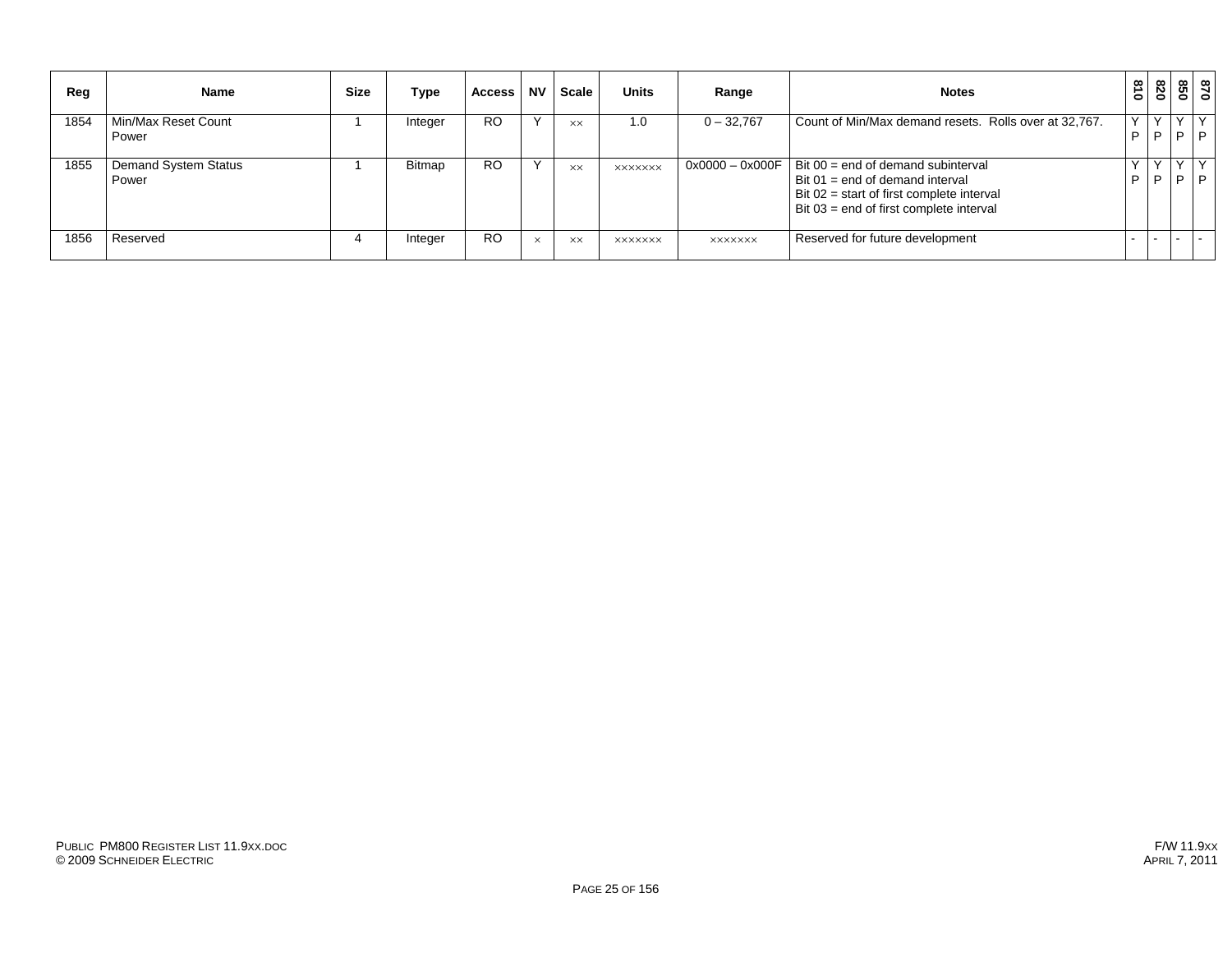#### **[1860] Demand – Input Metering Demand System Configuration and Data**

| Reg  | <b>Name</b>                                            | <b>Size</b>    | <b>Type</b>     | Access          | <b>NV</b> | <b>Scale</b>   | <b>Units</b>                  | Range               | <b>Notes</b>                                                                                                                                                                                                                                                                                                                                                                                                                                                                                      | $\frac{8}{10}$ | 078    | 850               | 0/8                 |
|------|--------------------------------------------------------|----------------|-----------------|-----------------|-----------|----------------|-------------------------------|---------------------|---------------------------------------------------------------------------------------------------------------------------------------------------------------------------------------------------------------------------------------------------------------------------------------------------------------------------------------------------------------------------------------------------------------------------------------------------------------------------------------------------|----------------|--------|-------------------|---------------------|
| 1860 | <b>Demand Calculation Mode</b><br>Input Pulse Metering | $\overline{1}$ | Integer         | R/CW            | Y         | <b>XX</b>      | <b>XXXXXXX</b>                | $0 - 1024$          | $0 =$ Thermal Demand<br>1 = Timed Interval Sliding Block<br>$2 =$ Timed Interval Block (default)<br>$4 =$ Timed Interval Rolling Block<br>8 = Input Synchronized Block<br>16 = Input Synchronized Rolling Block<br>32 = Command Synchronized Block<br>64 = Command Synchronized Rolling Block<br>*128 = Clock Synchronized Block<br>*256 = Clock Synchronized Rolling Block<br>512 = Slave to Power Demand Interval<br>1024 = Slave to Incremental Energy Interval<br>*Not supported in the PM810 | Υ<br>P         | Υ<br>P | Y<br>$\mathsf P$  | $\overline{Y}$<br>P |
| 1861 | <b>Demand Interval</b><br>Input Pulse Metering         | $\mathbf{1}$   | Integer         | R/CW            | Y         | $\times\times$ | <b>Minutes</b>                | $1 - 60$            | Default = $15$                                                                                                                                                                                                                                                                                                                                                                                                                                                                                    | Υ<br>P         | Υ<br>P | Υ<br>$P$ $P$      | Y                   |
| 1862 | <b>Demand Subinterval</b><br>Input Pulse Metering      | $\overline{1}$ | Integer         | R/CW            | Y         | XX             | <b>Minutes</b>                | $1 - 60$            | Default = $1$                                                                                                                                                                                                                                                                                                                                                                                                                                                                                     | Υ<br>P         | Υ<br>P | Y<br>P            | Υ<br>l P            |
| 1863 | <b>Demand Sensitivity</b><br>Input Pulse Metering      | $\overline{1}$ | Integer         | R/CW            | Y         | $\times\times$ | 1%                            | $1 - 99$            | Adjusts the sensitivity of the thermal demand calculation.<br>Default = $90$                                                                                                                                                                                                                                                                                                                                                                                                                      | Υ<br>P         | P      | Y<br>P            | Y<br> P             |
| 1864 | Reserved                                               | $\overline{1}$ | Integer         | $\overline{RO}$ | $\times$  | XX             | <b>XXXXXXX</b>                | <b>XXXXXXX</b>      | Reserved for future development                                                                                                                                                                                                                                                                                                                                                                                                                                                                   | $\mathbf{r}$   |        | $\sim$            | $\sim$              |
| 1865 | Short Demand Interval<br>Input Pulse Metering          | $\overline{1}$ | Integer         | R/CW            | Y         | $\times\times$ | Seconds                       | $0 - 60$            | Sets the interval for a running average demand calculation<br>of short duration. Default = $15$                                                                                                                                                                                                                                                                                                                                                                                                   | Υ<br>P         | Y<br>P | Y<br>P            | Y<br> P             |
| 1866 | Time Elapsed in Interval<br>Input Pulse Metering       | $\mathbf{1}$   | Integer         | $\overline{RO}$ | Y         | $\times\times$ | Seconds                       | $0 - 3,600$         |                                                                                                                                                                                                                                                                                                                                                                                                                                                                                                   | Y<br>P         | Y<br>P | YY<br>$\mathsf P$ | $\overline{P}$      |
| 1867 | Time Elapsed in Subinterval<br>Input Pulse Metering    | $\overline{1}$ | Integer         | $\overline{RO}$ | Y         | $\times\times$ | Seconds                       | $0 - 3,600$         |                                                                                                                                                                                                                                                                                                                                                                                                                                                                                                   | Υ<br>P         | Υ<br>P | Y<br>P            | Y<br> P             |
| 1868 | <b>Interval Count</b><br>Input Pulse Metering          | $\overline{1}$ | Integer         | $\overline{RO}$ | Y         | $\times\times$ | 1.0                           | $0 - 32,767$        | Rolls over at 32, 767.                                                                                                                                                                                                                                                                                                                                                                                                                                                                            | Υ<br>P         | Υ<br>P | Y<br>P            | Y<br> P             |
| 1869 | Subinterval Count<br>Input Pulse Metering              | $\overline{1}$ | Integer         | <b>RO</b>       | Y         | $\times\times$ | 1.0                           | $0 - 60$            | Rolls over at interval.                                                                                                                                                                                                                                                                                                                                                                                                                                                                           | Y<br>P         | Υ<br>P | Y<br>$\mathsf{P}$ | Y<br> P             |
| 1870 | Min/Max Reset DateTime<br>Input Pulse Metering         | 3              | <b>DateTime</b> | $\overline{RO}$ | Y         | XX             | <b>See</b><br><b>Template</b> | <b>See Template</b> |                                                                                                                                                                                                                                                                                                                                                                                                                                                                                                   | Υ<br>P         | Υ<br>P | Y<br>P            | Υ<br>P              |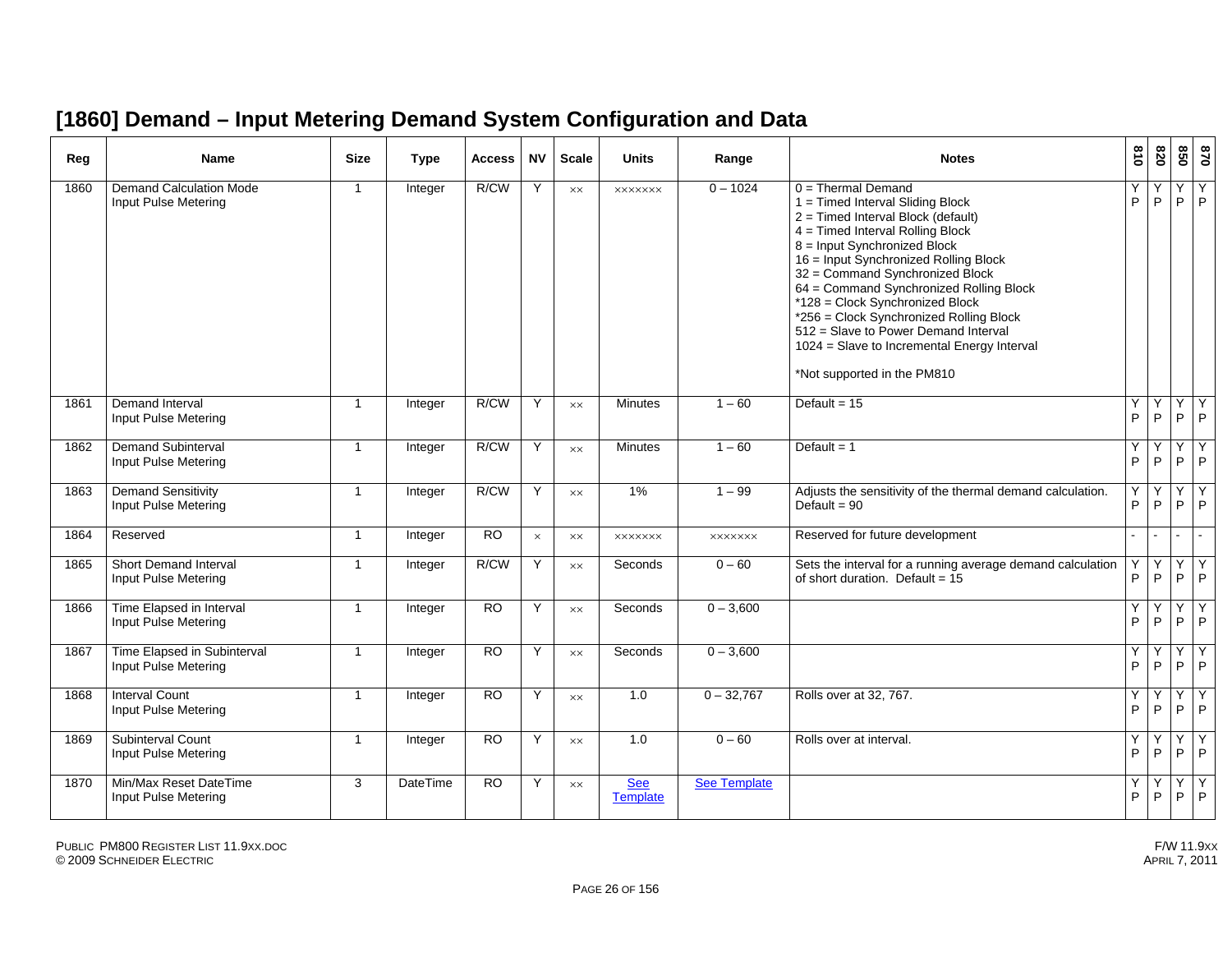| Reg  | <b>Name</b>                                         | <b>Size</b> | Type    | <b>Access</b> | <b>NV</b> | <b>Scale</b>   | <b>Units</b>   | Range             | <b>Notes</b>                                                                                                                                                  | 018               | 078              |                   | 0/8<br>099 |
|------|-----------------------------------------------------|-------------|---------|---------------|-----------|----------------|----------------|-------------------|---------------------------------------------------------------------------------------------------------------------------------------------------------------|-------------------|------------------|-------------------|------------|
| 1873 | Reserved                                            |             | Integer | <b>RO</b>     | $\times$  | <b>XX</b>      | <b>XX</b>      | <b>XXXXXXXX</b>   |                                                                                                                                                               |                   |                  |                   | $\sim$     |
| 1874 | Min/Max Reset Count<br>Input Pulse Metering         |             | Integer | <b>RO</b>     | Υ         | <b>XX</b>      | 1.0            | $0 - 32,767$      | Rolls over at 32,767.                                                                                                                                         | P                 | $\check{ }$<br>P | P                 | P          |
| 1875 | <b>Demand System Status</b><br>Input Pulse Metering |             | Bitmap  | <b>RO</b>     | Y         | <b>XX</b>      | <b>XXXXXXX</b> | $0x0000 - 0x000F$ | Bit 00 = end of demand subinterval<br>Bit 01 = end of demand interval<br>Bit 02 = start of first complete interval<br>Bit 03 = end of first complete interval | $\checkmark$<br>P | Y<br>D           | $\checkmark$<br>P | Y<br> P    |
| 1876 | Reserved                                            |             | Integer | <b>RO</b>     | $\times$  | $\times\times$ | <b>XXXXXXX</b> | <b>XXXXXXX</b>    | Reserved for future development                                                                                                                               |                   |                  |                   | $\sim$     |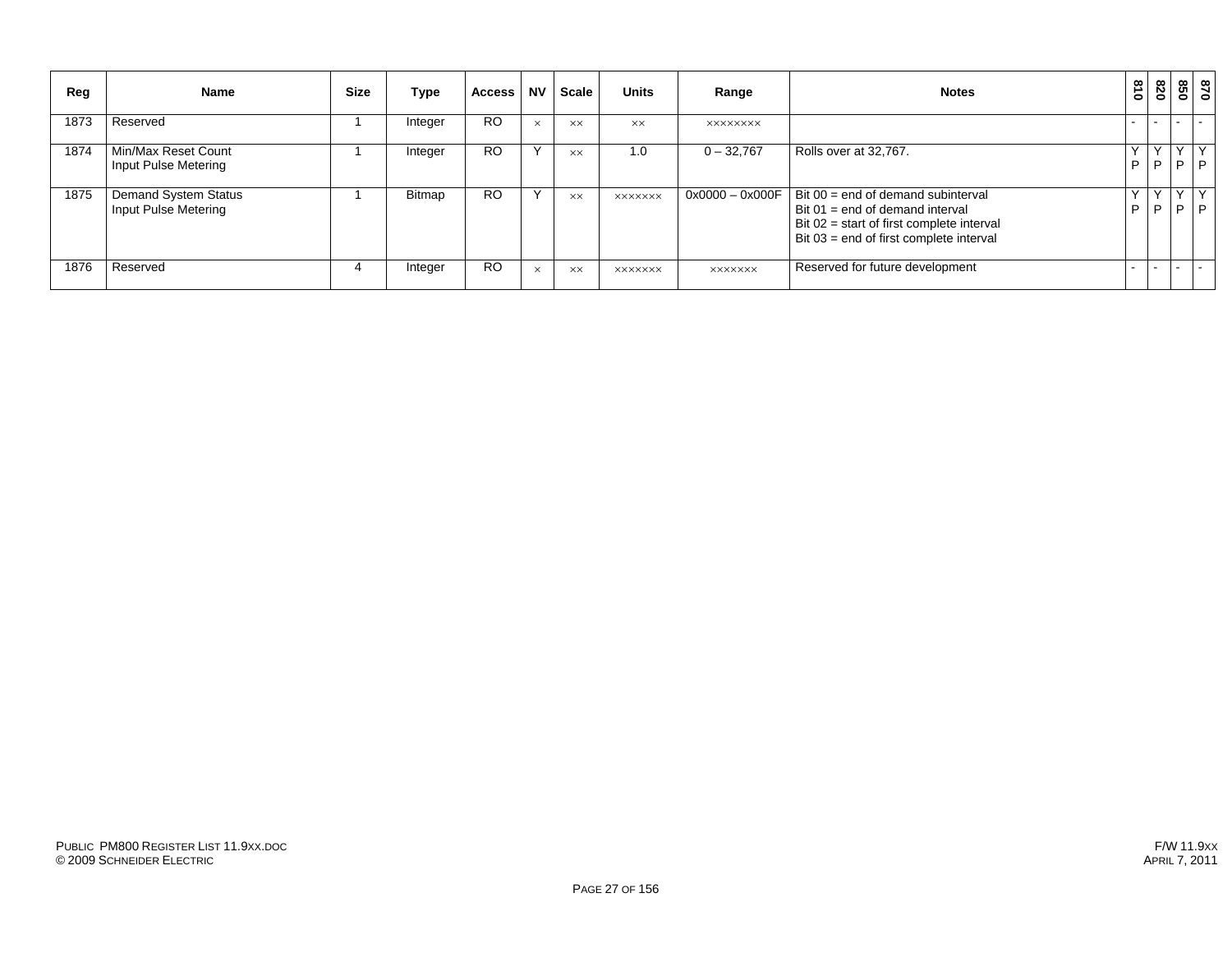#### **[1880] Demand – Generic Demand System Configuration and Data**

| Reg  | Name                                              | <b>Size</b>    | <b>Type</b> | Access    | <b>NV</b> | <b>Scale</b>   | <b>Units</b>                  | Range          | <b>Notes</b>                                                                                                                                                                                                                                                                                                                                                                                                                                                                                  | 018               | 078               | 020          | 0 <sub>28</sub>          |
|------|---------------------------------------------------|----------------|-------------|-----------|-----------|----------------|-------------------------------|----------------|-----------------------------------------------------------------------------------------------------------------------------------------------------------------------------------------------------------------------------------------------------------------------------------------------------------------------------------------------------------------------------------------------------------------------------------------------------------------------------------------------|-------------------|-------------------|--------------|--------------------------|
| 1880 | <b>Demand Calculation Mode</b><br>Generic Group 1 | $\overline{1}$ | Integer     | R/CW      | Y         | XX             | <b>XXXXXXX</b>                | $0 - 1024$     | $0 =$ Thermal Demand (default)<br>1 = Timed Interval Sliding Block<br>2 = Timed Interval Block<br>4 = Timed Interval Rolling Block<br>8 = Input Synchronized Block<br>16 = Input Synchronized Rolling Block<br>32 = Command Synchronized Block<br>64 = Command Synchronized Rolling Block<br>*128 = Clock Synchronized Block<br>*256 = Clock Synchronized Rolling Block<br>512 = Slave to Power Demand Interval<br>1024 = Slave to Incremental Energy Interval<br>*Not supported in the PM810 | Υ<br>$\mathsf{P}$ | Υ<br>$\mathsf{P}$ | Y<br>P       | Y<br>$\mathsf{P}$        |
| 1881 | <b>Demand Interval</b><br>Generic                 | $\overline{1}$ | Integer     | R/CW      | Y         | $\times\times$ | <b>Minutes</b>                | $1 - 60$       | Default = $\overline{15}$                                                                                                                                                                                                                                                                                                                                                                                                                                                                     | Υ<br>P            | Υ<br>$\mathsf{P}$ | Υ<br>$\sf P$ | Υ<br>$\mathsf{P}$        |
| 1882 | <b>Demand Subinterval</b><br>Generic              | $\overline{1}$ | Integer     | R/CW      | Y         | $\times\times$ | Minutes                       | $1 - 60$       | Default = $1$                                                                                                                                                                                                                                                                                                                                                                                                                                                                                 | Y<br>$\mathsf P$  | Y<br>$\mathsf{P}$ | Υ<br>P       | Υ<br>P                   |
| 1883 | <b>Demand Sensitivity</b><br>Generic              | $\overline{1}$ | Integer     | R/CW      | Y         | $\times\times$ | 1%                            | $1 - 99$       | Adjusts the sensitivity of the thermal demand calculation.<br>Default = $90$                                                                                                                                                                                                                                                                                                                                                                                                                  | Y<br>P            | P                 | Υ            | Υ<br>$P$ $P$             |
| 1884 | Reserved                                          | $\overline{1}$ | Integer     | <b>RO</b> | $\times$  | $\times\times$ | <b>XXXXXXX</b>                | <b>XXXXXXX</b> | Reserved for future development                                                                                                                                                                                                                                                                                                                                                                                                                                                               |                   |                   |              | $\overline{\phantom{0}}$ |
| 1885 | <b>Short Demand Interval</b><br>Generic           | $\overline{1}$ | Integer     | R/CW      | Y         | XX             | Seconds                       | $0 - 60$       | Sets the interval for a running average demand calculation<br>of short duration. Default = $15$                                                                                                                                                                                                                                                                                                                                                                                               | Υ<br>P            | Y<br>P            | Y<br>P       | Y<br>P                   |
| 1886 | Time Elapsed in Interval<br>Generic               | $\overline{1}$ | Integer     | RO        | Y         | <b>XX</b>      | Seconds                       | $0 - 3,600$    | Time elapsed in the present demand interval.                                                                                                                                                                                                                                                                                                                                                                                                                                                  | Y<br>P            | Υ<br>P            | Υ<br>P       | Y<br>P                   |
| 1887 | Time Elapsed in Subinterval<br>Generic            | $\overline{1}$ | Integer     | <b>RO</b> | Y         | XX             | Seconds                       | $0 - 3,600$    | Time elapsed in the present demand subinterval.                                                                                                                                                                                                                                                                                                                                                                                                                                               | Υ<br>P            | Y<br>P            | Υ<br>P       | Υ<br>P                   |
| 1888 | <b>Interval Count</b><br>Generic                  | $\overline{1}$ | Integer     | <b>RO</b> | Y         | <b>XX</b>      | 1.0                           | $0 - 32,767$   | Count of demand intervals. Rolls over at 32, 767.                                                                                                                                                                                                                                                                                                                                                                                                                                             | Y<br>P            | Y<br>P            | Υ<br>P       | Y<br>$\mathsf{P}$        |
| 1889 | Subinterval Count<br>Generic                      | $\overline{1}$ | Integer     | <b>RO</b> | Y         | XX             | 1.0                           | $0 - 60$       | Count of demand subintervals. Rolls over at interval.                                                                                                                                                                                                                                                                                                                                                                                                                                         | Y<br>P            | Υ<br>P            | Y<br>P       | Y<br>$\mathsf{P}$        |
| 1890 | Min/Max Reset DateTime<br>Generic                 | 3              | DateTime    | <b>RO</b> | Y         | XX             | <b>See</b><br><b>Template</b> | See Template   | Date/Time of last reset of Generic Group 1 Demand<br>Min/Max demands                                                                                                                                                                                                                                                                                                                                                                                                                          | Υ<br>P            | Υ<br>P            | Υ<br>P       | Y<br>$\mathsf P$         |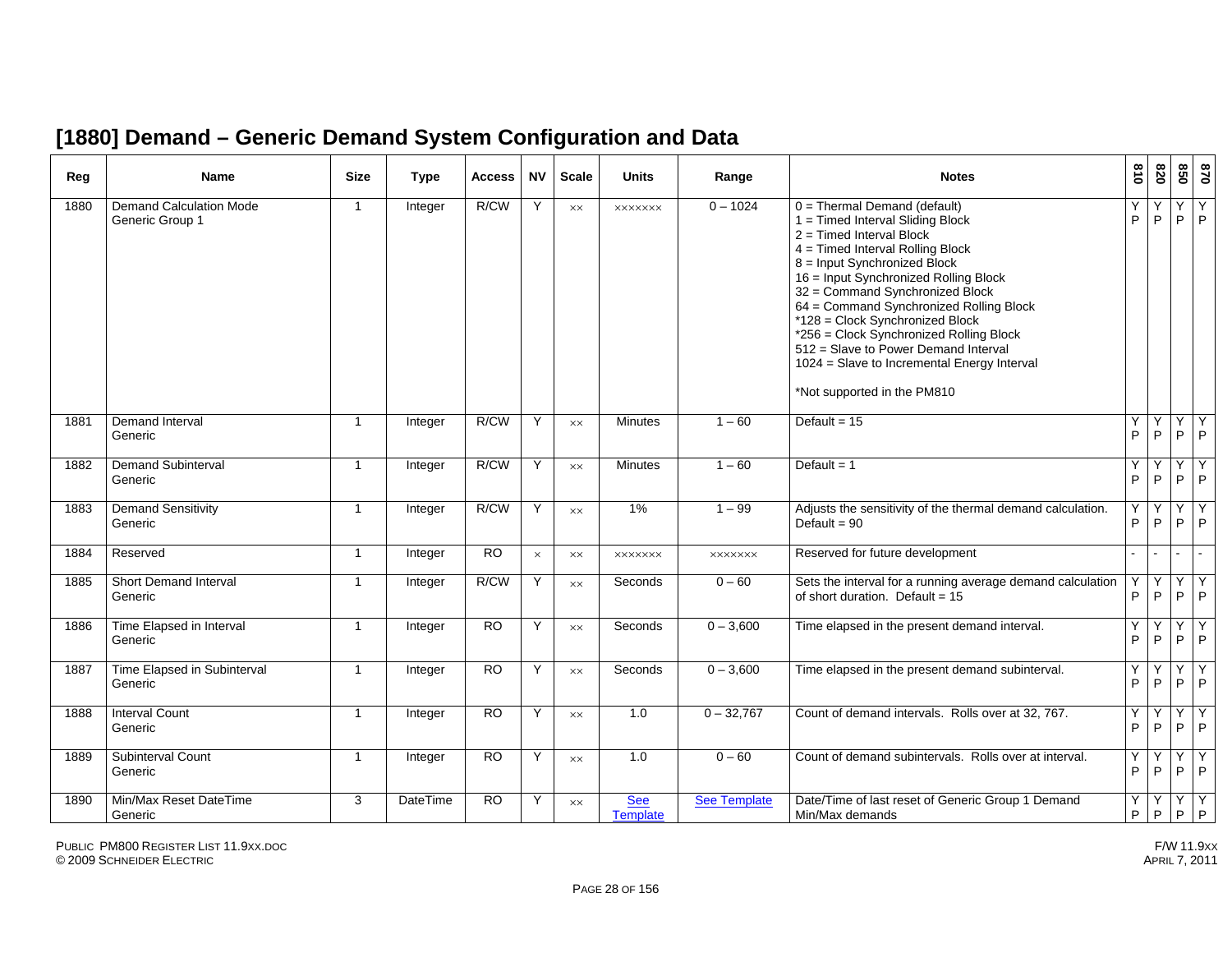| Reg  | <b>Name</b>                     | <b>Size</b> | Type          | <b>Access</b> | <b>NV</b> | Scale          | <b>Units</b>   | Range           | <b>Notes</b>                                                                                                                                                                        | $\frac{3}{10}$ | 078          |                   | 87<br>85    |
|------|---------------------------------|-------------|---------------|---------------|-----------|----------------|----------------|-----------------|-------------------------------------------------------------------------------------------------------------------------------------------------------------------------------------|----------------|--------------|-------------------|-------------|
| 1893 | Reserved                        |             | Integer       | <b>RO</b>     | $\times$  | <b>XX</b>      | XX             | <b>XXXXXXXX</b> |                                                                                                                                                                                     |                |              |                   | $\sim$      |
| 1894 | Min/Max Reset Count<br>Generic  |             | Integer       | <b>RO</b>     |           | <b>XX</b>      | 1.0            | $0 - 32,767$    | Count of Min/Max demand resets. Rolls over at 32,767.                                                                                                                               | P              | $\cdot$<br>P | $\checkmark$<br>D | $\vee$<br>D |
| 1895 | Demand System Status<br>Generic |             | <b>Bitmap</b> | <b>RO</b>     |           | $\times\times$ | <b>XXXXXXX</b> |                 | $0x0000 - 0x000F$   Bit 00 = end of demand subinterval<br>Bit 01 = end of demand interval<br>Bit $02 =$ start of first complete interval<br>Bit 03 = end of first complete interval | P              | P            | $\checkmark$<br>D | D           |
| 1896 | Reserved                        | 24          | Integer       | <b>RO</b>     | $\times$  | $\times\times$ | <b>XXXXXXX</b> | <b>XXXXXXX</b>  | Reserved for future development                                                                                                                                                     |                |              |                   | $\sim$      |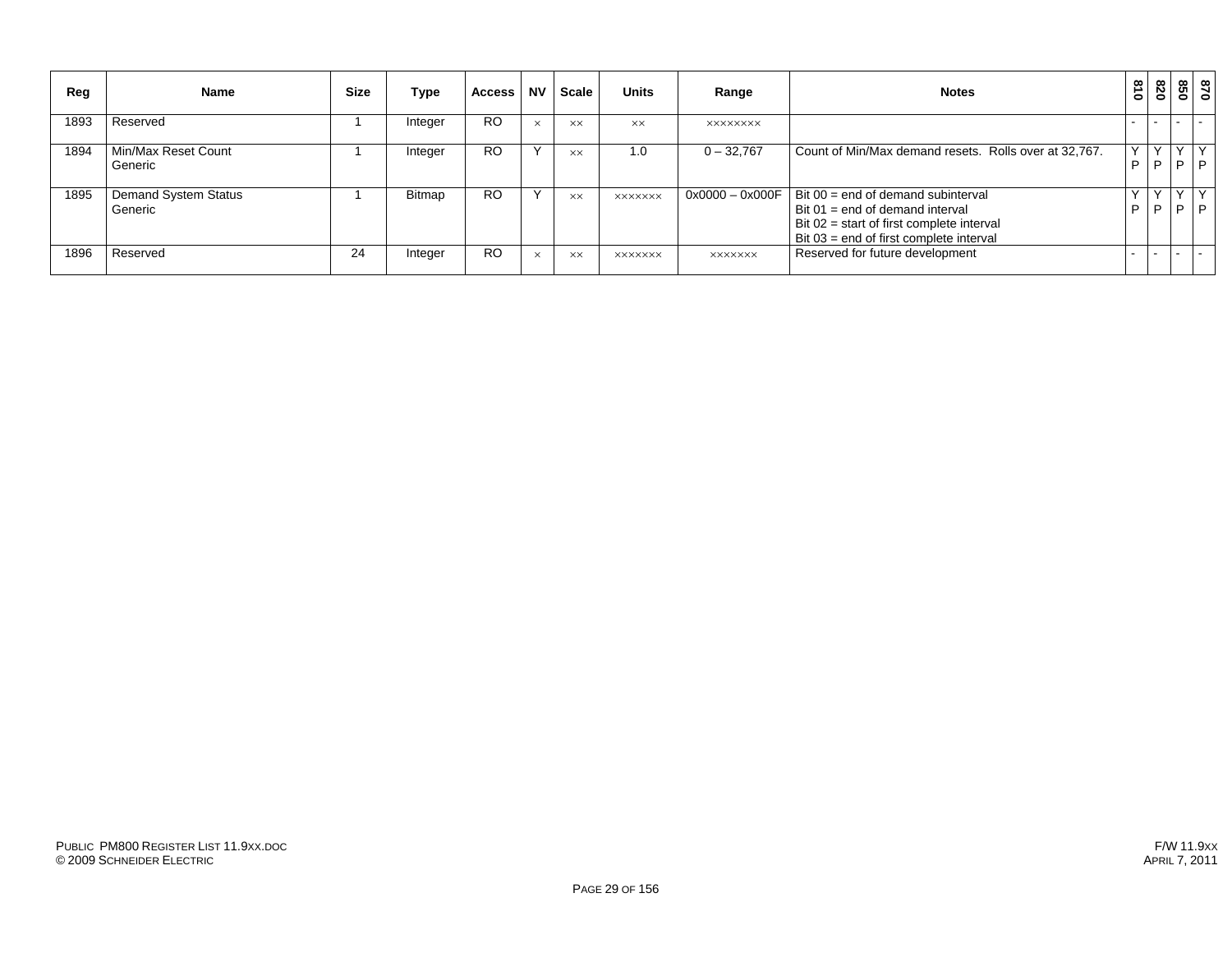#### **[1920] Demand – Miscellaneous Configuration and Data**

| Reg  | <b>Name</b>                                                     | <b>Size</b>    | <b>Type</b>     | <b>Access</b>   | <b>NV</b> | <b>Scale</b>   | <b>Units</b>                  | Range                                     | <b>Notes</b>                                                                                                                                                   | 618                      | 078                      | 850                      | 0/8                 |
|------|-----------------------------------------------------------------|----------------|-----------------|-----------------|-----------|----------------|-------------------------------|-------------------------------------------|----------------------------------------------------------------------------------------------------------------------------------------------------------------|--------------------------|--------------------------|--------------------------|---------------------|
| 1920 | Demand Forgiveness Duration                                     | $\mathbf{1}$   | Integer         | R/CW            | Y         | <b>XX</b>      | Seconds                       | $0 - 3,600$                               | Duration of time after a power outage, during which power<br>demand is not calculated                                                                          | P                        | P                        | Y<br>P                   | Y<br>$\mathsf{P}$   |
| 1921 | <b>Demand Forgiveness</b><br><b>Outage Definition</b>           | $\mathbf{1}$   | Integer         | R/CW            | Y         | <b>XX</b>      | Seconds                       | $0 - 3,600$                               | Duration of time that metered voltage must be lost to be<br>considered a power outage for demand forgiveness                                                   | Υ<br>P                   | Υ<br>P                   | Y<br>P                   | Y<br>I P            |
| 1922 | Reserved                                                        | $\mathbf 1$    | Integer         | $\overline{RO}$ | $\times$  | $\times\times$ | <b>XXXXXXX</b>                | <b>XXXXXXX</b>                            | Reserved for future development                                                                                                                                | $\blacksquare$           |                          |                          | $\sim$              |
| 1923 | Clock Sync Time of Day                                          | $\mathbf{1}$   | Integer         | R/CW            | Y         | $\times\times$ | <b>Minutes</b>                | $0 - 1,440$                               | Time of day, in minutes from midnight, to which the<br>demand interval is to be synchronized. Applies to demand<br>intervals configured as Clock Synchronized. |                          | Y<br>P                   | Y<br>P                   | Υ<br> P             |
| 1924 | Power Factor Average Over Last<br><b>Power Demand Interval</b>  | $\overline{1}$ | Integer         | <b>RO</b>       | Y         | <b>XX</b>      | 0.001                         | 1,000<br>$-100 - 100$<br>(-32,768 if N/A) |                                                                                                                                                                | Υ<br>P                   | Υ<br>P                   | Y<br>P                   | Y<br>$\overline{P}$ |
| 1925 | <b>Cumulative Demand Reset DateTime</b>                         | 3              | <b>DateTime</b> | <b>RO</b>       | Y         | $\times\times$ | <b>See</b><br><b>Template</b> | <b>See Template</b>                       | Date/Time of the last reset of cumulative demand                                                                                                               | Υ<br>P                   | P                        | Y<br>$\sf P$             | Y<br>$\sf P$        |
| 1928 | Reserved                                                        | $\mathbf{1}$   | Integer         | <b>RO</b>       | $\times$  | $\times\times$ | <b>XX</b>                     | <b>XXXXXXXX</b>                           |                                                                                                                                                                | $\overline{a}$           | L.                       | ш.                       | $\sim$              |
| 1929 | <b>Cumulative Input Pulse Metering</b><br><b>Reset DateTime</b> | 3              | <b>DateTime</b> | $\overline{RO}$ | Y         | <b>XX</b>      | <b>See</b><br><b>Template</b> | <b>See Template</b>                       | Date/Time of last reset of input pulse metering<br>accumulation                                                                                                | Υ<br>P                   | Υ<br>P                   | Y<br>P                   | Y<br>l P            |
| 1932 | Reserved                                                        | $\mathbf{1}$   | Integer         | <b>RO</b>       | $\times$  | <b>XX</b>      | $\times\times$                | <b>XXXXXXXX</b>                           |                                                                                                                                                                | $\overline{a}$           | $\overline{\phantom{a}}$ | --                       | $\mathbf{u}$        |
| 1933 | Reserved                                                        | $\overline{7}$ | Integer         | <b>RO</b>       | $\times$  | $\times\times$ | <b>XXXXXXX</b>                | <b>XXXXXXX</b>                            | Reserved for future development                                                                                                                                | $\overline{a}$           | $\overline{a}$           | $\overline{a}$           | $\mathbb{L}$        |
| 1940 | Last Incremental Interval, Real<br>Demand Peak                  | $\overline{1}$ | Integer         | RO              | Y         | F              | kW/Scale                      | $-32,767 - 32,767$                        | Maximum real 3-phase power demand over the last<br>incremental energy interval                                                                                 | Υ<br>P                   | Υ<br>P                   | Υ<br>P                   | Υ<br> P             |
| 1941 | Last Incremental Interval, Real<br>Demand Peak DateTime         | 3              | <b>DateTime</b> | $\overline{RO}$ | Y         | $\times\times$ | <b>See</b><br>Template        | <b>See Template</b>                       | Date/Time of the Real Power Demand peak during the last<br>completed incremental energy interval                                                               | P                        | Y<br>P                   | Y<br>P                   | Y<br>P              |
| 1944 | Reserved                                                        | $\mathbf{1}$   | Integer         | $\overline{RO}$ | $\times$  | <b>XX</b>      | $\times\times$                | <b>XXXXXXXX</b>                           |                                                                                                                                                                | $\overline{a}$           | $\mathbf{u}$             | $\mathbf{u}$             | $\sim$              |
| 1945 | Last Incremental Interval, Reactive<br><b>Demand Peak</b>       | $\mathbf{1}$   | Integer         | RO              | Y         | F              | kVAr/Scale                    | $-32,767 - 32,767$                        | Maximum reactive 3-phase power demand over the last<br>incremental energy interval                                                                             | Υ<br>P                   | Y<br>P                   | Y<br>P                   | Y<br>$\mathsf{P}$   |
| 1946 | Last Incremental Interval, Reactive<br>Demand Peak DateTime     | 3              | <b>DateTime</b> | $\overline{RO}$ | Y         | <b>XX</b>      | <b>See</b><br><b>Template</b> | <b>See Template</b>                       | Date/Time of the Reactive Power Demand peak during the<br>last completed incremental energy interval                                                           | Y<br>P                   | Υ<br>P                   | Y<br>P                   | k<br>l P            |
| 1949 | Reserved                                                        | $\mathbf{1}$   | Integer         | <b>RO</b>       | $\times$  | XX             | $\times\times$                | <b>XXXXXXXX</b>                           |                                                                                                                                                                | $\overline{\phantom{a}}$ | --                       | $\overline{\phantom{a}}$ | $\sim$              |
| 1950 | Last Incremental Interval, Apparent<br><b>Demand Peak</b>       | $\mathbf{1}$   | Integer         | <b>RO</b>       | Y         | F              | kVA/Scale                     | $0 - 32,767$                              | Maximum apparent 3-phase power demand over the last<br>incremental energy interval                                                                             | Υ<br>P                   | Υ<br>P                   | Y<br>P                   | Y<br> P             |

PUBLIC PM800 REGISTER LIST 11.9XX.DOC

© 2009 SCHNEIDER ELECTRIC APRIL 7, 2011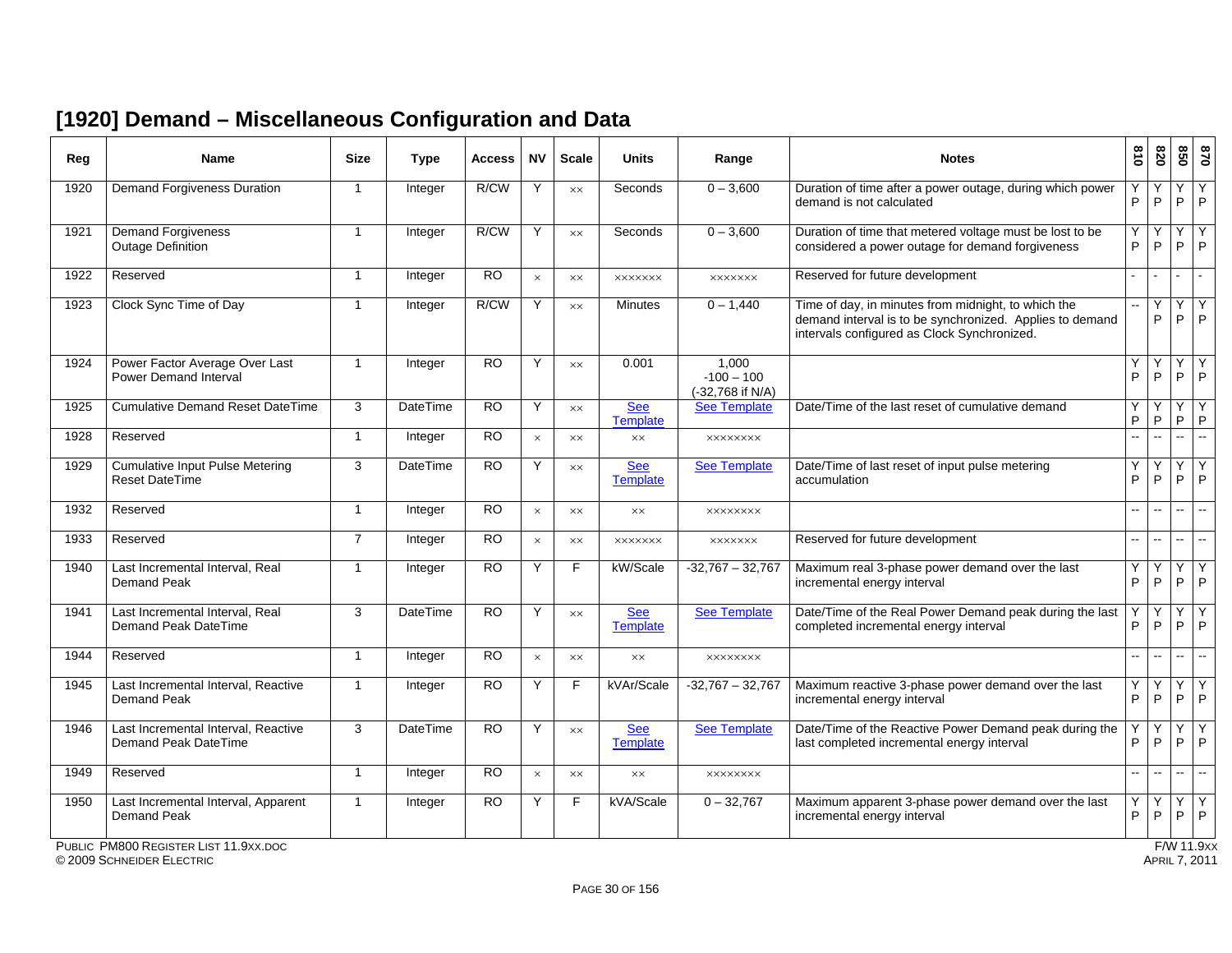| Reg  | Name                                                        | <b>Size</b> | Type    | <b>Access</b>  | <b>NV</b>    | <b>Scale</b> | <b>Units</b>           | Range               | <b>Notes</b>                                                                                         | $\frac{8}{10}$ | 078         | 870<br>850           |     |
|------|-------------------------------------------------------------|-------------|---------|----------------|--------------|--------------|------------------------|---------------------|------------------------------------------------------------------------------------------------------|----------------|-------------|----------------------|-----|
| 1951 | Last Incremental Interval, Apparent<br>Demand Peak DateTime |             | Date    | <b>RO</b>      |              | <b>XX</b>    | <u>See</u><br>Template | <b>See Template</b> | Date/Time of the Apparent Power Demand peak during the<br>last completed incremental energy interval | P              | $\vee$<br>D | $\vee$ $\vee$<br>P P |     |
| 1954 | Reserved                                                    |             | Integer | <b>RO</b>      | $\times$     | <b>XX</b>    | XX.                    | <b>XXXXXXXX</b>     |                                                                                                      | $\sim$         | $- -$       | $ -$                 | --- |
| 1955 | Reserved                                                    |             | Integer | R <sub>O</sub> | $\checkmark$ | <b>XX</b>    | <b>XXXXXXX</b>         | <b>XXXXXXX</b>      | Reserved for future development                                                                      | $\sim$         |             | $ -$                 | --  |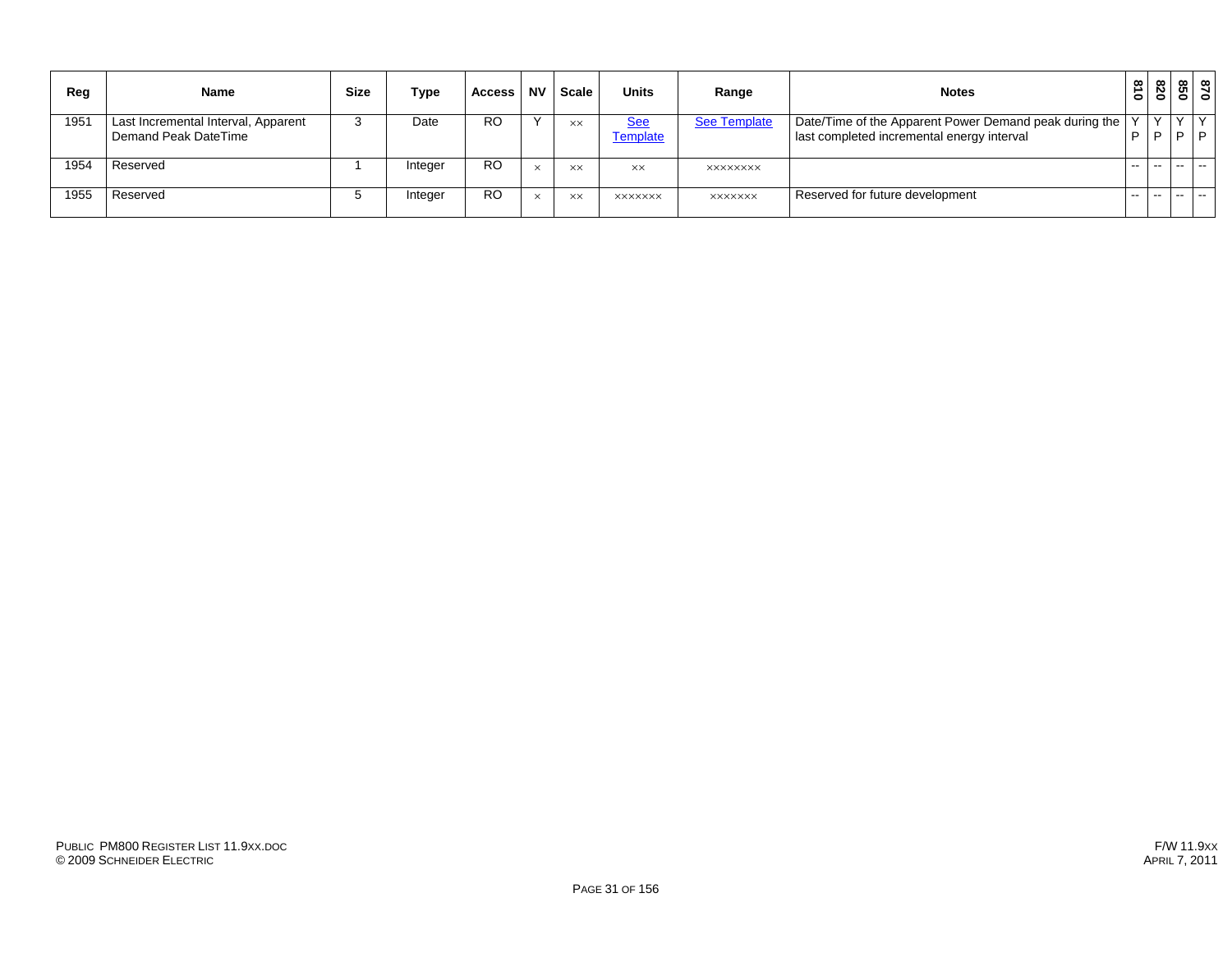#### **[1960] Demand – Current Demand Channels**

| Reg  | <b>Name</b>                                    | <b>Size</b>    | <b>Type</b>     | <b>Access</b>   | <b>NV</b> | <b>Scale</b>   | <b>Units</b>                  | Range               | <b>Notes</b>                                                                    | 018                      | 078                      | 850                      | 0/8               |
|------|------------------------------------------------|----------------|-----------------|-----------------|-----------|----------------|-------------------------------|---------------------|---------------------------------------------------------------------------------|--------------------------|--------------------------|--------------------------|-------------------|
| 1960 | <b>Last Demand</b><br>Current. Phase A         | $\overline{1}$ | Integer         | $\overline{RO}$ | N         | A              | Amps/Scale                    | $0 - 32,767$        | Phase A current demand, last complete interval                                  | Υ<br>P                   | P                        | Υ<br>P                   | Y<br>P            |
| 1961 | <b>Present Demand</b><br>Current, Phase A      | $\mathbf{1}$   | Integer         | $\overline{RO}$ | N         | A              | Amps/Scale                    | $0 - 32,767$        | Phase A current demand, present interval                                        | Y<br>P                   | P                        | Y<br>P                   | Y<br>P            |
| 1962 | Running Average Demand<br>Current, Phase A     | $\mathbf{1}$   | Integer         | $\overline{RO}$ | N         | $\mathsf{A}$   | Amps/Scale                    | $0 - 32,767$        | Phase A current demand, running average demand<br>calculation of short duration | Y<br>P                   | Υ<br>P                   | Y<br>P                   | Y<br>P            |
| 1963 | Peak Demand<br>Current, Phase A                | 1              | Integer         | <b>RO</b>       | Y         | $\mathsf{A}$   | Amps/Scale                    | $0 - 32,767$        | Phase A peak current demand                                                     | Y<br>P                   | Υ<br>P                   | Y<br>P                   | Y<br>P            |
| 1964 | Peak Demand DateTime<br>Current. Phase A       | 3              | <b>DateTime</b> | <b>RO</b>       | Y         | XX             | <b>See</b><br><b>Template</b> | <b>See Template</b> | Date/Time of Peak Current Demand, Phase A                                       | Υ<br>P                   | Υ<br>P                   | Y<br>P                   | Y<br>P            |
| 1967 | Reserved                                       | $\mathbf{1}$   | Integer         | <b>RO</b>       | $\times$  | <b>XX</b>      | XX                            | <b>XXXXXXXX</b>     |                                                                                 | $\overline{\phantom{a}}$ | ÷.                       | $\mathbf{u}$             | $\sim$            |
| 1968 | Reserved                                       | $\mathbf{2}$   | Integer         | RO              | $\times$  | XX             | <b>XXXXXXX</b>                | <b>XXXXXXX</b>      | Reserved for future development                                                 | -−                       | $\overline{\phantom{a}}$ | -−                       | $\mathbf{H}$      |
| 1970 | <b>Last Demand</b><br>Current. Phase B         | 1              | Integer         | $\overline{RO}$ | N         | A              | Amps/Scale                    | $0 - 32,767$        | Phase B current demand, last complete interval                                  | Υ<br>P                   | Y<br>P                   | Υ<br>P                   | Y<br>P            |
| 1971 | <b>Present Demand</b><br>Current, Phase B      | $\overline{1}$ | Integer         | $\overline{RO}$ | N         | $\mathsf{A}$   | Amps/Scale                    | $0 - 32,767$        | Phase B current demand, present interval                                        | Y<br>P                   | Υ<br>P                   | Y<br>P                   | $\mathsf{Y}$<br>P |
| 1972 | Running Average Demand<br>Current, Phase B     | 1              | Integer         | $\overline{RO}$ | N         | $\mathsf{A}$   | Amps/Scale                    | $0 - 32,767$        | Phase B current demand, running average demand<br>calculation of short duration | Y<br>P                   | Y<br>P                   | Y<br>P                   | Y<br>P            |
| 1973 | Peak Demand<br><b>Current Phase B</b>          | $\mathbf{1}$   | Integer         | $\overline{RO}$ | Y         | $\mathsf{A}$   | Amps/Scale                    | $0 - 32,767$        | Phase B peak current demand                                                     | Υ<br>P                   | P                        | Y<br>P                   | Y<br>P            |
| 1974 | Peak Demand DateTime<br><b>Current Phase B</b> | 3              | <b>DateTime</b> | $\overline{RO}$ | Y         | $\times\times$ | <b>See</b><br><b>Template</b> | <b>See Template</b> | Date/Time of Peak Current Demand, Phase B                                       | Υ<br>P                   | P                        | Υ<br>P                   | Υ<br>P            |
| 1977 | Reserved                                       | 1              | Integer         | <b>RO</b>       | $\times$  | <b>XX</b>      | <b>XX</b>                     | <b>XXXXXXXX</b>     |                                                                                 | $-$                      | --                       | $\overline{\phantom{0}}$ | $\sim$            |
| 1978 | Reserved                                       | $\overline{2}$ | Integer         | <b>RO</b>       | $\times$  | <b>XX</b>      | <b>XXXXXXX</b>                | <b>XXXXXXX</b>      | Reserved for future development                                                 | L.                       | цü.                      | $\overline{a}$           | $\sim$            |
| 1980 | Last Demand<br>Current, Phase C                | $\mathbf{1}$   | Integer         | <b>RO</b>       | N         | Α              | Amps/Scale                    | $0 - 32,767$        | Phase C current demand, last complete interval                                  | Υ<br>P                   | Y<br>P                   | Y<br>P                   | Y<br>P            |
| 1981 | <b>Present Demand</b><br>Current, Phase C      | -1             | Integer         | $\overline{RO}$ | N         | A              | Amps/Scale                    | $0 - 32,767$        | Phase C current demand, present interval                                        | Y<br>P                   | P                        | Y<br>P                   | Y<br>P            |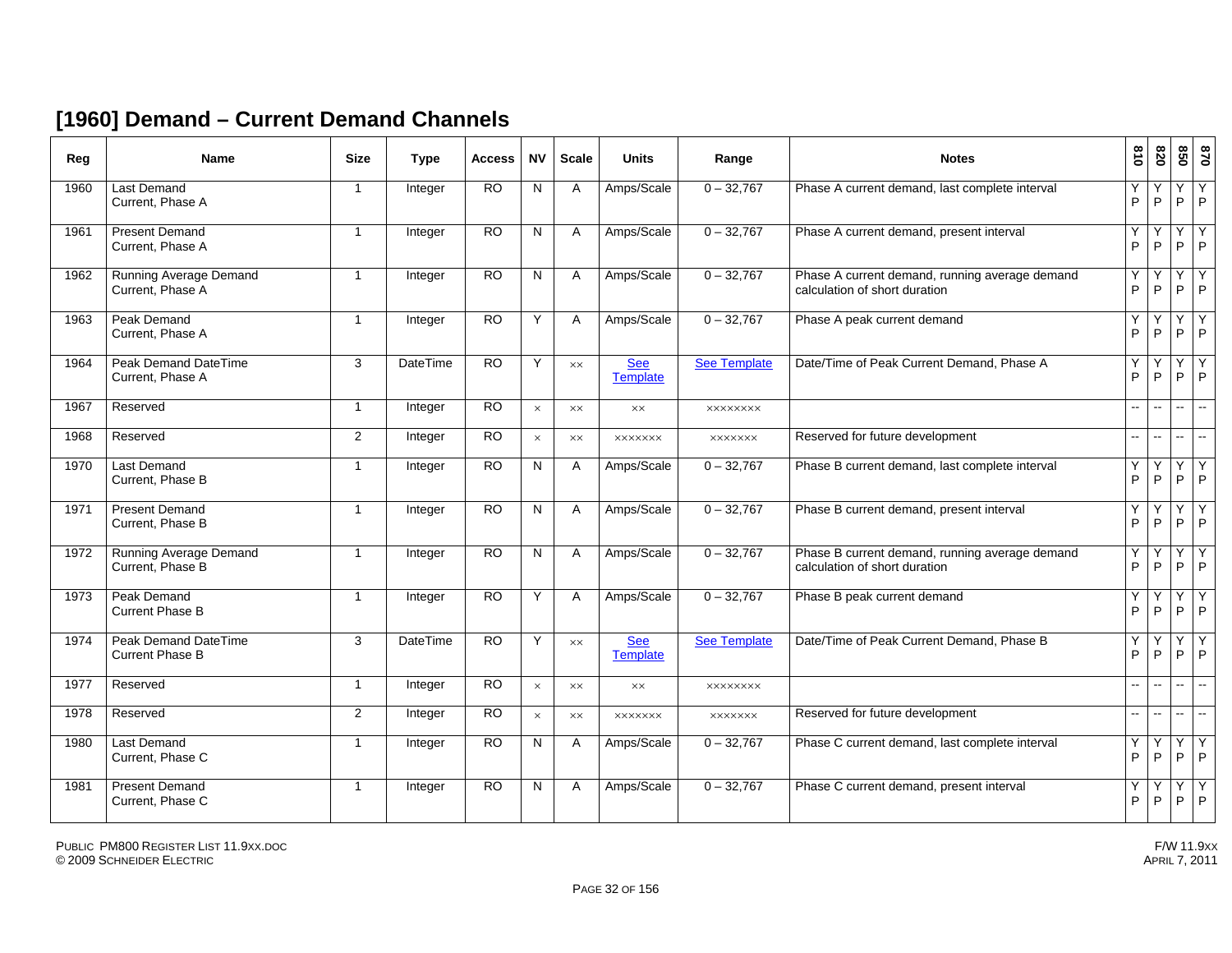| Reg  | Name                                                      | <b>Size</b>             | <b>Type</b>     | <b>Access</b> | <b>NV</b>      | <b>Scale</b>   | <b>Units</b>                  | Range                              | <b>Notes</b>                                                                                          | 810            | 078          | 850               | 0 <sub>28</sub>          |
|------|-----------------------------------------------------------|-------------------------|-----------------|---------------|----------------|----------------|-------------------------------|------------------------------------|-------------------------------------------------------------------------------------------------------|----------------|--------------|-------------------|--------------------------|
| 1982 | Running Average Demand<br>Current, Phase C                | $\overline{\mathbf{1}}$ | Integer         | <b>RO</b>     | N              | $\mathsf{A}$   | Amps/Scale                    | $0 - 32,767$                       | Phase C current demand, running average demand<br>calculation of short duration                       | Υ<br>Þ         | P            | Υ<br>P            | Y<br>P                   |
| 1983 | Peak Demand<br>Current Phase C                            | $\overline{1}$          | Integer         | <b>RO</b>     | Y              | A              | Amps/Scale                    | $0 - 32,767$                       | Phase C peak current demand                                                                           | Υ<br>P         | Υ<br>P       | Y<br>P            | $\overline{Y}$<br>P      |
| 1984 | Peak Demand DateTime<br>Current Phase C                   | 3                       | DateTime        | <b>RO</b>     | Y              | $\times\times$ | <b>See</b><br><b>Template</b> | <b>See Template</b>                | Date/Time of Peak Current Demand, Phase C                                                             | Υ<br>P         | Υ<br>$\sf P$ | Υ<br>$\mathsf{P}$ | Y<br>P                   |
| 1987 | Reserved                                                  | $\mathbf{1}$            | Integer         | <b>RO</b>     | $\times$       | $\times\times$ | $\times\times$                | <b>XXXXXXXX</b>                    |                                                                                                       | $\overline{a}$ | --           | $\mathbf{u}$      | $\sim$                   |
| 1988 | Reserved                                                  | 2                       | Integer         | <b>RO</b>     | $\times$       | XX             | <b>XXXXXXX</b>                | <b>XXXXXXX</b>                     | Reserved for future development                                                                       | --             | щ.           | н.                | $\mathbf{u}$             |
| 1990 | <b>Last Demand</b><br>Current, Neutral                    | $\mathbf{1}$            | Integer         | <b>RO</b>     | N              | B              | Amps/Scale                    | $0 - 32,767$<br>(-32,768 if N/A)   | Neutral current demand, last complete interval<br>4-wire system only                                  | Y<br>P         | P            | Y<br>P            | Y<br>P                   |
| 1991 | <b>Present Demand</b><br>Current, Neutral                 | -1                      | Integer         | <b>RO</b>     | N              | B              | Amps/Scale                    | $0 - 32,767$<br>(-32,768 if N/A)   | Neutral current demand, present interval<br>4-wire system only                                        | Υ<br>Þ         | Υ<br>P       | Υ<br>P            | Y<br>P                   |
| 1992 | Running Average Demand<br>Current, Neutral                | $\mathbf{1}$            | Integer         | <b>RO</b>     | N              | B              | Amps/Scale                    | $0 - 32,767$<br>(-32,768 if N/A)   | Neutral current demand, running average demand<br>calculation of short duration<br>4-wire system only | Υ<br>P         | Υ<br>P       | Y<br>P            | l Y<br>P                 |
| 1993 | Peak Demand<br>Current, Neutral                           | $\mathbf{1}$            | Integer         | <b>RO</b>     | Y              | B              | Amps/Scale                    | $0 - 32,767$<br>(-32,768 if N/A)   | Neutral peak current demand<br>4-wire system only                                                     | Υ<br>P         | Y<br>$\sf P$ | Y<br>$\mathsf{P}$ | Y<br>P                   |
| 1994 | <b>Peak Demand DateTime</b><br>Current, Neutral           | 3                       | <b>DateTime</b> | <b>RO</b>     | Y              | $\times\times$ | <b>See</b><br><b>Template</b> | See Template<br>$(-32,768$ if N/A) | Date/Time of Peak Current Demand, Neutral<br>4-wire system only                                       | Y<br>P         | P            | Y<br>P            | Y<br>P                   |
| 1997 | Reserved                                                  | $\mathbf{1}$            | Integer         | <b>RO</b>     | $\times$       | XX             | $\times\times$                | <b>XXXXXXXX</b>                    |                                                                                                       | --             | Щ,           | ш.                | Щ.                       |
| 1998 | Reserved                                                  | 2                       | Integer         | RO.           | $\times$       | XX             | <b>XXXXXXX</b>                | <b>XXXXXXX</b>                     | Reserved for future development                                                                       | 44             | Щ,           | $\sim$            | $\overline{\phantom{a}}$ |
| 2000 | <b>Last Demand</b><br>Current, 3-Phase Average            | -1                      | Integer         | <b>RO</b>     | N              | A              | Amps/Scale                    | $0 - 32,767$                       | 3-Phase Average current demand, last complete interval                                                | Υ<br>P         | P            | Υ<br>P            | Y<br>P                   |
| 2001 | <b>Present Demand</b><br>Current, 3-Phase Average         | $\overline{1}$          | Integer         | <b>RO</b>     | $\overline{N}$ | A              | Amps/Scale                    | $0 - 32,767$                       | 3-Phase Average current demand, present interval                                                      | Υ<br>P         | Υ<br>P       | Y<br>P            | Y<br>P                   |
| 2002 | <b>Running Average Demand</b><br>Current, 3-Phase Average | $\mathbf{1}$            | Integer         | <b>RO</b>     | N              | A              | Amps/Scale                    | $0 - 32,767$                       | 3-Phase Average current demand, short sliding block                                                   | Υ<br>P         | P            | Y<br>P            | Y<br>P                   |
| 2003 | Peak Demand<br>Current, 3-Phase Average                   | $\mathbf 1$             | Integer         | <b>RO</b>     | Υ              | A              | Amps/Scale                    | $0 - 32,767$                       | 3-Phase Average peak current demand                                                                   | Υ<br>P         | P            | Y<br>P            | Y<br>P                   |
| 2004 | Peak Demand DateTime<br>Current, 3-Phase Average          | 3                       | <b>DateTime</b> | RO            | Y              | $\times\times$ | <b>See</b><br><b>Template</b> | <b>See Template</b>                | Date/Time of Peak Current Demand, 3-Phase Average                                                     | Υ<br>P         | P            | Υ<br>P            | Y<br>P                   |
| 2007 | Reserved                                                  | $\mathbf{1}$            | Integer         | <b>RO</b>     | $\times$       | <b>XX</b>      | $\times\times$                | <b>XXXXXXXX</b>                    |                                                                                                       | L.             | ۵.           | $\overline{a}$    | $\mathbf{u}$             |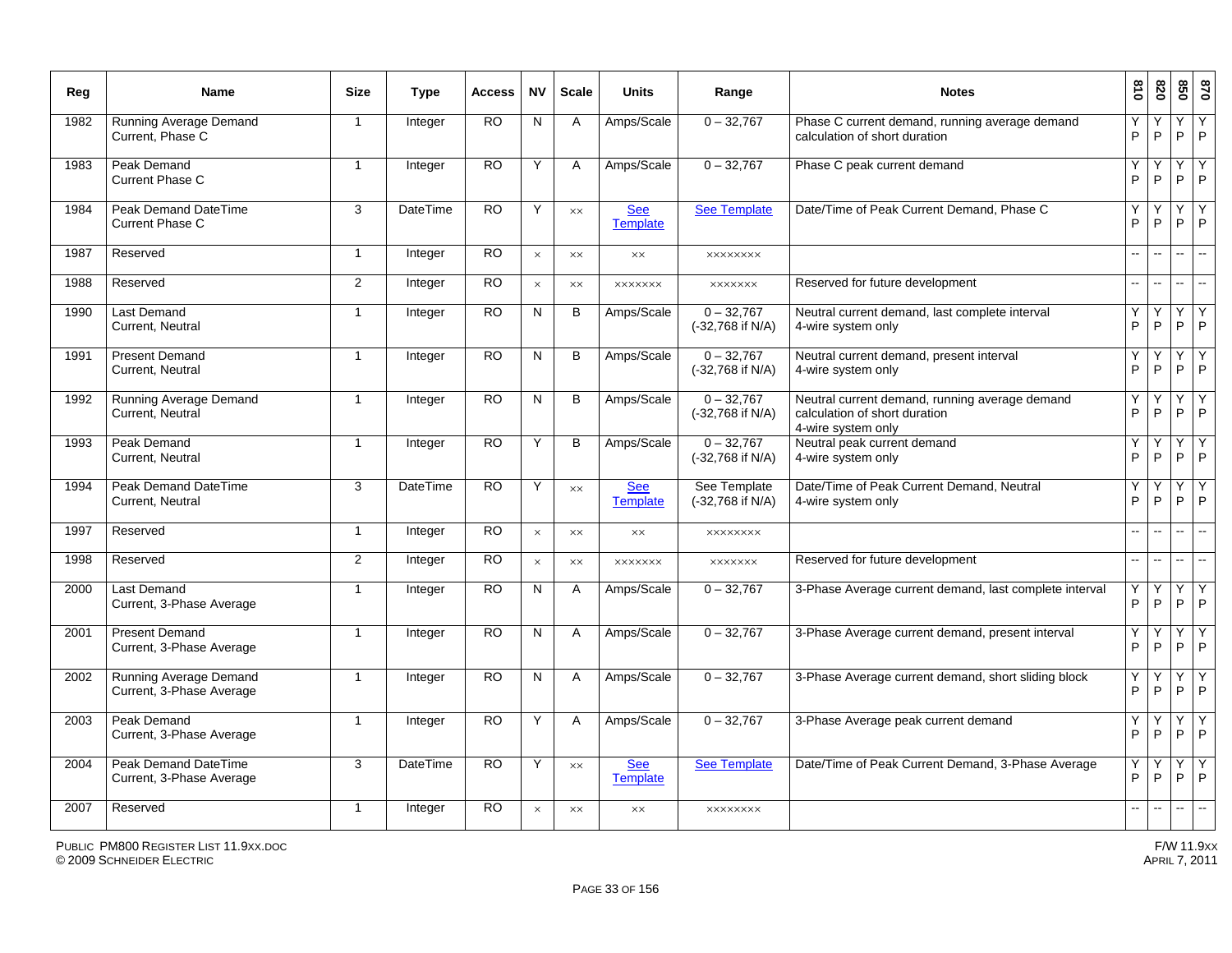| Reg  | Name     | <b>Size</b> | Type    | Access | <b>NV</b> | Scale      | <b>Units</b>   | Range          | <b>Notes</b>                    | $\infty$      | ൦<br>N        | . ത | ് മെ.<br>- |
|------|----------|-------------|---------|--------|-----------|------------|----------------|----------------|---------------------------------|---------------|---------------|-----|------------|
| 2008 | Reserved |             | Integer | RO     |           | $\vee\vee$ | <b>XXXXXXX</b> | <b>XXXXXXX</b> | Reserved for future development | $\sim$ $\sim$ | $\sim$ $\sim$ |     | .          |

## **[2010] Spare (2010-2149)**

| Reg  | Name     | <b>Size</b> | Type    | Access    | <b>NV</b> | Scale | <b>Units</b>  | Range         | <b>Notes</b>                    | $\vec{a}$<br>$\bullet$ | $\sim$ | ഗ | ∞ ∣∞  |
|------|----------|-------------|---------|-----------|-----------|-------|---------------|---------------|---------------------------------|------------------------|--------|---|-------|
| 2010 | Reserved | 140         | Integer | <b>RO</b> |           | XX    | <b>XXXXXX</b> | <b>XXXXXX</b> | Reserved for future development | $- -$                  | $- -$  |   | $- -$ |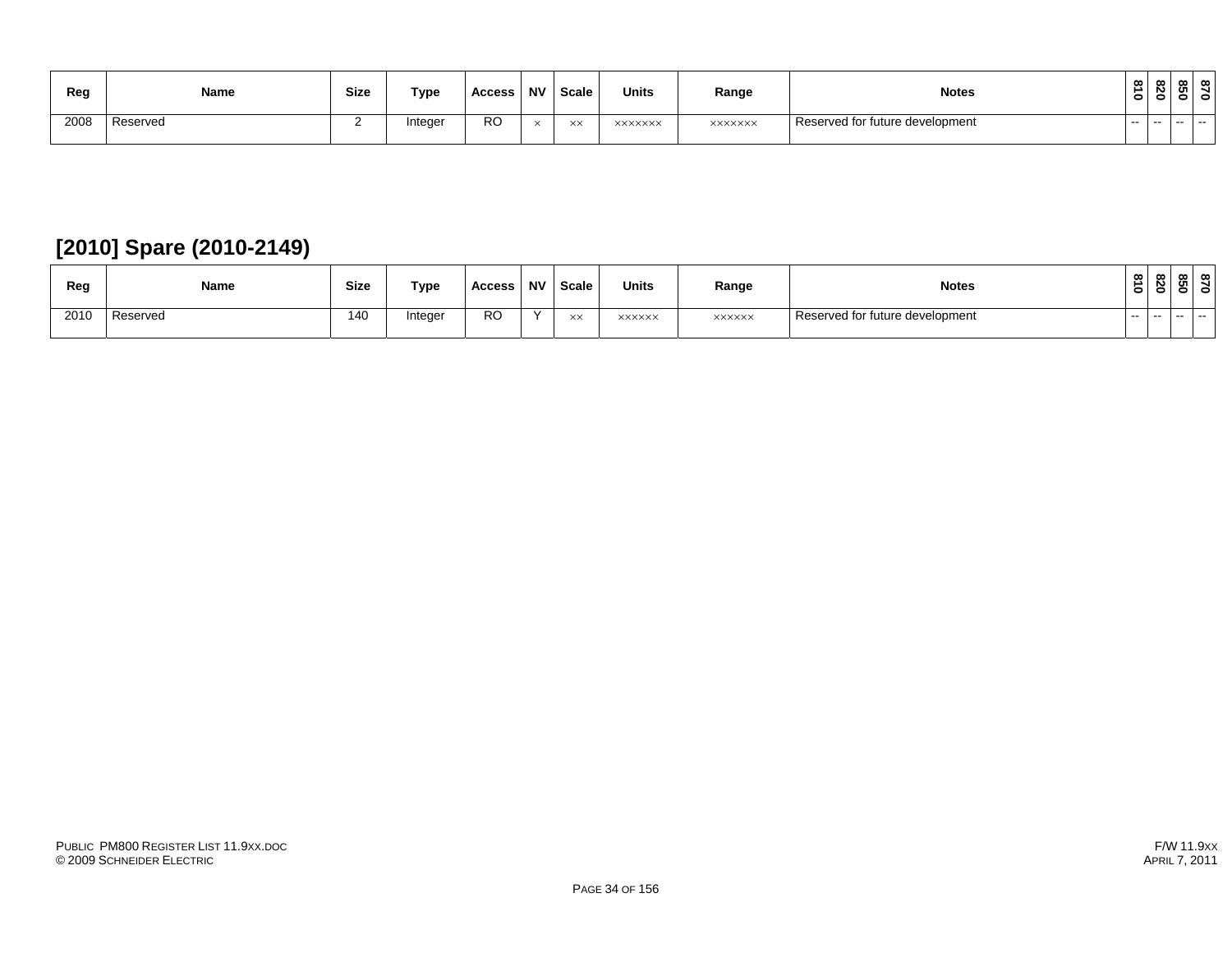#### **[2150] Demand – Power Demand Channels**

| Reg  | Name                                                       | <b>Size</b>    | Type           | Access          | <b>NV</b>      | <b>Scale</b>   | <b>Units</b>                  | Range                                          | <b>Notes</b>                                                                                                                   | 018            | 028               | 850    | $\overline{5}$           |
|------|------------------------------------------------------------|----------------|----------------|-----------------|----------------|----------------|-------------------------------|------------------------------------------------|--------------------------------------------------------------------------------------------------------------------------------|----------------|-------------------|--------|--------------------------|
| 2150 | <b>Last Demand</b><br>Real Power, 3-Phase Total            | $\overline{1}$ | Integer        | $\overline{RO}$ | N              | F              | kW/Scale                      | $-32,767 - 32,767$                             | 3-Phase total present real power demand for last<br>completed demand interval - updated every sub-interval                     | Υ<br>P         | P                 | Y<br>P | Y<br>P                   |
| 2151 | <b>Present Demand</b><br>Real Power, 3-Phase Total         | $\overline{1}$ | Integer        | <b>RO</b>       | N              | F              | kW/Scale                      | $-32,767 - 32,767$                             | 3-Phase total present real power demand for present<br>demand interval                                                         | Y<br>P         | Y<br>P            | Y<br>P | $\overline{Y}$<br>P      |
| 2152 | <b>Running Average Demand</b><br>Real Power, 3-Phase Total | $\overline{1}$ | Integer        | <b>RO</b>       | $\overline{N}$ | $\overline{F}$ | kW/Scale                      | $-32,767 - 32,767$                             | Updated every second                                                                                                           | Ÿ<br>P         | Y<br>P            | Υ<br>P | $\overline{Y}$<br>P      |
| 2153 | <b>Predicted Demand</b><br>Real Power, 3-Phase Total       | $\overline{1}$ | Integer        | $\overline{RO}$ | N              | F              | kW/Scale                      | $-32,767 - 32,767$                             | Predicted real power demand at the end of the present<br>interval                                                              | Y<br>P         | Y<br>P            | Y<br>P | Y<br>P                   |
| 2154 | Peak Demand<br>Real Power, 3-Phase Total                   | $\overline{1}$ | Integer        | $\overline{RO}$ | Y              | F              | kW/Scale                      | $-32,767 - 32,767$                             |                                                                                                                                | Y<br>P         | Υ<br>P            | Y<br>P | Y<br>P                   |
| 2155 | Peak Demand DateTime<br>Real Power, 3-Phase Total          | 3              | DateTime       | $\overline{RO}$ | Y              | <b>XX</b>      | <b>See</b><br><b>Template</b> | <b>See Template</b>                            |                                                                                                                                | Υ<br>P         | P                 | Y<br>P | Y<br>P                   |
| 2158 | Reserved                                                   | $\overline{1}$ | Integer        | <b>RO</b>       | $\times$       | $\times\times$ | $\times\times$                | <b>XXXXXXXX</b>                                |                                                                                                                                | $\overline{a}$ | ۵.                | ш.     | $\overline{\phantom{a}}$ |
| 2159 | <b>Cumulative Demand</b><br>Real Power, 3-Phase Total      | 2              | Long           | <b>RO</b>       | Y              | F              | kW/Scale                      | $-2147483648 -$<br>2147483647                  |                                                                                                                                | Υ<br>P         | P                 | Y<br>P | $\mathsf{Y}$<br>P        |
| 2161 | Power Factor, Average @ Peak<br>Demand, Real Power         | $\overline{1}$ | Integer        | <b>RO</b>       | Y              | <b>XX</b>      | 0.001                         | 1.000<br>$-100$ to $100$<br>$(-32,768$ if N/A) | Average True Power Factor at the time of the Peak Real<br>Demand                                                               | Y<br>P         | Υ<br>P            | Y<br>P | Y<br>P                   |
| 2162 | Power Demand, Reactive @ Peak<br>Demand, Real Power        | $\overline{1}$ | Integer        | $\overline{RO}$ | Y              | F              | kVAr/Scale                    | $-32,767 - 32,767$                             | Reactive Power Demand at the time of the Peak Real<br>Demand                                                                   | Ÿ<br>P         | Υ<br>P            | Y<br>P | ΙY<br>P                  |
| 2163 | Power Demand, Apparent @ Peak<br>Demand, Real Power        | $\overline{1}$ | <b>Integer</b> | $\overline{RO}$ | Y              | F              | kVA/Scale                     | $0 - 32,767$                                   | Apparent Power Demand at the time of the Peak Real<br>Demand                                                                   | Y<br>P         | Y<br>P            | Y<br>P | Y<br>l P.                |
| 2164 | Reserved                                                   | $\overline{1}$ | Integer        | <b>RO</b>       | $\times$       | XX             | <b>XXXXXXX</b>                | <b>XXXXXXX</b>                                 | Reserved for future development                                                                                                | --             | ۰.                | н.     | $\sim$                   |
| 2165 | <b>Last Demand</b><br>Reactive Power, 3-Phase Total        | $\mathbf 1$    | Integer        | $\overline{RO}$ | N              |                | kVAr /Scale                   | $-32,767 - 32,767$                             | 3-Phase total present reactive power demand for last<br>completed demand interval - updated every sub-interval                 | Υ<br>P         | P                 | Y<br>P | Y<br>P                   |
| 2166 | <b>Present Demand</b><br>Reactive Power, 3-Phase Total     | 1              | Integer        | $\overline{RO}$ | N              | F              | kVAr /Scale                   | $-32,767 - 32,767$                             | 3-Phase total present real power demand for present<br>demand interval                                                         | Y<br>P         | P                 | Υ<br>P | Y<br>P                   |
| 2167 | Running Average Demand<br>Reactive Power, 3-Phase Total    | $\overline{1}$ | Integer        | <b>RO</b>       | N              | F              | kVAr /Scale                   | $-32.767 - 32.767$                             | 3-Phase total present reactive power demand, running<br>average demand calculation of short duration - updated<br>every second | Y<br>P         | Υ<br>$\mathsf{P}$ | Y<br>P | Y<br>P                   |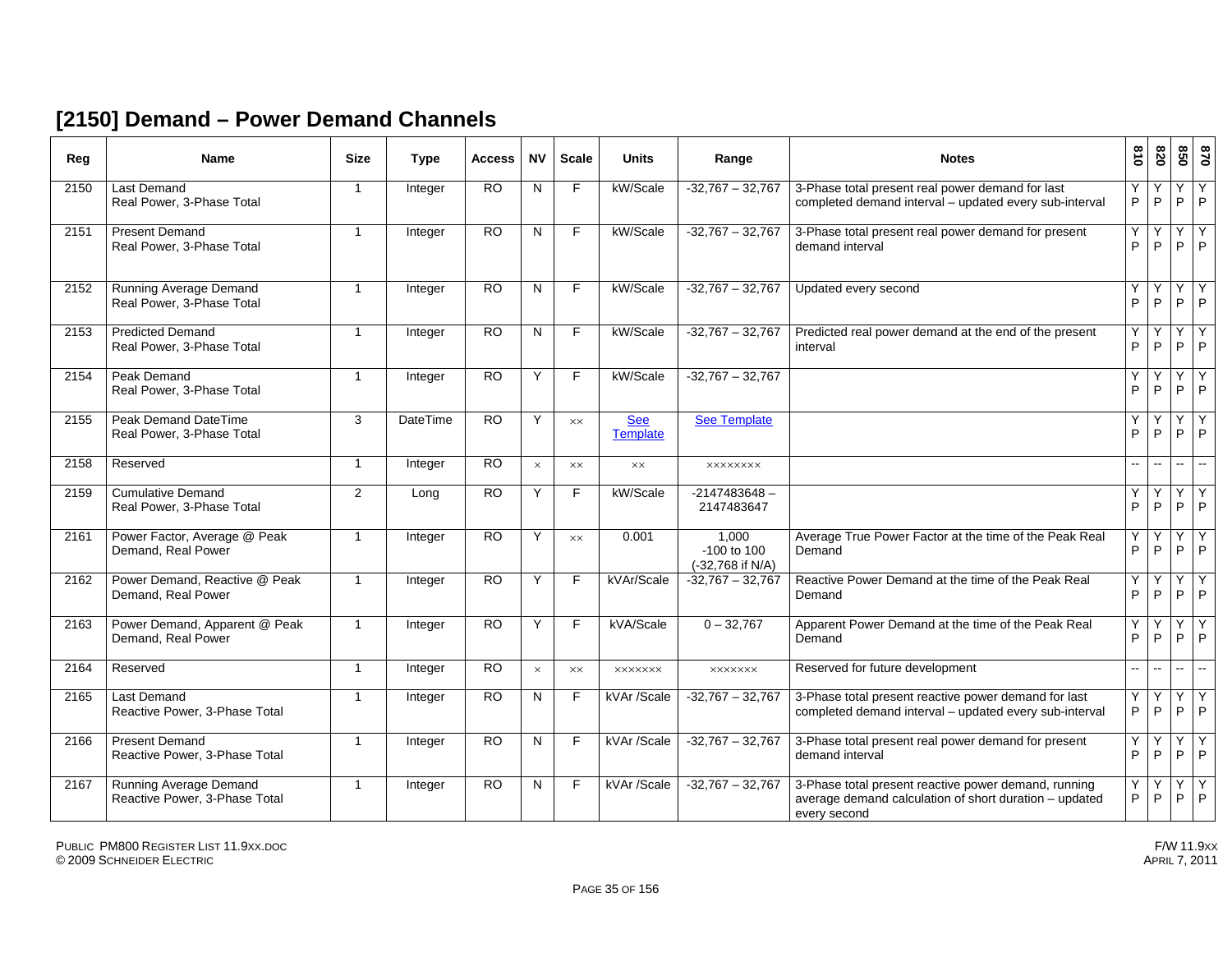| Reg  | <b>Name</b>                                                  | <b>Size</b>  | <b>Type</b>     | <b>Access</b>   | <b>NV</b> | <b>Scale</b>   | <b>Units</b>                  | Range                                        | <b>Notes</b>                                                                                                                   | $\overline{0}$ | 078    | 850          | 028                 |
|------|--------------------------------------------------------------|--------------|-----------------|-----------------|-----------|----------------|-------------------------------|----------------------------------------------|--------------------------------------------------------------------------------------------------------------------------------|----------------|--------|--------------|---------------------|
| 2168 | <b>Predicted Demand</b><br>Reactive Power, 3-Phase Total     | $\mathbf{1}$ | Integer         | <b>RO</b>       | N         | F              | kVAr /Scale                   | $-32,767 - 32,767$                           | Predicted reactive power demand at the end of the present<br>interval                                                          | P              | Y<br>P | Y<br>P       | Y<br>P              |
| 2169 | Peak Demand<br>Reactive Power, 3-Phase Total                 | $\mathbf{1}$ | Integer         | <b>RO</b>       | Y         | F              | kVAr /Scale                   | $-32,767 - 32,767$                           |                                                                                                                                | Y<br>P         | Y<br>P | Y<br>P       | $\overline{Y}$<br>P |
| 2170 | <b>Peak Demand DateTime</b><br>Reactive Power, 3-Phase Total | 3            | <b>DateTime</b> | <b>RO</b>       | Y         | XX             | <b>See</b><br><b>Template</b> | <b>See Template</b>                          |                                                                                                                                | Υ<br>P         | P      | Υ<br>P       | Y<br>P              |
| 2173 | Reserved                                                     | $\mathbf{1}$ | Integer         | <b>RO</b>       | $\times$  | <b>XX</b>      | XX                            | <b>XXXXXXXX</b>                              |                                                                                                                                | цú.            | Щ.     | $\mathbb{L}$ | $\mathbb{L}^2$      |
| 2174 | <b>Cumulative Demand</b><br>Reactive Power, 3-Phase Total    | 2            | Long            | <b>RO</b>       | Y         | E              | kVAr /Scale                   | $-2147483648 -$<br>2147483647                |                                                                                                                                | Υ<br>P         | Y<br>P | Υ<br>P       | Y<br>P              |
| 2176 | Power Factor, Average @ Peak<br>Demand, Reactive Power       | $\mathbf{1}$ | Integer         | <b>RO</b>       | Y         | $\times\times$ | 0.001                         | 1.000<br>$-100$ to $100$<br>(-32,768 if N/A) | Average True Power Factor at the time of the Peak<br>Reactive Demand                                                           | Y<br>P         | P      | Y<br>P       | Y<br>P              |
| 2177 | Power Demand, Real @<br>Peak Demand, Reactive Power          | $\mathbf{1}$ | Integer         | <b>RO</b>       | Υ         | F              | kW/Scale                      | $-32,767 - 32,767$                           | Real Power Demand at the time of the Peak Reactive<br>Demand                                                                   | Y<br>P         | P      | Υ<br>P       | Y<br>P              |
| 2178 | Power Demand, Apparent @ Peak<br>Demand, Reactive Power      | $\mathbf{1}$ | Integer         | <b>RO</b>       | Y         | F              | kVA/Scale                     | $0 - 32,767$                                 | Apparent Power Demand at the time of the Peak Reactive<br>Demand                                                               | P              | P      | Y<br>P       | Y<br>P              |
| 2179 | Reserved                                                     | $\mathbf{1}$ | Integer         | <b>RO</b>       | $\times$  | XX             | <b>XXXXXXX</b>                | <b>XXXXXXX</b>                               | Reserved for future development                                                                                                | 44             | ш.     | $\sim$       | $\sim$              |
| 2180 | <b>Last Demand</b><br>Apparent Power 3-Phase Total           | $\mathbf{1}$ | Integer         | <b>RO</b>       | N         | F              | kVA /Scale                    | $-32,767 - 32,767$                           | 3-Phase total present apparent power demand for last<br>completed demand interval - updated every sub-interval                 | Υ<br>P         | Y<br>P | Y<br>P       | Y<br>P              |
| 2181 | <b>Present Demand</b><br>Apparent Power, 3-Phase Total       | $\mathbf{1}$ | Integer         | <b>RO</b>       | N         | F              | kVA /Scale                    | $-32,767 - 32,767$                           | 3-Phase total present apparent power demand for present<br>demand interval                                                     | P              | P      | Y<br>P       | Y<br>P              |
| 2182 | Running Average Demand<br>Apparent Power, 3-Phase Total      | $\mathbf{1}$ | Integer         | <b>RO</b>       | N         | F              | kVA /Scale                    | $-32,767 - 32,767$                           | 3-Phase total present apparent power demand, running<br>average demand calculation of short duration - updated<br>every second | Y<br>P         | Υ<br>P | Y<br>P       | Y<br>P              |
| 2183 | <b>Predicted Demand</b><br>Apparent Power, 3-Phase Total     | $\mathbf{1}$ | Integer         | <b>RO</b>       | N         | E              | kVA /Scale                    | $-32,767 - 32,767$                           | Predicted apparent power demand at the end of the<br>present interval                                                          | Υ<br>Þ         | Y<br>P | Υ<br>P       | Y<br>P              |
| 2184 | Peak Demand<br>Apparent Power, 3-Phase Total                 | $\mathbf{1}$ | Integer         | <b>RO</b>       | Y         | F              | kVA /Scale                    | $-32,767 - 32,767$                           | 3-Phase total peak apparent power demand peak                                                                                  | Υ<br>P         | Υ<br>P | Y<br>P       | Y<br>P              |
| 2185 | <b>Peak Demand DateTime</b><br>Apparent Power, 3-Phase Total | 3            | DateTime        | <b>RO</b>       | Y         | XX             | <b>See</b><br><b>Template</b> | <b>See Template</b>                          | Date/Time of 3-Phase peak apparent power demand                                                                                | Υ<br>P         | P      | Y<br>P       | Y<br>P              |
| 2188 | Reserved                                                     | $\mathbf{1}$ | Integer         | $\overline{RO}$ | $\times$  | $\times\times$ | $\times\times$                | <b>XXXXXXXX</b>                              |                                                                                                                                | Ξ.             | Щ,     | ш.           | Щ.                  |
| 2189 | <b>Cumulative Demand</b><br>Apparent Power, 3-Phase Total    | 2            | Long            | <b>RO</b>       | Y         | E              | kVA /Scale                    | $-2,147,483,648-$<br>2,147,483,647           | Cumulative Demand, Apparent Power                                                                                              | Υ<br>P         | Y<br>P | Y<br>P       | Y<br>P              |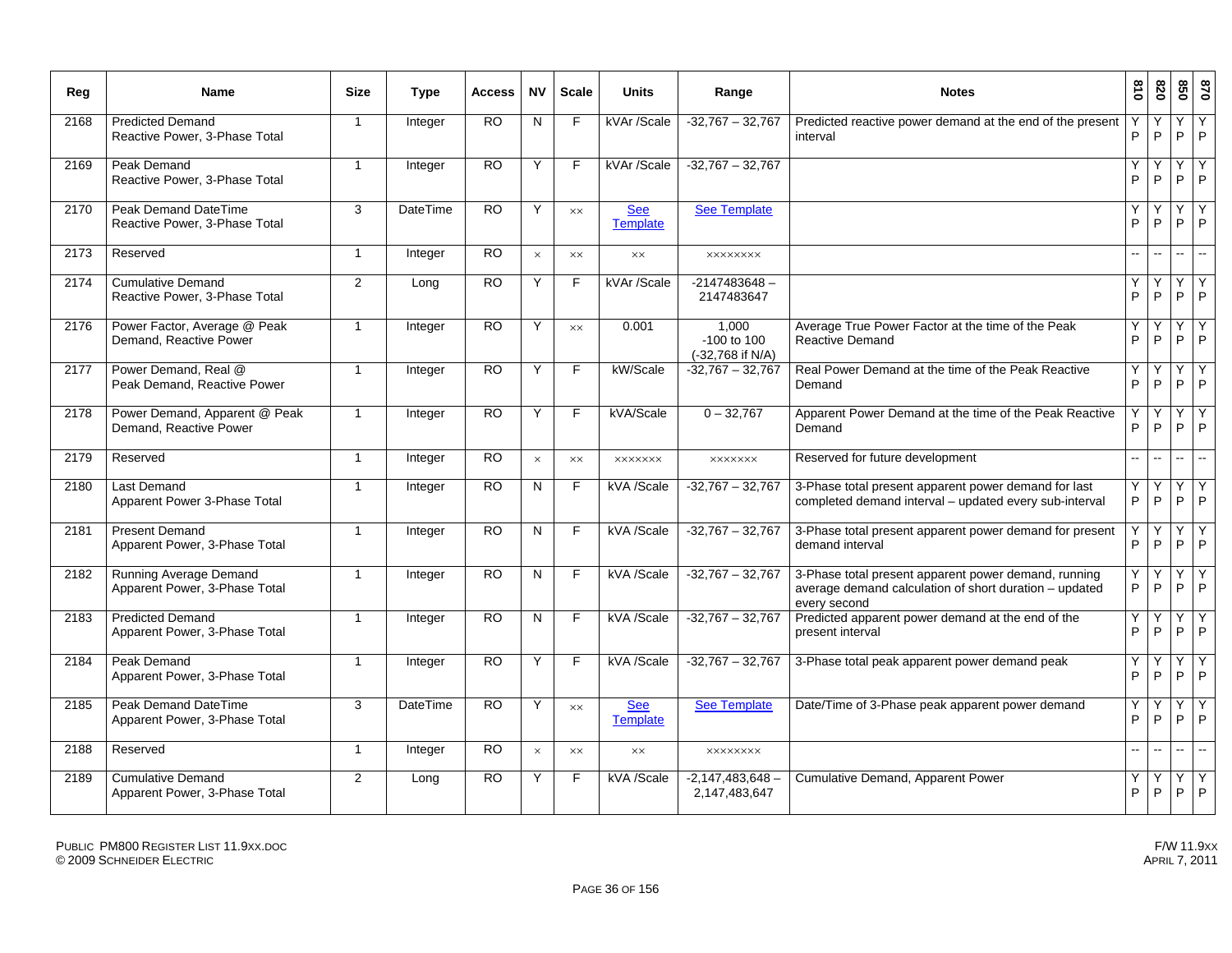| Reg  | <b>Name</b>                                             | <b>Size</b> | Type    | <b>Access</b> | <b>NV</b>   | <b>Scale</b> | <b>Units</b>   | Range                                          | <b>Notes</b>                                                                | 018               | 078 | 098               | 0/8         |
|------|---------------------------------------------------------|-------------|---------|---------------|-------------|--------------|----------------|------------------------------------------------|-----------------------------------------------------------------------------|-------------------|-----|-------------------|-------------|
| 2191 | Power Factor, Average @ Peak<br>Demand, Apparent Power  |             | Integer | <b>RO</b>     | $\check{ }$ | XX.          | 0.001          | 1,000<br>$-100$ to $100$<br>$(-32,768$ if N/A) | Average True Power Factor at the time of the Peak<br><b>Apparent Demand</b> | $\checkmark$<br>D | P   | Y<br>D            | Y<br>P      |
| 2192 | Power Demand, Real @ Peak<br>Demand, Apparent Power     |             | Integer | <b>RO</b>     |             |              | kW/Scale       | $-32,767 - 32,767$                             | Real Power Demand at the time of the Peak Apparent<br>Demand                | v<br>P            | P   | Y<br>D            | Y<br>P      |
| 2193 | Power Demand, Reactive @ Peak<br>Demand, Apparent Power |             | Integer | <b>RO</b>     |             |              | kVAr/Scale     | $0 - 32,767$                                   | Reactive Power Demand at the time of the Peak Apparent<br>Demand            | D                 | P   | $\checkmark$<br>P | $\vee$<br>P |
| 2194 | Reserved                                                | 6           | Integer | <b>RO</b>     | $\times$    | <b>XX</b>    | <b>XXXXXXX</b> | <b>XXXXXXX</b>                                 | Reserved for future development                                             | $-1$              |     | $- -$             | $\sim$      |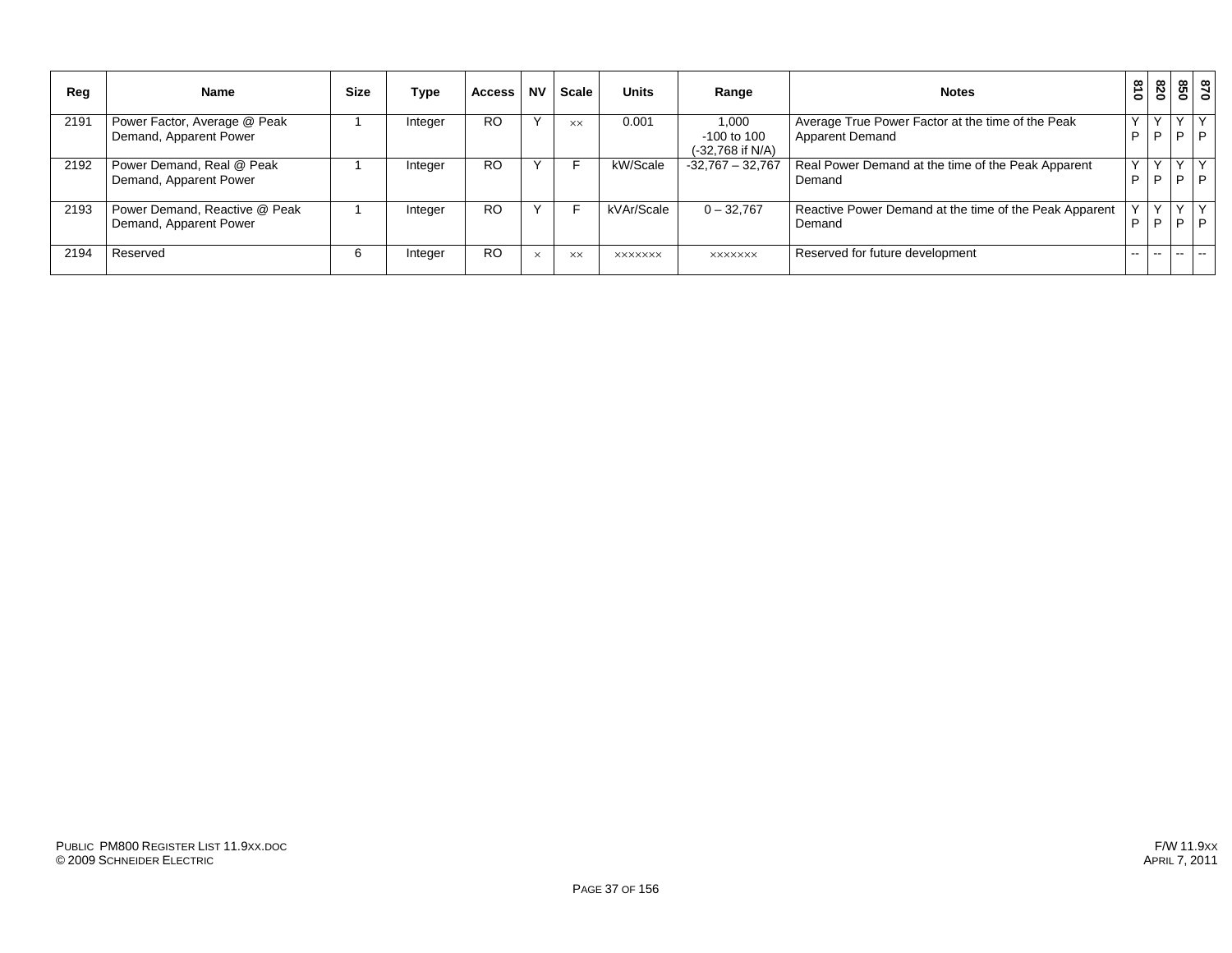#### **[2200] Demand – Input Metering Demand Channels**

| Reg  | <b>Name</b>                                       | <b>Size</b>    | <b>Type</b>       | <b>Access</b>   | <b>NV</b> | <b>Scale</b>   | <b>Units</b>                  | Range                 | <b>Notes</b>                                                                  | $\frac{810}{2}$     | 078    | 850     | 0/8                       |
|------|---------------------------------------------------|----------------|-------------------|-----------------|-----------|----------------|-------------------------------|-----------------------|-------------------------------------------------------------------------------|---------------------|--------|---------|---------------------------|
| 2200 | <b>Consumption Units Code</b><br>Input Channel #1 | $\overline{1}$ | Integer           | R/CW            | Y         | <b>XX</b>      | <b>XXXXXX</b>                 | <b>See Unit Codes</b> | Units in which consumption is to be accumulated<br>Default = $0$              | Y<br>P              | Y<br>P | Y<br>P  | Y<br>P                    |
| 2201 | <b>Demand Units Code</b><br>Input Channel #1      | $\mathbf{1}$   | Integer           | R/CW            | Y         | <b>XX</b>      | <b>XXXXXX</b>                 | <b>See Unit Codes</b> | Units in which demand (rate) is to be expressed<br>Default = $0$              | Ÿ<br>P              | Y<br>P | Y<br>P  | Y<br>P                    |
| 2202 | <b>Last Demand</b><br>Input Channel #1            | $\mathbf{1}$   | Integer           | $\overline{RO}$ | Y         | $\times\times$ | <b>XXXXXX</b>                 | $0 - 32,767$          | Last complete interval, updated every sub-interval                            | Y<br>P              | Υ<br>P | Υ<br>P  | Y<br> P                   |
| 2203 | <b>Present Demand</b><br>Input Channel #1         | $\overline{1}$ | Integer           | <b>RO</b>       | Y         | <b>XX</b>      | <b>XXXXXX</b>                 | $0 - 32,767$          | Present interval                                                              | Y<br>P              | Y<br>P | Y<br>P  | Y<br> P                   |
| 2204 | Running Average Demand<br>Input Channel #1        | $\mathbf{1}$   | Integer           | <b>RO</b>       | Y         | $\times\times$ | <b>XXXXXX</b>                 | $0 - 32,767$          | Running average demand calculation of short duration,<br>updated every second | Y<br>P              | Y<br>P | Y<br>P  | Y<br> P                   |
| 2205 | Peak Demand<br>Input Channel #1                   | $\mathbf{1}$   | Integer           | <b>RO</b>       | Y         | $\times\times$ | <b>XXXXXX</b>                 | $0 - 32,767$          |                                                                               | Υ<br>$\overline{P}$ | Y<br>P | Y<br>P  | Y<br>$\overline{P}$       |
| 2206 | Peak Demand Date/Time<br>Input Channel #1         | $\overline{4}$ | <b>DateTime</b>   | $\overline{RO}$ | Y         | <b>XX</b>      | <b>See</b><br><b>Template</b> | See Template          |                                                                               | Υ<br>P              | Y<br>P | Y<br>P  | Υ<br>$\overline{P}$       |
| 2210 | Minimum Demand<br>Input Channel #1                | $\mathbf{1}$   | Integer           | <b>RO</b>       | Y         | $\times\times$ | <b>XXXXXX</b>                 | $0 - 32,767$          |                                                                               | Υ<br>P              | Y<br>P | Y<br>P  | Υ<br>$\mathsf{P}$         |
| 2211 | Minimum Demand Date/Time<br>Input Channel #1      | 4              | <b>DateTime</b>   | $\overline{RO}$ | Y         | <b>XX</b>      | <b>See</b><br><b>Template</b> | <b>See Template</b>   |                                                                               | Y<br>P              | Y<br>P | Y<br>P  | Y<br> P                   |
| 2215 | <b>Cumulative Usage</b><br>Input Channel #1       | 4              | Mod <sub>10</sub> | $\overline{RO}$ | Y         | <b>XX</b>      | (2)                           | (1)                   | The user must identify the units to be used in the<br>accumulation.           | Υ<br>P              | Y<br>P | Y<br>P  | Y<br> P                   |
| 2219 | Reserved                                          | $\mathbf{1}$   | Integer           | $\overline{RO}$ | Y         | <b>XX</b>      | <b>XXXXXX</b>                 | <b>XXXXXX</b>         | Reserved for future development                                               | $\overline{a}$      | --     | н.      | $\mathbf{u}$              |
| 2220 | Input Channel #2                                  | 20             |                   |                 |           |                |                               |                       | Same as registers 2200 - 2219 except for Channel #2                           | Υ<br>P              | Y<br>P | Y<br>P  | Y<br> P                   |
| 2240 | Input Channel #3                                  | 20             |                   |                 |           |                |                               |                       | Same as registers 2200 - 2219 except for Channel #3                           | Υ<br>P              | Y<br>P | $\sf P$ | $Y$ $Y$<br> P             |
| 2260 | Input Channel #4                                  | 20             |                   |                 |           |                |                               |                       | Same as registers 2200 - 2219 except for Channel #4                           | Y<br>P              | Y<br>P | Y<br>P  | $\overline{Y}$<br> P      |
| 2280 | Input Channel #5                                  | 20             |                   |                 |           |                |                               |                       | Same as registers 2200 - 2219 except for Channel #5                           | Y<br>P              | Υ<br>P | Y       | $\overline{Y}$<br>$P$ $P$ |

 $(1)$  0 – 9,999,999,999,999,999

(2) -9,999,999,999,999,999 – 9,999,999,999,999,999

(3) 0 – 999,999,999,999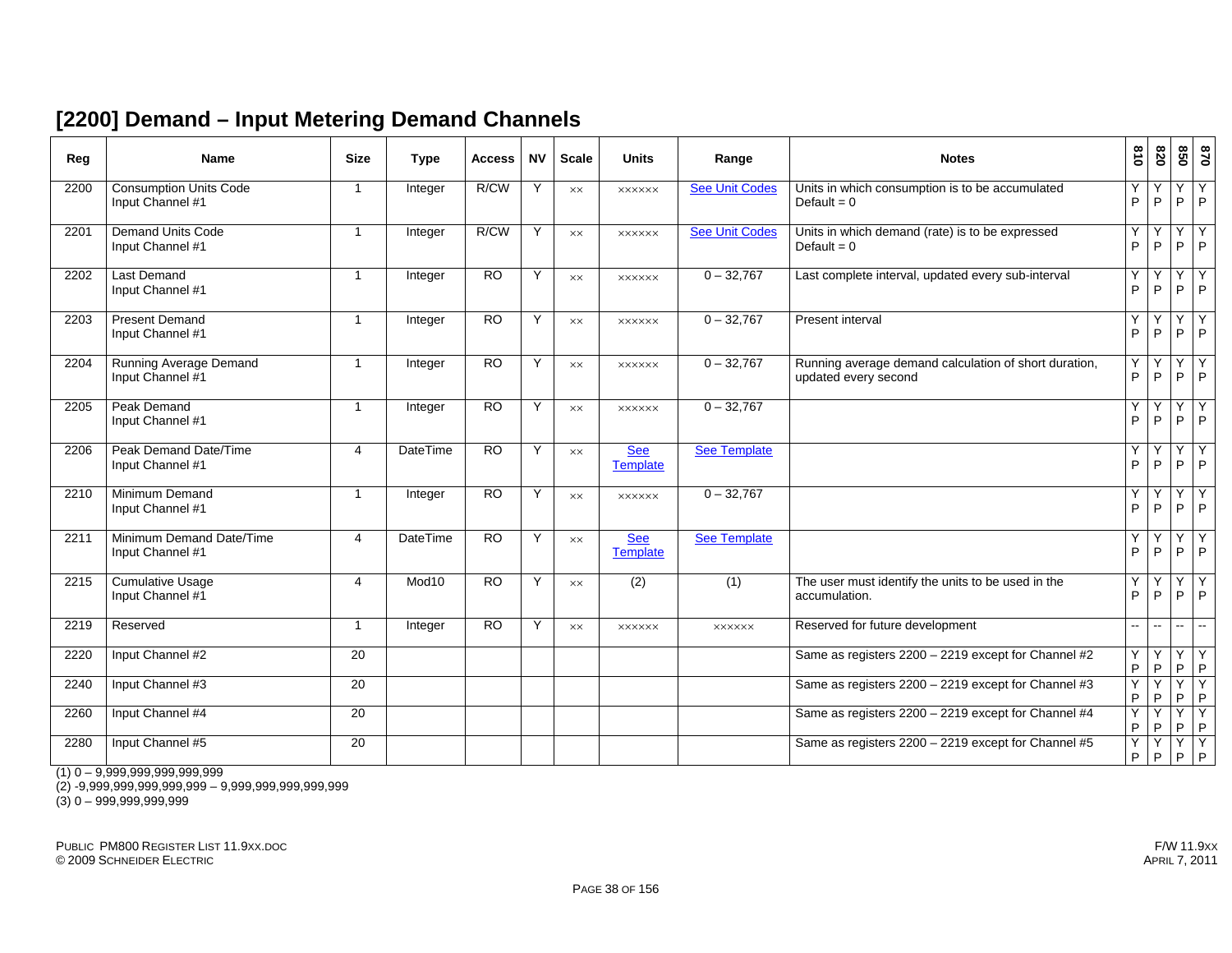#### **[2300] Spare (2300-2399)**

| Reg  | Name     | <b>Size</b> | Type   | Access    | <b>NV</b> | Scale            | <b>Units</b>  | Range         | <b>Notes</b>                    | 2<br>$\circ$ | ൦<br>N<br>$\bullet$ | ൞<br><b>Ch</b><br>0 |  |
|------|----------|-------------|--------|-----------|-----------|------------------|---------------|---------------|---------------------------------|--------------|---------------------|---------------------|--|
| 2300 | Reserved | 100         | nteger | <b>RO</b> | $\lambda$ | $\vee\vee$<br>↖∧ | <b>XXXXXX</b> | <b>XXXXXX</b> | Reserved for future development | $- -$        | $- -$               | -- --               |  |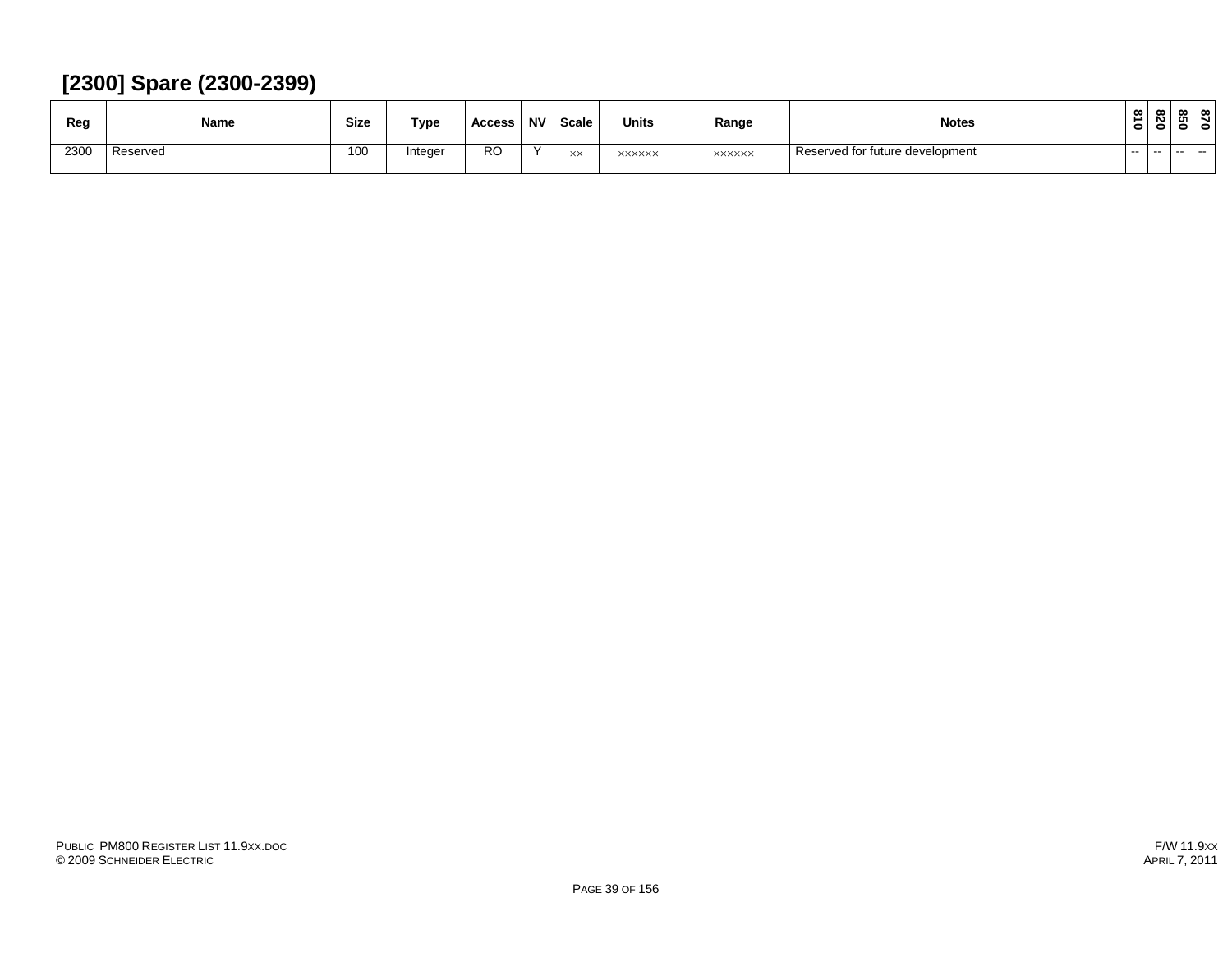#### **[2400] Demand – Generic Group 1 Demand Channels**

| Reg  | <b>Name</b>                                    | <b>Size</b>     | <b>Type</b>     | <b>Access</b>   | <b>NV</b> | <b>Scale</b>   | <b>Units</b>                  | Range               | <b>Notes</b>                                        | $\frac{810}{2}$          | 078                      | 850                      | 0/8                              |
|------|------------------------------------------------|-----------------|-----------------|-----------------|-----------|----------------|-------------------------------|---------------------|-----------------------------------------------------|--------------------------|--------------------------|--------------------------|----------------------------------|
| 2400 | <b>Input Register</b><br>Generic Channel #1    | $\overline{1}$  | Integer         | R/CW            | Y         | $\times\times$ | <b>XXXXXX</b>                 | <b>XXXXXX</b>       | Register selected for generic demand calculation    | Υ<br>P                   | Y<br>P                   | Y<br>P                   | Y<br>$\mathsf{P}$                |
| 2401 | <b>Unit Code</b><br>Generic Channel #1         | $\mathbf{1}$    | Integer         | R/CW            | Y         | $\times\times$ | <b>XXXXXX</b>                 | $-32,767 - 32,767$  | Used by software                                    | Υ<br>P                   | Υ<br>P                   | Y<br>$\mathsf P$         | Υ<br> P                          |
| 2402 | Scale Code<br>Generic Channel #1               | $\mathbf{1}$    | Integer         | R/CW            | Y         | <b>XX</b>      | <b>XXXXXX</b>                 | $-3-3$              |                                                     | Y<br>P                   | Y<br>P                   | Y<br>P                   | Y<br> P                          |
| 2403 | <b>Last Demand</b><br>Generic Channel #1       | $\mathbf{1}$    | Integer         | <b>RO</b>       | Y         | <b>XX</b>      | <b>XXXXXX</b>                 | $0 - 32,767$        |                                                     | Υ<br>P                   | Y<br>P                   | Y<br>P                   | Υ<br>$\overline{P}$              |
| 2404 | <b>Present Demand</b><br>Generic Channel #1    | $\mathbf{1}$    | Integer         | <b>RO</b>       | Y         | $\times\times$ | <b>XXXXXX</b>                 | $0 - 32,767$        |                                                     | Υ<br>P                   | Υ<br>P                   | Y<br>P                   | $\overline{Y}$<br>$\overline{P}$ |
| 2405 | Running Average Demand<br>Generic Channel #1   | $\mathbf{1}$    | Integer         | <b>RO</b>       | Y         | $\times\times$ | <b>XXXXXX</b>                 | $0 - 32,767$        | Updated every second                                | Υ<br>P                   | Y<br>P                   | Υ<br>P                   | Υ<br> P                          |
| 2406 | <b>Peak Demand</b><br>Generic Channel #1       | $\mathbf{1}$    | Integer         | <b>RO</b>       | Y         | $\times\times$ | <b>XXXXXX</b>                 | $0 - 32,767$        |                                                     | Υ<br>P                   | Υ<br>P                   | Y<br>P                   | Y<br>$\mathsf{P}$                |
| 2407 | Peak Demand Date/Time<br>Generic Channel #1    | 3               | <b>DateTime</b> | <b>RO</b>       | Y         | $\times\times$ | <b>See</b><br><b>Template</b> | <b>See Template</b> |                                                     | Y<br>P                   | Y<br>P                   | Y<br>P                   | Υ<br>$\mathsf P$                 |
| 2410 | Reserved                                       | $\mathbf{1}$    | Integer         | RO              | $\times$  | XX             | XX                            | <b>XXXXXXXX</b>     |                                                     | Υ<br>P                   | Υ<br>P                   | Υ<br>$\mathsf P$         | Υ<br> P                          |
| 2411 | Minimum Demand<br>Generic Channel #1           | $\mathbf{1}$    | Integer         | <b>RO</b>       | Y         | $\times\times$ | <b>XXXXXX</b>                 | $0 - 32,767$        |                                                     | Υ<br>P                   | Υ<br>P                   | Y<br>P                   | Y<br>$\overline{P}$              |
| 2412 | Minimum Demand Date/Time<br>Generic Channel #1 | 3               | <b>DateTime</b> | $\overline{RO}$ | Y         | $\times\times$ | <b>See</b><br><b>Template</b> | <b>See Template</b> |                                                     | Υ<br>P                   | Y<br>P                   | Y<br>P                   | Y<br> P                          |
| 2415 | Reserved                                       | $\mathbf{1}$    | Integer         | <b>RO</b>       | $\times$  | $\times\times$ | $\times\times$                | <b>XXXXXXXX</b>     |                                                     | $\overline{\phantom{a}}$ | --                       | $\overline{\phantom{a}}$ | $\sim$                           |
| 2416 | Reserved                                       | 4               | Integer         | RO              | Y         | XX             | <b>XXXXXX</b>                 | <b>XXXXXX</b>       | Reserved for future development                     | н.                       | $\overline{\phantom{a}}$ | ш.                       | $\sim$                           |
| 2420 | Generic Channel #2                             | 20              |                 |                 |           |                |                               |                     | Same as registers 2400 - 2419 except for Channel #2 | Υ<br>P                   | Y<br>P                   | $\overline{Y}$<br>P      | Y<br>$\overline{P}$              |
| 2440 | Generic Channel #3                             | $\overline{20}$ |                 |                 |           |                |                               |                     | Same as registers 2400 - 2419 except for Channel #3 | Y<br>P                   | Y<br>P                   |                          | $Y$ $Y$<br>$P$ $P$               |
| 2460 | Generic Channel #4                             | $\overline{20}$ |                 |                 |           |                |                               |                     | Same as registers 2400 - 2419 except for Channel #4 | Υ<br>P                   | Υ<br>P                   | Y<br>$\mathsf P$         | $\overline{Y}$<br> P             |
| 2480 | Generic Channel #5                             | 20              |                 |                 |           |                |                               |                     | Same as registers 2400 - 2419 except for Channel #5 | Υ<br>P                   | Υ<br>P                   | $\overline{Y}$<br>P      | Y<br> P                          |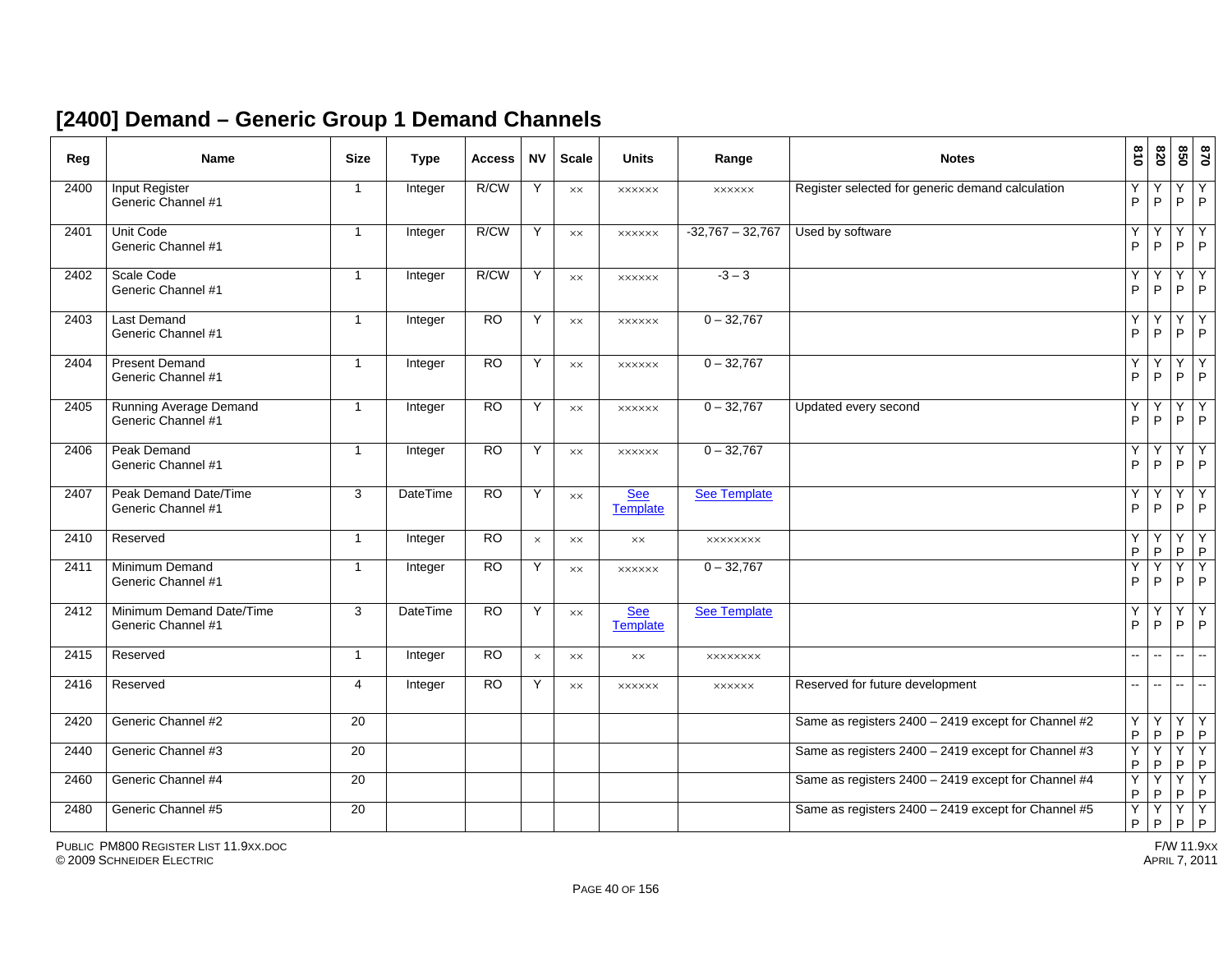| Reg  | <b>Name</b>         | <b>Size</b> | Type | <b>Access</b> | <b>NV</b> | Scale | <b>Units</b> | Range | <b>Notes</b>                                         | $\overline{0}18$ | 0Z8          | 099   | 0/8            |
|------|---------------------|-------------|------|---------------|-----------|-------|--------------|-------|------------------------------------------------------|------------------|--------------|-------|----------------|
| 2500 | Generic Channel #6  | 20          |      |               |           |       |              |       | Same as registers 2400 - 2419 except for Channel #6  |                  |              |       |                |
|      |                     |             |      |               |           |       |              |       |                                                      | D                | D            | 1 D . | $\overline{P}$ |
| 2520 | Generic Channel #7  | 20          |      |               |           |       |              |       | Same as registers 2400 - 2419 except for Channel #7  |                  | $\check{ }$  |       | $\checkmark$   |
|      |                     |             |      |               |           |       |              |       |                                                      | D                | D            | D.    | ם ו            |
| 2540 | Generic Channel #8  | 20          |      |               |           |       |              |       | Same as registers 2400 - 2419 except for Channel #8  |                  |              |       | $\vee$         |
|      |                     |             |      |               |           |       |              |       |                                                      | P                | D            | D     | 1 D            |
| 2560 | Generic Channel #9  | 20          |      |               |           |       |              |       | Same as registers 2400 - 2419 except for Channel #9  |                  |              |       |                |
|      |                     |             |      |               |           |       |              |       |                                                      | P                | P            | P     | $\mathsf{P}$   |
| 2580 | Generic Channel #10 | 20          |      |               |           |       |              |       | Same as registers 2400 - 2419 except for Channel #10 |                  | $\checkmark$ |       | Y              |
|      |                     |             |      |               |           |       |              |       |                                                      | D                | D            | D.    | $\Box$         |

## **[2600] Duplicate Floating Point 1s Metering Registers (2600-2607)**

| Reg  | <b>Name</b>                                        | <b>Size</b> | <b>Type</b>  | <b>Access NV Scale</b> |   | <b>Units</b> | Range | <b>Notes</b>                                                                             | $\frac{1}{8}$ | 820 | 870<br>850 |  |
|------|----------------------------------------------------|-------------|--------------|------------------------|---|--------------|-------|------------------------------------------------------------------------------------------|---------------|-----|------------|--|
| 2600 | <b>Energy, Real Total (signed/absolute)</b>        |             | Float        | <b>RO</b>              |   | <b>WH</b>    |       | Total Real Energy In, Out or In + Out                                                    |               |     |            |  |
| 2602 | <b>Energy, Reactive Total</b><br>(signed/absolute) |             | Float        | <b>RO</b>              | N | <b>VArH</b>  |       | Total Reactive Energy In, Out or In + Out                                                |               |     |            |  |
| 2604 | <b>Energy, Apparent</b>                            |             | <b>Float</b> | <b>RO</b>              | N | <b>VAH</b>   |       | 3-Phase total apparent energy                                                            |               |     |            |  |
| 2606 | <b>True Power Factor, Total</b>                    |             | <b>Float</b> | <b>RO</b>              | N |              |       | Derived using the complete harmonic content of real and<br>l <mark>apparent power</mark> |               |     |            |  |

#### **[2608] Spare (2608-2799)**

| Reg  | Name     | <b>Size</b> | Type    | Access    | <b>NV</b> | Scale | <b>Units</b>  | Range         | <b>Notes</b>                    | $\vec{a}$<br>$\bullet$ | -            |       | നിന<br>e |
|------|----------|-------------|---------|-----------|-----------|-------|---------------|---------------|---------------------------------|------------------------|--------------|-------|----------|
| 2608 | Reserved | 192         | Integer | <b>RO</b> | $\lambda$ | XX    | <b>XXXXXX</b> | <b>XXXXXX</b> | Reserved for future development | .                      | $\sim$ $  -$ | -- -- |          |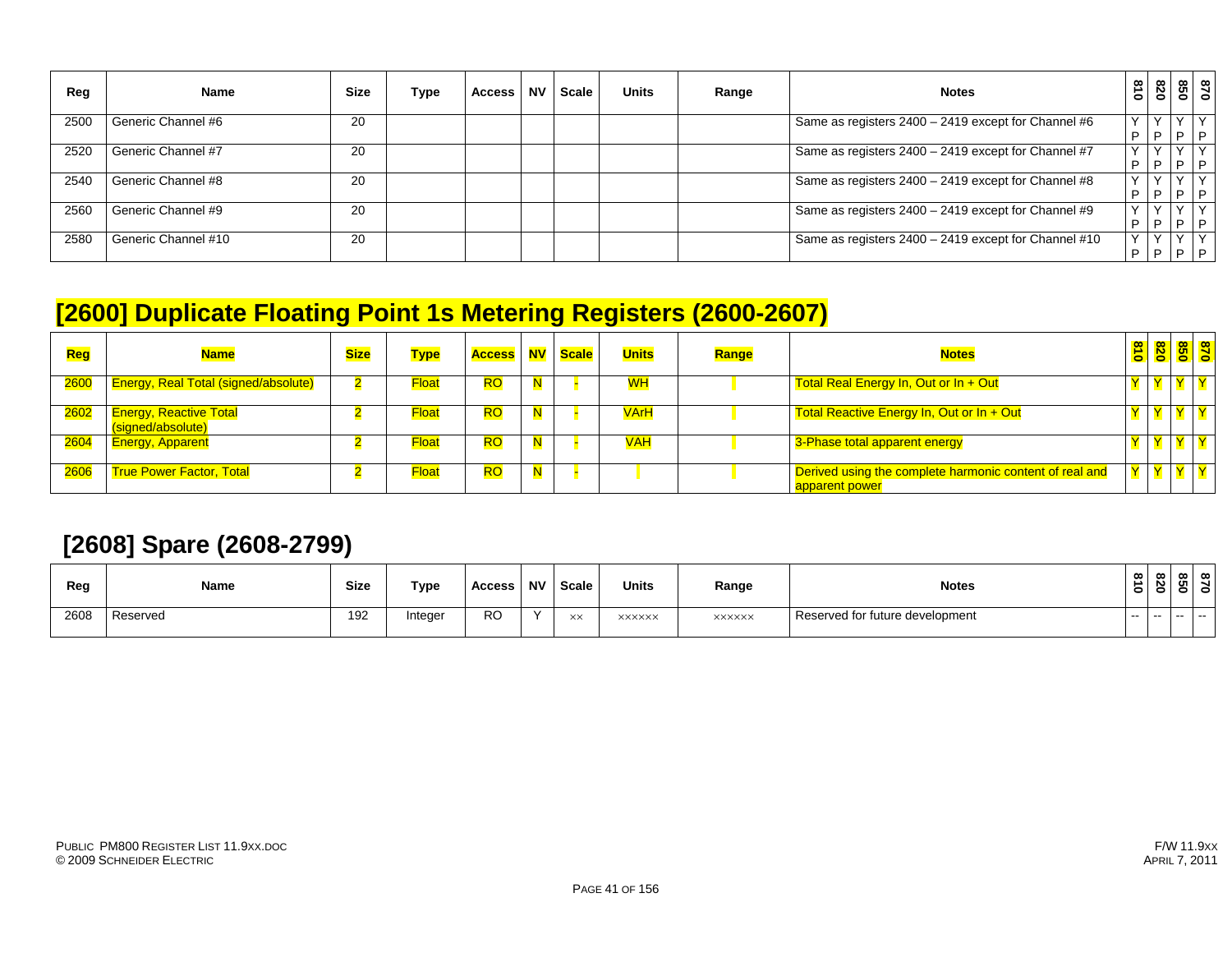## **[2800] Phase Extremes**

| Reg  | Name                         | <b>Size</b> | Type    | <b>Access</b> | <b>NV</b> | <b>Scale</b> | <b>Units</b>   | Range                            | <b>Notes</b>                                                  | 018    | 820               | 850             | $\overline{0}$               |
|------|------------------------------|-------------|---------|---------------|-----------|--------------|----------------|----------------------------------|---------------------------------------------------------------|--------|-------------------|-----------------|------------------------------|
| 2800 | Current, Highest Phase Value |             | Integer | <b>RO</b>     | N         |              | Amps/Scale     | $0 - 32,767$                     | Highest value of Phases A, B, C or N                          | v<br>D | $\vee$<br>P       | $\sqrt{}$       | PP                           |
| 2801 | Current, Lowest Phase Value  |             | Integer | <b>RO</b>     | N         | $\mathsf{A}$ | Amps/Scale     | $0 - 32,767$                     | Lowest value of Phases A, B, C or N                           | D      | P                 | i P             | $\mathsf{P}$                 |
| 2802 | Voltage, L-L, Highest Value  |             | Integer | <b>RO</b>     |           |              | Volts/Scale    | $0 - 32,767$                     | Highest value of Phases A-B, B-C or C-A                       | D      | P                 | $\mathsf{P}$    | l P                          |
| 2803 | Voltage, L-L, Lowest Value   |             | Integer | <b>RO</b>     | N         | D            | Volts/Scale    | $0 - 32.767$                     | Lowest value of Phases A-B, B-C or C-A                        | Y<br>D | P                 |                 | PP                           |
| 2804 | Voltage, L-N, Highest Value  |             | Integer | <b>RO</b>     | N         | .,           | Volts/Scale    | $0 - 32,767$<br>(-32.768 if N/A) | Highest value of Phases A-N, B-N or C-N<br>4-wire system only | v<br>D | $\checkmark$<br>P | $\lambda$<br>1P | l P                          |
| 2805 | Voltage, L-N, Lowest Value   |             | Integer | <b>RO</b>     |           |              | Volts/Scale    | $0 - 32,767$<br>(-32.768 if N/A) | Lowest value of Phases A-N, B-N or C-N<br>4-wire system only  | D      | $\checkmark$<br>P | $\sqrt{}$<br>P  | $\checkmark$<br>$\mathsf{P}$ |
| 2806 | Reserved                     |             | Integer | <b>RO</b>     | $\times$  | XX           | <b>XXXXXXX</b> | <b>XXXXXXX</b>                   | Reserved for future development                               | --     | $\sim$ $\sim$     | $\sim$ $\sim$   | --                           |

## **[2810] Spare (2810-2999)**

| Reg  | Name     | Size | Type    | Access    | <b>NV</b> | Scale            | <b>Units</b>  | Range         | <b>Notes</b>                    | $\infty$<br>∸<br>$\bullet$ | ന<br><b>N</b>           | . . | ൦<br>c |
|------|----------|------|---------|-----------|-----------|------------------|---------------|---------------|---------------------------------|----------------------------|-------------------------|-----|--------|
| 2810 | Reserved | 190  | Integer | <b>RO</b> | $\lambda$ | $\vee\vee$<br>ᄉᄉ | <b>XXXXXX</b> | <b>XXXXXX</b> | Reserved for future development | $- -$                      | the company's company's | .   |        |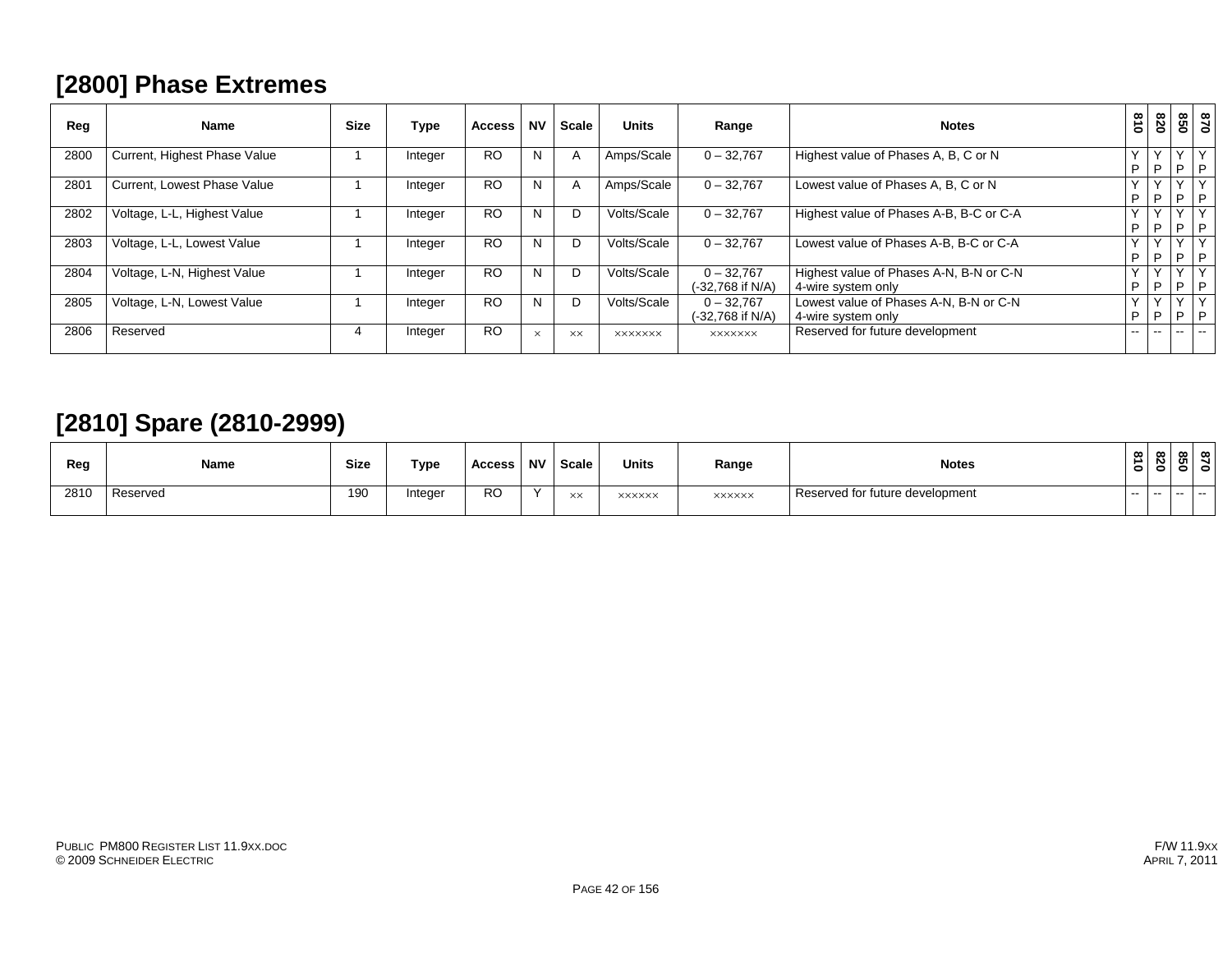# **[3000] System Configuration**

| Reg  | <b>Name</b>                                                        | <b>Size</b>             | <b>Type</b>     | <b>Access</b>   | <b>NV</b> | <b>Scale</b>   | <b>Units</b>                  | Range               | <b>Notes</b>                                                                                                                                                                                                                                                                                                                                              | $\frac{8}{10}$           | 078                      | 850               | 0/8                  |
|------|--------------------------------------------------------------------|-------------------------|-----------------|-----------------|-----------|----------------|-------------------------------|---------------------|-----------------------------------------------------------------------------------------------------------------------------------------------------------------------------------------------------------------------------------------------------------------------------------------------------------------------------------------------------------|--------------------------|--------------------------|-------------------|----------------------|
| 3002 | <b>Power Meter Nameplate</b>                                       | 8                       | Character       | R/CW            | Y         | XX             | <b>XXXXXXX</b>                | <b>XXXXXXX</b>      |                                                                                                                                                                                                                                                                                                                                                           | Y<br>P                   | Y<br>P                   | Y<br>P            | Y<br>P               |
| 3014 | Power Meter Present Operating<br>System Firmware Revision Level    | $\overline{1}$          | Integer         | <b>RO</b>       | N         | XX             | <b>XXXXXXX</b>                | $0x0000 - 0x$ FFFF  |                                                                                                                                                                                                                                                                                                                                                           | Y<br>P                   | Y<br>P                   | Y<br>P            | Y<br> P              |
| 3015 | Power Meter Present Reset System<br><b>Firmware Revision Level</b> | $\blacktriangleleft$    | Integer         | <b>RO</b>       | N         | $\times\times$ | <b>XXXXXXX</b>                | $0x0000 - 0x$ FFFF  |                                                                                                                                                                                                                                                                                                                                                           | Y<br>P                   | Y<br>P                   | Y<br>P            | $\overline{Y}$<br> P |
| 3016 | Power Meter Present Download<br>System Firmware Revision Level     |                         | Integer         | $\overline{RO}$ | N         | XX             | <b>XXXXXXX</b>                | $0x0000 - 0x$ FFFF  |                                                                                                                                                                                                                                                                                                                                                           | Υ<br>P                   | Υ<br>P                   | Y                 | Y<br>$P$ $P$         |
| 3019 | <b>Power Meter</b><br>Manufacture Date/Time                        | 3                       | DateTime        | $\overline{RO}$ | Y         | XX             | <b>See</b><br><b>Template</b> | <b>See Template</b> |                                                                                                                                                                                                                                                                                                                                                           | Y<br>P                   | Υ<br>P                   | Y<br>P            | Y<br>$\mathsf{P}$    |
| 3034 | <b>Present Date/Time</b>                                           | 3                       | DateTime        | <b>RO</b>       | N         | XX             | <b>See</b><br><b>Template</b> | <b>See Template</b> |                                                                                                                                                                                                                                                                                                                                                           | Y<br>P                   | Y<br>P                   |                   | YY<br>$P$ $P$        |
| 3037 | <b>Present Millisecond</b>                                         | $\overline{\mathbf{1}}$ | Integer         | <b>RO</b>       | $\times$  | $\times\times$ | <b>XXXXXXX</b>                | $0 - 999$           | Millisecond                                                                                                                                                                                                                                                                                                                                               | $\overline{\phantom{a}}$ | $\overline{\phantom{a}}$ | ω.                | $\sim$               |
| 3039 | <b>Last Unit Restart</b>                                           | 3                       | <b>DateTime</b> | $\overline{RO}$ | Y         | $\times\times$ | <b>See</b><br><b>Template</b> | <b>See Template</b> | Last unit restart time                                                                                                                                                                                                                                                                                                                                    | Y<br>P                   | Υ<br>P                   | Y<br>$\sf P$      | Y<br>P               |
| 3042 | Power Fail Override                                                | -1                      | Integer         | R/W             | $\times$  | $\times\times$ | <b>XXXXXXX</b>                | <b>XXXXXXX</b>      | $1 = Power$ Fail override<br>2 = Init Metering on Power Fail detection                                                                                                                                                                                                                                                                                    | $\mathbf{u}$             | $-$                      | Ш,                | $\sim$               |
| 3043 | Number of Metering System Restarts                                 | 1                       | Integer         | $\overline{RO}$ | Y         | $\times\times$ | 1.0                           | $0 - 32,767$        |                                                                                                                                                                                                                                                                                                                                                           | Y<br>P                   | Y<br>P                   | P                 | YY<br>$\mathsf P$    |
| 3044 | Number of Control Power Failures                                   | $\mathbf 1$             | Integer         | <b>RO</b>       | Y         | XX             | 1.0                           | $0 - 32,767$        |                                                                                                                                                                                                                                                                                                                                                           | Y<br>P                   | Υ<br>P                   | Y<br>$\mathsf{P}$ | Y<br> P              |
| 3045 | Control Power Failure Date/Time                                    | 3                       | <b>DateTime</b> | <b>RO</b>       | Y         | $\times\times$ | See<br>Template               | <b>See Template</b> | Date/Time of last control power failure                                                                                                                                                                                                                                                                                                                   | Y<br>P                   | Y<br>P                   | Y<br>$\sf P$      | Y<br> P              |
| 3048 | Reserved                                                           | -1                      | Integer         | <b>RO</b>       | $\times$  | $\times\times$ | <b>XXXXXXX</b>                | <b>XXXXXXX</b>      | Reserved for future development                                                                                                                                                                                                                                                                                                                           | $\mathbf{u}$             | $\mathbf{u}$             | $\sim$            | $\sim$               |
| 3049 | Cause of Last Meter Reset                                          |                         | Integer         | <b>RO</b>       | N         | $\times\times$ | <b>XXXXXXX</b>                | $1 - 20$            | 1 = shutdown & soft reset (restart $F/W$ )<br>$2 =$ shutdown & hard reset (load from flash and run)<br>$3 =$ shutdown & hard reset and set memory to default<br>$10 =$ shutdown with no reset (used by DLF)<br>$12$ = already shutdown, hard reset only (used by DLF)<br>$20$ = Power failure<br>*the value of NV register 11 is placed in here at reset. | Υ<br>P                   | Y<br>P                   | P                 | YY<br> P             |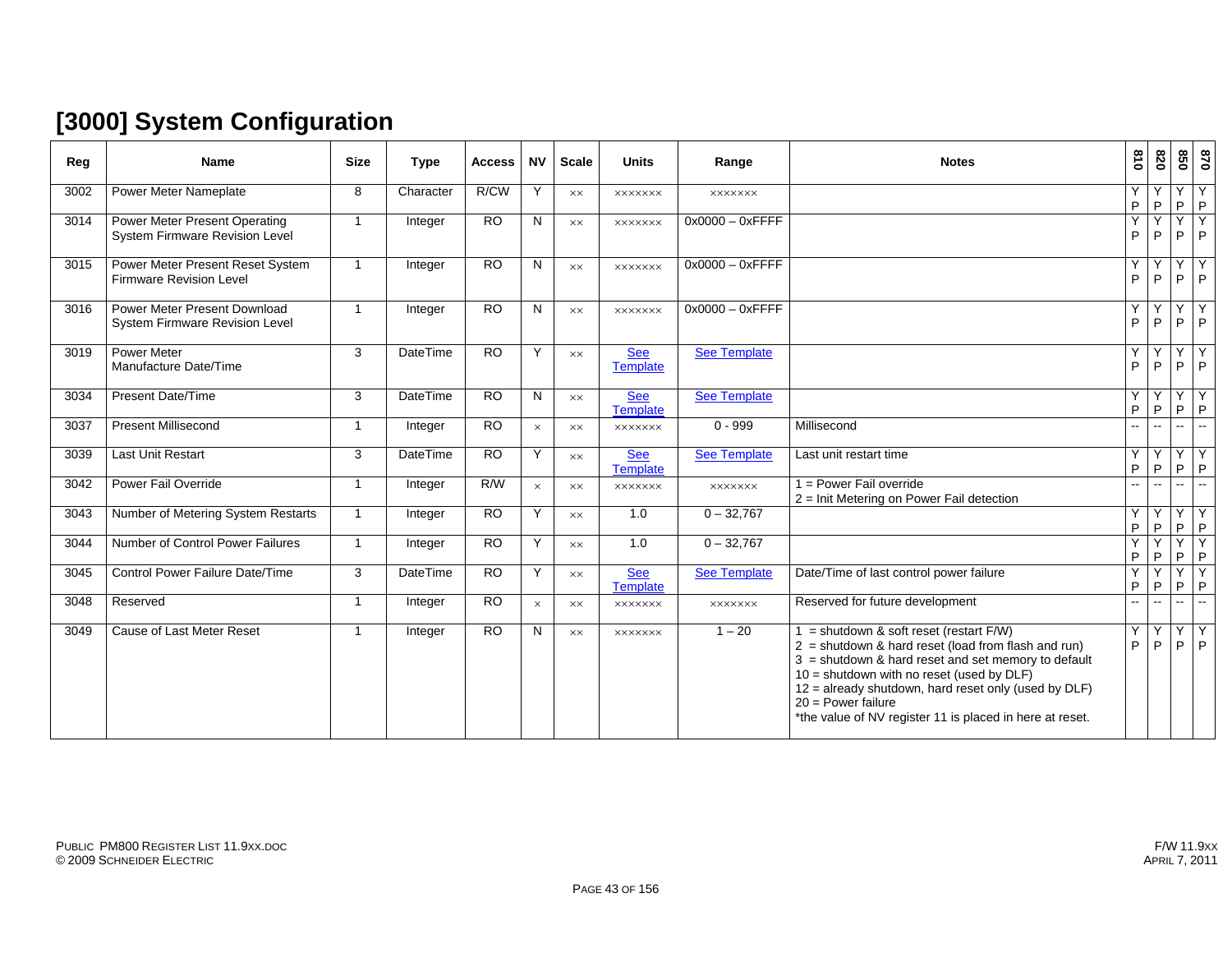| Reg  | Name                          | <b>Size</b>  | <b>Type</b> | <b>Access</b> | <b>NV</b>    | <b>Scale</b>   | <b>Units</b>   | Range              | <b>Notes</b>                                                                                                                                                                                                                                                                                                                                                                                                                                                                                                                      | $\overline{018}$ | 078    | 020                 | 678              |
|------|-------------------------------|--------------|-------------|---------------|--------------|----------------|----------------|--------------------|-----------------------------------------------------------------------------------------------------------------------------------------------------------------------------------------------------------------------------------------------------------------------------------------------------------------------------------------------------------------------------------------------------------------------------------------------------------------------------------------------------------------------------------|------------------|--------|---------------------|------------------|
| 3050 | <b>Self-Test Results</b>      | $\mathbf{1}$ | Bitmap      | RO            | $\mathsf{N}$ | $\times\times$ | <b>XXXXXXX</b> |                    | $0x0000 - 0x$ FFFF $\vert 0 =$ Normal; 1 = Error<br>Bit $00 =$ Is set to "1" if any failure occurs<br>Bit 01 = RTC failure<br>Bit $02$ = Reserved<br>$Bit 03 = Reserved$<br>Bit $04$ = Reserved<br>Bit 05 = Metering Collection overrun failure<br>Bit $06$ = Reserved<br>Bit 07 = Metering Process 1.0 overrun failure<br>Bit $08$ = Reserved<br>Bit $09$ = Reserved<br>Bit 10 = Duplicate IP detected<br>Bit $11 =$ Reserved<br>Bit $12 =$ Reserved<br>Bit $13 =$ Reserved                                                      | Υ<br>P           | Y<br>P | $\overline{Y}$<br>P | Y<br> P          |
| 3051 | <b>Self Test Results</b>      | $\mathbf{1}$ | Bitmap      | <b>RO</b>     | N            | $\times\times$ | <b>XXXXXXX</b> | $0x0000 - 0x$ FFFF | Bit $14 = NVRAM$ Failure<br>Bit 15 = Reserved<br>$0 = Normal$ ; 1 = Error<br>Bit $00 =$ tbd Aux IO failure<br>Bit 01 = tbd Option Slot A module failure<br>Bit 02 = tbd Option Slot B module failure<br>Bit $03 =$<br>Bit $04 =$<br>Bit $05 =$<br>Bit $06 =$<br>Bit $07 =$<br>Bit 08 = OS Create failure<br>Bit 09 = OS Queue overrun failure<br>Bit $10 =$<br>Bit $11 =$<br>Bit $12 =$<br>Bit 13 = Systems shut down due to continuous reset<br>Bit 14 = Unit in Download, Condition A<br>Bit 15 = Unit in Download, Condition B | Υ<br>P.          | Υ      | Y                   | Y<br>$P$ $P$ $P$ |
| 3052 | <b>Configuration Modified</b> | 1            | Integer     | <b>RO</b>     | Y            | <b>XX</b>      | <b>XXXXXXX</b> | $0x0000 - 0x$ FFFF | Used by sub-systems to indicate that a value used within<br>that system has been internally modified<br>$0 = No$ modifications; $1 =$ Modifications<br>Bit $00 =$ Summary bit<br>Bit 01 = Metering System<br>Bit 02 = Communications System<br>Bit 03 = Alarm System<br>Bit $04$ = File System<br>Bit 05 = Auxiliary IO System<br>Bit 06 = Display System                                                                                                                                                                         | Y<br>P           | Y<br>P | Y                   | Y<br>$P$ $P$     |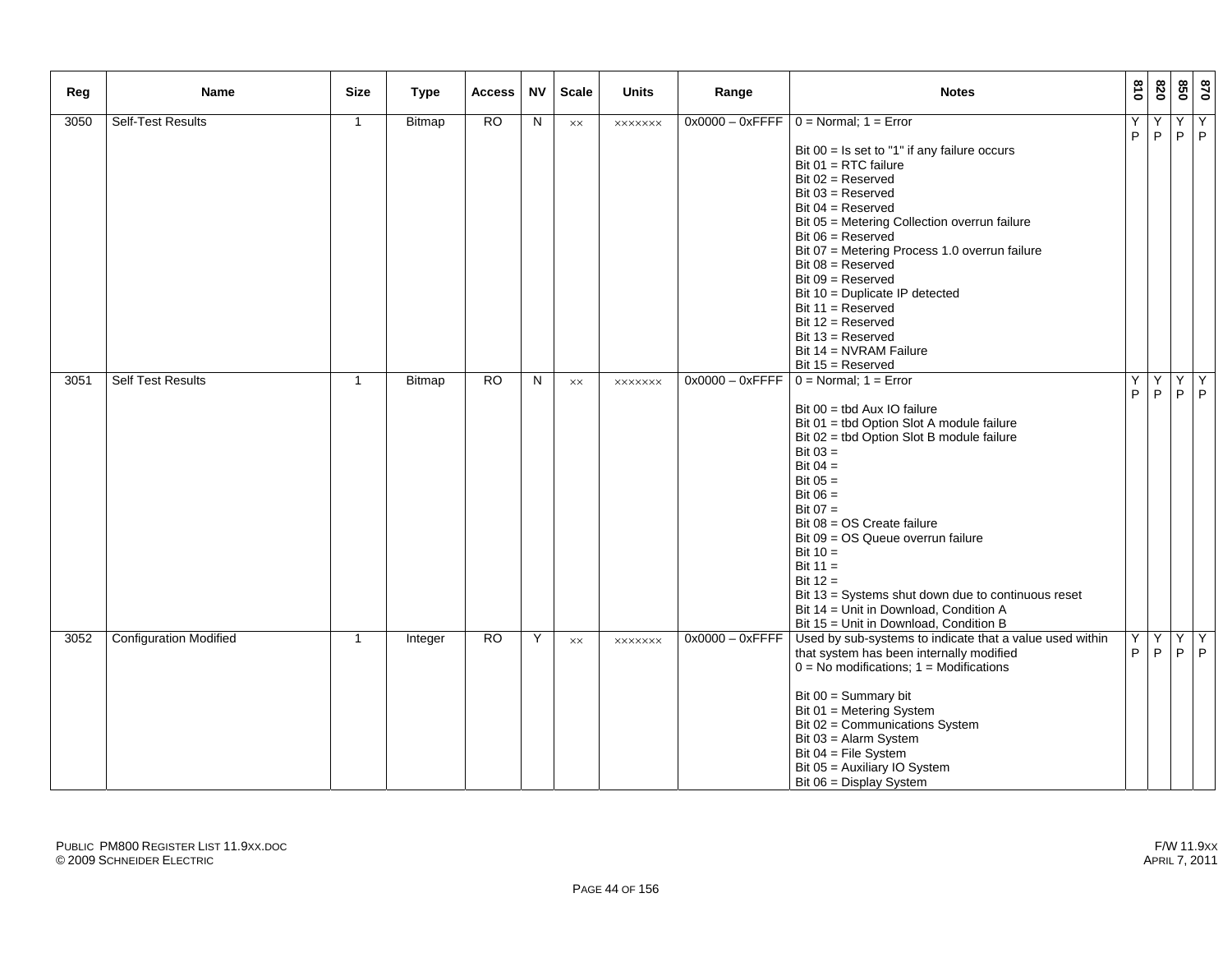| Reg  | <b>Name</b>                     | <b>Size</b>    | <b>Type</b> | <b>Access</b> | <b>NV</b> | <b>Scale</b> | <b>Units</b>   | Range               | <b>Notes</b>                                                                                                                                                                                                                                                                                                                                                                                                                                                                                                                                                                                                                                                                    | 018    | 0Z8              | 850                      | 078                      |
|------|---------------------------------|----------------|-------------|---------------|-----------|--------------|----------------|---------------------|---------------------------------------------------------------------------------------------------------------------------------------------------------------------------------------------------------------------------------------------------------------------------------------------------------------------------------------------------------------------------------------------------------------------------------------------------------------------------------------------------------------------------------------------------------------------------------------------------------------------------------------------------------------------------------|--------|------------------|--------------------------|--------------------------|
| 3055 | Supported Feature Bitmap        |                | Bitmap      | <b>RO</b>     | $\times$  | XX           | <b>XXXXXXX</b> | <b>XXXXXXX</b>      | Bitmap of supported features '1' (TRUE) =<br>Bit $0 =$ Logging supported<br>Bit 1 = FLASH Data-logs 2 & 3 Supported<br>Bit $2 = WFC$ Supported<br>Bit 3 = Disturbance Alarms Supported<br>Bit $4 =$ Harmonics through the $31st$ Supported<br>Bit $5 =$ Harmonics through the $63rd$ Supported<br>Bit 6 = Real Time Clock Support<br>Bit 7 = Boolean Alarms Supported<br>Bit 8 = Configurable Alarms Supported<br>Bit 9 = All Demand Models Supported<br>Bit 10 = Trending & Forecasting Supported<br>Bit $11 =$ EN50160 Supported<br>Bit 12 = Alarm Summary Supported<br>Bit 13 = Nominal Voltage & Current<br>Bit 14 = Energy Per Shift<br>Bit 15 = Single Phase System Types | P      | Υ<br>P           | Υ<br>P                   | Y<br>P                   |
| 3057 | <b>Last Power-Fail Duration</b> | $\overline{2}$ | Integer     | <b>RO</b>     | Y         | <b>XX</b>    | <b>XXXXXXX</b> | <b>XXXXXXX</b>      | The amount of time in elapsed seconds control power was<br>absent during the last power-fail event.                                                                                                                                                                                                                                                                                                                                                                                                                                                                                                                                                                             | P      | Y<br>P           | Y<br>P                   | Y<br>P                   |
| 3059 | Present FW module               | -1             | Integer     | <b>RO</b>     | $\times$  | XX           | <b>XXXXXXX</b> | <b>XXXXXXX</b>      | This register indicates which module is presently being<br>executed. (Should always be 1)                                                                                                                                                                                                                                                                                                                                                                                                                                                                                                                                                                                       | Y<br>P | Y<br>$\mathsf P$ | Y<br>P                   | Y<br>P                   |
| 3061 | <b>Present Watchdog Counter</b> | -1             | Integer     | <b>RO</b>     | N         | XX           | <b>XXXXXXX</b> | $0$ – register 3062 | Present value of am watchdog sensor. Updated in 200ms<br>Task                                                                                                                                                                                                                                                                                                                                                                                                                                                                                                                                                                                                                   |        | $\sim$           |                          | $\overline{\phantom{a}}$ |
| 3063 | Active load timer set-point     | -1             | Integer     | R/CW          | Y         | <b>XX</b>    | <b>XXXXXXX</b> | $0x0000 - 0x$ FFFF  | This register contains the set-point for the active load<br>timer. While the 3-phase average current is $\Rightarrow$ this value<br>the timer will increment once a second.                                                                                                                                                                                                                                                                                                                                                                                                                                                                                                     |        | $\sim$ $\sim$    | $\overline{\phantom{a}}$ | $\mathbf{u}$             |
| 3064 | <b>Active Load Timer MSB</b>    | $\overline{1}$ | Integer     | <b>RO</b>     | Y         | XX           | <b>XXXXXXX</b> | $0x0000 - 0x$ FFFF  | MSB of the active load timer                                                                                                                                                                                                                                                                                                                                                                                                                                                                                                                                                                                                                                                    |        | $\overline{a}$   | $\mathbf{u}$             | $\overline{\phantom{a}}$ |
| 3065 | <b>Active Load Timer LSB</b>    | -1             | Integer     | <b>RO</b>     | Y         | XX           | <b>XXXXXXX</b> | $0x0000 - 0x$ FFFF  | MSB of the active load timer                                                                                                                                                                                                                                                                                                                                                                                                                                                                                                                                                                                                                                                    |        | $\overline{a}$   | $\mathbf{u}$             | $\mathbf{u}$             |
| 3066 | <b>GMT Management (Future)</b>  | $\overline{7}$ | Integer     | <b>RO</b>     | Y         | XX           | <b>XXXXXXX</b> | $0x0000 - 0x$ FFFF  | Used by software to evaluate local time to GMT                                                                                                                                                                                                                                                                                                                                                                                                                                                                                                                                                                                                                                  |        | $- -$            | $\overline{\phantom{a}}$ | $\overline{\phantom{a}}$ |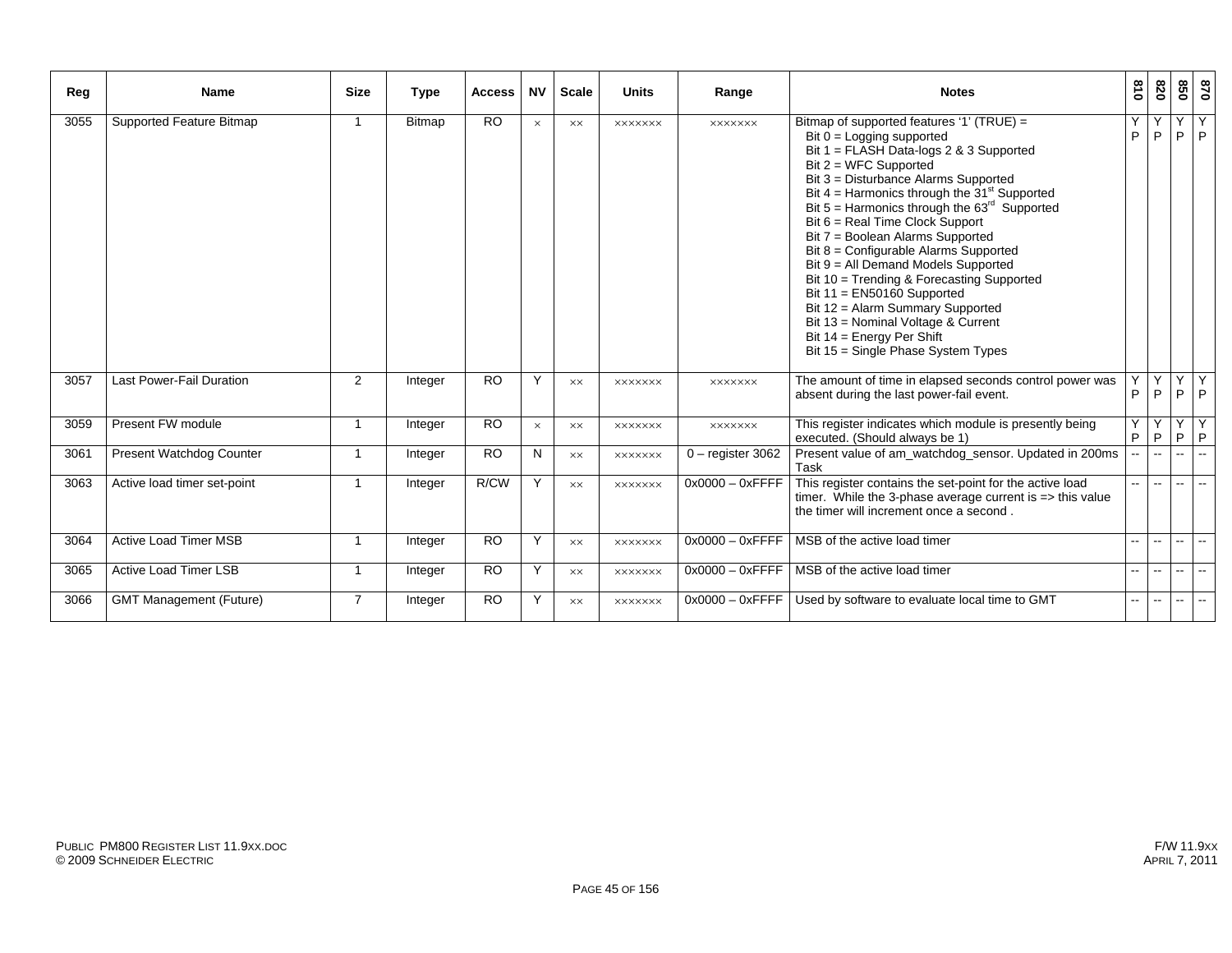| Reg  | <b>Name</b>                                       | <b>Size</b>    | <b>Type</b>   | <b>Access</b> | <b>NV</b> | <b>Scale</b>   | <b>Units</b>   | Range                   | <b>Notes</b>                                                                                                                                                                                                                                                                                                                                                                                                                                                                                                                                                                                                                                                                           | 018                      | 028                      | 020           | 028                            |
|------|---------------------------------------------------|----------------|---------------|---------------|-----------|----------------|----------------|-------------------------|----------------------------------------------------------------------------------------------------------------------------------------------------------------------------------------------------------------------------------------------------------------------------------------------------------------------------------------------------------------------------------------------------------------------------------------------------------------------------------------------------------------------------------------------------------------------------------------------------------------------------------------------------------------------------------------|--------------------------|--------------------------|---------------|--------------------------------|
| 3077 | <b>Supported Feature Bitmap</b><br>(copy of 3055) | $\mathbf{1}$   | <b>Bitmap</b> | <b>RO</b>     | $\times$  | $\times\times$ | <b>XXXXXXX</b> | <b>XXXXXXX</b>          | Bitmap of supported features '1' (TRUE) =<br>Bit $0 =$ Logging supported<br>Bit 1 = FLASH Data-logs 2 & 3 Supported<br>Bit 2 = WFC Supported<br>Bit 3 = Disturbance Alarms Supported<br>Bit $4 =$ Harmonics through the $31st$ Supported<br>Bit $5 =$ Harmonics through the $63rd$ Supported<br>Bit 6 = Real Time Clock Support<br>Bit 7 = Boolean Alarms Supported<br>Bit 8 = Configurable Alarms Supported<br>Bit 9 = All Demand Models Supported<br>Bit 10 = Trending & Forecasting Supported<br>Bit $11 =$ EN50160 Supported<br>Bit 12 = Alarm Summary Supported<br>Bit 13 = Nominal Voltage & Current<br>Bit 14 = Energy Per Shift (release Sept 04)<br>Bit $15 = Not to be used$ | Υ<br>P                   | P                        | Y<br>P.       | $\overline{Y}$<br>$\mathsf{P}$ |
| 3078 | Supported Feature Bitmap                          | $\mathbf{1}$   | <b>Bitmap</b> | <b>RO</b>     | $\times$  | XX             | <b>XXXXXXX</b> | <b>XXXXXXX</b>          | Bitmap of supported features '1' (TRUE) =<br>Bit $0 =$ Single Phase System Types<br>Bit $1 =$ Input Metering<br>Bit 2 = Configurable Billing Log<br>Bit $3 =$ Datalog 4<br>Bit 4 = ITI/SEMI Supported                                                                                                                                                                                                                                                                                                                                                                                                                                                                                  | Υ<br>P                   | Υ<br>P                   | Υ<br>P.       | $\overline{Y}$<br>P            |
| 3079 | Supported Feature Bitmap (Future)                 | $\overline{2}$ |               |               |           |                |                |                         |                                                                                                                                                                                                                                                                                                                                                                                                                                                                                                                                                                                                                                                                                        |                          |                          |               |                                |
| 3083 | Meter Demo Mode Enable                            | $\mathbf{1}$   | Integer       | R/W           | Y         | XX             | <b>XXXXXXX</b> | $0x0000 - 0x$ FFFF      | Writing a 46 (0x002e) in this register will allow the meter to<br>resume operation in meter test mode after a reset.                                                                                                                                                                                                                                                                                                                                                                                                                                                                                                                                                                   |                          | $\sim$                   |               | Щ.                             |
| 3084 | Demo Mode Metering Input Override<br>Select.      | $\mathbf{1}$   | Integer       | R/W           | Y         | $\times\times$ | <b>XXXXXXX</b> | $0x0000 - 0x$ FFFF      | Overrides the metering inputs with data input by the user.<br>$0 =$ Clear Meter Test Mode<br>1 = Set Meter Test Mode with values entered by user<br>2 = Set Meter Test Mode with nominal values calculated<br>by meter                                                                                                                                                                                                                                                                                                                                                                                                                                                                 | н.                       | $\sim$                   | $\sim$        | $\sim$                         |
| 3085 | <b>Billing Log Interval</b>                       | $\mathbf{1}$   | Integer       | R/CW          | Y         | XX             | <b>Minutes</b> | $10 - 1440$             | Configurable Billing Log Interval (In Increments of 5)<br>Default = $60$                                                                                                                                                                                                                                                                                                                                                                                                                                                                                                                                                                                                               | Y<br>$\mathsf P$         | Y<br>P                   | Υ<br>P.       | Y<br>P                         |
| 3086 | Model ID                                          | $\mathbf{1}$   | Integer       | <b>RO</b>     | Y         | $\times\times$ | <b>XXXXXX</b>  | <b>XXXXXX</b>           | Model ID used by ECC<br>810<br>820<br>850<br>870<br>9340<br>9360                                                                                                                                                                                                                                                                                                                                                                                                                                                                                                                                                                                                                       | Y<br>P                   | Ÿ<br>P                   | Y<br>P        | Y<br>P                         |
| 3087 | Reserved                                          | 3              | Integer       | <b>RO</b>     | Y         | XX             | <b>XXXXXX</b>  | $x$ $x$ $x$ $x$ $x$ $x$ | <b>XXXXXX</b>                                                                                                                                                                                                                                                                                                                                                                                                                                                                                                                                                                                                                                                                          | $\overline{\phantom{a}}$ | $\overline{\phantom{a}}$ | --            | ш.                             |
| 3093 | <b>Present Month</b>                              | $\mathbf{1}$   | Integer       | <b>RO</b>     | N         | $\times\times$ | Months         | $1 - 12$                |                                                                                                                                                                                                                                                                                                                                                                                                                                                                                                                                                                                                                                                                                        | Y<br>$\mathsf P$         | Y.<br>P                  | Y<br>$P$ $P$  | Y                              |
| 3094 | Present Day                                       | $\mathbf{1}$   | Integer       | <b>RO</b>     | N         | $\times\times$ | Days           | $1 - 31$                |                                                                                                                                                                                                                                                                                                                                                                                                                                                                                                                                                                                                                                                                                        | Y<br>P                   | Y<br>P                   | YY<br>$P$ $P$ |                                |
|      | PUBLIC PM800 REGISTER LIST 11.9XX.DOC             |                |               |               |           |                |                |                         |                                                                                                                                                                                                                                                                                                                                                                                                                                                                                                                                                                                                                                                                                        |                          |                          | F/W 11.9x     |                                |

PUBLIC PM800 REGISTER LIST 11.9XX.DOC

© 2009 SCHNEIDER ELECTRIC APRIL 7, 2011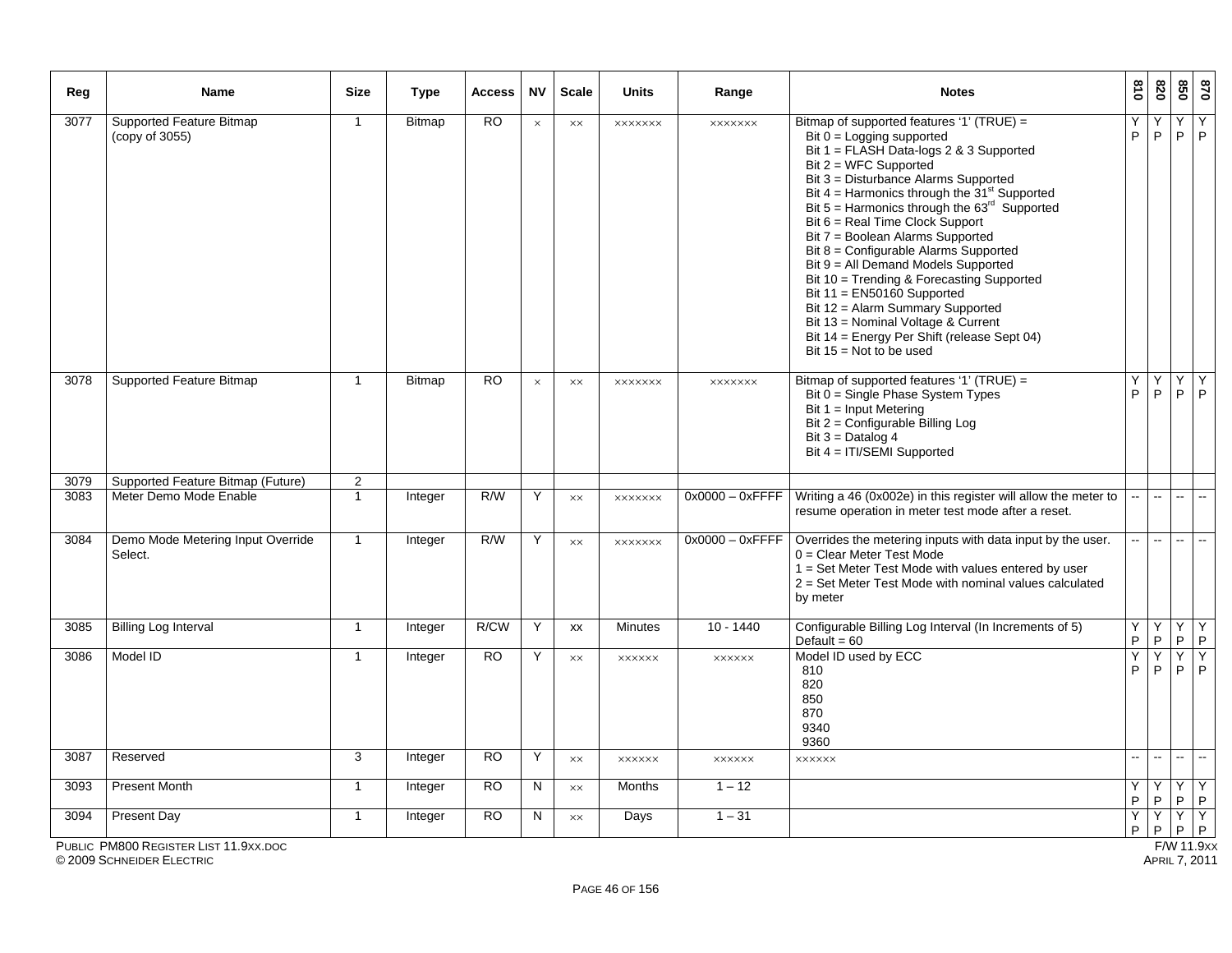| Reg  | Name                  | <b>Size</b> | Type    | <b>Access</b> | <b>NV</b> | <b>Scale</b> | <b>Units</b>   | Range           | <b>Notes</b> | 018                | 078               | 099                  | 028                     |
|------|-----------------------|-------------|---------|---------------|-----------|--------------|----------------|-----------------|--------------|--------------------|-------------------|----------------------|-------------------------|
| 3095 | <b>Present Year</b>   |             | Integer | <b>RO</b>     | N         | <b>XX</b>    | Years          | $2,000 - 2,043$ |              | P                  | $\cdot$<br>D      | $\sqrt{}$<br>P       |                         |
| 3096 | Present Hour          |             | Integer | <b>RO</b>     | N         | <b>XX</b>    | Hours          | $0 - 23$        |              | $\checkmark$<br>P  | $\checkmark$<br>P | $\checkmark$<br> P P | $\vee$                  |
| 3097 | <b>Present Minute</b> |             | Integer | <b>RO</b>     | N         | <b>XX</b>    | <b>Minutes</b> | $0 - 59$        |              | $\checkmark$<br>P  | $\sqrt{}$<br>P    | $\checkmark$<br> P P | $\mathsf{V}$            |
| 3098 | <b>Present Second</b> |             | Integer | <b>RO</b>     | N         | XX           | Seconds        | $0 - 59$        |              | $\checkmark$<br>P  | $\checkmark$<br>P | $\vee$<br> P P       | $\mathsf{I} \mathsf{v}$ |
| 3099 | Day of Week           |             | Integer | <b>RO</b>     | N         | <b>XX</b>    | 1.0            | $-7$            | Sunday = $1$ | $\checkmark$<br>P. | v<br>$P$ $P$ $P$  | $\checkmark$         | $\cdot$ $\vee$          |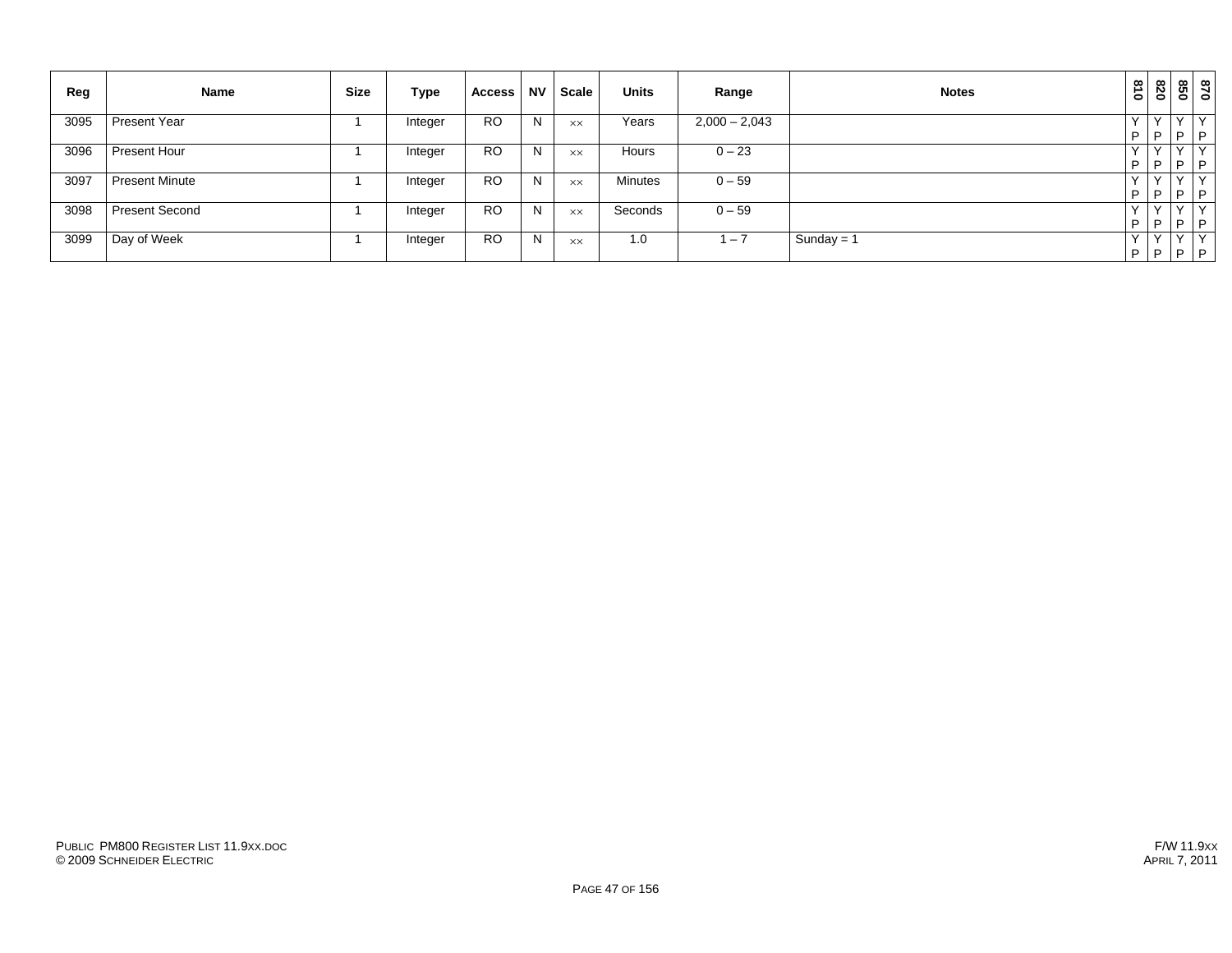# **[3100] Current/Voltage Configuration**

| Reg  | <b>Name</b>                                                    | <b>Size</b>    | <b>Type</b>     | <b>Access</b> | <b>NV</b> | <b>Scale</b>   | <b>Units</b>    | Range              | <b>Notes</b>                                                                                                                   | $\frac{8}{10}$ | 078            |                             | 870<br>850                    |
|------|----------------------------------------------------------------|----------------|-----------------|---------------|-----------|----------------|-----------------|--------------------|--------------------------------------------------------------------------------------------------------------------------------|----------------|----------------|-----------------------------|-------------------------------|
| 3138 | CT Ratio, Phase A Correction Factor                            | $\mathbf{1}$   | Integer         | R/CW          | Y         | <b>XX</b>      | 0.00001         | $-20,000 - 20,000$ | Default = $0$                                                                                                                  | Y<br>P         | Y<br>P         | Y<br>P                      | Y<br>P                        |
| 3139 | CT Ratio. Phase B Correction Factor                            | $\mathbf{1}$   | Integer         | R/CW          | Y         | $\times\times$ | 0.00001         | $-20,000 - 20,000$ | Default = $0$                                                                                                                  | Y<br>P         | Y<br>P         | $Y \mid$<br>P               | Y<br>P                        |
| 3140 | CT Ratio, Phase C Correction Factor                            | 1              | Integer         | R/CW          | Y         | $\times\times$ | 0.00001         | $-20,000 - 20,000$ | Default = $0$                                                                                                                  | Y<br>P         | P              | Y<br>P                      | Y<br> P                       |
| 3142 | PT Ratio, Phase A Correction Factor                            | $\mathbf{1}$   | Integer         | R/CW          | Y         | $\times\times$ | 0.00001         | $-20,000 - 20,000$ | Default = $0$                                                                                                                  | Y<br>P         | P              | Y<br>P                      | Y<br>P                        |
| 3143 | PT Ratio, Phase B Correction Factor                            | $\mathbf{1}$   | Integer         | R/CW          | Y         | <b>XX</b>      | 0.00001         | $-20,000 - 20,000$ | Default = $0$                                                                                                                  | Y<br>P         | Υ<br>P         | Y<br>P                      | Y<br>$\mathsf P$              |
| 3144 | PT Ratio, Phase C Correction Factor                            | $\mathbf{1}$   | Integer         | R/CW          | Y         | XX             | 0.00001         | $-20,000 - 20,000$ | Default = $0$                                                                                                                  | Y<br>P         | Y<br>P         | $Y$ $Y$<br>$\mathsf P$      | P                             |
| 3150 | <b>Field Calibration Date/Time</b>                             | 3              | <b>DateTime</b> | R/CW          | Y         | $\times\times$ | See<br>Template | See Template       |                                                                                                                                | Y<br>P         | Y<br>P         | Y<br>$P$ $P$                | Y                             |
| 3153 | Reserved                                                       | $\overline{1}$ | ----            | $\sim$ $\sim$ | $\sim$    | $\sim$         |                 | $\sim$             |                                                                                                                                |                |                |                             |                               |
| 3154 | Phase A Current<br><b>Field Calibration Coefficient</b>        | 1              | Integer         | R/CW          | Y         | $\times\times$ | 0.00001         | $-20,000 - 20,000$ | Default = $0$                                                                                                                  | Y<br>P         | Y<br>P         | Y<br>P                      | Y<br>P                        |
| 3155 | Phase B Current<br><b>Field Calibration Coefficient</b>        | 1              | Integer         | R/CW          | Y         | $\times\times$ | 0.00001         | $-20,000 - 20,000$ | Default = $0$                                                                                                                  | Y<br>P         | Υ<br>P         | Y<br>P                      | $\overline{Y}$<br>$\mathsf P$ |
| 3156 | Phase C Current<br><b>Field Calibration Coefficient</b>        | $\mathbf 1$    | Integer         | R/CW          | Y         | XX             | 0.00001         | $-20,000 - 20,000$ | Default = $0$                                                                                                                  | Y<br>P         | Y<br>P         | Y<br>P                      | Y<br> P                       |
| 3158 | Phase A Voltage<br><b>Field Calibration Coefficient</b>        | $\mathbf{1}$   | Integer         | R/CW          | Y         | $\times\times$ | 0.00001         | $-20,000 - 20,000$ | Default = $0$                                                                                                                  | Y<br>P         | Υ<br>P         | Y<br>$\sf P$                | Y<br> P                       |
| 3159 | Phase B Voltage<br><b>Field Calibration Coefficient</b>        | $\mathbf{1}$   | Integer         | R/CW          | Y         | $\times\times$ | 0.00001         | $-20,000 - 20,000$ | Default = $0$                                                                                                                  | Y<br>P         | Y<br>P         | Y<br>P                      | Y<br> P                       |
| 3160 | Phase C Voltage<br><b>Field Calibration Coefficient</b>        | -1             | Integer         | R/CW          | Y         | $\times\times$ | 0.00001         | $-20,000 - 20,000$ | Default = $0$                                                                                                                  | Y<br>P         | Y<br>P         | YY<br>P                     | P                             |
| 3161 | Neutral-Ground Voltage<br><b>Field Calibration Coefficient</b> | $\mathbf 1$    | Integer         | R/CW          | Y         | $\times\times$ | 0.00001         | $-20,000 - 20,000$ | Default = $0$                                                                                                                  | Ÿ<br>P         | P              | Y<br>P                      | Y<br> P                       |
| 3162 | Reserved                                                       | $\overline{2}$ | Integer         | <b>RO</b>     | $\times$  | XX             | <b>XXXXXXX</b>  | <b>XXXXXXX</b>     | Reserved for future development                                                                                                | $\mathbf{u}$   | $\overline{a}$ | ш.                          | $\sim$                        |
| 3164 | <b>Input Voltage Deadband Enable</b>                           | $\blacksquare$ | <b>Integer</b>  | R/CW          | Y         |                |                 |                    | $0 = Disabled$<br>$1 =$ Enabled (default)<br>Minimum Deadband Threshold =<br>10 * ((PT_Primary * PT_Pri_Scale) / PT_Secondary) |                | $\mathbf Y$    | $\frac{1}{2}$ $\frac{1}{2}$ |                               |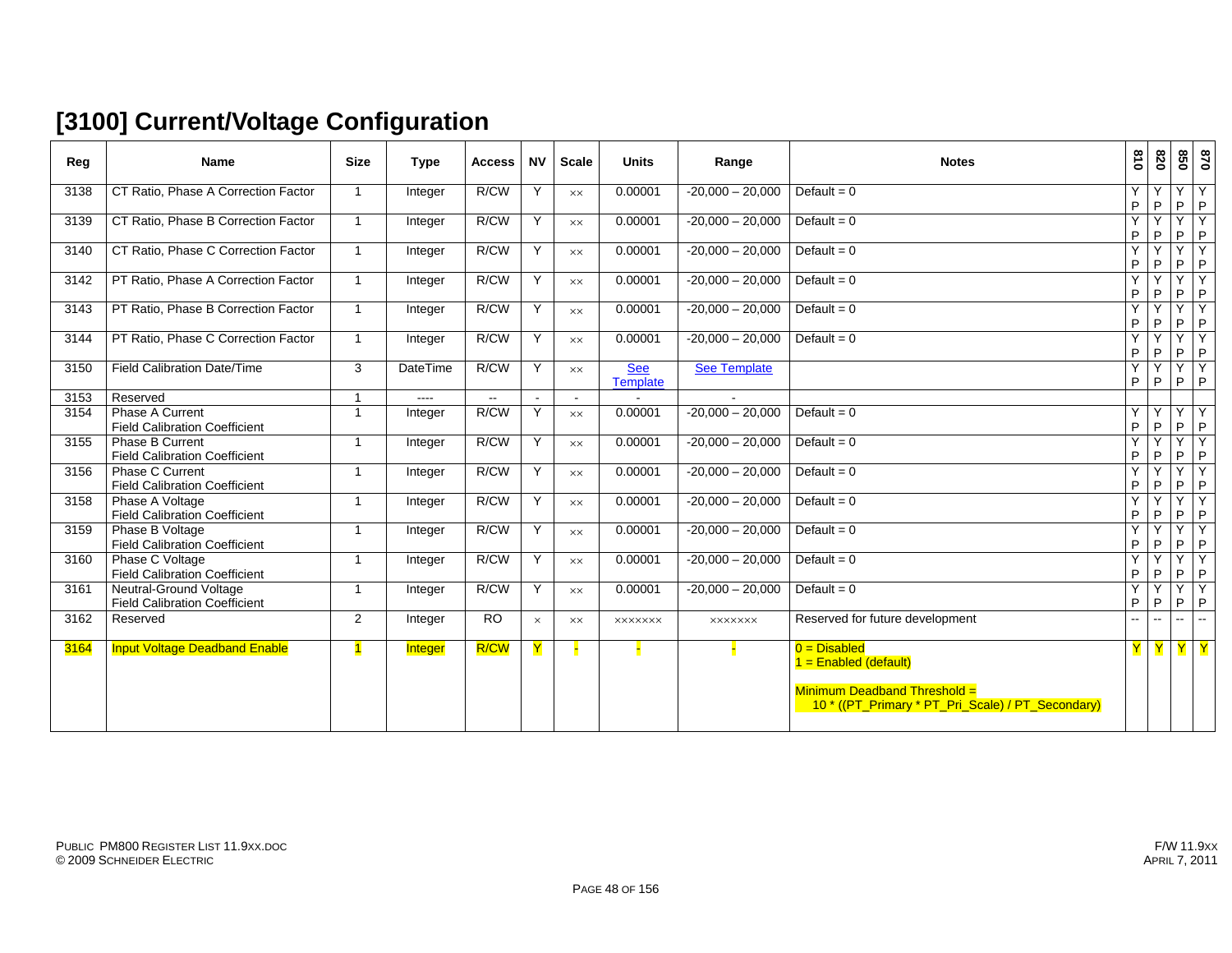| Reg         | Name                                 | <b>Size</b> | <b>Type</b>    | <b>Access</b> | <b>NV</b> | <b>Scale</b> | <b>Units</b>   | Range            | <b>Notes</b>                                                                                                                                                                                                                                                                                                                                      | 018                      | 820               | 850                      | 0/8                       |
|-------------|--------------------------------------|-------------|----------------|---------------|-----------|--------------|----------------|------------------|---------------------------------------------------------------------------------------------------------------------------------------------------------------------------------------------------------------------------------------------------------------------------------------------------------------------------------------------------|--------------------------|-------------------|--------------------------|---------------------------|
| <b>3165</b> | <b>Input Current Deadband Enable</b> |             | <b>Integer</b> | R/CW          | Y         |              |                |                  | $0 = Disabled$<br>$1 =$ Enabled (default)<br>Both minimum thresholds below must be met for<br><b>Current deadband to be applied on RMS or</b><br><b>Fundamental current values:</b><br>Minimum RMS Deadband Threshold =<br>0.02 * (CT_Primary / CT_Secondary)<br>Minimum Fundamental Deadband Threshold =<br>0.0035 * (CT_Primary / CT_Secondary) |                          | Y                 |                          |                           |
| 3166        | <b>Power Factor Deadband Enable</b>  |             | Integer        | R/CW          | Y         |              |                |                  | $0 = Disabled$<br>$1 =$ Enabled (default)<br>Deadband is -0.9995 - 0.9995                                                                                                                                                                                                                                                                         |                          | Y                 |                          |                           |
| 3167        | Reserved                             | 3           | Integer        | <b>RO</b>     | $\times$  | ХX           | <b>XXXXXXX</b> | <b>XXXXXXX</b>   | Reserved for future development                                                                                                                                                                                                                                                                                                                   | $\overline{\phantom{a}}$ | $\mathbf{L}$      | $\overline{\phantom{a}}$ | $\sim$                    |
| 3170        | CT Phase Shift Correction @ 1 amp    | -1          | Integer        | R/CW          | Y         | <b>XX</b>    | <b>XXXXXXX</b> | $-1,000 - 1,000$ | Phase Shift Correction in the range of -10° to +10°. A<br>negative shifts in the lag direction. Default = $0$                                                                                                                                                                                                                                     | Y<br>P                   | Y<br>P            | Y                        | $\overline{Y}$<br>$P$ $P$ |
| 3171        | CT Phase Shift Correction @ 5 amps   |             | Integer        | R/CW          | Y         | <b>XX</b>    | <b>XXXXXXX</b> | $-1,000 - 1,000$ | Phase Shift Correction in the range of -10° to +10°. A<br>negative shifts in the lag direction. Default = $0$                                                                                                                                                                                                                                     | Y<br>P                   | $\checkmark$<br>P | $\vee$<br>P              | Y<br>l P                  |
| 3172        | Reserved                             | 27          | Integer        | <b>RO</b>     | $\times$  | XX.          | <b>XXXXXXX</b> | <b>XXXXXXX</b>   | Reserved for future development                                                                                                                                                                                                                                                                                                                   | $\mathbf{u}$             | $\mathbf{u}$      | $\overline{\phantom{a}}$ | $\sim$                    |
| 3199        | Manufacturing Data CRC               | 1           | Integer        | <b>RO</b>     | N         | <b>XX</b>    | <b>XXXXXXX</b> | <b>XXXXXXX</b>   |                                                                                                                                                                                                                                                                                                                                                   |                          | YY                |                          | YY                        |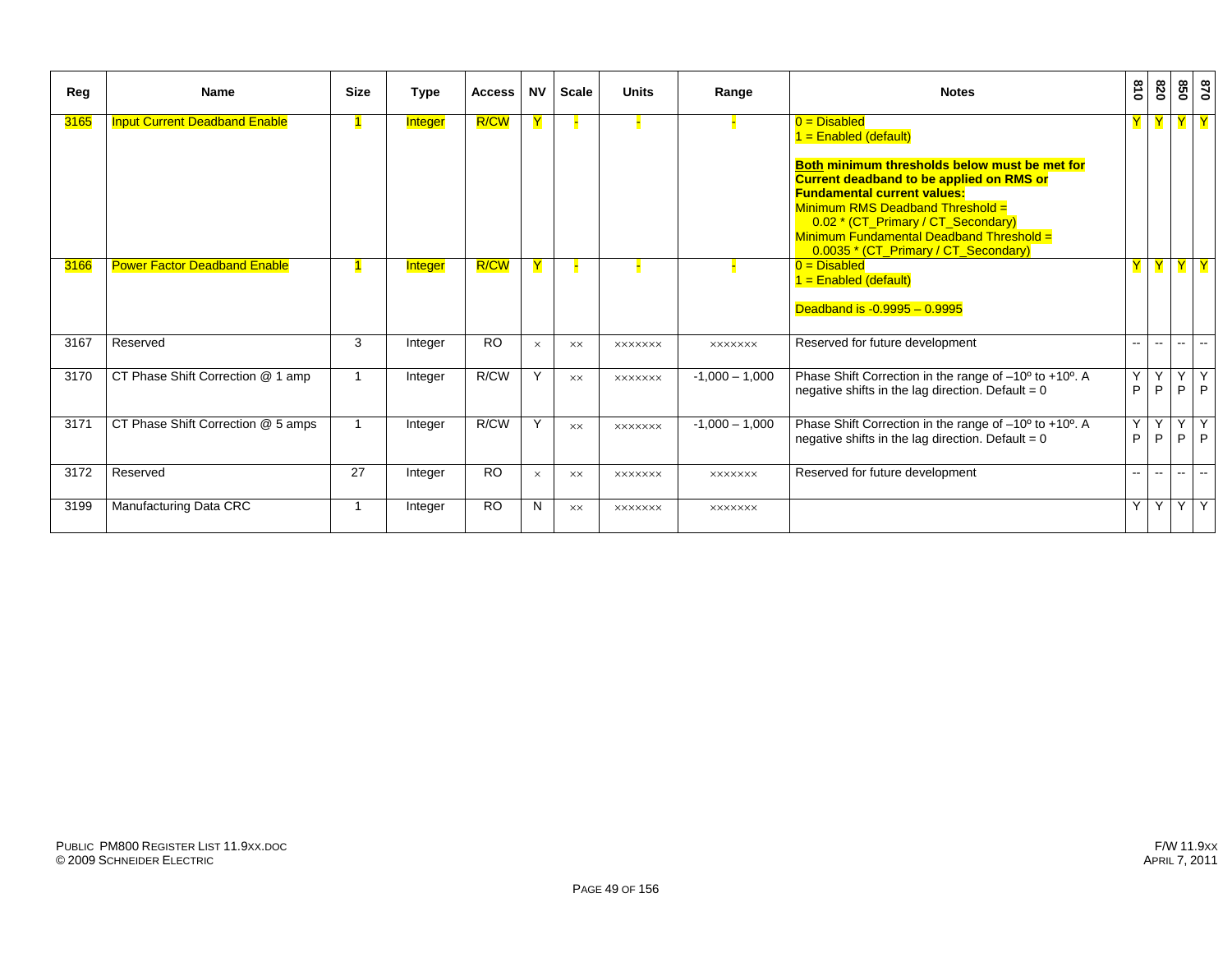## **[3200] Metering Configuration & Status**

#### **[3200] Metering Configuration & Status – Basic**

| Reg  | Name                                      | <b>Size</b>    | <b>Type</b>    | <b>Access</b>  | <b>NV</b>      | <b>Scale</b>             | <b>Units</b>     | Range                         | <b>Notes</b>                                                                                                                                                                                    | 018            | 078                            | 850                  | 028                           |
|------|-------------------------------------------|----------------|----------------|----------------|----------------|--------------------------|------------------|-------------------------------|-------------------------------------------------------------------------------------------------------------------------------------------------------------------------------------------------|----------------|--------------------------------|----------------------|-------------------------------|
| 3200 | Metering System Type                      | $\mathbf{1}$   | Integer        | R/CW           | Y              | <b>XX</b>                | 1.0              | 10, 11, 12, 30, 31,<br>40, 42 | $10 = 1PH2W1CT (L-N)$<br>$11 = 1PH2W1CT (L-L)$<br>$12 = 1PH3W2CT$<br>$30 = 3PH3W2CT$<br>$31 = 3PH3W3CT$<br>$32 = 3PH3W1CT$<br>40 = 3PH4W3CT (default)<br>42 = 3PH4W3CT2PT<br>$44 = 3PH4W1CT3PT$ | Y<br>P         | Y<br>P                         | P                    | YY<br>P                       |
| 3201 | CT Ratio, 3-Phase Primary                 | $\mathbf{1}$   | Integer        | R/CW           | Y              | $\times\times$           | 1.0              | $1 - 32,767$                  | Default = $5$                                                                                                                                                                                   | Y<br>P         | Y<br>P                         | P                    | $Y$ $Y$<br>$\mathsf{P}$       |
| 3202 | CT Ratio, 3-Phase Secondary               | $\mathbf{1}$   | Integer        | R/CW           | Y              | XX                       | $\overline{1.0}$ | 1, 5                          | Default = $5$                                                                                                                                                                                   | Y<br>P         | Y<br>P                         | $\overline{Y}$<br>P  | Ÿ<br>$\mathsf{P}$             |
| 3203 | <b>CT Phase Selection</b>                 | 1              | Integer        | R/CW           | $\mathbf Y$    | $\overline{\mathsf{xx}}$ | 1.0              | $1 - 3$                       | Phase selection for 1CT system types (32/44)<br>$1 -$ Phase A<br>2 - Phase B<br>$3 - Phase C$                                                                                                   |                | ш.                             | <b>Le</b>            | <u>е.</u>                     |
| 3204 | Reserved                                  | $\mathbf{1}$   | $\times\times$ | $\times\times$ | <b>XX</b>      | <b>XX</b>                | <b>XXXXXXX</b>   | <b>XXXXXXX</b>                | Reserved for future development                                                                                                                                                                 | ш.             | $\sim$                         | $\sim$               | $\sim$                        |
| 3205 | PT Ratio, 3-Phase Primary                 | $\mathbf{1}$   | Integer        | R/CW           | Y              | <b>XX</b>                | 1.0              | $1 - 32,767$                  | Default = $120$                                                                                                                                                                                 | Y<br>P         | $\overline{Y}$<br>$\mathsf{P}$ | P                    | YY<br>$\mathsf{P}$            |
| 3206 | PT Ratio, 3-Phase Primary Scale<br>Factor | $\mathbf{1}$   | Integer        | R/CW           | Y              | <b>XX</b>                | 1.0              | $-1 - 2$                      | Default = $0$<br>-1 = Direct Connect                                                                                                                                                            | Y<br>P         | Y<br>P                         | P                    | $Y$ $Y$<br>$\mathsf{P}$       |
| 3207 | PT Ratio, 3-Phase Secondary               | $\mathbf{1}$   | Integer        | R/CW           | Y              | <b>XX</b>                | 1.0              | 100. 110. 115.<br>120         | Default = $120$                                                                                                                                                                                 | Y<br>P         | Y.<br>P                        | Y<br>P               | Y<br>$\sf P$                  |
| 3208 | Nominal System Frequency                  | $\mathbf{1}$   | Integer        | R/CW           | Y              | <b>XX</b>                | Hz               | 50, 60, 400                   | Default = $60$                                                                                                                                                                                  | Y<br>P         | Y<br>P                         | Y<br>P               | $\overline{Y}$<br>$\mathsf P$ |
| 3209 | Scale A - 3 Phase Amps                    | $\mathbf{1}$   | Integer        | R/CW           | Y              | <b>XX</b>                | $\overline{1.0}$ | $-2 - 1$                      | Power of 10<br>Default = $0$                                                                                                                                                                    | Y<br>P         | Y<br>P                         | P                    | $Y$ $Y$<br>$\mathsf{P}$       |
| 3210 | Scale B - Neutral Amps                    | $\mathbf{1}$   | Integer        | R/CW           | Y              | <b>XX</b>                | 1.0              | $-2 - 1$                      | Power of 10<br>Default = $0$                                                                                                                                                                    | Y<br>P         | Y<br>P                         | P                    | $Y$ $Y$<br>$\mathsf P$        |
| 3211 | Reserved                                  | $\overline{2}$ | XX             | XX             | $\times\times$ | <b>XX</b>                | <b>XXXXXXX</b>   | <b>XXXXXXX</b>                | Reserved for future development                                                                                                                                                                 | $\overline{a}$ | aa l                           | $\Delta \Delta \phi$ | $\Delta \Delta \phi$          |
| 3212 | Scale D - 3 Phase Volts                   | $\mathbf{1}$   | Integer        | R/CW           | Y              | <b>XX</b>                | 1.0              | $-2 - 2$                      | Power of 10<br>Default = $0$                                                                                                                                                                    | Y<br>P         | Y<br>P                         | P                    | YY<br>$\mathsf{P}$            |
| 3213 | Scale E - Neutral Volts                   | $\mathbf{1}$   | Integer        | R/CW           | Y              | <b>XX</b>                | 1.0              | $-2 - 2$                      | Power of 10<br>Default $= -1$                                                                                                                                                                   | Y<br>P         | Y<br>P                         | P                    | $Y$ $Y$<br>$\mathsf P$        |
| 3214 | Scale F - Power                           | 1              | Integer        | R/CW           | Y              | $\times\times$           | 1.0              | $-3 - 3$                      | Power of 10<br>Default = $0$                                                                                                                                                                    | Y<br>P         | Y<br>P                         | P                    | $Y$ $Y$<br>P                  |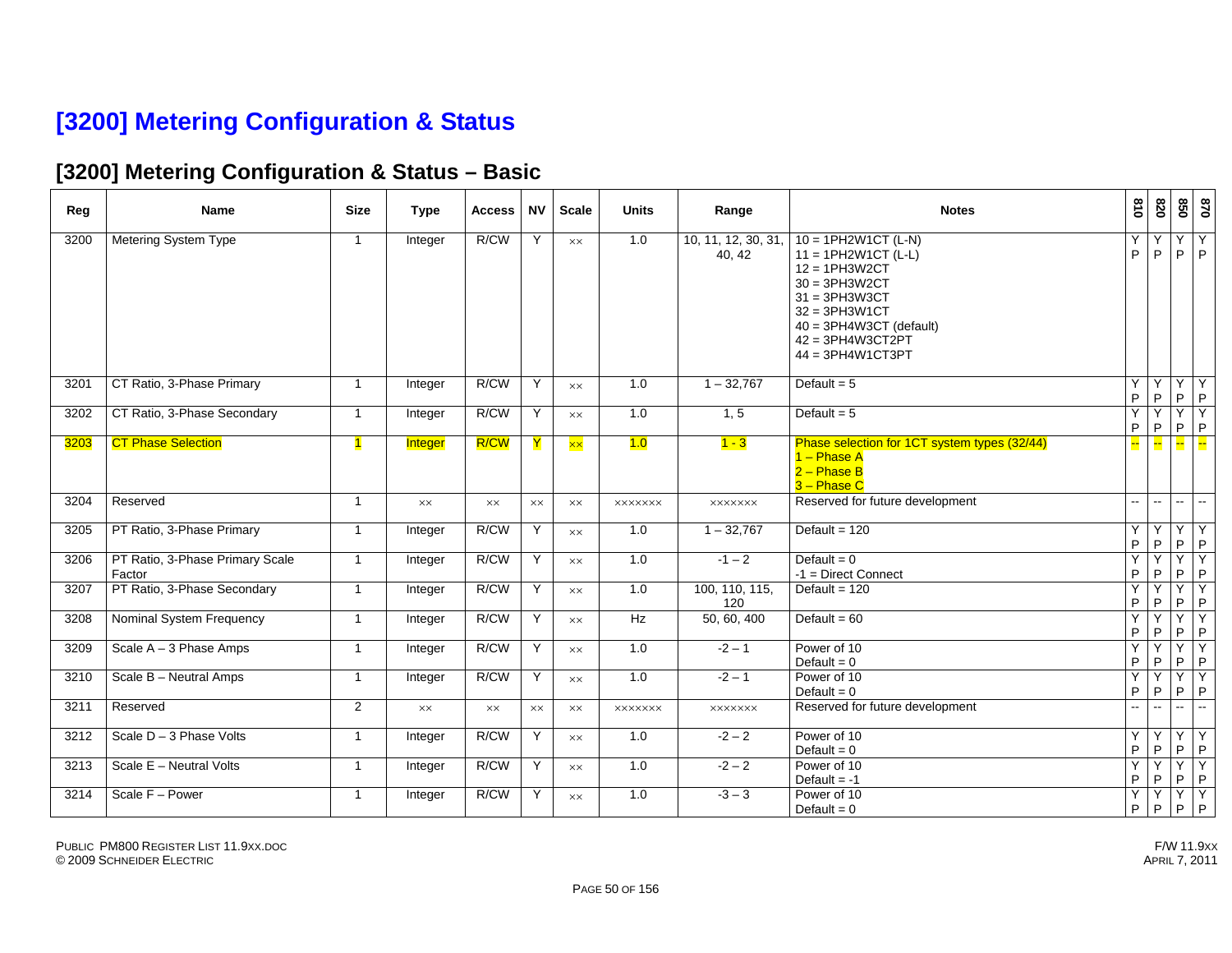| Reg  | Name                            | <b>Size</b>             | <b>Type</b> | <b>Access</b> | <b>NV</b> | <b>Scale</b>   | <b>Units</b>   | Range          | <b>Notes</b>                                                                                                                                                                                                                                                     | $\frac{310}{2}$ | 078    |               | 870<br>850              |
|------|---------------------------------|-------------------------|-------------|---------------|-----------|----------------|----------------|----------------|------------------------------------------------------------------------------------------------------------------------------------------------------------------------------------------------------------------------------------------------------------------|-----------------|--------|---------------|-------------------------|
| 3215 | <b>Energy Display Precision</b> | -1                      | Integer     | R/CW          | Y         | $\times\times$ | 1.0            | $0 - 23$       | $0 =$ Auto range (default)<br>$10 = 000000$ kilo<br>$11 = 00000.0$ kilo<br>$12 = 0000.00$ kilo<br>$13 = 000,000$ kilo<br>$20 = 000000$ mega<br>$21 = 00000.0$ mega<br>$22 = 0000.00$ mega<br>$23 = 000.000$ mega<br>All other values will default to auto range. | Υ<br>P          | P      | Y<br>P        | Y<br> P                 |
| 3216 | Reserved                        | $\overline{\mathbf{A}}$ | Integer     | <b>RO</b>     | N         | $\times\times$ | <b>xxxxxxx</b> | <b>xxxxxxx</b> | <b>Reserved for future development</b>                                                                                                                                                                                                                           | ÷               |        |               | <mark>--</mark> ∐-- ∐-- |
| 3217 | Reserved                        | 3                       | Integer     | <b>RO</b>     | N         | XX             | <b>XXXXXXX</b> | <b>XXXXXXX</b> | Reserved for future development                                                                                                                                                                                                                                  | $- -$           | $\sim$ | $\sim$ $\sim$ | $\sim$                  |
| 3220 | Logical Phase A Voltage         | $\overline{\mathbf{1}}$ | Integer     | R/CW          | Y         | $\times\times$ | 1.0            | $10 - 31$      | Logical Phase association<br>Default = $10$ (add 1 if reversed)                                                                                                                                                                                                  |                 |        |               | YYYY                    |
| 3221 | Logical Phase B Voltage         | $\overline{1}$          | Integer     | R/CW          | Y         | $\times\times$ | 1.0            | $10 - 31$      | Logical Phase association<br>Default = $20$ (add 1 if reversed)                                                                                                                                                                                                  |                 |        |               | YYYY                    |
| 3222 | Logical Phase C Voltage         | $\mathbf{1}$            | Integer     | R/CW          | Y         | XX             | 1.0            | $10 - 31$      | Logical Phase association<br>Default = $30$ (add 1 if reversed)                                                                                                                                                                                                  | Y               |        |               | YYY                     |
| 3223 | Logical Phase A Current         | $\overline{1}$          | Integer     | R/CW          | Y         | $\times\times$ | 1.0            | $10 - 41$      | Logical Phase association<br>Default = $10$ (add 1 if reversed)                                                                                                                                                                                                  | Y.              |        |               | YYY                     |
| 3224 | Logical Phase B Current         | -1                      | Integer     | R/CW          | Y         | $\times\times$ | 1.0            | $10 - 41$      | Logical Phase association<br>Default = $20$ (add 1 if reversed)                                                                                                                                                                                                  | Y               |        |               | YYY                     |
| 3225 | Logical Phase C Current         | -1                      | Integer     | R/CW          | Y         | $\times\times$ | 1.0            | $10 - 41$      | Logical Phase association<br>Default = $30$ (add 1 if reversed)                                                                                                                                                                                                  |                 |        |               | YYYY                    |
| 3226 | Logical Phase N Voltage         | $\overline{\mathbf{1}}$ | Integer     | R/CW          | Y         | XX             | 1.0            | $10 - 41$      | Logical Phase association<br>Default = $40$ (add 1 if reversed)                                                                                                                                                                                                  |                 |        |               | YYYY                    |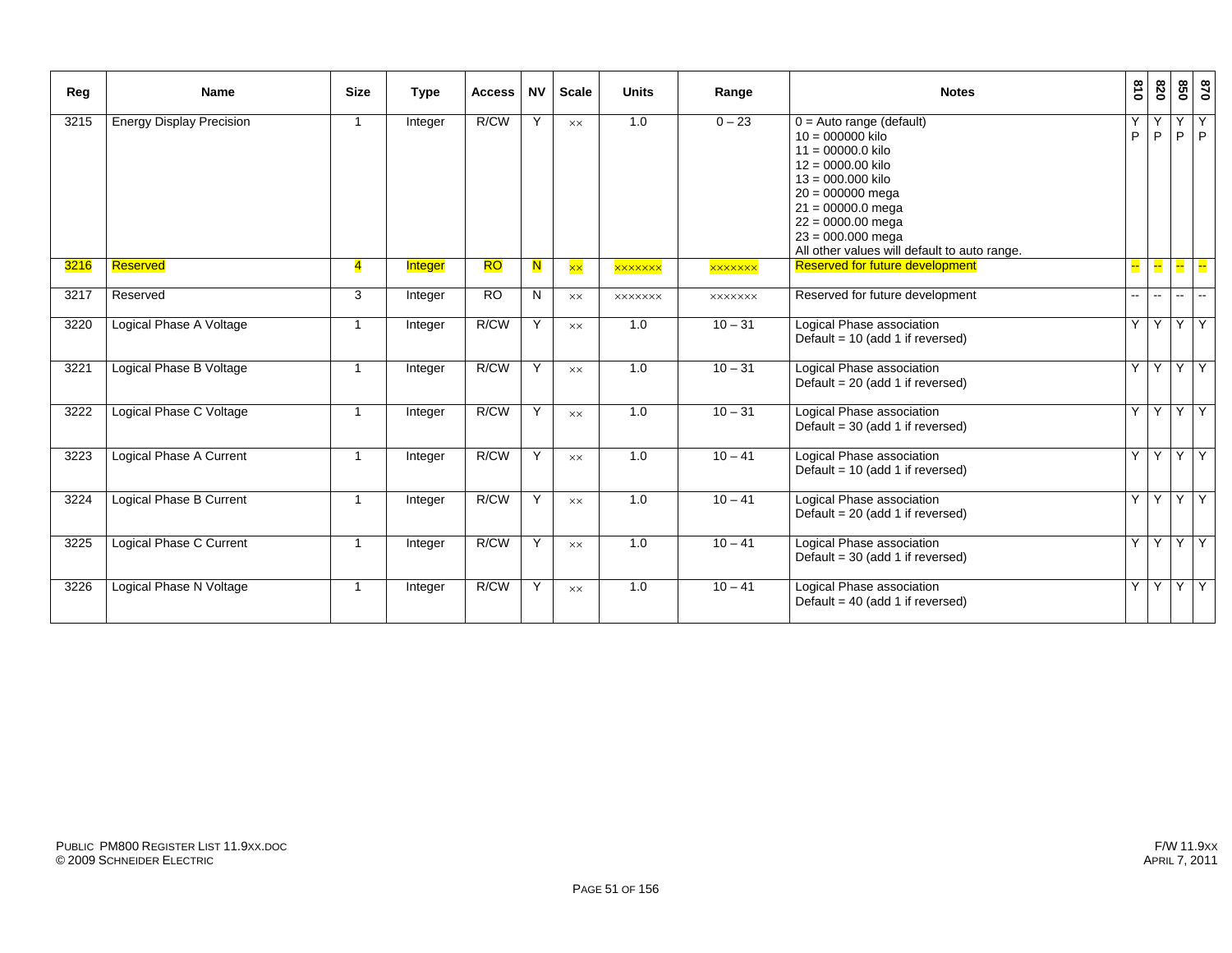| Reg  | <b>Name</b>                                                      | <b>Size</b>  | <b>Type</b>   | <b>Access</b> | <b>NV</b> | <b>Scale</b>   | <b>Units</b>   | Range              | <b>Notes</b>                                                                                                                                                                                                                                                                                                                                                                                                                                                                                                                                                                                                                                                 | 018               | 0Z8            | 020                                               | 028               |
|------|------------------------------------------------------------------|--------------|---------------|---------------|-----------|----------------|----------------|--------------------|--------------------------------------------------------------------------------------------------------------------------------------------------------------------------------------------------------------------------------------------------------------------------------------------------------------------------------------------------------------------------------------------------------------------------------------------------------------------------------------------------------------------------------------------------------------------------------------------------------------------------------------------------------------|-------------------|----------------|---------------------------------------------------|-------------------|
| 3227 | <b>Operating Mode Parameters</b>                                 | $\mathbf{1}$ | <b>Bitmap</b> | R/CW          | Y         | $\times\times$ | Binary         | $0x0000 - 0x0$ FFF | Default = $0$<br>Bit $00 =$ Reserved<br>Bit 01 = Reactive Energy & Demand Accumulation<br>$0 =$ Fund. Only; $1 =$ Harmonics Included<br>Bit 02 = PF Sign Convention<br>$0 = IEEE$ Convention<br>$1 = IEC$ Convention<br>$Bit 03 = Research$<br>Bit $04 =$ Reserved<br>Bit $05 =$ Reserved<br>Bit 06 = Conditional Energy Accumulation Control<br>$0 =$ Inputs; $1 =$ Command<br>Bit $07$ = Reserved<br>Bit $08 =$ Display Setup<br>$0 =$ Enabled; $1 =$ Disabled<br>Bit 09 = Normal Phase Rotation<br>$0 = ABC$ ; $1 = CBA$<br>Bit 10 = Total Harmonic Distortion Calculation<br>$0 = THD$ (% Fundamental)<br>$1 =$ thd (% Total RMS)<br>Bit $11 =$ Reserved | Y<br>P            | Υ<br>P.        | $\begin{array}{c c}\nY & Y \\ P & P\n\end{array}$ |                   |
| 3228 | <b>Phase Rotation Direction</b>                                  | $\mathbf{1}$ | Integer       | <b>RO</b>     | N         | $\times\times$ | 1.0            | $0 - 1$            | $0 = ABC$ ; $1 = CBA$                                                                                                                                                                                                                                                                                                                                                                                                                                                                                                                                                                                                                                        | Υ<br>$\mathsf{P}$ | Y<br>P         | Υ<br>P                                            | Y<br>$\mathsf P$  |
| 3229 | Incremental Energy Interval                                      | $\mathbf{1}$ | Integer       | R/CW          | Y         | $\times\times$ | Minutes        | $0 - 1440$         | Default = $60$<br>$0 =$ Continuous Accumulation                                                                                                                                                                                                                                                                                                                                                                                                                                                                                                                                                                                                              | Y<br>$\mathsf P$  | Y<br>P         | Υ<br>P.                                           | Y<br>$\mathsf P$  |
| 3230 | Incremental Energy Interval Start<br>Time                        | $\mathbf{1}$ | Integer       | R/CW          | Υ         | XX             | <b>Minutes</b> | $0 - 1440$         | Minutes from midnight<br>Default = $0$                                                                                                                                                                                                                                                                                                                                                                                                                                                                                                                                                                                                                       | Υ<br>P            | Υ<br>P         | Υ<br>P.                                           | Υ<br>$\mathsf{P}$ |
| 3231 | Incremental Energy Interval End Time                             | $\mathbf{1}$ | Integer       | R/CW          | Υ         | $\times\times$ | <b>Minutes</b> | $0 - 1440$         | Minutes from midnight<br>Default = $1440$                                                                                                                                                                                                                                                                                                                                                                                                                                                                                                                                                                                                                    | Y<br>P            | Y<br>P         | Y<br>$P$ $P$                                      | Υ                 |
| 3232 | <b>Energy Accumulation Mode</b>                                  | $\mathbf{1}$ | Integer       | R/CW          | Υ         | $\times\times$ | 1.0            | $0 - 1$            | $0 =$ Absolute (default)<br>$1 =$ Signed                                                                                                                                                                                                                                                                                                                                                                                                                                                                                                                                                                                                                     | Y<br>P            | Y<br>P         | Υ<br>P.                                           | Y<br>$\mathsf{P}$ |
| 3233 | Peak Current Demand Over Last Year<br>(currently not calculated) | 12           | Integer       | R/W           | Y         | $\times\times$ | Amps           | $0 - 32,767$       | Entered by the user for use in calculation of Total Demand<br>Distortion.<br>0 = Calculation not performed (default)                                                                                                                                                                                                                                                                                                                                                                                                                                                                                                                                         | Υ<br>$\mathsf P$  | Υ<br>P         | Υ<br>$P$ $P$                                      | Y                 |
| 3234 | Feature Upgrade A                                                | $\mathbf{1}$ | Integer       | R/CW          | Y         | $\times\times$ | <b>XXXXXXX</b> | $-32767 - 32767$   | Numerical Soft-key for feature upgrade within a model                                                                                                                                                                                                                                                                                                                                                                                                                                                                                                                                                                                                        | Y                 | Y <sub>1</sub> | YY                                                |                   |
| 3235 | Feature Upgrade B                                                | $\mathbf 1$  | Integer       | R/CW          | Y         | $\times\times$ | <b>XXXXXXX</b> | $-32767 - 32767$   | Numerical Soft-key for feature upgrade within a model                                                                                                                                                                                                                                                                                                                                                                                                                                                                                                                                                                                                        | Y.                | Y              | YY                                                |                   |
| 3236 | Feature Upgrade C                                                | $\mathbf{1}$ | Integer       | R/CW          | Υ         | XX             | <b>XXXXXXX</b> | $-32767 - 32767$   | Numerical Soft-key for feature upgrade within a model                                                                                                                                                                                                                                                                                                                                                                                                                                                                                                                                                                                                        | Y                 | Y.             | Y.                                                | Y                 |
| 3237 | Frequency Sync Error Limit                                       | $\mathbf{1}$ | Integer       | R/CW          | Y         | $\mathbf{r}$   | $\blacksquare$ | $1 - 10$           | Default = $1$                                                                                                                                                                                                                                                                                                                                                                                                                                                                                                                                                                                                                                                |                   | $\mathbf{u}$   | L.                                                | Ξ.                |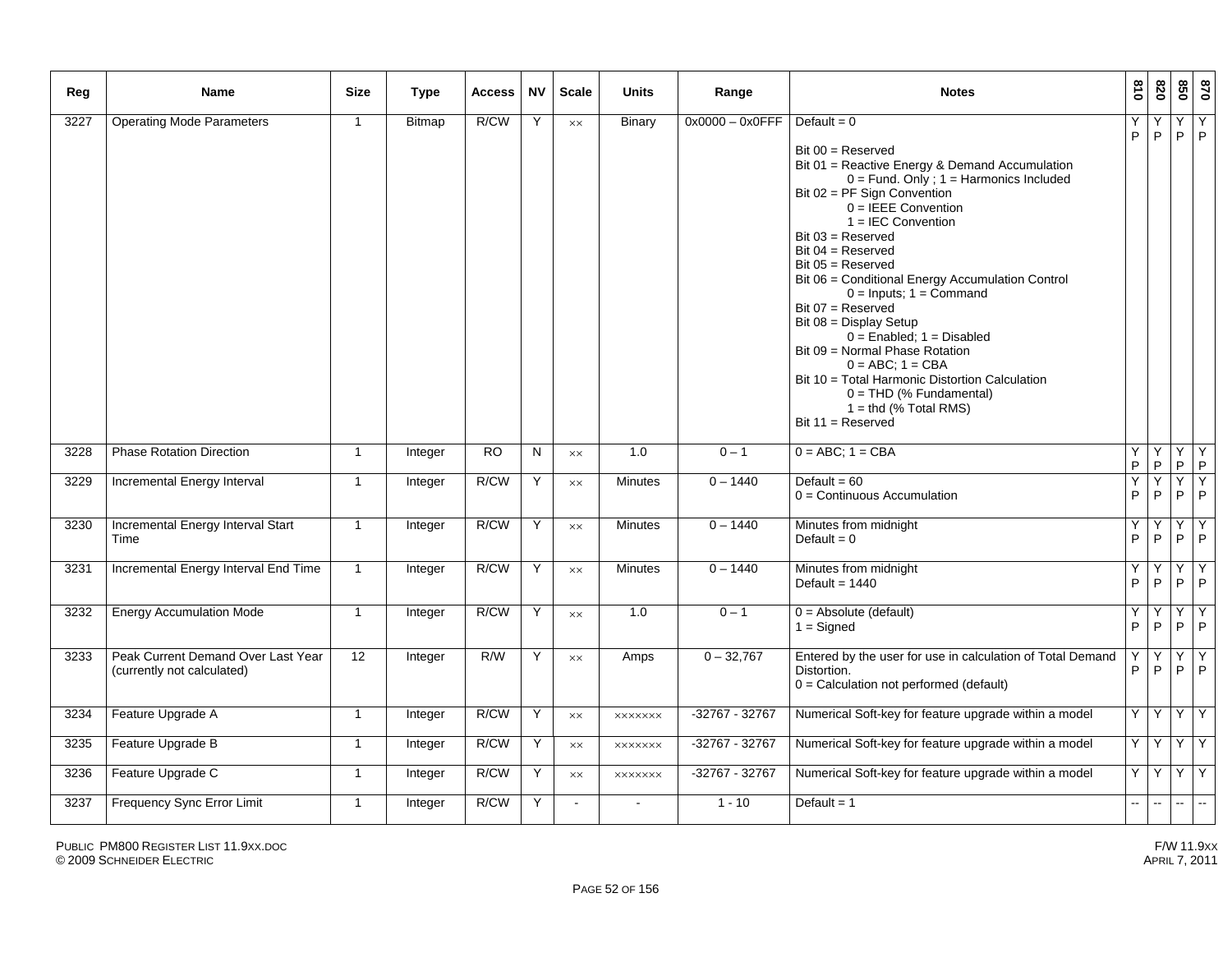| Reg  | <b>Name</b>                 | <b>Size</b> | <b>Type</b> | Access | <b>NV</b> | Scale | <b>Units</b> | Range       | <b>Notes</b>                    | $\frac{3}{10}$ | ൦<br>-0                  | ທ         | $\infty$ 00<br>$\circ$ $\circ$ |
|------|-----------------------------|-------------|-------------|--------|-----------|-------|--------------|-------------|---------------------------------|----------------|--------------------------|-----------|--------------------------------|
| 3238 | Nominal System Voltage, L-L |             | Integer     | R/CW   |           |       |              | $0 - 32767$ | Used for diagnostics and alarms | $- -$          | $\overline{\phantom{a}}$ | $\lambda$ | $\sqrt{}$                      |
|      |                             |             |             |        |           |       |              |             |                                 |                |                          | - 0       | D                              |
| 3239 | Nominal Circuit Current     |             | Integer     | R/CW   |           |       |              | $0 - 32767$ | Used for diagnostics and alarms | $- -$          | $\overline{\phantom{a}}$ |           | $\sqrt{}$                      |
|      |                             |             |             |        |           |       |              |             |                                 |                |                          | . D       | D                              |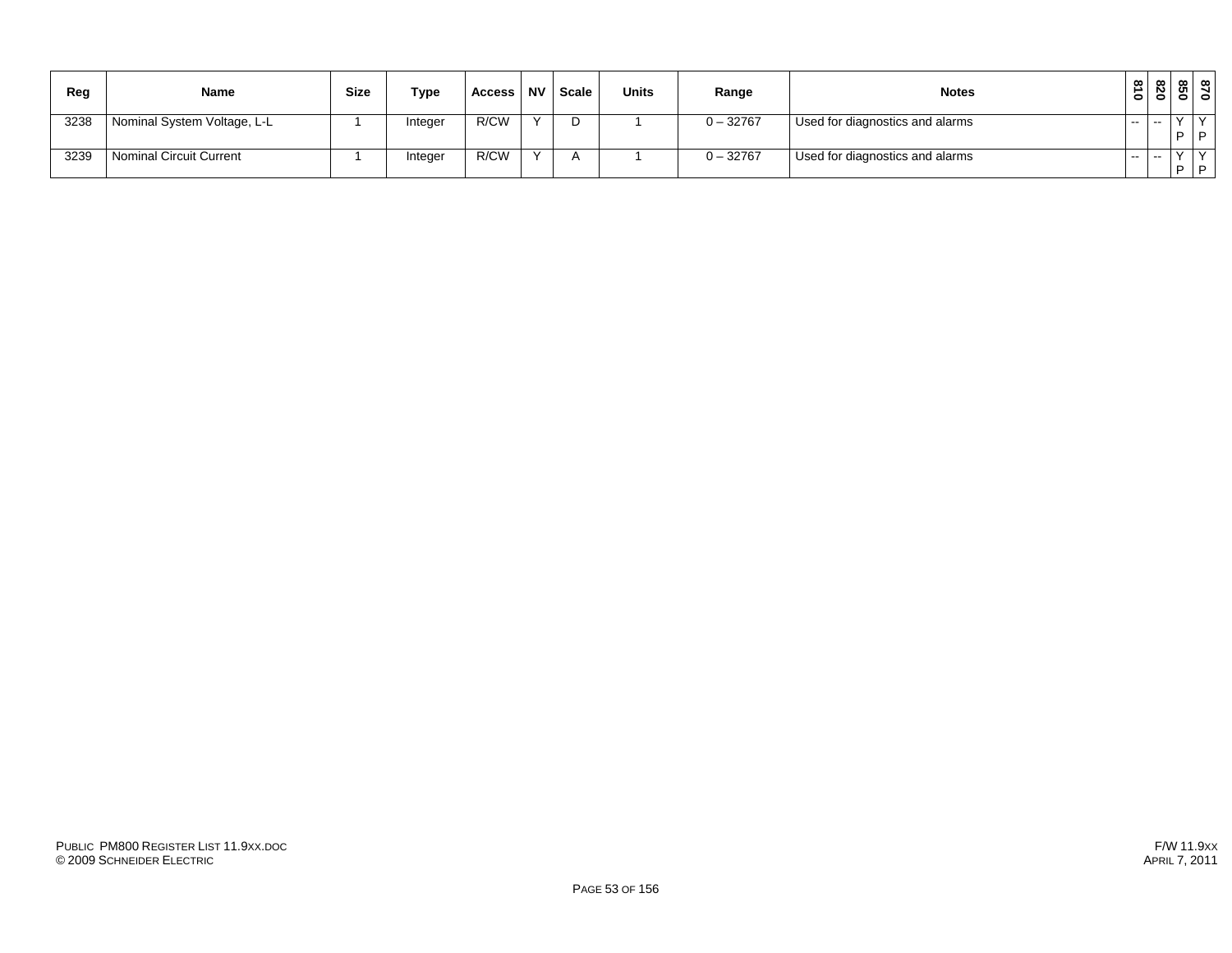#### **[3240] Metering Configuration & Status – Harmonics**

| Reg  | <b>Name</b>                                                      | <b>Size</b>  | <b>Type</b>    | <b>Access</b>   | <b>NV</b> | <b>Scale</b>   | <b>Units</b>   | Range              | <b>Notes</b>                                                                                                                                                                                                                                                                                                                | $\frac{81}{2}$ | 078                      | 850                 | 0/8                                                                        |
|------|------------------------------------------------------------------|--------------|----------------|-----------------|-----------|----------------|----------------|--------------------|-----------------------------------------------------------------------------------------------------------------------------------------------------------------------------------------------------------------------------------------------------------------------------------------------------------------------------|----------------|--------------------------|---------------------|----------------------------------------------------------------------------|
| 3240 | Harmonic Quantity Selection                                      | $\mathbf{1}$ | Integer        | R/W             | Y         | <b>XX</b>      | 1.0            | $0 - 3$            | $0 = Disabled$<br>1 = Harmonic magnitudes only (default)<br>$2$ = Harmonic magnitudes and angles                                                                                                                                                                                                                            | Υ<br>P         | Υ<br>P                   | Υ                   | Y<br>$P$ $P$                                                               |
| 3241 | Voltage Harmonic Magnitude Format                                | $\mathbf{1}$ | Integer        | R/CW            | Y         | $\times\times$ | 1.0            | $0 - 2$            | $0 = %$ of Fundamental (default)<br>$1 = % of RMS$<br>$2 = RMS$                                                                                                                                                                                                                                                             | Υ<br>P         | Y<br>P.                  | Y<br>P              | Y<br> P                                                                    |
| 3242 | Current Harmonic Magnitude Format                                | $\mathbf{1}$ | Integer        | R/CW            | Y         | $\times\times$ | 1.0            | $0 - 2$            | $0 = %$ of Fundamental (default)<br>$1 = % of RMS$<br>$2 = RMS$                                                                                                                                                                                                                                                             | Υ<br>P         | Υ<br>P.                  |                     | $\begin{array}{ c c c }\hline Y & Y \\ \hline P & P \\ \hline \end{array}$ |
| 3243 | Harmonic Refresh Interval                                        | $\mathbf{1}$ | Integer        | R/CW            | Y         | $\times\times$ | Seconds        | $10 - 60$          | Default = $30$                                                                                                                                                                                                                                                                                                              | Υ<br>P         | Y<br>P                   | $\sf P$             | YY<br> P                                                                   |
| 3244 | Time Remaining Until Harmonic<br>Refresh                         | $\mathbf{1}$ | Integer        | R/W             | N         | $\times\times$ | Seconds        | $10 - 60$          | The user may write to this register to stretch the hold time.                                                                                                                                                                                                                                                               | Y<br>P         | Y<br>P                   | $\overline{Y}$<br>P | TY.<br>$  \cdot  $                                                         |
| 3245 | Harmonic Channel Map                                             | $\mathbf{1}$ | Bitmap         | <b>RO</b>       | N         | <b>XX</b>      | Binary         | $0x0000 - 0x7$ FFF | Bitmap indicating active Harmonic Channels<br>$0 =$ Inactive; $1 =$ Active<br>Bit $00 = Vab$<br>Bit $01 = Vbc$<br>Bit $02 = Vca$<br>Bit $03 =$ Van<br>Bit $04 = Vbn$<br>Bit $05 = Vcn$<br>Bit 06 = Reserved (Neutral to Ref)<br>Bit $07 = Ia$<br>Bit $08 = lb$<br>Bit $09 = 1c$<br>Bit $10 = \ln$<br>Bit $11-15$ = Reserved | Υ<br>P         | Y<br>P                   | Y<br>P              | $\begin{array}{c} Y \\ P \end{array}$                                      |
| 3246 | <b>Harmonic Report Status</b>                                    | $\mathbf{1}$ | Integer        | $\overline{RO}$ | N         | $\times\times$ | 1.0            | $0 - 1$            | $0 =$ Processing (default)<br>$1 =$ Holding                                                                                                                                                                                                                                                                                 | Υ<br>P.        | P                        |                     | YYY<br>$P$ $P$                                                             |
| 3247 | Reserved                                                         | $\mathbf{1}$ | Integer        | <b>RO</b>       | N         | $\times\times$ | <b>XXXXXXX</b> | <b>XXXXXXX</b>     | Reserved for future development                                                                                                                                                                                                                                                                                             | $\mathbf{u}$   | $\overline{\phantom{a}}$ | $\mathbf{u}$        | $\sim$                                                                     |
| 3248 | <b>Display 1 Second Metering Floating</b><br><b>Point Values</b> | $\mathbf{1}$ | <b>Integer</b> | <b>R/CW</b>     | N         |                |                | $0 - 1$            | $0x8000 =$ (default) – Disabled with any value other than 1<br>$1 =$ Enabled<br>Values begin at register 11700                                                                                                                                                                                                              | Υ<br>P         | Υ<br>P                   |                     | $\begin{array}{c c}\nY \\ P \\ P\n\end{array}$                             |
| 3249 | Reserved                                                         | $\mathbf{1}$ | Integer        | $\overline{RO}$ | N         | <b>XX</b>      | <b>XXXXXXX</b> | <b>XXXXXXX</b>     | Reserved for future development                                                                                                                                                                                                                                                                                             | н.             | $\sim$ $-$               | $\sim$              | $\sim$                                                                     |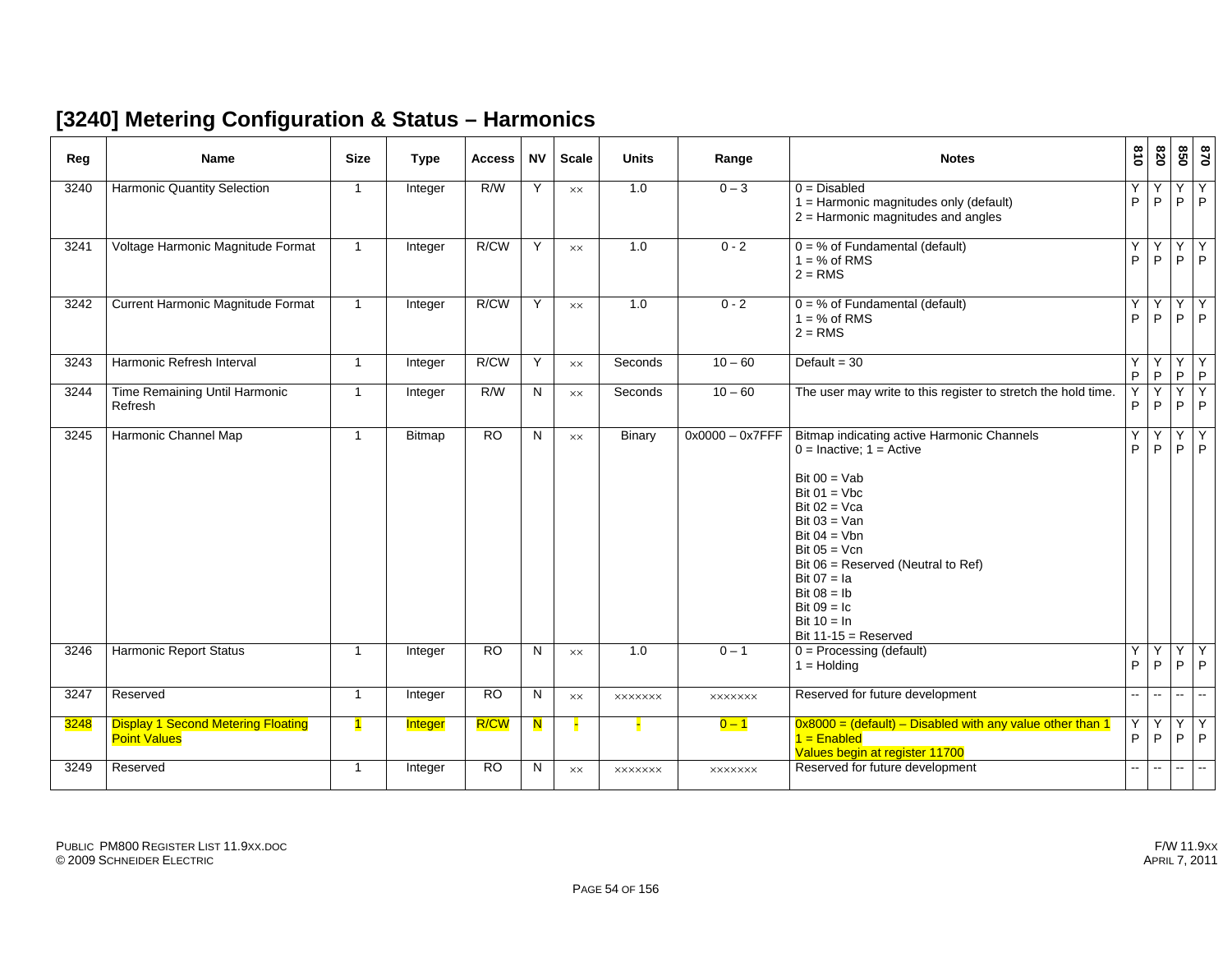| Reg | Name     | Size | Type    | Access | <b>NV</b> | Scale      | <b>Units</b> | Range          | <b>Notes</b>                    | $\infty$<br>∸<br>$\circ$ | 078          | $\infty$<br>ທ<br>$\circ$ $\circ$ | ന |
|-----|----------|------|---------|--------|-----------|------------|--------------|----------------|---------------------------------|--------------------------|--------------|----------------------------------|---|
| 325 | Reserved |      | Integer | RO     | N         | $\vee\vee$ | XXXXXXX      | <b>XXXXXXX</b> | Reserved for future development | .                        | $\sim$ $  -$ | ----                             |   |

#### **[3250] Metering Configuration & Status – Updates**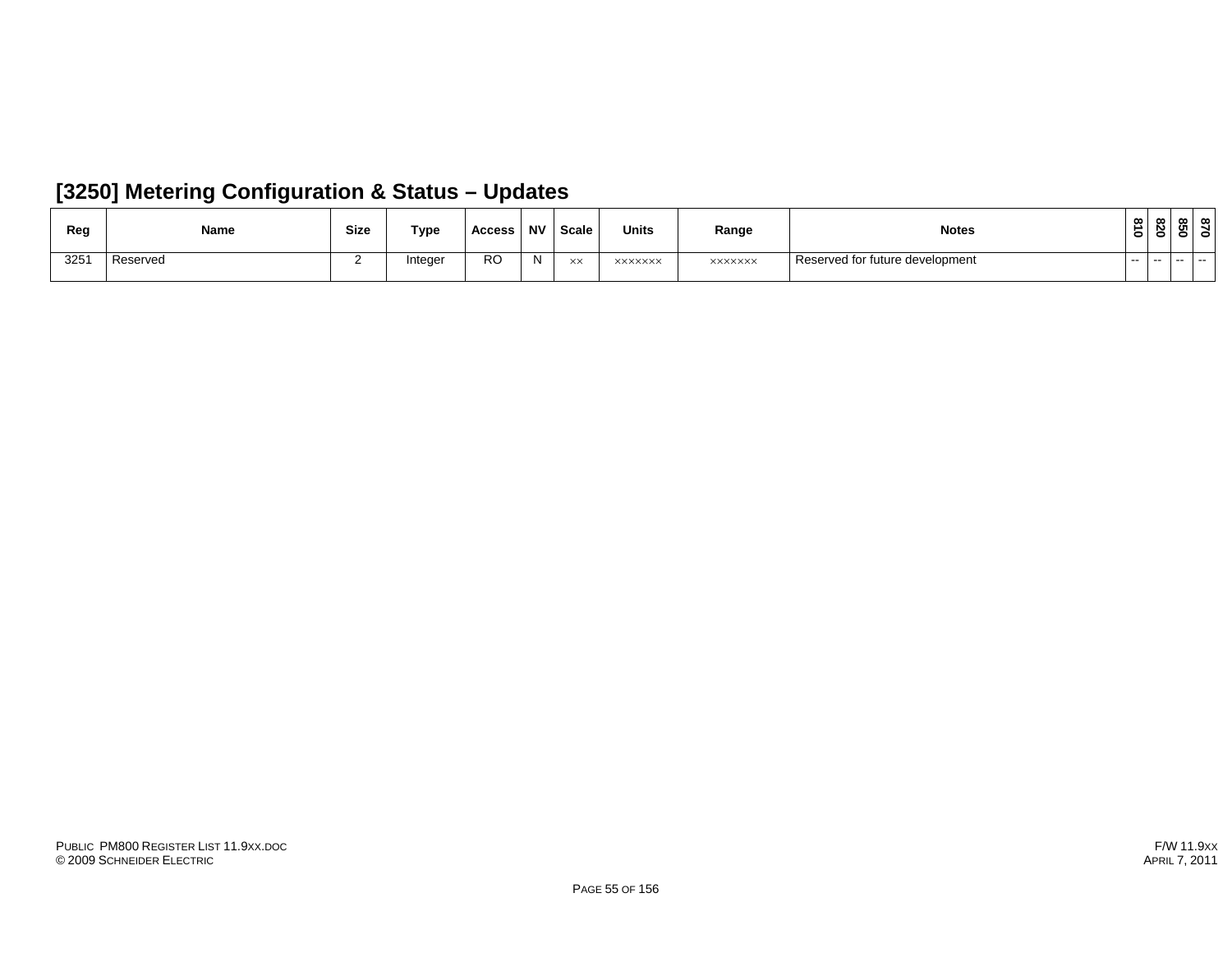#### **[3254] Metering Configuration & Status – Diagnostics**

| Reg  | <b>Name</b>                                    | <b>Size</b>    | <b>Type</b> | <b>Access</b> | <b>NV</b> | <b>Scale</b>   | <b>Units</b>  | Range              | <b>Notes</b>                                                                                                                                                                                                                                                                                                                                                                                                                                                                                                                                                                                         | $\frac{6}{18}$ | 078     | 850    | 028          |
|------|------------------------------------------------|----------------|-------------|---------------|-----------|----------------|---------------|--------------------|------------------------------------------------------------------------------------------------------------------------------------------------------------------------------------------------------------------------------------------------------------------------------------------------------------------------------------------------------------------------------------------------------------------------------------------------------------------------------------------------------------------------------------------------------------------------------------------------------|----------------|---------|--------|--------------|
| 3254 | Metering System Diagnostic Summary             | $\overline{1}$ | Bitmap      | <b>RO</b>     | N         | $\times\times$ | Binary        | $0x0000 - 0x$ FFFF | $0 = Normal$ ; 1 = Error<br>Bit $00 =$ Summary Bit (On if any other bit is on)<br>Bit 01 = Configuration Error<br>Bit $02 =$ Scaling Error<br>Bit $03$ = Phase Loss<br>Bit $04 = Wiring Error$<br>Bit 05 = Incremental Energy may be incorrect due to meter<br>reset<br>Bit 06 = External Demand Sync Timeout                                                                                                                                                                                                                                                                                        | Y<br>P         | Y<br>P  | Υ<br>P | Y<br>P       |
| 3255 | Metering System Configuration Error<br>Summary | $\overline{1}$ | Bitmap      | <b>RO</b>     | N         | $\times\times$ | <b>Binary</b> | $0x0000 - 0x$ FFFF | $0 = Normal$ ; 1 = Error<br>Bit 00 = Summary Bit (On if any other bit is on)<br>Bit 01 = Logical Configuration Error<br>Bit 02 = Demand System Configuration Error<br>Bit 03 = Energy System Configuration Error<br>Bit $04 =$ Reserved<br>Bit 05 = Metering Configuration Error                                                                                                                                                                                                                                                                                                                     | Υ<br>P         | Y<br>P. | Y      | Υ<br>$P$ $P$ |
| 3257 | Wiring Error Detection 1                       | -1             | Bitmap      | <b>RO</b>     | N         | $\times\times$ | <b>Binary</b> | $0x0000 - 0x$ FFFF | $0 = Normal$ ; 1 = Error<br>Bit 00 = Summary Bit (On if any other bit is on)<br>Bit 01 = Wiring Check Aborted<br>Bit $02 = System$ type setup error<br>Bit 03 = Frequency out of range<br>Bit $04 = No$ voltage<br>Bit 05 = Voltage imbalance<br>Bit 06 = Not enough load to check connections<br>Bit 07 = Check meter configured for direct connect<br>Bit $08 = All CT$ reverse polarity<br>$Bit 09 = Research$<br>Bit $10 =$ Reserved<br>Bit $11 =$ Reserved<br>Bit $12$ = Reserved<br>Bit $13 =$ Reserved<br>Bit 14 = Phase rotation not as expected<br>Bit 15 = Negative kW is usually abnormal | Υ<br>P         | Y.<br>P | Y      | Y<br>$P$ $P$ |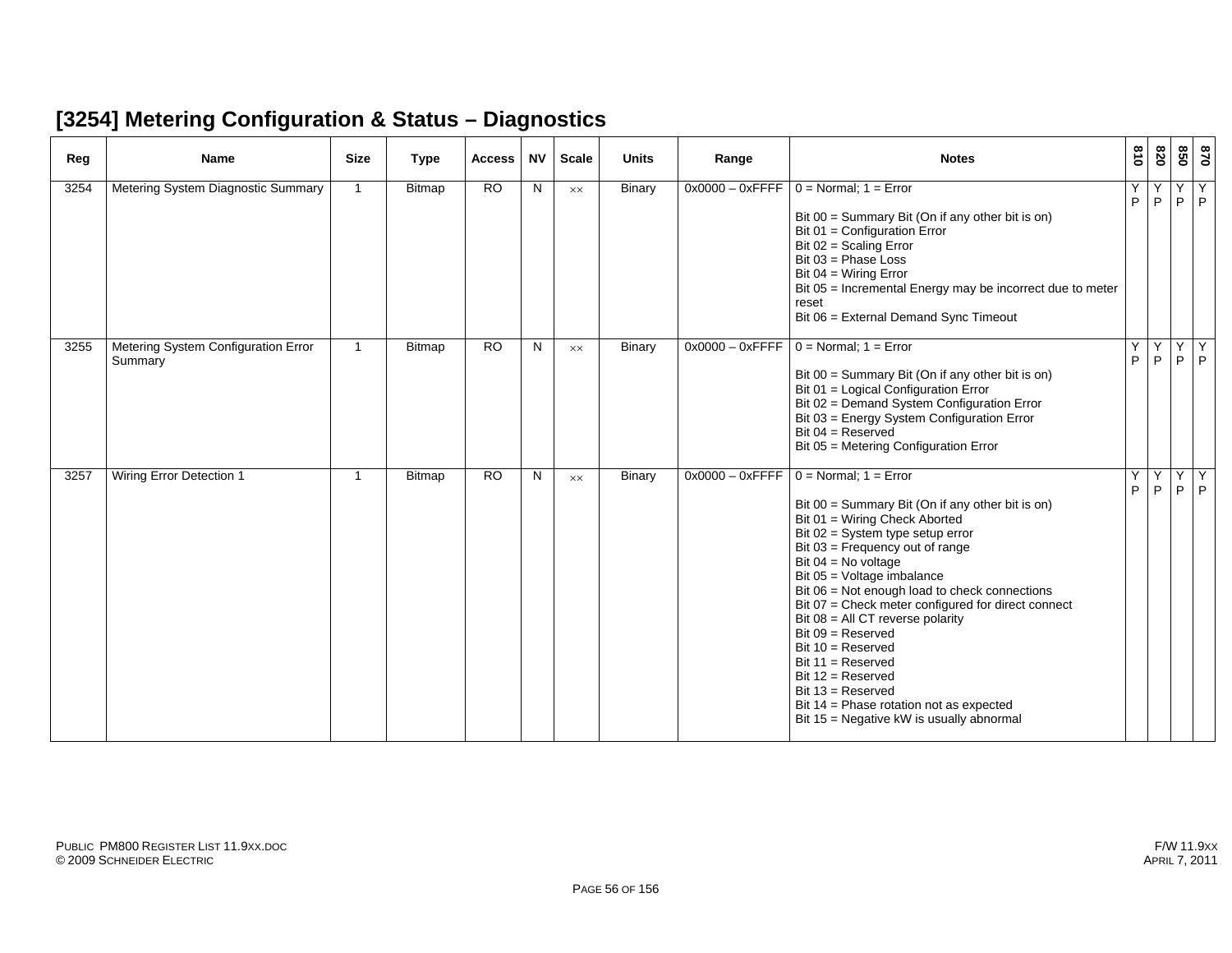| Reg  | Name                     | <b>Size</b>    | <b>Type</b> | <b>Access</b> | <b>NV</b> | <b>Scale</b> | <b>Units</b>  | Range | <b>Notes</b>                                                                                                                                                                                                                                                                                                                                                                                                                                                                                                                                                                                                                                                       | 018    | 078    |        | 870<br>850 |
|------|--------------------------|----------------|-------------|---------------|-----------|--------------|---------------|-------|--------------------------------------------------------------------------------------------------------------------------------------------------------------------------------------------------------------------------------------------------------------------------------------------------------------------------------------------------------------------------------------------------------------------------------------------------------------------------------------------------------------------------------------------------------------------------------------------------------------------------------------------------------------------|--------|--------|--------|------------|
| 3258 | Wiring Error Detection 2 | $\overline{1}$ | Bitmap      | <b>RO</b>     | N         | XX           | <b>Binary</b> |       | $0x0000 - 0x$ FFFF $0 = \text{Normal}$ ; 1 = Error<br>Bit 00 = Van magnitude error<br>Bit $01 =$ Vbn magnitude error<br>Bit $02 =$ Vcn magnitude error<br>Bit 03 = Vab magnitude error<br>Bit $04 =$ Vbc magnitude error<br>Bit $05 = Vca$ magnitude error<br>Bit $06 =$ Van angle not as expected<br>Bit $07 =$ Vbn angle not as expected<br>Bit $08 =$ Vcn angle not as expected<br>Bit $09 =$ Vab angle not as expected<br>Bit $10 =$ Vbc angle not as expected<br>Bit $11 = Vca$ angle not as expected<br>Bit 12 = Vbn is reversed polarity<br>Bit $13 =$ Vcn is reversed polarity<br>Bit $14 =$ Vbc is reversed polarity<br>Bit 15 = Vca is reversed polarity | Y<br>P | Y<br>P | Y<br>P | Υ<br> P    |
| 3259 | Wiring Error Detection 3 | $\overline{1}$ | Bitmap      | <b>RO</b>     | N         | XX           | Binary        |       | $0x0000 - 0x$ FFFF   0 = Normal; 1 = Error<br>Bit $00 = Move VTa$ to $VTb$<br>Bit $01$ = Move VTb to VTc<br>Bit 02 = Move VTc to VTa<br>Bit $03$ = Move VTa to VTc<br>Bit $04 = Move VTb$ to $VTa$<br>Bit $05 = Move VTc$ to $VTb$<br>$Bit 06 = Reserved$<br>Bit $07$ = Reserved<br>$Bit 08 = Reserved$<br>$Bit 09 = Research$<br>Bit $10 =$ la is $< 1\%$ of CT<br>Bit $11 = lb$ is $< 1\%$ of CT<br>Bit $12 = 1c$ is < 1% of CT<br>Bit $13 =$ la angle not in expected range<br>Bit $14 =$ Ib angle not in expected range<br>Bit $15 = 1c$ angle not in expected range                                                                                           | Υ<br>P | Y<br>P | Y<br>P | Y<br> P    |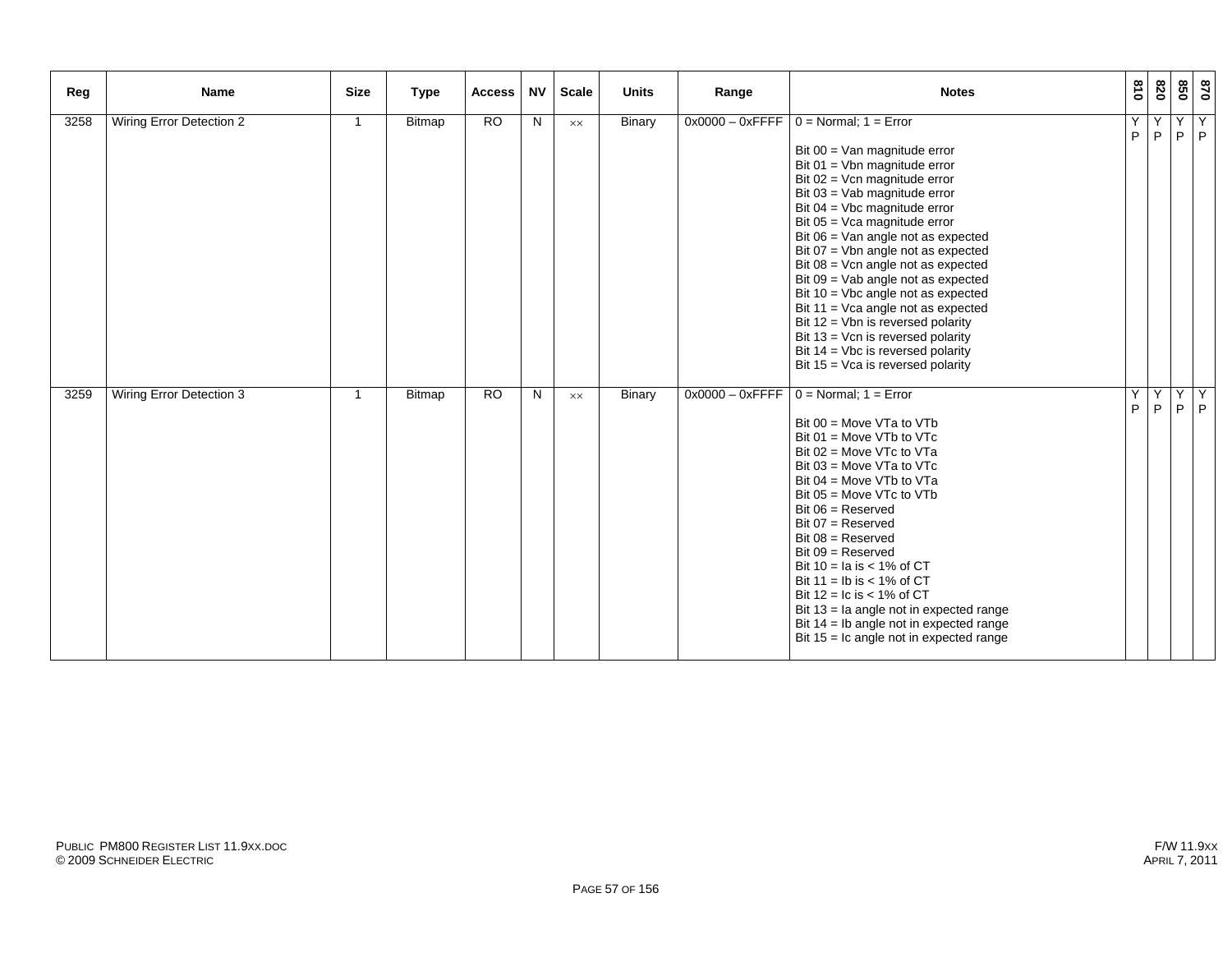| Reg  | Name                      | <b>Size</b>    | <b>Type</b>   | Access    | <b>NV</b>      | <b>Scale</b>   | <b>Units</b>   | Range                                   | <b>Notes</b>                                                                                                                                                                                                                                                                                                                                                                                                                                                                                                                                                                                                                                 | 018               | 078     | 09      | 028          |
|------|---------------------------|----------------|---------------|-----------|----------------|----------------|----------------|-----------------------------------------|----------------------------------------------------------------------------------------------------------------------------------------------------------------------------------------------------------------------------------------------------------------------------------------------------------------------------------------------------------------------------------------------------------------------------------------------------------------------------------------------------------------------------------------------------------------------------------------------------------------------------------------------|-------------------|---------|---------|--------------|
| 3260 | Wiring Error Detection 4  | $\overline{1}$ | <b>Bitmap</b> | <b>RO</b> | $\overline{N}$ | $\times\times$ | <b>Binary</b>  | $0x0000 - 0x$ FFFF                      | $0 = Normal$ ; $1 = Error$<br>Bit $00 = C$ Ta reversed polarity<br>Bit $01 = C T b$ reversed polarity<br>Bit $02 = C$ Tc reversed polarity<br>Bit $03$ = Reserved<br>Bit 04 = Move CTa to CTb<br>Bit $05 = Move C Tb$ to $CTc$<br>Bit $06$ = Move CTc to Cta<br>Bit 07 = Move CTa to CTc<br>Bit 08 = Move CTb to Cta<br>Bit $09$ = Move CTc to CTb<br>Bit 10 = Move CTa to CTb & reverse polarity<br>Bit 11 = Move CTb to CTc & reverse polarity<br>Bit 12 = Move CTc to CTa & reverse polarity<br>Bit 13 = Move CTa to CTc & reverse polarity<br>Bit 14 = Move CTb to CTa & reverse polarity<br>Bit 15 = Move CTc to CTb & reverse polarity | Υ<br>$\mathsf{P}$ | Υ<br>P  | Υ       | Y<br>$P$ $P$ |
| 3261 | <b>Scaling Error</b>      | $\overline{1}$ | <b>Bitmap</b> | <b>RO</b> | N              | $\times\times$ | <b>Binary</b>  | $0x0000 - 0x003F$                       | Indicates potential over range due to scaling error<br>$0 = Normal$ ; $1 = Error$<br>Bit $00 =$ Summary Bit (On if any other bit is on)<br>Bit $01 =$ Scale A – Phase Current Error<br>Bit 02 = Scale B - Neutral Current Error<br>Bit $03 =$ Unused<br>Bit 04 = Scale D - Phase Voltage Error<br>Bit 05 = Scale E - Neutral Voltage Error<br>Bit $06$ = Scale F – Power Error                                                                                                                                                                                                                                                               | Υ<br>P            | Υ<br>P  | Υ<br>P  | Y<br>P       |
| 3262 | Phase Loss Bitmap         | $\overline{1}$ | <b>Bitmap</b> | RO        | N              | $\times\times$ | <b>Binary</b>  | $0x0000 - 0x007F$<br>$(-32,768$ if N/A) | $0 = OK$ ; $1 = Phase Loss$<br>Bit $00 =$ Summary Bit (On if any other bit is on)<br>Bit 01 = Voltage Phase A<br>Bit 02 = Voltage Phase B<br>Bit 03 = Voltage Phase C<br>Bit 04 = Current Phase A<br>Bit $05 =$ Current Phase B<br>Bit $06 =$ Current Phase C<br>This register is controlled by the voltage and current phase<br>loss alarms. These alarms must be configured and<br>enabled for this register to be populated.                                                                                                                                                                                                              | Υ<br>P            | Y<br>P. | Y<br>P. | Y<br>P       |
| 3263 | Active Load Configuration | $\overline{1}$ | Integer       | R/CW      | N              | XX             | <b>XXXXXXX</b> | <b>XXXXXXX</b>                          | The amount of current needed in any one phase to<br>increment the active load elapsed counter.                                                                                                                                                                                                                                                                                                                                                                                                                                                                                                                                               | Υ<br>P            | Y<br>P  | Υ<br>P  | Y<br>P       |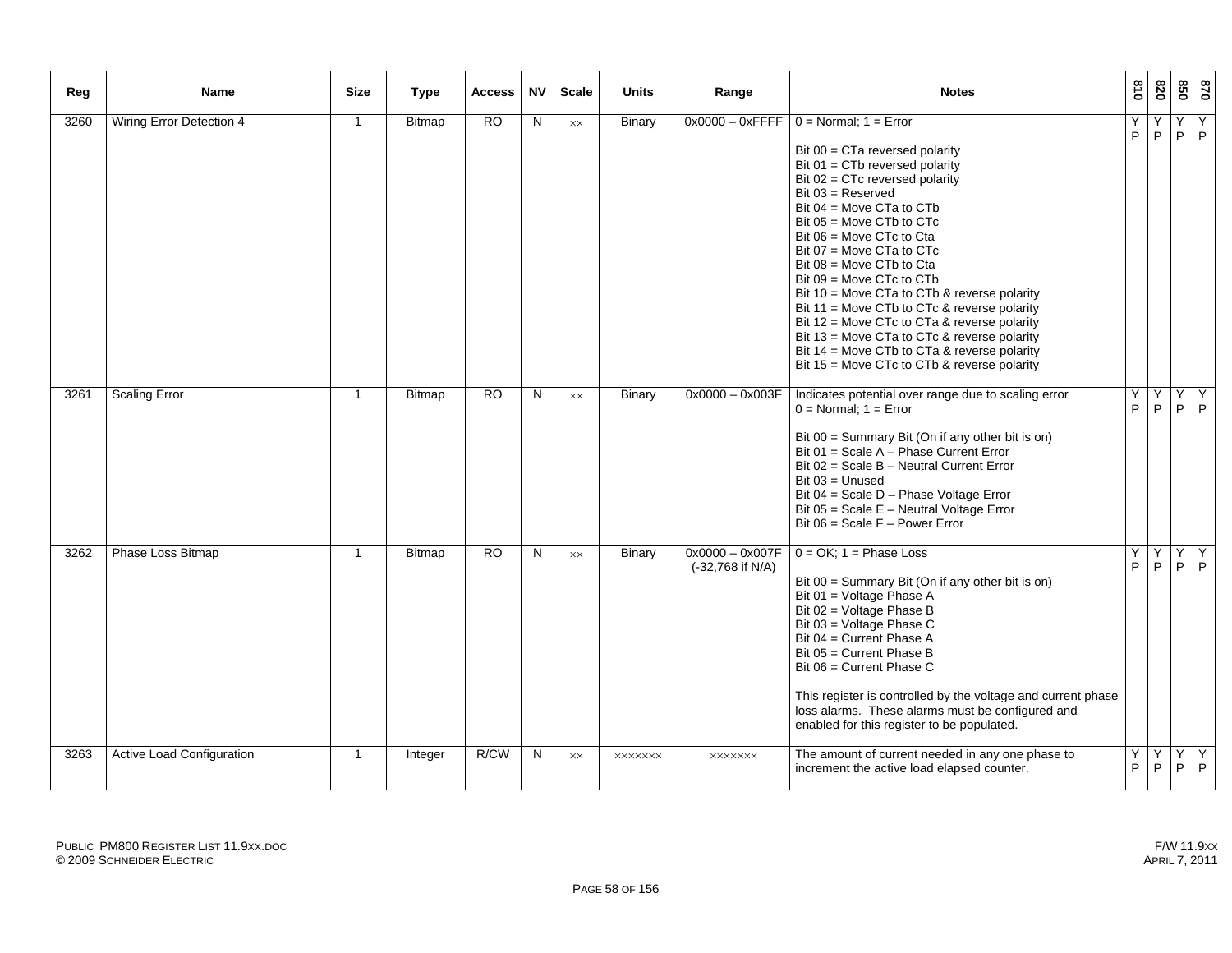| Rea  | <b>Name</b>              | <b>Size</b> | Type    | Access | . NV | Scale     | <b>Units</b>   | Range          | <b>Notes</b>                                                                                                                                 | 810          | 078                  | <u>ឌុន្រ</u> |  |
|------|--------------------------|-------------|---------|--------|------|-----------|----------------|----------------|----------------------------------------------------------------------------------------------------------------------------------------------|--------------|----------------------|--------------|--|
| 3264 | Active Load Elapsed Time |             | Integer | RO     | N    | <b>XX</b> | <b>XXXXXXX</b> | <b>XXXXXXX</b> | 32-bit counter of elapsed seconds an active current, as<br>defined in register 3063, has been active.<br>Register $3264$ = MSW, $3265$ = LSW | $\checkmark$ | $\vee$<br><b>D</b> I | PP           |  |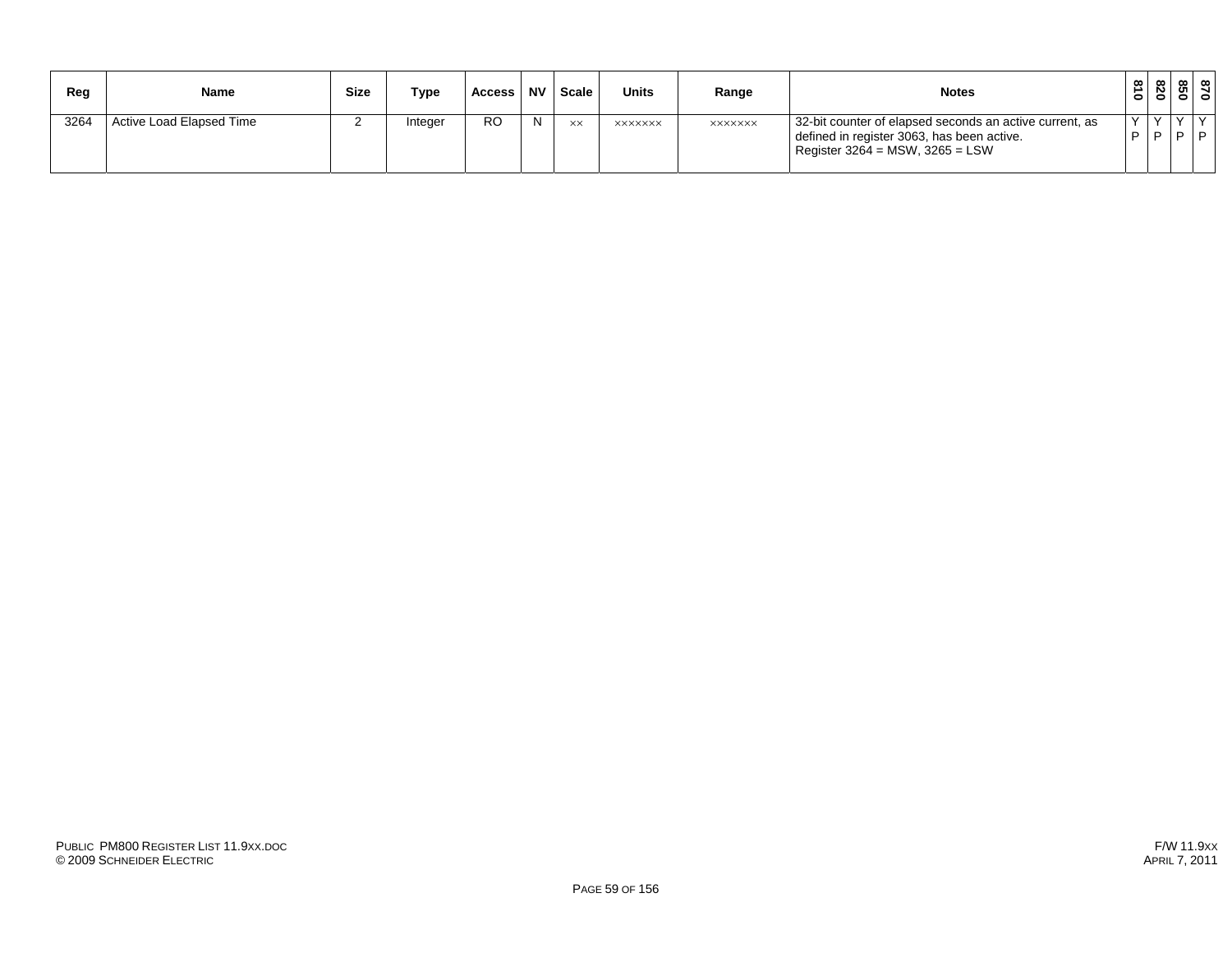#### **[3270] Metering Configuration & Status – Resets**

| Reg  | <b>Name</b>                                              | <b>Size</b>    | <b>Type</b>     | <b>Access</b>   | <b>NV</b> | <b>Scale</b> | <b>Units</b>                  | Range               | <b>Notes</b>                    | 018                      | 078                      | 850            | 028                            |
|------|----------------------------------------------------------|----------------|-----------------|-----------------|-----------|--------------|-------------------------------|---------------------|---------------------------------|--------------------------|--------------------------|----------------|--------------------------------|
| 3266 | Previous Month Minimum/Maximum<br><b>Start Date/Time</b> | 3              | <b>DateTime</b> | <b>RO</b>       | Y         | XX           | See<br>Template               | <b>See Template</b> |                                 | Y<br>P                   | Y<br>P                   | Y              | Y<br>$P$ $P$                   |
| 3269 | Reserved                                                 | 1              | Integer         | <b>RO</b>       | N         | <b>XX</b>    | <b>XXXXXXX</b>                | <b>XXXXXXX</b>      | Reserved for future development | $-1$                     | $\overline{a}$           | $\sim$         | $\overline{\phantom{a}}$       |
| 3270 | Present Month Minimum/Maximum<br><b>Reset Date/Time</b>  | 3              | <b>DateTime</b> | <b>RO</b>       | Y         | <b>XX</b>    | <b>See</b><br><b>Template</b> | See Template        |                                 | Y<br>P                   | Y<br>P                   | Y<br>P         | Y<br>$\sf P$                   |
| 3273 | Reserved                                                 | 1              | Integer         | $\overline{RO}$ | N         | <b>XX</b>    | <b>XXXXXXX</b>                | <b>XXXXXXX</b>      | Reserved for future development | $\overline{\phantom{a}}$ | $\overline{\phantom{a}}$ | $\mathbf{u}$   | u.                             |
| 3274 | <b>Accumulated Energy Reset</b><br>Date/Time             | 3              | <b>DateTime</b> | <b>RO</b>       | Y         | <b>XX</b>    | See<br>Template               | <b>See Template</b> |                                 | Y<br>P                   | Y<br>P                   | Y<br>P.        | $\overline{Y}$<br>$\mathsf P$  |
| 3277 | Reserved                                                 | $\overline{1}$ | Integer         | $\overline{RO}$ | N         | XX           | <b>XXXXXXX</b>                | <b>XXXXXXX</b>      | Reserved for future development | $-1$                     | $\overline{a}$           | $-1$           | $\overline{a}$                 |
| 3278 | <b>Conditional Energy Reset</b><br>Date/Time             | 3              | <b>DateTime</b> | <b>RO</b>       | Y         | <b>XX</b>    | <b>See</b><br><b>Template</b> | <b>See Template</b> |                                 | Y<br>P                   | Υ<br>P                   | Y<br>P         | Υ<br>$\sf P$                   |
| 3281 | Reserved                                                 | 1              | Integer         | <b>RO</b>       | N         | <b>XX</b>    | <b>XXXXXXX</b>                | <b>XXXXXXX</b>      | Reserved for future development | $\overline{\phantom{a}}$ | $\overline{\phantom{a}}$ | $\overline{a}$ | $\overline{\phantom{a}}$       |
| 3282 | <b>Incremental Energy Reset</b><br>Date/Time             | 3              | <b>DateTime</b> | <b>RO</b>       | Y         | <b>XX</b>    | <b>See</b><br>Template        | <b>See Template</b> |                                 | Y<br>P                   | Y<br>P                   | Y              | $\overline{Y}$<br>$P$ $P$      |
| 3285 | Reserved                                                 | -1             | Integer         | <b>RO</b>       | N         | <b>XX</b>    | <b>XXXXXXX</b>                | <b>XXXXXXX</b>      | Reserved for future development | $\overline{a}$           | $\overline{\phantom{a}}$ | $-$            | ۵.                             |
| 3286 | Input Metering Accumulation Reset<br>Date/Time           | 3              | <b>DateTime</b> | <b>RO</b>       | Y         | XX           | <b>See</b><br>Template        | <b>See Template</b> |                                 | Y<br>P                   | Y<br>P                   | Y<br>P         | Y<br>$\sf P$                   |
| 3289 | Reserved                                                 | -1             | Integer         | <b>RO</b>       | N         | <b>XX</b>    | <b>XXXXXXX</b>                | <b>XXXXXXX</b>      | Reserved for future development | $-1$                     | $\sim$ $\sim$            | $- -$          | $\overline{a}$                 |
| 3290 | <b>Accumulated Energy Preset</b><br>Date/Time            | 3              | <b>DateTime</b> | <b>RO</b>       | Y         | XX           | <b>See</b><br>Template        | <b>See Template</b> |                                 | Y<br>P                   | Y<br>P                   | Y<br>P.        | $\overline{Y}$<br>$\mathsf{P}$ |
| 3293 | Reserved                                                 | 1              | Integer         | <b>RO</b>       | N         | <b>XX</b>    | <b>XXXXXXX</b>                | <b>XXXXXXX</b>      | Reserved for future development |                          |                          |                | $-$                            |
| 3294 | Reset Energy Registers Date/Time                         | 3              | <b>DateTime</b> | <b>RO</b>       | Y         | XX           | <b>See</b><br><b>Template</b> | <b>See Template</b> |                                 |                          |                          |                |                                |
| 3297 | Reserved                                                 | 43             | Integer         | <b>RO</b>       | N         | XX           | <b>XXXXXXX</b>                | <b>XXXXXXX</b>      | Reserved for future development |                          |                          |                |                                |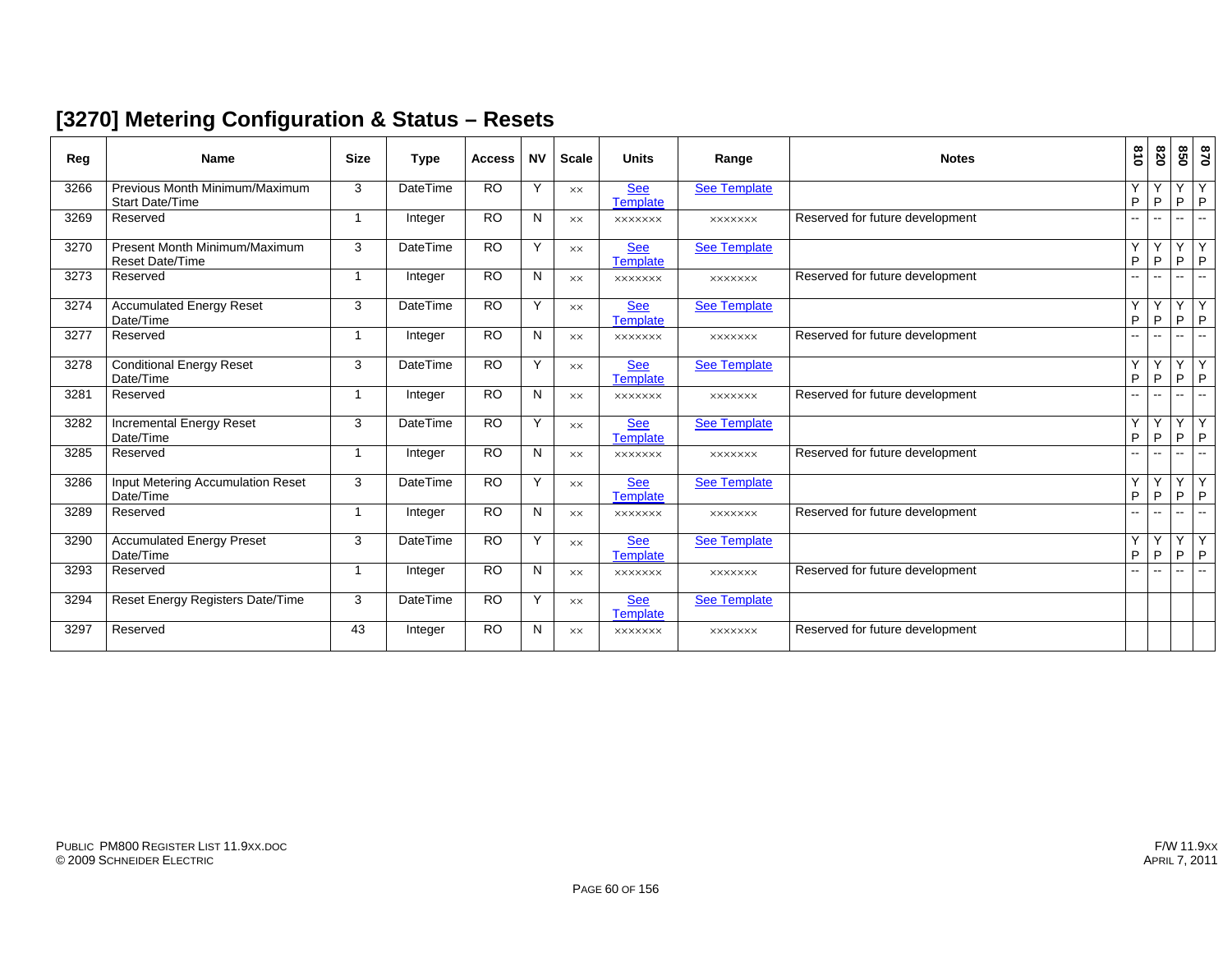#### **[3340] Metering Configuration & Status – Waveform Capture Status**

| Reg  | <b>Name</b>                                                             | <b>Size</b> | Type    | <b>Access</b> | <b>NV</b> | <b>Scale</b> | <b>Units</b>   | Range          | <b>Notes</b>                    | $\tilde{\mathbf{z}}$<br>$\bullet$ | $\infty$<br>8Ī | မြိ    | 870<br>850 |
|------|-------------------------------------------------------------------------|-------------|---------|---------------|-----------|--------------|----------------|----------------|---------------------------------|-----------------------------------|----------------|--------|------------|
| 3340 | <b>Reserved</b> For Future State Waveform  <br>Capture Percent Complete |             | Integer | <b>RO</b>     | N         | <b>XX</b>    | Percent        | $0 - 100$      |                                 | $- -$                             | $\sim$         |        |            |
| 3341 | Fixed Length Waveform Capture A<br><b>Percent Complete</b>              |             | Integer | RO            | N         | <b>XX</b>    | Percent        | $0 - 100$      |                                 | D                                 | D              |        | $\Box$     |
| 3342 | Reserved                                                                |             | Integer | RO            | ㅅ         | <b>XX</b>    | <b>XXXXXXX</b> | <b>XXXXXXX</b> | Reserved for future development | $- -$                             | $- -$          | $\sim$ | $-$        |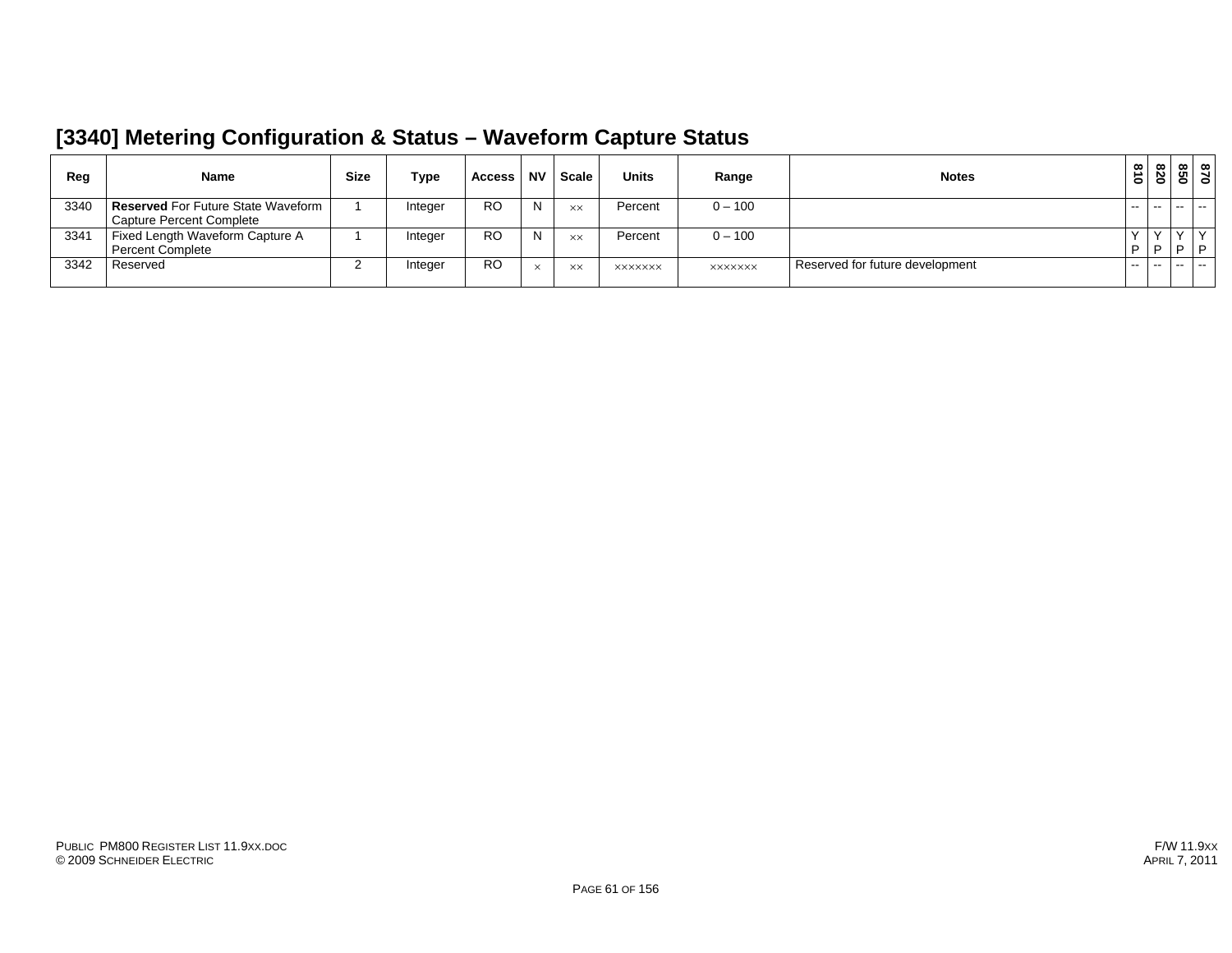#### **[3345] Metering Configuration & Status – Residual Channels**

| Reg  | <b>Name</b> | <b>Size</b>  | Type                        | Access              | <b>NV</b> | <b>Scale</b>     | <b>Units</b>   | Range          | <b>Notes</b>                    | ൦<br>∽<br>$\bullet$ | $\infty$<br>N | ๛<br>ள<br>- |  |
|------|-------------|--------------|-----------------------------|---------------------|-----------|------------------|----------------|----------------|---------------------------------|---------------------|---------------|-------------|--|
| 3346 | Reserved    | $\sim$<br>◡᠇ | $\mathsf{v}\mathsf{v}$<br>ᆻ | $\overline{ }$<br>ᄊ |           | $\vee\vee$<br>ᄉᄉ | <b>XXXXXXX</b> | <b>XXXXXXX</b> | Reserved for future development | $- -$               | $- -$         |             |  |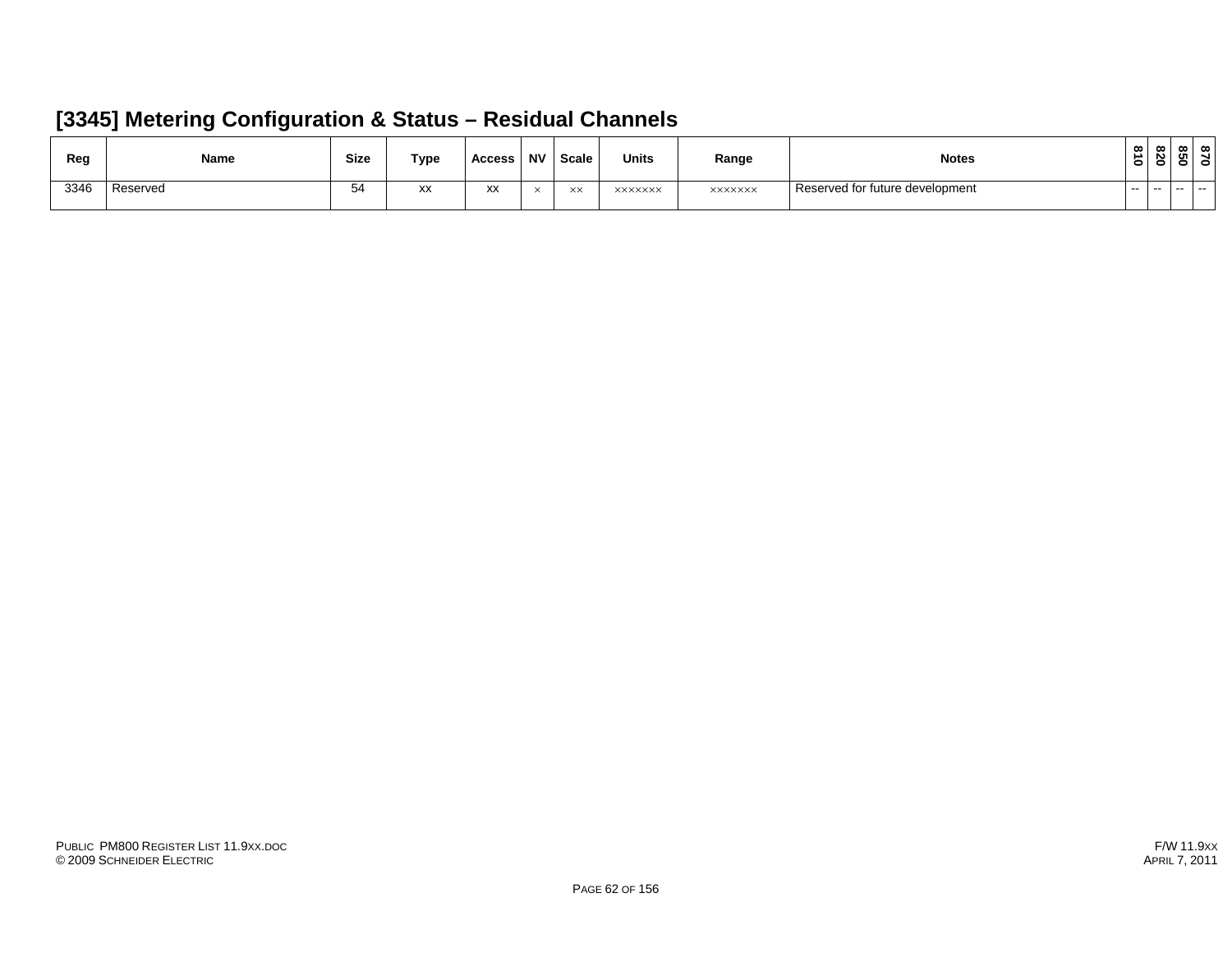## **[3400] Communications**

## **[3400] Communications – RS485**

| Reg  | <b>Name</b>                                          | <b>Size</b>             | <b>Type</b> | Access    | <b>NV</b> | <b>Scale</b>   | <b>Units</b>   | Range          | <b>Notes</b>                                                                                 | 018                      | 078          | 020                | 0/8     |
|------|------------------------------------------------------|-------------------------|-------------|-----------|-----------|----------------|----------------|----------------|----------------------------------------------------------------------------------------------|--------------------------|--------------|--------------------|---------|
| 3400 | RS-485 Comm Port,<br>Protocol                        | $\overline{\mathbf{1}}$ | Integer     | R/CW      | Y         | $\times\times$ | <b>XXXXXXX</b> | $0 - 3$        | $0 =$ Modbus (default)<br>$1 =$ Jbus<br>$2 =$ Modbus ASCII 8<br>3 = Modbus ASCII 7           | Υ<br>P                   | P            | Y<br>P             | Y<br> P |
| 3401 | RS-485 Comm Port,<br>Address                         |                         | Integer     | R/CW      | Y         | XX             | <b>XXXXXXX</b> | $0 - 255$      | Valid Addresses: (Default = 1)<br>Modbus: $0 - 247$<br>Jbus: $0 - 255$                       | Y<br>P                   | P            | Y<br>P             | Y<br> P |
| 3402 | RS-485 Comm Port.<br><b>Baud Rate</b>                | $\overline{1}$          | Integer     | R/CW      | Y         | $\times\times$ | <b>XXXXXXX</b> | $3 - 5$        | $3 = 9600$ (default)<br>$4 = 19200$<br>$5 = 38400$                                           | Y<br>P                   | Υ<br>P       | Y<br>P             | Y<br>P  |
| 3403 | RS-485 Comm Port,<br>Parity                          | $\overline{1}$          | Integer     | R/CW      | Y         | XX             | <b>XXXXXXX</b> | $0 - 2$        | $0 = Even$ (default)<br>$1 = \text{Odd}$<br>$2 = None$                                       | Y<br>P                   | Y<br>P       | Y<br>P             | Υ<br>P  |
| 3404 | Reserved                                             | 3                       | Integer     | <b>RO</b> | $\times$  | <b>XX</b>      | <b>XXXXXXX</b> | <b>XXXXXXX</b> | Reserved for future development                                                              | $\overline{\phantom{a}}$ | $-$          | $\overline{a}$     | $\sim$  |
| 3407 | RS-485 Comm Port,<br>Modbus ASCII Time Between Chars | $\overline{1}$          | Integer     | R/CW      | $\times$  | XX             | <b>XXXXXXX</b> | <b>XXXXXXX</b> | Maximum time allowed to elapse between characters<br>Min 50 mS, Max 5000 mS, Default 1000 mS | Υ<br>P                   | Y<br>$\sf P$ | YY<br>$\mathsf{P}$ | P       |
| 3408 | Reserved                                             | 2                       | Integer     | <b>RO</b> | $\times$  | <b>XX</b>      | <b>XXXXXXX</b> | <b>XXXXXXX</b> | Reserved for future development                                                              |                          |              |                    |         |
| 3410 | Rs-485 Comm Port.<br>Packets To This Unit            | $\overline{1}$          | Integer     | <b>RO</b> | Y         | <b>XX</b>      | <b>XXXXXXX</b> | $0 - 32,767$   | Number of valid messages addressed to this unit                                              | Y<br>P                   | Υ<br>P       | Y<br>P             | Y<br>P  |
| 3411 | Rs-485 Comm Port,<br>Packets To Other Units          | $\overline{1}$          | Integer     | RO        | Y         | $\times\times$ | <b>XXXXXXX</b> | $0 - 32,767$   | Number of valid messages addressed to other units                                            | Y<br>P                   | Y<br>P       | Y<br>P             | Υ<br> P |
| 3412 | Rs-485 Comm Port,<br>Packets With Invalid Address    | -1                      | Integer     | <b>RO</b> | Y         | XX             | <b>XXXXXXX</b> | $0 - 32,767$   | Number of messages received with invalid address                                             | Y<br>P                   | P            | Y<br>P             | Y<br> P |
| 3413 | Rs-485 Comm Port,<br>Packets With Bad CRC            | $\overline{1}$          | Integer     | RO        | Y         | $\times\times$ | <b>XXXXXXX</b> | $0 - 32,767$   | Number of messages received with bad CRC                                                     | Υ<br>P                   | Υ<br>P       | Y<br>P             | Υ<br>P  |
| 3414 | Rs-485 Comm Port,<br>Packets With Error              | $\overline{1}$          | Integer     | <b>RO</b> | Y         | $\times\times$ | <b>XXXXXXX</b> | $0 - 32,767$   | Number of messages received with errors                                                      | Y<br>P                   | Y<br>P       | Y<br>P             | Y<br>P  |
| 3415 | Rs-485 Comm Port,<br>Packets With Illegal Opcode     | $\overline{1}$          | Integer     | <b>RO</b> | Y         | <b>XX</b>      | <b>XXXXXXX</b> | $0 - 32,767$   | Number of messages received with an illegal opcode                                           | Υ<br>P                   | Y<br>P       | Y<br>P             | Y<br> P |
| 3416 | Rs-485 Comm Port.<br>Packets With Illegal Register   | $\overline{1}$          | Integer     | <b>RO</b> | Y         | <b>XX</b>      | <b>XXXXXXX</b> | $0 - 32,767$   | Number of messages received with an illegal register                                         | Y<br>P                   | Υ<br>P       | Y<br>P             | Y<br> P |

PUBLIC PM800 REGISTER LIST 11.9XX.DOC

© 2009 SCHNEIDER ELECTRIC APRIL 7, 2011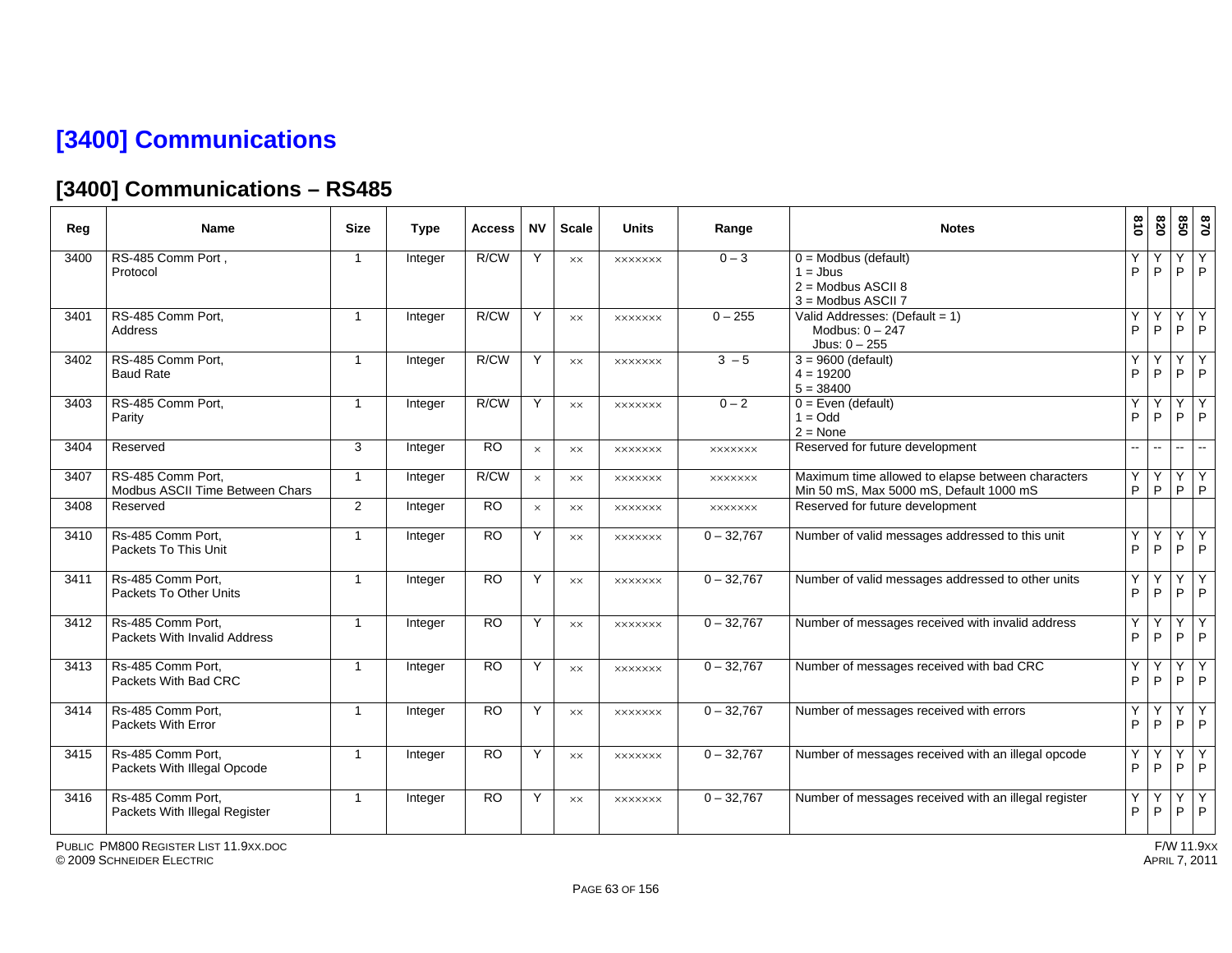| Reg  | Name                                             | <b>Size</b> | Type    | <b>Access</b> | <b>NV</b>    | <b>Scale</b>   | <b>Units</b>   | Range          | <b>Notes</b>                                      | 018               | 078               |               | 870<br>850                     |
|------|--------------------------------------------------|-------------|---------|---------------|--------------|----------------|----------------|----------------|---------------------------------------------------|-------------------|-------------------|---------------|--------------------------------|
| 3417 | Rs-485 Comm Port,<br>Invalid Write Responses     |             | Integer | <b>RO</b>     | $\vee$       | <b>XX</b>      | <b>XXXXXXX</b> | $0 - 32,767$   | Number of invalid write responses                 | $\checkmark$<br>P | $\checkmark$<br>P | $\checkmark$  | Y<br>$P$ $P$                   |
| 3418 | Rs-485 Comm Port,<br>Packets With Illegal Counts |             | Integer | <b>RO</b>     | Y            | <b>XX</b>      | <b>XXXXXXX</b> | $0 - 32,767$   | Number of messages received with an illegal count | Υ<br>P            | Υ<br>P            |               | YY<br>$P$ $P$                  |
| 3419 | Rs-485 Comm Port,<br>Packets With Frame Error    |             | Integer | <b>RO</b>     | $\checkmark$ | <b>XX</b>      | <b>XXXXXXX</b> | $0 - 32,767$   | Number of messages received with a frame error    | Y<br>P            | Y<br>P            | P             | Y<br>$\mathsf{P}$              |
| 3420 | Rs-485 Comm Port,<br><b>Broadcast Messages</b>   |             | Integer | <b>RO</b>     | $\checkmark$ | <b>XX</b>      | <b>XXXXXXX</b> | $0 - 32,767$   | Number of broadcast messages received             | $\checkmark$<br>P | $\checkmark$<br>P |               | Y<br>$P$ $P$                   |
| 3421 | Rs-485 Comm Port,<br>Number Of Exceptions        |             | Integer | <b>RO</b>     | Y            | $\times\times$ | <b>XXXXXXX</b> | $0 - 32,767$   | Number of exception replies                       | Υ<br>P            | Y<br>P            |               | YY<br>$P$ $P$                  |
| 3422 | Rs-485 Comm Port,<br>Messages With Good CRC      |             | Integer | <b>RO</b>     | $\checkmark$ | <b>XX</b>      | <b>XXXXXXX</b> | $0 - 32,767$   | Number of messages received with a good CRC       | Y<br>P            | Y<br>P            | $\vee$<br>P   | $\overline{Y}$<br>$\mathsf{P}$ |
| 3423 | Rs-485 Comm Port,<br><b>Modbus Event Counter</b> |             | Integer | <b>RO</b>     | Y            | <b>XX</b>      | <b>XXXXXXX</b> | $0 - 32,767$   | <b>Modbus Event Counter</b>                       | Υ<br>P            | Y<br>P            |               | YY<br>$P$ $P$                  |
| 3424 | Reserved                                         | 6           | Integer | <b>RO</b>     | $\times$     | <b>XX</b>      | <b>XXXXXXX</b> | <b>XXXXXXX</b> | Reserved for future development                   | $\sim$ $\sim$     | $\mathbf{u}$      | $\sim$ $\sim$ | $\sim$                         |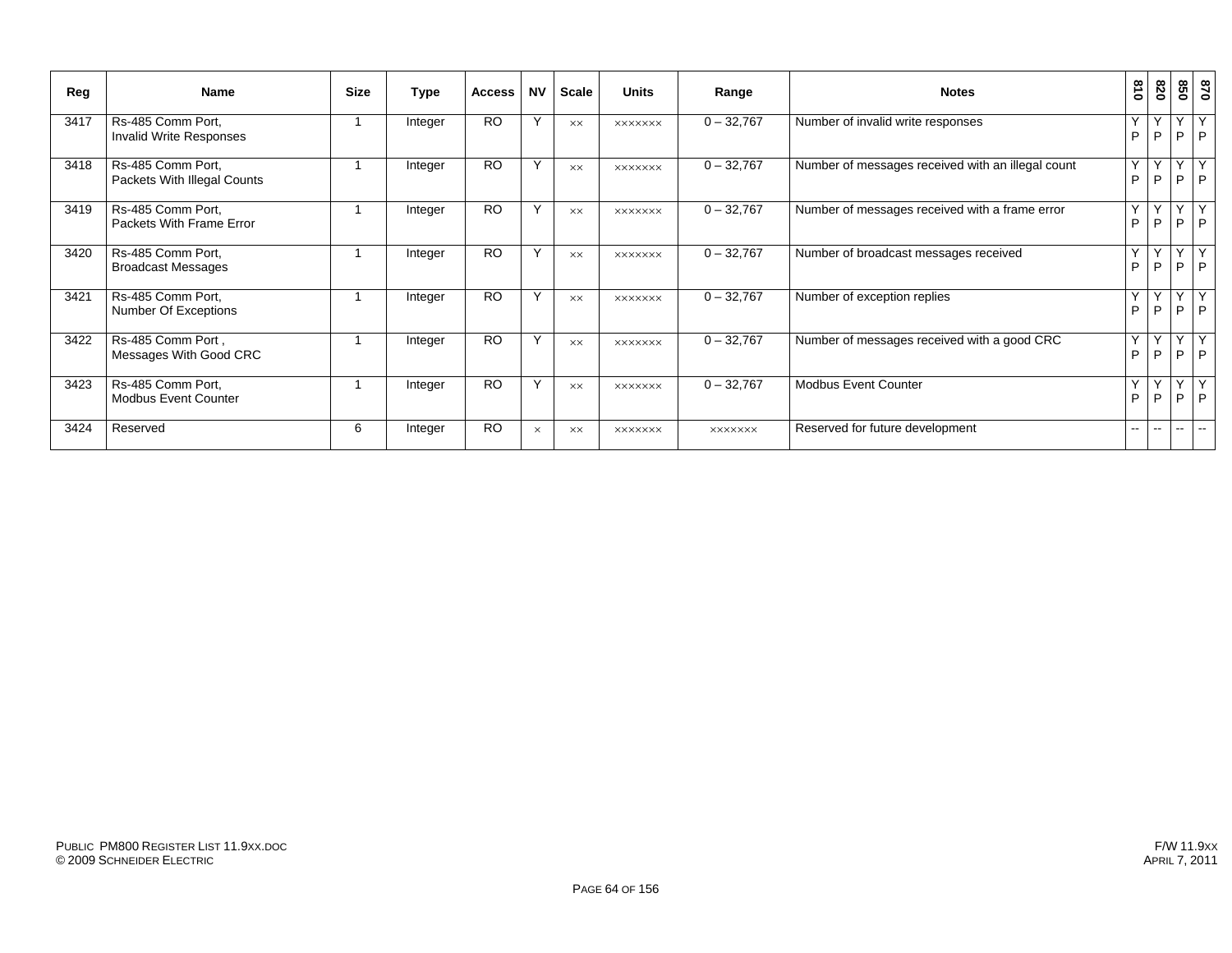#### **[3430] Communications –AUX Comms (Remote)**

| Reg  | <b>Name</b>                                           | <b>Size</b>    | <b>Type</b> | <b>Access</b>   | <b>NV</b> | <b>Scale</b>   | <b>Units</b>   | Range          | <b>Notes</b>                                                                                 | 618                      | 078                      | 850               | 028                  |
|------|-------------------------------------------------------|----------------|-------------|-----------------|-----------|----------------|----------------|----------------|----------------------------------------------------------------------------------------------|--------------------------|--------------------------|-------------------|----------------------|
| 3430 | AUX Comm Port,<br>Protocol                            | $\mathbf{1}$   | Integer     | R/CW            | Y         | $\times\times$ | <b>XXXXXXX</b> | $0 - 3$        | $0 =$ Modbus (default)<br>$1 =$ Jbus<br>$2 =$ Modbus ASCII 8<br>3 = Modbus ASCII 7           | Υ<br>P                   | Y<br>P                   | Υ<br>P            | Y<br> P              |
| 3431 | AUX Comm Port,<br>Address                             | $\mathbf{1}$   | Integer     | R/CW            | Y         | <b>XX</b>      | <b>XXXXXXX</b> | $0 - 255$      | Valid Addresses: (Default = 1)<br>Modbus: $0 - 247$<br>Jbus: $0 - 255$                       | Υ<br>P                   | Υ<br>P                   | Y<br>P            | Y<br>$\mathsf{P}$    |
| 3432 | AUX Comm Port,<br><b>Baud Rate</b>                    | $\mathbf{1}$   | Integer     | R/CW            | Y         | $\times\times$ | <b>XXXXXXX</b> | $3 - 5$        | $3 = 9600$ (default)<br>$4 = 19200$<br>$5 = 38400$                                           | Υ<br>P                   | Y<br>P                   | Y<br>P            | Υ<br>P               |
| 3433 | AUX Comm Port,<br>Parity                              | $\mathbf{1}$   | Integer     | R/CW            | Y         | $\times\times$ | <b>XXXXXXX</b> | $0 - 2$        | $0 = Even$ (default)<br>$1 = Odd$<br>$2 = None$                                              | Υ<br>P                   | Υ<br>P                   | Y<br>P            | Y<br>l P             |
| 3434 | Reserved                                              | 3              | Integer     | $\overline{RO}$ | $\times$  | $\times\times$ | <b>XXXXXXX</b> | <b>XXXXXXX</b> | Reserved for future development                                                              | $\overline{\phantom{a}}$ | $\overline{\phantom{a}}$ | $\mathbf{u}$      | $\mathbf{L}$         |
| 3437 | AUX Comm Port,<br>Modbus ASCII Time Between Chars     | $\mathbf{1}$   | Integer     | R/CW            | $\times$  | XX             | <b>XXXXXXX</b> | <b>XXXXXXX</b> | Maximum time allowed to elapse between characters<br>Min 50 mS, Max 5000 mS, Default 1000 mS | Υ<br>P                   | Y<br>P                   | Y<br>$\mathsf P$  | $\overline{Y}$<br> P |
| 3438 | EIA port                                              | $\mathbf{1}$   | Integer     | R/CW            | $\times$  | $\times\times$ | <b>XXXXXXX</b> | $0 - 1$        | $0 = RS 485$ (default)<br>$1 = RS 232$                                                       | $\ddot{\phantom{a}}$     | L.                       | ш.                | $\sim$               |
| 3439 | Reserved                                              | $\mathbf{1}$   | Integer     | <b>RO</b>       | $\times$  | <b>XX</b>      | <b>XXXXXXX</b> | <b>XXXXXXX</b> | Reserved for future development                                                              |                          |                          |                   |                      |
| 3440 | AUX Comm Port,<br>Packets To This Unit                | $\mathbf{1}$   | Integer     | RO              | Y         | $\times\times$ | <b>XXXXXXX</b> | $0 - 32,767$   | Number of valid messages addressed to this unit                                              | Υ<br>P                   | Υ<br>P                   | Y<br>P            | Y<br>P               |
| 3441 | AUX Comm Port,<br>Packets To Other Units              | $\mathbf{1}$   | Integer     | <b>RO</b>       | Y         | $\times\times$ | <b>XXXXXXX</b> | $0 - 32,767$   | Number of valid messages addressed to other units                                            | Υ<br>P                   | Y<br>P                   | Y<br>P            | Y<br> P              |
| 3442 | AUX Comm Port,<br>Packets With Invalid Address        | $\mathbf{1}$   | Integer     | <b>RO</b>       | Y         | <b>XX</b>      | <b>XXXXXXX</b> | $0 - 32,767$   | Number of messages received with invalid address                                             | Υ<br>P                   | Υ<br>P                   | Y<br>P            | Υ<br>P               |
| 3443 | AUX Comm Port,<br>Packets With Bad CRC                | $\mathbf{1}$   | Integer     | <b>RO</b>       | Y         | $\times\times$ | <b>XXXXXXX</b> | $0 - 32,767$   | Number of messages received with bad CRC                                                     | Υ<br>P                   | Y<br>P                   | Y<br>$\mathsf{P}$ | Y<br>$\mathsf{P}$    |
| 3444 | AUX Comm Port,<br>Packets With Error                  | $\mathbf{1}$   | Integer     | $\overline{RO}$ | Y         | <b>XX</b>      | <b>XXXXXXX</b> | $0 - 32,767$   | Number of messages received with errors                                                      | Υ<br>P                   | Y<br>P                   | Y<br>P            | Y<br> P              |
| 3445 | <b>AUX Comm Port.</b><br>Packets With Illegal Op-code | $\overline{1}$ | Integer     | <b>RO</b>       | Y         | <b>XX</b>      | <b>XXXXXXX</b> | $0 - 32,767$   | Number of messages received with an illegal op-code                                          | Υ<br>P                   | Υ<br>P                   | Y<br>P            | Y<br>P               |
| 3446 | AUX Comm Port,<br>Packets With Illegal Register       | $\mathbf{1}$   | Integer     | <b>RO</b>       | Y         | <b>XX</b>      | <b>XXXXXXX</b> | $0 - 32,767$   | Number of messages received with an illegal register                                         | Υ<br>P                   | Y<br>P                   | Y<br>P            | Y<br>$\overline{P}$  |
| 3447 | AUX Comm Port,<br><b>Invalid Write Responses</b>      | $\mathbf{1}$   | Integer     | $\overline{RO}$ | Y         | <b>XX</b>      | <b>XXXXXXX</b> | $0 - 32.767$   | Number of invalid write responses                                                            | Y<br>P                   | Υ<br>P                   | Y<br>P            | Υ<br> P              |

PUBLIC PM800 REGISTER LIST 11.9XX.DOC

© 2009 SCHNEIDER ELECTRIC APRIL 7, 2011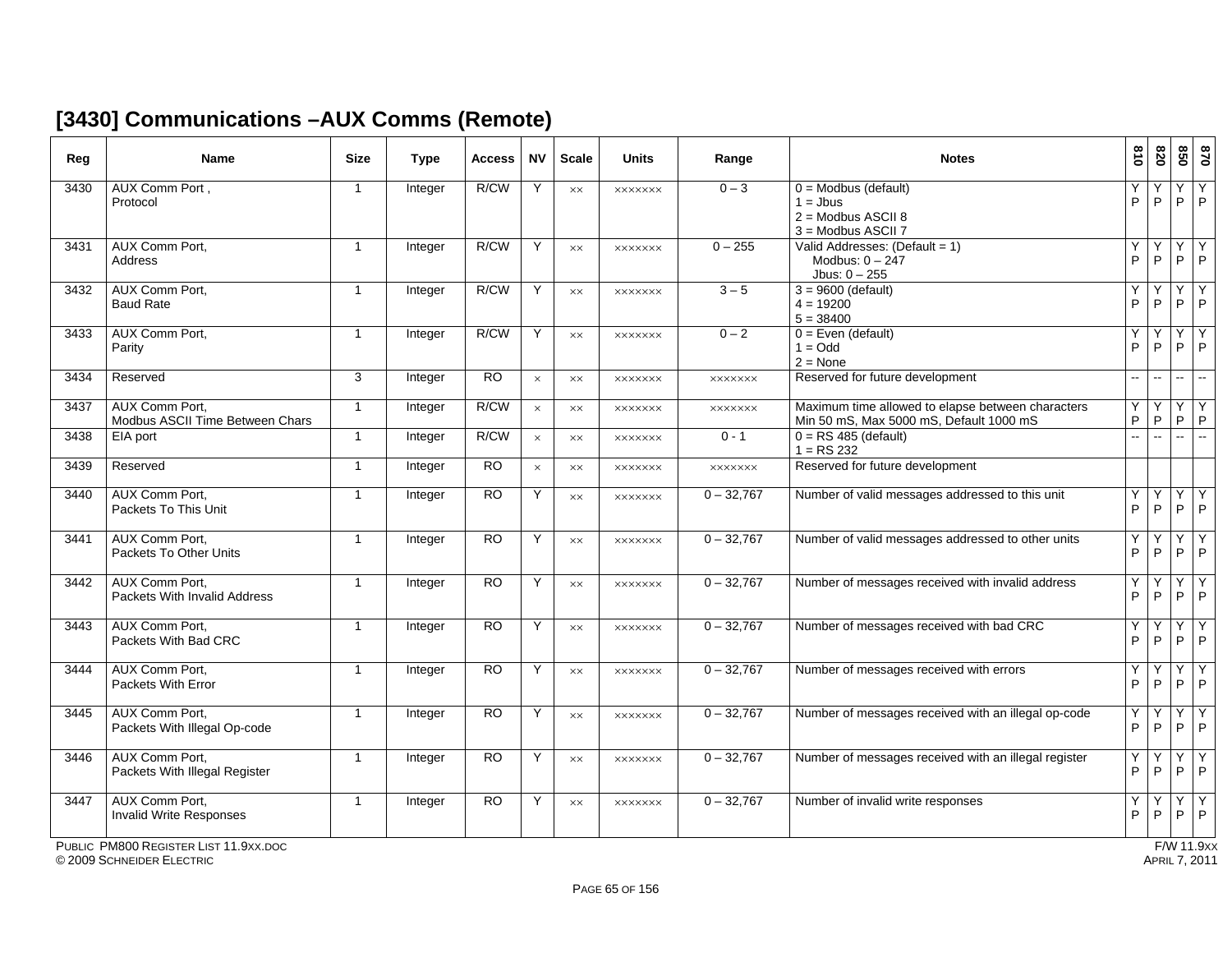| Reg  | Name                                          | <b>Size</b> | Type    | <b>Access</b> | <b>NV</b>    | Scale     | <b>Units</b>   | Range        | <b>Notes</b>                                      | 018      | 078                      | 850     | 0 <sub>28</sub>          |
|------|-----------------------------------------------|-------------|---------|---------------|--------------|-----------|----------------|--------------|---------------------------------------------------|----------|--------------------------|---------|--------------------------|
| 3448 | AUX Comm Port,<br>Packets With Illegal Counts |             | Integer | <b>RO</b>     | Y            | <b>XX</b> | <b>XXXXXXX</b> | $0 - 32,767$ | Number of messages received with an illegal count | Y.<br>P  | Y<br>P                   | Y<br>P. | Y<br>P                   |
| 3449 | AUX Comm Port,<br>Packets With Frame Error    |             | Integer | <b>RO</b>     | Y            | <b>XX</b> | <b>XXXXXXX</b> | $0 - 32,767$ | Number of messages received with a frame error    | Y<br>P   | Υ<br>P                   | Y<br>P. | Y<br>$\mathsf{P}$        |
| 3450 | AUX Comm Port,<br><b>Broadcast Messages</b>   |             | Integer | <b>RO</b>     | $\mathsf{v}$ | <b>XX</b> | <b>XXXXXXX</b> | $0 - 32,767$ | Number of broadcast messages received             | . Y<br>P | Υ<br>P                   | Y<br>P  | $\mathsf{Y}$<br>P        |
| 3451 | AUX Comm Port,<br>Number Of Exceptions        |             | Integer | <b>RO</b>     | Y            | <b>XX</b> | <b>XXXXXXX</b> | $0 - 32,767$ | Number of exception replies                       | Y<br>P   | Y<br>P                   | Y<br>P. | Y<br>P                   |
| 3452 | AUX Comm Port,<br>Messages With Good CRC      |             | Integer | <b>RO</b>     | Y            | <b>XX</b> | <b>XXXXXXX</b> | $0 - 32,767$ | Number of messages received with a good CRC       | Y<br>P   | Y<br>P                   | Y<br>P. | Y<br>P                   |
| 3453 | AUX Comm Port.<br><b>Modbus Event Counter</b> |             | Integer | <b>RO</b>     | Y            | <b>XX</b> | <b>XXXXXXX</b> | $0 - 32.767$ | <b>Modbus Event Counter</b>                       | Y<br>P   | $\checkmark$<br>P        | Y<br>P  | Y<br>P                   |
| 3454 | Reserved                                      | 36          | Integer | <b>RO</b>     | Υ            | <b>XX</b> | <b>XXXXXXX</b> | $0 - 32,767$ | Reserved for future development                   | $- -$    | $\overline{\phantom{a}}$ | $- -$   | $\overline{\phantom{a}}$ |

#### **[3650] Spare – (3650 – 3749) Possible User Qtys**

| Reg  | Name     | <b>Size</b> | Type    | <b>Access</b> | <b>NV</b>            | <b>Scale</b> | <b>Units</b>   | Range          | <b>Notes</b>                    | 0            | 078 | 850 | $\mathbf{r}_8$<br>$\mathbf{c}$ |  |
|------|----------|-------------|---------|---------------|----------------------|--------------|----------------|----------------|---------------------------------|--------------|-----|-----|--------------------------------|--|
| 3650 | Reserved | 100         | Integer | <b>RO</b>     | $\ddot{\phantom{0}}$ | XX           | <b>XXXXXXX</b> | <b>XXXXXXX</b> | Reserved for future development | $\mathbf{r}$ | $-$ |     | --                             |  |

#### **[3750] ITIC/SEMI Evaluation – (3750-3899)**

#### **ITI(CBEMA) Voltage Sags**

|      | __                          |         |           |         |           |                    |                |                |      |
|------|-----------------------------|---------|-----------|---------|-----------|--------------------|----------------|----------------|------|
| 3750 | Duration: <20ms             | Integer | <b>RO</b> |         | <b>XX</b> | $0 - 32.767$       | N N            | N <sub>Y</sub> |      |
|      | Magnitude: 80-90% nominal V |         |           |         |           | (-32,768 if N/A)   |                |                | D    |
| 3751 | Duration: 20ms-0.5s         | Integer | <b>RO</b> |         | <b>XX</b> | $0 - 32,767$       | N N            | N <sub>Y</sub> |      |
|      | Magnitude: 80-90% nominal V |         |           |         |           | (-32,768 if N/A)   |                |                | D    |
| 3752 | Duration: 0.5-10s           | Integer | <b>RO</b> | $\cdot$ | <b>XX</b> | $0 - 32.767$       | N <sub>N</sub> | N <sub>Y</sub> |      |
|      | Magnitude: 80-90% nominal V |         |           |         |           | (-32,768 if N/A)   |                |                | D    |
| 3753 | Duration: >10s              | Integer | <b>RO</b> |         | <b>XX</b> | $0 - 32.767$       | N <sub>N</sub> | N <sub>Y</sub> |      |
|      | Magnitude: 80-90% nominal V |         |           |         |           | (-32,768 if N/A)   |                |                | D    |
| 3754 | <b>Total Voltage Sags</b>   | Integer | <b>RO</b> |         | <b>XX</b> | $0 - 32.767$       | N N            | N <sub>Y</sub> |      |
|      | Magnitude: 80-90% nominal V |         |           |         |           | $(-32,768$ if N/A) |                |                | l p. |
|      |                             |         |           |         |           |                    |                |                |      |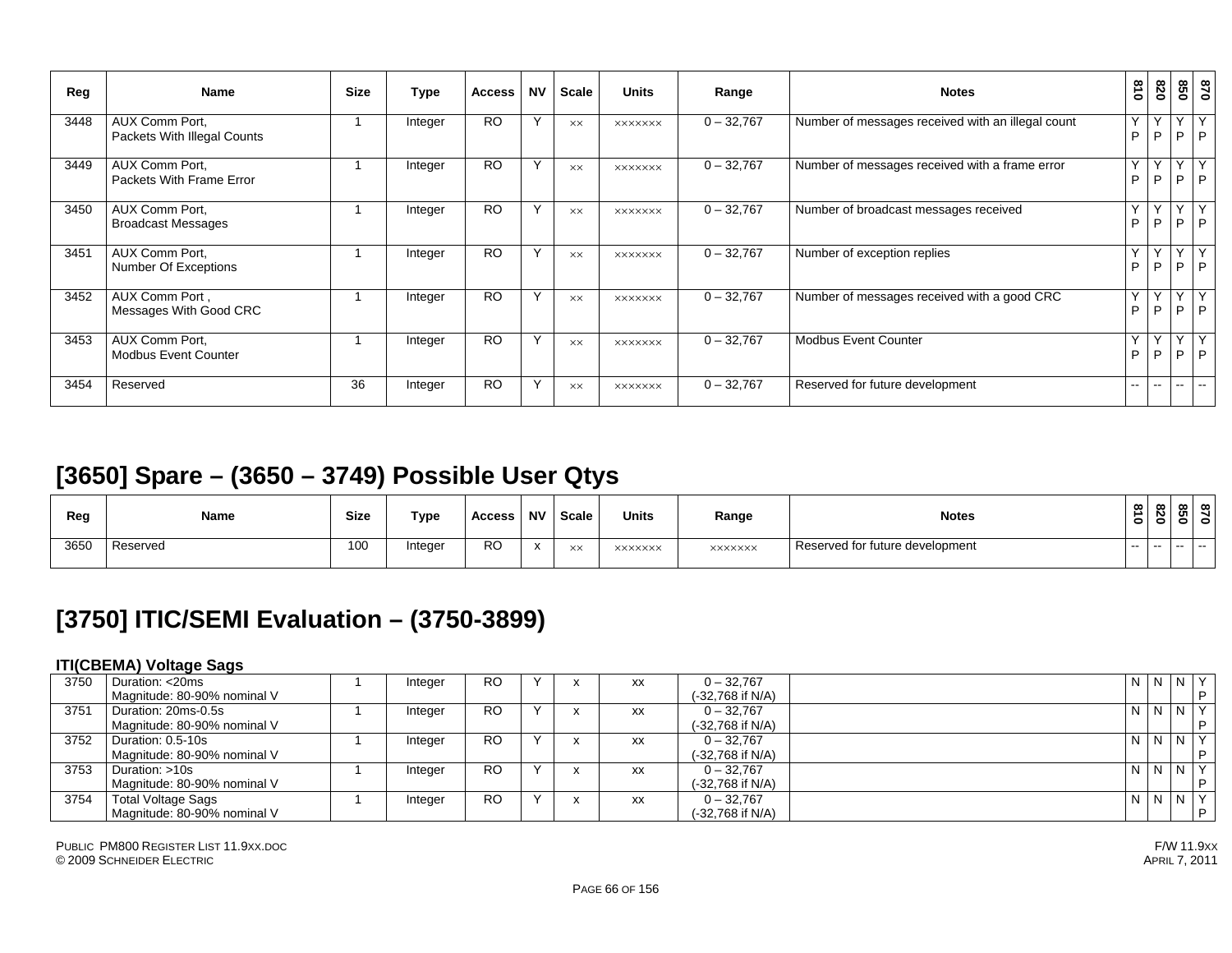| 3755 | Duration: <20ms<br>Magnitude: 70-80% nominal V           | $\overline{1}$          | Integer          | <b>RO</b>       | Y | X                         | XX             | $0 - 32,767$<br>(-32,768 if N/A) |         | NNNY                          |                | $\mathsf P$      |
|------|----------------------------------------------------------|-------------------------|------------------|-----------------|---|---------------------------|----------------|----------------------------------|---------|-------------------------------|----------------|------------------|
| 3756 | Duration: 20ms-0.5s<br>Magnitude: 70-80% nominal V       | $\overline{1}$          | Integer          | <b>RO</b>       | Y | $\boldsymbol{\mathsf{x}}$ | XX             | $0 - 32.767$<br>(-32,768 if N/A) |         | $N$ $N$ $N$                   |                | Y<br>$\sf P$     |
| 3757 | Duration: 0.5-10s<br>Magnitude: 70-80% nominal V         | $\overline{1}$          | Integer          | <b>RO</b>       | Y | $\boldsymbol{\mathsf{x}}$ | XX             | $0 - 32,767$<br>(-32,768 if N/A) | $N$ $N$ |                               | $N$ $Y$        | $\mathsf P$      |
| 3758 | Duration: >10s<br>Magnitude: 70-80% nominal V            | $\overline{1}$          | <b>Integer</b>   | <b>RO</b>       | Y | $\mathsf{x}$              | <b>XX</b>      | $0 - 32,767$<br>(-32,768 if N/A) |         | N N N                         |                | Y<br>$\sf P$     |
| 3759 | <b>Total Voltage Sags</b><br>Magnitude: 70-80% nominal V | $\overline{1}$          | Integer          | <b>RO</b>       | Y | $\mathsf{x}$              | xx             | $0 - 32,767$<br>(-32,768 if N/A) |         | $\frac{N}{N}$                 | $N$ $Y$        | P                |
| 3760 | Duration: <20ms<br>Magnitude: 40-70% nominal V           | $\overline{1}$          | Integer          | <b>RO</b>       | Y | $\mathsf{x}$              | XX             | $0 - 32,767$<br>(-32,768 if N/A) |         | N N                           | N              | Y<br>$\mathsf P$ |
| 3761 | Duration: 20ms-0.5s<br>Magnitude: 40-70% nominal V       | $\overline{1}$          | Integer          | RO              | Y | $\boldsymbol{\mathsf{x}}$ | XX             | $0 - 32,767$<br>(-32,768 if N/A) | N N     |                               | $\overline{N}$ | Y<br>$\mathsf P$ |
| 3762 | Duration: 0.5-10s<br>Magnitude: 40-70% nominal V         | $\overline{\mathbf{1}}$ | Integer          | RO              | Y | $\mathsf{x}$              | XX             | $0 - 32,767$<br>(-32,768 if N/A) | N.      | $\overline{N}$                | N              | Y<br>$\mathsf P$ |
| 3763 | Duration: >10s<br>Magnitude: 40-70% nominal V            | $\overline{1}$          | Integer          | <b>RO</b>       | Y | $\boldsymbol{\mathsf{x}}$ | XX             | $0 - 32,767$<br>(-32,768 if N/A) |         | N N                           | $\overline{N}$ | Y<br>P           |
| 3764 | <b>Total Voltage Sags</b><br>Magnitude: 40-70% nominal V | $\overline{1}$          | Integer          | <b>RO</b>       | Y | $\mathsf{x}$              | <b>XX</b>      | $0 - 32,767$<br>(-32,768 if N/A) |         | $\frac{N}{N}$                 | N Y            | $\mathsf{P}$     |
| 3765 | Duration: <20ms<br>Magnitude: 0-40% nominal V            | $\overline{1}$          | Integer          | <b>RO</b>       | Y | $\mathsf{x}$              | XX             | $0 - 32,767$<br>(-32,768 if N/A) | $N$ $N$ |                               | $N$ $Y$        | P                |
| 3766 | Duration: 20ms-0.5s<br>Magnitude: 0-40% nominal V        | $\overline{1}$          | Integer          | RO              | Y | $\boldsymbol{\mathsf{x}}$ | XX             | $0 - 32,767$<br>(-32,768 if N/A) |         | NNNY                          |                | $\mathsf P$      |
| 3767 | Duration: 0.5-10s                                        | $\overline{1}$          | Integer          | RO              | Y | $\pmb{\chi}$              | XX             | $0 - 32,767$                     | $N$ $N$ |                               | $\overline{z}$ | Y                |
| 3768 | Magnitude: 0-40% nominal V<br>Duration: >10s             | $\overline{1}$          | Integer          | <b>RO</b>       | Y | $\mathsf{x}$              | <b>XX</b>      | (-32,768 if N/A)<br>$0 - 32,767$ |         | $\overline{N}$ $\overline{N}$ | N Y            | $\sf P$          |
| 3769 | Magnitude: 0-40% nominal V<br><b>Total Voltage Sags</b>  | $\overline{1}$          | Integer          | $\overline{RO}$ | Y | $\mathsf{x}$              | <b>XX</b>      | (-32,768 if N/A)<br>$0 - 32,767$ |         | NNNY                          |                | P                |
| 3770 | Magnitude: 0-40% nominal V<br><b>Total Voltage Sags</b>  | $\overline{1}$          | Integer          | <b>RO</b>       | Y | $\mathsf{x}$              | XX             | (-32,768 if N/A)<br>$0 - 32,767$ | $N$ $N$ |                               | $N$ $Y$        | $\mathsf P$      |
| 3771 | Duration: <20ms<br><b>Total Voltage Sags</b>             | $\overline{1}$          | Integer          | RO              | Y | $\boldsymbol{\mathsf{x}}$ | XX             | (-32,768 if N/A)<br>$0 - 32,767$ | N       | $\overline{z}$                | $\overline{N}$ | P<br>Y           |
| 3772 | Duration: 20ms-0.5s<br><b>Total Voltage Sags</b>         | $\overline{1}$          | Integer          | RO              | Y | $\boldsymbol{\mathsf{x}}$ | XX             | (-32,768 if N/A)<br>$0 - 32,767$ | N N     |                               | $\overline{N}$ | $\sf P$<br>Y     |
| 3773 | Duration: 0.5-10s<br><b>Total Voltage Sags</b>           | $\overline{1}$          | Integer          | <b>RO</b>       | Y | $\boldsymbol{\mathsf{x}}$ | XX             | (-32,768 if N/A)<br>$0 - 32,767$ | $N$ $N$ |                               | $\overline{N}$ | $\mathsf P$<br>Y |
| 3774 | Duration: >10s<br><b>Total ITI(CBEMA)</b>                | $\overline{1}$          | Integer          | <b>RO</b>       | Y | $\mathsf{x}$              | XX             | (-32,768 if N/A)<br>$0 - 32,767$ |         | NNNY                          |                | P                |
| 3775 | <b>Voltage Sags</b><br>Date/Time of Last Event           | $\overline{4}$          | <b>Date Time</b> | <b>RO</b>       | Y | $\sim$                    | $\sim$         | (-32,768 if N/A)                 | $N$ $N$ |                               | N <sub>Y</sub> | $\mathsf{P}$     |
| 3779 | Date/Time of Last Reset                                  | $\overline{4}$          | <b>Date Time</b> | $\overline{RO}$ | Y | $\blacksquare$            | $\blacksquare$ | $\sim$                           |         | N N N                         |                | P<br>Υ<br>P      |
|      |                                                          |                         |                  |                 |   |                           |                |                                  |         |                               |                |                  |

#### **ITI(CBEMA) Voltage Swells**

| 3783<br>$<$ 20 $ms$<br>Duration:  | integer | nn.<br>ĸu | $\lambda$ | <br>~ | 00722<br>- 32.707 | N | $\cdot$ |
|-----------------------------------|---------|-----------|-----------|-------|-------------------|---|---------|
| $10-120$ %<br>nomin<br>Magnitude: |         |           |           |       | (-32,768 if N/A)  |   |         |

PUBLIC PM800 REGISTER LIST 11.9XX.DOC© 2009 SCHNEIDER ELECTRIC APRIL 7, 2011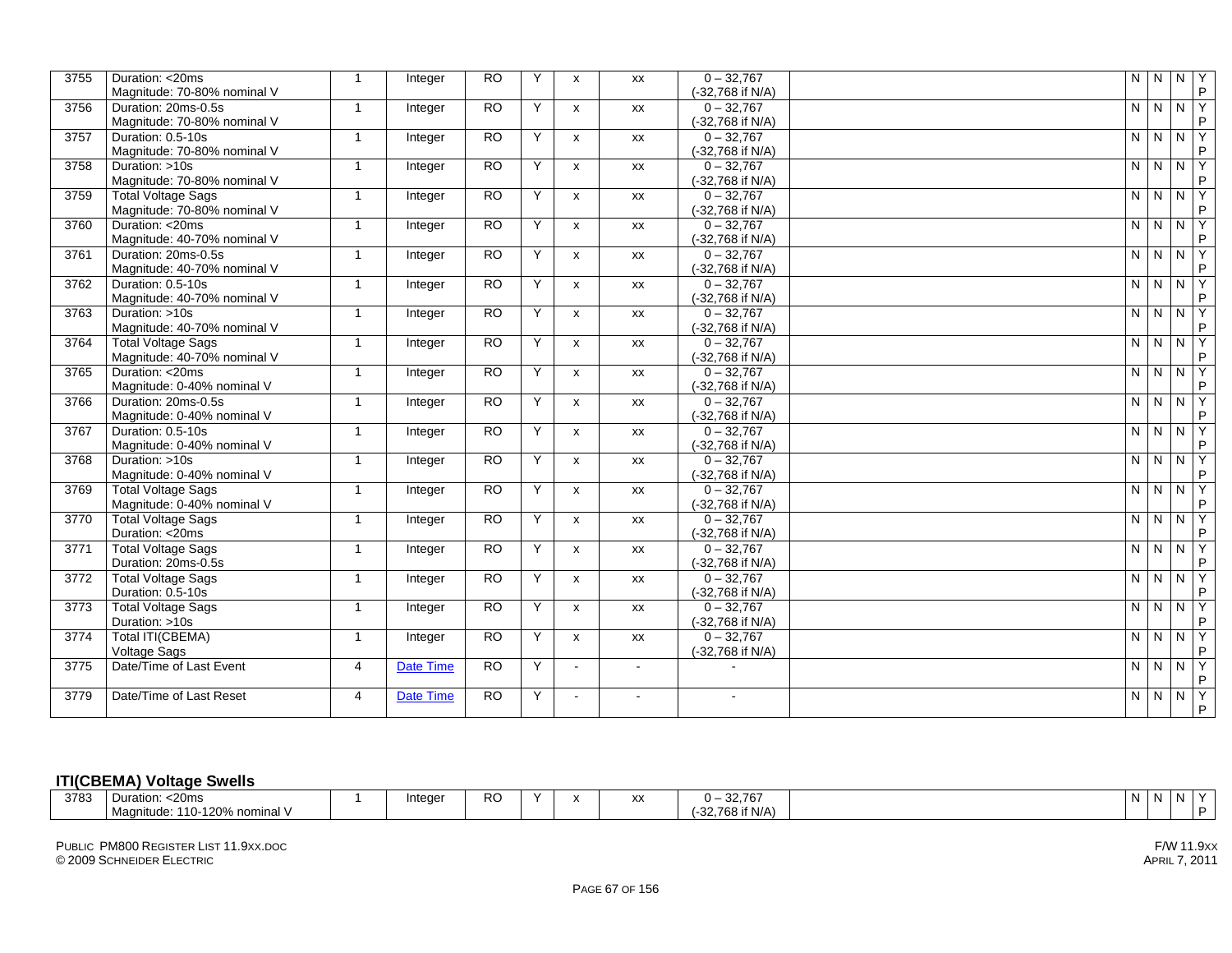| 3784 | Duration: 20ms-0.5s<br>Magnitude: 110-120% nominal V         | $\mathbf{1}$ | Integer        | <b>RO</b>       | Y | $\boldsymbol{\mathsf{x}}$ | XX        | $0 - 32,767$<br>(-32,768 if N/A) | $\mathsf{N}$            | $\mathsf{N}$   | N              | l Y<br>$\mathsf{P}$ |
|------|--------------------------------------------------------------|--------------|----------------|-----------------|---|---------------------------|-----------|----------------------------------|-------------------------|----------------|----------------|---------------------|
| 3785 | Duration: 0.5-10s<br>Magnitude: 110-120% nominal V           | $\mathbf{1}$ | Integer        | <b>RO</b>       | Y | $\mathsf{x}$              | XX        | $0 - 32,767$<br>(-32,768 if N/A) | N                       | $\overline{N}$ | NY             | P                   |
| 3786 | Duration: >10s<br>Magnitude: 110-120% nominal V              | $\mathbf{1}$ | Integer        | <b>RO</b>       | Y | $\pmb{\chi}$              | XX        | $0 - 32,767$<br>(-32,768 if N/A) | N                       | N              | N              | Y<br>P              |
| 3787 | <b>Total Voltage Swells</b>                                  | $\mathbf{1}$ | Integer        | <b>RO</b>       | Y | $\mathsf{x}$              | XX        | $0 - 32,767$                     | N.                      | $\overline{N}$ | N              | Y<br>P              |
| 3788 | Magnitude: 110-120% nominal V<br>Duration: <20ms             | $\mathbf{1}$ | <b>Integer</b> | <b>RO</b>       | Y | X                         | XX        | (-32,768 if N/A)<br>$0 - 32.767$ | N                       | $N$   $N$      |                | <b>Y</b>            |
| 3789 | Magnitude: 120-140% nominal V<br>Duration: 20ms-0.5s         | $\mathbf{1}$ | Integer        | <b>RO</b>       | Y | $\pmb{\chi}$              | XX        | (-32,768 if N/A)<br>$0 - 32,767$ | N                       | N              | $\overline{N}$ | P<br>Y              |
| 3790 | Magnitude: 120-140% nominal V<br>Duration: 0.5-10s           | $\mathbf{1}$ | Integer        | <b>RO</b>       | Y | $\boldsymbol{\mathsf{x}}$ | <b>XX</b> | (-32,768 if N/A)<br>$0 - 32.767$ | N                       | N              | N              | P<br>Y              |
| 3791 | Magnitude: 120-140% nominal V<br>Duration: >10s              | $\mathbf{1}$ | Integer        | $\overline{RO}$ | Y | $\mathsf{x}$              | XX        | (-32,768 if N/A)<br>$0 - 32,767$ | N                       | $\overline{N}$ | N              | P<br>ΙY             |
| 3792 | Magnitude: 120-140% nominal V<br><b>Total Voltage Swells</b> | $\mathbf{1}$ |                | <b>RO</b>       | Y | $\pmb{\chi}$              | XX        | (-32,768 if N/A)<br>$0 - 32,767$ | N                       | ${\sf N}$      | ${\sf N}$      | P<br>ĪΥ             |
|      | Magnitude: 120-140% nominal V                                |              | Integer        |                 |   |                           |           | (-32,768 if N/A)                 |                         |                |                | P                   |
| 3793 | Duration: <20ms<br>Magnitude: 140-200% nominal V             | $\mathbf{1}$ | Integer        | <b>RO</b>       | Y | $\boldsymbol{\mathsf{x}}$ | XX        | $0 - 32,767$<br>(-32,768 if N/A) | N                       | N              | N              | Y<br>P              |
| 3794 | Duration: 20ms-0.5s<br>Magnitude: 140-200% nominal V         | $\mathbf{1}$ | Integer        | <b>RO</b>       | Y | $\mathsf{x}$              | XX        | $0 - 32,767$<br>(-32,768 if N/A) | $\overline{\mathsf{N}}$ | $\overline{N}$ | $\mathsf{N}$   | $\overline{Y}$<br>P |
| 3795 | Duration: 0.5-10s<br>Magnitude: 140-200% nominal V           | $\mathbf{1}$ | <b>Integer</b> | <b>RO</b>       | Y | $\pmb{\chi}$              | XX        | $0 - 32,767$<br>(-32,768 if N/A) | N                       | N N            |                | TΥ<br>P             |
| 3796 | Duration: >10s<br>Magnitude: 140-200% nominal V              | $\mathbf{1}$ | Integer        | <b>RO</b>       | Y | $\pmb{\chi}$              | XX        | $0 - 32,767$<br>(-32,768 if N/A) | N                       | $N$ $N$        |                | l Y<br>P            |
| 3797 | <b>Total Voltage Swells</b><br>Magnitude: 140-200% nominal V | $\mathbf{1}$ | Integer        | <b>RO</b>       | Y | $\boldsymbol{\mathsf{x}}$ | XX        | $0 - 32,767$<br>(-32,768 if N/A) | N                       | $\overline{N}$ | N              | Y<br>P              |
| 3798 | Duration: <20ms<br>Magnitude: 200-500% nominal V             | $\mathbf{1}$ | Integer        | <b>RO</b>       | Y | x                         | XX        | $0 - 32,767$<br>(-32,768 if N/A) | N                       | $\mathsf{N}$   | $\mathsf{N}$   | Y<br>P              |
| 3799 | Duration: 20ms-0.5s                                          | $\mathbf{1}$ | Integer        | <b>RO</b>       | Y | $\mathsf{x}$              | XX        | $0 - 32,767$                     | N                       | $\mathsf{N}$   | ${\sf N}$      | ĪΥ                  |
| 3800 | Magnitude: 200-500% nominal V<br>Duration: 0.5-10s           | $\mathbf{1}$ | Integer        | <b>RO</b>       | Y | $\mathsf{x}$              | XX        | (-32,768 if N/A)<br>$0 - 32,767$ | N                       | $\mathsf{N}$   | N              | P<br>Y              |
| 3801 | Magnitude: 200-500% nominal V<br>Duration: >10s              | $\mathbf{1}$ | Integer        | <b>RO</b>       | Y | $\pmb{\chi}$              | XX        | (-32,768 if N/A)<br>$0 - 32,767$ | $N$ $N$                 |                | $\overline{N}$ | P<br>l Y            |
| 3802 | Magnitude: 200-500% nominal V<br><b>Total Voltage Swells</b> | $\mathbf{1}$ | Integer        | <b>RO</b>       | Y | $\pmb{\chi}$              | XX        | (-32,768 if N/A)<br>$0 - 32,767$ | $\mathsf{N}$            | $N$ $N$        |                | P<br>ĪΥ             |
|      | Magnitude: 200-500% nominal V                                |              |                |                 |   |                           |           | (-32,768 if N/A)                 |                         |                |                | P                   |
| 3803 | Duration: <20ms<br>Magnitude: >500% nominal V                | $\mathbf{1}$ | Integer        | <b>RO</b>       | Y | $\pmb{\chi}$              | XX        | $0 - 32,767$<br>(-32,768 if N/A) | $\mathsf{N}$            | N              | N              | Y<br>P              |
| 3804 | Duration: 20ms-0.5s<br>Magnitude: >500% nominal V            | $\mathbf{1}$ | Integer        | <b>RO</b>       | Y | $\boldsymbol{\mathsf{x}}$ | XX        | $0 - 32,767$<br>(-32,768 if N/A) | N                       | $\mathsf{N}$   | $\mathsf{N}$   | Y<br>P              |
| 3805 | Duration: 0.5-10s<br>Magnitude: >500% nominal V              | $\mathbf{1}$ | Integer        | <b>RO</b>       | Y | $\boldsymbol{\mathsf{X}}$ | XX        | $0 - 32,767$<br>(-32,768 if N/A) | N                       | N              | N              | l Y<br>P            |
| 3806 | Duration: >10s<br>Magnitude: >500% nominal V                 | $\mathbf{1}$ | Integer        | <b>RO</b>       | Y | $\mathsf{x}$              | XX        | $0 - 32,767$<br>(-32,768 if N/A) | N                       | N              | N              | <b>Y</b><br>P       |
| 3807 | <b>Total Voltage Swells</b><br>Magnitude: >500% nominal V    | $\mathbf{1}$ | Integer        | <b>RO</b>       | Y | $\boldsymbol{\mathsf{x}}$ | XX        | $0 - 32,767$<br>(-32,768 if N/A) | $\mathsf{N}$            | ${\sf N}$      | $\overline{N}$ | Y<br>P              |
| 3808 | <b>Total Voltage Swells</b>                                  | $\mathbf{1}$ | Integer        | <b>RO</b>       | Y | $\boldsymbol{\mathsf{x}}$ | XX        | $0 - 32,767$                     | $\overline{\mathsf{N}}$ | $\overline{N}$ | $\overline{N}$ | $\overline{Y}$      |
| 3809 | Duration: <20ms<br><b>Total Voltage Swells</b>               | $\mathbf{1}$ | Integer        | <b>RO</b>       | Y | $\pmb{\chi}$              | XX        | (-32,768 if N/A)<br>$0 - 32,767$ | N                       | $N$   $N$      |                | P<br>Y              |
|      | Duration: 20ms-0.5s                                          |              |                |                 |   |                           |           | (-32,768 if N/A)                 |                         |                |                | P                   |

PUBLIC PM800 REGISTER LIST 11.9XX.DOC

© 2009 SCHNEIDER ELECTRIC APRIL 7, 2011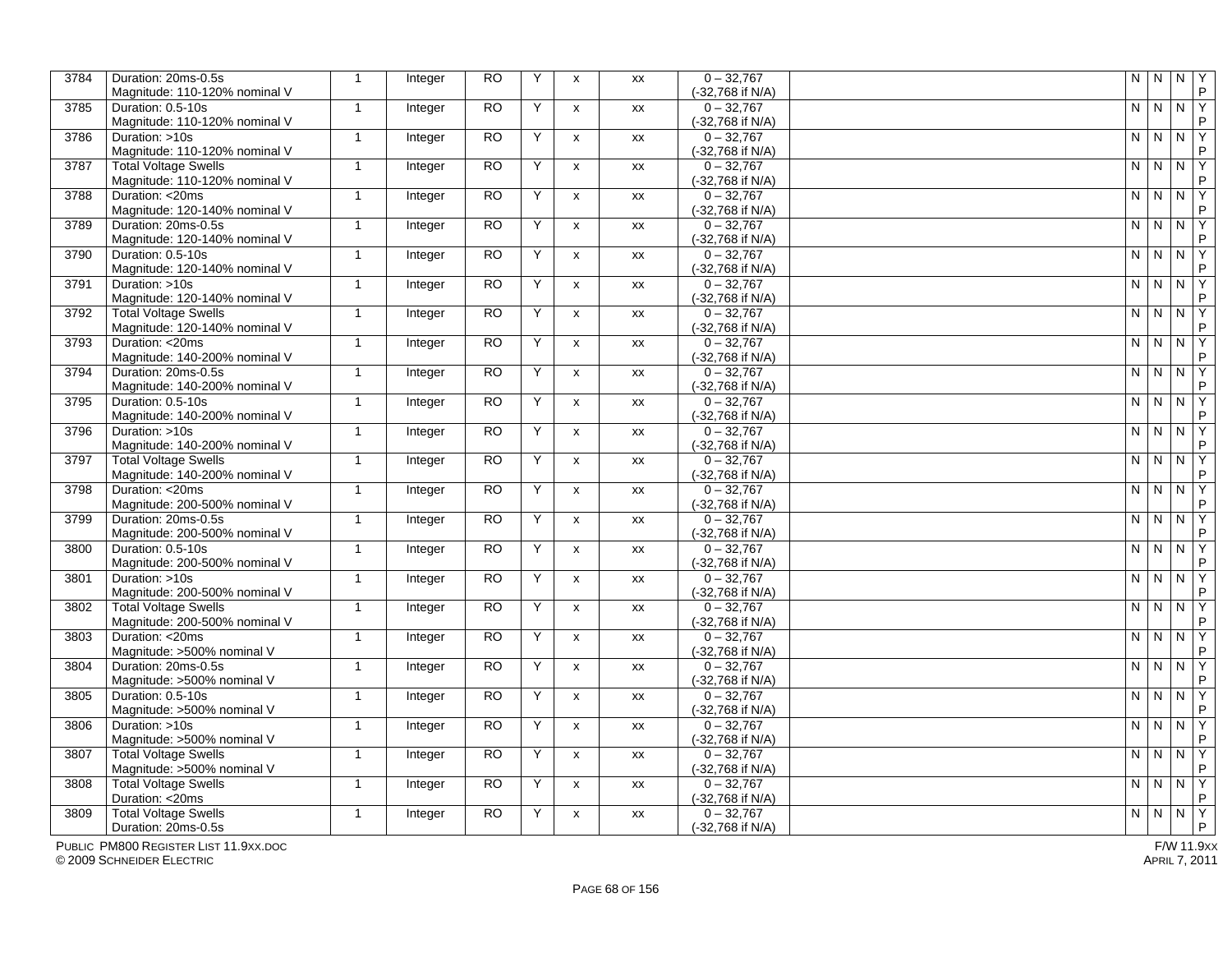| 3810 | <b>Total Voltage Swells</b> | Integer   | <b>RO</b> |              | XX | $0 - 32,767$     | N              | NNY   |    |
|------|-----------------------------|-----------|-----------|--------------|----|------------------|----------------|-------|----|
|      | Duration: 0.5-10s           |           |           |              |    | (-32,768 if N/A) |                |       |    |
| 3811 | <b>Total Voltage Swells</b> | Integer   | <b>RO</b> |              | XX | $0 - 32,767$     | l N            | N N Y |    |
|      | Duration: >10s              |           |           |              |    | (-32,768 if N/A) |                |       |    |
| 3812 | Total ITI(CBEMA)            | Integer   | <b>RO</b> |              | XX | $0 - 32,767$     | $\overline{N}$ | NNY   |    |
|      | <b>Voltage Swells</b>       |           |           |              |    | (-32,768 if N/A) |                |       |    |
| 3813 | Date/Time of Last Event     | Date Time | <b>RO</b> | $\checkmark$ |    |                  | l N            | NNY   |    |
|      |                             |           |           |              |    |                  |                |       |    |
| 3817 | Date/Time of Last Reset     | Date Time | <b>RO</b> |              |    |                  | l N            | NNY   |    |
|      |                             |           |           |              |    |                  |                |       | D. |

#### **SEMI F47 Voltage Sags**

| 3821 | Duration: <50ms             | $\mathbf{1}$            | Integer | <b>RO</b>       | Y | $\boldsymbol{\mathsf{x}}$ | XX        | $0 - 32,767$     |   | N N N Y               |   |
|------|-----------------------------|-------------------------|---------|-----------------|---|---------------------------|-----------|------------------|---|-----------------------|---|
|      | Magnitude: 80-90% nominal V |                         |         |                 |   |                           |           | (-32,768 if N/A) |   |                       | P |
| 3822 | Duration: 50-200ms          | $\overline{1}$          | Integer | <b>RO</b>       | Y | $\mathsf{x}$              | <b>XX</b> | $0 - 32.767$     | N | N N Y                 |   |
|      | Magnitude: 80-90% nominal V |                         |         |                 |   |                           |           | (-32,768 if N/A) |   |                       | P |
| 3823 | Duration: 200-500ms         | $\overline{1}$          | Integer | <b>RO</b>       | Y | $\mathsf{x}$              | XX        | $0 - 32,767$     |   | N N N Y               |   |
|      | Magnitude: 80-90% nominal V |                         |         |                 |   |                           |           | (-32,768 if N/A) |   |                       | P |
| 3824 | Duration: 500-1000ms        | $\overline{\mathbf{1}}$ | Integer | <b>RO</b>       | Y | $\mathsf{x}$              | XX        | $0 - 32,767$     | N | $\sqrt{N}$ $\sqrt{Y}$ |   |
|      | Magnitude: 80-90% nominal V |                         |         |                 |   |                           |           | (-32,768 if N/A) |   |                       | P |
| 3825 | Duration: >1000ms           | $\mathbf{1}$            | Integer | $\overline{RO}$ | Y | x                         | XX        | $0 - 32,767$     | N | N N Y                 |   |
|      | Magnitude: 80-90% nominal V |                         |         |                 |   |                           |           | (-32,768 if N/A) |   |                       | P |
| 3826 | <b>Total Voltage Sags</b>   |                         | Integer | <b>RO</b>       | Y | $\mathsf{x}$              | <b>XX</b> | $0 - 32,767$     | N | $N$ $N$ $Y$           |   |
|      | Magnitude: 80-90% nominal V |                         |         |                 |   |                           |           | (-32,768 if N/A) |   |                       | P |
| 3827 | Duration: <50ms             | -1                      | Integer | <b>RO</b>       | Y | X                         | XX        | $0 - 32,767$     | N | $\sqrt{N}$ $\sqrt{Y}$ |   |
|      | Magnitude: 70-80% nominal V |                         |         |                 |   |                           |           | (-32,768 if N/A) |   |                       | P |
| 3828 | Duration: 50-200ms          | $\mathbf{1}$            | Integer | <b>RO</b>       | Y | $\mathsf{x}$              | <b>XX</b> | $0 - 32.767$     |   | NNNY                  |   |
|      | Magnitude: 70-80% nominal V |                         |         |                 |   |                           |           | (-32,768 if N/A) |   |                       | P |
| 3829 | Duration: 200-500ms         | $\overline{1}$          | Integer | <b>RO</b>       | Y | $\mathsf{x}$              | <b>XX</b> | $0 - 32,767$     | N | N N Y                 |   |
|      | Magnitude: 70-80% nominal V |                         |         |                 |   |                           |           | (-32,768 if N/A) |   |                       | P |
| 3830 | Duration: 500-1000ms        | $\overline{1}$          | Integer | <b>RO</b>       | Y | $\mathsf{x}$              | XX        | $0 - 32,767$     | N | N N Y                 |   |
|      | Magnitude: 70-80% nominal V |                         |         |                 |   |                           |           | (-32,768 if N/A) |   |                       | P |
| 3831 | Duration: >1000ms           | $\overline{1}$          | Integer | <b>RO</b>       | Y | $\mathsf{x}$              | XX        | $0 - 32,767$     | N | N N Y                 |   |
|      | Magnitude: 70-80% nominal V |                         |         |                 |   |                           |           | (-32,768 if N/A) |   |                       | P |
| 3832 | <b>Total Voltage Sags</b>   | $\overline{1}$          | Integer | <b>RO</b>       | Y | $\mathsf{x}$              | XX        | $0 - 32,767$     | N | $\sqrt{N}$ $\sqrt{Y}$ |   |
|      | Magnitude: 70-80% nominal V |                         |         |                 |   |                           |           | (-32,768 if N/A) |   |                       | P |
| 3833 | Duration: <50ms             | -1                      | Integer | <b>RO</b>       | Y | $\mathsf{x}$              | <b>XX</b> | $0 - 32,767$     | N | N N Y                 |   |
|      | Magnitude: 50-70% nominal V |                         |         |                 |   |                           |           | (-32,768 if N/A) |   |                       | P |
| 3834 | Duration: 50-200ms          | -1                      | Integer | <b>RO</b>       | Y | X                         | XX        | $0 - 32,767$     | N | N N Y                 |   |
|      | Magnitude: 50-70% nominal V |                         |         |                 |   |                           |           | (-32,768 if N/A) |   |                       | P |
| 3835 | Duration: 200-500ms         | $\mathbf{1}$            | Integer | <b>RO</b>       | Y | $\mathsf{x}$              | <b>XX</b> | $0 - 32,767$     | N | N N Y                 |   |
|      | Magnitude: 50-70% nominal V |                         |         |                 |   |                           |           | (-32,768 if N/A) |   |                       | P |
| 3836 | Duration: 500-1000ms        | $\overline{1}$          | Integer | <b>RO</b>       | Y | $\mathsf{x}$              | <b>XX</b> | $0 - 32,767$     | N | N N Y                 |   |
|      | Magnitude: 50-70% nominal V |                         |         |                 |   |                           |           | (-32,768 if N/A) |   |                       | P |
| 3837 | Duration: >1000ms           | $\overline{1}$          | Integer | <b>RO</b>       | Y | $\mathsf{x}$              | <b>XX</b> | $0 - 32,767$     |   | NNNY                  |   |
|      | Magnitude: 50-70% nominal V |                         |         |                 |   |                           |           | (-32,768 if N/A) |   |                       | P |
| 3838 | <b>Total Voltage Sags</b>   | $\overline{1}$          | Integer | <b>RO</b>       | Y | $\boldsymbol{\mathsf{x}}$ | XX        | $0 - 32,767$     |   | NNNY                  |   |
|      | Magnitude: 50-70% nominal V |                         |         |                 |   |                           |           | (-32,768 if N/A) |   |                       | P |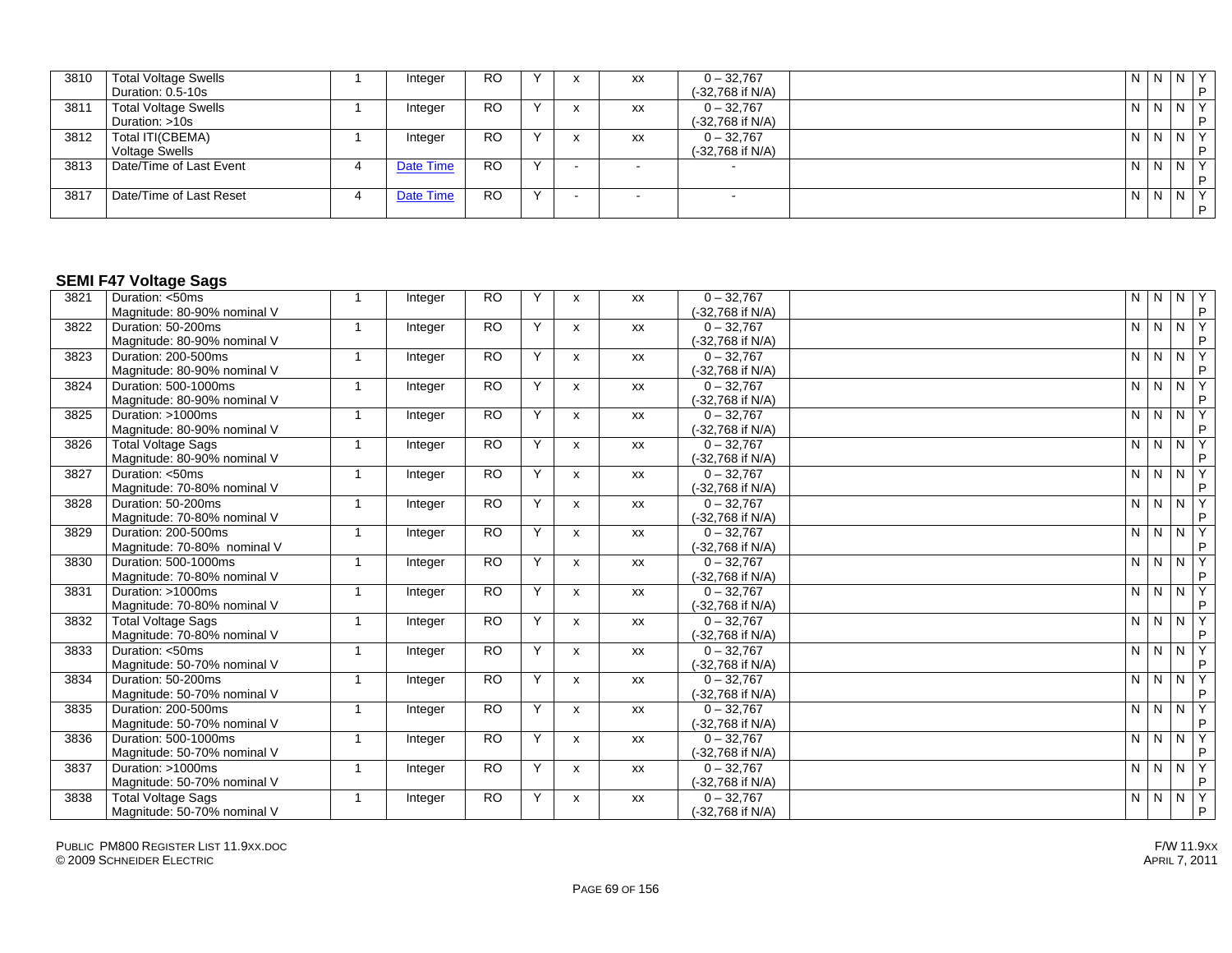| 3839 | Duration: <50ms<br>Magnitude: 0-50% nominal V           |    | Integer   | <b>RO</b>       |              | x | <b>XX</b>                | $0 - 32,767$<br>(-32,768 if N/A) | N              | N                   | Y<br>$\overline{N}$<br>P |
|------|---------------------------------------------------------|----|-----------|-----------------|--------------|---|--------------------------|----------------------------------|----------------|---------------------|--------------------------|
| 3840 | Duration: 50-200ms<br>Magnitude: 0-50% nominal V        |    | Integer   | <b>RO</b>       | Y            | x | <b>XX</b>                | $0 - 32,767$<br>(-32,768 if N/A) | N              | $N$ $N$             | Y<br>P                   |
| 3841 | Duration: 200-500ms<br>Magnitude: 0-50% nominal V       |    | Integer   | <b>RO</b>       | $\mathsf{v}$ | x | XX                       | $0 - 32,767$<br>-32,768 if N/A)  | N              | $N$ $N$             | Y<br>P                   |
| 3842 | Duration: 500-1000ms<br>Magnitude: 0-50% nominal V      | 1  | Integer   | <b>RO</b>       | Y            | X | <b>XX</b>                | $0 - 32,767$<br>(-32,768 if N/A) | N              | $N$   $N$           | Y<br>P                   |
| 3843 | Duration: >1000ms<br>Magnitude: 0-50% nominal V         | 1  | Integer   | <b>RO</b>       | Y            | X | XX                       | $0 - 32,767$<br>(-32,768 if N/A) | N              | $N$ $N$             | Y<br>P                   |
| 3844 | <b>Total Voltage Sags</b><br>Magnitude: 0-50% nominal V |    | Integer   | <b>RO</b>       | $\mathsf{Y}$ | x | XX                       | $0 - 32,767$<br>(-32,768 if N/A) | $\overline{N}$ | $N$   $N$           | Y<br>P                   |
| 3845 | <b>Total Voltage Sags</b><br>Duration: <50ms            | -4 | Integer   | <b>RO</b>       | Y            | X | <b>XX</b>                | $0 - 32,767$<br>(-32,768 if N/A) | $\overline{N}$ | $N$ $N$             | $\overline{Y}$<br>P      |
| 3846 | <b>Total Voltage Sags</b><br>Duration: 50-200ms         |    | Integer   | <b>RO</b>       | Y            | X | XX                       | $0 - 32,767$<br>(-32,768 if N/A) | N              | $\overline{N}$<br>N | Y<br>P                   |
| 3847 | <b>Total Voltage Sags</b><br>Duration: 200-500ms        |    | Integer   | <b>RO</b>       | Y            |   | <b>XX</b>                | $0 - 32,767$<br>(-32,768 if N/A) | N              | $N$ $N$             | Y<br>P                   |
| 3848 | <b>Total Voltage Sags</b><br>Duration: 500-1000ms       |    | Integer   | <b>RO</b>       | $\mathsf{v}$ | x | XX                       | $0 - 32,767$<br>(-32,768 if N/A) | N <sub>1</sub> | $N$ $N$             | Y<br>P                   |
| 3849 | <b>Total Voltage Sags</b><br>Duration: >1000ms          | 1  | Integer   | <b>RO</b>       | Y            | x | XX                       | $0 - 32,767$<br>(-32,768 if N/A) | N              | N                   | Y<br>N<br>P              |
| 3850 | <b>Total SEMI F47</b><br>Voltage Sags                   |    | Integer   | $\overline{RO}$ | Y            | x | XX                       | $0 - 32,767$<br>(-32,768 if N/A) | $\overline{N}$ | NN                  | Y<br>P                   |
| 3851 | Date/Time of Last Event                                 | 4  | Date Time | <b>RO</b>       | $\mathsf{Y}$ |   | $\sim$                   | ÷.                               | N              | $N$ $N$             | Υ<br>P                   |
| 3855 | Date/Time of Last Reset                                 | 4  | Date Time | <b>RO</b>       | Y            |   | $\overline{\phantom{a}}$ | $\overline{\phantom{a}}$         | N              | $N$   $N$           | Y<br>P                   |

## **[3900] Advanced PQ Configuration & Status – (3900 – 3950) (EN50160 and ITIC/SEMI Evaluation)**

| Reg              | <b>Name</b>                       | <b>Size</b> | Type    | <b>Access</b> | <b>NV</b> | <b>Scale</b> | <b>Units</b>   | Range       | <b>Notes</b>                                            | ∞<br>∸<br>0 | $\infty$<br>Ñ<br>$\circ$ | 850          | 0/8  |
|------------------|-----------------------------------|-------------|---------|---------------|-----------|--------------|----------------|-------------|---------------------------------------------------------|-------------|--------------------------|--------------|------|
| 3900             | PQ Advanced Enable/Disable        |             | Integer | R/CW          |           | XX           | <b>XXXXXXX</b> | $0 -$       | $0 =$ disabled (default)                                |             |                          |              |      |
|                  |                                   |             |         |               |           |              |                |             | l = enabled                                             | Р           |                          | D            | D    |
| 390 <sup>7</sup> | PQ Advanced Nominal Voltage       |             | Integer | <b>RO</b>     |           |              | Volts/Scale    | $0 - 32767$ | Copied from register 3238 for use by EN50160 Evaluation |             |                          | $\checkmark$ |      |
|                  |                                   |             |         |               |           |              |                |             |                                                         |             |                          | D            | l p. |
| 3902             | PQ Advanced Voltage Selection for |             | Integer | R/CW          |           | XX           | <b>XXXXXXX</b> | $0 -$       | $0 =$ Line-to-Neutral (default)                         |             |                          | $\checkmark$ |      |
|                  | 4-Wire Systems                    |             |         |               |           |              |                |             | l = Line-to-Line                                        |             |                          | D            | l D  |
| 3903             | PQ Advanced Nominal Frequency     |             | Integer | R/CW          |           | XX           | Hz             | 50, 60, 400 | Copied from register 3208 for use by EN50160 Evaluation |             |                          | $\sqrt{ }$   |      |
|                  |                                   |             |         |               |           |              |                |             |                                                         | D           |                          | D            | P    |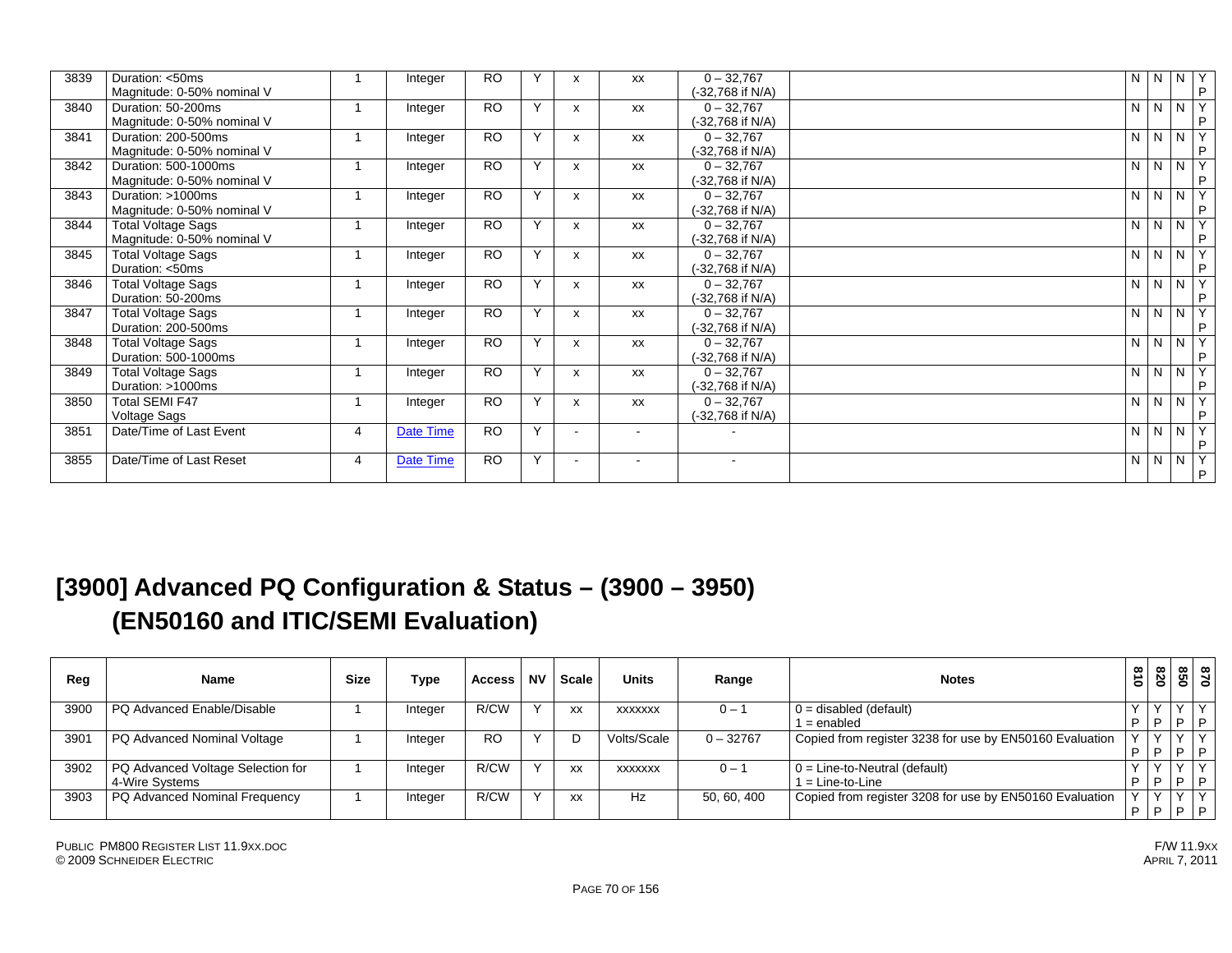| Reg  | <b>Name</b>                                                                       | <b>Size</b>  | <b>Type</b>   | <b>Access</b>  | <b>NV</b>    | <b>Scale</b> | <b>Units</b>   | Range              | <b>Notes</b>                                                                                                                                                                                                                                                                                                                                                                                                                                                                                                                                                                                                                        | 018    | 078                 |                   | 870<br>850                              |
|------|-----------------------------------------------------------------------------------|--------------|---------------|----------------|--------------|--------------|----------------|--------------------|-------------------------------------------------------------------------------------------------------------------------------------------------------------------------------------------------------------------------------------------------------------------------------------------------------------------------------------------------------------------------------------------------------------------------------------------------------------------------------------------------------------------------------------------------------------------------------------------------------------------------------------|--------|---------------------|-------------------|-----------------------------------------|
| 3904 | PQ Advanced Frequency<br>Configuration                                            | $\mathbf 1$  | Integer       | R/CW           | Y            | XX           | <b>XXXXXXX</b> | $0 - 1$            | $0 =$ system with synchronous connection to interconnected<br>system (default)<br>$1 =$ system without synchronous connection to<br>interconnected system                                                                                                                                                                                                                                                                                                                                                                                                                                                                           | Υ<br>P | Υ<br>P              | Y<br>P            | Y<br> P                                 |
| 3905 | <b>EN50160 &amp; Trending Configuration</b><br>First Day of Week                  | $\mathbf{1}$ | Integer       | R/CW           | Y            | XX           | <b>XXXXXXX</b> | $1 - 7$            | $1 =$ Sunday<br>$2 =$ Monday (default)                                                                                                                                                                                                                                                                                                                                                                                                                                                                                                                                                                                              | Y<br>P | Y<br>P              |                   | YY<br>P                                 |
| 3906 | EN50160 Definition of Interruption                                                | $\mathbf{1}$ | Integer       | R/CW           | Y            | $\mathbf{1}$ | %              | $0 - 10$           | % of Nominal Voltage considered to be an interruption<br>Default = $1$                                                                                                                                                                                                                                                                                                                                                                                                                                                                                                                                                              | Y<br>P | Υ<br>P              | P                 | $Y$ $Y$<br> P                           |
| 3907 | <b>EN50160 Definition of Allowable</b><br>Range of Slow Voltage Changes           | $\mathbf{1}$ | Integer       | R/CW           | Y            | $\mathbf{1}$ | $\%$           | $1 - 20$           | Default = $10$                                                                                                                                                                                                                                                                                                                                                                                                                                                                                                                                                                                                                      | Y<br>P | Y<br>P              | P                 | $Y$ $Y$<br>P                            |
| 3908 | EN50160 Definition of Short<br>Interruption                                       | $\mathbf{1}$ | Integer       | R/CW           | Υ            | 1            | Seconds        | $2 - 600$          | Default =180                                                                                                                                                                                                                                                                                                                                                                                                                                                                                                                                                                                                                        | Υ<br>P | Υ<br>P              | Y<br>$\mathsf{P}$ | Y<br>$\mathsf P$                        |
| 3909 | PQ Advanced Last Enable Status                                                    | $\mathbf{1}$ | Integer       | <b>RO</b>      | $\pmb{\chi}$ | XX           | <b>XXXXXXX</b> | <b>XXXXXXX</b>     |                                                                                                                                                                                                                                                                                                                                                                                                                                                                                                                                                                                                                                     | Υ<br>P | Υ<br>P              | Y                 | Υ<br>$P$ $P$                            |
| 3910 | <b>EN50160 Available Evaluations</b>                                              | $\mathbf{1}$ | <b>Bitmap</b> | R <sub>O</sub> | N            | <b>XX</b>    | <b>XXXXXXX</b> | $0x0000 - 0x$ FFFF | Bitmap of available evaluations<br>Bit 00 - Summary bit - at least one EN50160 evaluation is<br>active<br>Bit 01 - Frequency<br>Bit 02 - Supply voltage variations<br>Bit 03 - Magnitude of rapid voltage changes<br>Bit 04 - Flicker<br>Bit 05 - Supply voltage dips<br>Bit 06 - Short interruptions of the supply voltage<br>Bit 07 - Long interruptions of the supply voltage<br>Bit 08 - Temporary power frequency overvoltages<br>Bit 09 - Transient overvoltages<br>Bit 10 - Supply voltage unbalance<br>Bit 11 - Harmonic voltage<br><b>Bit 12 - THD</b><br>Bit 13 - Not used<br>Bit 14 - Not used<br>Bit 15 - Not used      | Y<br>P | Ÿ<br>P              | P                 | YY<br> P                                |
| 3911 | <b>EN50160 Evaluation Status Summary</b><br>PUBLIC PM800 REGISTER LIST 11.9XX.DOC | $\mathbf{1}$ | Bitmap        | <b>RO</b>      | N            | XX           | <b>XXXXXXX</b> | $0x0000 - 0x$ FFFF | Bitmap of evaluation status summary<br>Bit 00 - Summary bit - at least one EN50160 evaluation<br>has failed<br>Bit 01 - Frequency<br>Bit 02 - Supply voltage variations<br>Bit 03 - Magnitude of rapid voltage changes<br>Bit 04 - Flicker<br>Bit 05 - Supply voltage dips<br>Bit 06 - Short interruptions of the supply voltage<br>Bit 07 - Long interruptions of the supply voltage<br>Bit 08 - Temporary power frequency overvoltages<br>Bit 09 - Transient overvoltages<br>Bit 10 - Supply voltage unbalance<br>Bit 11 - Harmonic voltage<br><b>Bit 12 - THD</b><br>Bit 13 - Not used<br>Bit 14 - Not used<br>Bit 15 - Not used | Υ<br>P | Υ<br>$\overline{P}$ | Y                 | $\overline{Y}$<br>$P$ $P$<br>F/W 11.9xx |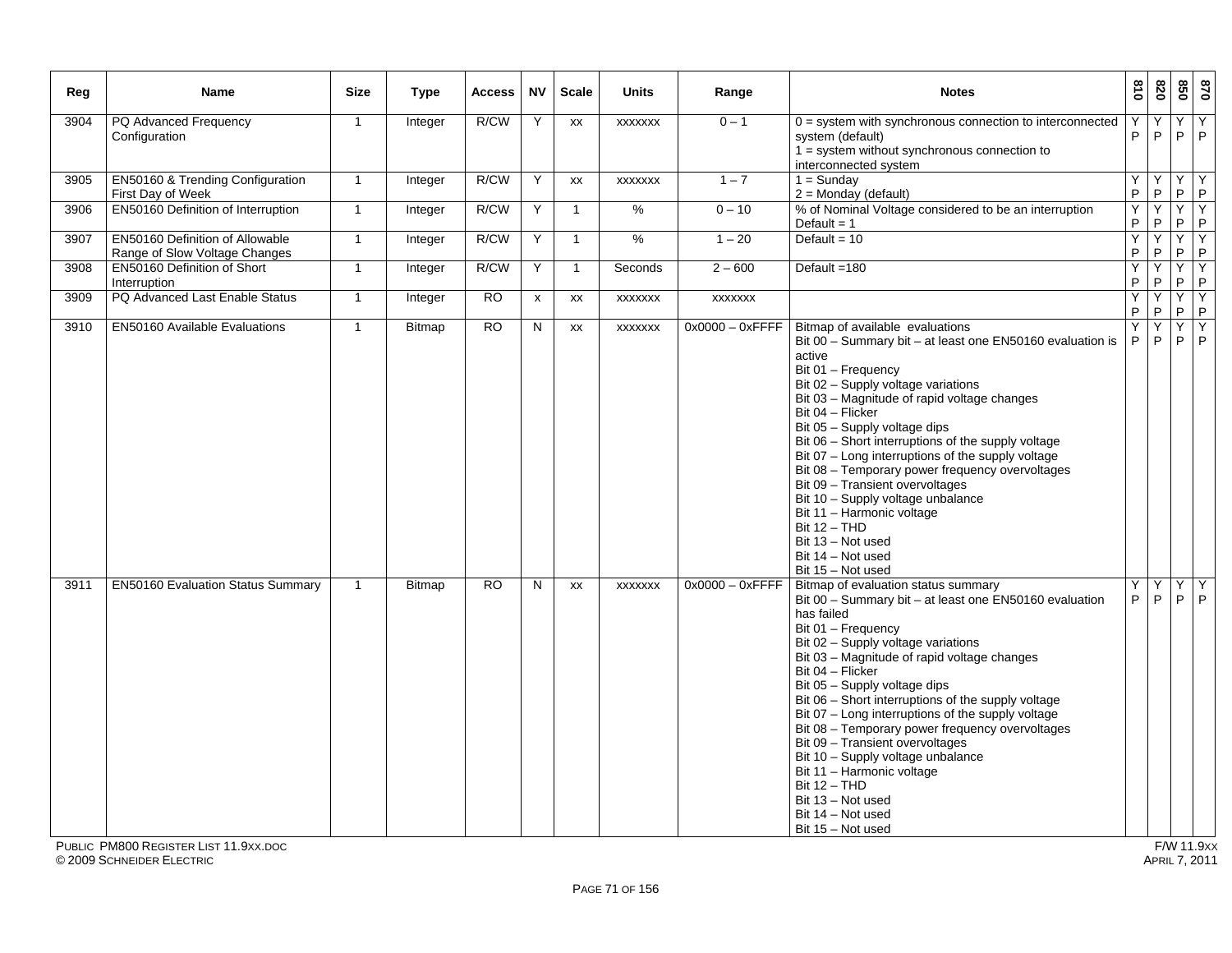| Reg  | <b>Name</b>                                                                                       | <b>Size</b>    | <b>Type</b>       | <b>Access</b> | <b>NV</b>          | <b>Scale</b>   | <b>Units</b>   | Range                            | <b>Notes</b>                    | 810          | 078               | 09                  | 028                   |
|------|---------------------------------------------------------------------------------------------------|----------------|-------------------|---------------|--------------------|----------------|----------------|----------------------------------|---------------------------------|--------------|-------------------|---------------------|-----------------------|
| 3912 | EN50160 Count of 10-second<br>Intervals For Present Year                                          | 2              | Mod10             | <b>RO</b>     | Y                  | $\overline{1}$ | <b>XXXXXXX</b> | $0 - 3,162,240$                  |                                 | Υ<br>P       | P                 | Y<br>$\mathsf{P}$   | Y<br>$\mathsf P$      |
| 3914 | EN50160 Count of 10-second<br>Intervals For Present Week                                          | 2              | Mod <sub>10</sub> | <b>RO</b>     | Y                  | -1             | <b>XXXXXXX</b> | $0 - 60,480$                     |                                 | Ÿ<br>P       | $\mathsf{P}$      | Υ<br>$\mathsf P$    | Y<br>P                |
| 3916 | EN50160 Count of 10-minute Intervals<br>For Present Week                                          | $\mathbf{1}$   | Integer           | <b>RO</b>     | Y                  | -1             | <b>XXXXXXX</b> | $0 - 32,767$                     |                                 | Ÿ<br>P       | Ϋ<br>P            | Υ<br>$\mathsf{P}$   | Y<br>P                |
| 3917 | EN50160 Allowable Rapid Voltage<br>Changes Per Week                                               | $\mathbf{1}$   | Integer           | R/CW          | Y                  | $\overline{1}$ | <b>XXXXXXX</b> | $0 - 32,767$<br>(-32,768 if N/A) | Default = $-32,768$             | Y<br>P       | $\mathsf P$       | Y<br>$\mathsf{P}$   | Y<br> P               |
| 3918 | EN50160 Allowable Short<br><b>Interruptions Per Year</b>                                          | $\mathbf{1}$   | Integer           | R/CW          | Y                  | $\mathbf{1}$   | <b>XXXXXXX</b> | $0 - 32,767$<br>(-32,768 if N/A) | Default = $-32.768$             | Y<br>P       | Y<br>P            | Y<br>P              | <b>Y</b><br>P         |
| 3919 | <b>EN50160 Allowable Long Interruptions</b><br>Per Year                                           | $\mathbf{1}$   | Integer           | R/CW          | Y                  | $\mathbf{1}$   | <b>XXXXXXX</b> | $0 - 32,767$<br>(-32,768 if N/A) | Default = $-32,768$             | Ÿ<br>$\sf P$ | Y<br>$\mathsf{P}$ | Y<br>P              | <b>Y</b><br>$\vert P$ |
| 3920 | EN50160 Allowable Voltage Dips Per<br>Week With<br>$10\% \leq$ Depth < 15% Nominal                | $\mathbf{1}$   | Integer           | R/CW          | Y                  | $\mathbf{1}$   | <b>XXXXXXX</b> | $0 - 32,767$<br>(-32,768 if N/A) | Default = $-32,768$             | Ý<br>P       | Y<br>P            | $\overline{Y}$<br>P | İΥ.<br> P             |
| 3921 | EN50160 Allowable Voltage Dips Per<br>Week With<br>$15\% \leq$ Depth < 30% Nominal                | $\mathbf{1}$   | Integer           | R/CW          | Y                  | $\mathbf{1}$   | <b>XXXXXXX</b> | $0 - 32,767$<br>(-32,768 if N/A) | Default = $-32,768$             | Y<br>P       | $\mathsf{P}$      | Y<br>$\mathsf{P}$   | Y<br>P                |
| 3922 | EN50160 Allowable Voltage Dips Per<br>Week With<br>$30\% \leq$ Depth $\leq 45\%$ Nominal          | $\mathbf{1}$   | Integer           | R/CW          | Y                  | $\mathbf{1}$   | <b>XXXXXXX</b> | $0 - 32,767$<br>(-32,768 if N/A) | Default = $-32,768$             | Y<br>P       | P                 | Υ<br>P              | Y<br>P                |
| 3923 | EN50160 Allowable Voltage Dips Per<br>Week With<br>$45\% \leq$ Depth $< 60\%$ Nominal             | $\mathbf{1}$   | Integer           | R/CW          | Υ                  | $\mathbf{1}$   | <b>XXXXXXX</b> | $0 - 32,767$<br>(-32,768 if N/A) | Default = $-32,768$             | Υ<br>P       | Y<br>P            | Υ<br>P              | Y<br>$\overline{P}$   |
| 3924 | EN50160 Allowable Voltage Dips Per<br>Week With<br>$60\% \leq$ Depth < 75% Nominal                | $\mathbf{1}$   | Integer           | R/CW          | Y                  | $\mathbf{1}$   | <b>XXXXXXX</b> | $0 - 32,767$<br>(-32,768 if N/A) | Default = $-32.768$             | Υ<br>P       | Y<br>$\mathsf{P}$ | Y<br>$\mathsf{P}$   | $\overline{Y}$<br>P   |
| 3925 | EN50160 Allowable Voltage Dips Per<br>Week With<br>$75\% \leq$ Depth $< 90\%$ Nominal             | $\mathbf{1}$   | Integer           | R/CW          | Y                  | $\mathbf{1}$   | <b>XXXXXXX</b> | $0 - 32,767$<br>(-32,768 if N/A) | Default = $-32,768$             | Υ<br>P       | P                 | Υ<br>P              | Y<br>P                |
| 3926 | EN50160 Allowable Voltage Dips Per<br>Week With<br>$90\% \leq$ Depth < 99% Nominal                | $\mathbf{1}$   | Integer           | R/CW          | Y                  | $\mathbf{1}$   | <b>XXXXXXX</b> | $0 - 32,767$<br>(-32,768 if N/A) | Default = $-32,768$             | Υ<br>P       | P                 | Y<br>P              | Y<br> P               |
| 3927 | EN50160 Allowable Voltage Dips Per<br>Week With<br>$10\% \leq$ Depth < 99% Nominal                | $\mathbf{1}$   | Integer           | R/CW          | Y                  | $\mathbf{1}$   | <b>XXXXXXX</b> | $0 - 32,767$<br>(-32,768 if N/A) | Default = $-32.768$             | Y<br>P       | P                 | Y<br>P              | Y<br>P                |
| 3928 | Reserved                                                                                          | $\overline{1}$ | Integer           | <b>RO</b>     | $\pmb{\mathsf{x}}$ | XX             | <b>XXXXXXX</b> | <b>XXXXXXX</b>                   | Reserved for future development |              |                   |                     |                       |
| 3929 | Reserved                                                                                          | $\mathbf{1}$   | Integer           | <b>RO</b>     | $\pmb{\mathsf{x}}$ | XX             | <b>XXXXXXX</b> | XXXXXXX                          | Reserved for future development |              |                   |                     |                       |
| 3930 | EN50160 Allowable Over Voltages<br>Per Week With<br>110% < Magnitude <= 115% Nominal              | $\mathbf{1}$   | Integer           | R/CW          | Y                  | $\mathbf{1}$   | <b>XXXXXXX</b> | $0 - 32,767$<br>(-32,768 if N/A) | Default = $-32,768$             | Υ<br>P       | Y<br>$\mathsf{P}$ | Υ<br>$\mathsf{P}$   | Y<br>P                |
| 3931 | <b>EN50160 Allowable Over Voltages</b><br>Per Week With<br>115% < Magnitude <= 130% Nominal       | $\mathbf{1}$   | Integer           | R/CW          | Y                  | $\mathbf{1}$   | <b>XXXXXXX</b> | $0 - 32,767$<br>(-32,768 if N/A) | Default = $-32,768$             | Υ<br>P       | P                 | Υ<br>$\mathsf P$    | Y<br>P                |
| 3932 | <b>EN50160 Allowable Over Voltages</b><br>Per Week With<br>$130\% <$ Magnitude $\le$ 145% Nominal | $\mathbf{1}$   | Integer           | R/CW          | Y                  | $\mathbf{1}$   | <b>XXXXXXX</b> | $0 - 32,767$<br>(-32,768 if N/A) | Default = $-32,768$             | Υ<br>P       | Y<br>$\mathsf{P}$ | Y<br>$\mathsf{P}$   | Y<br>P                |

PUBLIC PM800 REGISTER LIST 11.9XX.DOC© 2009 SCHNEIDER ELECTRIC APRIL 7, 2011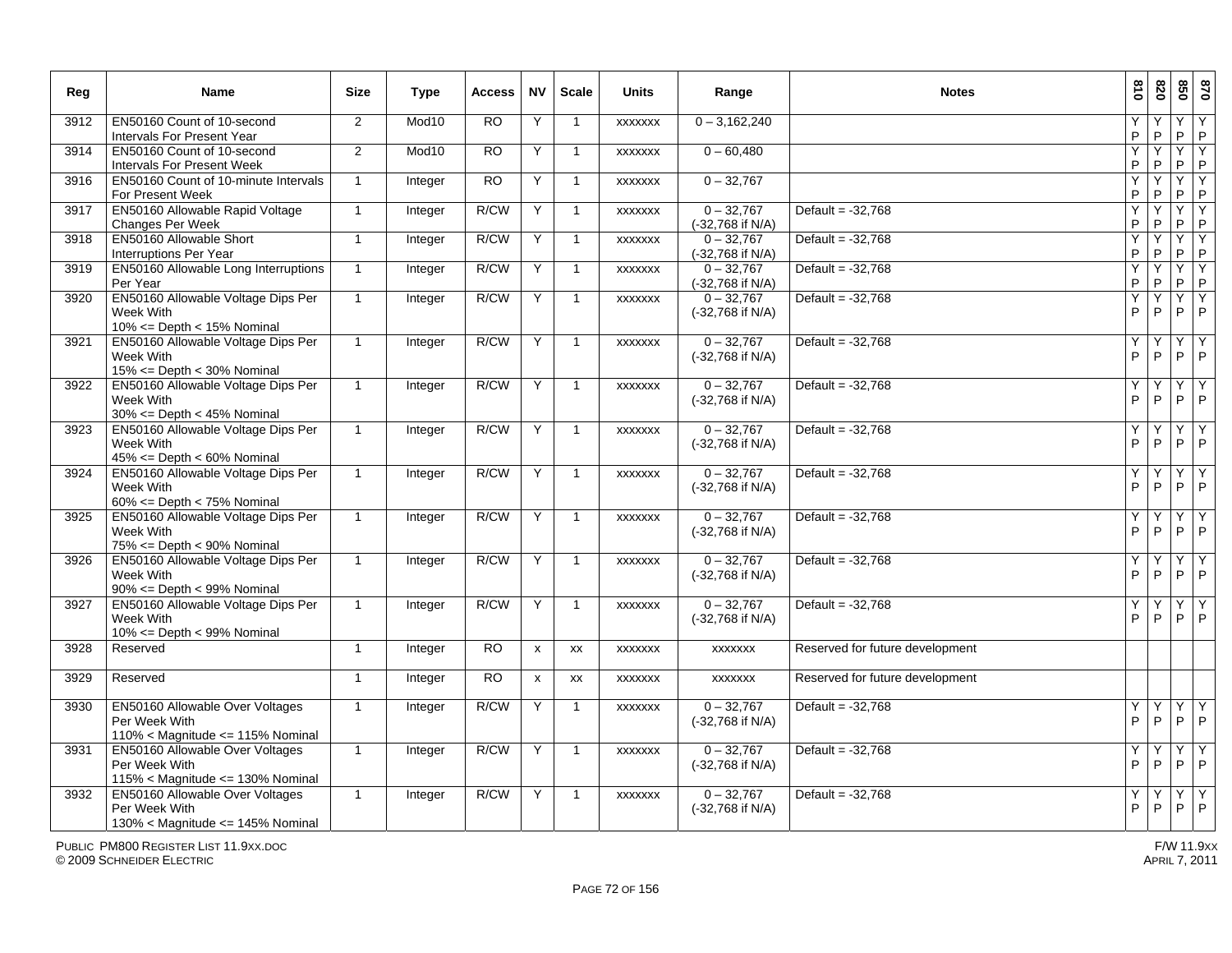| Reg  | <b>Name</b>                                                                                    | <b>Size</b> | Type    | <b>Access</b> | <b>NV</b>                 | <b>Scale</b> | <b>Units</b>   | Range                            | <b>Notes</b>                    | 018    | 028    | 098    | 078                     |
|------|------------------------------------------------------------------------------------------------|-------------|---------|---------------|---------------------------|--------------|----------------|----------------------------------|---------------------------------|--------|--------|--------|-------------------------|
| 3933 | EN50160 Allowable Over Voltages<br>Per Week With<br>$145\% <$ Magnitude $\le$ 160% Nominal     |             | Integer | R/CW          | Y                         |              | <b>XXXXXXX</b> | $0 - 32,767$<br>(-32,768 if N/A) | Default = $-32,768$             | Υ<br>P | Υ<br>P |        | YY<br>$P$ $P$           |
| 3934 | EN50160 Allowable Over Voltages<br>Per Week With<br>$160\% <$ Magnitude $\le$ 175% Nominal     |             | Integer | R/CW          | Y                         |              | <b>XXXXXXX</b> | $0 - 32,767$<br>(-32,768 if N/A) | Default = $-32,768$             | Υ<br>P | Y<br>P | $\vee$ | $\mathsf{Y}$<br>$P$ $P$ |
| 3935 | <b>EN50160 Allowable Over Voltages</b><br>Per Week With<br>175% < Magnitude <= $200\%$ Nominal |             | Integer | R/CW          | Y                         |              | <b>XXXXXXX</b> | $0 - 32,767$<br>(-32,768 if N/A) | Default = $-32,768$             | Y<br>P | Y<br>P | $\vee$ | IY.<br>$P$ $P$          |
| 3936 | EN50160 Allowable Over Voltages<br>Per Week With<br>$200\% <$ Magnitude                        |             | Integer | R/CW          | Y                         |              | <b>XXXXXXX</b> | $0 - 32,767$<br>(-32,768 if N/A) | Default = $-32,768$             | Y<br>P | Y<br>P |        | YY<br>$P$ $P$           |
| 3937 | EN50160 Allowable Over Voltages<br>Per Week With<br>$110\% <$ Magnitude                        |             | Integer | R/CW          | Y                         |              | XXXXXXX        | $0 - 32,767$<br>(-32,768 if N/A) | Default = $-32,768$             | Υ<br>P | Υ<br>P |        | YY<br>$P$ $P$           |
| 3938 | Reserved                                                                                       |             | Integer | <b>RO</b>     | $\boldsymbol{\mathsf{x}}$ | <b>XX</b>    | <b>XXXXXXX</b> | <b>XXXXXXX</b>                   | Reserved for future development |        |        |        |                         |
| 3939 | Reserved                                                                                       |             | Integer | <b>RO</b>     | $\boldsymbol{\mathsf{x}}$ | XX           | <b>XXXXXXX</b> | <b>XXXXXXX</b>                   | Reserved for future development |        |        |        |                         |
| 3940 | Reserved                                                                                       | 10          |         |               |                           |              |                |                                  |                                 |        |        |        |                         |

### **[3950] Spare – (3950 – 3999) PQ Summary - Deferred**

| Reg  | Name     | <b>Size</b> | Type    | <b>Access</b> | . NV                              | <b>Scale</b> | <b>Units</b> | Range          | <b>Notes</b><br>.               | $\infty$<br>∸<br>$\circ$ | ന | - - - | ൦ |
|------|----------|-------------|---------|---------------|-----------------------------------|--------------|--------------|----------------|---------------------------------|--------------------------|---|-------|---|
| 3950 | Reserved | 50          | Integer | <b>RO</b>     | $\ddot{\phantom{0}}$<br>$\lambda$ | $\lambda$    | XXXXXXX      | <b>XXXXXXX</b> | Reserved for future development | $\sim$ $-$               |   |       |   |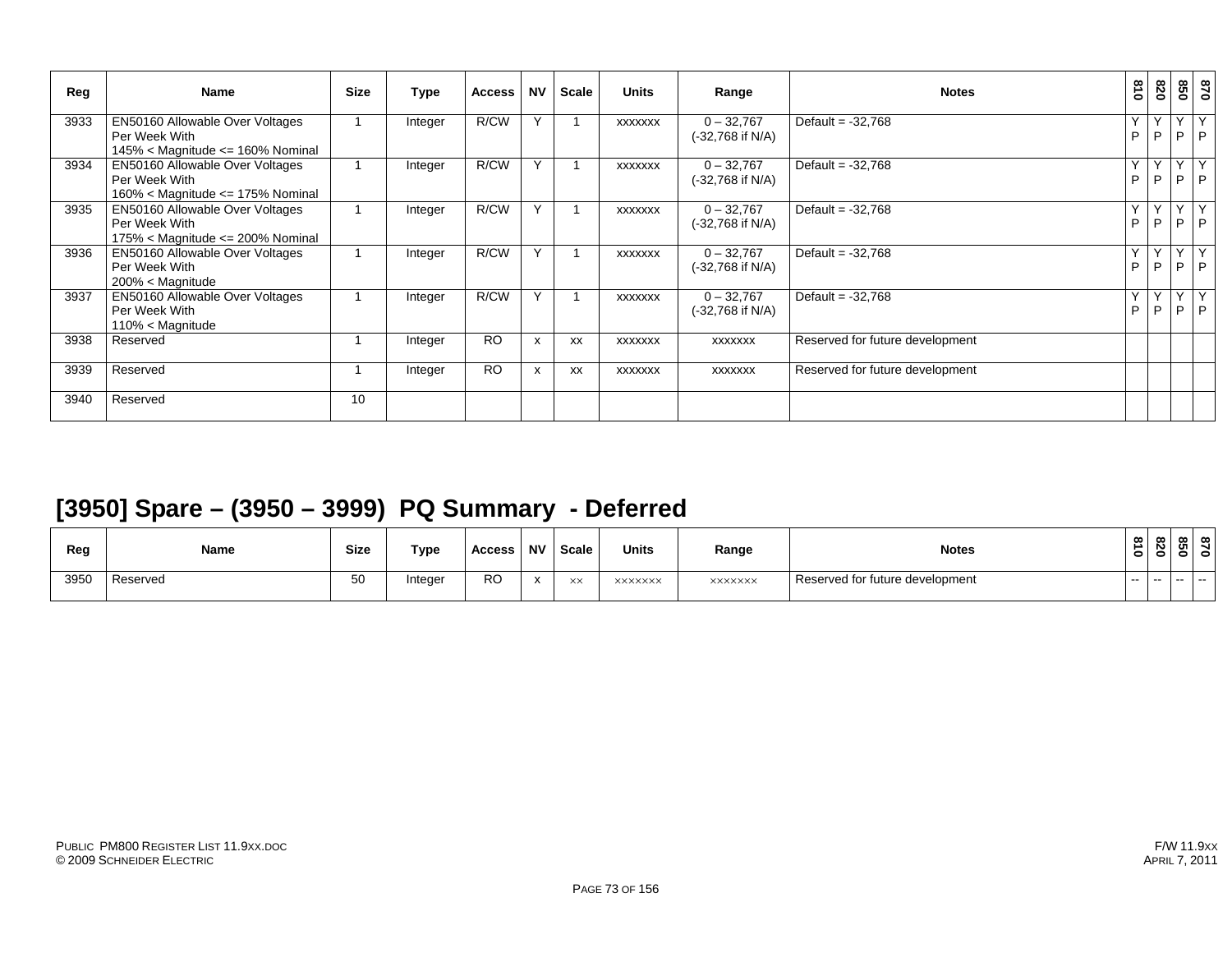## **[4000] Auxiliary Inputs & Outputs**

| Reg  | <b>Name</b>                                                              | <b>Size</b>    | <b>Type</b>   | <b>Access</b>   | <b>NV</b> | <b>Scale</b>   | <b>Units</b>   | Range             | <b>Notes</b>                                                                                                                                                                                                    | $\frac{8}{10}$    | 078                       |                     | 870<br>850                    |
|------|--------------------------------------------------------------------------|----------------|---------------|-----------------|-----------|----------------|----------------|-------------------|-----------------------------------------------------------------------------------------------------------------------------------------------------------------------------------------------------------------|-------------------|---------------------------|---------------------|-------------------------------|
| 4000 | <b>Discrete Input Status</b><br>Standard Discrete Input                  | $\mathbf{1}$   | Integer       | $\overline{RO}$ | N         | XX             | <b>XXXXXXX</b> | <b>XXXXXXX</b>    | $0 = \text{Off. } 1 = \text{On}$<br>Bit $00 = Not$ Used<br>Bit 01 = Standard discrete input (S02 "SI")<br>Remaining bits unused                                                                                 | Y<br>P            | Y.<br>P                   | Y.                  | $\overline{Y}$<br>$P$ $P$     |
| 4003 | Reserved                                                                 | $\overline{2}$ | Integer       | <b>RO</b>       | $\times$  | XX             | <b>XXXXXXX</b> | <b>XXXXXXX</b>    | Reserved for future development                                                                                                                                                                                 | $\mathbf{u}$      | $\sim$ $\sim$             | $\sim$              | $\sim$                        |
| 4005 | Discrete Output Status Standard<br><b>Discrete Output</b>                | $\mathbf{1}$   | Bitmap        | <b>RO</b>       | ${\sf N}$ | $\times\times$ | <b>XXXXXXX</b> | $0x0000 - 0x0001$ | $0 = \text{Off}, 1 = \text{On}$<br>Bit 00 = Standard discrete output (S01)<br>Remaining bits unused                                                                                                             | Y<br>P            | Y<br>P                    | Υ                   | Y<br>$P$ $P$                  |
| 4010 | IO System Diagnostic Summary                                             | $\mathbf{1}$   | Bitmap        | <b>RO</b>       | N         | XX             | <b>XXXXXXX</b> | $0x0000 - 0x007F$ | $0 = OK$ , $1 = Error$<br>Bit $00 =$ Summary bit<br>Bit 01 = IO Error - Standard<br>Bit $02 = 10$ Error - IO Option 1<br>Bit $03 = 10$ Error - 10 Option 2<br>Remaining bits unused                             | Y<br>P            | Υ<br>P.                   | Υ                   | $\overline{Y}$<br>$P$ $P$     |
| 4011 | IO Module Health Status<br>Standard IO                                   | $\mathbf{1}$   | <b>Bitmap</b> | <b>RO</b>       | N         | XX             | <b>XXXXXXX</b> | $0x0000 - 0x000F$ | $0 = OK$ , $1 = Error$<br>Bit 00 = Module error summary<br>Bit 01 = Point error summary Bit<br>Bit 02 = Module removed while meter running<br>Bit 03 = Module change failed validation<br>Remaining bits unused | Y<br>P.           | Y.<br>P.                  | Υ                   | $\overline{Y}$<br>$P$ $P$     |
| 4014 | Reserved                                                                 | 6              | Integer       | <b>RO</b>       | $\times$  | XX             | <b>XXXXXXX</b> | <b>XXXXXXX</b>    | Reserved for future development                                                                                                                                                                                 | $\mathbf{u}$      | $\sim$                    | $\mathbf{m}$        | $\sim$                        |
| 4018 | Reserved                                                                 | $\overline{2}$ | Integer       | <b>RO</b>       | $\times$  | XX             | <b>XXXXXXX</b> | <b>XXXXXXX</b>    | Reserved for future development                                                                                                                                                                                 | $\sim$            | $\mathbf{u} = \mathbf{u}$ | $\mathbf{u}$        | u.                            |
| 4020 | Present Module Type<br>Standard IO                                       | $\mathbf{1}$   | Integer       | $\overline{RO}$ | N         | <b>XX</b>      | <b>XXXXXXX</b> | 255               | Should always be 255                                                                                                                                                                                            | Y.<br>$\mathsf P$ | Y<br>P                    | $\overline{Y}$<br>P | Y<br>P                        |
| 4023 | <b>Extended MBUS Device</b>                                              | $\mathbf{1}$   | Integer       | <b>RO</b>       | $\times$  | XX             | <b>XXXXXXX</b> | <b>XXXXXXX</b>    | $0xC8 =$ Logging Module                                                                                                                                                                                         | Y<br>P            |                           | $\mathbb{Z}^2$      | Ξ.                            |
| 4024 | <b>Extended MBUS Device</b>                                              | $\mathbf{1}$   | Integer       | $\overline{RO}$ | $\times$  | XX             | <b>XXXXXXX</b> | <b>XXXXXXX</b>    | $0x7a = ECC$                                                                                                                                                                                                    | Y<br>P            | Y<br>P                    | Υ<br>P              | Y<br>$\mathsf P$              |
| 4025 | Previous Module Type<br>Standard IO                                      | $\mathbf{1}$   | Integer       | <b>RO</b>       | Y         | XX             | <b>XXXXXXX</b> | 255               | Should always be 255                                                                                                                                                                                            | Υ<br>P            | Y<br>P                    | Υ<br>$\sf P$        | $\overline{Y}$<br>$\mathsf P$ |
| 4028 | Reserved                                                                 | $\overline{2}$ | Integer       | <b>RO</b>       | $\times$  | XX             | <b>XXXXXXX</b> | <b>XXXXXXX</b>    | Reserved for future development                                                                                                                                                                                 | $\omega_{\rm m}$  | цц.                       | цú.                 | ц.                            |
| 4030 | Last Module Type<br>Standard IO<br>PUBLIC PM800 REGISTER LIST 11.9XX.DOC | $\mathbf{1}$   | Integer       | <b>RO</b>       | Y         | $\times\times$ | <b>XXXXXXX</b> | 255               | Should always be 255                                                                                                                                                                                            | Y<br>P            | Y<br>P                    | $\overline{Y}$      | Y<br>$P$ $P$<br>F/W 11.9x     |

PUBLIC PM800 REGISTER LIST 11.9XX.DOC

© 2009 SCHNEIDER ELECTRIC APRIL 7, 2011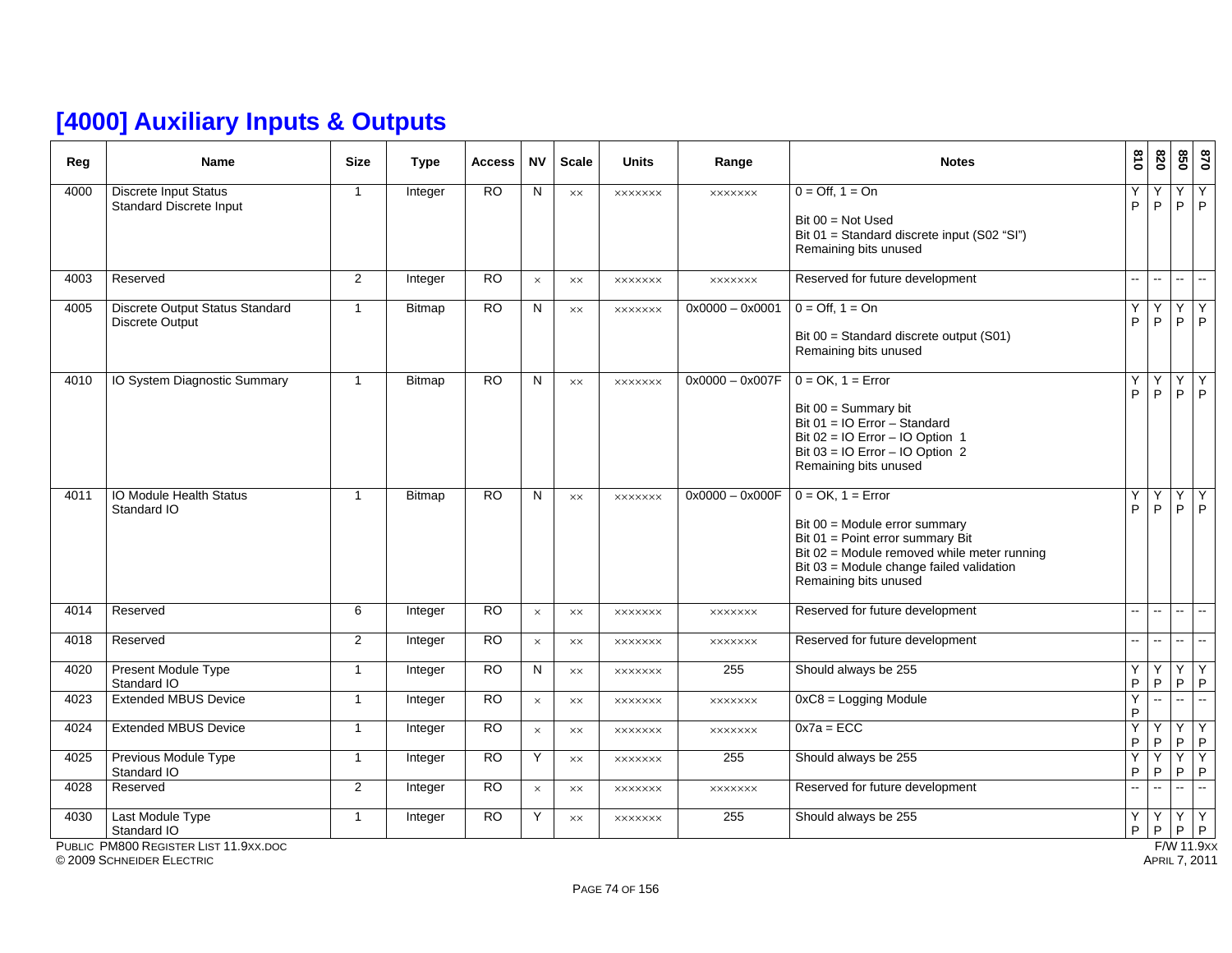| Reg  | <b>Name</b>                 | <b>Size</b> | Туре   | Access    | <b>NV</b> | Scale     | <b>Units</b>   | Range          | <b>Notes</b>                                                                                                                             | $\frac{810}{2}$ | 820 |     | 87<br>850 |
|------|-----------------------------|-------------|--------|-----------|-----------|-----------|----------------|----------------|------------------------------------------------------------------------------------------------------------------------------------------|-----------------|-----|-----|-----------|
| 4120 | Reserved                    | 80          | nteger | <b>RO</b> |           | <b>XX</b> | <b>XXXXXXX</b> | <b>XXXXXXX</b> | Reserved for future development                                                                                                          | $\sim$ $\sim$   |     |     |           |
| 4200 | Discrete Output/Alarm Table | 100         | nteger | R/CW      |           | <b>XX</b> | <b>XXXXXXX</b> | $0 - 4682$     | Table of discrete output/alarm associations. Upper byte is<br>IO Point Number (1 – 18). Lower byte is Alarm Index<br>Number $(1 - 74)$ . | $\sqrt{}$<br>D  | V V | D/D |           |

#### **[4300] Auxiliary Inputs & Outputs – Standard & Option Module**

| Reg  | Name                           | <b>Size</b> | Type | Access | <b>NV</b> | Scale | <b>Units</b> | Range | <b>Notes</b>                             | 51<br>$\bullet$ | $\infty$<br>0 | $\circ$ $\circ$                                                                    | $\infty$ $\infty$ |
|------|--------------------------------|-------------|------|--------|-----------|-------|--------------|-------|------------------------------------------|-----------------|---------------|------------------------------------------------------------------------------------|-------------------|
| 4300 | <b>IO Point Number 1</b>       | 30          |      |        |           |       |              |       | Refer to Discrete Output template below. |                 |               |                                                                                    |                   |
|      | Standard Discrete Output (S01) |             |      |        |           |       |              |       |                                          | . D I D .       |               | $\begin{array}{c c c c c} \hline \textbf{D} & \textbf{D} & \textbf{D} \end{array}$ |                   |
| 4330 | <b>IO Point Number 2</b>       | 30          |      |        |           |       |              |       | Refer to Discrete Input template below.  |                 |               |                                                                                    |                   |
|      | Standard Discrete Input (S02)  |             |      |        |           |       |              |       |                                          | $P$ $P$         |               | $\Box$                                                                             |                   |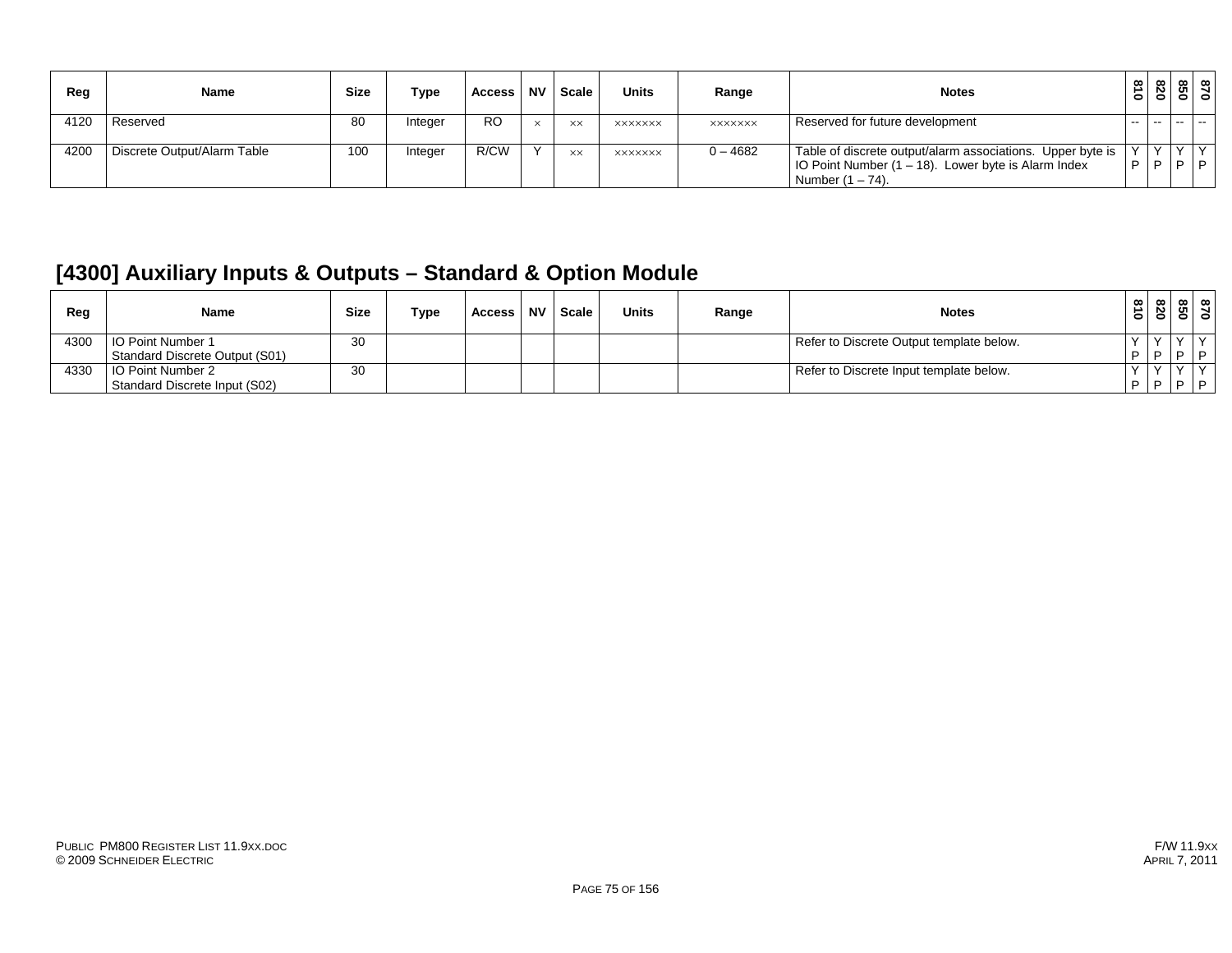#### **Auxiliary Inputs & Outputs – Discrete Input Template**

| Reg           | <b>Name</b>                                | <b>Size</b>  | <b>Type</b>   | <b>Access</b> | <b>NV</b> | <b>Scale</b>   | <b>Units</b>   | Range             | <b>Notes</b>                                                                                                                                                                                                                                                                                                                                                                                                                                                                                                                                                             | 810    | 078                 | 028           | 0/8                       |
|---------------|--------------------------------------------|--------------|---------------|---------------|-----------|----------------|----------------|-------------------|--------------------------------------------------------------------------------------------------------------------------------------------------------------------------------------------------------------------------------------------------------------------------------------------------------------------------------------------------------------------------------------------------------------------------------------------------------------------------------------------------------------------------------------------------------------------------|--------|---------------------|---------------|---------------------------|
| Base          | <b>IO Point Type</b>                       | $\mathbf{1}$ | Integer       | R/CW          | Y         | XX             | <b>XXXXXXX</b> | $100 - 199$       | First digit (1) indicates point is discrete input<br>Second digit indicates module type<br>$0 =$ Generic discrete input<br>Third digit indicates input type<br>$1 =$ Unused<br>$2 = AC/DC$                                                                                                                                                                                                                                                                                                                                                                               | ٧<br>P | Y<br>P              | Y.            | Y<br>$P$  P               |
| Base<br>$+1$  | IO Point Label                             | 8            | Character     | R/W           | Y         | $\times\times$ | <b>XXXXXXX</b> | <b>ASCII</b>      | 16 Characters                                                                                                                                                                                                                                                                                                                                                                                                                                                                                                                                                            | P      | Y<br>$\overline{P}$ | Y             | Y<br>$P$ $P$              |
| Base<br>$+9$  | Discrete Input Operating Mode              | $\mathbf{1}$ | Integer       | R/CW          | Y         | XX             | <b>XXXXXXX</b> | $0 - 3$           | $0 = Normal$ (default)<br>1 = Demand Interval Sync Pulse<br>$2 = Time$ Sync<br>3 = Conditional Energy Control<br>$4$ = Input Metering, used only with external option modules<br>Only one Time Sync input and one Conditional Energy<br>Control are allowed. If the user attempts to configure more<br>than one of each of these modes, the lowest IO Point<br>Number will take precedence. The modes of the other<br>points will be set to default. Time sync input signal must<br>be pulse duration method (PDM) as from the Modicon<br>GPS Receiver (470 GPS 001 00). | Υ<br>P | Y<br>P              | Y             | $\overline{Y}$<br>$P$ $P$ |
| Base<br>$+10$ | Demand Interval Sync System<br>Assignments | -1           | <b>Bitmap</b> | R/CW          | Y         | XX             | <b>XXXXXXX</b> | $0x0000 - 0x001F$ | Bitmap indicating Demand System(s) to which input is<br>assigned. (Default = $0$ )<br>Bit $00 = Power$ Demand<br>Bit 01 = Current Demand<br>Bit 02 = Input Metering Demand<br>Bit 03 = Generic Demand 1<br>Only one Demand Sync Pulse per Demand System is<br>allowed. If the user attempts to configure more than one<br>input for each system, the lowest IO Point Number will<br>take precedence. The corresponding bits of the other<br>points will be set to 0.                                                                                                     | Υ<br>P | Y<br>P              |               | YY<br>$P$ $P$             |
| Base<br>$+11$ | Reserved                                   | 3            | Integer       | R/CW          | Y         | $\times\times$ | <b>XXXXXXX</b> | <b>XXXXXXX</b>    | Reserved for future development                                                                                                                                                                                                                                                                                                                                                                                                                                                                                                                                          | н.     | $\sim$              | $\sim$ $\sim$ | $\overline{a}$            |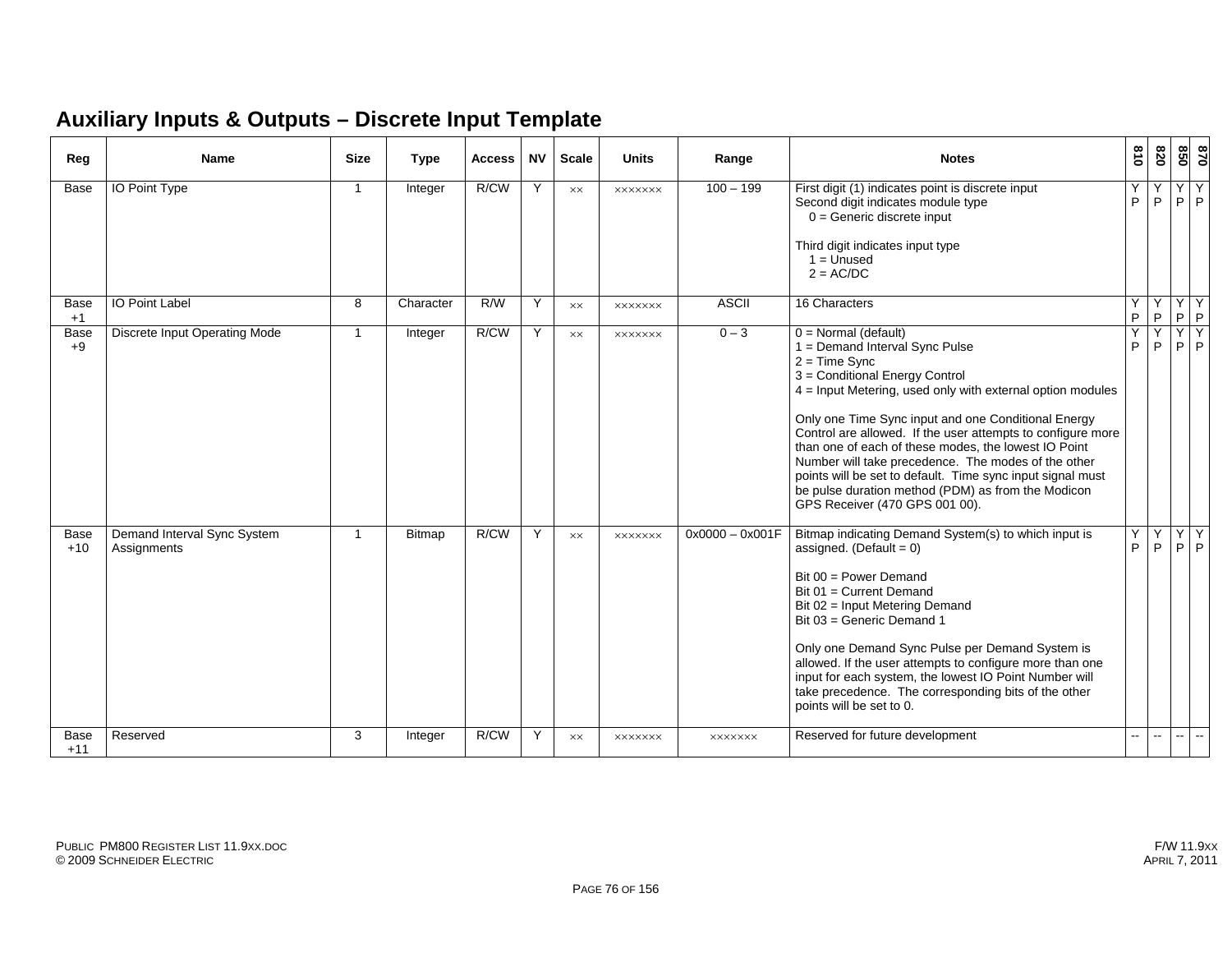| Reg                  | <b>Name</b>                                | <b>Size</b>             | <b>Type</b>   | <b>Access</b>  | <b>NV</b> | <b>Scale</b>   | <b>Units</b>                  | Range              | <b>Notes</b>                                                                                                                                                            | 018    | 078    | 850                       | 028                 |
|----------------------|--------------------------------------------|-------------------------|---------------|----------------|-----------|----------------|-------------------------------|--------------------|-------------------------------------------------------------------------------------------------------------------------------------------------------------------------|--------|--------|---------------------------|---------------------|
| <b>Base</b><br>$+14$ | Metering Pulse Channel Assignments         |                         | <b>Bitmap</b> | R/CW           | Y         | $\times\times$ | <b>XXXXXXX</b>                | $0x0000 - 0x001F$  | Up to 5 channels are supported<br>Default = $0$<br>Bit $00 =$ Channel 1<br>Bit $01$ = Channel 2<br>Bit $02$ = Channel 3<br>Bit $03$ = Channel 4<br>Bit $04$ = Channel 5 | P      | Y<br>P | Y<br>P                    | Y<br>P              |
|                      |                                            |                         |               | R/CW           | Y         |                |                               |                    | Bit $05 - 15$ Unused                                                                                                                                                    |        |        | YY                        | $\overline{Y}$      |
| Base<br>$+15$        | Metering Pulse Weight Demand               |                         | Integer       |                |           | <b>XX</b>      | 1.0                           | $1 - 32,767$       | Pulse weight associated with the change of state of the<br>input. Used for demand metering. (Default = $1$ )                                                            | Y<br>P | P      |                           | $P$ $P$             |
| Base<br>$+16$        | Metering Pulse Scale Factor Demand         | $\overline{\mathbf{1}}$ | Integer       | R/CW           | Y         | $\times\times$ | 1.0                           | $-3 - 3$           | Pulse weight scale factor (power of 10) to apply to<br>metering pulse weight. Used for demand metering.<br>$(Default = 0)$                                              | Υ<br>P | Y<br>P | Y<br>P                    | $\overline{Y}$<br>P |
| Base<br>$+17$        | Metering Pulse Weight Consumption          |                         | Integer       | R/CW           | Y         | <b>XX</b>      | 1.0                           | $1 - 32,767$       | Pulse weight associated with the change of state of the<br>input. Used for consumption metering. (Default = $1$ )                                                       | Y<br>P | Y<br>P | Y<br>$P$ $P$              | $Y \mid$            |
| <b>Base</b><br>$+18$ | Metering Pulse Scale Factor<br>Consumption | $\overline{\mathbf{1}}$ | Integer       | R/CW           | Y         | $\times\times$ | 1.0                           | $-3 - 3$           | Pulse weight scale factor (power of 10) to apply to<br>metering pulse weight. Used for consumption metering.<br>$(Default = 0)$                                         | Y<br>P | Y<br>P | Y<br>P                    | $\checkmark$<br>P   |
| <b>Base</b><br>$+19$ | <b>Consumption Units Code</b>              | -1                      | Integer       | R/CW           | Y         | <b>XX</b>      | <b>See</b><br><b>Template</b> | $0 - 100$          | Defines the units associated with the Consumption Pulse<br>Weight/Scale (Default = $0$ )                                                                                | Y<br>P | Y<br>P | $\mathsf{Y}$<br>P         | Y<br>$\mathsf P$    |
| Base<br>$+20$        | Reserved                                   | 2                       | Integer       | R/CW           | Y         | <b>XX</b>      | <b>XXXXXXX</b>                | <b>XXXXXXX</b>     | Reserved for future development                                                                                                                                         |        | $\sim$ | $\mathbf{u} = \mathbf{v}$ |                     |
| Base<br>$+22$        | IO Point Diagnostic Bitmap                 | -1                      | Bitmap        | <b>RO</b>      | Y         | $\times\times$ | <b>XXXXXXX</b>                | $0x0000 - 0x$ FFFF | $0 = OK$ , $1 = Error$<br>Bit 00 = IO Point diagnostic summary<br>Bit 01 = Configuration invalid - default value used                                                   | Υ<br>P | Y<br>P | $\prec$<br>P              | Υ<br>P              |
| <b>Base</b><br>$+23$ | Reserved                                   | 2                       | Integer       | <b>RO</b>      | Y         | <b>XX</b>      | <b>XXXXXXX</b>                | <b>XXXXXXX</b>     | Reserved for future development                                                                                                                                         | Υ<br>P | Y<br>P | Y<br>P                    | Y<br>$\mathsf P$    |
| <b>Base</b><br>$+25$ | Discrete Input On/Off Status               | -1                      | Integer       | <b>RO</b>      | Y         | <b>XX</b>      | <b>XXXXXXX</b>                | $0 - 1$            | $0 = \text{Off}$<br>$1 = On$                                                                                                                                            | Y<br>P | Y<br>P | Y<br>P                    | Y<br>P              |
| Base<br>$+26$        | Count                                      | 2                       | Mod10         | <b>RO</b>      | Y         | <b>XX</b>      | <b>XXXXXXX</b>                | $0 - 99,999,999$   | Number of times input has transitioned from Off to On                                                                                                                   | Y<br>P | Y<br>P | Y<br>P                    | Y<br>P              |
| <b>Base</b><br>$+28$ | On Time                                    | 2                       | Mod10         | R <sub>O</sub> | Y         | <b>XX</b>      | Seconds                       | $0 - 99,999,999$   | Duration that discrete input has been On                                                                                                                                | Y<br>P | Y<br>P | Υ<br>P                    | $\overline{Y}$<br>P |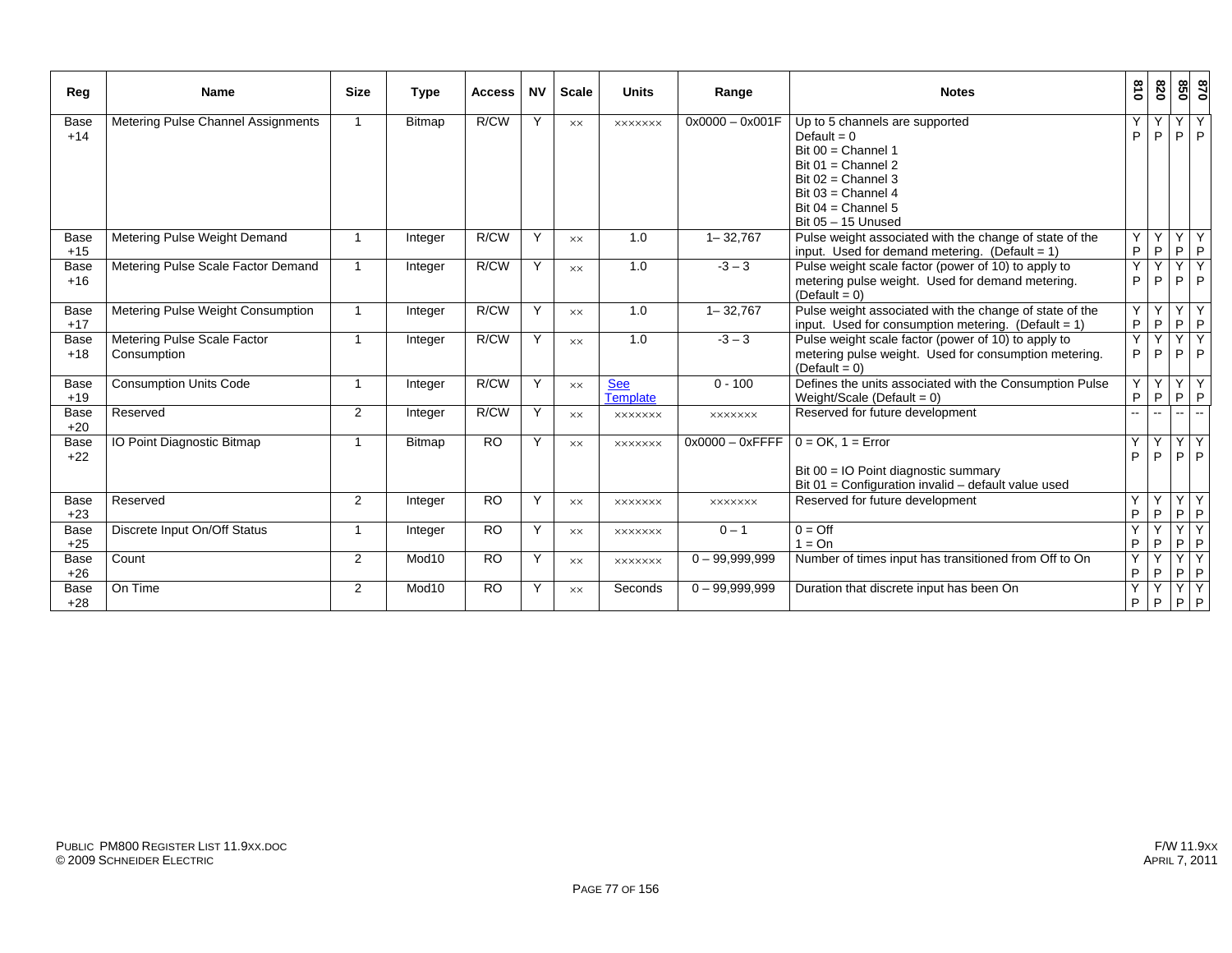#### **Auxiliary Inputs & Outputs – Discrete Output Template**

| Reg                  | <b>Name</b>                           | <b>Size</b>             | <b>Type</b> | Access | <b>NV</b> | <b>Scale</b>   | <b>Units</b>                                                                | Range          | <b>Notes</b>                                                                                                                                                                                                                                                                                                                                                                                                                                                                                                                     | $\frac{8}{10}$    | 078                       | 850                         | 028                      |
|----------------------|---------------------------------------|-------------------------|-------------|--------|-----------|----------------|-----------------------------------------------------------------------------|----------------|----------------------------------------------------------------------------------------------------------------------------------------------------------------------------------------------------------------------------------------------------------------------------------------------------------------------------------------------------------------------------------------------------------------------------------------------------------------------------------------------------------------------------------|-------------------|---------------------------|-----------------------------|--------------------------|
| Base                 | <b>IO Point Type</b>                  | $\mathbf{1}$            | Integer     | R/CW   | Y         | $\times\times$ | <b>XXXXXXX</b>                                                              | $200 - 299$    | First digit (2) indicates point is discrete output<br>Second digit indicates module type<br>$0 =$ Generic discrete output<br>Third digit indicates output type<br>$1 = solid state$ relay<br>$2 =$ electromechanical relay                                                                                                                                                                                                                                                                                                       | Y<br>P            | Y<br>P                    | Υ<br>P                      | Y<br>$\mathsf{P}$        |
| Base<br>$+1$         | <b>IO Point Label</b>                 | 8                       | Character   | R/W    | Y         | XX             | <b>XXXXXXX</b>                                                              | <b>ASCII</b>   | 16 Characters                                                                                                                                                                                                                                                                                                                                                                                                                                                                                                                    | Y<br>$\mathsf P$  | Υ<br>P                    | Y<br>P                      | Y<br>$\sf P$             |
| Base<br>$+9$         | <b>Discrete Output Operating Mode</b> | $\overline{1}$          | Integer     | R/CW   | Y         | $\times\times$ | <b>XXXXXXX</b>                                                              | $0 - 11$       | $0 = Normal$ (default)<br>$1 =$ Latched<br>$2 = Timed$<br>$11 =$ End of power demand interval<br>The following modes are supported by the standard output<br>(KY) only in firmware revisions prior to v10.820.<br>(No support is provided for the IO option modules in<br>firmware revision prior to v10.820):<br>$3 =$ Absolute kWh pulse<br>4 = Absolute kVARh pulse<br>$5 = kVAh pulse$<br>$6 =$ kWh In pulse<br>$7 = kVArh$ In pulse<br>$8 =$ kWh out pulse<br>$9 = kVARh$ out pulse<br>$10 =$ Register-based pulse (future) | Y<br>P            | Y<br>P                    | Υ<br>P.                     | Y<br>$\mathsf{P}$        |
| Base<br>$+10$        | On Time For Timed Mode                | $\overline{\mathbf{1}}$ | Integer     | R/CW   | Y         | <b>XX</b>      | Seconds                                                                     | $1 - 32,767$   | The time for the output to remain energized when the<br>output is in timed mode or end of power demand interval.<br>$(Default = 1)$                                                                                                                                                                                                                                                                                                                                                                                              | Y<br>$\mathsf P$  | Y<br>$\mathsf P$          | Y<br>P                      | $\overline{Y}$<br> P     |
| <b>Base</b><br>$+11$ | <b>Pulse Weight</b>                   | $\mathbf{1}$            | Integer     | R/CW   | Y         | .01            | kWh/Pulse<br>kVArH/Puls<br>e<br><b>kVAH/Pulse</b><br><mark>in 100ths</mark> | $1 - 32,767$   | Specifies the kWh, kVARh and kVAh per pulse for output<br>when in these modes. (Default = $1$ )                                                                                                                                                                                                                                                                                                                                                                                                                                  | P                 | P.                        | P                           | P                        |
| Base<br>$+12$        | Internal/External Control             | $\overline{1}$          | Integer     | R/W    | Y         | XX             | <b>XXXXXXX</b>                                                              | $0 - 1$        | $0 =$ Internal Control<br>1 = External Control (default)                                                                                                                                                                                                                                                                                                                                                                                                                                                                         | Y<br>P            | Y<br>P.                   | Y<br>P.                     | Y<br>P                   |
| Base<br>$+13$        | Normal/Override Control               | $\overline{1}$          | Integer     | R/W    | Υ         | XX             | <b>XXXXXXX</b>                                                              | $0 - 1$        | $0 = Normal Control (default)$<br>$1 =$ Override Control                                                                                                                                                                                                                                                                                                                                                                                                                                                                         | Y<br>$\mathsf{P}$ | Y<br>P                    | Y<br>P                      | Y<br>$\mathsf P$         |
| Base<br>$+14$        | Reference Register                    | $\overline{1}$          | Integer     | R/CW   | Y         | XX             | <b>XXXXXXX</b>                                                              | <b>XXXXXXX</b> | Reserved for future development                                                                                                                                                                                                                                                                                                                                                                                                                                                                                                  | $\mathbf{u}$      | $\mathbb{Z}^{\mathbb{Z}}$ | $\mathcal{L}_{\mathcal{A}}$ | $\mathbb{Z}^2$           |
| <b>Base</b><br>$+15$ | Reserved                              | $\mathbf{1}$            | Integer     | R/CW   | Y         | XX             | <b>XXXXXXX</b>                                                              | <b>XXXXXXX</b> | Reserved for future development                                                                                                                                                                                                                                                                                                                                                                                                                                                                                                  | $\overline{a}$    | $\sim$ $\sim$             | $\overline{\phantom{a}}$    | $\overline{\phantom{a}}$ |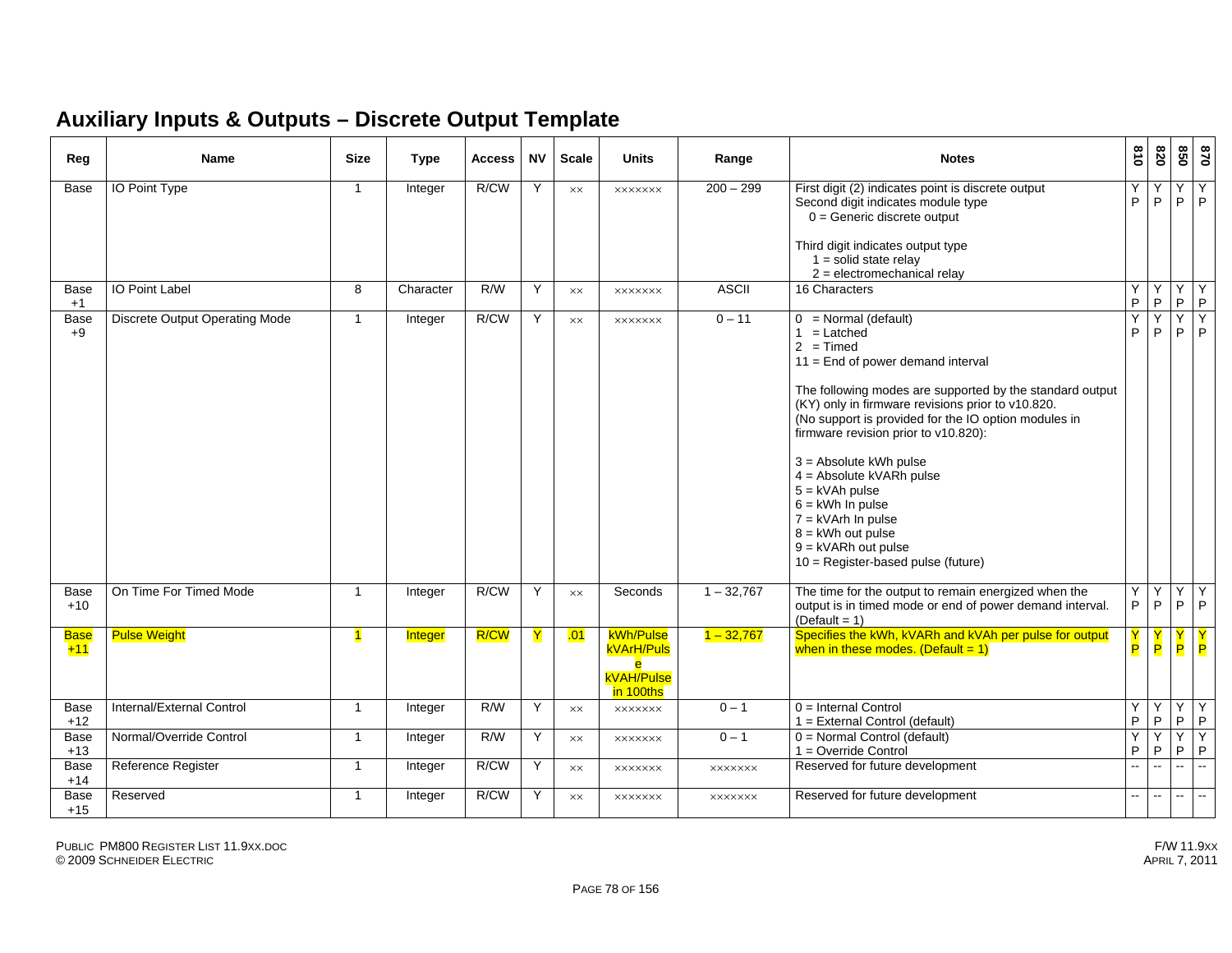| Reg                  | Name                              | <b>Size</b> | <b>Type</b>       | <b>Access</b> | <b>NV</b> | <b>Scale</b>   | <b>Units</b>   | Range             | <b>Notes</b>                                                                                                                                                                                                                                                                                                        | 018                      | 028                      | 850           | 0/8                      |
|----------------------|-----------------------------------|-------------|-------------------|---------------|-----------|----------------|----------------|-------------------|---------------------------------------------------------------------------------------------------------------------------------------------------------------------------------------------------------------------------------------------------------------------------------------------------------------------|--------------------------|--------------------------|---------------|--------------------------|
| Base<br>$+16$        | Reserved                          | -1          | Integer           | R/CW          | Y         | $\times\times$ | <b>XXXXXXX</b> | <b>XXXXXXX</b>    | Reserved for future development                                                                                                                                                                                                                                                                                     | $\overline{\phantom{a}}$ | $- -$                    | $-1$          | $\overline{\phantom{a}}$ |
| <b>Base</b><br>$+17$ | Reserved                          | -1          | Integer           | R/CW          | Y         | XX             | <b>XXXXXXX</b> | <b>XXXXXXX</b>    | Reserved for future development                                                                                                                                                                                                                                                                                     | $\overline{\phantom{a}}$ | $\overline{\phantom{a}}$ | $\mathbf{u}$  | $\sim$                   |
| <b>Base</b><br>$+18$ | Reserved                          |             | Integer           | R/CW          | Y         | $\times\times$ | <b>XXXXXXX</b> | <b>XXXXXXX</b>    | Reserved for future development                                                                                                                                                                                                                                                                                     | $\overline{\phantom{a}}$ | $\overline{\phantom{a}}$ | $-1$          | $\sim$                   |
| <b>Base</b><br>$+19$ | Reserved                          | -1          | Integer           | R/CW          | Y         | $\times\times$ | <b>XXXXXXX</b> | <b>XXXXXXX</b>    | Reserved for future development                                                                                                                                                                                                                                                                                     | $\overline{\phantom{a}}$ | $\sim$ $\sim$            | $\mathbf{u}$  | $\sim$                   |
| <b>Base</b><br>$+20$ | Reserved                          |             | Integer           | R/CW          | Y         | XX.            | <b>XXXXXXX</b> | <b>XXXXXXX</b>    | Reserved for future development                                                                                                                                                                                                                                                                                     | $\overline{a}$           | $\overline{\phantom{a}}$ | $\mathbf{u}$  | $\sim$                   |
| <b>Base</b><br>$+21$ | State of Discrete Output at Reset |             | Integer           | <b>RO</b>     | Y         | <b>XX</b>      | <b>XXXXXXX</b> | $0 - 1$           | Indicates On/Off state of the discrete output when meter<br>reset/shutdown occurs                                                                                                                                                                                                                                   | Y<br>$\sf P$             | Y<br>P                   | YY<br>$P$ $P$ |                          |
| Base<br>$+22$        | IO Point Diagnostic Bitmap        |             | Bitmap            | <b>RO</b>     | Y         | $\times\times$ | <b>XXXXXXX</b> | $0x0000 - 0x000F$ | $0 = OK$ , $1 = Error$<br>Bit $00 = 10$ Point diagnostic summary<br>Bit 01 = Configuration invalid - default value used<br>Bit 02 = Discrete output energy pulse - time between<br>transitions exceeds 30 seconds<br>Bit 03 = Discrete output energy pulse - time between<br>transitions limited to 20 milliseconds | Y<br>P                   | P                        | Y<br>P        | Y<br>I P                 |
| <b>Base</b><br>$+23$ | Reserved                          | -1          | Integer           | <b>RO</b>     | Υ         | $\times\times$ | <b>XXXXXXX</b> | <b>XXXXXXX</b>    | Reserved for future development                                                                                                                                                                                                                                                                                     | $\overline{\phantom{a}}$ | $- -$                    | $-1$          | $ -$                     |
| <b>Base</b><br>$+24$ | Reserved                          | -1          | Integer           | <b>RO</b>     | Y         | XX             | <b>XXXXXXX</b> | <b>XXXXXXX</b>    | Reserved for future development                                                                                                                                                                                                                                                                                     | $\overline{\phantom{a}}$ | $\overline{a}$           | $\sim$ $\sim$ | $\sim$                   |
| <b>Base</b><br>$+25$ | Discrete Output On/Off Status     |             | Integer           | RO.           | Y         | XX             | <b>XXXXXXX</b> | $0 - 1$           | $0 = \text{Off}$<br>$1 = On$                                                                                                                                                                                                                                                                                        | Υ<br>P                   | v<br>P                   | Y<br>P        | Y<br> P                  |
| <b>Base</b><br>$+26$ | Count                             | 2           | Mod10             | <b>RO</b>     | Y         | $\times\times$ | <b>XXXXXXX</b> | $0 - 99,999,999$  | Number of times output has transitioned from OFF to ON                                                                                                                                                                                                                                                              | Y<br>P                   | Y<br>P                   | Y<br>$P$ $P$  | Y                        |
| <b>Base</b><br>$+28$ | On Time                           | 2           | Mod <sub>10</sub> | <b>RO</b>     | Υ         | $\times\times$ | Seconds        | $0 - 99,999,999$  | Duration that discrete output has been ON                                                                                                                                                                                                                                                                           | Υ<br>P                   | Υ<br>P                   | Υ<br>P        | Y<br> P                  |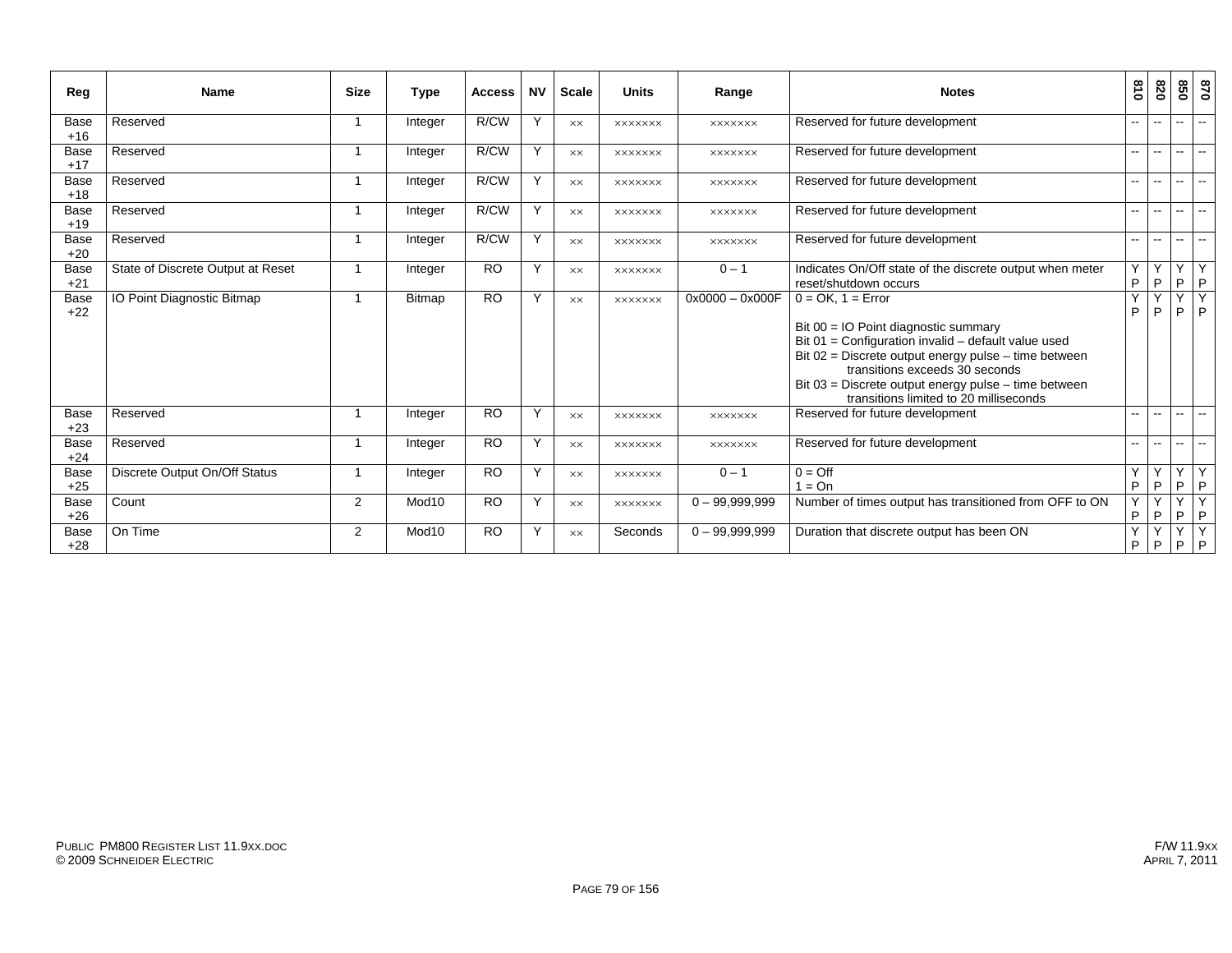#### **Auxiliary Inputs & Outputs – Analog Input Template**

| Reg           | <b>Name</b>          | <b>Size</b>    | <b>Type</b>    | Access | <b>NV</b> | <b>Scale</b>   | <b>Units</b>   | Range            | <b>Notes</b>                                                                                                                                                                                                                                                                                                                                                                                                                                                                                                                                                                                                                                                                                                                                                                               | 018    | 078              | 850     | 028                 |
|---------------|----------------------|----------------|----------------|--------|-----------|----------------|----------------|------------------|--------------------------------------------------------------------------------------------------------------------------------------------------------------------------------------------------------------------------------------------------------------------------------------------------------------------------------------------------------------------------------------------------------------------------------------------------------------------------------------------------------------------------------------------------------------------------------------------------------------------------------------------------------------------------------------------------------------------------------------------------------------------------------------------|--------|------------------|---------|---------------------|
| Base          | IO Point Type        | $\overline{1}$ | Integer        | R/CW   | Y         | $\times\times$ | <b>XXXXXXX</b> | $300 - 399$      | First digit (3) indicates point is analog input<br>Second digit indicates the range of analog I/O values<br>(used without units)<br>$0 = 0 - 1$<br>$1 = 0 - 5$<br>$2 = 0 - 10$<br>$3 = 0 - 20$<br>$4 = 1 - 5$<br>$5 = 4 - 20$<br>$6 = -5 - 5$<br>$7 = -10 - 10$<br>$8 = -100 - 100$<br>$9 =$ User defined (values default to 0)<br>Third digit indicates the digital resolution of the I/O<br>hardware. The user must select from one of these<br>standard ranges.<br>$0 = 8$ -Bit, unipolar<br>$1 = 10$ -Bit, unipolar<br>$2 = 12$ -Bit, unipolar<br>$3 = 14$ -Bit, unipolar<br>$4 = 16$ -Bit, unipolar<br>$5 = 16$ -Bit, bipolar with sign<br>$6 =$ reserved<br>$7 =$ reserved<br>8 = Resolution for IO2222 Voltage range 0 - 4000<br>9 = Resolution for IO2222 Current range 800 - 4000 | Υ<br>P | Y<br>P           | Y<br>P. | Y<br>P              |
| Base<br>$+1$  | IO Point Label       | 8              | Character      | R/W    | Y         | XX             | <b>XXXXXXX</b> | <b>ASCII</b>     | 16 Characters                                                                                                                                                                                                                                                                                                                                                                                                                                                                                                                                                                                                                                                                                                                                                                              | Υ<br>P | Y<br>$\mathsf P$ |         | $Y$ $Y$<br>$P$ $P$  |
| Base<br>$+9$  | <b>Units Code</b>    | $\overline{1}$ | Integer        | R/CW   | Y         | XX             | <b>XXXXXXX</b> | $0 - 99$         | Placeholder for a code used by software to identify the SI<br>units of the analog input being metered, i.e. kW, V, etc.                                                                                                                                                                                                                                                                                                                                                                                                                                                                                                                                                                                                                                                                    | Y<br>P | Y<br>P           | Y<br>P  | $\overline{Y}$<br>P |
| Base<br>$+10$ | Scale Code           | $\overline{1}$ | Integer        | R/CW   | Y         | <b>XX</b>      | <b>XXXXXXX</b> | $-3 - 3$         | Placeholder for the scale code (power of 10) used by<br>software to place the decimal point.                                                                                                                                                                                                                                                                                                                                                                                                                                                                                                                                                                                                                                                                                               | Y<br>P | Y<br>P           | Y<br>P  | IY.<br>P            |
| Base<br>$+11$ | Range Select         | $\overline{1}$ | Integer        | R/CW   | Y         | XX             | <b>XXXXXXX</b> | $0 - 1$          | Analog input gain select. Applies only to Option Module<br>2222.<br>$1 =$ Use calibration constants associated with current<br>(Default)<br>$0 =$ Use calibration constants associated with voltage                                                                                                                                                                                                                                                                                                                                                                                                                                                                                                                                                                                        | Υ<br>P | Y<br>P           | Y<br>P  | Y<br>P              |
| Base<br>$+12$ | Analog Input Minimum | $\mathbf{1}$   | Integer        | R/CW   | Y         | XX             | <b>XXXXXXX</b> | $0 - \pm 32,767$ | Minimum value of the scaled register value for the analog<br>input. (Only if Metering Register Number is not 0.)                                                                                                                                                                                                                                                                                                                                                                                                                                                                                                                                                                                                                                                                           | Y<br>P | P                |         | YYY<br>$P$ $P$      |
| Base<br>$+13$ | Analog Input Maximum | $\overline{1}$ | <b>Integer</b> | R/CW   | Y         | XX             | <b>XXXXXXX</b> | $0 - \pm 32,767$ | Maximum value of the scaled register value for the analog<br>input. (Only if Metering Register Number is not 0.)                                                                                                                                                                                                                                                                                                                                                                                                                                                                                                                                                                                                                                                                           | Y<br>P | Y<br>P           | P.      | $Y$ $Y$<br>P        |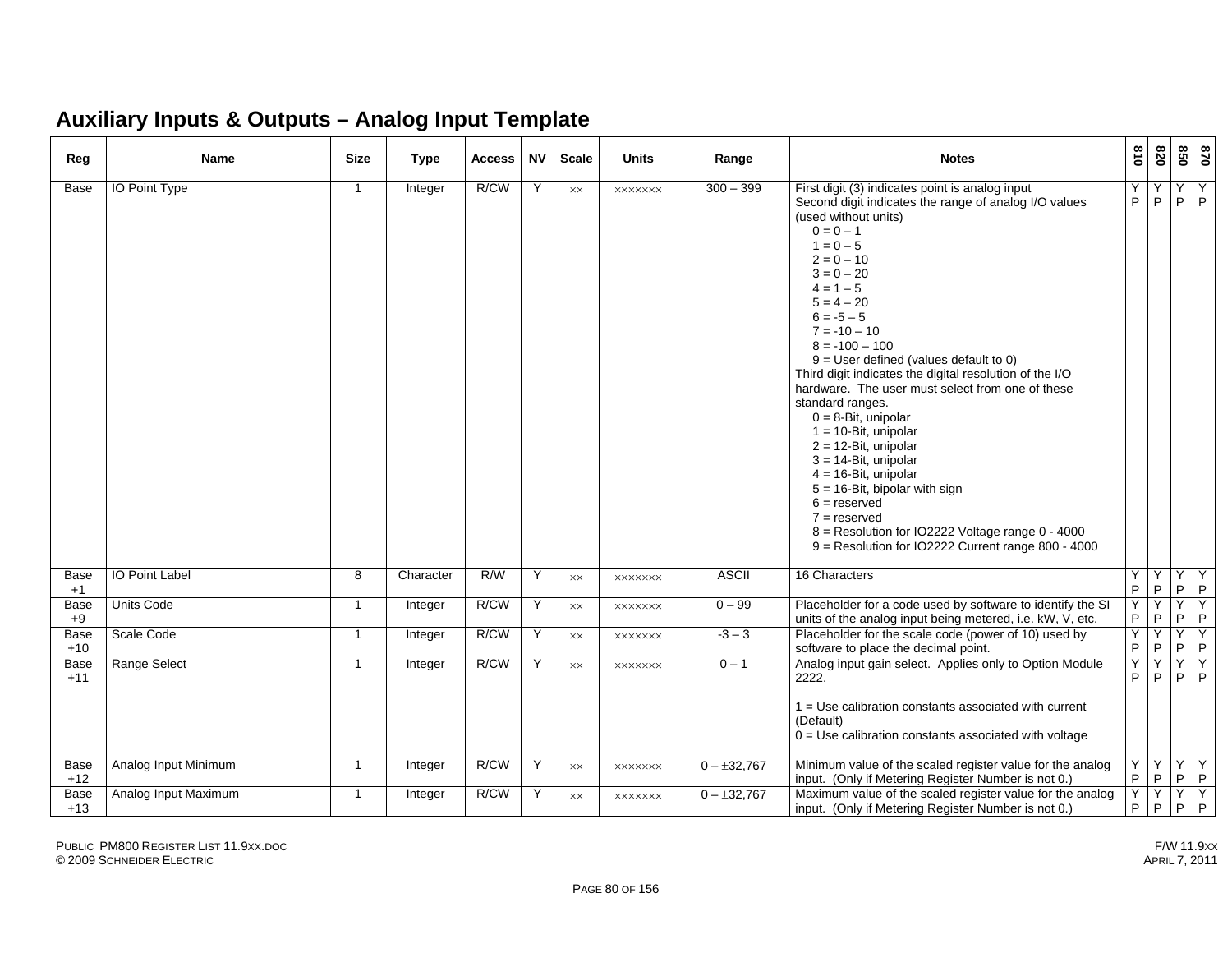| Reg                  | Name                                       | <b>Size</b>             | <b>Type</b>   | <b>Access</b> | <b>NV</b> | <b>Scale</b>   | <b>Units</b>   | Range             | <b>Notes</b>                                                                                                                    | 018            | 820                          | 850            | 0 <sub>28</sub>              |
|----------------------|--------------------------------------------|-------------------------|---------------|---------------|-----------|----------------|----------------|-------------------|---------------------------------------------------------------------------------------------------------------------------------|----------------|------------------------------|----------------|------------------------------|
| Base<br>$+14$        | Lower Limit<br>Analog Value                | $\overline{1}$          | Integer       | R/CW          | Y         | $\times\times$ | <b>XXXXXXX</b> | $0 - \pm 327$     | Lower limit of the analog input value. Default value based<br>on IO Point Type.                                                 | Υ<br>P         | Y<br>P                       | Y<br>P         | IY.<br>P                     |
| Base<br>$+15$        | <b>Upper Limit</b><br>Analog Value         | $\overline{1}$          | Integer       | R/CW          | Y         | <b>XX</b>      | <b>XXXXXXX</b> | $0 - \pm 327$     | Upper limit of the analog input value. Default value based<br>on IO Point Type.                                                 | v<br>P         | $\checkmark$<br>P            | Y<br>P         | $\mathsf{Y}$<br>P            |
| Base<br>$+16$        | Lower Limit<br><b>Register Value</b>       | $\overline{\mathbf{1}}$ | Integer       | R/CW          | Y         | XX             | <b>XXXXXXX</b> | $0 - \pm 32,767$  | Lower limit of the register value associated with the lower<br>limit of the analog input value.                                 | Y<br>$\sf P$   | Y<br>P                       | Y<br>P         | ĪΥ<br>P                      |
| Base<br>$+17$        | Upper Limit<br>Register Value              | $\overline{1}$          | Integer       | R/CW          | Y         | <b>XX</b>      | <b>XXXXXXX</b> | $0 - \pm 32,767$  | Upper limit of the register value associated with the upper<br>limit of the analog input value.                                 | Y<br>P         | Y<br>P                       | Y<br>P         | $\mathsf{Y}$<br>P            |
| Base<br>$+18$        | Reserved                                   | -1                      | Integer       | R/CW          | Y         | $\times\times$ | <b>XXXXXXX</b> | XXXXXXX           | Reserved for future development                                                                                                 | Y<br>P         | $\overline{\mathsf{v}}$<br>P | Y<br>P         | $\overline{Y}$<br>P          |
| <b>Base</b><br>$+19$ | <b>User Gain Adjustment</b>                | -1                      | Integer       | R/CW          | Y         | XX             | 0.0001         | $8,000 - 12,000$  | Analog input user gain adjustment in 100ths of a percent.<br>Default = $10.000$ .                                               | Y<br>P         | Y<br>P                       | Y<br>P         | <b>IY</b><br>P               |
| <b>Base</b><br>$+20$ | <b>User Offset Adjustment</b>              | -1                      | Integer       | R/CW          | Y         | <b>XX</b>      | <b>XXXXXXX</b> | $0 - \pm 30,000$  | Analog input user offset adjustment in Bits of digital<br>resolution. Default = $0$ .                                           | Y<br>P         | $\checkmark$<br>P            | Y<br>P         | Y<br>P                       |
| <b>Base</b><br>$+21$ | Reserved                                   | $\mathbf 1$             | Integer       | R/CW          | Y         | <b>XX</b>      | <b>XXXXXXX</b> | <b>XXXXXXX</b>    | Reserved for future development                                                                                                 | $\overline{a}$ |                              | $\overline{a}$ |                              |
| Base<br>$+22$        | IO Point Diagnostic Bitmap                 | -1                      | <b>Bitmap</b> | <b>RO</b>     | Y         | $\times\times$ | <b>XXXXXXX</b> | $0x0000 - 0x0007$ | $0 = OK$ , $1 = Error$<br>Bit 00 = IO Point diagnostic summary<br>Bit $01$ = Configuration invalid – default value used         | Ý<br>P         | Y<br>P                       | Y<br>P         | Y<br>P                       |
| Base<br>$+23$        | Lower Limit<br><b>Digital Value</b>        | $\overline{1}$          | Integer       | <b>RO</b>     | Y         | XX             | <b>XXXXXXX</b> | $0 - \pm 32,767$  | Lower limit of the digital value associated with the lower<br>limit of the analog input value. Value based on IO Point<br>Type. | Y<br>P         | Y<br>P                       | Y<br>P         | $\overline{\mathsf{X}}$<br>P |
| Base<br>$+24$        | <b>Upper Limit</b><br><b>Digital Value</b> | -1                      | Integer       | <b>RO</b>     | Y         | <b>XX</b>      | <b>XXXXXXX</b> | $0 - \pm 32,767$  | Upper limit of the digital value associated with the upper<br>limit of the analog input value. Value based on IO Point<br>Type. | Υ<br>P         | Y<br>P                       | Y<br>P         | Y<br>P                       |
| Base<br>$+25$        | <b>Present Raw Value</b>                   | $\overline{1}$          | Integer       | <b>RO</b>     | Y         | $\times\times$ | <b>XXXXXXX</b> | $0 - \pm 32.767$  | Raw digital value read from analog input.                                                                                       | Υ<br>P         | Υ<br>P                       | Y<br>P         | $\overline{Y}$<br>P          |
| Base<br>$+26$        | <b>Present Scaled Value</b>                | -1                      | Integer       | <b>RO</b>     | Y         | <b>XX</b>      | <b>XXXXXXX</b> | $0 - \pm 32,767$  | Raw value corrected by calibration gain and offset<br>adjustments and scaled based on range of register values.                 | Υ<br>P         | $\checkmark$<br>P            | Y<br>P         | k<br>P                       |
| <b>Base</b><br>$+27$ | <b>Calibration Offset</b>                  | -1                      | Integer       | <b>RO</b>     | Υ         | XX             | <b>XXXXXXX</b> | $0 - \pm 32,767$  | Analog input offset adjustment                                                                                                  | P              | P                            | Υ<br>P         | k<br>P                       |
| <b>Base</b><br>$+28$ | Calibration Gain (Voltage)                 | $\mathbf 1$             | Integer       | <b>RO</b>     | Y         | XX             | 0.0001         | $8,000 - 12,000$  | Analog input gain adjustment                                                                                                    | Υ<br>P         | $\checkmark$<br>P            | Y<br>P         | $\bar{Y}$<br>P               |
| <b>Base</b><br>$+29$ | <b>Calibration Gain (Current)</b>          | -1                      | Integer       | <b>RO</b>     | Υ         | XX             | 0.0001         | $8,000 - 12,000$  | Analog input gain adjustment                                                                                                    | Y<br>P         | $\checkmark$<br>P            | Y<br>P         | ĪΥ<br> P                     |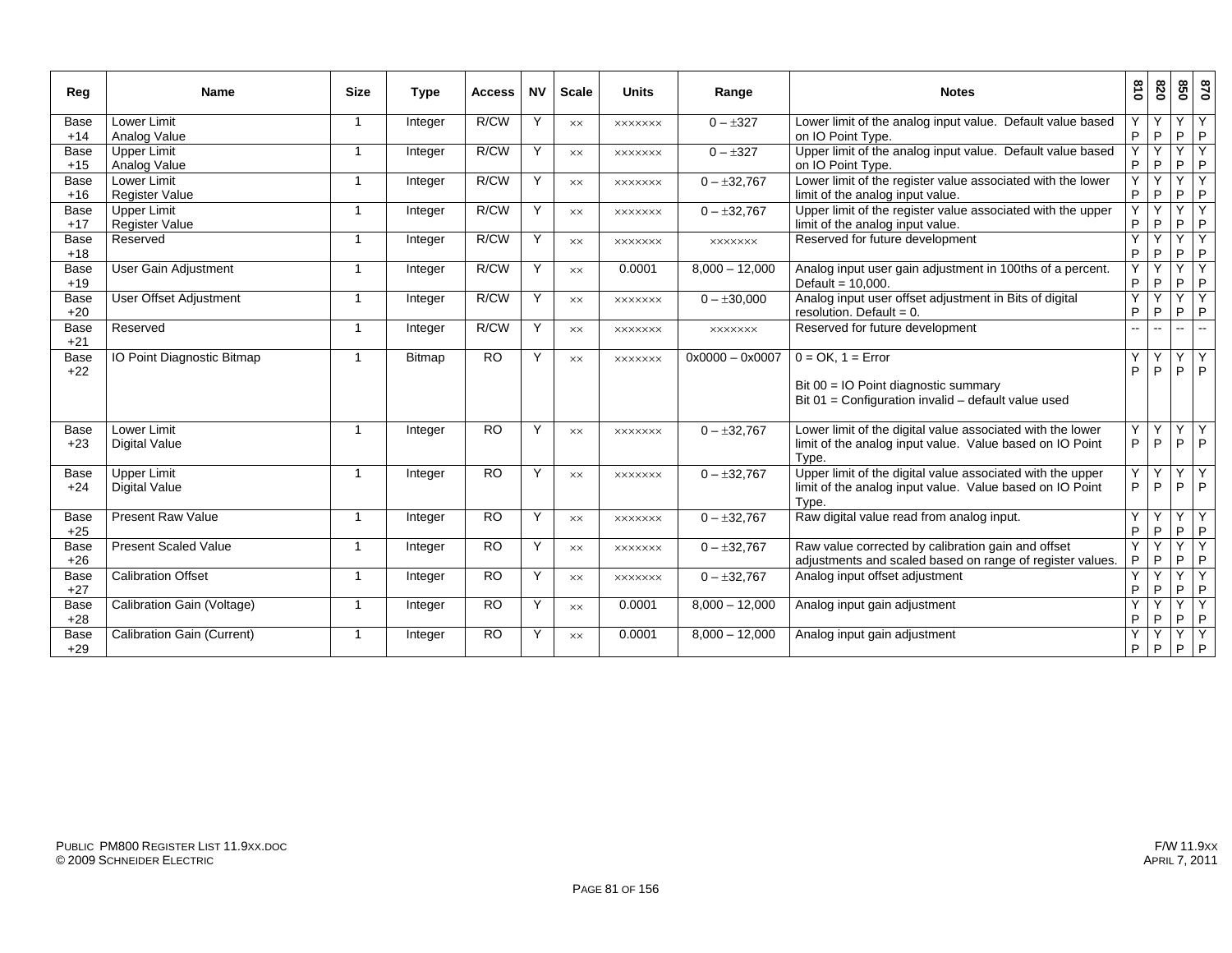#### **Auxiliary Inputs & Outputs – Analog Output Template**

| Reg                  | Name                            | <b>Size</b>  | Type           | <b>Access</b> | <b>NV</b> | <b>Scale</b>   | <b>Units</b>   | Range            | <b>Notes</b>                                                                                                                                                                                                                                                                                                                                                                                                                                                                                                                                                                                                                                                                                                                                                                                | $\frac{8}{10}$ | 078               | 058                | 0/8                  |
|----------------------|---------------------------------|--------------|----------------|---------------|-----------|----------------|----------------|------------------|---------------------------------------------------------------------------------------------------------------------------------------------------------------------------------------------------------------------------------------------------------------------------------------------------------------------------------------------------------------------------------------------------------------------------------------------------------------------------------------------------------------------------------------------------------------------------------------------------------------------------------------------------------------------------------------------------------------------------------------------------------------------------------------------|----------------|-------------------|--------------------|----------------------|
| Base                 | IO Point Type                   | $\mathbf{1}$ | Integer        | R/CW          | Y         | XX             | <b>XXXXXXX</b> | $400 - 499$      | First digit (4) indicates point is analog output<br>Second digit indicates the range of analog I/O values<br>(used without units)<br>$0 = 0 - 1$<br>$1 = 0 - 5$<br>$2 = 0 - 10$<br>$3 = 0 - 20$<br>$4 = 1 - 5$<br>$5 = 4 - 20$<br>$6 = -5 - 5$<br>$7 = -10 - 10$<br>$8 = -100 - 100$<br>$9$ = User defined (values default to 0)<br>Third digit indicates the digital resolution of the I/O<br>hardware. The user must select from one of these<br>standard ranges.<br>$0 = 8$ -Bit, unipolar<br>$1 = 10$ -Bit, unipolar<br>$2 = 12$ -Bit, unipolar<br>$3 = 14$ -Bit, unipolar<br>$4 = 16$ -Bit, unipolar<br>$5 = 16$ -Bit, bipolar with sign<br>$6 =$ reserved<br>$7 =$ reserved<br>8 = Resolution for IO2222 Voltage range 0 - 4000<br>9 = Resolution for IO2222 Current range 800 - 4000 | Y<br>P         | Υ<br>P            | Y<br>P             | Y<br>P               |
| <b>Base</b><br>$+1$  | IO Point Label                  | 8            | Character      | R/W           | Y         | $\times\times$ | <b>XXXXXXX</b> | <b>ASCII</b>     | 16 Characters                                                                                                                                                                                                                                                                                                                                                                                                                                                                                                                                                                                                                                                                                                                                                                               | Y<br>P.        | Y<br>$\mathsf P$  | Y<br>$P$ $P$       | Y                    |
| Base<br>$+12$        | <b>Output Enable</b>            | $\mathbf{1}$ | <b>Integer</b> | R/W           | Y         | $\times\times$ | <b>XXXXXXX</b> | $0 - 1$          | $0 =$ Enable (default)<br>$1 = Disable$                                                                                                                                                                                                                                                                                                                                                                                                                                                                                                                                                                                                                                                                                                                                                     | Ÿ<br>P         | Y<br>$\mathsf{P}$ | Y<br>$P$ $P$       | Y                    |
| Base<br>$+14$        | Lower Limit Analog Value        | $\mathbf{1}$ | Integer        | R/CW          | Y         | XX             | <b>XXXXXXX</b> | $0 - \pm 327$    | Lower limit of the analog output value. Default value<br>based on IO Point Type.                                                                                                                                                                                                                                                                                                                                                                                                                                                                                                                                                                                                                                                                                                            | Y<br>P         | Y<br>$\mathsf P$  | Y<br>P             | Y<br>P               |
| Base<br>$+15$        | <b>Upper Limit Analog Value</b> | $\mathbf{1}$ | Integer        | R/CW          | Y         | $\times\times$ | <b>XXXXXXX</b> | $0 - \pm 327$    | Upper limit of the analog output value. Default value<br>based on IO Point Type.                                                                                                                                                                                                                                                                                                                                                                                                                                                                                                                                                                                                                                                                                                            | Y<br>P         | Y<br>$\mathsf P$  | Y<br>P             | Y<br>$\mathsf{P}$    |
| <b>Base</b><br>$+16$ | Lower Limit Register Value      | $\mathbf{1}$ | Integer        | R/CW          | Y         | XX             | <b>XXXXXXX</b> | $0 - \pm 32,767$ | Lower limit of the register value associated with the lower<br>limit of the analog output value.                                                                                                                                                                                                                                                                                                                                                                                                                                                                                                                                                                                                                                                                                            | Ÿ<br>P         | Y<br>P            | Y<br>P             | Y<br>P               |
| Base<br>$+17$        | Upper Limit Register Value      | $\mathbf{1}$ | Integer        | R/CW          | Y         | XX             | xxxxxxx        | $0 - \pm 32,767$ | Upper limit of the register value associated with the upper<br>limit of the analog output value.                                                                                                                                                                                                                                                                                                                                                                                                                                                                                                                                                                                                                                                                                            | Υ<br>P         | Y<br>$\mathsf P$  | Y.<br>P            | Y<br>$\vert P \vert$ |
| Base<br>$+18$        | Reference Register Number       | $\mathbf{1}$ | Integer        | R/CW          | Y         | XX             | <b>XXXXXXX</b> | $1000 - 32000$   | Register location of value upon which to base the analog<br>output.                                                                                                                                                                                                                                                                                                                                                                                                                                                                                                                                                                                                                                                                                                                         | Y<br>P         | Y<br>$\mathsf P$  | YY<br>$P$ $P$      |                      |
| Base<br>$+19$        | <b>User Gain Adjustment</b>     | $\mathbf{1}$ | Integer        | R/CW          | Y         | $\times\times$ | 0.0001         | $8000 - 12,000$  | Analog output user gain adjustment in 100ths of a percent.<br>Default = $10,000$ .                                                                                                                                                                                                                                                                                                                                                                                                                                                                                                                                                                                                                                                                                                          | Y<br>P         | Y<br>P            | $Y$ $Y$<br>$P$ $P$ |                      |
| Base<br>$+20$        | User Offset Adjustment          | $\mathbf{1}$ | Integer        | R/CW          | Y         | $\times\times$ | <b>XXXXXXX</b> | $0 - \pm 30000$  | Analog output user offset adjustment in Bit s of digital<br>resolution. Default = $0$ .                                                                                                                                                                                                                                                                                                                                                                                                                                                                                                                                                                                                                                                                                                     | Y<br>P.        | Y<br>IP           | YY<br>$P$ $P$      |                      |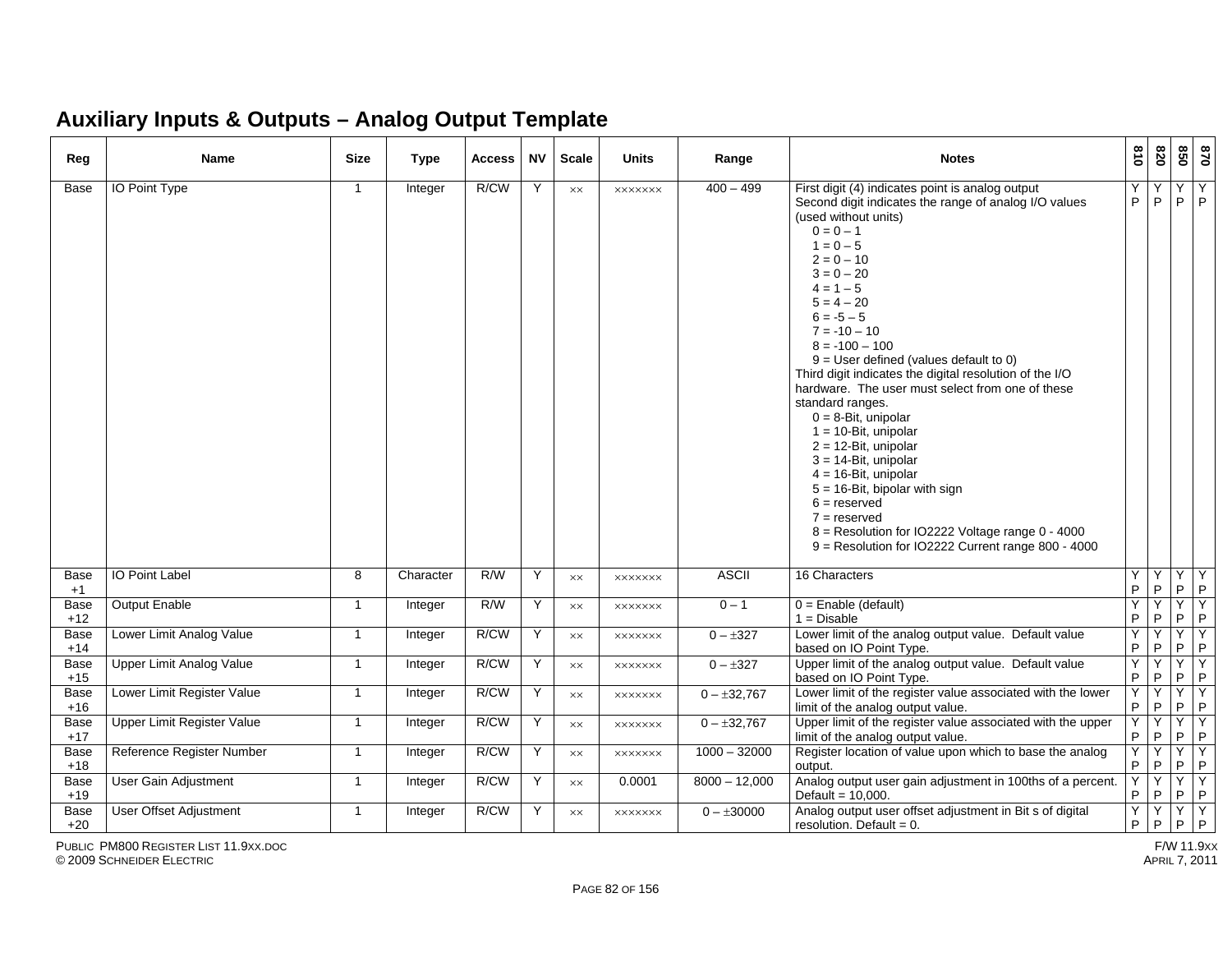| Reg           | <b>Name</b>                      | <b>Size</b> | Type    | <b>Access</b> | <b>NV</b>    | Scale     | <b>Units</b>   | Range              | <b>Notes</b>                                                                                                                     | 018                      | 078               | 098               | 078                         |
|---------------|----------------------------------|-------------|---------|---------------|--------------|-----------|----------------|--------------------|----------------------------------------------------------------------------------------------------------------------------------|--------------------------|-------------------|-------------------|-----------------------------|
| Base<br>$+21$ | Reserved                         |             | Integer | R/CW          | $\mathsf{v}$ | <b>XX</b> | <b>XXXXXXX</b> | <b>XXXXXXX</b>     | Reserved for future development                                                                                                  | $\overline{\phantom{a}}$ | $- -$             | $-1$              | $\overline{\phantom{a}}$    |
| Base<br>$+22$ | IO Point Diagnostic Bitmap       |             | Bitmap  | <b>RO</b>     | $\mathsf{v}$ | <b>XX</b> | <b>XXXXXXX</b> | $0x0000 - 0x$ FFFF | $0 = OK$ , $1 = Error$<br>Bit $00 = 10$ Point diagnostic summary<br>Bit $01$ = Configuration invalid – default value used        | Υ<br>P                   | Y<br>P            | $\checkmark$<br>P | Y<br> P                     |
| Base<br>$+23$ | Lower Limit Digital Value        |             | Integer | <b>RO</b>     | $\checkmark$ | <b>XX</b> | <b>XXXXXXX</b> | $0 - \pm 32,767$   | Lower limit of the digital value associated with the lower<br>limit of the analog output value. Value based on IO Point<br>Type. | Υ<br>P                   | Y<br>P            | $\checkmark$      | Y<br>$P$ $P$                |
| Base<br>$+24$ | <b>Upper Limit Digital Value</b> |             | Integer | <b>RO</b>     | $\mathsf{Y}$ | <b>XX</b> | <b>XXXXXXX</b> | $0 - \pm 32,767$   | Upper limit of the digital value associated with the upper<br>limit of the analog output value. Value based on IO Point<br>Type. | Y<br>P                   | Y<br>P            | Y                 | $ \overline{Y} $<br>$P$ $P$ |
| Base<br>$+25$ | <b>Present Analog Value</b>      |             | Integer | <b>RO</b>     | $\mathsf{Y}$ | <b>XX</b> | 0.01           | $0 - \pm 32,767$   | Analog value expected to be present at the output<br>terminals of the analog output module.                                      | Υ<br>P                   | Y<br>P            | $\checkmark$<br>P | Y<br> P                     |
| Base<br>$+26$ | Present Raw (Register) Value     |             | Integer | <b>RO</b>     | $\checkmark$ | <b>XX</b> | <b>XXXXXXX</b> | $0 - \pm 32,767$   | Value in Reference Register.                                                                                                     | $\checkmark$<br>P        | $\checkmark$<br>P | P                 | $\checkmark$<br> P          |
| Base<br>$+27$ | <b>Calibration Offset</b>        |             | Integer | <b>RO</b>     | Y            | <b>XX</b> | <b>XXXXXXX</b> | $0 - \pm 32,767$   | Analog output offset adjustment in Bit s of digital<br>resolution.                                                               | Y<br>P                   | Υ<br>P            | $\checkmark$<br>P | Y<br> P                     |
| Base<br>$+28$ | Calibration Gain (Voltage)       |             | Integer | <b>RO</b>     | Y            | <b>xx</b> | 0.0001         | $8000 - 12,000$    | Analog output gain adjustment in 100ths of a percent.                                                                            | Y<br>P                   | $\checkmark$<br>P | P                 | Y<br>P                      |
| Base<br>$+29$ | <b>Present Digital Value</b>     |             | Integer | <b>RO</b>     | $\checkmark$ | <b>XX</b> | <b>XXXXXXX</b> | <b>XXXXXXX</b>     |                                                                                                                                  | $\checkmark$<br>P        | Y<br>P            | $\sqrt{}$         | $\checkmark$<br>$P$   $P$   |

## **[5129] Spare (5129-5279)**

| Reg  | Name | <b>Size</b> | Type   | Access | <b>NV</b> | Scale | <b>Units</b>  | Range          | <b>Notes</b>                           | $\vec{a}$<br>$\bullet$ | - | ന<br>- - |  |
|------|------|-------------|--------|--------|-----------|-------|---------------|----------------|----------------------------------------|------------------------|---|----------|--|
| 5129 | iuse | 380         | nteaer | RO     |           |       | <b>xxxxxx</b> | <b>xxxxxxx</b> | <b>Reserved for Future Development</b> | <u>ee</u>              |   |          |  |

### **[5280] Input Metering Channel Labels (5280-5319)**

| Reg  | <b>Name</b>                    | <b>Size</b> | Type | <b>Access</b> | <b>NV</b> | Scale | Units | Range              | <b>Notes</b>        | $\frac{310}{2}$ | 820       |              | $\infty$ $\infty$<br>မြို့ ခြိ |
|------|--------------------------------|-------------|------|---------------|-----------|-------|-------|--------------------|---------------------|-----------------|-----------|--------------|--------------------------------|
| 5280 | Input Metering Channel 1 Label | o           | Char | R/CW          |           |       |       | <b>ASCII Codes</b> | 16 Characters       |                 | $\lambda$ |              |                                |
|      |                                |             |      |               |           |       |       |                    | Default = Channel 1 | D               |           | 1 D 1 D      |                                |
| 5288 | Input Metering Channel 2 Label | o           | Char | R/CW          |           |       |       | <b>ASCII Codes</b> | 16 Characters       |                 | $\lambda$ | $\mathbf{v}$ |                                |
|      |                                |             |      |               |           |       |       |                    | Default = Channel 2 | D               | D         | P            |                                |
| 5296 | Input Metering Channel 3 Label | ິ           | Char | R/CW          |           |       |       | <b>ASCII Codes</b> | 16 Characters       |                 | $\lambda$ |              |                                |
|      |                                |             |      |               |           |       |       |                    | Default = Channel 3 | D               | . P       | P P          |                                |

PUBLIC PM800 REGISTER LIST 11.9XX.DOC© 2009 SCHNEIDER ELECTRIC APRIL 7, 2011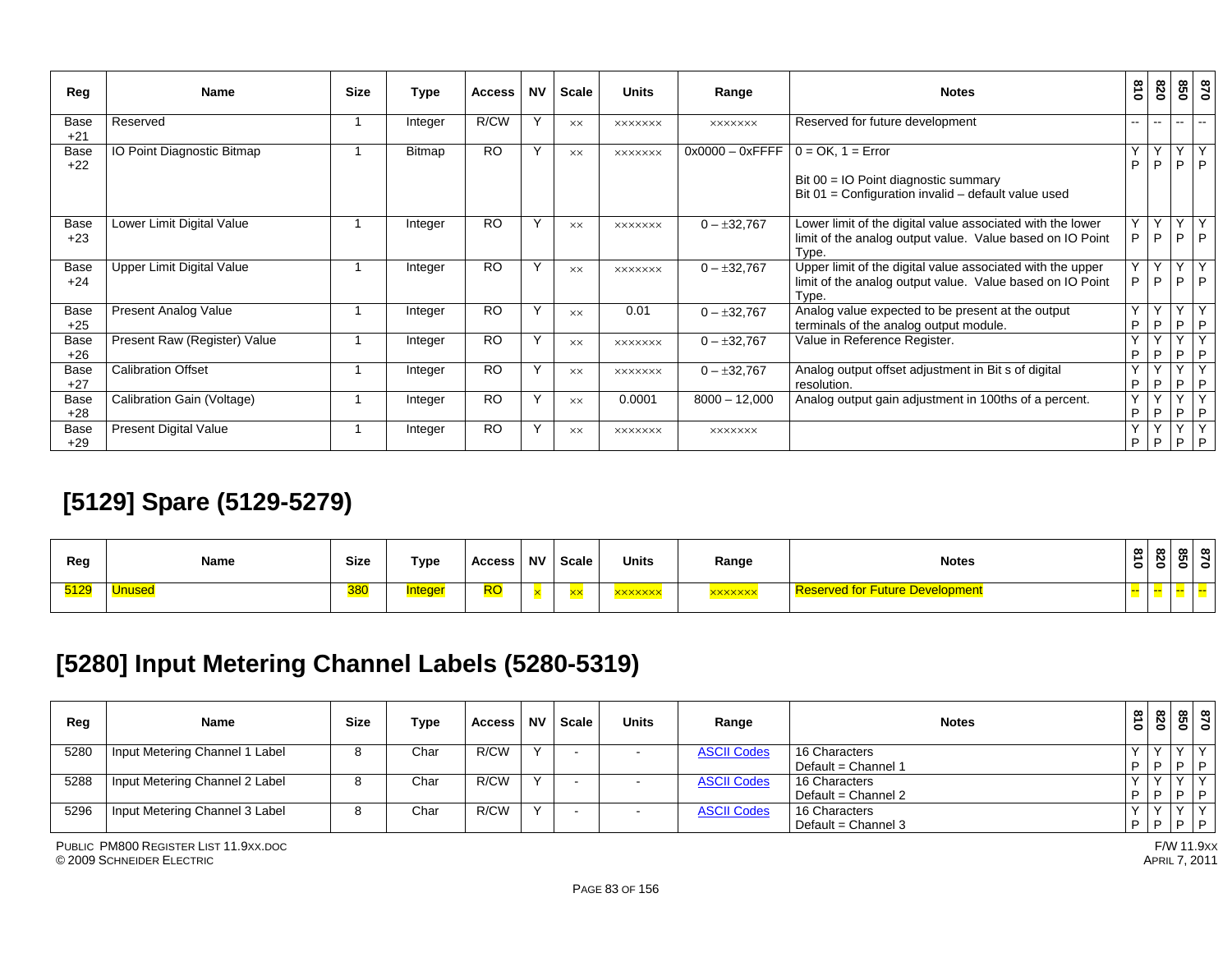| Reg  | <b>Name</b>                    | <b>Size</b> | Type | Access | <b>NV</b> | Scale | <b>Units</b> | Range              | <b>Notes</b>        | $\frac{3}{10}$ | $\infty$<br>ë | <b>UT</b> | $\infty$ $\infty$<br>Õ C |
|------|--------------------------------|-------------|------|--------|-----------|-------|--------------|--------------------|---------------------|----------------|---------------|-----------|--------------------------|
| 5304 | Input Metering Channel 4 Label |             | Char | R/CW   |           |       |              | <b>ASCII Codes</b> | 16 Characters       |                |               |           |                          |
|      |                                |             |      |        |           |       |              |                    | Default = Channel 4 | D              | D             |           | 1 D 1 D                  |
| 5312 | Input Metering Channel 5 Label |             | Char | R/CW   |           |       |              | <b>ASCII Codes</b> | 16 Characters       |                |               | $\lambda$ | $\checkmark$             |
|      |                                |             |      |        |           |       |              |                    | Default = Channel 5 | D              | P             |           | 1 D                      |

### **[5320] Trending & Forecasting Configuration (5320 - 5369)**

| Reg  | Name                                      | <b>Size</b> | Type    | <b>Access</b> | <b>NV</b> | Scale     | <b>Units</b>   | Range              | <b>Notes</b>                                         | $\overline{0}$           | 078                      | 09                       | 0/8                          |
|------|-------------------------------------------|-------------|---------|---------------|-----------|-----------|----------------|--------------------|------------------------------------------------------|--------------------------|--------------------------|--------------------------|------------------------------|
| 5320 | <b>Trending &amp; Forecasting Control</b> |             | Integer | R/W           | Y         | XX        | <b>XXXXXXX</b> | $0 - 1$            | $0 = Disabeled (Default)$<br>1 = Enabled             | $\overline{\phantom{a}}$ | $\overline{\phantom{a}}$ | $\vee$<br>P              | Y<br>$\mathsf{P}$            |
| 5321 | Trend Item To Post In Registers           |             | Integer | R/W           | Y         | <b>XX</b> | XXXXXXX        | $-7$               | See List of Standard Quantities - Default = 1 (lavg) | $\sim$                   | --                       | $\vee$<br>P              | $\overline{Y}$<br>P          |
| 5322 | Reserved                                  | 8           |         |               |           |           |                |                    |                                                      | $- -$                    | $\sim$ $\sim$            | $\overline{\phantom{a}}$ |                              |
| 5330 | Trend Quantity 7 - Register Number        |             | Integer | R/CW          | Y         | XX        | <b>XXXXXXX</b> | $00000 - 65535$    | Default = $0$                                        | $\sim$ $\sim$            | $-$                      | $\vee$<br>P              | Y<br>P                       |
| 5331 | Trend Quantity 7 - Scale Factor           |             | Integer | R/CW          | Y         | XX        | <b>XXXXXXX</b> | $-3 - 3$           | Power of 10<br>Default = $0$                         | $\sim$ $-$               | $-$                      | $\sqrt{}$<br>P           | $\overline{\mathsf{v}}$<br>P |
| 5332 | Trend Quantity 7 - Label                  | 8           | Char    | R/CW          | Y         | XX        | <b>XXXXXXX</b> | <b>ASCII Codes</b> | 16 Characters                                        | $- -$                    | $\sim$ $\sim$            | $\vee$<br>P.             | $\checkmark$<br>P            |
| 5340 | Reserved                                  | 10          |         |               |           |           |                |                    |                                                      | $- -$                    | $\sim$ $\sim$            | $\overline{\phantom{a}}$ |                              |
| 5350 | Reserved                                  | 10          |         |               |           |           |                |                    |                                                      | --                       | $\sim$ $\sim$            |                          | $\overline{\phantom{a}}$     |
| 5360 | Reserved                                  | 10          |         |               |           |           |                |                    |                                                      | $- -$                    | $\sim$ $\sim$            | $\overline{\phantom{a}}$ | $\sim$ $\sim$                |

#### **Trending & Forecasting Standard Quantities**

| <b>Trend Item</b> | <b>Quantity (Label)</b> | <b>Register</b> |
|-------------------|-------------------------|-----------------|
|                   | l avg                   | 1105            |
| 2                 | VII avg                 | 1123            |
| 3                 | Vin avg                 | 1128            |
| 4                 | kW (total)              | 1143            |
| 5                 | kVAR (total)            | 1147            |
| 6                 | kVA (total)             | 1151            |
|                   | User-defined            | 0               |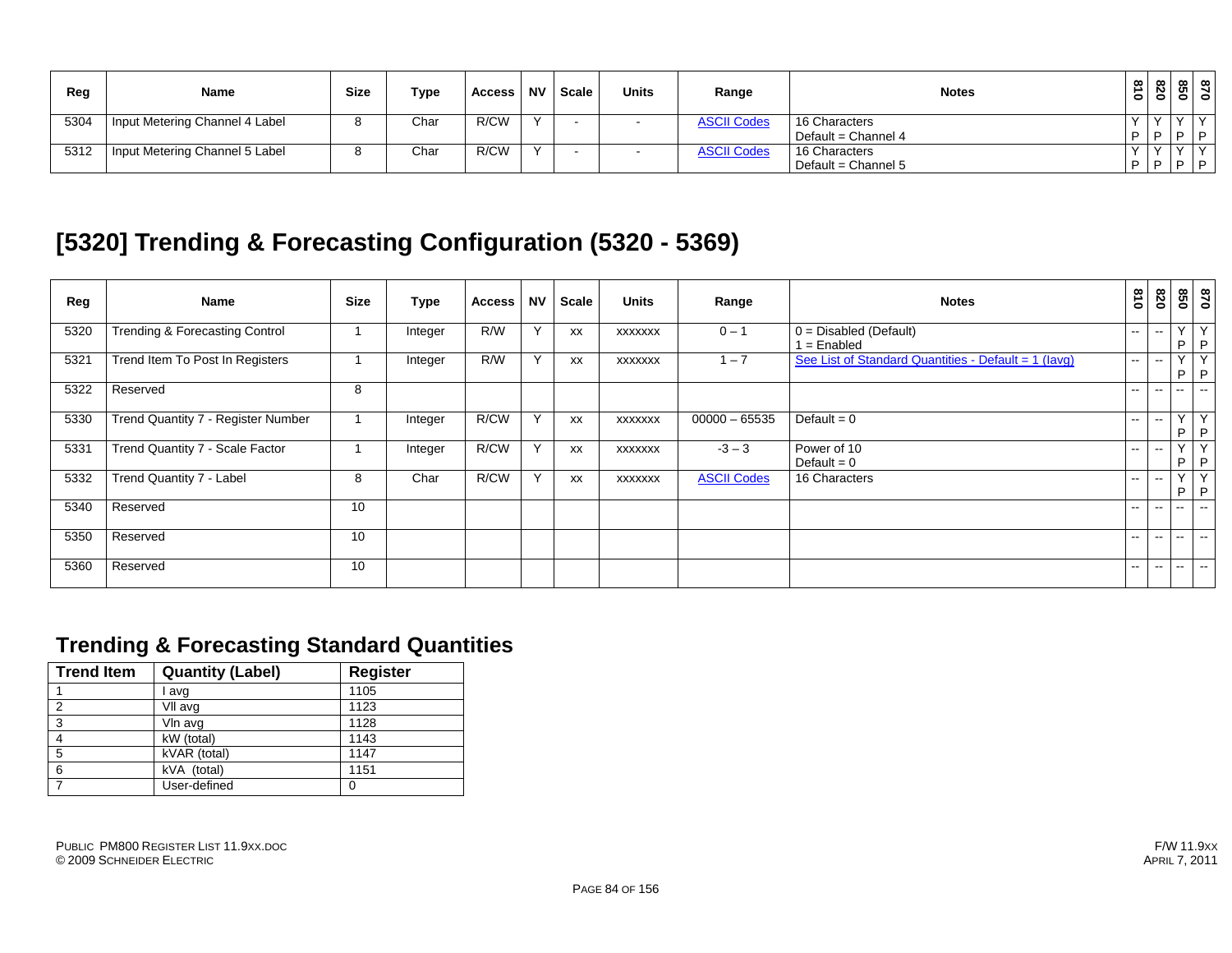### **[5370] Alarm Summary Configuration (5370-5474)**

| Reg  | <b>Name</b>                             | <b>Size</b> | Type   | <b>Access</b> | <b>NV</b>    | <b>Scale</b> | <b>Units</b>   | Range           | <b>Notes</b>                                                                                                                                                                                                                            | $\frac{3}{2}$ | 078          |              | 87<br>850        |
|------|-----------------------------------------|-------------|--------|---------------|--------------|--------------|----------------|-----------------|-----------------------------------------------------------------------------------------------------------------------------------------------------------------------------------------------------------------------------------------|---------------|--------------|--------------|------------------|
| 5370 | <b>Alarm Summary Group Assignments</b>  | 75          | Bitmap | R/CW          | $\checkmark$ | XX           | <b>XXXXXXX</b> | 0x0000 - 0xFFFF | Each register is corresponds to specific alarm.<br>Bitmap is used to configure which alarm group the alarm<br>belongs.<br>Bit $0 =$ Alarm Group 1<br>Bit $1 =$ Alarm Group 2<br>.<br>Bit 10 = Alarm Group 11<br>Bit 11 = Alarm Group 12 | $- -$         | $\vee$<br>P. |              | YY<br>$P$ $P$    |
| 5445 | Alarm Summary Group 11<br>Configuration | 15          |        | R/CW          | $\checkmark$ | <b>XX</b>    | <b>XXXXXXX</b> |                 | <b>See Template</b>                                                                                                                                                                                                                     | $\sim$ $\sim$ | P            | $\checkmark$ | Y<br>$P$ $P$     |
| 5460 | Alarm Summary Group 12<br>Configuration | 15          |        | R/CW          | $\checkmark$ | <b>XX</b>    | <b>XXXXXXX</b> |                 | <b>See Template</b>                                                                                                                                                                                                                     | $\sim$ $\sim$ | P.           | $\checkmark$ | . Y<br>$P$   $P$ |

#### **Alarm Summary Configuration Template**

| Reg   | Name                         | <b>Size</b> | Type    | <b>Access</b> | <b>NV</b>    | <b>Scale</b> | <b>Units</b>   | Range              | <b>Notes</b>  | 018           | 820       | <u>ទ្ធ</u><br>ខេ |              |
|-------|------------------------------|-------------|---------|---------------|--------------|--------------|----------------|--------------------|---------------|---------------|-----------|------------------|--------------|
| Base  | Alarm Summary Group          | 10          | Char    | R/CW          | $\sqrt{}$    | <b>XX</b>    | <b>XXXXXXX</b> | <b>ASCII Codes</b> | 20 characters | $\sim$ $\sim$ | $\sqrt{}$ | $\lambda$        | $\sqrt{}$    |
|       | Label                        |             |         |               |              |              |                |                    |               |               | P         | $P$   $P$        |              |
| Base  | Alarm Summary Group          |             | Integer | R/CW          | $\sqrt{}$    | XX           | <b>XXXXXXX</b> |                    |               | $\sim$ $\sim$ |           | $\sqrt{}$        | $\checkmark$ |
| $+10$ | Scale Factor Register Number |             |         |               |              |              |                |                    |               |               | P.        | P I              | $\mathsf{P}$ |
| Base  | Alarm Summary Group          |             | Integer | R/CW          | $\sqrt{}$    | XX           | XXXXXXX        |                    |               | $\sim$        |           | $\lambda$        | $\vee$       |
| $+11$ | Units for Magnitude          |             |         |               |              |              |                |                    |               |               | P         | $P$ $P$          |              |
| Base  | Alarm Summary Group          |             | Integer | R/CW          | $\checkmark$ | XX           | <b>XXXXXXX</b> |                    |               | $\sim$ $-$    |           |                  | $\checkmark$ |
| $+12$ | Units for Duration           |             |         |               |              |              |                |                    |               |               | P         | P.               | P            |
| Base  | Reserved                     |             | Integer | R/CW          | $\sqrt{}$    | XX           | <b>XXXXXXX</b> |                    |               | $\sim$ $\sim$ |           | $\lambda$        | $\checkmark$ |
| $+13$ |                              |             |         |               |              |              |                |                    |               |               | P         | $P$   $P$        |              |

#### **[5475] Alarm Summary (5475 - 5849)**

| Reg | Name                                  | <b>Size</b> | Type | <b>Access</b> | <b>NV</b> | <b>Scale</b> | <b>Units</b> | Range | <b>Notes</b> | $\infty$ $\infty$ $\mid$<br>∸ '<br>oö | N | ന<br>0     | $\infty$ |
|-----|---------------------------------------|-------------|------|---------------|-----------|--------------|--------------|-------|--------------|---------------------------------------|---|------------|----------|
|     | PUBLIC PM800 REGISTER LIST 11.9XX.DOC |             |      |               |           |              |              |       |              |                                       |   | F/W 11.9xx |          |

PUBLIC PM800 REGISTER LIST 11.9XX.DOC© 2009 SCHNEIDER ELECTRIC APRIL 7, 2011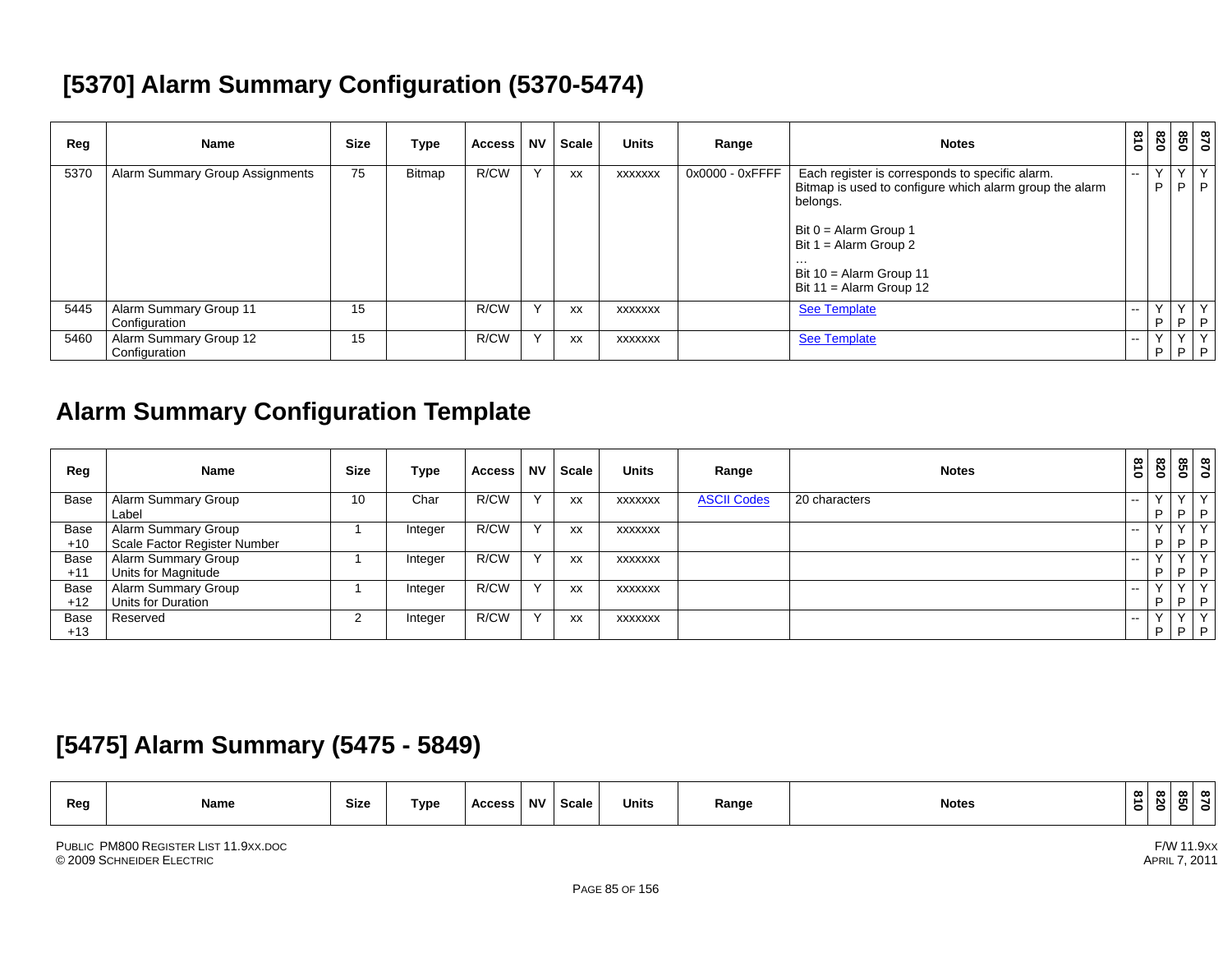| Reg  | <b>Name</b>                                                | <b>Size</b>      | Type | <b>Access</b> | <b>NV</b> | <b>Scale</b> | <b>Units</b> | Range | <b>Notes</b>                      | 018 | 078    |                  | 870<br>850                              |
|------|------------------------------------------------------------|------------------|------|---------------|-----------|--------------|--------------|-------|-----------------------------------|-----|--------|------------------|-----------------------------------------|
| 5475 | Over Current Alarm<br><b>Count Summary</b>                 | 10               |      |               |           |              |              |       | <b>See Alarm Summary Template</b> |     | Y<br>P | Υ<br>$\sf P$     | Y<br>$\mathsf P$                        |
| 5485 | Over Current Alarm<br>Magnitude Summary                    | 10               |      |               |           |              |              |       | <b>See Alarm Summary Template</b> |     | Y<br>P | Υ<br>P           | Y<br>$\sf P$                            |
| 5495 | Over Current Alarm<br><b>Duration Summary</b>              | 10 <sup>°</sup>  |      |               |           |              |              |       | <b>See Alarm Summary Template</b> |     | Ÿ<br>P | Υ<br>$\sf P$     | Y<br>$\sf P$                            |
| 5505 | Over Voltage Alarm<br>Count Summary                        | 10               |      |               |           |              |              |       | <b>See Alarm Summary Template</b> |     | Y<br>P | Y<br>${\sf P}$   | Y<br>$\sf P$                            |
| 5515 | Over Voltage Alarm<br><b>Magnitude Summary</b>             | 10 <sup>°</sup>  |      |               |           |              |              |       | <b>See Alarm Summary Template</b> |     | Y<br>P | Y<br>${\sf P}$   | Υ<br>$\overline{P}$                     |
| 5525 | Over Voltage Alarm<br><b>Duration Summary</b>              | 10 <sup>°</sup>  |      |               |           |              |              |       | <b>See Alarm Summary Template</b> |     | Y<br>P | Y<br>${\sf P}$   | Y<br>$\mathsf P$                        |
| 5535 | Under Voltage Alarm<br>Count Summary                       | 10               |      |               |           |              |              |       | <b>See Alarm Summary Template</b> |     | Y<br>P | Y<br>$\sf P$     | $\overline{Y}$<br>$\mathsf P$           |
| 5545 | Under Voltage Alarm<br>Magnitude Summary                   | 10 <sup>°</sup>  |      |               |           |              |              |       | <b>See Alarm Summary Template</b> |     | Ÿ<br>P | Υ<br>P           | Y<br>$\sf P$                            |
| 5555 | Under Voltage Alarm<br><b>Duration Summary</b>             | 10               |      |               |           |              |              |       | <b>See Alarm Summary Template</b> |     | Y<br>P | Υ<br>$\sf P$     | $\rightarrow$ $\sim$                    |
| 5565 | Voltage Unbalance Alarm<br>Count Summary                   | 10               |      |               |           |              |              |       | <b>See Alarm Summary Template</b> |     | Ÿ<br>P | Y<br>$\sf P$     | Y<br>$\overline{P}$                     |
| 5575 | Voltage Unbalance Alarm<br><b>Magnitude Summary</b>        | 10 <sup>10</sup> |      |               |           |              |              |       | <b>See Alarm Summary Template</b> |     | Y<br>P | Y<br>$\sf P$     | Υ<br>P                                  |
| 5585 | Voltage Unbalance Alarm<br><b>Duration Summary</b>         | 10               |      |               |           |              |              |       | <b>See Alarm Summary Template</b> |     | Ϋ<br>P | Ϋ<br>$\sf P$     | $\begin{array}{c}\nY \\ P\n\end{array}$ |
| 5595 | Over Voltage THD Alarm<br>Count Summary                    | 10               |      |               |           |              |              |       | <b>See Alarm Summary Template</b> |     | Ÿ<br>P | Y<br>P           | Y<br>$\sf P$                            |
| 5605 | Over Voltage THD Alarm<br>Magnitude Summary                | 10 <sup>°</sup>  |      |               |           |              |              |       | <b>See Alarm Summary Template</b> |     | Y<br>P | Υ<br>$\sf P$     | Y<br>$\mathsf P$                        |
| 5615 | Over Voltage THD Alarm<br>Duration Summary                 | 10 <sup>°</sup>  |      |               |           |              |              |       | <b>See Alarm Summary Template</b> |     | Y<br>P | Υ<br>P           | Y<br>$\mathsf P$                        |
| 5625 | <b>Under Power Factor Alarm</b><br><b>Count Summary</b>    | 10               |      |               |           |              |              |       | <b>See Alarm Summary Template</b> |     | Y<br>P | Υ<br>$\sf P$     | Y<br>$\mathsf P$                        |
| 5635 | <b>Under Power Factor Alarm</b><br>Magnitude Summary       | 10 <sup>°</sup>  |      |               |           |              |              |       | <b>See Alarm Summary Template</b> |     | Y<br>P | Y<br>$\sf P$     | Y<br>$\mathsf P$                        |
| 5645 | <b>Under Power Factor Alarm</b><br><b>Duration Summary</b> | 10 <sup>°</sup>  |      |               |           |              |              |       | <b>See Alarm Summary Template</b> |     | Y<br>P | Y<br>$\sf P$     | Y<br>$\mathsf P$                        |
| 5655 | Over KVA Demand Alarm<br><b>Count Summary</b>              | 10 <sup>°</sup>  |      |               |           |              |              |       | See Alarm Summary Template        |     | Υ<br>P | Y<br>P           | $\overline{Y}$<br>$\sf P$               |
| 5665 | Over KVA Demand Alarm<br><b>Magnitude Summary</b>          | 10 <sup>°</sup>  |      |               |           |              |              |       | <b>See Alarm Summary Template</b> |     | Ÿ<br>P | Υ<br>$\sf P$     | Y<br>$\overline{P}$                     |
| 5675 | Over KVA Demand Alarm<br><b>Duration Summary</b>           | 10               |      |               |           |              |              |       | <b>See Alarm Summary Template</b> |     | Ÿ<br>P | Υ<br>$\sf P$     | Y<br>$\overline{P}$                     |
| 5685 | Over KW Demand Alarm<br><b>Count Summary</b>               | 10               |      |               |           |              |              |       | <b>See Alarm Summary Template</b> |     | Υ<br>P | Υ<br>$\sf P$     | $\overline{Y}$<br>$\overline{P}$        |
| 5695 | Over KW Demand Alarm<br>Magnitude Summary                  | 10               |      |               |           |              |              |       | <b>See Alarm Summary Template</b> |     | Y<br>P | Υ<br>$\mathsf P$ | $\overline{Y}$<br>P                     |
| 5705 | Over KW Demand Alarm<br><b>Duration Summary</b>            | 10 <sup>°</sup>  |      |               |           |              |              |       | <b>See Alarm Summary Template</b> |     | Y<br>P | Y<br>$\sf P$     | $\overline{Y}$<br>$\mathsf P$           |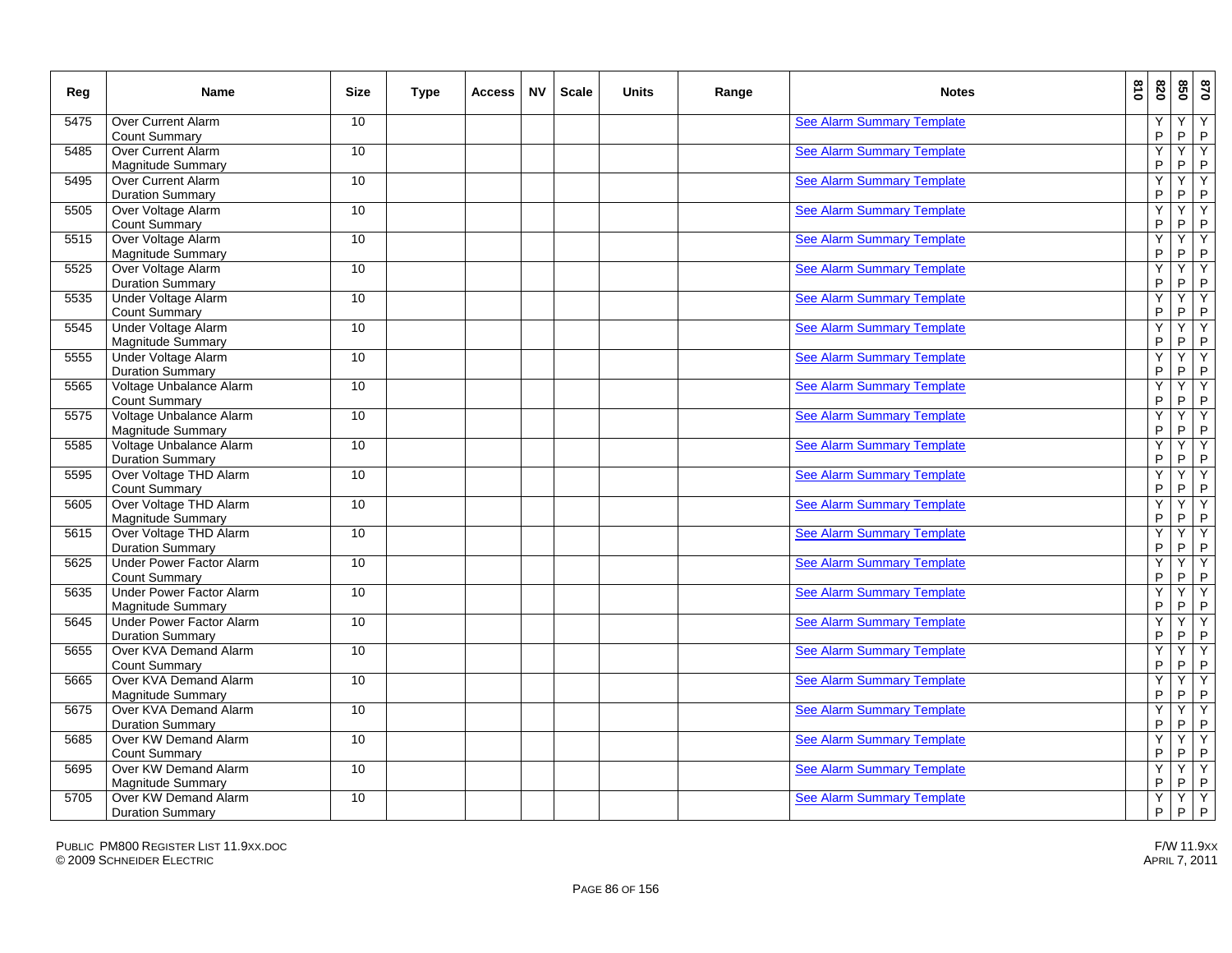| Reg  | <b>Name</b>                                        | <b>Size</b> | <b>Type</b> | <b>Access</b> | <b>NV</b> | <b>Scale</b> | <b>Units</b>   | Range          | <b>Notes</b>                      | 018 | 078      |                              | 870<br>850                     |
|------|----------------------------------------------------|-------------|-------------|---------------|-----------|--------------|----------------|----------------|-----------------------------------|-----|----------|------------------------------|--------------------------------|
| 5715 | Voltage Sag Alarm<br><b>Count Summary</b>          | 10          |             |               |           |              |                |                | See Alarm Summary Template        |     | Y.<br>P  | $\checkmark$<br>P            | Y<br>$\mathsf{P}$              |
| 5725 | Voltage Sag Alarm<br><b>Magnitude Summary</b>      | 10          |             |               |           |              |                |                | <b>See Alarm Summary Template</b> |     | Y.<br>P  | $\checkmark$<br>P            | Y<br>$\mathsf P$               |
| 5735 | Voltage Sag Alarm<br><b>Duration Summary</b>       | 10          |             |               |           |              |                |                | <b>See Alarm Summary Template</b> |     | Y<br>P   | $\overline{\mathsf{Y}}$<br>P | Y<br>$\mathsf P$               |
| 5745 | Voltage Swell Alarm<br><b>Count Summary</b>        | 10          |             |               |           |              |                |                | <b>See Alarm Summary Template</b> |     | Y<br>P   | Y<br>P                       | Y<br>$\mathsf{P}$              |
| 5755 | Voltage Swell Alarm<br><b>Magnitude Summary</b>    | 10          |             |               |           |              |                |                | <b>See Alarm Summary Template</b> |     | Y.<br>P  | Y<br>P                       | Y<br>$\mathsf P$               |
| 5765 | Voltage Swell Alarm<br><b>Duration Summary</b>     | 10          |             |               |           |              |                |                | <b>See Alarm Summary Template</b> |     | Y<br>P   | Y<br>P                       | Y<br>P                         |
| 5775 | Alarm Summary Group 11<br><b>Count Summary</b>     | 10          |             |               |           |              |                |                | <b>See Alarm Summary Template</b> |     | Y<br>P   | $\vee$<br>P                  | $\overline{Y}$<br>$\mathsf{P}$ |
| 5785 | Alarm Summary Group 11<br><b>Magnitude Summary</b> | 10          |             |               |           |              |                |                | <b>See Alarm Summary Template</b> |     | Υ<br>P   | P.                           | $\overline{Y}$<br>$\mathsf P$  |
| 5795 | Alarm Summary Group 11<br><b>Duration Summary</b>  | 10          |             |               |           |              |                |                | See Alarm Summary Template        |     | Y.<br>P  | $\checkmark$<br>P.           | Y<br>$\mathsf{P}$              |
| 5805 | Alarm Summary Group 12<br><b>Count Summary</b>     | 10          |             |               |           |              |                |                | <b>See Alarm Summary Template</b> |     | Υ<br>P   | Y<br>P                       | $\overline{Y}$<br>$\mathsf{P}$ |
| 5815 | Alarm Summary Group 12<br>Magnitude Summary        | 10          |             |               |           |              |                |                | <b>See Alarm Summary Template</b> |     | Y<br>P.  | Ÿ<br>P                       | Y<br>$\mathsf P$               |
| 5825 | Alarm Summary Group 12<br><b>Duration Summary</b>  | 10          |             |               |           |              |                |                | <b>See Alarm Summary Template</b> |     | Y.<br>P  | Y<br>P                       | $\overline{Y}$<br>P            |
| 5835 | Alarm Summary<br>Number of Alarms in Each Group    | 15          | Integer     | <b>RO</b>     | Y         | XX           | <b>XXXXXXX</b> | <b>XXXXXXX</b> |                                   |     | Y.<br>P. | Y<br>P                       | Y<br>$\mathsf P$               |

### **[Alarm Summary Template]**

| Reg          | <b>Name</b> | <b>Size</b> | Type    | <b>Access</b> | ΝV           | Scale | <b>Units</b> | Range          | <b>Notes</b> | 018                | 078                | 098             | 0/8                |
|--------------|-------------|-------------|---------|---------------|--------------|-------|--------------|----------------|--------------|--------------------|--------------------|-----------------|--------------------|
| Base         | Today       |             | Integer | <b>RO</b>     | $\checkmark$ | XX    | XXXXXXX      | XXXXXXX        |              | $\sqrt{}$<br>P     | $\vee$<br>P        | YY<br>P         | P                  |
| Base<br>$+1$ | Yesterday   |             | Integer | <b>RO</b>     | $\checkmark$ | XX    | XXXXXXX      | XXXXXXX        |              | $\checkmark$<br>P  | $\checkmark$<br>P. | YY<br>P         | P                  |
| Base<br>$+2$ | This Week   |             | Integer | <b>RO</b>     | $\checkmark$ | XX    | XXXXXXX      | XXXXXXX        |              | $\vee$<br>P        | $\checkmark$<br>P. | $\vee$<br>P     | ΓY.<br>$\mathsf P$ |
| Base<br>$+3$ | Last Week   |             | Integer | <b>RO</b>     | $\checkmark$ | XX    | XXXXXX       | XXXXXXX        |              | $\checkmark$<br>P  | $\sqrt{}$<br>P     | $\sqrt{}$<br>P. | Y<br>$\mathsf{P}$  |
| Base<br>$+4$ | This Month  |             | Integer | <b>RO</b>     | Y            | XX    | XXXXXXX      | <b>XXXXXXX</b> |              | $\checkmark$<br>P  | $\checkmark$<br>P  | YY<br>$P$ $P$   |                    |
| Base<br>$+5$ | Last Month  |             | Integer | <b>RO</b>     | Y            | XX    | XXXXXXX      | XXXXXXX        |              | $\checkmark$<br>P. | Y<br>P             | YY<br>P         | P                  |
| Base<br>$+6$ | This Year   |             | Integer | <b>RO</b>     | Y            | XX    | XXXXXXX      | XXXXXXX        |              | $\checkmark$<br>P  | $\checkmark$<br>P  | YY<br>$P$ $P$   |                    |

PUBLIC PM800 REGISTER LIST 11.9XX.DOC

© 2009 SCHNEIDER ELECTRIC APRIL 7, 2011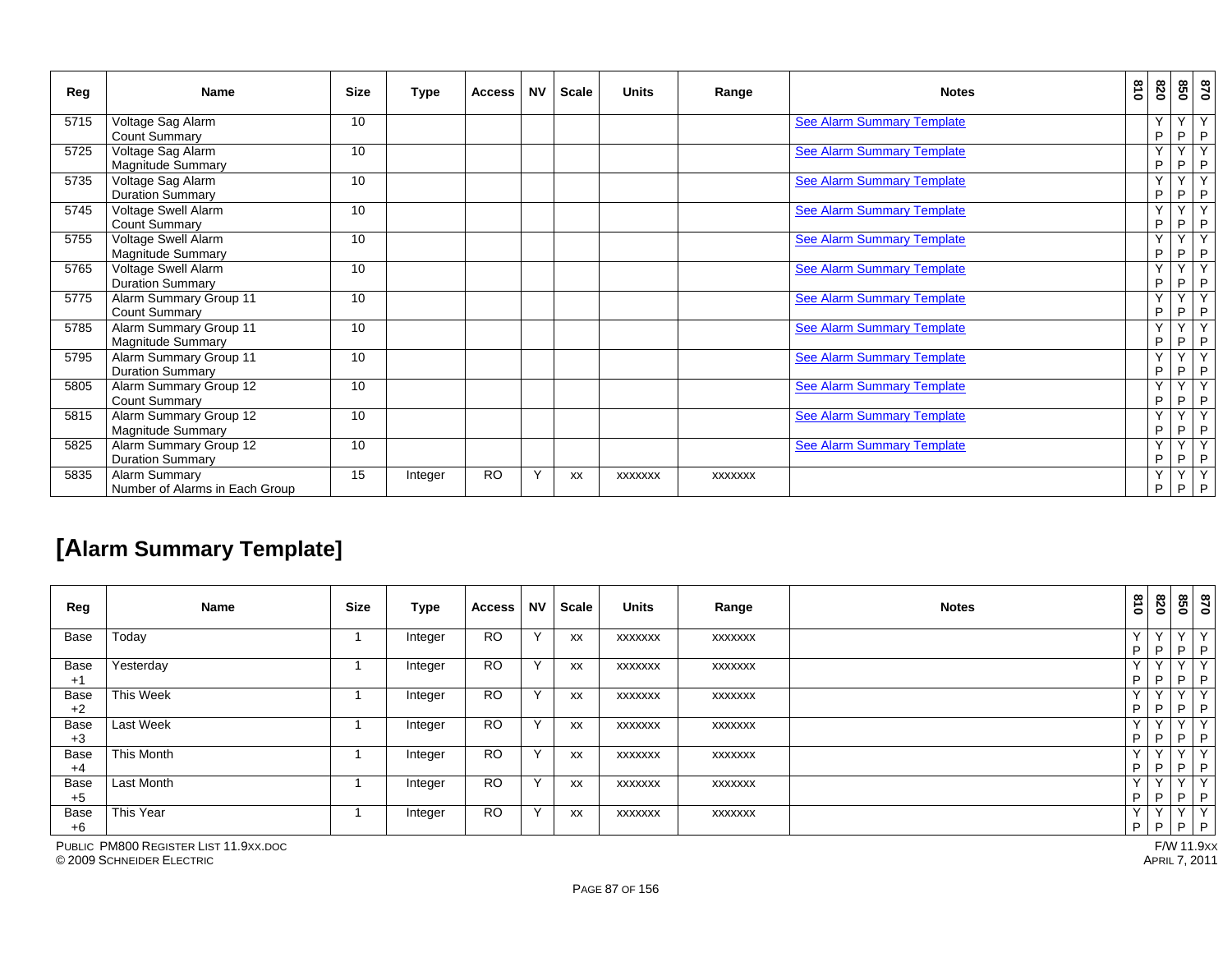| Reg  | <b>Name</b>      | <b>Size</b> | Type    | Access    | <b>NV</b>    | Scale                       | <b>Units</b>   | Range            | <b>Notes</b> | $\tilde{\mathbf{s}}$<br>$\bullet$ | $\infty$<br>N I<br>$\ddot{\bullet}$ | ທ                               | $\frac{87}{95}$ |
|------|------------------|-------------|---------|-----------|--------------|-----------------------------|----------------|------------------|--------------|-----------------------------------|-------------------------------------|---------------------------------|-----------------|
| Base | Last Year        |             | Integer | <b>RO</b> | $\checkmark$ | XX                          | <b>XXXXXXX</b> | <b>XXXXXXX</b>   |              |                                   |                                     |                                 | $\vee$          |
| $+7$ |                  |             |         |           |              |                             |                |                  |              | D                                 | P                                   | $\overline{ }$ D $\overline{ }$ | $\Box$          |
| Base | Trend (30 days)  |             | Integer | <b>RO</b> | $\checkmark$ | $\mathsf{v}\mathsf{v}$<br>ᄊ | 0.01%          | $-10000 - 10000$ |              |                                   |                                     |                                 | $\checkmark$    |
| $+8$ |                  |             |         |           |              |                             |                |                  |              | D                                 | D                                   | D                               | D.              |
| Base | Trend (52 weeks) |             | Integer | <b>RO</b> | $\sqrt{}$    | <b>XX</b>                   | 0.01%          | $-10000 - 10000$ |              |                                   |                                     |                                 | $\checkmark$    |
| $+9$ |                  |             |         |           |              |                             |                |                  |              | P                                 |                                     |                                 | $P$ $P$ $P$     |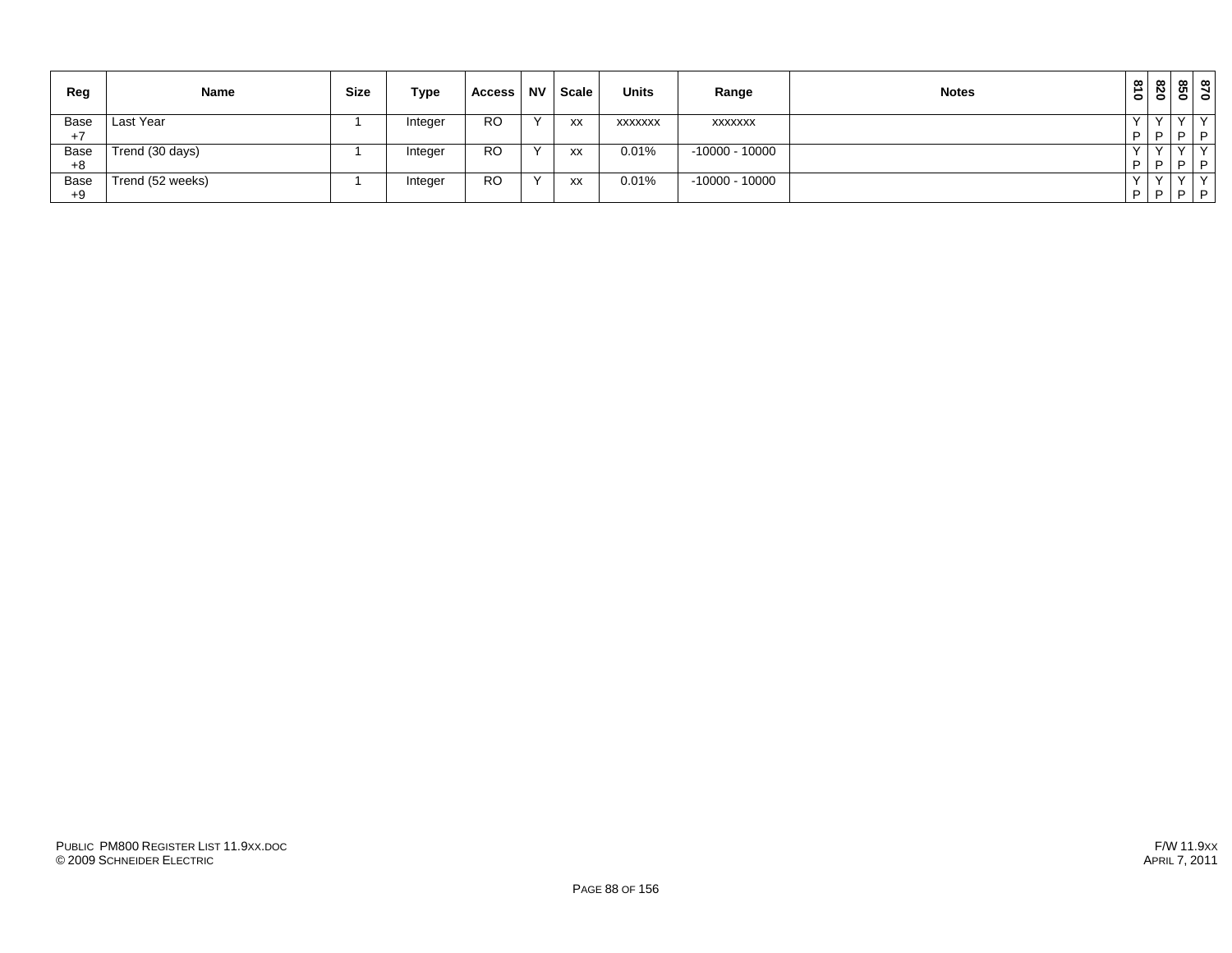# **[5850] Active Alarm Log (5850-6299)**

| Reg  | <b>Name</b>                        | <b>Size</b>     | <b>Type</b>     | Access          | <b>NV</b> | <b>Scale</b> | <b>Units</b>           | Range               | <b>Notes</b>                                                                                                                                                                                                                                                                                        | 810                 | 078                           | 850                       | 0/8               |
|------|------------------------------------|-----------------|-----------------|-----------------|-----------|--------------|------------------------|---------------------|-----------------------------------------------------------------------------------------------------------------------------------------------------------------------------------------------------------------------------------------------------------------------------------------------------|---------------------|-------------------------------|---------------------------|-------------------|
| 5850 | Acknowledge/Relay/Priority Entry 1 | $\overline{1}$  | Integer         | $\overline{RO}$ | Y         | <b>XX</b>    | <b>XXXXXXX</b>         |                     | <b>Bits 0 -7</b><br>$=$ Alarm Number<br>$=$ Active/Inactive 0=active 1=inactive<br>Bits 8<br>Bit 9<br>$=$ Relative(1), Absolute(0)<br>Bits $10-11$ = Unused<br>Bits $12-13$ = Priority<br><b>Bit 14</b><br>$=$ relay (1 = association)<br>$=$ Alarm Acknowledge (1 = acknowledged)<br><b>Bit 15</b> | P                   | P                             | Y<br>P                    | Y<br>P            |
| 5851 | Unique Identifier                  | $\overline{2}$  | Long            | <b>RO</b>       | Y         | XX           | <b>XXXXXXX</b>         | $0 - 0x$ FFFFFFFFF  | Bits $00 - 07$ = Level $(0 - 9)$<br>Bits $08 - 15 =$ Alarm Type<br>Bits $16 - 31 = Test Register$                                                                                                                                                                                                   | Υ<br>P              | Υ<br>P                        | Y<br>P                    | Y<br>$\mathsf{P}$ |
| 5853 | Label                              | 8               | Character       | <b>RO</b>       | N         | <b>XX</b>    | <b>XXXXXXX</b>         | <b>ASCII</b>        | 16 Characters                                                                                                                                                                                                                                                                                       | Υ<br>P              | $\mathsf{P}$                  | Y<br>P                    | Y<br>P            |
| 5861 | Pickup Value for Entry 1           | $\overline{1}$  | Integer         | <b>RO</b>       | Y         | A-F          | Units/Scale            | $0 - 32,767$        | Does not apply to digital or unary alarms                                                                                                                                                                                                                                                           | Y<br>P              | P                             | Y<br>P                    | Y<br>$\mathsf{P}$ |
| 5862 | Pickup Date/Time Entry 1           | 3               | <b>DateTime</b> | $\overline{RO}$ | Y         | <b>XX</b>    | <b>See</b><br>Template | <b>See Template</b> |                                                                                                                                                                                                                                                                                                     | Ÿ<br>P              | $\mathsf{P}$                  | Y<br>P                    | Y<br>$\sf P$      |
| 5865 | Active Alarm Log Entry 2           | 15              |                 |                 |           |              |                        |                     | Same as 5850 - 5864 except for entry 2                                                                                                                                                                                                                                                              | Y<br>P              | P                             | Y<br>P                    | Y<br>$\mathsf P$  |
| 5880 | Active Alarm Log Entry 3           | 15              |                 |                 |           |              |                        |                     | Same as 5850 - 5864 except for entry 3                                                                                                                                                                                                                                                              | Y<br>P              | Y<br>P                        | Y<br>P                    | Y<br>$\sf P$      |
| 5895 | Active Alarm Log Entry 4           | $\overline{15}$ |                 |                 |           |              |                        |                     | Same as 5850 - 5864 except for entry 4                                                                                                                                                                                                                                                              | Y<br>P              | Υ<br>P                        | Υ<br>P                    | Y<br>$\mathsf P$  |
| 5910 | Active Alarm Log Entry 5           | 15              |                 |                 |           |              |                        |                     | Same as 5850 - 5864 except for entry 5                                                                                                                                                                                                                                                              | $\overline{Y}$<br>P | Y<br>P                        | Y<br>P                    | Y<br>$\mathsf P$  |
| 5925 | Active Alarm Log Entry 6           | $\overline{15}$ |                 |                 |           |              |                        |                     | Same as $5850 - 5864$ except for entry 6                                                                                                                                                                                                                                                            | Y<br>P              | ٧<br>P                        | Y<br>P                    | Y<br>$\mathsf P$  |
| 5940 | Active Alarm Log Entry 7           | 15              |                 |                 |           |              |                        |                     | Same as 5850 - 5864 except for entry 7                                                                                                                                                                                                                                                              | Y<br>P              | P                             | Y<br>P                    | Y<br>$\mathsf P$  |
| 5955 | Active Alarm Log Entry 8           | 15              |                 |                 |           |              |                        |                     | Same as 5850 - 5864 except for entry 8                                                                                                                                                                                                                                                              | Y<br>P              | Y<br>P                        | Y<br>P                    | Y<br>$\mathsf P$  |
| 5970 | Active Alarm Log Entry 9           | 15              |                 |                 |           |              |                        |                     | Same as 5850 - 5864 except for entry 9                                                                                                                                                                                                                                                              | Y<br>P              | Υ<br>P                        | Y<br>$P$ $P$              | Y                 |
| 5985 | Active Alarm Log Entry 10          | 15              |                 |                 |           |              |                        |                     | Same as 5850 - 5864 except for entry 10                                                                                                                                                                                                                                                             | Y<br>P              | Y<br>$\mathsf{P}$             | Y<br>P                    | Y<br>$\mathsf{P}$ |
| 6000 | Active Alarm Log Entry 11          | 15              |                 |                 |           |              |                        |                     | Same as 5850 - 5864 except for entry 11                                                                                                                                                                                                                                                             | Y<br>P              | Y<br>P                        | Y<br>P                    | Y<br>P            |
| 6015 | Active Alarm Log Entry 12          | $\overline{15}$ |                 |                 |           |              |                        |                     | Same as 5850 - 5864 except for entry 12                                                                                                                                                                                                                                                             | Y<br>P              | P                             | Y<br>P                    | Y<br>$\mathsf P$  |
| 6030 | Active Alarm Log Entry 13          | 15              |                 |                 |           |              |                        |                     | Same as 5850 - 5864 except for entry 13                                                                                                                                                                                                                                                             | Y<br>P              | Y<br>P                        | Y<br>P                    | Y<br>$\mathsf P$  |
| 6045 | Active Alarm Log Entry 14          | 15              |                 |                 |           |              |                        |                     | Same as 5850 - 5864 except for entry 14                                                                                                                                                                                                                                                             | Y<br>P.             | Υ<br>P                        | $\overline{Y}$<br>$P$ $P$ | Y                 |
| 6060 | Active Alarm Log Entry 15          | 15              |                 |                 |           |              |                        |                     | Same as 5850 - 5864 except for entry 15                                                                                                                                                                                                                                                             | Y<br>P              | $\overline{Y}$<br>$\mathsf P$ | $\overline{Y}$<br>$P$ $P$ | Y                 |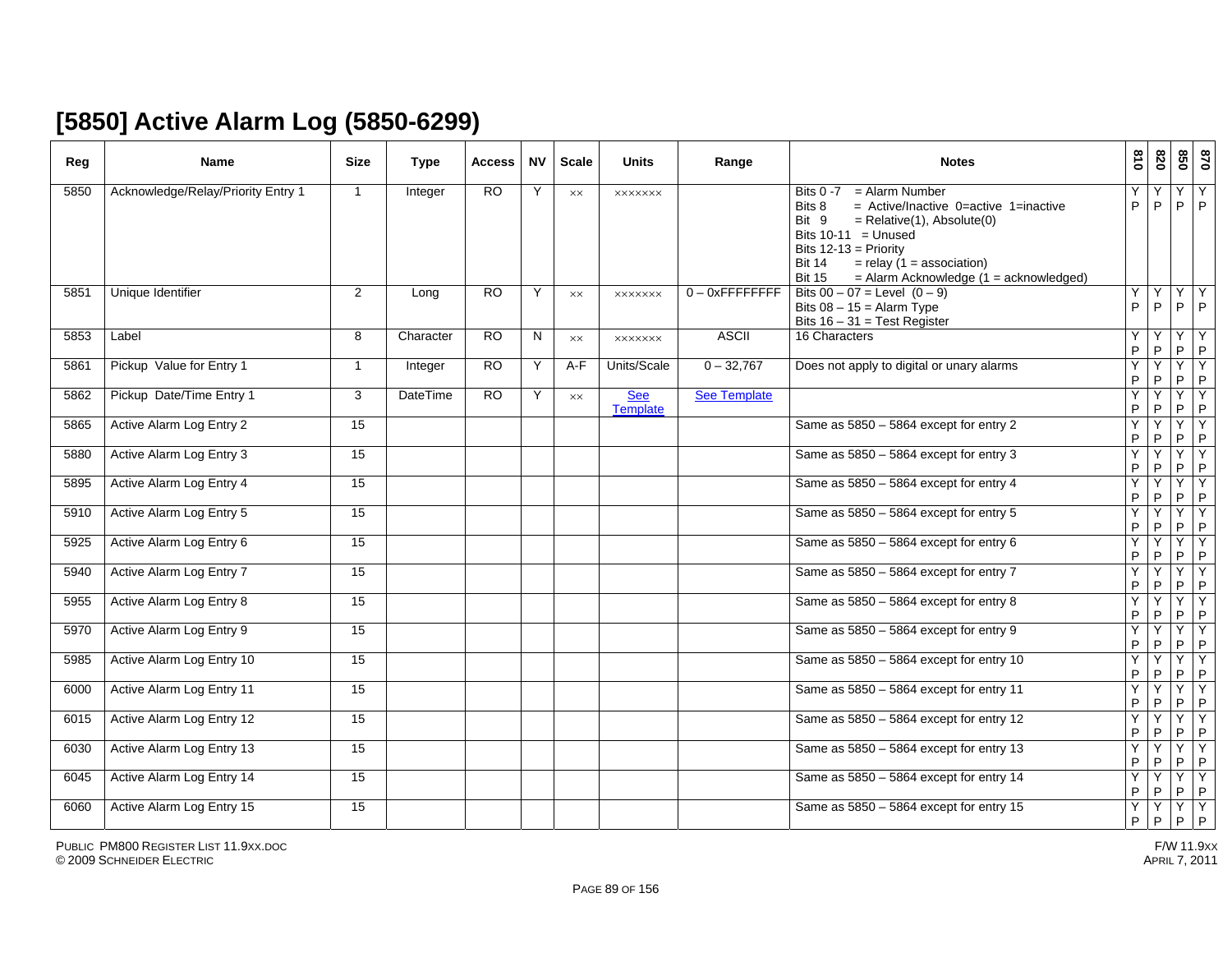| Reg  | Name                                                    | <b>Size</b> | <b>Type</b> | <b>Access</b> | ΝV | Scale     | <b>Units</b>   | Range          | <b>Notes</b>                                                                                             | 018                      | 820                           | 850                          | 0/8                           |
|------|---------------------------------------------------------|-------------|-------------|---------------|----|-----------|----------------|----------------|----------------------------------------------------------------------------------------------------------|--------------------------|-------------------------------|------------------------------|-------------------------------|
| 6075 | Active Alarm Log Entry 16                               | 15          |             |               |    |           |                |                | Same as $5850 - 5864$ except for entry 16                                                                | $\checkmark$<br>P        | P                             | $\mathsf{v}$<br>P            | I P                           |
| 6090 | Active Alarm Log Entry 17                               | 15          |             |               |    |           |                |                | Same as 5850 - 5864 except for entry 17                                                                  | Y<br>P                   | $\overline{\phantom{a}}$<br>P | Y<br>P                       | Y<br>P                        |
| 6105 | Active Alarm Log Entry 18                               | 15          |             |               |    |           |                |                | Same as 5850 - 5864 except for entry 18                                                                  | Y<br>P                   | $\overline{\phantom{a}}$<br>P | $\overline{\mathsf{v}}$<br>P | $\overline{\mathsf{v}}$<br> P |
| 6120 | Active Alarm Log Entry 19                               | 15          |             |               |    |           |                |                | Same as $5850 - 5864$ except for entry 19                                                                | Y<br>P                   | P                             | Y<br>P                       | I P                           |
| 6135 | Active Alarm Log Entry 20                               | 15          |             |               |    |           |                |                | Same as $5850 - 5864$ except for entry 20                                                                | $\checkmark$<br>P        | $\checkmark$<br>P             | Y<br>P                       | Y<br>P                        |
| 6150 | Active Alarm Log Entry 21                               | 15          |             |               |    |           |                |                | Same as 5850 - 5864 except for entry 21                                                                  | Y<br>P                   | P                             | $\checkmark$<br>P            | $\vee$<br> P                  |
| 6165 | Active Alarm Log Entry 22                               | 15          |             |               |    |           |                |                | Same as 5850 - 5864 except for entry 22                                                                  | Y<br>P                   | P                             | Y<br>P                       | $\sqrt{}$<br>P                |
| 6180 | Active Alarm Log Entry 23                               | 15          |             |               |    |           |                |                | Same as $5850 - 5864$ except for entry 23                                                                | $\checkmark$<br>P        | $\overline{\phantom{a}}$<br>P | Y<br>P                       | I P                           |
| 6195 | Active Alarm Log Entry 24                               | 15          |             |               |    |           |                |                | Same as $5850 - 5864$ except for entry 24                                                                | Y<br>$\mathsf{P}$        | $\checkmark$<br>P             | $\mathsf{v}$<br>P            | $\checkmark$<br> P            |
| 6210 | Active Alarm Log Entry 25                               | 15          |             |               |    |           |                |                | Same as $5850 - 5864$ except for entry 25                                                                | Y<br>P                   | v<br>P                        | Y<br>P                       | Y<br> P                       |
| 6225 | Number of unacknowledged alarms in<br>active alarm log  |             | Integer     | <b>RO</b>     | N  | <b>XX</b> | 1.0            | $0 - 50$       | The number of active alarms added to the active alarm log<br>since reset that have not been acknowledged | P                        | $\overline{\mathbf{v}}$<br>P  | Y<br>P                       | Y<br>I P                      |
| 6226 | Number of unacknowledged alarms in<br>active alarm list |             | Integer     | <b>RO</b>     | N  | <b>XX</b> | 1.0            | $0 - 50$       | Number of the last 50 alarms since reset that have not<br>been acknowledged                              | Y<br>P                   | $\checkmark$<br>P             | Y<br>P                       | Y<br> P                       |
| 6227 | Reserved                                                | 23          | Integer     | <b>RO</b>     | N  | <b>XX</b> | <b>XXXXXXX</b> | <b>XXXXXXX</b> | Reserved for Future Development                                                                          | $\overline{\phantom{a}}$ | $\overline{\phantom{a}}$      | $\sim$                       | $ -$                          |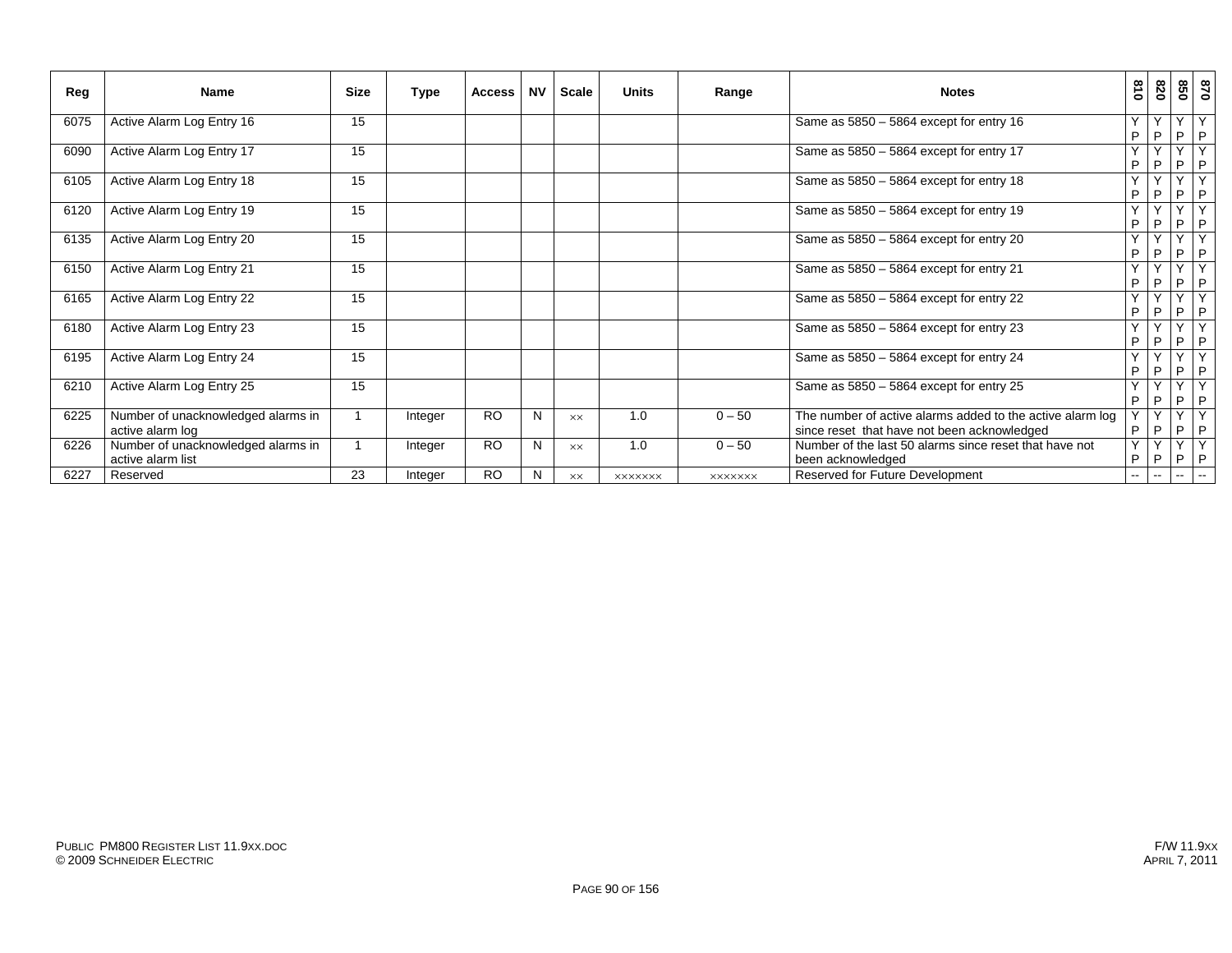## **[6250] Alarm History Log (6250-6699)**

| Reg  | <b>Name</b>                                       | <b>Size</b>     | <b>Type</b>     | Access          | <b>NV</b> | <b>Scale</b>   | <b>Units</b>    | Range              | <b>Notes</b>                                                                                                                                                                                                                                   | $\frac{8}{10}$   | 078    | 850                 | 028                  |
|------|---------------------------------------------------|-----------------|-----------------|-----------------|-----------|----------------|-----------------|--------------------|------------------------------------------------------------------------------------------------------------------------------------------------------------------------------------------------------------------------------------------------|------------------|--------|---------------------|----------------------|
| 6250 | Acknowledge/Relay/Priority Entry 1                | $\overline{1}$  | Integer         | RO              | Y         | <b>XX</b>      | <b>XXXXXXX</b>  |                    | $=$ Alarm Number<br><b>Bits 0 -7</b><br>Bits $8 =$ Unused<br>$=$ Relative(1), Absolute(0<br>Bit 9<br>Bits $10-11$ = Unused<br>Bits $12-13$ = Priority<br><b>Bit 14</b><br>$=$ relay (1 = association)<br>= Alarm Acknowledged<br><b>Bit 15</b> | P                | P      | Υ<br>P              | Υ<br>$\mathsf{P}$    |
| 6251 | Unique Identifier                                 | 2               | Long            | RO              | Y         | XX             | <b>XXXXXXX</b>  | $0 - 0x$ FFFFFFFFF | Bits $00 - 07$ = Level $(0 - 9)$<br>Bits $08 - 15 =$ Alarm Type<br>Bits $16 - 31$ = Test Register                                                                                                                                              | Υ<br>P           | Y<br>P | Υ<br>P.             | Y<br>P               |
| 6253 | Label                                             | 8               | Character       | $\overline{RO}$ | N         | $\times\times$ | <b>XXXXXXX</b>  | <b>ASCII</b>       | 16 Characters                                                                                                                                                                                                                                  | Y<br>P           | P      | Υ<br>P.             | Υ<br>$\vert P \vert$ |
| 6261 | Extreme Value for History Log Entry 1             | $\overline{1}$  | Integer         | <b>RO</b>       | Y         | $A-F$          | Units/Scale     | $0 - 32,767$       | Does not apply to digital or unary alarms                                                                                                                                                                                                      | Y<br>P           | Y<br>P | $\overline{Y}$<br>P | Y<br>$\mathsf{P}$    |
| 6262 | Dropout Date/Time Entry 1                         | 3               | <b>DateTime</b> | <b>RO</b>       | Y         | <b>XX</b>      | <b>Template</b> | <b>Template</b>    |                                                                                                                                                                                                                                                | Y<br>P           | Y<br>P | Y<br>P              | Y<br>$\mathsf{P}$    |
| 6265 | <b>Elapsed Seconds for</b><br>History Log Entry 1 | $\overline{2}$  | Long            | RO              | Y         | <b>XX</b>      | Seconds         | $0 - 2147483647$   |                                                                                                                                                                                                                                                | Y<br>P           | Υ<br>P | Υ<br>P              | Υ<br>P               |
| 6267 | Alarm History Log Entry 2                         | 17              |                 |                 |           |                |                 |                    | Same as $6250 - 6266$ except for entry 2                                                                                                                                                                                                       | Y<br>P           | Y<br>P | Y<br>${\sf P}$      | Y<br>$\mathsf P$     |
| 6284 | Alarm History Log Entry 3                         | 17              |                 |                 |           |                |                 |                    | Same as $6250 - 6266$ except for entry 3                                                                                                                                                                                                       | Y<br>P           | Υ<br>P | Y<br>P              | Y<br>$\mathsf P$     |
| 6301 | Alarm History Log Entry 4                         | 17              |                 |                 |           |                |                 |                    | Same as 6250 - 6266 except for entry 4                                                                                                                                                                                                         | Y<br>P           | Y<br>P | Y<br>P              | Y<br>P               |
| 6318 | Alarm History Log Entry 5                         | 17              |                 |                 |           |                |                 |                    | Same as $6250 - 6266$ except for entry 5                                                                                                                                                                                                       | Y<br>P           | Y<br>P | Y<br>P              | Y<br>$\mathsf{P}$    |
| 6335 | Alarm History Log Entry 6                         | $\overline{17}$ |                 |                 |           |                |                 |                    | Same as $6250 - 6266$ except for entry 6                                                                                                                                                                                                       | Y<br>P           | Υ<br>P | Υ<br>P              | Y<br>$\sf P$         |
| 6352 | Alarm History Log Entry 7                         | 17              |                 |                 |           |                |                 |                    | Same as 6250 - 6266 except for entry 7                                                                                                                                                                                                         | Υ<br>$\mathsf P$ | Y<br>P | Y<br>P              | Y<br>$\mathsf P$     |
| 6369 | Alarm History Log Entry 8                         | $\overline{17}$ |                 |                 |           |                |                 |                    | Same as 6250 - 6266 except for entry 8                                                                                                                                                                                                         | Y<br>P           | Y<br>P | Y<br>P              | Υ<br>$\mathsf P$     |
| 6386 | Alarm History Log Entry 9                         | 17              |                 |                 |           |                |                 |                    | Same as $6250 - 6266$ except for entry 9                                                                                                                                                                                                       | Y<br>P           | Y<br>P | Y<br>P              | Y<br>$\mathsf P$     |
| 6403 | Alarm History Log Entry 10                        | 17              |                 |                 |           |                |                 |                    | Same as $6250 - 6266$ except for entry 10                                                                                                                                                                                                      | Y<br>P           | Y<br>P | Y<br>P              | Y<br>P               |
| 6420 | Alarm History Log Entry 11                        | $\overline{17}$ |                 |                 |           |                |                 |                    | Same as 6250 - 6266 except for entry 11                                                                                                                                                                                                        | Y<br>P           | Y<br>P | Y<br>P              | Y<br>$\sf P$         |
| 6437 | Alarm History Log Entry 12                        | 17              |                 |                 |           |                |                 |                    | Same as 6250 - 6266 except for entry 12                                                                                                                                                                                                        | Y<br>$\mathsf P$ | Y<br>P | Y<br>${\sf P}$      | Y<br>$\mathsf P$     |
| 6454 | Alarm History Log Entry 13                        | $\overline{17}$ |                 |                 |           |                |                 |                    | Same as $6250 - 6266$ except for entry 13                                                                                                                                                                                                      | Y<br>P           | Y<br>P | Υ<br>P.             | Y<br>P               |
| 6471 | Alarm History Log Entry 14                        | 17              |                 |                 |           |                |                 |                    | Same as $6250 - 6266$ except for entry 14                                                                                                                                                                                                      | Y<br>P           | Y<br>P | Y<br>P.             | Y<br>$\mathsf P$     |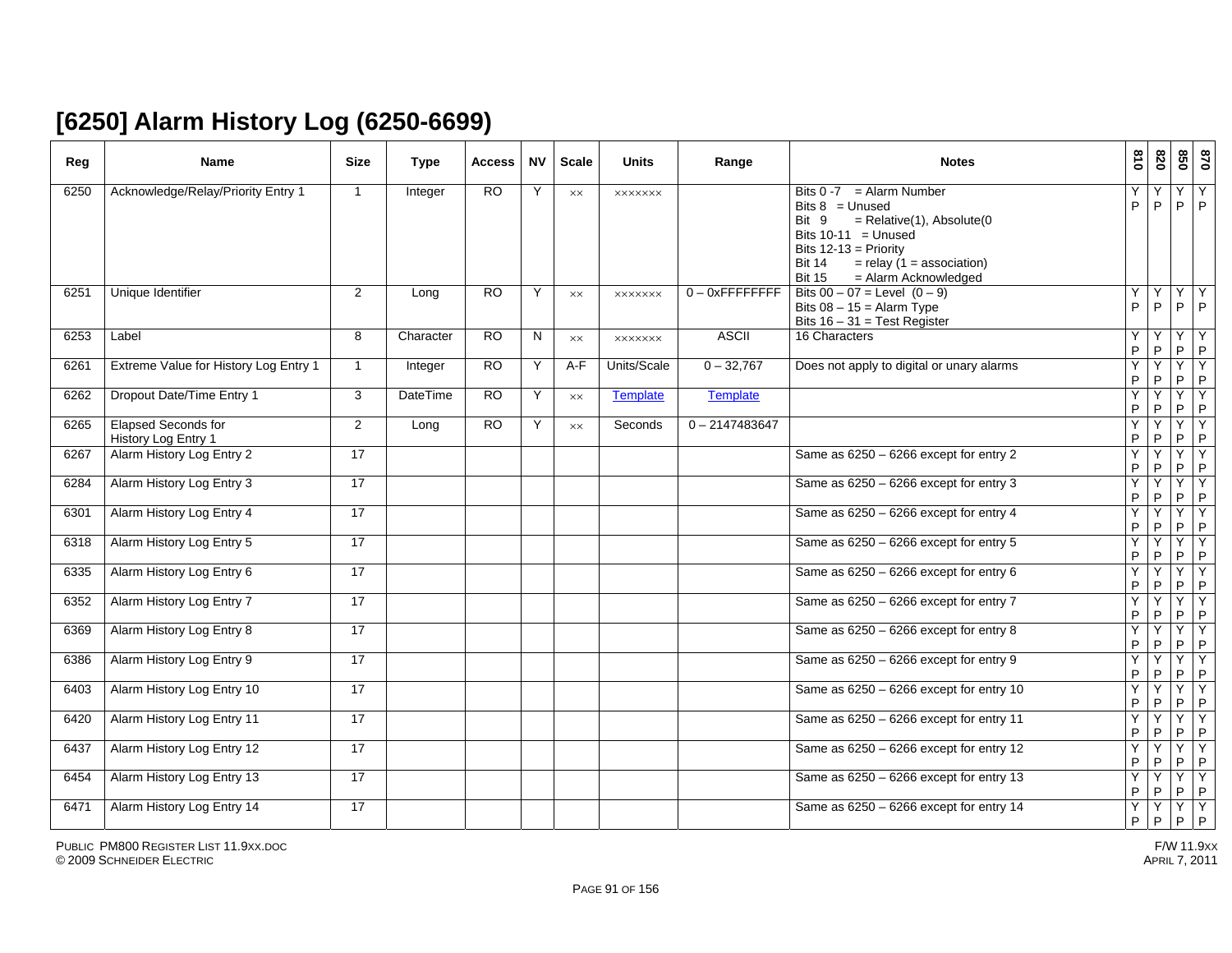| Reg  | Name                                                    | <b>Size</b> | Type    | <b>Access</b> | <b>NV</b> | Scale     | <b>Units</b>   | Range          | <b>Notes</b>                                                                                               | 018                      | 078                           | 028                       | 0/8                 |
|------|---------------------------------------------------------|-------------|---------|---------------|-----------|-----------|----------------|----------------|------------------------------------------------------------------------------------------------------------|--------------------------|-------------------------------|---------------------------|---------------------|
| 6488 | Alarm History Log Entry 15                              | 17          |         |               |           |           |                |                | Same as $6250 - 6266$ except for entry 15                                                                  | Y<br>P                   | $\checkmark$<br>P             | Y<br>P                    | Y<br>P              |
| 6505 | Alarm History Log Entry 16                              | 17          |         |               |           |           |                |                | Same as $6250 - 6266$ except for entry 16                                                                  | Y<br>P                   | $\cdot$<br>P                  | Y<br>P                    | Y<br>P              |
| 6522 | Alarm History Log Entry 17                              | 17          |         |               |           |           |                |                | Same as 6250 - 6266 except for entry 17                                                                    | $\checkmark$<br>P        | $\overline{\phantom{a}}$<br>P | Y<br>P                    | $\overline{Y}$<br>P |
| 6539 | Alarm History Log Entry 18                              | 17          |         |               |           |           |                |                | Same as 6250 - 6266 except for entry 18                                                                    | Y<br>P                   | $\checkmark$<br>P             | Y<br>P                    | Y<br>P              |
| 6556 | Alarm History Log Entry 19                              | 17          |         |               |           |           |                |                | Same as 6250 - 6266 except for entry 19                                                                    | $\checkmark$<br>P        | $\checkmark$<br>P             | Y<br>P                    | Y<br>P              |
| 6573 | Alarm History Log Entry 20                              | 17          |         |               |           |           |                |                | Same as 6250 - 6266 except for entry 20                                                                    | $\checkmark$<br>P        | $\overline{\phantom{a}}$<br>P | $\mathsf{v}$<br>P         | Y<br>P              |
| 6590 | Alarm History Log Entry 21                              | 17          |         |               |           |           |                |                | Same as $6250 - 6266$ except for entry 21                                                                  | $\checkmark$<br>P        | $\overline{\phantom{a}}$<br>P | Y<br>P                    | Y<br>P              |
| 6607 | Alarm History Log Entry 22                              | 17          |         |               |           |           |                |                | Same as $6250 - 6266$ except for entry 22                                                                  | $\checkmark$<br>P        | $\overline{\phantom{a}}$<br>P | Y<br>P                    | Y<br>I P            |
| 6624 | Alarm History Log Entry 23                              | 17          |         |               |           |           |                |                | Same as 6250 - 6266 except for entry 23                                                                    | $\checkmark$<br>P        | P                             | Y<br>P                    | Y<br>I P            |
| 6641 | Alarm History Log Entry 24                              | 17          |         |               |           |           |                |                | Same as $6250 - 6266$ except for entry 24                                                                  | Y<br>P                   | $\checkmark$<br>P             | Y<br>P                    | Y<br>I P            |
| 6658 | Alarm History Log Entry 25                              | 17          |         |               |           |           |                |                | Same as 6250 - 6266 except for entry 25                                                                    | Y<br>P                   | $\checkmark$<br>P             | $\mathsf{v}$<br>P         | Y<br> P             |
| 6675 | Number of unacknowledged alarms in<br>alarm history log |             | Integer | <b>RO</b>     | N         | <b>XX</b> | 1.0            | $0 - 50$       | The number of unacknowledged alarms added to the<br>alarm history log since reset                          | Y<br>$\mathsf{P}$        | $\checkmark$<br>P             | Y<br>P                    | Y<br>I P            |
| 6676 | Lost Alarms                                             |             | Integer | <b>RO</b>     | N         | <b>XX</b> | 1.0            | $0 - 32767$    | Number of alarm pickups FIFO'd from the internal active<br>alarm list before a correlating pickup deceived | Y<br>P                   | $\checkmark$<br>P             | Y<br>P                    | Y<br>I P            |
| 6675 | Reserved                                                | 23          | Integer | <b>RO</b>     | N         | XX        | <b>XXXXXXX</b> | <b>XXXXXXX</b> | Reserved for Future Development                                                                            | $\overline{\phantom{a}}$ | -−                            | $\mathbb{H}^{\mathbb{Z}}$ | $\sim$              |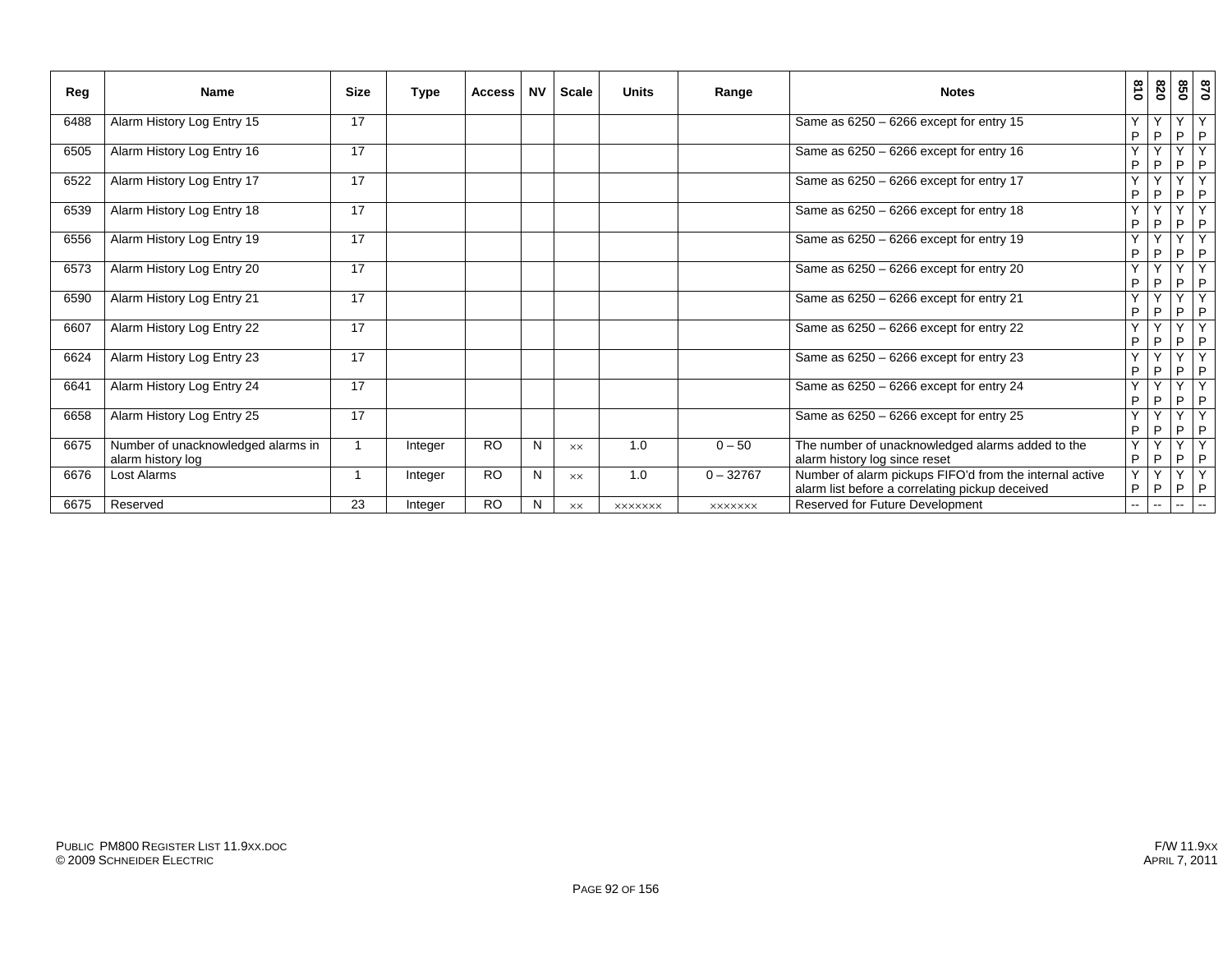# **[8000] Command Interface**

| Reg  | <b>Name</b>               | <b>Size</b> | Type    | <b>Access</b> | <b>NV</b> | <b>Scale</b> | <b>Units</b>   | Range          | <b>Notes</b>                                                                                                                                                                                                                                                                                                                                                                      | 018         | 078     | 098             | 0/8                          |
|------|---------------------------|-------------|---------|---------------|-----------|--------------|----------------|----------------|-----------------------------------------------------------------------------------------------------------------------------------------------------------------------------------------------------------------------------------------------------------------------------------------------------------------------------------------------------------------------------------|-------------|---------|-----------------|------------------------------|
| 8000 | <b>Requested Command</b>  |             | Integer | R/W           | N         | XX           | <b>XXXXXXX</b> | <b>XXXXXXX</b> | See Commands                                                                                                                                                                                                                                                                                                                                                                      | Y<br>P      | Y<br>P  | $\vee$<br>P.    | P                            |
| 8001 | <b>Command Parameters</b> | 15          | Integer | R/W           | N         | <b>XX</b>    | <b>XXXXXXX</b> | <b>XXXXXXX</b> |                                                                                                                                                                                                                                                                                                                                                                                   | Y<br>P.     | Y<br>P  | $\sqrt{}$<br>P. | $\sqrt{}$<br>P               |
| 8016 | <b>Comms Channel</b>      |             | Integer | <b>RO</b>     | N         | <b>XX</b>    | <b>XXXXXXX</b> | <b>XXXXXXX</b> | Comms Channel over which the command request was<br>made                                                                                                                                                                                                                                                                                                                          | Y<br>P      | Y<br>P  | $\vee$<br>P.    | $\vee$<br>P                  |
| 8017 | <b>Status Pointer</b>     |             | Integer | R/W           | N         | <b>XX</b>    | <b>XXXXXXX</b> | <b>XXXXXXX</b> | Register number where status will be placed<br>$0 = no$ status returned                                                                                                                                                                                                                                                                                                           | $\vee$<br>P | Y<br>P. | $\vee$<br>P.    | $\overline{\mathsf{v}}$<br>P |
| 8018 | <b>Result Pointer</b>     |             | Integer | R/W           | N         | <b>XX</b>    | <b>XXXXXXX</b> | <b>XXXXXXX</b> | Register number where result will be placed<br>$0 = no$ result returned<br>81<br>Invalid Command Function<br>82<br><b>Invalid Parameters</b><br>91<br>Setup Mode Session Open<br>92<br>Setup Mode Session Not Open<br>99<br><b>Command Failed Security Check</b><br>20 <sup>2</sup><br>Operation Not Performed/Timeout<br>230<br>Alarm Does Not Exist<br>301<br>File System Error | Y<br>P      | Y<br>P  | $\vee$<br>P     | $\overline{Y}$<br>P          |
| 8019 | Data Pointer              |             | Integer | R/W           | N         | XX           | <b>XXXXXXX</b> | <b>XXXXXXX</b> | Register number where data will be placed<br>$0 = no$ data returned                                                                                                                                                                                                                                                                                                               | Y<br>P      | Y<br>P  | Y<br>P.         | Y<br>P                       |
| 8020 | Data Buffer Area          | 130         | Integer | R/W           | N         | <b>XX</b>    | <b>XXXXXXX</b> | <b>XXXXXXX</b> | Requested Command data buffer area                                                                                                                                                                                                                                                                                                                                                | Y<br>P      | Y<br>P  | $\vee$<br>P     | Y<br>P                       |

# **[8150] Spare (8150-8799)**

| Reg  | Name   | <b>Size</b> | Type    | Access         | <b>NV</b> | Scale | <b>Units</b><br>$ -$ | Range          | <b>Notes</b> | 018   | $\infty$<br>N. | 0 | ∣∞<br>c |
|------|--------|-------------|---------|----------------|-----------|-------|----------------------|----------------|--------------|-------|----------------|---|---------|
| 8150 | Unused | 650         | Integer | $\times\times$ | $\times$  | XX    | <b>XXXXXXX</b>       | <b>XXXXXXX</b> |              | $- -$ | .              |   |         |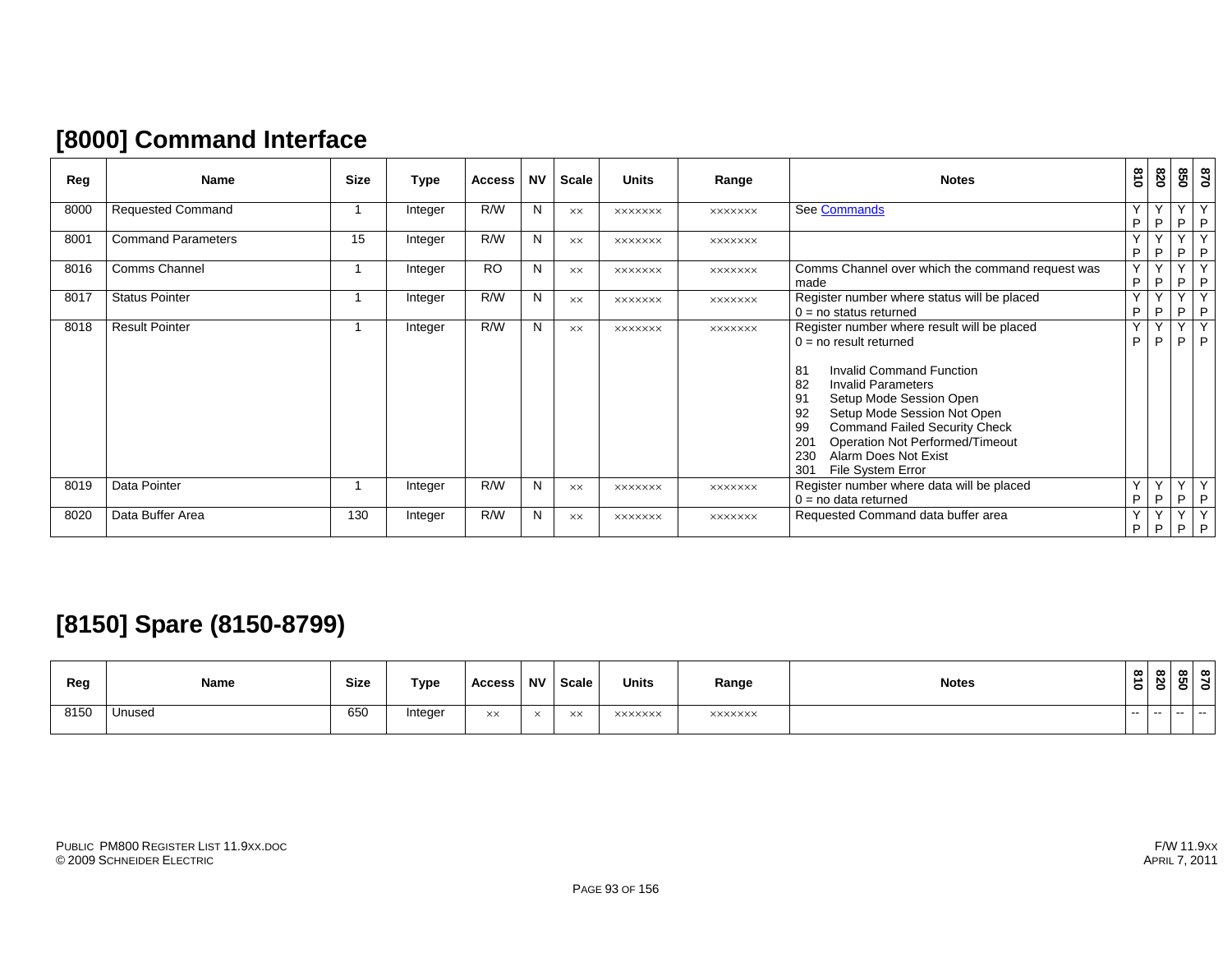# **[9000] EN50160 Summary (9000-9359)**

| Reg  | Name                             | <b>Size</b>          | <b>Type</b> | <b>Access</b>   | <b>NV</b>    | <b>Scale</b> | <b>Units</b> | Range                        | <b>Notes</b>                                                                                                                                                                                                                                                                           | 018                      | 078                      | 850     | 028                 |
|------|----------------------------------|----------------------|-------------|-----------------|--------------|--------------|--------------|------------------------------|----------------------------------------------------------------------------------------------------------------------------------------------------------------------------------------------------------------------------------------------------------------------------------------|--------------------------|--------------------------|---------|---------------------|
| 9000 | Frequency<br>10s Average         | $\mathbf{1}$         | Integer     | $\overline{RO}$ | N            | <b>XX</b>    | $0.01$ Hz    | (50/60Hz)<br>$4.500 - 6.700$ | Metering register 1180. Portal 53313.                                                                                                                                                                                                                                                  | $\overline{\phantom{a}}$ | $\overline{\phantom{a}}$ | Y<br>P  | Y<br>$\mathsf{P}$   |
| 9001 | Frequency<br>10s Minimum         | 1                    | Integer     | <b>RO</b>       | N            | XX           | $0.01$ Hz    | (50/60Hz)<br>$4.500 - 6.700$ |                                                                                                                                                                                                                                                                                        | -−                       | $\mathbf{u}$             | Y<br>P  | Y<br>P              |
| 9002 | Frequency<br>10s Maximum         | $\mathbf 1$          | Integer     | <b>RO</b>       | N            | <b>XX</b>    | $0.01$ Hz    | (50/60Hz)<br>$4,500 - 6,700$ |                                                                                                                                                                                                                                                                                        | -−                       | $\sim$                   | Y<br>P  | Y<br>$\mathsf{P}$   |
| 9003 | Va<br>10m Average                | $\mathbf{1}$         | Integer     | $\overline{RO}$ | N            | D            | Volts/Scale  | $0 - 32,767$                 | Metering register 1120 or 1124. Line-to-line voltages are<br>used for 3-wire systems. By default, line-to-neutral<br>voltages are used for 4-wire systems. However, the user<br>can choose to use 3-wire voltages in 4-wire systems by<br>entering a 1 in register 3902. Portal 53314. | --                       | $\sim$                   | Y<br>P  | Y<br>P              |
| 9004 | Va<br>10m Minimum                | 1                    | Integer     | $\overline{RO}$ | N            | D            | Volts/Scale  | $0 - 32,767$                 |                                                                                                                                                                                                                                                                                        |                          | $\mathbf{u}$             | Y<br>P. | Y<br>$\mathsf P$    |
| 9005 | Va<br>10m Maximum                | $\blacktriangleleft$ | Integer     | <b>RO</b>       | N            | D            | Volts/Scale  | $0 - 32,767$                 |                                                                                                                                                                                                                                                                                        |                          |                          | Y<br>P  | $\overline{Y}$<br>P |
| 9006 | Vb<br>10m Average                | 1                    | Integer     | $\overline{RO}$ | N            | D            | Volts/Scale  | $0 - 32,767$                 | Metering register 1121 or 1125. Line-to-line voltages are<br>used for 3-wire systems. By default, line-to-neutral<br>voltages are used for 4-wire systems. However, the user<br>can choose to use 3-wire voltages in 4-wire systems by<br>entering a 1 in register 3902. Portal 53315. |                          |                          | Y<br>P  | Ÿ<br>P              |
| 9007 | Vb<br>10m Minimum                | $\overline{1}$       | Integer     | <b>RO</b>       | N            | D            | Volts/Scale  | $0 - 32,767$                 |                                                                                                                                                                                                                                                                                        | -- 1                     | $\overline{\phantom{a}}$ | Y<br>P  | Y<br>$\mathsf P$    |
| 9008 | Vb<br>10m Maximum                | $\mathbf{1}$         | Integer     | <b>RO</b>       | N            | D            | Volts/Scale  | $0 - 32,767$                 |                                                                                                                                                                                                                                                                                        | -- 1                     |                          | Y<br>P. | Y<br>$\mathsf{P}$   |
| 9009 | Vc<br>10m Average                | $\overline{1}$       | Integer     | <b>RO</b>       | N            | D            | Volts/Scale  | $0 - 32,767$                 | Metering register 1122 or 1126. Line-to-line voltages are<br>used for 3-wire systems. By default, line-to-neutral<br>voltages are used for 4-wire systems. However, the user<br>can choose to use 3-wire voltages in 4-wire systems by<br>entering a 1 in register 3902. Portal 53316. |                          |                          | Y<br>P  | Y<br>P              |
| 9010 | Vc<br>10m Minimum                | 1                    | Integer     | <b>RO</b>       | N            | D            | Volts/Scale  | $0 - 32,767$                 |                                                                                                                                                                                                                                                                                        | --                       | $\sim$                   | Y<br>P  | Y<br>$\mathsf{P}$   |
| 9011 | Vc<br>10m Maximum                | 1                    | Integer     | $\overline{RO}$ | $\mathsf{N}$ | D            | Volts/Scale  | $0 - 32,767$                 |                                                                                                                                                                                                                                                                                        | $-$                      | $\overline{\phantom{a}}$ | Y<br>P. | Ÿ<br>$\mathsf{P}$   |
| 9021 | Voltage Unbalance<br>10m Average | $\overline{1}$       | Integer     | <b>RO</b>       | $\mathsf{N}$ | <b>XX</b>    | 0.10%        | $0 - 10,000$                 | Metering register 1299. Negative phase sequence<br>component / positive phase sequence component. Portal<br>53320.                                                                                                                                                                     | --                       |                          | Y<br>P. | $\overline{Y}$<br>P |
| 9022 | Voltage Unbalance<br>10m Minimum | 1                    | Integer     | <b>RO</b>       | N            | <b>XX</b>    | 0.10%        | $0 - 10,000$                 |                                                                                                                                                                                                                                                                                        | --                       |                          | Y<br>P. | Y<br>$\sf P$        |
| 9023 | Voltage Unbalance<br>10m Maximum | $\mathbf 1$          | Integer     | <b>RO</b>       | N            | XX           | 0.10%        | $0 - 10,000$                 |                                                                                                                                                                                                                                                                                        | --                       |                          | Υ<br>P. | Y<br>P              |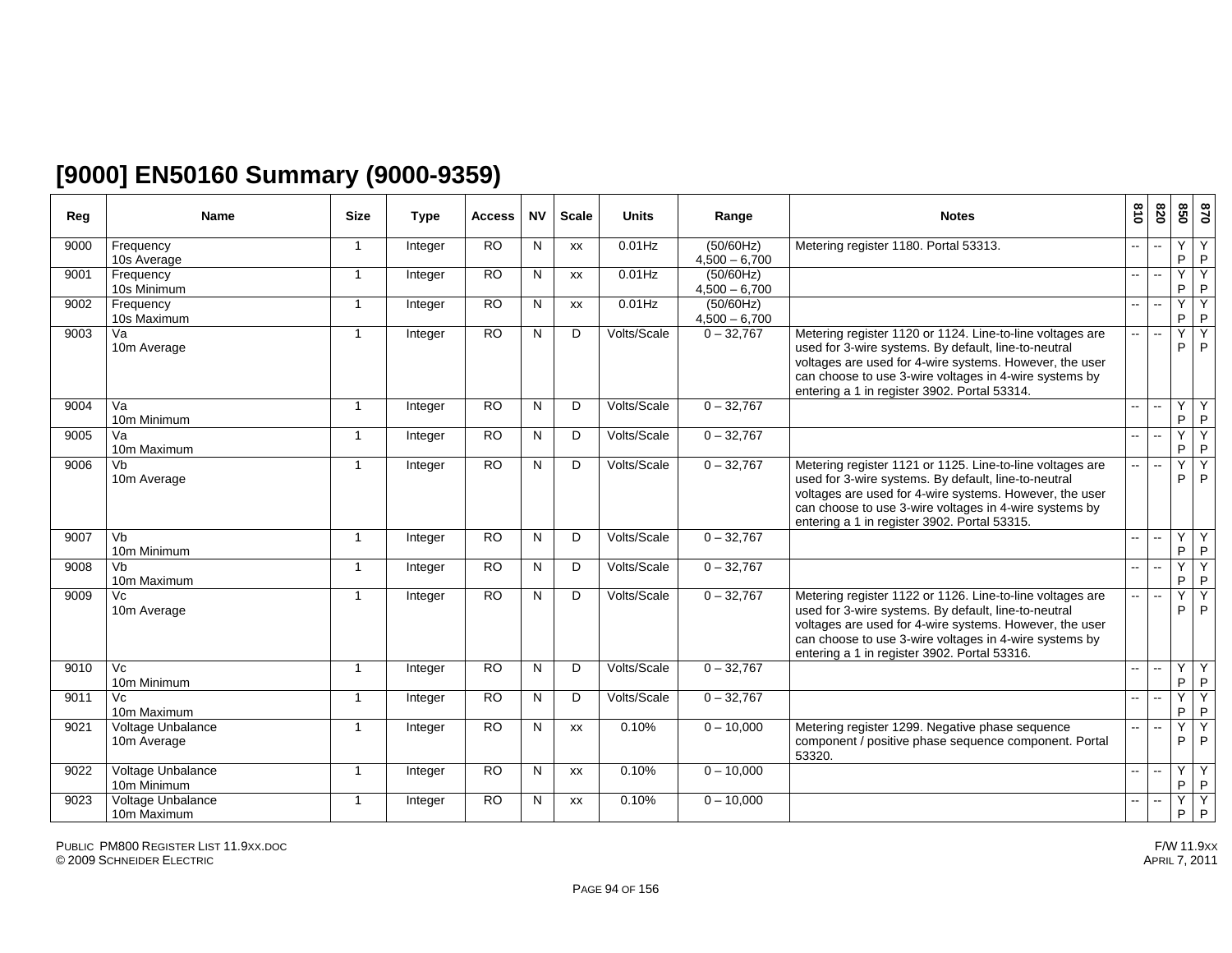| Reg  | <b>Name</b>                        | <b>Size</b>             | Type           | Access    | <b>NV</b>      | <b>Scale</b> | <b>Units</b> | Range                            | <b>Notes</b>                                                                                | 610                      | 078    | 020          | 0 <sub>28</sub>   |
|------|------------------------------------|-------------------------|----------------|-----------|----------------|--------------|--------------|----------------------------------|---------------------------------------------------------------------------------------------|--------------------------|--------|--------------|-------------------|
| 9024 | THD Va<br>10m Average              | $\overline{1}$          | <b>Integer</b> | <b>RO</b> | N              | XX           | 0.10%        | $0 - 32,767$                     | Metering register 1211 or 1207. THD includes all<br>harmonics up to the 64th. Portal 53321. |                          |        | Υ<br>P       | Υ<br>$\mathsf P$  |
| 9025 | THD Va<br>10m Minimum              | -1                      | Integer        | RO        | N              | XX           | 0.10%        | $0 - 32,767$                     |                                                                                             |                          |        | Ÿ<br>P       | Y<br>$\sf P$      |
| 9026 | THD Va<br>10m Maximum              | $\overline{\mathbf{1}}$ | Integer        | <b>RO</b> | ${\sf N}$      | XX           | 0.10%        | $0 - 32,767$                     |                                                                                             | --                       |        | Ÿ<br>P       | Y<br>P            |
| 9027 | THD Vb<br>10m Average              | $\mathbf{1}$            | Integer        | RO.       | N              | <b>XX</b>    | 0.10%        | $0 - 32,767$                     | Metering register 1212 or 1208. THD includes all<br>harmonics up to the 64th. Portal 53322. | $\overline{a}$           |        | Y<br>P       | Y<br>$\sf P$      |
| 9028 | THD Vb<br>10m Minimum              | $\mathbf{1}$            | Integer        | <b>RO</b> | N              | XX           | 0.10%        | $0 - 32,767$                     |                                                                                             | $\sim$                   |        | Ÿ<br>P       | Y<br>$\sf P$      |
| 9029 | THD Vb<br>10m Maximum              | $\mathbf{1}$            | Integer        | RO.       | N              | XX           | 0.10%        | $0 - 32,767$                     |                                                                                             |                          |        | Y<br>P       | Y<br>$\mathsf P$  |
| 9030 | THD Vc<br>10m Average              | $\mathbf{1}$            | Integer        | <b>RO</b> | N              | XX           | 0.10%        | $0 - 32,767$                     | Metering register 1213 or 1209. THD includes all<br>harmonics up to the 64th. Portal 53323. |                          |        | Υ<br>P       | Y<br>$\mathsf{P}$ |
| 9031 | THD Vc<br>10m Minimum              | $\mathbf{1}$            | Integer        | <b>RO</b> | N              | <b>XX</b>    | 0.10%        | $0 - 32,767$                     |                                                                                             |                          |        | Ÿ<br>P       | Y<br>$\mathsf{P}$ |
| 9032 | THD Vc<br>10m Maximum              | $\mathbf{1}$            | Integer        | <b>RO</b> | ${\sf N}$      | XX           | 0.10%        | $0 - 32,767$                     |                                                                                             |                          |        | Ÿ<br>P       | Y<br>$\mathsf{P}$ |
| 9033 | Va H <sub>2</sub><br>10m Average   | $\mathbf{1}$            | Integer        | RO        | N              | XX           | 0.01%        | $0 - 32,767$<br>(-32,768 if N/A) | Metering register 13204 or 13588. Portal 53324.                                             | $-1$                     |        | Y<br>P       | Y<br>P            |
| 9034 | Va H <sub>2</sub><br>10m Minimum   | $\mathbf{1}$            | Integer        | <b>RO</b> | $\overline{N}$ | XX           | 0.01%        | $0 - 32,767$<br>(-32,768 if N/A) |                                                                                             | $\overline{\phantom{a}}$ |        | Ÿ<br>P       | Υ<br>$\mathsf P$  |
| 9035 | Va H <sub>2</sub><br>10m Maximum   | $\mathbf{1}$            | Integer        | <b>RO</b> | N              | <b>XX</b>    | 0.01%        | $0 - 32,767$<br>(-32,768 if N/A) |                                                                                             | $\sim$                   | $\sim$ | Y<br>P       | Y<br>$\mathsf{P}$ |
| 9036 | Va H3<br>10m Average               | $\mathbf{1}$            | Integer        | <b>RO</b> | N              | XX           | 0.01%        | $0 - 32,767$<br>(-32,768 if N/A) | Metering register 13206 or 13590. Portal 53325.                                             |                          |        | Y<br>P       | Y<br>$\mathsf P$  |
| 9037 | $Va$ H <sub>3</sub><br>10m Minimum | $\mathbf{1}$            | Integer        | <b>RO</b> | N              | XX           | 0.01%        | $0 - 32,767$<br>(-32,768 if N/A) |                                                                                             | ш.                       |        | Υ<br>P       | Υ<br>P            |
| 9038 | VaH3<br>10m Maximum                | $\mathbf{1}$            | Integer        | RO.       | N              | XX           | 0.01%        | $0 - 32,767$<br>(-32,768 if N/A) |                                                                                             |                          |        | Y<br>P       | Y<br>$\mathsf P$  |
| 9039 | Va H4<br>10m Average               | $\overline{\mathbf{1}}$ | Integer        | RO        | N              | XX           | 0.01%        | $0 - 32,767$<br>(-32,768 if N/A) | Metering register 13208 or 13592. Portal 53326.                                             | $\overline{a}$           |        | Y<br>P       | Y<br>$\sf P$      |
| 9040 | $\sqrt{aH4}$<br>10m Minimum        | $\mathbf 1$             | Integer        | <b>RO</b> | N              | XX           | 0.01%        | $0 - 32,767$<br>(-32,768 if N/A) |                                                                                             |                          |        | Y<br>$\sf P$ | Υ<br>$\sf P$      |
| 9041 | Va H4<br>10m Maximum               | $\overline{1}$          | Integer        | <b>RO</b> | N              | <b>XX</b>    | 0.01%        | $0 - 32,767$<br>(-32,768 if N/A) |                                                                                             | $\overline{a}$           |        | Y<br>P       | Υ<br>$\sf P$      |
| 9042 | Va H <sub>5</sub><br>10m Average   | $\mathbf{1}$            | Integer        | RO.       | N              | XX           | 0.01%        | $0 - 32.767$<br>(-32,768 if N/A) | Metering register 13210 or 13594. Portal 53327.                                             | $\sim$ $\sim$            |        | Y<br>P       | Y<br>$\sf P$      |
| 9043 | $Va$ H <sub>5</sub><br>10m Minimum | $\overline{1}$          | Integer        | <b>RO</b> | N              | <b>XX</b>    | 0.01%        | $0 - 32,767$<br>(-32,768 if N/A) |                                                                                             | $-$                      |        | Ÿ<br>P       | Y<br>$\sf P$      |
| 9044 | Va H <sub>5</sub><br>10m Maximum   | $\mathbf{1}$            | Integer        | <b>RO</b> | N              | XX           | 0.01%        | $0 - 32,767$<br>(-32,768 if N/A) |                                                                                             |                          |        | Y<br>P       | Y<br>$\mathsf P$  |
| 9045 | Va H <sub>6</sub><br>10m Average   | $\mathbf{1}$            | Integer        | <b>RO</b> | N              | <b>XX</b>    | 0.01%        | $0 - 32.767$<br>(-32,768 if N/A) | Metering register 13212 or 13596. Portal 53328.                                             |                          |        | Ÿ<br>P       | Υ<br>$\mathsf{P}$ |
| 9046 | $Va$ H <sub>6</sub><br>10m Minimum | $\mathbf 1$             | Integer        | RO.       | N              | XX           | 0.01%        | $0 - 32,767$<br>(-32,768 if N/A) |                                                                                             |                          |        | Ÿ<br>P       | Υ<br>$\sf P$      |
| 9047 | Va H <sub>6</sub><br>10m Maximum   | $\mathbf{1}$            | Integer        | <b>RO</b> | N              | <b>XX</b>    | 0.01%        | $0 - 32.767$<br>(-32,768 if N/A) |                                                                                             | $\sim$                   |        | Y<br>P.      | Y<br>$\mathsf{P}$ |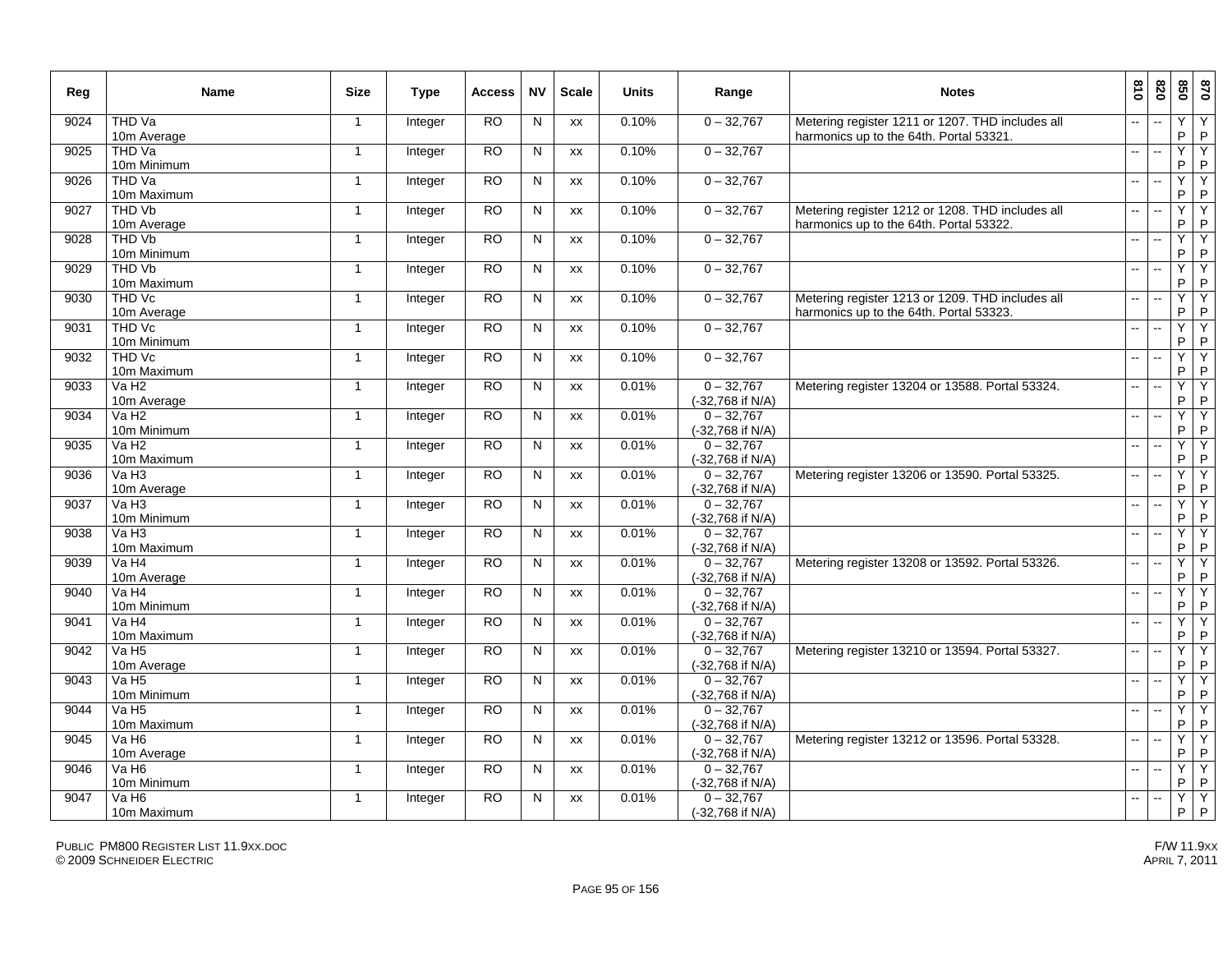| Reg  | <b>Name</b>                         | <b>Size</b>    | Type    | <b>Access</b> | <b>NV</b>      | <b>Scale</b> | <b>Units</b> | Range                            | <b>Notes</b>                                    | 018                       | 078                      | 020                 | 0 <sub>28</sub>     |
|------|-------------------------------------|----------------|---------|---------------|----------------|--------------|--------------|----------------------------------|-------------------------------------------------|---------------------------|--------------------------|---------------------|---------------------|
| 9048 | Va H7<br>10m Average                | $\mathbf{1}$   | Integer | <b>RO</b>     | $\mathsf{N}$   | XX           | 0.01%        | $0 - 32,767$<br>(-32,768 if N/A) | Metering register 13214 or 13598. Portal 53329. |                           |                          | Υ<br>P              | $\overline{Y}$<br>P |
| 9049 | Va H7<br>10m Minimum                | $\mathbf 1$    | Integer | RO            | N              | XX           | 0.01%        | $0 - 32,767$<br>(-32,768 if N/A) |                                                 | $\overline{a}$            | $\sim$                   | Ÿ<br>P              | Υ<br>$\sf P$        |
| 9050 | Va H7<br>10m Maximum                | $\overline{1}$ | Integer | <b>RO</b>     | $\mathsf{N}$   | XX           | 0.01%        | $0 - 32,767$<br>(-32,768 if N/A) |                                                 | $\overline{a}$            | $\overline{\phantom{a}}$ | Y<br>P              | Y<br>P              |
| 9051 | Va H <sub>8</sub><br>10m Average    | $\mathbf{1}$   | Integer | <b>RO</b>     | N              | <b>XX</b>    | 0.01%        | $0 - 32.767$<br>(-32,768 if N/A) | Metering register 13216 or 13600. Portal 53330. | $\mathbf{u}$              | $\sim$                   | Y<br>$\sf P$        | Y<br>$\sf P$        |
| 9052 | Va H <sub>8</sub><br>10m Minimum    | $\mathbf{1}$   | Integer | <b>RO</b>     | $\mathsf{N}$   | XX           | 0.01%        | $0 - 32,767$<br>(-32,768 if N/A) |                                                 | $\sim$                    |                          | Y<br>P              | Ϋ<br>$\sf P$        |
| 9053 | Va H <sub>8</sub><br>10m Maximum    | $\mathbf{1}$   | Integer | <b>RO</b>     | N              | XX           | 0.01%        | $0 - 32,767$<br>(-32,768 if N/A) |                                                 | -−                        |                          | Y<br>P              | Y<br>P              |
| 9054 | Va H9<br>10m Average                | $\mathbf{1}$   | Integer | <b>RO</b>     | N              | XX           | 0.01%        | $0 - 32,767$<br>(-32,768 if N/A) | Metering register 13218 or 13602. Portal 53331. | $\overline{a}$            |                          | Y<br>P              | Y<br>P              |
| 9055 | Va H9<br>10m Minimum                | $\mathbf{1}$   | Integer | <b>RO</b>     | N              | <b>XX</b>    | 0.01%        | $0 - 32,767$<br>(-32,768 if N/A) |                                                 | $\overline{\phantom{a}}$  |                          | Ÿ<br>P              | Y<br>P              |
| 9056 | Va H9<br>10m Maximum                | $\mathbf{1}$   | Integer | <b>RO</b>     | ${\sf N}$      | XX           | 0.01%        | $0 - 32,767$<br>(-32,768 if N/A) |                                                 | ш,                        |                          | Y<br>P              | $\overline{Y}$<br>P |
| 9057 | <b>Va H10</b><br>10m Average        | $\mathbf{1}$   | Integer | RO            | N              | XX           | 0.01%        | $0 - 32,767$<br>(-32,768 if N/A) | Metering register 13220 or 13604. Portal 53332. | $\mathbf{u}$              | $\ddotsc$                | Y<br>P              | Y<br>P              |
| 9058 | <b>Va H10</b><br>10m Minimum        | $\mathbf{1}$   | Integer | <b>RO</b>     | $\overline{N}$ | XX           | 0.01%        | $0 - 32,767$<br>(-32,768 if N/A) |                                                 | $\overline{\phantom{a}}$  | $\overline{\phantom{a}}$ | Y<br>P              | Y<br>$\sf P$        |
| 9059 | $Va$ H <sub>10</sub><br>10m Maximum | $\mathbf{1}$   | Integer | <b>RO</b>     | N              | XX           | 0.01%        | $0 - 32,767$<br>(-32,768 if N/A) |                                                 | $\overline{a}$            | $\sim$                   | Y<br>P              | Y<br>P              |
| 9060 | Va H11<br>10m Average               | $\mathbf{1}$   | Integer | <b>RO</b>     | N              | XX           | 0.01%        | $0 - 32,767$<br>(-32,768 if N/A) | Metering register 13222 or 13606. Portal 53333. | $\sim$                    | $\sim$                   | Ÿ<br>P              | Y<br>P              |
| 9061 | Va H11<br>10m Minimum               | $\mathbf{1}$   | Integer | <b>RO</b>     | N              | XX           | 0.01%        | $0 - 32,767$<br>(-32,768 if N/A) |                                                 | ш.                        | $\overline{\phantom{a}}$ | Y<br>P              | Y<br>P              |
| 9062 | $Va$ H <sub>11</sub><br>10m Maximum | $\mathbf{1}$   | Integer | <b>RO</b>     | N              | XX           | 0.01%        | $0 - 32,767$<br>(-32,768 if N/A) |                                                 | $\mathbf{u}$              |                          | Y<br>P              | Y<br>P              |
| 9063 | Va H <sub>12</sub><br>10m Average   | -1             | Integer | RO            | N              | XX           | 0.01%        | $0 - 32,767$<br>(-32,768 if N/A) | Metering register 13224 or 13608. Portal 53334. | $\sim$                    | ÷.                       | Ÿ<br>P              | Υ<br>P              |
| 9064 | <b>Va H12</b><br>10m Minimum        | $\mathbf{1}$   | Integer | <b>RO</b>     | N              | XX           | 0.01%        | $0 - 32,767$<br>(-32,768 if N/A) |                                                 | Ш,                        |                          | Y<br>P              | Y<br>$\sf P$        |
| 9065 | <b>Va H12</b><br>10m Maximum        | $\mathbf{1}$   | Integer | <b>RO</b>     | N              | <b>XX</b>    | 0.01%        | $0 - 32,767$<br>(-32,768 if N/A) |                                                 | $\mathbb{Z}^{\mathbb{Z}}$ | $\ddotsc$                | Y<br>P              | Y<br>$\sf P$        |
| 9066 | <b>Va H13</b><br>10m Average        | $\mathbf{1}$   | Integer | <b>RO</b>     | N              | XX           | 0.01%        | $0 - 32.767$<br>(-32,768 if N/A) | Metering register 13226 or 13610. Portal 53335. | $\sim$ $\sim$             | $\overline{\phantom{a}}$ | Y<br>P              | Y<br>$\sf P$        |
| 9067 | Va H13<br>10m Minimum               | -1             | Integer | <b>RO</b>     | N              | <b>XX</b>    | 0.01%        | $0 - 32,767$<br>(-32,768 if N/A) |                                                 | $\mathbf{u}$              | $\overline{a}$           | Ÿ<br>P              | Υ<br>P              |
| 9068 | <b>Va H13</b><br>10m Maximum        | $\mathbf{1}$   | Integer | <b>RO</b>     | N              | XX           | 0.01%        | $0 - 32,767$<br>(-32,768 if N/A) |                                                 | $\overline{\phantom{a}}$  |                          | Y<br>P              | Y<br>$\sf P$        |
| 9069 | <b>Va H14</b><br>10m Average        | $\mathbf{1}$   | Integer | <b>RO</b>     | N              | <b>XX</b>    | 0.01%        | $0 - 32.767$<br>(-32,768 if N/A) | Metering register 13228 or 13612. Portal 53336. |                           |                          | $\overline{Y}$<br>P | Y<br>P              |
| 9070 | <b>Va H14</b><br>10m Minimum        | $\mathbf{1}$   | Integer | <b>RO</b>     | N              | XX           | 0.01%        | $0 - 32,767$<br>(-32,768 if N/A) |                                                 | $\mathbf{u}$              | $\sim$                   | Ÿ<br>P              | Υ<br>P              |
| 9071 | <b>Va H14</b><br>10m Maximum        | $\mathbf{1}$   | Integer | <b>RO</b>     | N              | <b>XX</b>    | 0.01%        | $0 - 32.767$<br>(-32,768 if N/A) |                                                 | $\mathbf{u}$              |                          | Y<br>P.             | Y<br>$\mathsf{P}$   |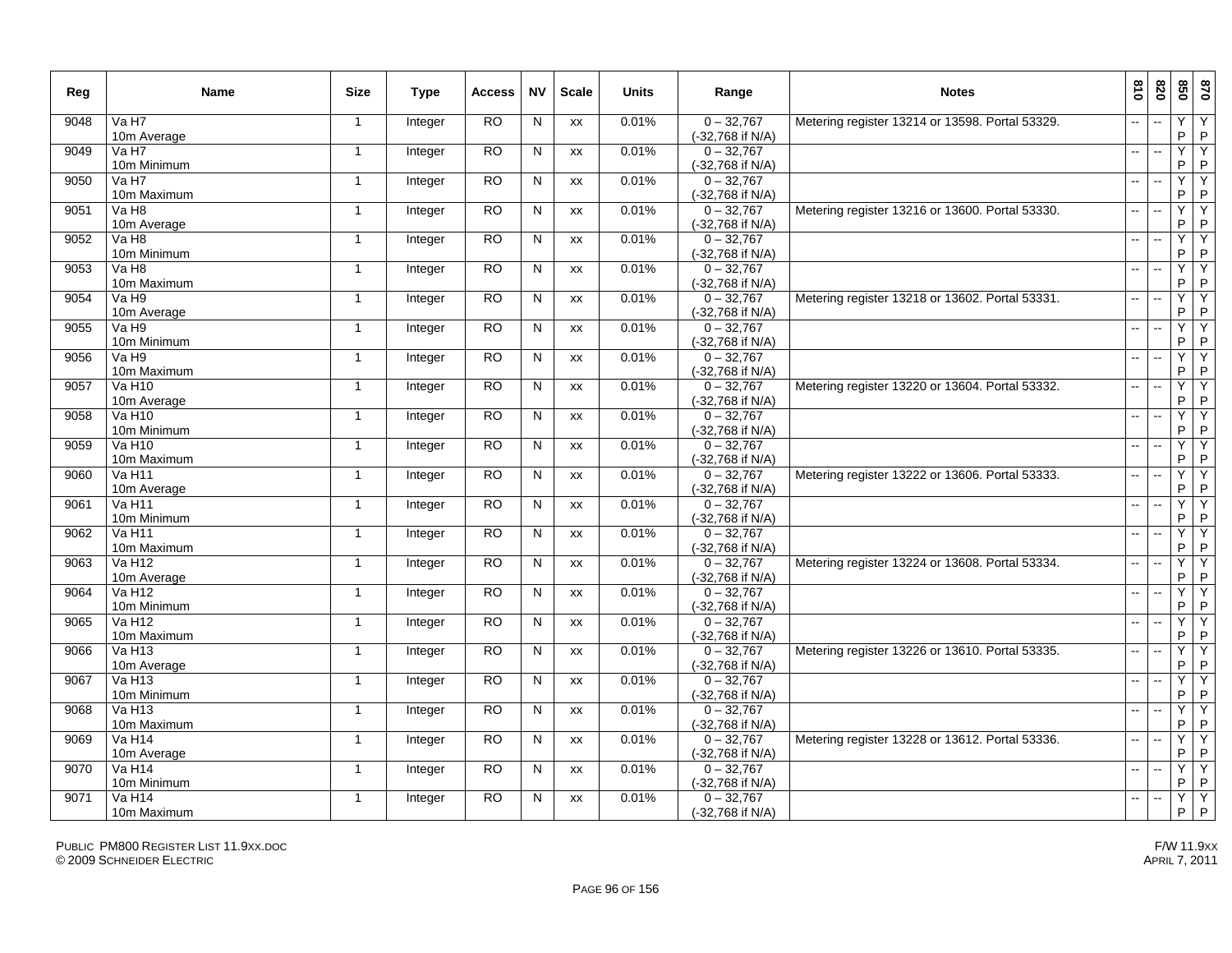| Reg  | Name                                | <b>Size</b>    | <b>Type</b> | Access          | <b>NV</b>               | <b>Scale</b> | <b>Units</b> | Range                            | <b>Notes</b>                                    | 018                      | 078                      | 020                 | 0 <sub>28</sub>     |
|------|-------------------------------------|----------------|-------------|-----------------|-------------------------|--------------|--------------|----------------------------------|-------------------------------------------------|--------------------------|--------------------------|---------------------|---------------------|
| 9072 | Va H <sub>15</sub><br>10m Average   | $\mathbf{1}$   | Integer     | <b>RO</b>       | ${\sf N}$               | XX           | 0.01%        | $0 - 32,767$<br>(-32,768 if N/A) | Metering register 13230 or 13614. Portal 53337. | $\overline{a}$           |                          | Υ<br>P              | Y<br>P              |
| 9073 | $Va$ H <sub>15</sub><br>10m Minimum | $\mathbf{1}$   | Integer     | $\overline{RO}$ | N                       | XX           | 0.01%        | $0 - 32,767$<br>(-32,768 if N/A) |                                                 | $\overline{a}$           | $\sim$                   | Ÿ<br>P              | Υ<br>$\sf P$        |
| 9074 | <b>Va H15</b><br>10m Maximum        | $\overline{1}$ | Integer     | <b>RO</b>       | ${\sf N}$               | XX           | 0.01%        | $0 - 32,767$<br>(-32,768 if N/A) |                                                 | $\overline{a}$           |                          | Y<br>P              | Υ<br>P              |
| 9075 | <b>Va H16</b><br>10m Average        | $\mathbf{1}$   | Integer     | <b>RO</b>       | N                       | <b>XX</b>    | 0.01%        | $0 - 32,767$<br>(-32,768 if N/A) | Metering register 13232 or 13616. Portal 53338. | $\sim$ $\sim$            | $\ddotsc$                | Y<br>P              | Y<br>$\sf P$        |
| 9076 | Va H16<br>10m Minimum               | $\mathbf{1}$   | Integer     | <b>RO</b>       | N                       | XX           | 0.01%        | $0 - 32,767$<br>(-32,768 if N/A) |                                                 | $\overline{a}$           | $\sim$                   | Y<br>P              | Ϋ<br>$\sf P$        |
| 9077 | <b>Va H16</b><br>10m Maximum        | $\mathbf{1}$   | Integer     | RO              | N                       | XX           | 0.01%        | $0 - 32,767$<br>(-32,768 if N/A) |                                                 | -−                       | $\overline{\phantom{a}}$ | Y<br>P              | Υ<br>P              |
| 9078 | <b>Va H17</b><br>10m Average        | $\mathbf{1}$   | Integer     | <b>RO</b>       | N                       | XX           | 0.01%        | $0 - 32,767$<br>(-32,768 if N/A) | Metering register 13234 or 13618. Portal 53339. |                          |                          | Y<br>P              | Y<br>P              |
| 9079 | <b>Va H17</b><br>10m Minimum        | $\mathbf{1}$   | Integer     | <b>RO</b>       | N                       | <b>XX</b>    | 0.01%        | $0 - 32.767$<br>(-32,768 if N/A) |                                                 | $\overline{\phantom{a}}$ |                          | Ÿ<br>P              | Y<br>P              |
| 9080 | <b>Va H17</b><br>10m Maximum        | $\mathbf{1}$   | Integer     | <b>RO</b>       | N                       | XX           | 0.01%        | $0 - 32,767$<br>(-32,768 if N/A) |                                                 | $\mathbf{u}$             | $\sim$                   | Y<br>P              | $\overline{Y}$<br>P |
| 9081 | Va $H18$<br>10m Average             | $\mathbf{1}$   | Integer     | RO              | N                       | XX           | 0.01%        | $0 - 32,767$<br>(-32,768 if N/A) | Metering register 13236 or 13620. Portal 53340. | $\mathbf{u}$             | ÷.                       | Ÿ<br>P              | Y<br>P              |
| 9082 | <b>Va H18</b><br>10m Minimum        | $\mathbf{1}$   | Integer     | <b>RO</b>       | N                       | XX           | 0.01%        | $0 - 32,767$<br>(-32,768 if N/A) |                                                 | $\mathbf{u}$             | $\overline{\phantom{a}}$ | Ÿ<br>P              | Y<br>$\mathsf{P}$   |
| 9083 | <b>Va H18</b><br>10m Maximum        | $\mathbf{1}$   | Integer     | <b>RO</b>       | N                       | XX           | 0.01%        | $0 - 32,767$<br>(-32,768 if N/A) |                                                 | $\mathbf{u}$             | $\ddotsc$                | Y<br>P              | Y<br>P              |
| 9084 | Va H <sub>19</sub><br>10m Average   | $\mathbf{1}$   | Integer     | <b>RO</b>       | $\overline{\mathsf{N}}$ | XX           | 0.01%        | $0 - 32,767$<br>(-32,768 if N/A) | Metering register 13238 or 13622. Portal 53341. | --                       | $\overline{\phantom{a}}$ | Ÿ<br>P              | Y<br>P              |
| 9085 | <b>Va H19</b><br>10m Minimum        | $\overline{1}$ | Integer     | <b>RO</b>       | N                       | XX           | 0.01%        | $0 - 32,767$<br>(-32,768 if N/A) |                                                 |                          |                          | Y<br>P              | Y<br>P              |
| 9086 | $Va$ H <sub>19</sub><br>10m Maximum | $\mathbf{1}$   | Integer     | <b>RO</b>       | N                       | XX           | 0.01%        | $0 - 32,767$<br>(-32,768 if N/A) |                                                 | ш.                       |                          | Y<br>P              | Y<br>P              |
| 9087 | Va H <sub>20</sub><br>10m Average   | $\mathbf{1}$   | Integer     | RO              | N                       | XX           | 0.01%        | $0 - 32,767$<br>(-32,768 if N/A) | Metering register 13240 or 13624. Portal 53342. | $\sim$                   | ÷.                       | Ÿ<br>P              | Y<br>P              |
| 9088 | <b>Va H20</b><br>10m Minimum        | $\mathbf{1}$   | Integer     | <b>RO</b>       | N                       | XX           | 0.01%        | $0 - 32,767$<br>(-32,768 if N/A) |                                                 | ш.                       |                          | Y<br>P              | Y<br>$\sf P$        |
| 9089 | <b>Va H20</b><br>10m Maximum        | $\mathbf{1}$   | Integer     | <b>RO</b>       | N                       | <b>XX</b>    | 0.01%        | $0 - 32,767$<br>(-32,768 if N/A) |                                                 | $\mathbf{u}$             | $\sim$                   | Y<br>P              | Ÿ<br>$\sf P$        |
| 9090 | Va H <sub>21</sub><br>10m Average   | $\mathbf{1}$   | Integer     | RO.             | N                       | XX           | 0.01%        | $0 - 32,767$<br>(-32,768 if N/A) | Metering register 13242 or 13626. Portal 53343. | $\sim$ $\sim$            | $\sim$                   | Ÿ<br>P              | Y<br>$\sf P$        |
| 9091 | <b>Va H21</b><br>10m Minimum        | $\overline{1}$ | Integer     | RO              | N                       | <b>XX</b>    | 0.01%        | $0 - 32,767$<br>(-32,768 if N/A) |                                                 | $\mathbf{u}$             | $\overline{\phantom{a}}$ | Ÿ<br>P              | Υ<br>P              |
| 9092 | <b>Va H21</b><br>10m Maximum        | $\mathbf{1}$   | Integer     | <b>RO</b>       | N                       | XX           | 0.01%        | $0 - 32,767$<br>(-32,768 if N/A) |                                                 |                          |                          | Y<br>P              | Y<br>$\sf P$        |
| 9093 | Va H22<br>10m Average               | $\mathbf{1}$   | Integer     | <b>RO</b>       | N                       | <b>XX</b>    | 0.01%        | $0 - 32.767$<br>(-32,768 if N/A) | Metering register 13244 or 13628. Portal 53344. |                          |                          | $\overline{Y}$<br>P | Ÿ<br>P              |
| 9094 | Va H <sub>22</sub><br>10m Minimum   | $\mathbf{1}$   | Integer     | <b>RO</b>       | N                       | XX           | 0.01%        | $0 - 32,767$<br>(-32,768 if N/A) |                                                 | $\mathbf{u}$             | $\sim$                   | Ÿ<br>P              | Υ<br>P              |
| 9095 | <b>Va H22</b><br>10m Maximum        | $\mathbf{1}$   | Integer     | <b>RO</b>       | N                       | <b>XX</b>    | 0.01%        | $0 - 32.767$<br>(-32,768 if N/A) |                                                 | $\overline{a}$           |                          | Y<br>P.             | Y<br>$\mathsf{P}$   |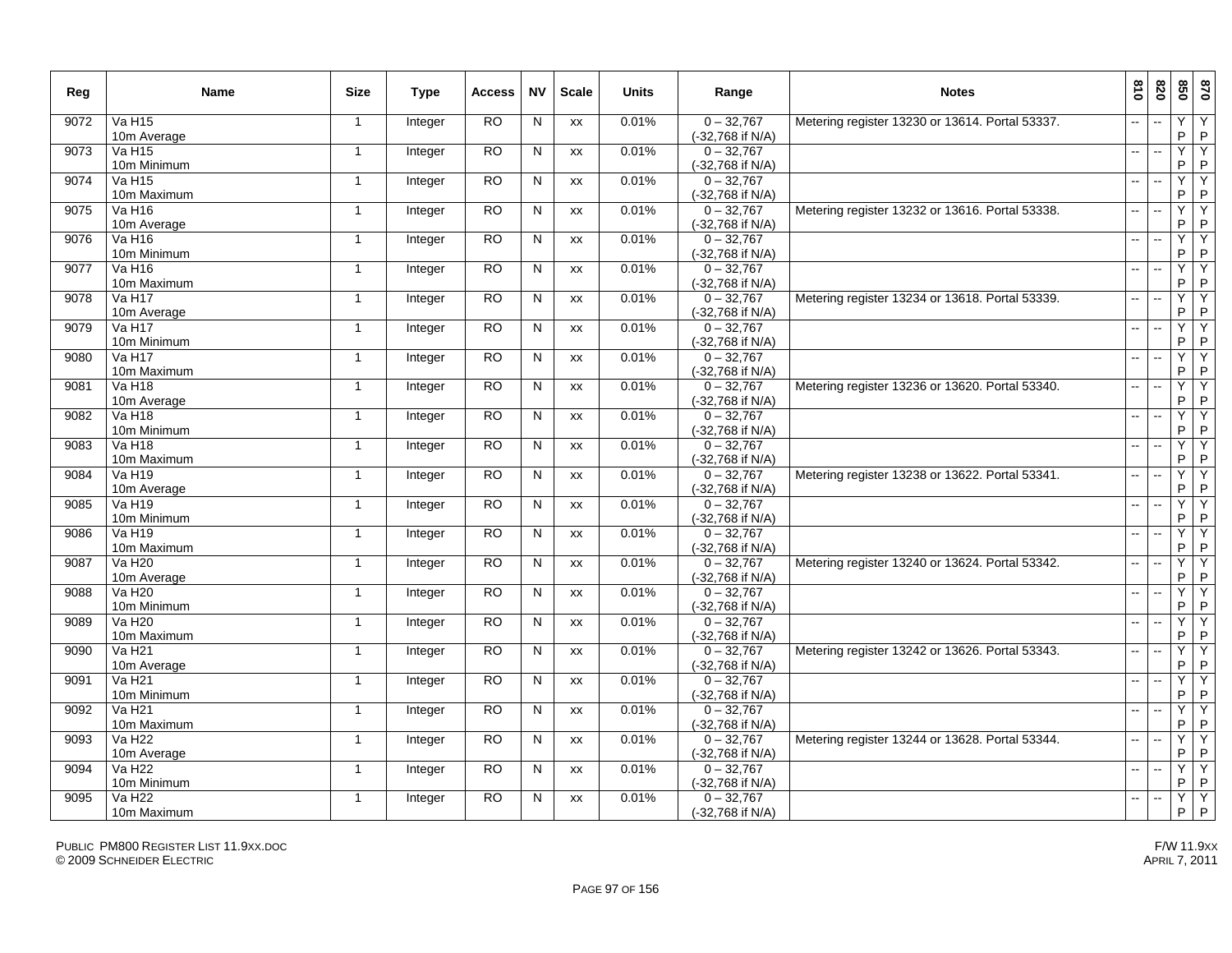| Reg  | Name                              | <b>Size</b>    | <b>Type</b> | Access          | <b>NV</b> | <b>Scale</b> | <b>Units</b> | Range                            | <b>Notes</b>                                    | 018                      | 078                      | 020          | 0 <sub>28</sub>     |
|------|-----------------------------------|----------------|-------------|-----------------|-----------|--------------|--------------|----------------------------------|-------------------------------------------------|--------------------------|--------------------------|--------------|---------------------|
| 9096 | <b>Va H23</b><br>10m Average      | $\mathbf{1}$   | Integer     | <b>RO</b>       | N         | XX           | 0.01%        | $0 - 32.767$<br>(-32,768 if N/A) | Metering register 13246 or 13630. Portal 53345. | --                       |                          | Y<br>P       | Y<br>P              |
| 9097 | Va H23<br>10m Minimum             | $\mathbf{1}$   | Integer     | $\overline{RO}$ | N         | XX           | 0.01%        | $0 - 32,767$<br>(-32,768 if N/A) |                                                 | $\mathbf{u}$             | $\sim$                   | Ÿ<br>P       | Υ<br>P              |
| 9098 | <b>Va H23</b><br>10m Maximum      | $\overline{1}$ | Integer     | <b>RO</b>       | N         | XX           | 0.01%        | $0 - 32,767$<br>(-32,768 if N/A) |                                                 | $\mathbf{u}$             | $\sim$                   | Y<br>P       | Υ<br>P              |
| 9099 | <b>Va H24</b><br>10m Average      | $\mathbf{1}$   | Integer     | <b>RO</b>       | N         | XX           | 0.01%        | $0 - 32,767$<br>(-32,768 if N/A) | Metering register 13248 or 13632. Portal 53346. | $\sim$                   | $\ddotsc$                | Y<br>$\sf P$ | Y<br>$\sf P$        |
| 9100 | <b>Va H24</b><br>10m Minimum      | $\mathbf{1}$   | Integer     | <b>RO</b>       | N         | <b>XX</b>    | 0.01%        | $0 - 32,767$<br>(-32,768 if N/A) |                                                 | $\mathbf{u}$             |                          | Y<br>P       | Y<br>$\mathsf P$    |
| 9101 | Va H <sub>24</sub><br>10m Maximum | $\mathbf{1}$   | Integer     | <b>RO</b>       | N         | XX           | 0.01%        | $0 - 32,767$<br>(-32,768 if N/A) |                                                 | -−                       | $\sim$                   | Y<br>P       | Υ<br>$\sf P$        |
| 9102 | <b>Va H25</b><br>10m Average      | $\overline{1}$ | Integer     | <b>RO</b>       | N         | <b>XX</b>    | 0.01%        | $0 - 32,767$<br>(-32,768 if N/A) | Metering register 13250 or 13634. Portal 53347. |                          |                          | Y<br>P       | Y<br>$\sf P$        |
| 9103 | <b>Va H25</b><br>10m Minimum      | $\mathbf{1}$   | Integer     | <b>RO</b>       | N         | <b>XX</b>    | 0.01%        | $0 - 32,767$<br>(-32,768 if N/A) |                                                 | $\overline{\phantom{a}}$ |                          | Y<br>P       | Ÿ<br>$\sf P$        |
| 9104 | Va H <sub>25</sub><br>10m Maximum | $\mathbf{1}$   | Integer     | <b>RO</b>       | N         | <b>XX</b>    | 0.01%        | $0 - 32,767$<br>(-32,768 if N/A) |                                                 | $\overline{a}$           | ä.                       | Y<br>P       | Y<br>P              |
| 9105 | Vb H <sub>2</sub><br>10m Average  | $\mathbf{1}$   | Integer     | <b>RO</b>       | N         | XX           | 0.01%        | $0 - 32,767$<br>(-32,768 if N/A) | Metering register 13332 or 13716. Portal 53348. | $\mathbf{u}$             | $\ddotsc$                | Y<br>P       | Y<br>$\sf P$        |
| 9106 | Vb H <sub>2</sub><br>10m Minimum  | $\mathbf{1}$   | Integer     | RO              | N         | XX           | 0.01%        | $0 - 32.767$<br>(-32,768 if N/A) |                                                 | $\overline{\phantom{a}}$ | $\overline{\phantom{a}}$ | Y<br>P       | Υ<br>$\sf P$        |
| 9107 | Vb H <sub>2</sub><br>10m Maximum  | $\mathbf{1}$   | Integer     | <b>RO</b>       | N         | XX           | 0.01%        | $0 - 32,767$<br>(-32,768 if N/A) |                                                 | $\mathbf{u}$             | $\overline{\phantom{a}}$ | Y<br>P       | Y<br>$\sf P$        |
| 9108 | VbH3<br>10m Average               | $\mathbf{1}$   | Integer     | RO              | N         | XX           | 0.01%        | $0 - 32,767$<br>(-32,768 if N/A) | Metering register 13334 or 13718. Portal 53349. | $\overline{a}$           | $\ddotsc$                | Ÿ<br>P       | Y<br>P              |
| 9109 | VbH3<br>10m Minimum               | $\mathbf{1}$   | Integer     | <b>RO</b>       | ${\sf N}$ | XX           | 0.01%        | $0 - 32,767$<br>(-32,768 if N/A) |                                                 | --                       | $\overline{\phantom{a}}$ | Y<br>P       | Υ<br>P              |
| 9110 | Vb H <sub>3</sub><br>10m Maximum  | $\mathbf{1}$   | Integer     | RO              | N         | XX           | 0.01%        | $0 - 32,767$<br>(-32,768 if N/A) |                                                 | цú.                      |                          | Y<br>P       | Y<br>P              |
| 9111 | Vb H4<br>10m Average              | $\mathbf{1}$   | Integer     | <b>RO</b>       | ${\sf N}$ | XX           | 0.01%        | $0 - 32,767$<br>(-32,768 if N/A) | Metering register 13336 or 13720. Portal 53350. | $\overline{a}$           |                          | Ÿ<br>P       | Y<br>P              |
| 9112 | Vb H <sub>4</sub><br>10m Minimum  | $\mathbf{1}$   | Integer     | <b>RO</b>       | N         | XX           | 0.01%        | $0 - 32,767$<br>(-32,768 if N/A) |                                                 | Щ.                       | $\sim$                   | Y<br>P       | Y<br>$\sf P$        |
| 9113 | Vb H4<br>10m Maximum              | -1             | Integer     | <b>RO</b>       | N         | XX           | 0.01%        | $0 - 32,767$<br>(-32,768 if N/A) |                                                 | $\overline{\phantom{a}}$ | $\overline{\phantom{a}}$ | Y<br>P       | Y<br>P              |
| 9114 | Vb H <sub>5</sub><br>10m Average  | $\mathbf{1}$   | Integer     | <b>RO</b>       | N         | <b>XX</b>    | 0.01%        | $0 - 32.767$<br>(-32,768 if N/A) | Metering register 13338 or 13722. Portal 53351. | $\mathbf{u}$             | $\sim$                   | Y<br>P       | Y<br>$\sf P$        |
| 9115 | Vb H <sub>5</sub><br>10m Minimum  | $\mathbf{1}$   | Integer     | <b>RO</b>       | N         | XX           | 0.01%        | $0 - 32,767$<br>(-32,768 if N/A) |                                                 | $\sim$                   |                          | Y<br>P       | Ϋ<br>$\sf P$        |
| 9116 | Vb H <sub>5</sub><br>10m Maximum  | $\mathbf{1}$   | Integer     | <b>RO</b>       | N         | XX           | 0.01%        | $0 - 32,767$<br>(-32,768 if N/A) |                                                 | -−                       |                          | Y<br>P       | Y<br>P              |
| 9117 | Vb H <sub>6</sub><br>10m Average  | $\overline{1}$ | Integer     | <b>RO</b>       | N         | XX           | 0.01%        | $0 - 32,767$<br>(-32,768 if N/A) | Metering register 13340 or 13724. Portal 53352. |                          |                          | Y<br>P       | Y<br>P              |
| 9118 | Vb H <sub>6</sub><br>10m Minimum  | $\mathbf{1}$   | Integer     | <b>RO</b>       | N         | <b>XX</b>    | 0.01%        | $0 - 32,767$<br>(-32,768 if N/A) |                                                 | $\overline{\phantom{a}}$ |                          | Ÿ<br>P       | Y<br>P              |
| 9119 | Vb H <sub>6</sub><br>10m Maximum  | $\mathbf{1}$   | Integer     | <b>RO</b>       | ${\sf N}$ | XX           | 0.01%        | $0 - 32,767$<br>(-32,768 if N/A) |                                                 | $\overline{a}$           | $\overline{\phantom{a}}$ | Y<br>P.      | $\overline{Y}$<br>P |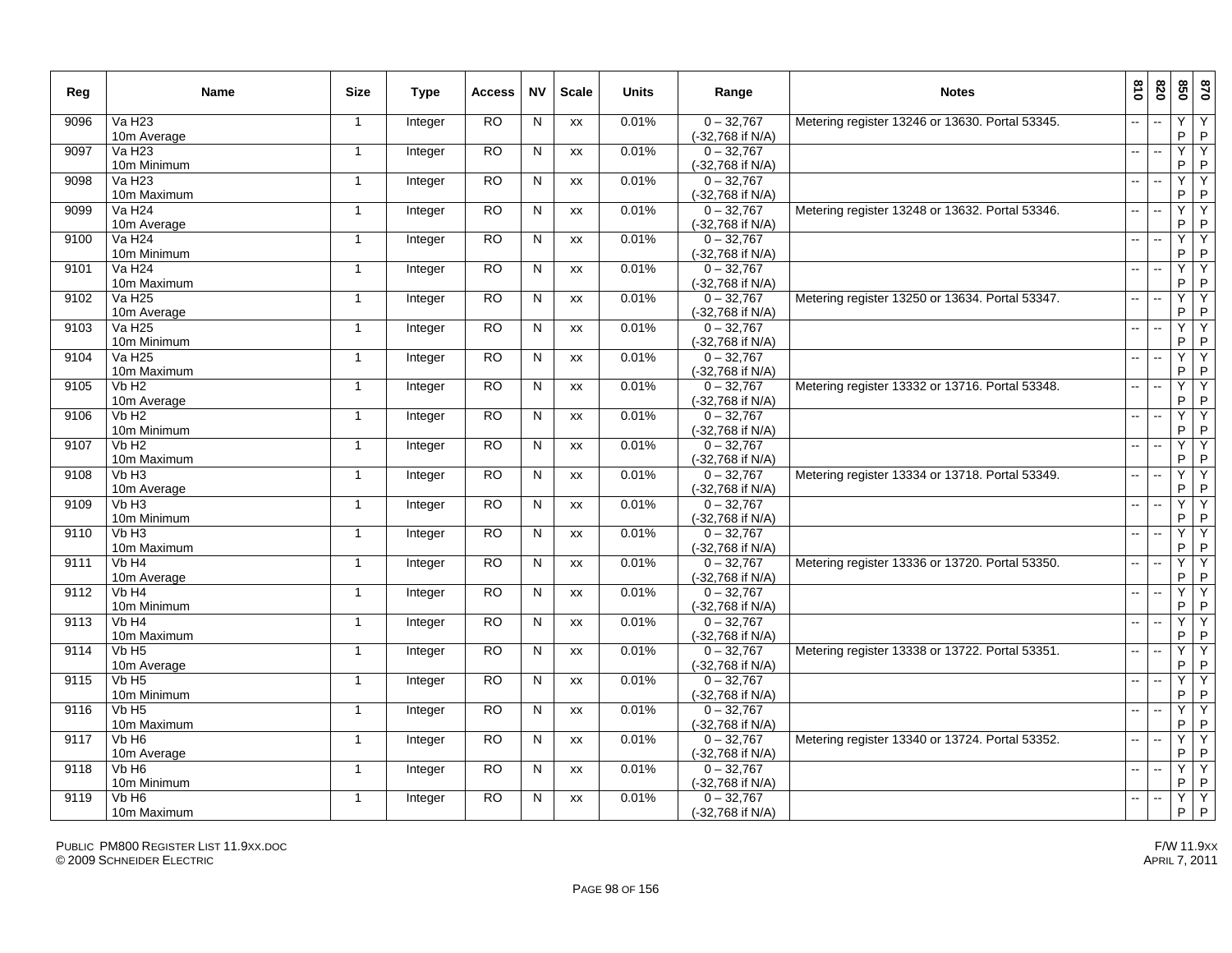| Reg  | <b>Name</b>                         | <b>Size</b>    | Type    | <b>Access</b> | <b>NV</b>      | <b>Scale</b> | <b>Units</b> | Range                            | <b>Notes</b>                                    | 018                       | 078                      | 020                 | 0 <sub>28</sub>     |
|------|-------------------------------------|----------------|---------|---------------|----------------|--------------|--------------|----------------------------------|-------------------------------------------------|---------------------------|--------------------------|---------------------|---------------------|
| 9120 | Vb H7<br>10m Average                | $\mathbf{1}$   | Integer | <b>RO</b>     | $\mathsf{N}$   | XX           | 0.01%        | $0 - 32,767$<br>(-32,768 if N/A) | Metering register 13342 or 13726. Portal 53353. |                           |                          | Υ<br>P              | $\overline{Y}$<br>P |
| 9121 | Vb H7<br>10m Minimum                | $\mathbf 1$    | Integer | RO            | N              | XX           | 0.01%        | $0 - 32,767$<br>(-32,768 if N/A) |                                                 | $\overline{a}$            | $\sim$                   | Ÿ<br>P              | Υ<br>$\sf P$        |
| 9122 | Vb H7<br>10m Maximum                | $\overline{1}$ | Integer | <b>RO</b>     | $\mathsf{N}$   | XX           | 0.01%        | $0 - 32,767$<br>(-32,768 if N/A) |                                                 | $\overline{\phantom{a}}$  | $\overline{\phantom{a}}$ | Y<br>P              | Y<br>P              |
| 9123 | Vb H <sub>8</sub><br>10m Average    | $\mathbf{1}$   | Integer | <b>RO</b>     | N              | <b>XX</b>    | 0.01%        | $0 - 32.767$<br>(-32,768 if N/A) | Metering register 13344 or 13728. Portal 53354. | $\mathbf{u}$              | $\sim$                   | Y<br>$\sf P$        | Y<br>$\sf P$        |
| 9124 | Vb H <sub>8</sub><br>10m Minimum    | $\mathbf{1}$   | Integer | <b>RO</b>     | $\mathsf{N}$   | XX           | 0.01%        | $0 - 32,767$<br>(-32,768 if N/A) |                                                 | $\sim$                    |                          | Y<br>P              | Ϋ<br>$\sf P$        |
| 9125 | Vb H <sub>8</sub><br>10m Maximum    | $\mathbf{1}$   | Integer | <b>RO</b>     | N              | XX           | 0.01%        | $0 - 32,767$<br>(-32,768 if N/A) |                                                 | -−                        |                          | Y<br>P              | Y<br>P              |
| 9126 | Vb H9<br>10m Average                | $\mathbf{1}$   | Integer | <b>RO</b>     | N              | XX           | 0.01%        | $0 - 32,767$<br>(-32,768 if N/A) | Metering register 13346 or 13730. Portal 53355. | $\overline{a}$            |                          | Y<br>P              | Y<br>P              |
| 9127 | Vb H <sub>9</sub><br>10m Minimum    | $\mathbf{1}$   | Integer | <b>RO</b>     | N              | <b>XX</b>    | 0.01%        | $0 - 32,767$<br>(-32,768 if N/A) |                                                 | $\overline{\phantom{a}}$  |                          | Ÿ<br>P              | Y<br>P              |
| 9128 | Vb H9<br>10m Maximum                | $\mathbf{1}$   | Integer | <b>RO</b>     | ${\sf N}$      | XX           | 0.01%        | $0 - 32,767$<br>(-32,768 if N/A) |                                                 | ш,                        |                          | Y<br>P              | $\overline{Y}$<br>P |
| 9129 | <b>Vb H10</b><br>10m Average        | $\mathbf{1}$   | Integer | RO            | N              | XX           | 0.01%        | $0 - 32,767$<br>(-32,768 if N/A) | Metering register 13348 or 13732. Portal 53356. | $\mathbf{u}$              | $\ddotsc$                | Y<br>P              | Y<br>P              |
| 9130 | <b>Vb H10</b><br>10m Minimum        | $\mathbf{1}$   | Integer | <b>RO</b>     | $\overline{N}$ | XX           | 0.01%        | $0 - 32,767$<br>(-32,768 if N/A) |                                                 | $\overline{\phantom{a}}$  | $\overline{\phantom{a}}$ | Y<br>P              | Y<br>$\sf P$        |
| 9131 | $Vb$ H <sub>10</sub><br>10m Maximum | $\mathbf{1}$   | Integer | <b>RO</b>     | N              | XX           | 0.01%        | $0 - 32,767$<br>(-32,768 if N/A) |                                                 | $\overline{a}$            | $\sim$                   | Y<br>P              | Y<br>P              |
| 9132 | Vb <sub>H11</sub><br>10m Average    | $\mathbf{1}$   | Integer | <b>RO</b>     | N              | XX           | 0.01%        | $0 - 32,767$<br>(-32,768 if N/A) | Metering register 13350 or 13734. Portal 53357. | $\sim$                    | $\sim$                   | Ÿ<br>P              | Y<br>P              |
| 9133 | $Vb$ H <sub>11</sub><br>10m Minimum | $\mathbf{1}$   | Integer | <b>RO</b>     | N              | XX           | 0.01%        | $0 - 32,767$<br>(-32,768 if N/A) |                                                 | ш.                        | $\overline{\phantom{a}}$ | Y<br>P              | Y<br>P              |
| 9134 | $Vb$ H <sub>11</sub><br>10m Maximum | $\mathbf{1}$   | Integer | <b>RO</b>     | N              | XX           | 0.01%        | $0 - 32,767$<br>(-32,768 if N/A) |                                                 | $\mathbf{u}$              |                          | Ÿ<br>P              | Y<br>P              |
| 9135 | VbH12<br>10m Average                | -1             | Integer | RO            | N              | <b>XX</b>    | 0.01%        | $0 - 32,767$<br>(-32,768 if N/A) | Metering register 13352 or 13736. Portal 53358. | $\sim$                    | ÷.                       | Ÿ<br>P              | Υ<br>P              |
| 9136 | <b>Vb H12</b><br>10m Minimum        | $\mathbf{1}$   | Integer | <b>RO</b>     | N              | XX           | 0.01%        | $0 - 32,767$<br>(-32,768 if N/A) |                                                 | Ш,                        |                          | Y<br>P              | Y<br>$\sf P$        |
| 9137 | <b>Vb H12</b><br>10m Maximum        | $\mathbf{1}$   | Integer | <b>RO</b>     | N              | <b>XX</b>    | 0.01%        | $0 - 32,767$<br>(-32,768 if N/A) |                                                 | $\mathbb{Z}^{\mathbb{Z}}$ | $\ddotsc$                | Y<br>P              | Ÿ<br>$\sf P$        |
| 9138 | <b>Vb H13</b><br>10m Average        | $\mathbf{1}$   | Integer | <b>RO</b>     | N              | XX           | 0.01%        | $0 - 32.767$<br>(-32,768 if N/A) | Metering register 13354 or 13738. Portal 53359. | $\sim$ $\sim$             | $\overline{\phantom{a}}$ | Y<br>P              | Y<br>$\sf P$        |
| 9139 | VbH13<br>10m Minimum                | -1             | Integer | <b>RO</b>     | N              | <b>XX</b>    | 0.01%        | $0 - 32,767$<br>(-32,768 if N/A) |                                                 | $\mathbf{u}$              | $\overline{a}$           | Ÿ<br>P              | Υ<br>P              |
| 9140 | <b>Vb H13</b><br>10m Maximum        | $\mathbf{1}$   | Integer | <b>RO</b>     | N              | XX           | 0.01%        | $0 - 32,767$<br>(-32,768 if N/A) |                                                 | $\overline{\phantom{a}}$  |                          | Y<br>P              | Y<br>$\sf P$        |
| 9141 | <b>Vb H14</b><br>10m Average        | $\mathbf{1}$   | Integer | <b>RO</b>     | N              | <b>XX</b>    | 0.01%        | $0 - 32.767$<br>(-32,768 if N/A) | Metering register 13356 or 13740. Portal 53360. |                           |                          | $\overline{Y}$<br>P | Y<br>P              |
| 9142 | <b>Vb H14</b><br>10m Minimum        | $\mathbf{1}$   | Integer | <b>RO</b>     | N              | XX           | 0.01%        | $0 - 32,767$<br>(-32,768 if N/A) |                                                 | $\mathbf{u}$              | $\sim$                   | Ÿ<br>P              | Υ<br>P              |
| 9143 | <b>Vb H14</b><br>10m Maximum        | $\mathbf{1}$   | Integer | <b>RO</b>     | N              | <b>XX</b>    | 0.01%        | $0 - 32.767$<br>(-32,768 if N/A) |                                                 | $\mathbf{u}$              |                          | Y<br>P.             | Y<br>$\mathsf{P}$   |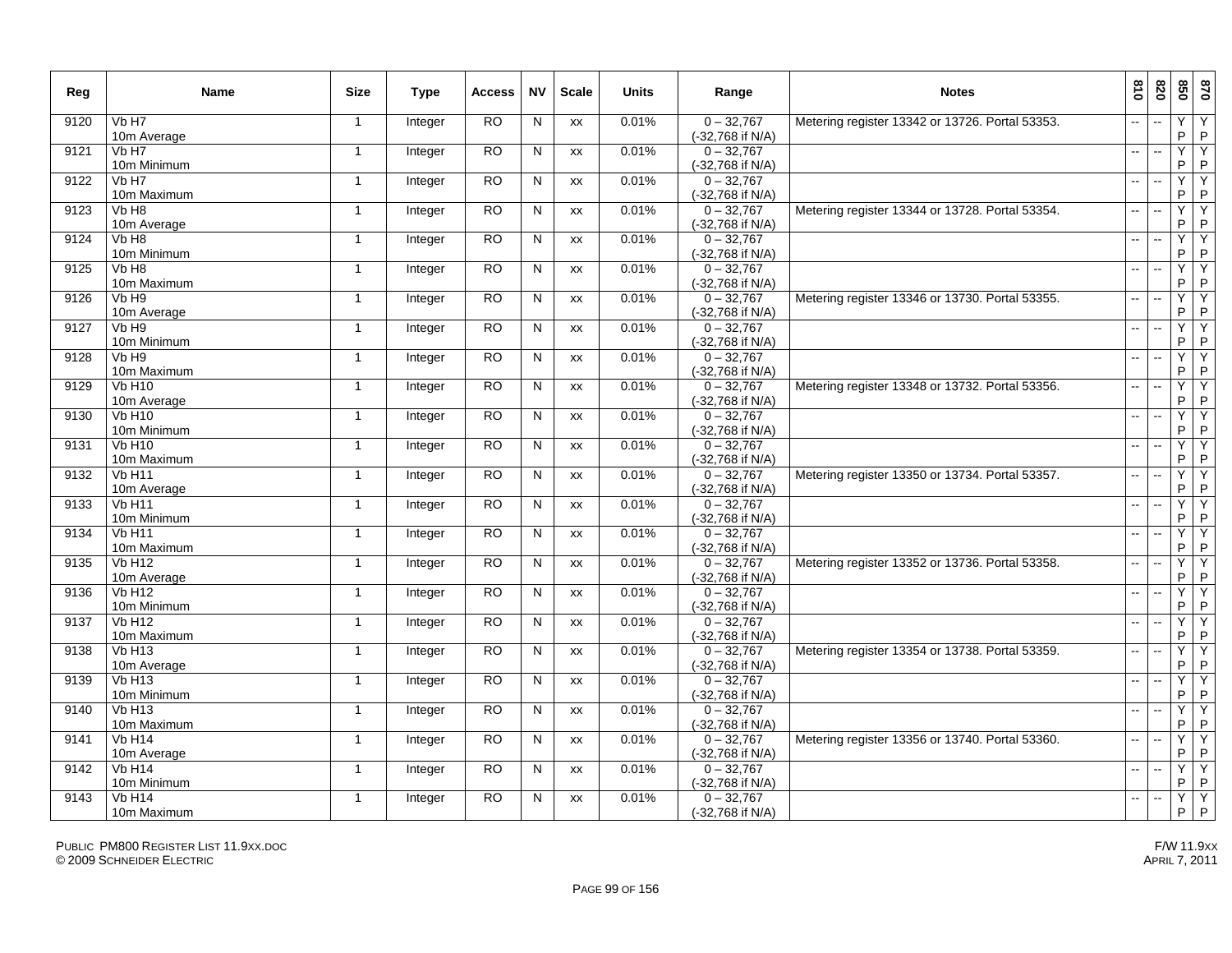| Reg  | Name                         | <b>Size</b>    | <b>Type</b> | Access          | <b>NV</b>    | <b>Scale</b> | <b>Units</b> | Range                            | <b>Notes</b>                                    | 018                      | 078                      | 020          | 0 <sub>28</sub>     |
|------|------------------------------|----------------|-------------|-----------------|--------------|--------------|--------------|----------------------------------|-------------------------------------------------|--------------------------|--------------------------|--------------|---------------------|
| 9144 | <b>Vb H15</b><br>10m Average | $\mathbf{1}$   | Integer     | <b>RO</b>       | N            | XX           | 0.01%        | $0 - 32.767$<br>(-32,768 if N/A) | Metering register 13358 or 13742. Portal 53361. | --                       |                          | Y<br>P       | Y<br>P              |
| 9145 | VbH15<br>10m Minimum         | $\mathbf{1}$   | Integer     | $\overline{RO}$ | N            | XX           | 0.01%        | $0 - 32,767$<br>(-32,768 if N/A) |                                                 | $\mathbf{u}$             | $\sim$                   | Ÿ<br>P       | Υ<br>P              |
| 9146 | <b>Vb H15</b><br>10m Maximum | $\overline{1}$ | Integer     | <b>RO</b>       | N            | <b>XX</b>    | 0.01%        | $0 - 32,767$<br>(-32,768 if N/A) |                                                 | $\mathbf{u}$             | $\sim$                   | Y<br>P       | Υ<br>P              |
| 9147 | <b>Vb H16</b><br>10m Average | $\mathbf{1}$   | Integer     | <b>RO</b>       | N            | XX           | 0.01%        | $0 - 32,767$<br>(-32,768 if N/A) | Metering register 13360 or 13744. Portal 53362. | $\sim$                   | $\ddotsc$                | Y<br>$\sf P$ | Y<br>$\sf P$        |
| 9148 | <b>Vb H16</b><br>10m Minimum | $\mathbf{1}$   | Integer     | <b>RO</b>       | N            | <b>XX</b>    | 0.01%        | $0 - 32,767$<br>(-32,768 if N/A) |                                                 | $\mathbf{u}$             |                          | Y<br>P       | Y<br>$\mathsf P$    |
| 9149 | <b>Vb H16</b><br>10m Maximum | $\mathbf{1}$   | Integer     | <b>RO</b>       | N            | XX           | 0.01%        | $0 - 32,767$<br>(-32,768 if N/A) |                                                 | -−                       | $\sim$                   | Y<br>P       | Υ<br>$\sf P$        |
| 9150 | <b>Vb H17</b><br>10m Average | $\overline{1}$ | Integer     | <b>RO</b>       | N            | <b>XX</b>    | 0.01%        | $0 - 32,767$<br>(-32,768 if N/A) | Metering register 13362 or 13746. Portal 53363. |                          |                          | Y<br>P       | Y<br>P              |
| 9151 | <b>Vb H17</b><br>10m Minimum | $\mathbf{1}$   | Integer     | <b>RO</b>       | N            | <b>XX</b>    | 0.01%        | $0 - 32,767$<br>(-32,768 if N/A) |                                                 | $\overline{\phantom{a}}$ |                          | Y<br>P       | Y<br>$\sf P$        |
| 9152 | Vb H17<br>10m Maximum        | $\mathbf{1}$   | Integer     | <b>RO</b>       | N            | XX           | 0.01%        | $0 - 32,767$<br>(-32,768 if N/A) |                                                 | $\overline{a}$           | ä.                       | Y<br>P       | Y<br>P              |
| 9153 | <b>Vb H18</b><br>10m Average | $\mathbf{1}$   | Integer     | <b>RO</b>       | N            | XX           | 0.01%        | $0 - 32,767$<br>(-32,768 if N/A) | Metering register 13364 or 13748. Portal 53364. | $\mathbf{u}$             | $\ddotsc$                | Y<br>P       | Y<br>$\sf P$        |
| 9154 | <b>Vb H18</b><br>10m Minimum | $\mathbf{1}$   | Integer     | RO              | N            | XX           | 0.01%        | $0 - 32.767$<br>(-32,768 if N/A) |                                                 | $\mathbf{u}$             | $\ddotsc$                | Y<br>P       | Υ<br>$\sf P$        |
| 9155 | <b>Vb H18</b><br>10m Maximum | $\mathbf{1}$   | Integer     | <b>RO</b>       | $\mathsf{N}$ | XX           | 0.01%        | $0 - 32,767$<br>(-32,768 if N/A) |                                                 | $\mathbf{u}$             | $\overline{\phantom{a}}$ | Y<br>P       | Y<br>$\sf P$        |
| 9156 | <b>Vb H19</b><br>10m Average | $\mathbf{1}$   | Integer     | RO              | N            | XX           | 0.01%        | $0 - 32,767$<br>(-32,768 if N/A) | Metering register 13366 or 13750. Portal 53365. | $\overline{a}$           | $\ddotsc$                | Ÿ<br>P       | Y<br>P              |
| 9157 | VbH19<br>10m Minimum         | $\mathbf{1}$   | Integer     | <b>RO</b>       | $\mathsf{N}$ | XX           | 0.01%        | $0 - 32,767$<br>(-32,768 if N/A) |                                                 | --                       | $\overline{\phantom{a}}$ | Y<br>P       | Υ<br>P              |
| 9158 | <b>Vb H19</b><br>10m Maximum | $\mathbf{1}$   | Integer     | RO              | N            | XX           | 0.01%        | $0 - 32,767$<br>(-32,768 if N/A) |                                                 | цú.                      |                          | Y<br>P       | Y<br>P              |
| 9159 | <b>Vb H20</b><br>10m Average | $\mathbf{1}$   | Integer     | <b>RO</b>       | ${\sf N}$    | XX           | 0.01%        | $0 - 32,767$<br>(-32,768 if N/A) | Metering register 13368 or 13752. Portal 53366. | $\overline{a}$           |                          | Ÿ<br>P       | Y<br>P              |
| 9160 | <b>Vb H20</b><br>10m Minimum | $\mathbf{1}$   | Integer     | <b>RO</b>       | N            | XX           | 0.01%        | $0 - 32,767$<br>(-32,768 if N/A) |                                                 | Щ.                       | ÷.                       | Y<br>P       | Y<br>$\sf P$        |
| 9161 | <b>Vb H20</b><br>10m Maximum | -1             | Integer     | <b>RO</b>       | N            | XX           | 0.01%        | $0 - 32,767$<br>(-32,768 if N/A) |                                                 | $\overline{a}$           | $\overline{\phantom{a}}$ | Y<br>P       | Υ<br>P              |
| 9162 | <b>Vb H21</b><br>10m Average | $\mathbf{1}$   | Integer     | <b>RO</b>       | N            | <b>XX</b>    | 0.01%        | $0 - 32.767$<br>(-32,768 if N/A) | Metering register 13370 or 13754. Portal 53367. | $\sim$ $\sim$            | $\sim$                   | Y<br>P       | Y<br>$\sf P$        |
| 9163 | <b>Vb H21</b><br>10m Minimum | $\mathbf{1}$   | Integer     | <b>RO</b>       | N            | XX           | 0.01%        | $0 - 32,767$<br>(-32,768 if N/A) |                                                 | $\sim$                   |                          | Y<br>P       | Ϋ<br>$\sf P$        |
| 9164 | <b>Vb H21</b><br>10m Maximum | $\mathbf{1}$   | Integer     | <b>RO</b>       | N            | XX           | 0.01%        | $0 - 32,767$<br>(-32,768 if N/A) |                                                 | -−                       |                          | Y<br>P       | Y<br>P              |
| 9165 | <b>Vb H22</b><br>10m Average | $\overline{1}$ | Integer     | <b>RO</b>       | N            | XX           | 0.01%        | $0 - 32,767$<br>(-32,768 if N/A) | Metering register 13372 or 13756. Portal 53368. |                          |                          | Y<br>P       | Y<br>P              |
| 9166 | <b>Vb H22</b><br>10m Minimum | $\mathbf{1}$   | Integer     | <b>RO</b>       | N            | <b>XX</b>    | 0.01%        | $0 - 32,767$<br>(-32,768 if N/A) |                                                 | $\overline{\phantom{a}}$ |                          | Ÿ<br>P       | Y<br>P              |
| 9167 | <b>Vb H22</b><br>10m Maximum | $\mathbf{1}$   | Integer     | <b>RO</b>       | ${\sf N}$    | XX           | 0.01%        | $0 - 32,767$<br>(-32,768 if N/A) |                                                 | $\overline{a}$           | $\overline{\phantom{a}}$ | Y<br>P.      | $\overline{Y}$<br>P |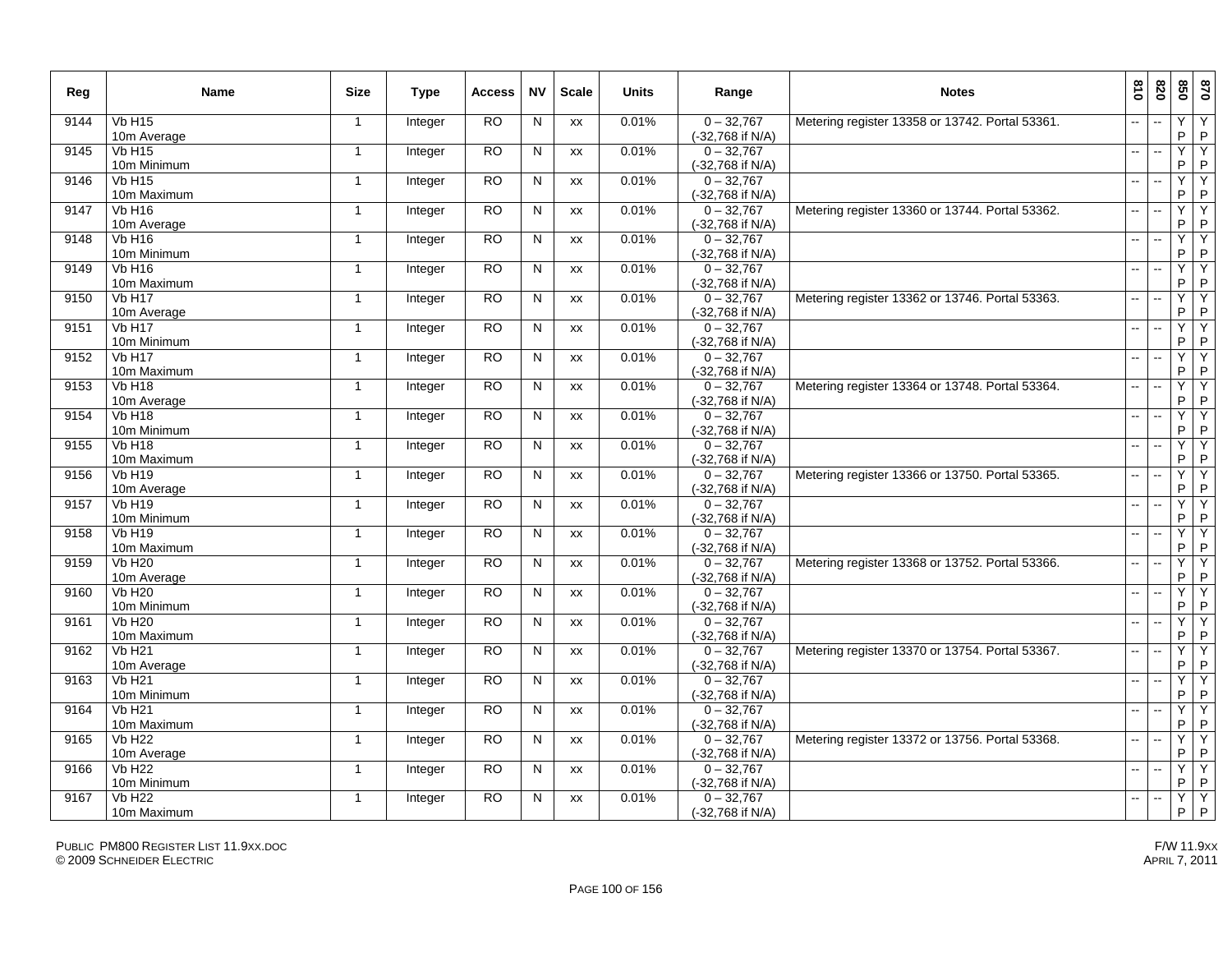| Reg  | Name                             | <b>Size</b>    | <b>Type</b> | Access          | <b>NV</b> | <b>Scale</b> | <b>Units</b> | Range                            | <b>Notes</b>                                    | 018                      | 078                      | 020          | 0 <sub>28</sub>     |
|------|----------------------------------|----------------|-------------|-----------------|-----------|--------------|--------------|----------------------------------|-------------------------------------------------|--------------------------|--------------------------|--------------|---------------------|
| 9168 | <b>Vb H23</b><br>10m Average     | $\mathbf{1}$   | Integer     | <b>RO</b>       | N         | XX           | 0.01%        | $0 - 32.767$<br>(-32,768 if N/A) | Metering register 13374 or 13758. Portal 53369. | --                       |                          | Y<br>P       | Y<br>P              |
| 9169 | VbH23<br>10m Minimum             | -1             | Integer     | $\overline{RO}$ | N         | XX           | 0.01%        | $0 - 32,767$<br>(-32,768 if N/A) |                                                 | $\mathbf{u}$             | $\sim$                   | Ÿ<br>P       | Υ<br>P              |
| 9170 | <b>Vb H23</b><br>10m Maximum     | $\mathbf{1}$   | Integer     | <b>RO</b>       | N         | XX           | 0.01%        | $0 - 32,767$<br>(-32,768 if N/A) |                                                 | $\mathbf{u}$             | $\sim$                   | Y<br>P       | Υ<br>P              |
| 9171 | <b>Vb H24</b><br>10m Average     | $\mathbf{1}$   | Integer     | <b>RO</b>       | N         | XX           | 0.01%        | $0 - 32,767$<br>(-32,768 if N/A) | Metering register 13376 or 13760. Portal 53370. | $\sim$                   | $\ddotsc$                | Y<br>$\sf P$ | Y<br>$\sf P$        |
| 9172 | <b>Vb H24</b><br>10m Minimum     | $\mathbf{1}$   | Integer     | <b>RO</b>       | N         | <b>XX</b>    | 0.01%        | $0 - 32,767$<br>(-32,768 if N/A) |                                                 | $\mathbf{u}$             |                          | Y<br>P       | Y<br>$\sf P$        |
| 9173 | <b>Vb H24</b><br>10m Maximum     | $\mathbf{1}$   | Integer     | <b>RO</b>       | N         | XX           | 0.01%        | $0 - 32,767$<br>(-32,768 if N/A) |                                                 | -−                       | $\sim$                   | Y<br>P       | Υ<br>$\sf P$        |
| 9174 | <b>Vb H25</b><br>10m Average     | $\overline{1}$ | Integer     | <b>RO</b>       | N         | <b>XX</b>    | 0.01%        | $0 - 32,767$<br>(-32,768 if N/A) | Metering register 13378 or 13762. Portal 53371. |                          |                          | Y<br>P       | Y<br>$\sf P$        |
| 9175 | <b>Vb H25</b><br>10m Minimum     | $\mathbf{1}$   | Integer     | <b>RO</b>       | N         | <b>XX</b>    | 0.01%        | $0 - 32,767$<br>(-32,768 if N/A) |                                                 | $\overline{\phantom{a}}$ |                          | Y<br>P       | Y<br>$\sf P$        |
| 9176 | VbH25<br>10m Maximum             | $\mathbf{1}$   | Integer     | <b>RO</b>       | N         | <b>XX</b>    | 0.01%        | $0 - 32,767$<br>(-32,768 if N/A) |                                                 | $\overline{a}$           | ä.                       | Y<br>P       | Y<br>P              |
| 9177 | Vc H <sub>2</sub><br>10m Average | $\mathbf{1}$   | Integer     | <b>RO</b>       | N         | XX           | 0.01%        | $0 - 32,767$<br>(-32,768 if N/A) | Metering register 13460 or 13844. Portal 53372. | $\mathbf{u}$             | $\ddotsc$                | Y<br>P       | Υ<br>$\sf P$        |
| 9178 | Vc H <sub>2</sub><br>10m Minimum | $\mathbf{1}$   | Integer     | RO              | N         | XX           | 0.01%        | $0 - 32.767$<br>(-32,768 if N/A) |                                                 | $\overline{\phantom{a}}$ | $\overline{\phantom{a}}$ | Y<br>P       | Υ<br>$\sf P$        |
| 9179 | Vc H <sub>2</sub><br>10m Maximum | $\mathbf{1}$   | Integer     | <b>RO</b>       | N         | XX           | 0.01%        | $0 - 32,767$<br>(-32,768 if N/A) |                                                 | $\mathbf{u}$             | $\overline{\phantom{a}}$ | Y<br>P       | Y<br>$\sf P$        |
| 9180 | Vc H <sub>3</sub><br>10m Average | $\mathbf{1}$   | Integer     | RO              | N         | XX           | 0.01%        | $0 - 32,767$<br>(-32,768 if N/A) | Metering register 13462 or 13846. Portal 53373. | ш.                       | $\ddotsc$                | Ÿ<br>P       | Υ<br>P              |
| 9181 | VcH3<br>10m Minimum              | $\mathbf{1}$   | Integer     | <b>RO</b>       | ${\sf N}$ | XX           | 0.01%        | $0 - 32,767$<br>(-32,768 if N/A) |                                                 | --                       | $\overline{\phantom{a}}$ | Y<br>P       | Υ<br>P              |
| 9182 | Vc H <sub>3</sub><br>10m Maximum | $\mathbf{1}$   | Integer     | RO              | N         | XX           | 0.01%        | $0 - 32,767$<br>(-32,768 if N/A) |                                                 | $\overline{\phantom{a}}$ |                          | Y<br>P       | Y<br>P              |
| 9183 | Vc H <sub>4</sub><br>10m Average | $\mathbf{1}$   | Integer     | <b>RO</b>       | ${\sf N}$ | XX           | 0.01%        | $0 - 32,767$<br>(-32,768 if N/A) | Metering register 13464 or 13848. Portal 53374. | $\overline{a}$           |                          | Ÿ<br>P       | Y<br>P              |
| 9184 | Vc H <sub>4</sub><br>10m Minimum | $\mathbf{1}$   | Integer     | <b>RO</b>       | N         | XX           | 0.01%        | $0 - 32,767$<br>(-32,768 if N/A) |                                                 | Щ.                       | $\sim$                   | Y<br>P       | Y<br>$\sf P$        |
| 9185 | Vc H <sub>4</sub><br>10m Maximum | -1             | Integer     | <b>RO</b>       | N         | XX           | 0.01%        | $0 - 32,767$<br>(-32,768 if N/A) |                                                 | $\overline{\phantom{a}}$ | $\overline{\phantom{a}}$ | Y<br>P       | Y<br>P              |
| 9186 | Vc H <sub>5</sub><br>10m Average | $\mathbf{1}$   | Integer     | <b>RO</b>       | N         | <b>XX</b>    | 0.01%        | $0 - 32.767$<br>(-32,768 if N/A) | Metering register 13466 or 13850. Portal 53375. | $\mathbf{u}$             | $\sim$                   | Y<br>P       | Y<br>$\sf P$        |
| 9187 | Vc H <sub>5</sub><br>10m Minimum | $\mathbf{1}$   | Integer     | <b>RO</b>       | N         | XX           | 0.01%        | $0 - 32,767$<br>(-32,768 if N/A) |                                                 | $\overline{\phantom{a}}$ |                          | Y<br>P       | Ϋ<br>$\sf P$        |
| 9188 | Vc H <sub>5</sub><br>10m Maximum | $\mathbf{1}$   | Integer     | <b>RO</b>       | N         | XX           | 0.01%        | $0 - 32,767$<br>(-32,768 if N/A) |                                                 | -−                       |                          | Y<br>P       | Y<br>P              |
| 9189 | Vc H <sub>6</sub><br>10m Average | $\overline{1}$ | Integer     | <b>RO</b>       | N         | XX           | 0.01%        | $0 - 32,767$<br>(-32,768 if N/A) | Metering register 13468 or 13852. Portal 53376. |                          |                          | Y<br>P       | Y<br>P              |
| 9190 | Vc H <sub>6</sub><br>10m Minimum | $\mathbf{1}$   | Integer     | <b>RO</b>       | N         | <b>XX</b>    | 0.01%        | $0 - 32,767$<br>(-32,768 if N/A) |                                                 | $\overline{\phantom{a}}$ |                          | Ÿ<br>P       | Y<br>P              |
| 9191 | Vc H <sub>6</sub><br>10m Maximum | $\mathbf{1}$   | Integer     | <b>RO</b>       | ${\sf N}$ | XX           | 0.01%        | $0 - 32,767$<br>(-32,768 if N/A) |                                                 | $\overline{a}$           | $\overline{\phantom{a}}$ | Y<br>P.      | $\overline{Y}$<br>P |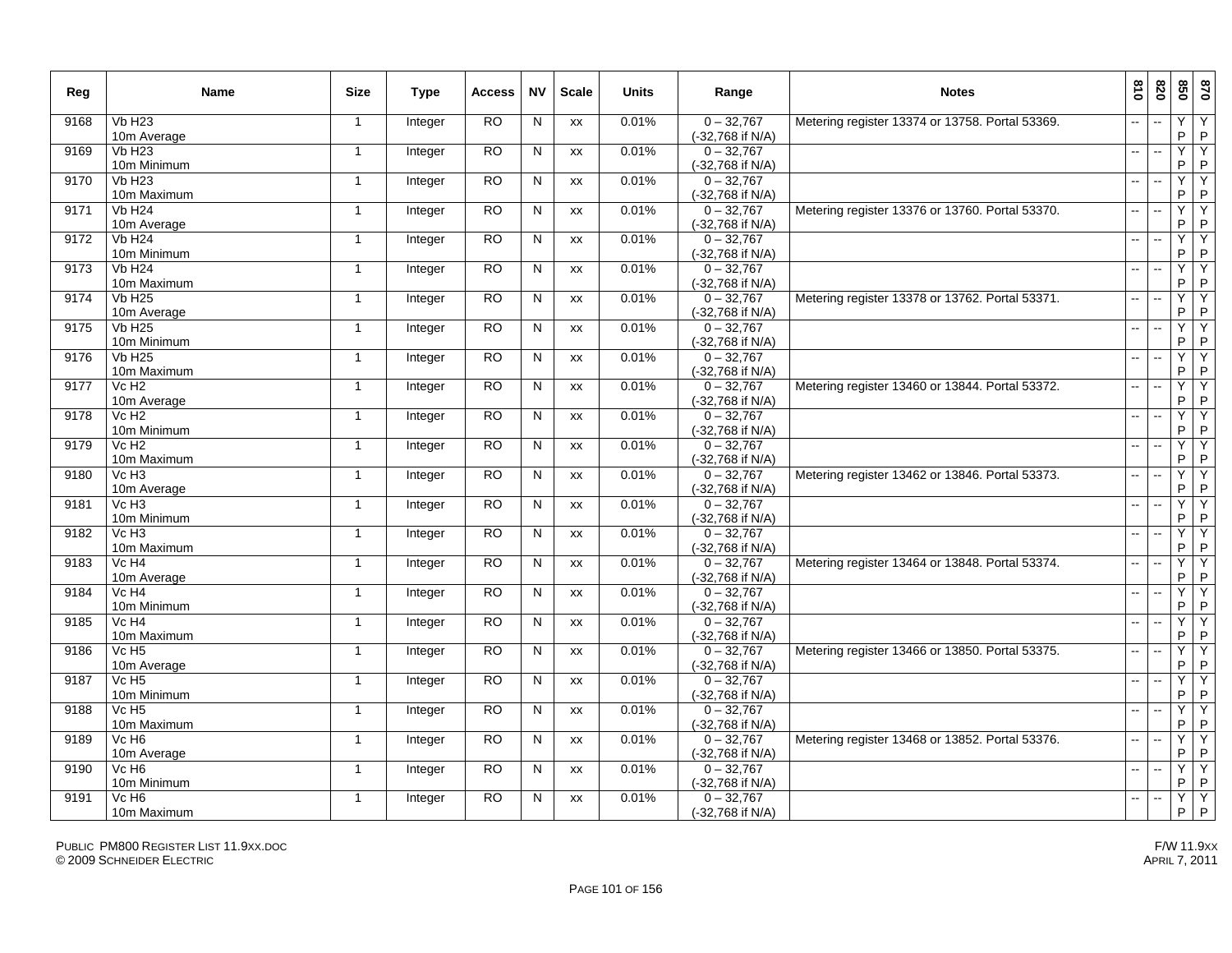| Reg  | Name                             | <b>Size</b>    | <b>Type</b> | Access          | <b>NV</b> | <b>Scale</b> | <b>Units</b> | Range                            | <b>Notes</b>                                    | 018                      | 078                      | 020          | 0 <sub>28</sub>     |
|------|----------------------------------|----------------|-------------|-----------------|-----------|--------------|--------------|----------------------------------|-------------------------------------------------|--------------------------|--------------------------|--------------|---------------------|
| 9192 | Vc H7<br>10m Average             | $\mathbf{1}$   | Integer     | <b>RO</b>       | N         | XX           | 0.01%        | $0 - 32.767$<br>(-32,768 if N/A) | Metering register 13470 or 13854. Portal 53377. |                          |                          | Y<br>P       | Y<br>P              |
| 9193 | Vc H7<br>10m Minimum             | -1             | Integer     | $\overline{RO}$ | N         | XX           | 0.01%        | $0 - 32,767$<br>(-32,768 if N/A) |                                                 | $\mathbf{u}$             | $\sim$                   | Ÿ<br>P       | Υ<br>P              |
| 9194 | Vc H7<br>10m Maximum             | $\overline{1}$ | Integer     | <b>RO</b>       | N         | XX           | 0.01%        | $0 - 32,767$<br>(-32,768 if N/A) |                                                 | $\mathbf{u}$             | $\sim$                   | Y<br>P       | Υ<br>P              |
| 9195 | Vc H <sub>8</sub><br>10m Average | $\mathbf{1}$   | Integer     | <b>RO</b>       | N         | XX           | 0.01%        | $0 - 32,767$<br>(-32,768 if N/A) | Metering register 13472 or 13856. Portal 53378. | $\sim$                   | $\ddotsc$                | Y<br>$\sf P$ | Y<br>$\sf P$        |
| 9196 | Vc H <sub>8</sub><br>10m Minimum | $\mathbf{1}$   | Integer     | <b>RO</b>       | N         | <b>XX</b>    | 0.01%        | $0 - 32,767$<br>(-32,768 if N/A) |                                                 | $\mathbf{u}$             |                          | Y<br>P       | Y<br>$\sf P$        |
| 9197 | Vc H <sub>8</sub><br>10m Maximum | $\mathbf{1}$   | Integer     | <b>RO</b>       | N         | XX           | 0.01%        | $0 - 32,767$<br>(-32,768 if N/A) |                                                 | -−                       | $\sim$                   | Y<br>P       | Υ<br>$\sf P$        |
| 9198 | Vc H <sub>9</sub><br>10m Average | $\overline{1}$ | Integer     | <b>RO</b>       | N         | <b>XX</b>    | 0.01%        | $0 - 32,767$<br>(-32,768 if N/A) | Metering register 13474 or 13858. Portal 53379. |                          |                          | Y<br>P       | Y<br>$\sf P$        |
| 9199 | Vc H <sub>9</sub><br>10m Minimum | $\mathbf{1}$   | Integer     | <b>RO</b>       | N         | <b>XX</b>    | 0.01%        | $0 - 32,767$<br>(-32,768 if N/A) |                                                 | $\overline{\phantom{a}}$ |                          | Y<br>P       | Y<br>$\sf P$        |
| 9200 | VcH9<br>10m Maximum              | $\mathbf{1}$   | Integer     | <b>RO</b>       | N         | <b>XX</b>    | 0.01%        | $0 - 32,767$<br>(-32,768 if N/A) |                                                 | $\overline{a}$           | ä.                       | Y<br>P       | Y<br>P              |
| 9201 | <b>Vc H10</b><br>10m Average     | $\mathbf{1}$   | Integer     | <b>RO</b>       | N         | XX           | 0.01%        | $0 - 32,767$<br>(-32,768 if N/A) | Metering register 13476 or 13860. Portal 53380. | $\mathbf{u}$             | $\ddotsc$                | Y<br>P       | Υ<br>$\sf P$        |
| 9202 | <b>Vc H10</b><br>10m Minimum     | $\mathbf{1}$   | Integer     | RO              | N         | XX           | 0.01%        | $0 - 32.767$<br>(-32,768 if N/A) |                                                 | $\overline{\phantom{a}}$ | $\overline{\phantom{a}}$ | Y<br>P       | Υ<br>$\sf P$        |
| 9203 | <b>Vc H10</b><br>10m Maximum     | $\mathbf{1}$   | Integer     | <b>RO</b>       | N         | XX           | 0.01%        | $0 - 32,767$<br>(-32,768 if N/A) |                                                 | $\mathbf{u}$             | $\overline{\phantom{a}}$ | Y<br>P       | Y<br>$\sf P$        |
| 9204 | <b>Vc H11</b><br>10m Average     | $\mathbf{1}$   | Integer     | RO              | N         | XX           | 0.01%        | $0 - 32,767$<br>(-32,768 if N/A) | Metering register 13478 or 13862. Portal 53381. | $\overline{a}$           | $\ddotsc$                | Ÿ<br>P       | Υ<br>P              |
| 9205 | <b>Vc H11</b><br>10m Minimum     | $\mathbf{1}$   | Integer     | <b>RO</b>       | ${\sf N}$ | XX           | 0.01%        | $0 - 32,767$<br>(-32,768 if N/A) |                                                 | --                       | ÷.                       | Y<br>P       | Υ<br>P              |
| 9206 | <b>Vc H11</b><br>10m Maximum     | $\mathbf{1}$   | Integer     | RO              | N         | XX           | 0.01%        | $0 - 32,767$<br>(-32,768 if N/A) |                                                 | цú.                      |                          | Y<br>P       | Y<br>P              |
| 9207 | <b>Vc H12</b><br>10m Average     | $\mathbf{1}$   | Integer     | <b>RO</b>       | ${\sf N}$ | XX           | 0.01%        | $0 - 32,767$<br>(-32,768 if N/A) | Metering register 13480 or 13864. Portal 53382. | $\overline{a}$           |                          | Ÿ<br>P       | Y<br>P              |
| 9208 | <b>Vc H12</b><br>10m Minimum     | $\mathbf{1}$   | Integer     | <b>RO</b>       | N         | XX           | 0.01%        | $0 - 32,767$<br>(-32,768 if N/A) |                                                 | Щ.                       | $\sim$                   | Y<br>P       | Y<br>$\sf P$        |
| 9209 | <b>Vc H12</b><br>10m Maximum     | -1             | Integer     | <b>RO</b>       | N         | XX           | 0.01%        | $0 - 32,767$<br>(-32,768 if N/A) |                                                 | $\overline{\phantom{a}}$ | $\overline{\phantom{a}}$ | Y<br>P       | Y<br>P              |
| 9210 | <b>Vc H13</b><br>10m Average     | $\mathbf{1}$   | Integer     | <b>RO</b>       | N         | <b>XX</b>    | 0.01%        | $0 - 32.767$<br>(-32,768 if N/A) | Metering register 13482 or 13866. Portal 53383. | $\mathbf{u}$             | $\sim$                   | Y<br>P       | Y<br>$\sf P$        |
| 9211 | <b>Vc H13</b><br>10m Minimum     | $\mathbf{1}$   | Integer     | <b>RO</b>       | N         | XX           | 0.01%        | $0 - 32,767$<br>(-32,768 if N/A) |                                                 | $\overline{\phantom{a}}$ |                          | Y<br>P       | Ϋ<br>$\sf P$        |
| 9212 | <b>Vc H13</b><br>10m Maximum     | $\mathbf{1}$   | Integer     | <b>RO</b>       | N         | XX           | 0.01%        | $0 - 32,767$<br>(-32,768 if N/A) |                                                 | -−                       |                          | Y<br>P       | Y<br>P              |
| 9213 | <b>Vc H14</b><br>10m Average     | $\overline{1}$ | Integer     | <b>RO</b>       | N         | XX           | 0.01%        | $0 - 32,767$<br>(-32,768 if N/A) | Metering register 13484 or 13868. Portal 53384. |                          |                          | Y<br>P       | Y<br>P              |
| 9214 | <b>Vc H14</b><br>10m Minimum     | $\mathbf{1}$   | Integer     | <b>RO</b>       | N         | <b>XX</b>    | 0.01%        | $0 - 32,767$<br>(-32,768 if N/A) |                                                 | $\overline{\phantom{a}}$ |                          | Ÿ<br>P       | Y<br>P              |
| 9215 | <b>Vc H14</b><br>10m Maximum     | $\mathbf{1}$   | Integer     | <b>RO</b>       | ${\sf N}$ | XX           | 0.01%        | $0 - 32,767$<br>(-32,768 if N/A) |                                                 | $\overline{a}$           | $\overline{\phantom{a}}$ | Y<br>P.      | $\overline{Y}$<br>P |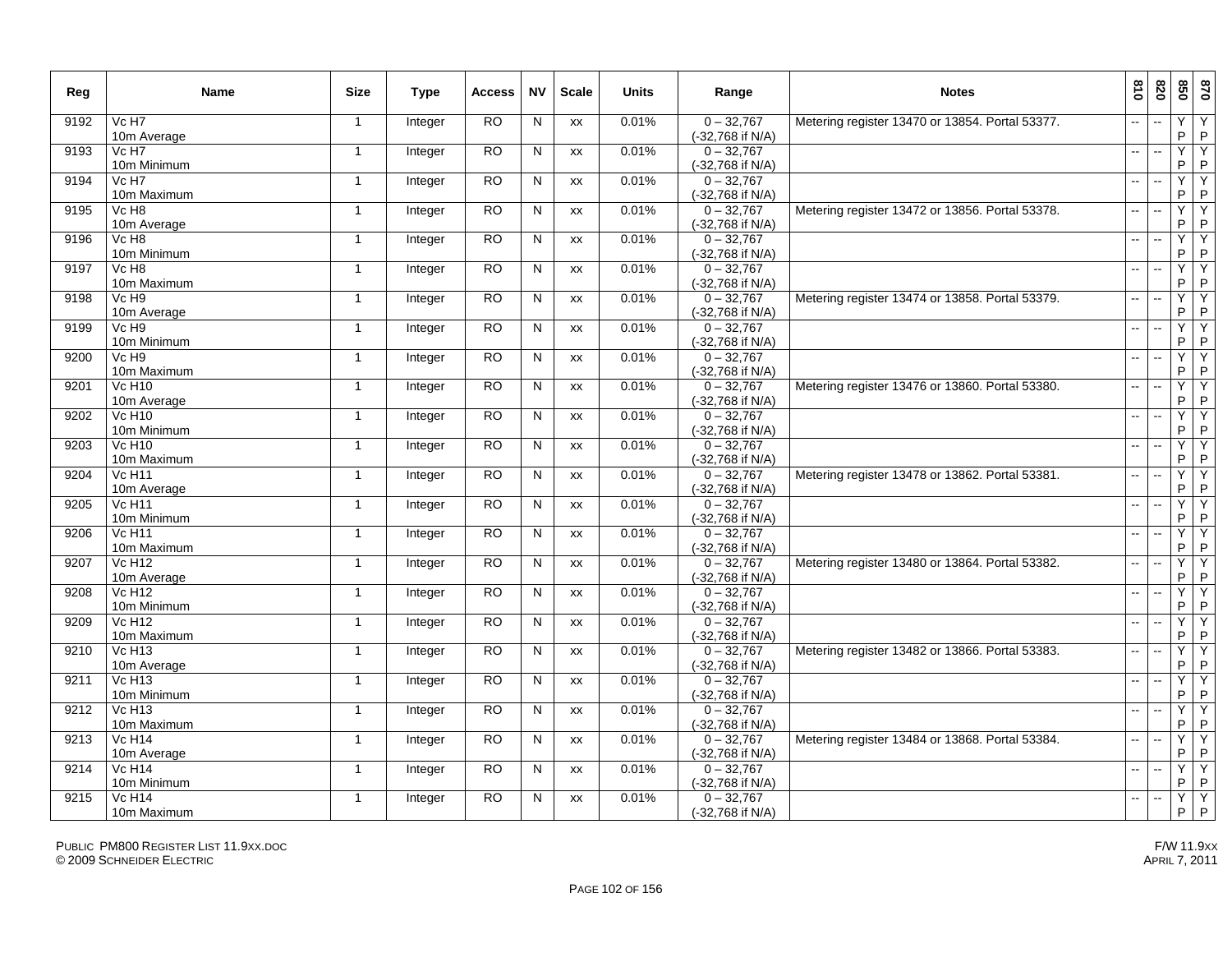| Reg  | Name                              | <b>Size</b>    | <b>Type</b> | Access          | <b>NV</b>               | <b>Scale</b> | <b>Units</b> | Range                            | <b>Notes</b>                                    | 018                      | 078                      | 020                 | 0 <sub>28</sub>     |
|------|-----------------------------------|----------------|-------------|-----------------|-------------------------|--------------|--------------|----------------------------------|-------------------------------------------------|--------------------------|--------------------------|---------------------|---------------------|
| 9216 | <b>Vc H15</b><br>10m Average      | $\mathbf{1}$   | Integer     | <b>RO</b>       | ${\sf N}$               | XX           | 0.01%        | $0 - 32,767$<br>(-32,768 if N/A) | Metering register 13486 or 13870. Portal 53385. | $\overline{a}$           |                          | Υ<br>P              | Y<br>P              |
| 9217 | VcH15<br>10m Minimum              | $\mathbf{1}$   | Integer     | $\overline{RO}$ | N                       | XX           | 0.01%        | $0 - 32,767$<br>(-32,768 if N/A) |                                                 | $\overline{a}$           | $\sim$                   | Ÿ<br>P              | Υ<br>$\sf P$        |
| 9218 | <b>Vc H15</b><br>10m Maximum      | $\mathbf{1}$   | Integer     | <b>RO</b>       | ${\sf N}$               | XX           | 0.01%        | $0 - 32,767$<br>(-32,768 if N/A) |                                                 | $\overline{\phantom{a}}$ |                          | Y<br>P              | Υ<br>P              |
| 9219 | <b>Vc H16</b><br>10m Average      | $\mathbf{1}$   | Integer     | <b>RO</b>       | N                       | <b>XX</b>    | 0.01%        | $0 - 32,767$<br>(-32,768 if N/A) | Metering register 13488 or 13872. Portal 53386. | $\sim$ $\sim$            | $\ddotsc$                | Y<br>$\sf P$        | Y<br>$\sf P$        |
| 9220 | <b>Vc H16</b><br>10m Minimum      | $\mathbf{1}$   | Integer     | <b>RO</b>       | N                       | XX           | 0.01%        | $0 - 32,767$<br>(-32,768 if N/A) |                                                 | $\overline{\phantom{a}}$ | $\sim$                   | Y<br>P              | Ϋ<br>$\sf P$        |
| 9221 | <b>Vc H16</b><br>10m Maximum      | $\mathbf{1}$   | Integer     | RO              | N                       | XX           | 0.01%        | $0 - 32,767$<br>(-32,768 if N/A) |                                                 | -−                       | $\overline{\phantom{a}}$ | Y<br>P              | Y<br>P              |
| 9222 | <b>Vc H17</b><br>10m Average      | $\mathbf{1}$   | Integer     | <b>RO</b>       | N                       | XX           | 0.01%        | $0 - 32,767$<br>(-32,768 if N/A) | Metering register 13490 or 13874. Portal 53387. |                          |                          | Y<br>P              | Y<br>P              |
| 9223 | <b>Vc H17</b><br>10m Minimum      | $\mathbf{1}$   | Integer     | <b>RO</b>       | N                       | <b>XX</b>    | 0.01%        | $0 - 32.767$<br>(-32,768 if N/A) |                                                 | $\overline{\phantom{a}}$ |                          | Ÿ<br>P              | Y<br>P              |
| 9224 | <b>Vc H17</b><br>10m Maximum      | $\mathbf{1}$   | Integer     | <b>RO</b>       | N                       | XX           | 0.01%        | $0 - 32,767$<br>(-32,768 if N/A) |                                                 | $\mathbf{u}$             | $\sim$                   | Y<br>P              | $\overline{Y}$<br>P |
| 9225 | <b>Vc H18</b><br>10m Average      | $\mathbf{1}$   | Integer     | RO              | N                       | XX           | 0.01%        | $0 - 32,767$<br>(-32,768 if N/A) | Metering register 13492 or 13876. Portal 53388. | $\mathbf{u}$             | ÷.                       | Ÿ<br>P              | Y<br>P              |
| 9226 | <b>Vc H18</b><br>10m Minimum      | $\mathbf{1}$   | Integer     | <b>RO</b>       | N                       | XX           | 0.01%        | $0 - 32,767$<br>(-32,768 if N/A) |                                                 | $\mathbf{u}$             | $\overline{\phantom{a}}$ | Ÿ<br>P              | Y<br>$\mathsf{P}$   |
| 9227 | <b>Vc H18</b><br>10m Maximum      | $\mathbf{1}$   | Integer     | <b>RO</b>       | N                       | XX           | 0.01%        | $0 - 32,767$<br>(-32,768 if N/A) |                                                 | $\mathbf{u}$             | $\ddotsc$                | Y<br>P              | Y<br>P              |
| 9228 | Vc H <sub>19</sub><br>10m Average | $\mathbf{1}$   | Integer     | <b>RO</b>       | $\overline{\mathsf{N}}$ | XX           | 0.01%        | $0 - 32,767$<br>(-32,768 if N/A) | Metering register 13494 or 13878. Portal 53389. | --                       | $\overline{\phantom{a}}$ | Ÿ<br>P              | Y<br>P              |
| 9229 | <b>Vc H19</b><br>10m Minimum      | $\overline{1}$ | Integer     | <b>RO</b>       | N                       | XX           | 0.01%        | $0 - 32,767$<br>(-32,768 if N/A) |                                                 |                          |                          | Y<br>P              | Y<br>P              |
| 9230 | Vc H <sub>19</sub><br>10m Maximum | $\mathbf{1}$   | Integer     | <b>RO</b>       | N                       | XX           | 0.01%        | $0 - 32,767$<br>(-32,768 if N/A) |                                                 | ш.                       |                          | Y<br>P              | Y<br>P              |
| 9231 | <b>Vc H20</b><br>10m Average      | $\mathbf{1}$   | Integer     | RO              | N                       | XX           | 0.01%        | $0 - 32,767$<br>(-32,768 if N/A) | Metering register 13496 or 13880. Portal 53390. | $\sim$                   | ÷.                       | Ÿ<br>P              | Y<br>P              |
| 9232 | <b>Vc H20</b><br>10m Minimum      | $\mathbf{1}$   | Integer     | <b>RO</b>       | N                       | XX           | 0.01%        | $0 - 32,767$<br>(-32,768 if N/A) |                                                 | ш.                       |                          | Y<br>P              | Y<br>$\sf P$        |
| 9233 | <b>Vc H20</b><br>10m Maximum      | $\mathbf{1}$   | Integer     | <b>RO</b>       | N                       | <b>XX</b>    | 0.01%        | $0 - 32,767$<br>(-32,768 if N/A) |                                                 | $\mathbf{u}$             | $\sim$                   | Y<br>P              | Ÿ<br>$\sf P$        |
| 9234 | <b>Vc H21</b><br>10m Average      | $\mathbf{1}$   | Integer     | RO.             | N                       | XX           | 0.01%        | $0 - 32,767$<br>(-32,768 if N/A) | Metering register 13498 or 13882. Portal 53391. | $\sim$ $\sim$            | $\overline{\phantom{a}}$ | Ÿ<br>P              | Y<br>$\sf P$        |
| 9235 | <b>Vc H21</b><br>10m Minimum      | $\overline{1}$ | Integer     | RO              | N                       | XX           | 0.01%        | $0 - 32,767$<br>(-32,768 if N/A) |                                                 | $\mathbf{u}$             | $\overline{\phantom{a}}$ | Ÿ<br>P              | Y<br>P              |
| 9236 | <b>Vc H21</b><br>10m Maximum      | $\mathbf{1}$   | Integer     | <b>RO</b>       | N                       | XX           | 0.01%        | $0 - 32,767$<br>(-32,768 if N/A) |                                                 |                          |                          | Y<br>P              | Y<br>$\sf P$        |
| 9237 | <b>Vc H22</b><br>10m Average      | $\mathbf{1}$   | Integer     | <b>RO</b>       | N                       | <b>XX</b>    | 0.01%        | $0 - 32.767$<br>(-32,768 if N/A) | Metering register 13500 or 13884. Portal 53392. |                          |                          | $\overline{Y}$<br>P | Ÿ<br>P              |
| 9238 | <b>Vc H22</b><br>10m Minimum      | $\mathbf{1}$   | Integer     | <b>RO</b>       | N                       | XX           | 0.01%        | $0 - 32,767$<br>(-32,768 if N/A) |                                                 | $\mathbf{u}$             | $\sim$                   | Ÿ<br>P              | Υ<br>P              |
| 9239 | <b>Vc H22</b><br>10m Maximum      | $\overline{1}$ | Integer     | <b>RO</b>       | N                       | <b>XX</b>    | 0.01%        | $0 - 32.767$<br>(-32,768 if N/A) |                                                 | $\overline{a}$           |                          | Y<br>P.             | Y<br>P              |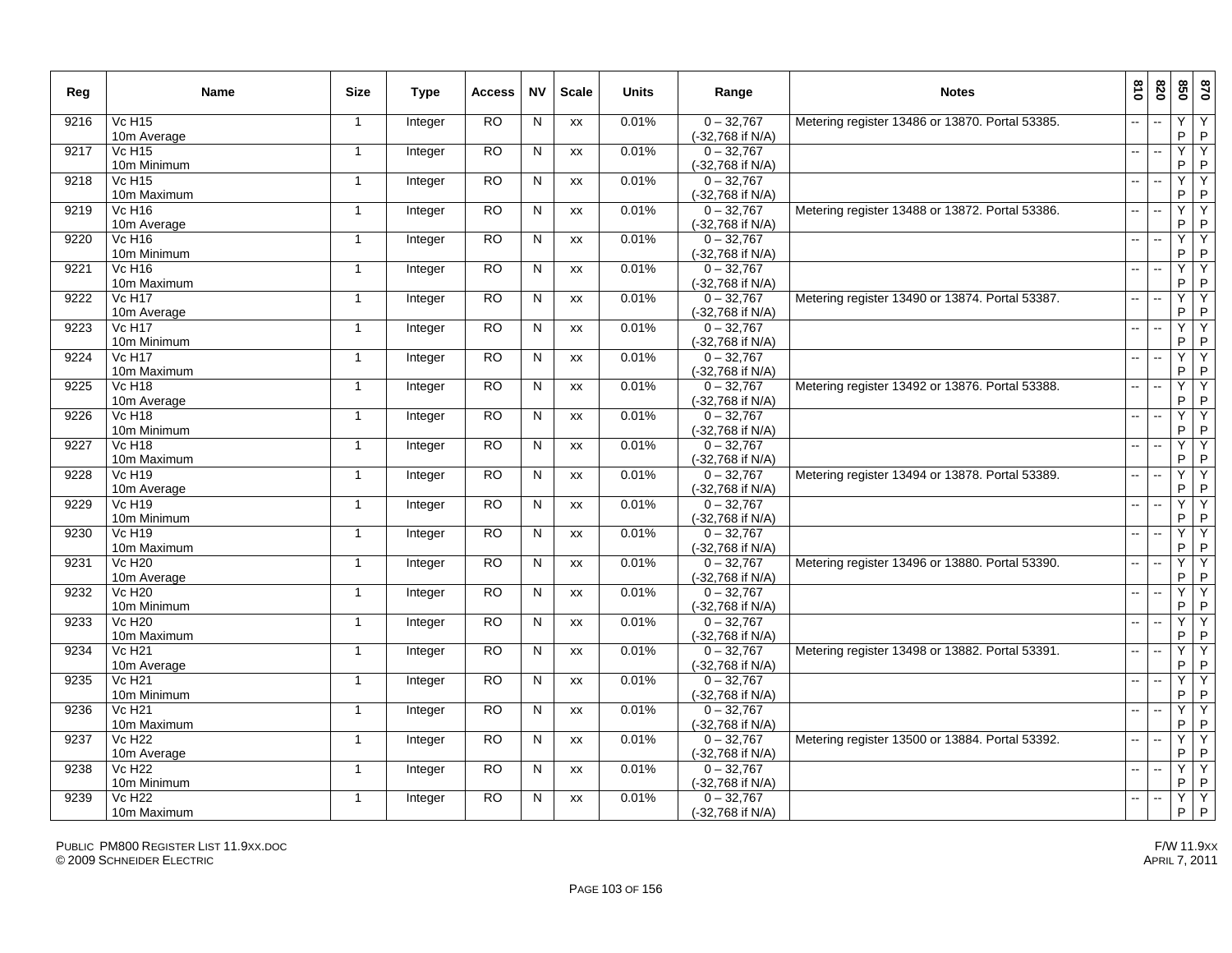| Reg  | <b>Name</b>                              | <b>Size</b>    | Type    | <b>Access</b>  | <b>NV</b>    | <b>Scale</b> | <b>Units</b> | Range                            | <b>Notes</b>                                    | 018                      | 078                      | 020          | 0 <sub>28</sub>     |
|------|------------------------------------------|----------------|---------|----------------|--------------|--------------|--------------|----------------------------------|-------------------------------------------------|--------------------------|--------------------------|--------------|---------------------|
| 9240 | <b>Vc H23</b><br>10m Average             | $\mathbf{1}$   | Integer | <b>RO</b>      | N            | <b>XX</b>    | 0.01%        | $0 - 32.767$<br>(-32,768 if N/A) | Metering register 13502 or 13886. Portal 53393. |                          |                          | Y<br>P       | Y<br>$\mathsf{P}$   |
| 9241 | $Vc$ H <sub>23</sub><br>10m Minimum      | $\mathbf{1}$   | Integer | RO             | N            | XX           | 0.01%        | $0 - 32,767$<br>(-32,768 if N/A) |                                                 | $\mathbf{u}$             | $\sim$                   | Ÿ<br>P       | Υ<br>P              |
| 9242 | <b>Vc H23</b><br>10m Maximum             | $\mathbf{1}$   | Integer | <b>RO</b>      | N            | XX           | 0.01%        | $0 - 32,767$<br>(-32,768 if N/A) |                                                 | $\mathbf{u}$             | $\sim$                   | Y<br>P       | Υ<br>P              |
| 9243 | <b>Vc H24</b><br>10m Average             | $\mathbf{1}$   | Integer | <b>RO</b>      | N            | XX           | 0.01%        | $0 - 32,767$<br>(-32,768 if N/A) | Metering register 13504 or 13888. Portal 53394. | $\sim$                   | $\overline{\phantom{a}}$ | Y<br>$\sf P$ | Y<br>$\sf P$        |
| 9244 | <b>Vc H24</b><br>10m Minimum             | $\mathbf{1}$   | Integer | RO             | N            | XX           | 0.01%        | $0 - 32,767$<br>(-32,768 if N/A) |                                                 | $\mathbf{u}$             |                          | Y<br>P       | Y<br>$\sf P$        |
| 9245 | <b>Vc H24</b><br>10m Maximum             | -1             | Integer | <b>RO</b>      | N            | XX           | 0.01%        | $0 - 32,767$<br>(-32,768 if N/A) |                                                 | -−                       | $\overline{\phantom{a}}$ | Y<br>P       | Υ<br>$\sf P$        |
| 9246 | <b>Vc H25</b><br>10m Average             | $\overline{1}$ | Integer | <b>RO</b>      | N            | <b>XX</b>    | 0.01%        | $0 - 32,767$<br>(-32,768 if N/A) | Metering register 13506 or 13890. Portal 53395. |                          |                          | Y<br>P       | Y<br>$\sf P$        |
| 9247 | <b>Vc H25</b><br>10m Minimum             | $\mathbf{1}$   | Integer | <b>RO</b>      | N            | <b>XX</b>    | 0.01%        | $0 - 32,767$<br>(-32,768 if N/A) |                                                 | $\mathbf{u}$             |                          | Y<br>P       | Y<br>P              |
| 9248 | <b>Vc H25</b><br>10m Maximum             | $\mathbf{1}$   | Integer | <b>RO</b>      | N            | <b>XX</b>    | 0.01%        | $0 - 32,767$<br>(-32,768 if N/A) |                                                 | цц.                      | ä.                       | Y<br>P       | Y<br>P              |
| 9249 | V <sub>3PH</sub><br>10m Average          | $\mathbf{1}$   | Integer | <b>RO</b>      | $\mathsf{N}$ | D            | Volts/Scale  | $0 - 32,767$                     | Metering register 1123. Portal 53396.           | н.                       | $\ddotsc$                | Y<br>P       | Y<br>$\sf P$        |
| 9250 | V <sub>3PH</sub><br>10m Minimum          | $\mathbf{1}$   | Integer | RO             | N            | D            | Volts/Scale  | $0 - 32,767$                     |                                                 | $\overline{\phantom{a}}$ | $\sim$                   | Y<br>P       | Y<br>$\sf P$        |
| 9251 | V <sub>3PH</sub><br>10m Maximum          | $\mathbf{1}$   | Integer | <b>RO</b>      | $\mathsf{N}$ | D            | Volts/Scale  | $0 - 32,767$                     |                                                 | $\mathbf{u}$             | $\overline{\phantom{a}}$ | Y<br>P       | Y<br>$\sf P$        |
| 9252 | KW 3PH<br>10m Average                    | $\mathbf{1}$   | Integer | RO             | N            | F            | kW/Scale     | $-32,767 - 32,767$               | Metering register 1143. Portal 53397.           | Щ.                       | $\mathbf{u}$             | Ÿ<br>P       | Y<br>P              |
| 9253 | KW 3PH<br>10m Minimum                    | $\mathbf{1}$   | Integer | <b>RO</b>      | ${\sf N}$    | F            | kW/Scale     | $-32,767 - 32,767$               |                                                 | --                       |                          | Y<br>P       | Υ<br>P              |
| 9254 | KW 3PH<br>10m Maximum                    | $\mathbf{1}$   | Integer | RO             | N            | F            | kW/Scale     | $-32,767 - 32,767$               |                                                 | шü                       |                          | Y<br>P       | Y<br>P              |
| 9255 | KVAR 3PH<br>10m Average                  | $\mathbf{1}$   | Integer | <b>RO</b>      | $\mathsf{N}$ | F            | kVAr/Scale   | $-32,767 - 32,767$               | Metering register 1147. Portal 53398.           | $\overline{\phantom{a}}$ |                          | Y<br>P       | Y<br>P              |
| 9256 | KVAR 3PH<br>10m Minimum                  | $\mathbf{1}$   | Integer | <b>RO</b>      | N            | F            | kVAr/Scale   | $-32,767 - 32,767$               |                                                 | $\overline{a}$           | $\sim$                   | Y<br>P       | Y<br>$\sf P$        |
| 9257 | KVAR 3PH<br>10m Maximum                  | -1             | Integer | <b>RO</b>      | $\mathsf{N}$ | E            | kVAr/Scale   | $-32,767 - 32,767$               |                                                 | $-$                      | $\overline{\phantom{a}}$ | Y<br>P       | Y<br>P              |
| 9258 | la<br>10m Average                        | $\mathbf{1}$   | Integer | R <sub>O</sub> | N            | A            | Amps/Scale   | $0 - 32,767$                     | Metering register 1100. Portal 53399.           | н.                       | $\overline{\phantom{a}}$ | Y<br>$\sf P$ | Y<br>$\sf P$        |
| 9259 | la<br>10m Minimum                        | $\mathbf{1}$   | Integer | <b>RO</b>      | $\mathsf{N}$ | A            | Amps/Scale   | $0 - 32,767$                     |                                                 | $-$                      |                          | Y<br>P       | Ϋ<br>$\sf P$        |
| 9260 | la<br>10m Maximum                        | $\mathbf{1}$   | Integer | <b>RO</b>      | N            | $\mathsf{A}$ | Amps/Scale   | $0 - 32,767$                     |                                                 | --                       |                          | Y<br>P       | Y<br>$\sf P$        |
| 9261 | Ib<br>10m Average                        | $\mathbf{1}$   | Integer | <b>RO</b>      | $\mathsf{N}$ | A            | Amps/Scale   | $0 - 32,767$                     | Metering register 1101. Portal 53400.           |                          |                          | Y<br>P       | Y<br>P              |
| 9262 | $\mathsf{I}^{\mathsf{b}}$<br>10m Minimum | $\mathbf{1}$   | Integer | <b>RO</b>      | N            | A            | Amps/Scale   | $0 - 32,767$                     |                                                 | $\sim$ $\sim$            |                          | Y<br>P       | Y<br>$\mathsf P$    |
| 9263 | $\mathsf{I}^{\mathsf{b}}$<br>10m Maximum | $\mathbf{1}$   | Integer | <b>RO</b>      | $\mathsf{N}$ | Α            | Amps/Scale   | $0 - 32,767$                     |                                                 | $-$                      | $\sim$                   | Y<br>P.      | $\overline{Y}$<br>P |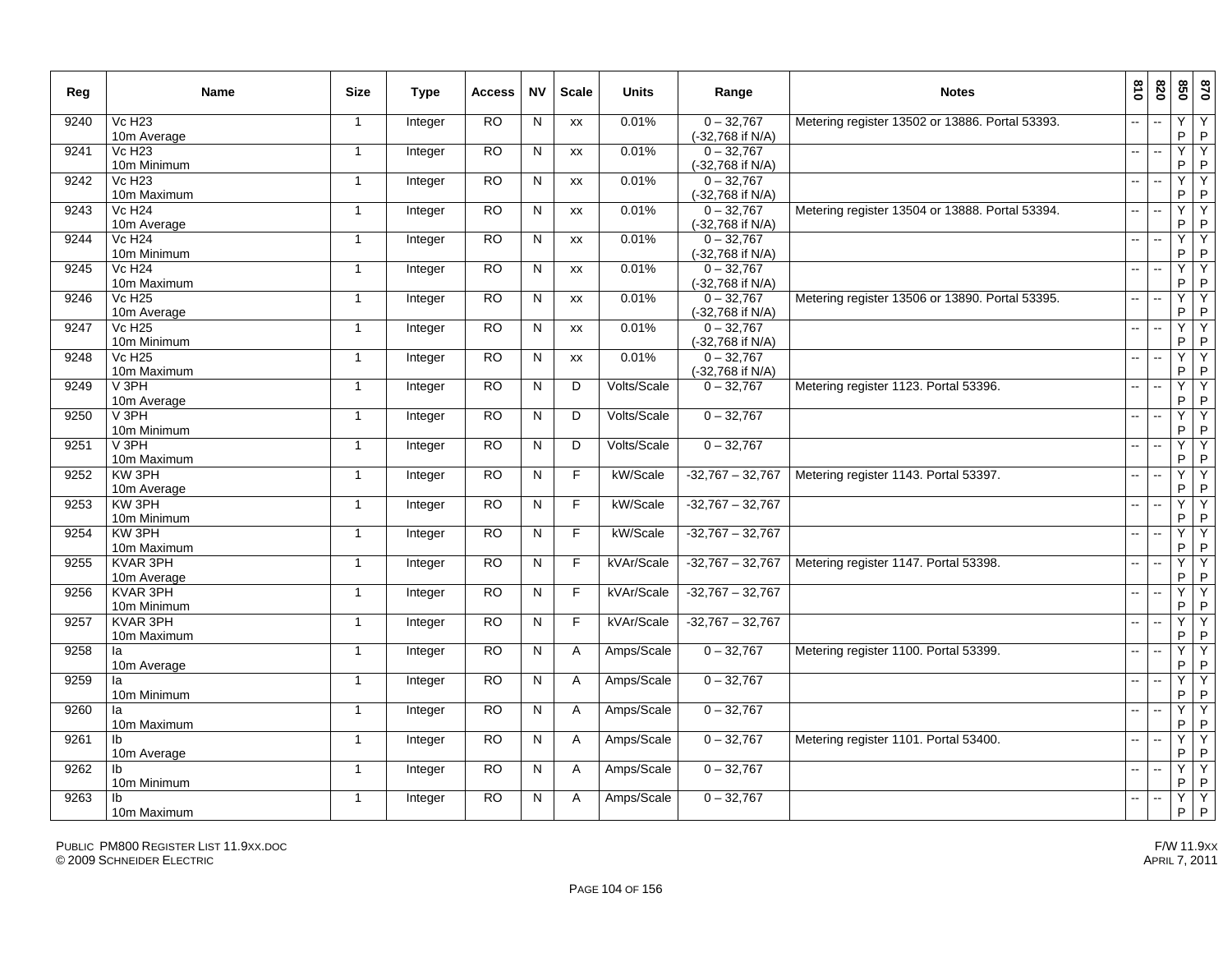| Reg  | <b>Name</b>                        | <b>Size</b>             | Type           | Access    | <b>NV</b>      | <b>Scale</b> | <b>Units</b> | Range                            | <b>Notes</b>                           | 018                      | 078            | 098          | 0 <sub>28</sub>   |
|------|------------------------------------|-------------------------|----------------|-----------|----------------|--------------|--------------|----------------------------------|----------------------------------------|--------------------------|----------------|--------------|-------------------|
| 9264 | Ic<br>10m Average                  | $\overline{\mathbf{1}}$ | Integer        | RO        | N              | A            | Amps/Scale   | $0 - 32,767$                     | Metering register 1102. Portal 53401.  |                          |                | Y<br>P       | Y<br>$\mathsf P$  |
| 9265 | lc<br>10m Minimum                  | $\mathbf{1}$            | Integer        | RO.       | N              | A            | Amps/Scale   | $0 - 32,767$                     |                                        | --                       |                | Υ<br>P       | Υ<br>$\sf P$      |
| 9266 | Ic<br>10m Maximum                  | $\overline{1}$          | Integer        | RO.       | N              | $\mathsf{A}$ | Amps/Scale   | $0 - 32,767$                     |                                        | $\overline{a}$           |                | Y<br>P       | Υ<br>$\sf P$      |
| 9267 | la H <sub>3</sub><br>10m Average   | $\mathbf{1}$            | Integer        | <b>RO</b> | N              | XX           | 0.01%        | $0 - 32,767$<br>(-32,768 if N/A) | Metering register 14102. Portal 53402. | $-$                      |                | Ÿ<br>P       | Y<br>$\sf P$      |
| 9268 | IaH3<br>10m Minimum                | -1                      | Integer        | RO        | N              | XX           | 0.01%        | $0 - 32,767$<br>(-32,768 if N/A) |                                        | $-$                      |                | Ÿ<br>P       | Y<br>$\sf P$      |
| 9269 | la H <sub>3</sub><br>10m Maximum   | $\overline{1}$          | Integer        | <b>RO</b> | ${\sf N}$      | XX           | 0.01%        | $0 - 32,767$<br>(-32,768 if N/A) |                                        |                          |                | Υ<br>P       | Υ<br>$\sf P$      |
| 9270 | Ib <sub>H3</sub><br>10m Average    | $\mathbf{1}$            | Integer        | <b>RO</b> | N              | XX           | 0.01%        | $0 - 32,767$<br>(-32,768 if N/A) | Metering register 14230. Portal 53403. |                          |                | Y<br>P       | Y<br>$\sf P$      |
| 9271 | Ib <sub>H3</sub><br>10m Minimum    | $\overline{1}$          | Integer        | <b>RO</b> | N              | <b>XX</b>    | 0.01%        | $0 - 32,767$<br>(-32,768 if N/A) |                                        |                          |                | Ÿ<br>P       | Y<br>$\mathsf{P}$ |
| 9272 | Ib <sub>H3</sub><br>10m Maximum    | $\mathbf{1}$            | Integer        | <b>RO</b> | N              | XX           | 0.01%        | $0 - 32,767$<br>(-32,768 if N/A) |                                        |                          |                | Y<br>P       | Υ<br>$\sf P$      |
| 9273 | Ic H <sub>3</sub><br>10m Average   | $\mathbf{1}$            | Integer        | RO        | N              | XX           | 0.01%        | $0 - 32,767$<br>(-32,768 if N/A) | Metering register 14358. Portal 53404. |                          |                | Ÿ<br>P       | Y<br>P            |
| 9274 | Ic H <sub>3</sub><br>10m Minimum   | $\mathbf{1}$            | Integer        | RO.       | N              | XX           | 0.01%        | $0 - 32,767$<br>(-32,768 if N/A) |                                        | $\overline{\phantom{a}}$ | $\sim$         | Ÿ<br>P       | Υ<br>$\mathsf{P}$ |
| 9275 | Ic H <sub>3</sub><br>10m Maximum   | $\mathbf{1}$            | Integer        | <b>RO</b> | N              | XX           | 0.01%        | $0 - 32,767$<br>(-32,768 if N/A) |                                        | н.                       | $\overline{a}$ | Y<br>P       | Y<br>$\mathsf{P}$ |
| 9276 | la H <sub>5</sub><br>10m Average   | $\overline{1}$          | Integer        | <b>RO</b> | $\overline{N}$ | XX           | 0.01%        | $0 - 32,767$<br>(-32,768 if N/A) | Metering register 14106. Portal 53405. | --                       |                | Υ<br>P       | Y<br>$\mathsf{P}$ |
| 9277 | la H <sub>5</sub><br>10m Minimum   | $\overline{1}$          | Integer        | <b>RO</b> | N              | XX           | 0.01%        | $0 - 32,767$<br>(-32,768 if N/A) |                                        |                          |                | Υ<br>P       | Υ<br>$\mathsf P$  |
| 9278 | la H <sub>5</sub><br>10m Maximum   | $\mathbf{1}$            | Integer        | <b>RO</b> | N              | XX           | 0.01%        | $0 - 32,767$<br>(-32,768 if N/A) |                                        |                          |                | Ÿ<br>P       | Y<br>$\mathsf P$  |
| 9279 | IbH5<br>10m Average                | $\mathbf{1}$            | <b>Integer</b> | <b>RO</b> | N              | XX           | 0.01%        | $0 - 32,767$<br>(-32,768 if N/A) | Metering register 14234. Portal 53406. |                          |                | Y<br>P       | Y<br>$\sf P$      |
| 9280 | Ib <sub>H5</sub><br>10m Minimum    | $\mathbf{1}$            | Integer        | RO        | N              | XX           | 0.01%        | $0 - 32,767$<br>(-32,768 if N/A) |                                        | ш.                       |                | Y<br>P       | Y<br>$\sf P$      |
| 9281 | Ib <sub>H5</sub><br>10m Maximum    | 1                       | Integer        | <b>RO</b> | N              | XX           | 0.01%        | $0 - 32,767$<br>(-32,768 if N/A) |                                        | --                       |                | Y<br>$\sf P$ | Υ<br>$\sf P$      |
| 9282 | Ic H <sub>5</sub><br>10m Average   | $\mathbf{1}$            | Integer        | <b>RO</b> | N              | <b>XX</b>    | 0.01%        | $0 - 32.767$<br>(-32,768 if N/A) | Metering register 14362. Portal 53407. | $\overline{\phantom{a}}$ |                | Y<br>P       | Y<br>$\sf P$      |
| 9283 | $lc$ H <sub>5</sub><br>10m Minimum | -1                      | Integer        | <b>RO</b> | N              | XX           | 0.01%        | $0 - 32,767$<br>(-32,768 if N/A) |                                        | $\overline{\phantom{a}}$ |                | Υ<br>P       | Y<br>P            |
| 9284 | Ic H <sub>5</sub><br>10m Maximum   | $\overline{1}$          | Integer        | <b>RO</b> | N              | XX           | 0.01%        | $0 - 32,767$<br>(-32,768 if N/A) |                                        |                          |                | Υ<br>P       | Y<br>$\sf P$      |
| 9285 | la H7<br>10m Average               | $\mathbf{1}$            | Integer        | <b>RO</b> | N              | XX           | 0.01%        | $0 - 32,767$<br>(-32,768 if N/A) | Metering register 14110. Portal 53408. |                          |                | Y<br>P       | Y<br>$\sf P$      |
| 9286 | la H7<br>10m Minimum               | $\mathbf{1}$            | Integer        | <b>RO</b> | N              | <b>XX</b>    | 0.01%        | $0 - 32,767$<br>(-32,768 if N/A) |                                        |                          |                | Ÿ<br>P       | Y<br>$\sf P$      |
| 9287 | la H7<br>10m Maximum               | $\mathbf{1}$            | Integer        | <b>RO</b> | N              | XX           | 0.01%        | $0 - 32,767$<br>(-32,768 if N/A) |                                        |                          |                | Y<br>P       | Y<br>$\mathsf{P}$ |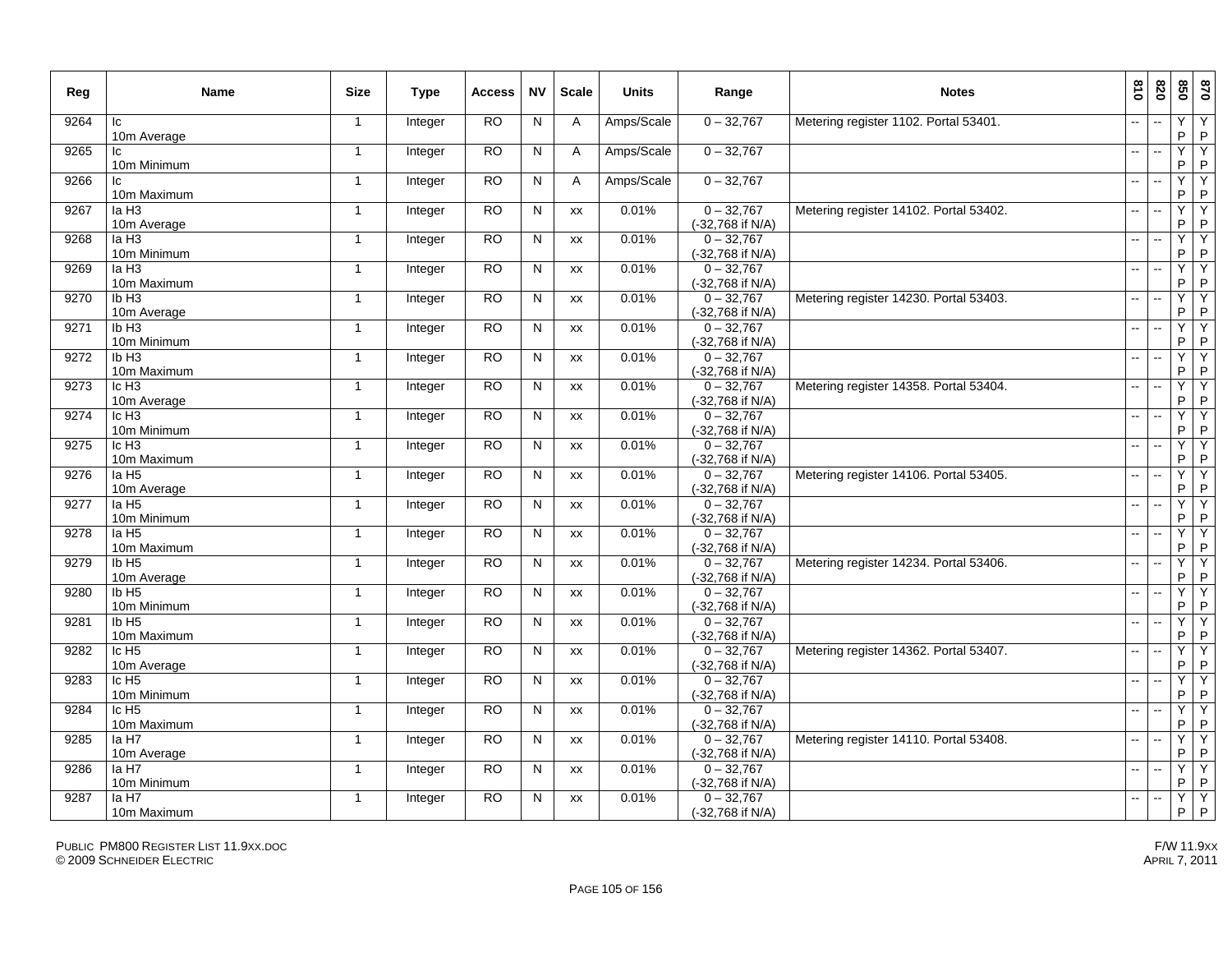| Reg  | <b>Name</b>                        | <b>Size</b>    | Type    | <b>Access</b> | <b>NV</b>      | <b>Scale</b> | <b>Units</b> | Range                            | <b>Notes</b>                           | 018                      | 078                      | 020                 | 0 <sub>28</sub>                |
|------|------------------------------------|----------------|---------|---------------|----------------|--------------|--------------|----------------------------------|----------------------------------------|--------------------------|--------------------------|---------------------|--------------------------------|
| 9288 | Ib H7<br>10m Average               | $\mathbf{1}$   | Integer | <b>RO</b>     | $\mathsf{N}$   | XX           | 0.01%        | $0 - 32,767$<br>(-32,768 if N/A) | Metering register 14238. Portal 53409. |                          |                          | Υ<br>P              | Υ<br>P                         |
| 9289 | IbH7<br>10m Minimum                | $\mathbf 1$    | Integer | RO            | N              | XX           | 0.01%        | $0 - 32,767$<br>(-32,768 if N/A) |                                        | $\overline{a}$           | $\sim$                   | Ÿ<br>P              | Υ<br>$\sf P$                   |
| 9290 | Ib H7<br>10m Maximum               | $\overline{1}$ | Integer | <b>RO</b>     | $\mathsf{N}$   | XX           | 0.01%        | $0 - 32,767$<br>(-32,768 if N/A) |                                        | $\overline{a}$           | $\overline{\phantom{a}}$ | Y<br>P              | Y<br>P                         |
| 9291 | Ic H7<br>10m Average               | $\mathbf{1}$   | Integer | RO            | N              | <b>XX</b>    | 0.01%        | $0 - 32.767$<br>(-32,768 if N/A) | Metering register 14366. Portal 53410. | $\mathbf{u}$             | $\ddotsc$                | Y<br>$\sf P$        | Y<br>$\sf P$                   |
| 9292 | Ic H7<br>10m Minimum               | $\mathbf{1}$   | Integer | <b>RO</b>     | $\mathsf{N}$   | XX           | 0.01%        | $0 - 32,767$<br>(-32,768 if N/A) |                                        | $\sim$                   |                          | Y<br>P              | Ϋ<br>$\sf P$                   |
| 9293 | Ic H7<br>10m Maximum               | $\mathbf{1}$   | Integer | <b>RO</b>     | N              | XX           | 0.01%        | $0 - 32,767$<br>(-32,768 if N/A) |                                        | --                       |                          | Y<br>P              | Y<br>$\sf P$                   |
| 9294 | la H9<br>10m Average               | $\mathbf{1}$   | Integer | <b>RO</b>     | N              | XX           | 0.01%        | $0 - 32,767$<br>(-32,768 if N/A) | Metering register 14114. Portal 53411. | $-$                      |                          | Y<br>P              | Y<br>P                         |
| 9295 | la H9<br>10m Minimum               | $\mathbf{1}$   | Integer | <b>RO</b>     | N              | <b>XX</b>    | 0.01%        | $0 - 32,767$<br>(-32,768 if N/A) |                                        | $\overline{\phantom{a}}$ |                          | Ÿ<br>P              | Y<br>P                         |
| 9296 | la H9<br>10m Maximum               | $\mathbf{1}$   | Integer | <b>RO</b>     | ${\sf N}$      | XX           | 0.01%        | $0 - 32,767$<br>(-32,768 if N/A) |                                        | $\overline{\phantom{a}}$ |                          | Y<br>P              | Ϋ<br>P                         |
| 9297 | Ib H <sub>9</sub><br>10m Average   | $\mathbf{1}$   | Integer | RO            | $\mathsf{N}$   | XX           | 0.01%        | $0 - 32,767$<br>(-32,768 if N/A) | Metering register 14242. Portal 53412. | ш.                       | $\ddotsc$                | Y<br>P              | Υ<br>P                         |
| 9298 | Ib H <sub>9</sub><br>10m Minimum   | $\mathbf{1}$   | Integer | <b>RO</b>     | $\overline{N}$ | XX           | 0.01%        | $0 - 32,767$<br>(-32,768 if N/A) |                                        | --                       | $\overline{\phantom{a}}$ | Y<br>P              | Ϋ<br>$\sf P$                   |
| 9299 | IbH9<br>10m Maximum                | $\mathbf{1}$   | Integer | <b>RO</b>     | N              | XX           | 0.01%        | $0 - 32,767$<br>(-32,768 if N/A) |                                        | $\overline{a}$           | $\sim$                   | Y<br>P              | Y<br>P                         |
| 9300 | $lc$ H <sub>9</sub><br>10m Average | $\mathbf{1}$   | Integer | <b>RO</b>     | N              | XX           | 0.01%        | $0 - 32,767$<br>(-32,768 if N/A) | Metering register 14370. Portal 53413. | ш.                       | $\sim$                   | Y<br>P              | Y<br>P                         |
| 9301 | Ic H <sub>9</sub><br>10m Minimum   | $\overline{1}$ | Integer | <b>RO</b>     | N              | XX           | 0.01%        | $0 - 32,767$<br>(-32,768 if N/A) |                                        | ш.                       | $\overline{\phantom{a}}$ | Y<br>P              | Y<br>P                         |
| 9302 | $lc$ H <sub>9</sub><br>10m Maximum | $\mathbf{1}$   | Integer | <b>RO</b>     | N              | XX           | 0.01%        | $0 - 32,767$<br>(-32,768 if N/A) |                                        | $\overline{\phantom{a}}$ |                          | Ÿ<br>P              | Y<br>P                         |
| 9303 | Ia H11<br>10m Average              | -1             | Integer | RO            | N              | XX           | 0.01%        | $0 - 32,767$<br>(-32,768 if N/A) | Metering register 14118. Portal 53414. | --                       | ÷.                       | Ÿ<br>P              | Y<br>P                         |
| 9304 | la H11<br>10m Minimum              | $\mathbf{1}$   | Integer | <b>RO</b>     | N              | XX           | 0.01%        | $0 - 32,767$<br>(-32,768 if N/A) |                                        | Ш,                       |                          | Y<br>P              | Y<br>$\sf P$                   |
| 9305 | la H11<br>10m Maximum              | $\overline{1}$ | Integer | <b>RO</b>     | N              | <b>XX</b>    | 0.01%        | $0 - 32,767$<br>(-32,768 if N/A) |                                        | $\overline{a}$           | ÷.                       | Y<br>P              | Y<br>$\sf P$                   |
| 9306 | Ib H 11<br>10m Average             | $\mathbf{1}$   | Integer | <b>RO</b>     | N              | XX           | 0.01%        | $0 - 32,767$<br>(-32,768 if N/A) | Metering register 14246. Portal 53415. | $\mathbf{u}$             | $\sim$                   | Y<br>P              | Y<br>$\sf P$                   |
| 9307 | IbH11<br>10m Minimum               | -1             | Integer | <b>RO</b>     | N              | XX           | 0.01%        | $0 - 32,767$<br>(-32,768 if N/A) |                                        | $\mathbf{u}$             | $\overline{a}$           | Ÿ<br>P              | Y<br>P                         |
| 9308 | Ib H 11<br>10m Maximum             | $\mathbf{1}$   | Integer | <b>RO</b>     | N              | XX           | 0.01%        | $0 - 32,767$<br>(-32,768 if N/A) |                                        | $\overline{\phantom{a}}$ |                          | Y<br>P              | Y<br>$\sf P$                   |
| 9309 | Ic H 11<br>10m Average             | $\mathbf{1}$   | Integer | <b>RO</b>     | N              | <b>XX</b>    | 0.01%        | $0 - 32,767$<br>(-32,768 if N/A) | Metering register 14374. Portal 53416. |                          |                          | $\overline{Y}$<br>P | Y<br>P                         |
| 9310 | Ic H 11<br>10m Minimum             | $\mathbf{1}$   | Integer | <b>RO</b>     | N              | XX           | 0.01%        | $0 - 32,767$<br>(-32,768 if N/A) |                                        | $\mathbf{u}$             | $\sim$                   | Ÿ<br>P              | Υ<br>P                         |
| 9311 | $lc$ H 11<br>10m Maximum           | $\mathbf{1}$   | Integer | <b>RO</b>     | N              | <b>XX</b>    | 0.01%        | $0 - 32.767$<br>(-32,768 if N/A) |                                        | $\mathbf{u}$             |                          | Y<br>P.             | $\overline{Y}$<br>$\mathsf{P}$ |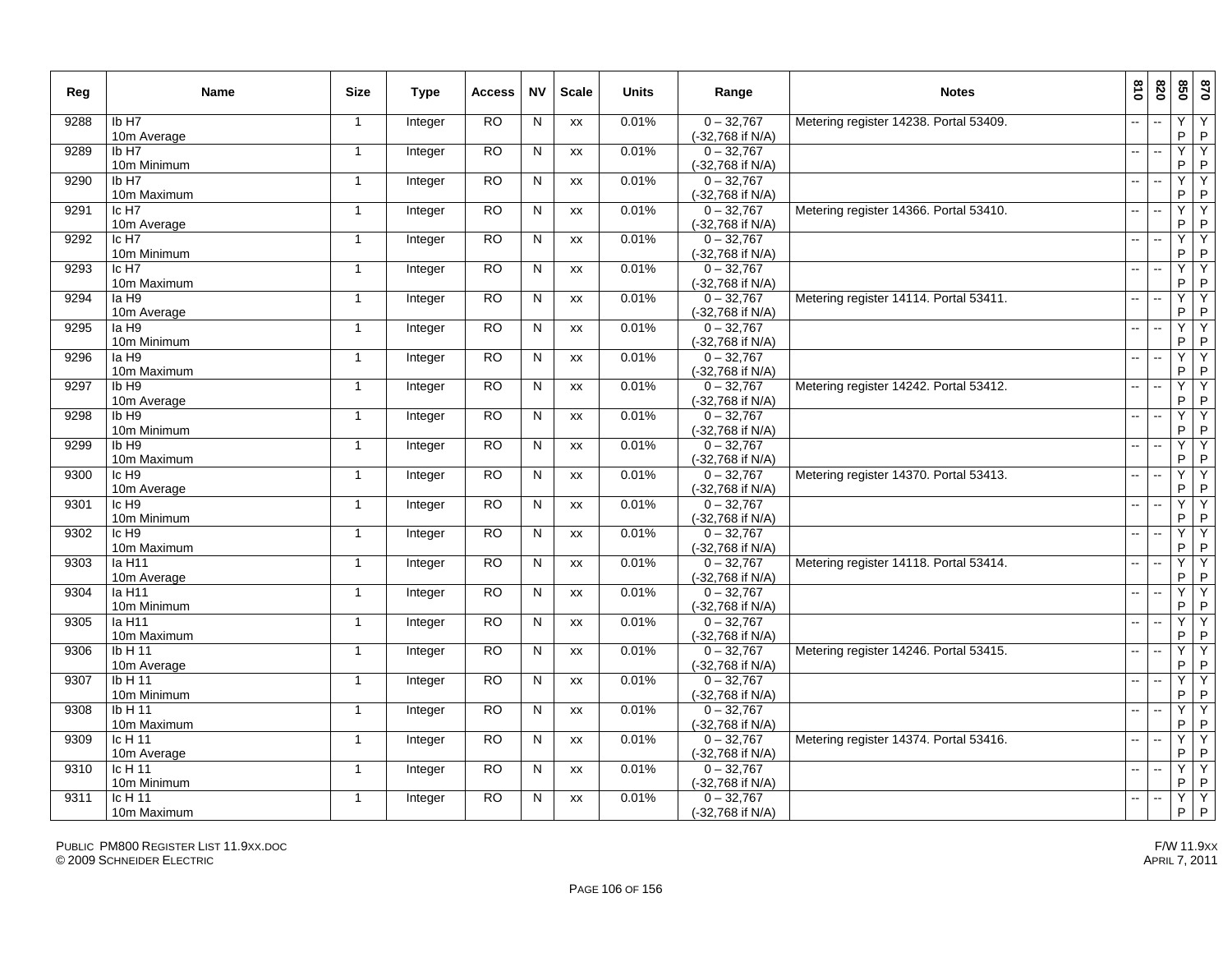| Reg  | <b>Name</b>        | <b>Size</b> | Type    | <b>Access</b> | <b>NV</b> | Scale     | <b>Units</b> | Range            | <b>Notes</b>                           | 018           | 028                      | 850          | 0 <sub>28</sub> |
|------|--------------------|-------------|---------|---------------|-----------|-----------|--------------|------------------|----------------------------------------|---------------|--------------------------|--------------|-----------------|
| 9312 | la H13             |             | Integer | <b>RO</b>     | N         | <b>XX</b> | 0.01%        | $0 - 32,767$     | Metering register 14122. Portal 53417. | $- -$         | $-$                      | $\vee$       | Y               |
|      | 10m Average        |             |         |               |           |           |              | (-32,768 if N/A) |                                        |               |                          | P            | $\mathsf{P}$    |
| 9313 | la H13             |             | Integer | <b>RO</b>     | N         | XX        | 0.01%        | $0 - 32,767$     |                                        | $\sim$        | $\overline{\phantom{a}}$ | $\vee$       | Y               |
|      | 10m Minimum        |             |         |               |           |           |              | (-32,768 if N/A) |                                        |               |                          | P            | P               |
| 9314 | la H13             |             | Integer | <b>RO</b>     | N         | XX        | 0.01%        | $0 - 32,767$     |                                        | $\sim$ $-$    | $\overline{\phantom{a}}$ | $\vee$       | Y               |
|      | 10m Maximum        |             |         |               |           |           |              | (-32,768 if N/A) |                                        |               |                          | P            | $\mathsf{P}$    |
| 9315 | IbH13              |             | Integer | <b>RO</b>     | N         | XX        | 0.01%        | $0 - 32,767$     | Metering register 14250. Portal 53418. | $- -$         | --                       | v.           | $\mathsf{Y}$    |
|      | 10m Average        |             |         |               |           |           |              | (-32,768 if N/A) |                                        |               |                          | P            | P               |
| 9316 | IbH13              |             | Integer | <b>RO</b>     | N         | XX        | 0.01%        | $0 - 32,767$     |                                        | $- -$         | --                       | $\sqrt{ }$   | $\overline{Y}$  |
|      | 10m Minimum        |             |         |               |           |           |              | (-32,768 if N/A) |                                        |               |                          | P            | P               |
| 9317 | IbH13              |             | Integer | <b>RO</b>     | N         | <b>XX</b> | 0.01%        | $0 - 32,767$     |                                        | $- -$         | --                       | $\vee$       | $\overline{Y}$  |
|      | 10m Maximum        |             |         |               |           |           |              | (-32,768 if N/A) |                                        |               |                          | P            | P               |
| 9318 | Ic $H13$           |             | Integer | <b>RO</b>     | N         | XX        | 0.01%        | $0 - 32,767$     | Metering register 14378. Portal 53419. | $- -$ .       | $\overline{\phantom{a}}$ | $\checkmark$ | $\mathsf{Y}$    |
|      | 10m Average        |             |         |               |           |           |              | (-32,768 if N/A) |                                        |               |                          | P            | $\mathsf{P}$    |
| 9319 | Ic H <sub>13</sub> |             | Integer | <b>RO</b>     | N         | XX        | 0.01%        | $0 - 32,767$     |                                        | $\sim$        | $\sim$ $\sim$            | $\checkmark$ | $\mathsf{Y}$    |
|      | 10m Minimum        |             |         |               |           |           |              | (-32.768 if N/A) |                                        |               |                          | P            | P               |
| 9320 | Ic H <sub>13</sub> |             | Integer | <b>RO</b>     | N         | XX        | 0.01%        | $0 - 32,767$     |                                        | $\sim$ $\sim$ | $\sim$ $\sim$            | $\vee$       | Y               |
|      | 10m Maximum        |             |         |               |           |           |              | (-32.768 if N/A) |                                        |               |                          | P.           | P               |

# **[9360] Alarm Summary (9360-9499)**

| Reg  | Name   | <b>Size</b> | Type    | <b>Access</b> | <b>NV</b> | Scale          | <b>Units</b>   | Range          | <b>Notes</b> | $\infty$<br>∸<br>$\bullet$ | $\infty$<br>$\sim$<br>- | ന<br>m<br>- | ന<br>0 |
|------|--------|-------------|---------|---------------|-----------|----------------|----------------|----------------|--------------|----------------------------|-------------------------|-------------|--------|
| 9360 | Unused | 140         | Integer | XX            |           | $\times\times$ | <b>XXXXXXX</b> | <b>XXXXXXX</b> |              | $- -$                      | $- -$                   |             |        |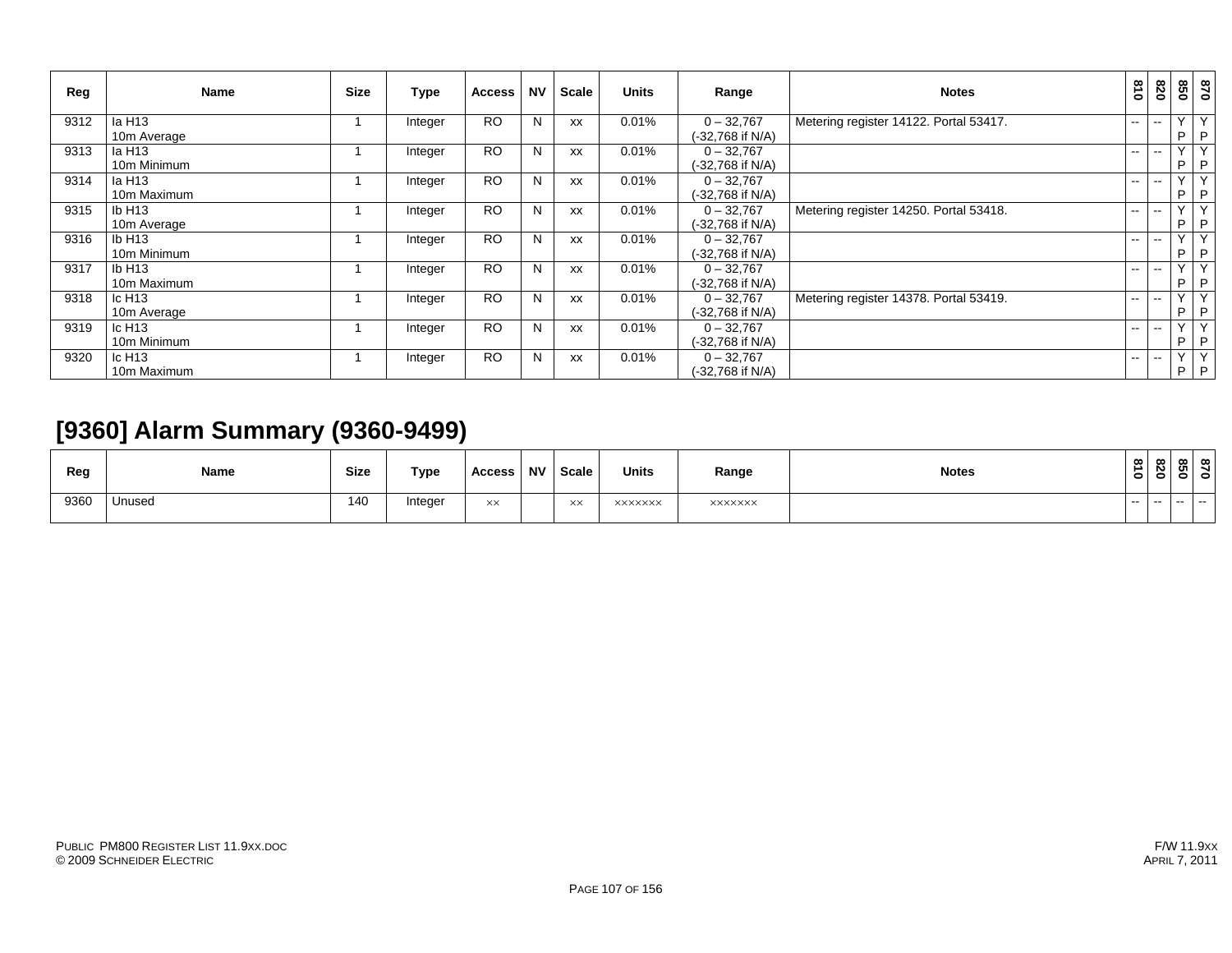## **[9530] Email System Configuration & Status (9530-9549)**

| Reg  | <b>Name</b>                                            | <b>Size</b>             | <b>Type</b>   | Access          | <b>NV</b> | <b>Scale</b>   | <b>Units</b> | Range             | <b>Notes</b>                                                                                                                                        | $\frac{8}{10}$   | 078              | 098     | 028               |
|------|--------------------------------------------------------|-------------------------|---------------|-----------------|-----------|----------------|--------------|-------------------|-----------------------------------------------------------------------------------------------------------------------------------------------------|------------------|------------------|---------|-------------------|
| 9530 | <b>Email System</b><br>Enable/Disable                  | $\overline{1}$          | Integer       | R/CW            | Y         | $\sim$         |              | $0 - 1$           | $0 = Disable$ (default)<br>$1 =$ Enable                                                                                                             | Υ<br>$\mathsf P$ | Υ<br>P           | Υ<br>P  | Υ<br>$\mathsf{P}$ |
| 9531 | reserved                                               | $\overline{1}$          | Integer       | R/CW            | Y         | $\sim$         |              |                   |                                                                                                                                                     | Y<br>P           | Y<br>P           | Y<br>P  | Y<br>$\mathsf P$  |
| 9532 | <b>Email System</b><br><b>Alarm Priority Selection</b> | $\overline{\mathbf{1}}$ | Bitmap        | <b>RO</b>       | Y         |                | $\sim$       | $0x0000 - 0x0007$ | Alarm priorities which will trigger an Email<br>Bit $00 =$ Priority 1 (High)<br>Bit 01 = Priority 2 (Medium) (default)<br>Bit 02 = Priority 3 (Low) | Y<br>P           | Y<br>P           | Ÿ<br>P  | Y<br>P            |
| 9533 | <b>Email System</b><br><b>Event Type Selection</b>     | $\overline{1}$          | <b>Bitmap</b> | <b>RO</b>       | Y         | $\sim$         | $\sim$       | $0x0000 - 0x0010$ | Event types to be reported in Email<br>Bit 00 = Pickup (default)<br>Bit $01 =$ Dropout<br>Bit 02 = Diagnostic (default)                             | Y<br>P           | Υ<br>P           | Υ<br>P  | Υ<br>P            |
| 9534 | <b>Email System</b><br>Number of Events to Buffer      | $\overline{1}$          | Integer       | <b>RO</b>       | Y         |                |              | $1 - 30$          | Number of events to buffer before sending email<br>Default = $30$                                                                                   | Y<br>$\mathsf P$ | Y<br>P           | Y<br>P  | Υ<br>P            |
| 9535 | <b>Email System</b><br>Time to Buffer Events           | $\overline{\mathbf{1}}$ | Integer       | $\overline{RO}$ | Y         | $\sim$         | Seconds      | $1 - 60$          | Time to buffer events before sending email<br>Default = $45$                                                                                        | Y<br>P           | Y<br>P           | Y<br>P  | Y<br>$\sf P$      |
| 9536 | <b>Email System</b><br>Timeout                         | $\overline{1}$          | Integer       | R/CW            | Y         |                | Seconds      | $30 - 600$        | Default = $300$                                                                                                                                     | Y<br>P           | Y<br>$\mathsf P$ | Y<br>P  | Ÿ<br>$\sf P$      |
| 9537 | <b>Email System</b><br>Maximum Number of Retries       | $\overline{1}$          | Integer       | R/CW            | Y         | $\sim$         | $\sim$       | $0 - 10000$       | Default = $864$                                                                                                                                     | Y<br>P           | Y<br>P           | Y<br>P  | Y<br>P            |
| 9538 | Reserved                                               | $\overline{1}$          | Integer       | R/CW            | Y         | $\sim$         | $\sim$       | $\sim$            |                                                                                                                                                     | Y<br>$\mathsf P$ | Y<br>P           | Y<br>P  | Y<br>$\sf P$      |
| 9539 | <b>Email System</b><br>Configuration Change Flag       | $\overline{1}$          | Integer       | R/CW            | Y         |                |              | $0 - 1$           | Reserved for use by ECC                                                                                                                             | Y<br>P           | Y<br>$\mathsf P$ | Y<br>P  | Y<br>$\sf P$      |
| 9540 | Email System<br><b>Email Outstanding Flag</b>          | $\overline{1}$          | Integer       | RO              | Y         | $\sim$         | $\sim$       | $0 - 1$           | $0 = No$ Emails Outstanding (sent to ECC)<br>1 = Email sent to ECC, Waiting for completion                                                          | Y<br>P           | Ÿ<br>P           | Y<br>P  | Ÿ<br>P            |
| 9541 | <b>Email System</b><br>Number of Emails Pending        | $\overline{\mathbf{1}}$ | Integer       | <b>RO</b>       | Y         | $\blacksquare$ |              | $0 - 5$           |                                                                                                                                                     | Y<br>P           | Y<br>P           | Y<br>P  | Y<br>$\mathsf P$  |
| 9542 | <b>Email System</b><br>Number of Emails Sent to ECC    | $\overline{1}$          | Integer       | <b>RO</b>       | Y         |                |              | $0 - 32767$       |                                                                                                                                                     | Y<br>P           | Y<br>P           | Y<br>P  | Υ<br>$\sf P$      |
| 9543 | <b>Email System</b><br>Number Emails Complete by ECC   | $\overline{1}$          | Integer       | RO              | Y         | $\sim$         |              | $0 - 32767$       |                                                                                                                                                     | Y<br>P           | Ÿ<br>P           | Y<br>P  | Y<br>P            |
| 9544 | <b>Email System</b><br>Number of Events Buffered       | $\overline{1}$          | Integer       | <b>RO</b>       | Y         | $\blacksquare$ |              | $0 - 100$         |                                                                                                                                                     | Y<br>P           | Y<br>P           | Y<br>P  | Y<br>$\mathsf P$  |
| 9545 | <b>Email System</b><br>Time Events Have Been Buffered  | $\overline{1}$          | Integer       | <b>RO</b>       | Y         |                | Seconds      | $0 - 60$          |                                                                                                                                                     | Y<br>P           | Υ<br>P           | Y<br>P. | Y<br>$\mathsf P$  |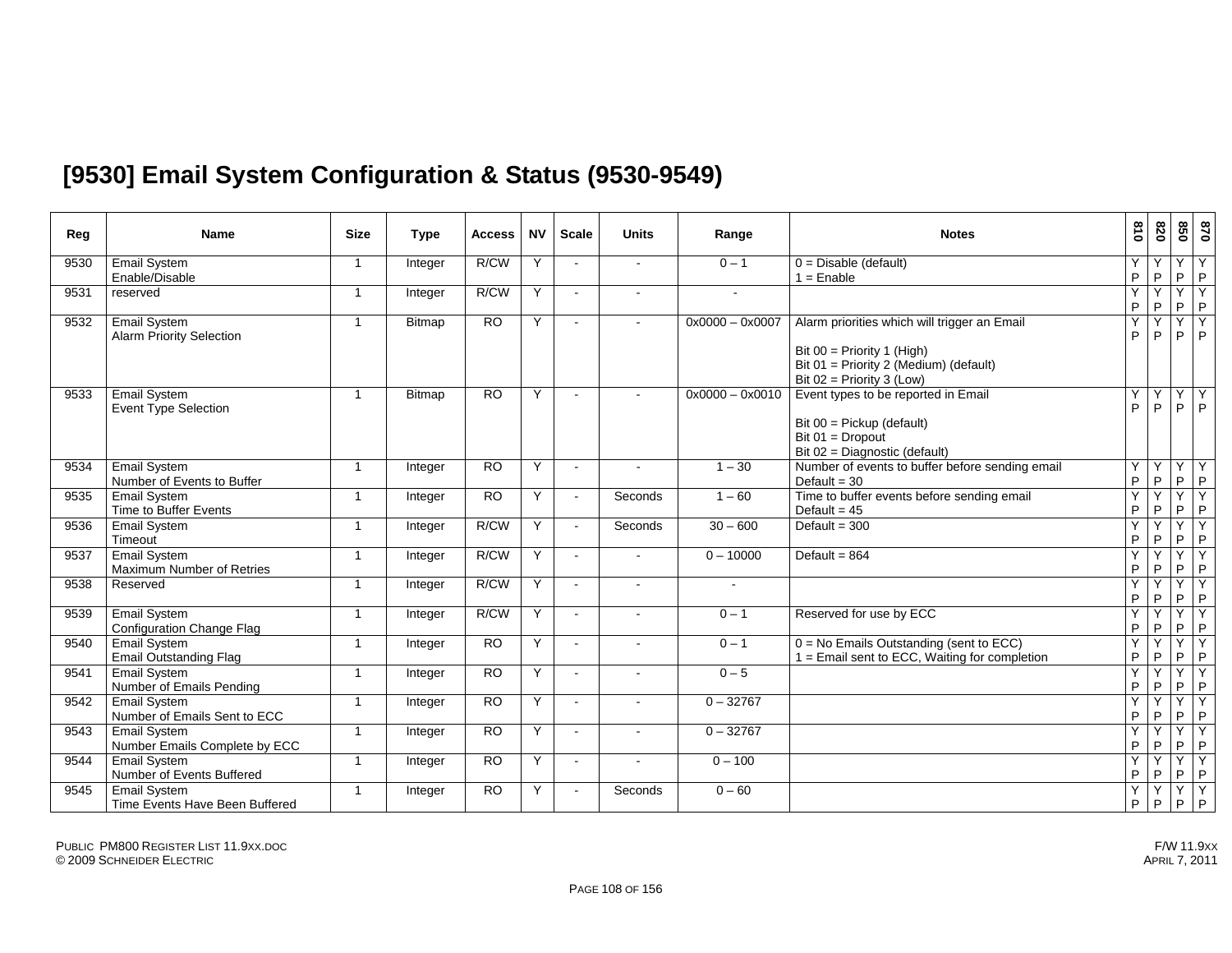| Reg  | <b>Name</b>             | <b>Size</b> | Type          | <b>Access</b> | <b>NV</b> | <b>Scale</b> | <b>Units</b> | Range       | <b>Notes</b>                                         | $\frac{3}{10}$ | 078 | $\circ$   | 87<br>81 |
|------|-------------------------|-------------|---------------|---------------|-----------|--------------|--------------|-------------|------------------------------------------------------|----------------|-----|-----------|----------|
| 9546 | <b>Email System</b>     |             | Integer       | RO            |           |              |              | $0 - 32767$ |                                                      |                |     |           | l D      |
|      | Number of ECC Timeouts  |             |               |               |           |              |              |             |                                                      | D              | P   | 1 D       |          |
| 9547 | <b>Email System</b>     |             | Integer       | <b>RO</b>     |           |              |              | $0 - 32767$ |                                                      |                |     | $\sqrt{}$ |          |
|      | Number of Emails Failed |             |               |               |           |              |              |             |                                                      | D              | P   | D         | D        |
| 9548 | <b>Email System</b>     |             | <b>Bitmap</b> | RO            |           |              |              |             | $\sqrt{0x0000 - 0x$ FFFF   Bit 00 = Summary Bit      |                |     | $\sqrt{}$ |          |
|      | Diagnostic              |             |               |               |           |              |              |             | Bit 01 = ECC Not Present                             | D              | D   | D         | D        |
|      |                         |             |               |               |           |              |              |             | Bit 02 = ECC Firmware Version Does Not Support Email |                |     |           |          |
| 9549 | Reserved                |             |               |               |           |              |              |             |                                                      |                |     |           | $\sim$   |

# **[9550] Register-Based Disturbance Event Log – Voltage Event Configuration (9550-9555)**

| Reg  | <b>Name</b>                                      | <b>Size</b> | Type      | <b>Access</b> | <b>NV</b> | Scale | <b>Units</b> | Range             | <b>Notes</b>                                                             | $\frac{8}{10}$ | 078   |       | 87<br>850    |
|------|--------------------------------------------------|-------------|-----------|---------------|-----------|-------|--------------|-------------------|--------------------------------------------------------------------------|----------------|-------|-------|--------------|
| 9550 | Voltage Event Log Configuration<br><b>Bitmap</b> |             | Bitmap    | R/CW          |           |       |              | $0x0000 - 0x0001$ | Bit $00 - 0 =$ FIFO (default)<br>$1 =$ Fill and Hold                     | $\sim$ $\sim$  | $- -$ | $- -$ | $\checkmark$ |
| 955' | Count of Voltage Events                          |             | Integer   | <b>RO</b>     |           |       |              | $-32,767$         | Number of voltage events logged since last reset of<br>voltage event log | --             | $- -$ | $-$   | $\vee$       |
| 9552 | DateTime of Last Reset                           |             | Date Time | <b>RO</b>     |           |       |              |                   | DateTime of the last reset of the register-based voltage<br>event log    | $- -$          | $-$   | $ -$  | $\checkmark$ |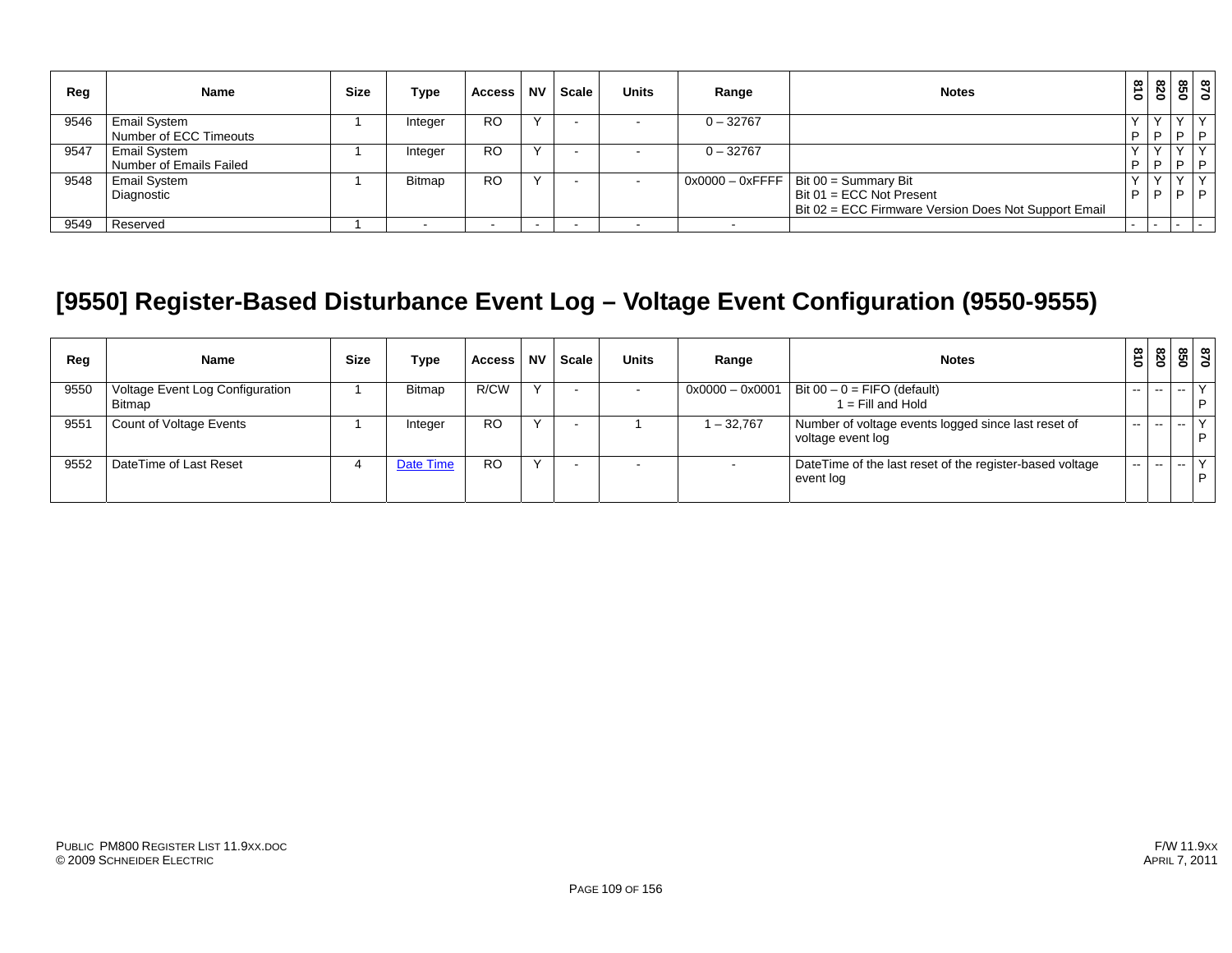# **[9560] Spare (9560-9599)**

| Reg  | Name     | Size | Type | Access | <b>NV</b> | <b>Scale</b>                   | <b>Units</b>   | Range          | <b>Notes</b> | $\infty$<br>∸ | ๛<br>N.<br>olö | യ<br><b>CT</b><br>$\bullet$ | ത<br>- 0 |
|------|----------|------|------|--------|-----------|--------------------------------|----------------|----------------|--------------|---------------|----------------|-----------------------------|----------|
| 9560 | Reserved | 40   | XX   | XX     |           | $\vee\vee$<br>$\lambda\lambda$ | <b>XXXXXXX</b> | <b>XXXXXXX</b> | Reserved     | $- -$         | $- -$          |                             |          |

# **[9600] Register-Based Disturbance Event Log – Voltage Events (9600-9839)**

| Reg  | <b>Name</b>       | <b>Size</b> | <b>Type</b>              | <b>Access</b>   | <b>NV</b>      | <b>Scale</b>             | <b>Units</b>   | Range          | <b>Notes</b>              | 018                      | 078                      | 09                       | 0/8                                     |
|------|-------------------|-------------|--------------------------|-----------------|----------------|--------------------------|----------------|----------------|---------------------------|--------------------------|--------------------------|--------------------------|-----------------------------------------|
| 9600 | Voltage Event #1  | 8           | $\sim$                   | <b>RO</b>       | Y              | $\sim$                   | $\sim$         | $\sim$         | See Event Template        | -−                       | $\sim$                   | $\sim$                   | Y<br>$\mathsf{P}$                       |
| 9608 | Voltage Event #2  | 8           | $\sim$                   | <b>RO</b>       | Y              | $\blacksquare$           | $\sim$         | $\blacksquare$ | <b>See Event Template</b> | $\overline{a}$           | $\sim$                   | $\sim$                   | Y<br>$\sf P$                            |
| 9616 | Voltage Event #3  | 8           | $\blacksquare$           | <b>RO</b>       | Y              | $\blacksquare$           | $\blacksquare$ | $\blacksquare$ | <b>See Event Template</b> | -−                       | $\mathbf{u}$             | $\sim$                   | Ÿ<br>P                                  |
| 9624 | Voltage Event #4  | 8           | $\blacksquare$           | <b>RO</b>       | Y              | $\sim$                   | $\blacksquare$ | $\blacksquare$ | <b>See Event Template</b> | --                       | $\mathbf{u}$             | $\sim$                   | $\overline{Y}$<br>$\sf P$               |
| 9632 | Voltage Event #5  | 8           | $\sim$                   | $\overline{RO}$ | Y              | $\sim$                   | $\blacksquare$ |                | See Event Template        | $\overline{\phantom{a}}$ | $\mathbf{u}$             | $\sim$                   | Ÿ<br>$\mathsf{P}$                       |
| 9640 | Voltage Event #6  | 8           | $\blacksquare$           | <b>RO</b>       | Y              | $\blacksquare$           | $\sim$         | $\blacksquare$ | <b>See Event Template</b> | $-$                      | $\sim$                   | $\sim$                   | $\overline{Y}$<br>$\sf P$               |
| 9648 | Voltage Event #7  | 8           | $\sim$                   | $\overline{RO}$ | $\overline{Y}$ | $\overline{\phantom{a}}$ | $\sim$         | $\blacksquare$ | <b>See Event Template</b> | $-$                      | $\mathbf{u}$             | $\sim$                   | Y<br>P                                  |
| 9656 | Voltage Event #8  | 8           | $\blacksquare$           | $\overline{RO}$ | Y              | $\blacksquare$           | $\sim$         | $\blacksquare$ | See Event Template        | $-$                      | $\sim$                   | $\sim$                   | $\overline{\mathsf{Y}}$<br>$\mathsf{P}$ |
| 9664 | Voltage Event #9  | 8           | $\blacksquare$           | <b>RO</b>       | Y              | $\overline{\phantom{a}}$ | $\blacksquare$ | $\blacksquare$ | See Event Template        | -−                       | $\mathbf{u}$             | $ -$                     | Y<br>$\sf P$                            |
| 9672 | Voltage Event #10 | 8           | $\sim$                   | $\overline{RO}$ | Y              | $\blacksquare$           | $\sim$         | $\blacksquare$ | <b>See Event Template</b> | -−                       | $\mathbf{u}$             | $\sim$                   | Ÿ<br>P                                  |
| 9680 | Voltage Event #11 | 8           | $\blacksquare$           | <b>RO</b>       | Y              | $\overline{\phantom{a}}$ | $\sim$         | $\blacksquare$ | <b>See Event Template</b> | --                       | $\overline{\phantom{a}}$ | $\overline{\phantom{a}}$ | $\overline{Y}$<br>$\sf P$               |
| 9688 | Voltage Event #12 | 8           | $\overline{\phantom{a}}$ | <b>RO</b>       | Y              | $\overline{\phantom{a}}$ |                |                | <b>See Event Template</b> | --                       | $\overline{\phantom{a}}$ | $\sim$                   | Y<br>$\mathsf{P}$                       |
| 9696 | Voltage Event #13 | 8           | $\blacksquare$           | $\overline{RO}$ | Y              | $\sim$                   | $\sim$         | $\blacksquare$ | <b>See Event Template</b> | -−                       | $\overline{\phantom{a}}$ | $\overline{\phantom{a}}$ | Y<br>$\sf P$                            |
| 9704 | Voltage Event #14 | 8           | $\blacksquare$           | <b>RO</b>       | Y              | $\blacksquare$           | $\blacksquare$ | $\sim$         | <b>See Event Template</b> | $-$                      | $\mathbf{u}$             | $- -$                    | $\overline{Y}$<br>P                     |
| 9712 | Voltage Event #15 | 8           | $\blacksquare$           | <b>RO</b>       | Y              | $\blacksquare$           |                |                | <b>See Event Template</b> | $-$                      | $\overline{\phantom{a}}$ | $ -$                     | Ÿ<br>$\mathsf P$                        |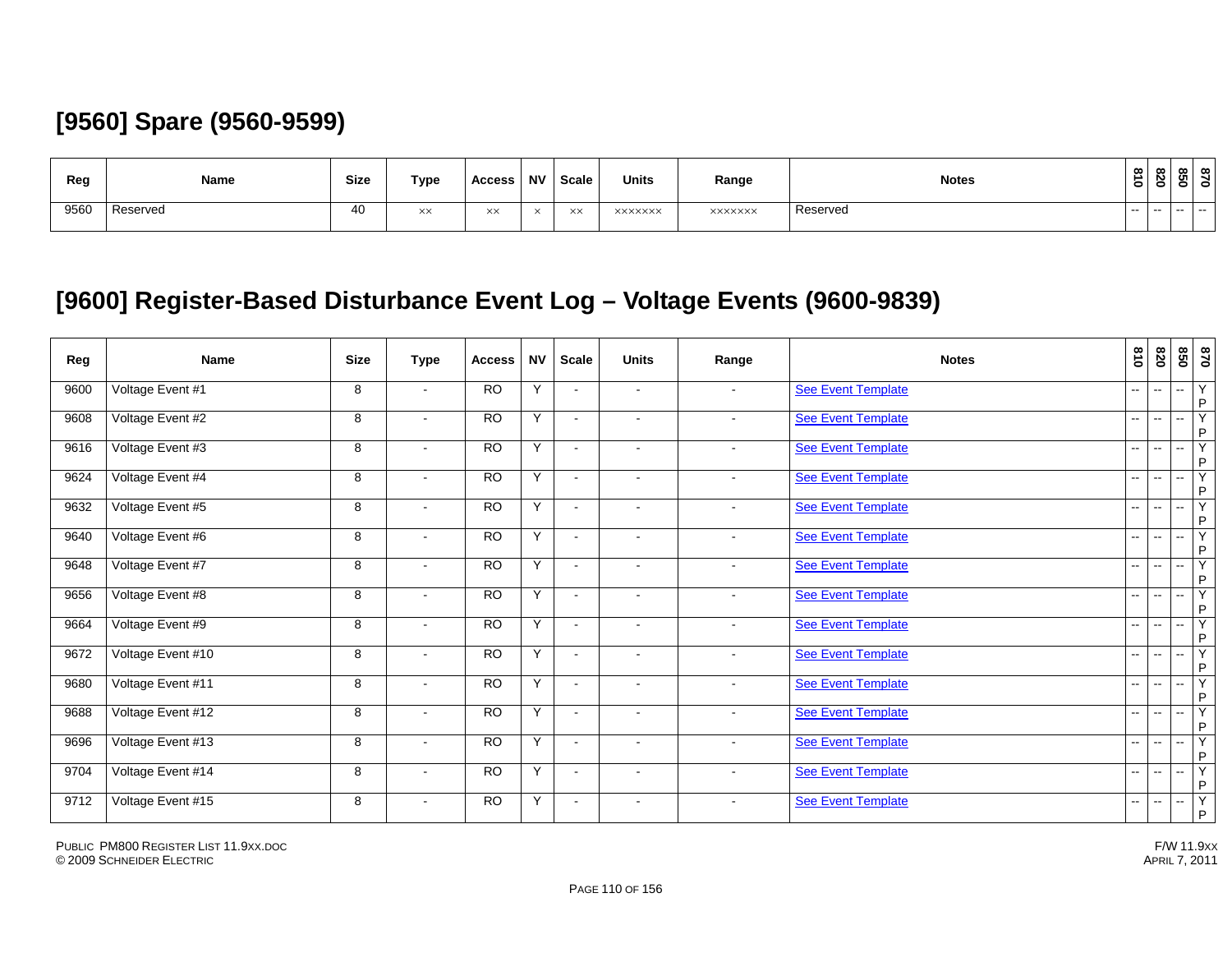| Reg  | <b>Name</b>       | <b>Size</b> | <b>Type</b>              | <b>Access</b>   | <b>NV</b> | <b>Scale</b>             | <b>Units</b>             | Range                    | <b>Notes</b>              | 018                      | 078                      | 098                      | 0/8                 |
|------|-------------------|-------------|--------------------------|-----------------|-----------|--------------------------|--------------------------|--------------------------|---------------------------|--------------------------|--------------------------|--------------------------|---------------------|
| 9720 | Voltage Event #16 | 8           | $\sim$                   | $\overline{RO}$ | Y         | $\sim$                   | $\sim$                   | $\overline{\phantom{a}}$ | See Event Template        | --                       | $\overline{a}$           | $\overline{a}$           | Y<br>P              |
| 9728 | Voltage Event #17 | 8           | $\sim$                   | <b>RO</b>       | Y         | $\overline{\phantom{a}}$ | $\sim$                   | $\sim$                   | See Event Template        | $\overline{\phantom{a}}$ | $\overline{\phantom{a}}$ | н.                       | $\overline{Y}$<br>P |
| 9736 | Voltage Event #18 | 8           | $\sim$                   | $\overline{RO}$ | Y         |                          |                          | $\blacksquare$           | See Event Template        | --                       | --                       | -−                       | Y<br>P              |
| 9744 | Voltage Event #19 | 8           | $\sim$                   | <b>RO</b>       | Y         | $\overline{\phantom{a}}$ | $\overline{\phantom{a}}$ | $\blacksquare$           | See Event Template        | $\overline{\phantom{a}}$ | $\overline{a}$           | $\overline{\phantom{a}}$ | $\overline{Y}$<br>P |
| 9752 | Voltage Event #20 | 8           | $\sim$                   | $\overline{RO}$ | Y         |                          |                          | $\blacksquare$           | <b>See Event Template</b> | --                       | $\overline{a}$           | $- -$                    | Y<br>P              |
| 9760 | Voltage Event #21 | 8           | $\sim$                   | $\overline{RO}$ | Y         | $\sim$                   | $\overline{\phantom{a}}$ | $\blacksquare$           | <b>See Event Template</b> | $\overline{\phantom{a}}$ | $\overline{a}$           | $\overline{\phantom{a}}$ | Y<br>P              |
| 9768 | Voltage Event #22 | 8           | $\blacksquare$           | <b>RO</b>       | Y         |                          | $\overline{\phantom{a}}$ | $\blacksquare$           | See Event Template        | --                       | $\overline{a}$           | $\overline{\phantom{a}}$ | Y<br>P              |
| 9776 | Voltage Event #23 | 8           | $\sim$                   | $\overline{RO}$ | Y         | $\sim$                   | $\overline{\phantom{a}}$ | $\sim$                   | <b>See Event Template</b> | $\overline{a}$           | $\overline{a}$           | $\overline{a}$           | Υ<br>P              |
| 9784 | Voltage Event #24 | 8           | $\blacksquare$           | <b>RO</b>       | Y         | $\blacksquare$           | $\blacksquare$           | $\blacksquare$           | <b>See Event Template</b> | $\overline{a}$           | $\overline{a}$           | $\overline{a}$           | Y<br>P              |
| 9792 | Voltage Event #25 | 8           | $\blacksquare$           | $\overline{RO}$ | Y         | $\sim$                   | $\overline{\phantom{a}}$ | $\blacksquare$           | See Event Template        | --                       | $\overline{a}$           | $\sim$                   | Υ<br>P              |
| 9800 | Voltage Event #26 | 8           | $\sim$                   | $\overline{RO}$ | Y         | $\overline{\phantom{a}}$ | $\overline{\phantom{a}}$ | $\blacksquare$           | <b>See Event Template</b> | $-$                      | $\overline{a}$           | $\overline{\phantom{a}}$ | Υ<br>P              |
| 9808 | Voltage Event #27 | 8           | $\blacksquare$           | <b>RO</b>       | Y         | $\sim$                   | $\blacksquare$           | $\blacksquare$           | See Event Template        | $\overline{\phantom{a}}$ | $\overline{a}$           | $\mathbf{u}$             | Y<br>P              |
| 9816 | Voltage Event #28 | 8           | $\overline{\phantom{a}}$ | <b>RO</b>       | Y         | $\sim$                   | $\sim$                   | $\blacksquare$           | <b>See Event Template</b> | $\overline{a}$           | $\overline{\phantom{a}}$ | н.                       | Y<br>P              |
| 9824 | Voltage Event #29 | 8           | $\sim$                   | <b>RO</b>       | Y         | $\sim$                   | $\sim$                   | $\sim$                   | See Event Template        | −−                       | $\overline{\phantom{a}}$ | $\sim$                   | Y<br>. P            |
| 9832 | Voltage Event #30 | 8           | $\blacksquare$           | $\overline{RO}$ | Y         | $\overline{\phantom{a}}$ | $\sim$                   | $\blacksquare$           | <b>See Event Template</b> | -−                       | $\overline{\phantom{a}}$ | $\overline{\phantom{a}}$ | Y<br>$\mathsf P$    |

# **Register-Based Disturbance Event Log – Event Template**

| Reg  | Name                | Size | Type            | <b>Access</b> | <b>NV</b> | <b>Scale</b> | <b>Units</b> | Range | <b>Notes</b> |      | $\frac{8}{8}$ $\frac{8}{8}$ $\frac{8}{8}$ |       |           |  |
|------|---------------------|------|-----------------|---------------|-----------|--------------|--------------|-------|--------------|------|-------------------------------------------|-------|-----------|--|
| Base | Date/Time of Pickup |      | <b>DateTime</b> | <b>RO</b>     | $\sqrt{}$ |              |              |       |              | $-1$ | $- -$                                     | $- -$ | $\lambda$ |  |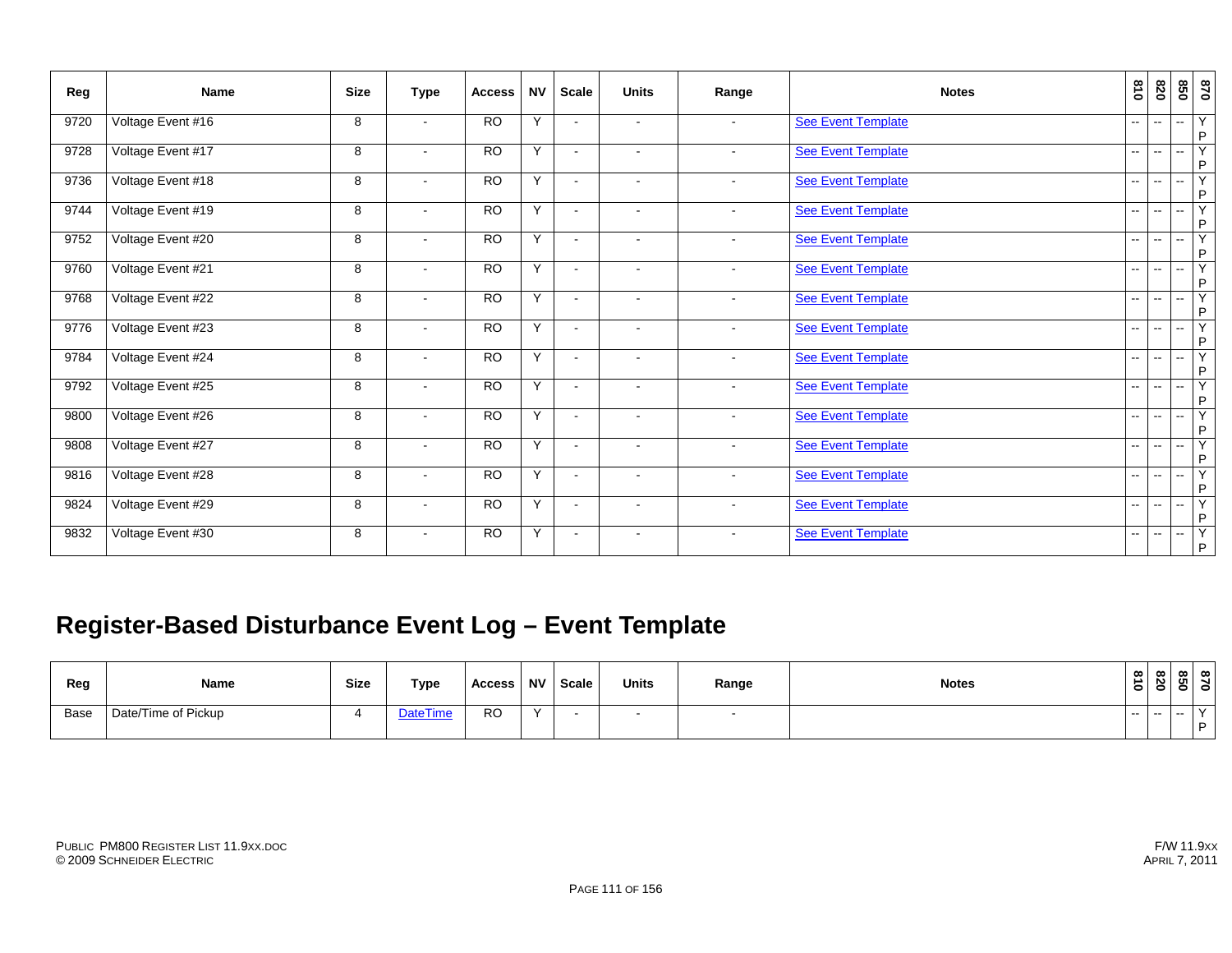| Reg          | Name                    | <b>Size</b> | Type    | <b>Access</b>   | <b>NV</b> | Scale | <b>Units</b>               | Range              | <b>Notes</b>                                                                                                                                                                                                                                  | 018           | 078                      |                          | 870<br>850 |
|--------------|-------------------------|-------------|---------|-----------------|-----------|-------|----------------------------|--------------------|-----------------------------------------------------------------------------------------------------------------------------------------------------------------------------------------------------------------------------------------------|---------------|--------------------------|--------------------------|------------|
| Base<br>$+4$ | Alarm Unique Identifier | 2           | Long    | $\overline{RO}$ | Y         |       |                            | $0 - 0x$ FFFFFFFFF | Bits $00 - 07 = \text{Level} (0 - 9)$<br>Bits $08 - 15 =$ Alarm Type<br>Bits $16 - 31 = Test Register$<br>For Disturbance alarms Test Register is:<br>$1 = Vab$<br>$2 = Vbc$<br>$3 = Vca$<br>$4 = Van$<br>$5 = Vbn$<br>$6 = Vcn$<br>$7 = Vng$ | $- -$         | $\overline{\phantom{a}}$ | $\overline{\phantom{a}}$ | Y<br>P     |
| Base<br>$+6$ | Worst Value             |             | Integer | <b>RO</b>       | Y         | A-E   | Volts or<br>Amps/<br>Scale | $1 - 32,767$       |                                                                                                                                                                                                                                               | $- -$         | $\mathbf{u}$             | $\overline{\phantom{a}}$ | Y<br>P     |
| Base<br>$+7$ | Duration                |             | Integer | <b>RO</b>       | Y         |       | Millisecond                | $1 - 32,767$       |                                                                                                                                                                                                                                               | $\sim$ $\sim$ | $\overline{\phantom{a}}$ | $\overline{\phantom{a}}$ | Y<br>P     |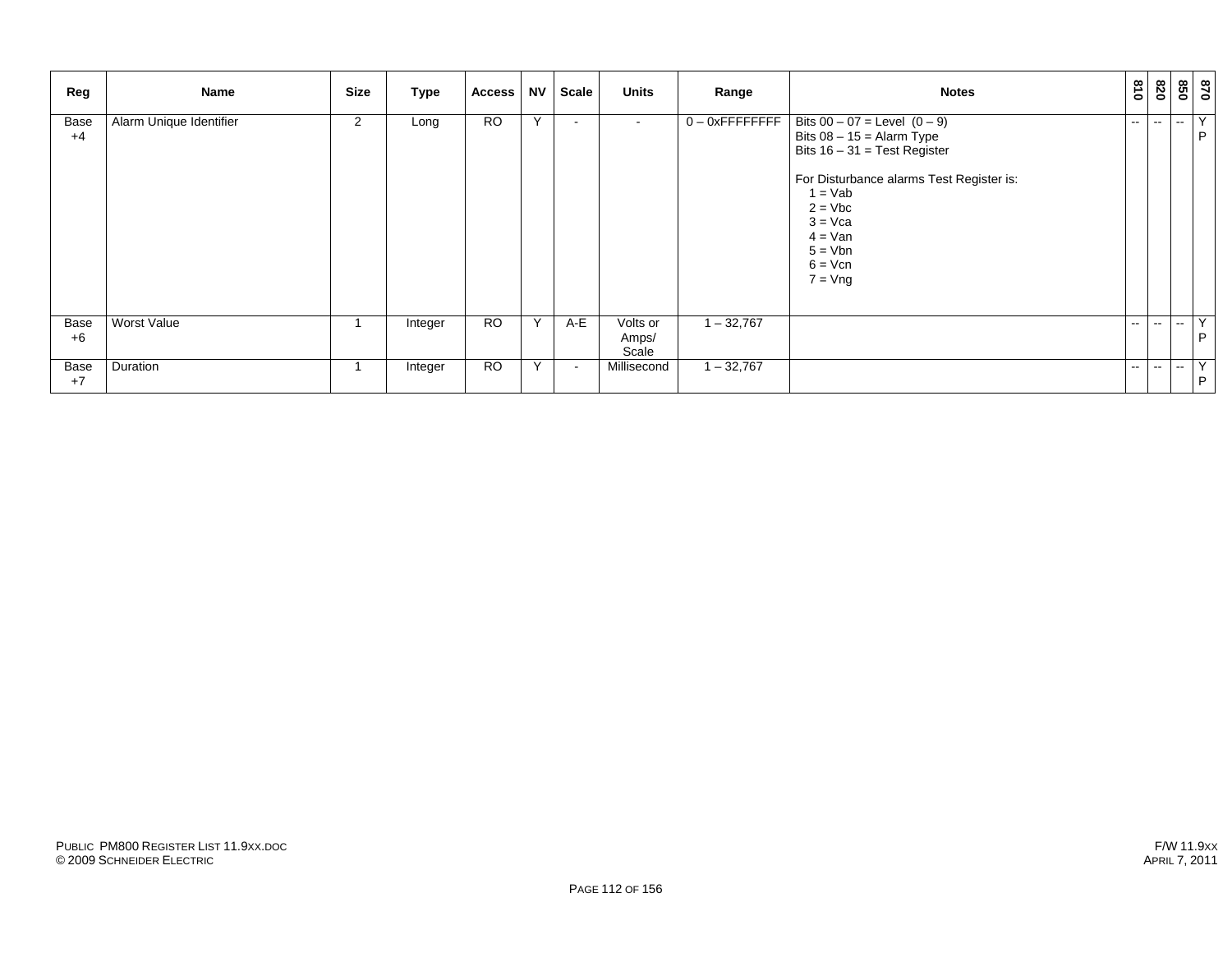# **[10000] Alarms**

### **[10000] Alarms – System Status**

| Reg   | <b>Name</b>                                               | <b>Size</b>    | <b>Type</b>   | <b>Access</b>   | <b>NV</b> | <b>Scale</b>   | <b>Units</b>   | Range              | <b>Notes</b>                                                                                                                                                                                                                                                                                           | $\frac{8}{10}$ | 078            | 850                          | 0/8                            |
|-------|-----------------------------------------------------------|----------------|---------------|-----------------|-----------|----------------|----------------|--------------------|--------------------------------------------------------------------------------------------------------------------------------------------------------------------------------------------------------------------------------------------------------------------------------------------------------|----------------|----------------|------------------------------|--------------------------------|
| 10000 | Reserved                                                  | 11             | Integer       | <b>RO</b>       | $\times$  | $\times\times$ | <b>XXXXXXX</b> | <b>XXXXXXX</b>     | Reserved for future development                                                                                                                                                                                                                                                                        |                | $\overline{a}$ | $\sim$                       | $\sim$                         |
| 10011 | Active Alarm Map                                          | 12             | <b>Bitmap</b> | <b>RO</b>       | Y         | <b>XX</b>      | Binary         | $0x0000 - 0x$ FFFF | $0 =$ Inactive, $1 =$ Active                                                                                                                                                                                                                                                                           | Y<br>P         | Y<br>P         | $\overline{Y}$<br>P          | Y<br>$\mathsf{P}$              |
|       |                                                           |                |               |                 |           |                |                |                    | $Bit00 = Alarm #01$<br>$Bit01 = Alarm #02$ etc.                                                                                                                                                                                                                                                        |                |                |                              |                                |
| 10023 | <b>Active Alarm Status</b>                                | $\overline{1}$ | <b>Bitmap</b> | <b>RO</b>       | Y         | <b>XX</b>      | Binary         | $0x0000 - 0x000F$  | $Bit00 = 1$ if any priority 1-3 alarm is active<br>Bit01 = 1 if a "High" (1) priority alarm is active<br>$Bit02 = 1$ if a "Medium" (2) priority alarm is active<br>Bit03 = 1 if a "Low" (3) priority alarm is active                                                                                   | Υ<br>P         | Y<br>P         | Y.<br>P                      | Y<br>$\mathsf{P}$              |
| 10024 | <b>Latched Active Alarm Status</b>                        | $\overline{1}$ | <b>Bitmap</b> | R/W             | N         | $\times\times$ | Binary         | $0x0000 - 0x000F$  | <b>Latched Active Alarms:</b><br>(from the last time the register was cleared)<br>$Bit00 = 1$ if any priority 1-3 alarm is active<br>Bit01 = 1 if a "High" (1) priority alarm is active<br>$Bit02 = 1$ if a "Medium" (2) priority alarm is active<br>Bit03 = 1 if a "Low" (3) priority alarm is active | Y<br>P         | Y<br>P         | Y<br>P                       | Y<br>P                         |
| 10025 | <b>Total Counter</b>                                      | $\overline{1}$ | Integer       | R/W             | Y         | XX             | 1.0            | $0 - 32,767$       | Total alarm counter, including all priorities 1, 2 and 3                                                                                                                                                                                                                                               | Y<br>P         | Y<br>P         | $\overline{\mathsf{X}}$<br>P | $\overline{Y}$<br>$\mathsf{P}$ |
| 10026 | P3 Counter                                                | $\overline{1}$ | Integer       | R/W             | Y         | <b>XX</b>      | 1.0            | $0 - 32,767$       | Low alarm counter, all priority 3s                                                                                                                                                                                                                                                                     | Y<br>P         | Y<br>P         | Y<br>$\mathsf P$             | Y<br>$\mathsf{P}$              |
| 10027 | P2 Counter                                                | $\overline{1}$ | Integer       | R/W             | Y         | $\times\times$ | 1.0            | $0 - 32,767$       | Medium alarm counter, all priority 2s                                                                                                                                                                                                                                                                  | Υ<br>P         | Y<br>P         | Y<br>$\mathsf P$             | Υ<br>$\mathsf P$               |
| 10028 | P1 Counter                                                | $\mathbf{1}$   | Integer       | R/W             | Y         | $\times\times$ | 1.0            | $0 - 32,767$       | High alarm counter, all priority 1s                                                                                                                                                                                                                                                                    | Y<br>P         | Y<br>P         | Y<br>P                       | Y<br>$\mathsf{P}$              |
| 10029 | <b>Pickup Mode Selection</b>                              | 12             | Bitmap        | R/W             | Y         | <b>XX</b>      | Binary         | $0x0 - 0x$ FFFF    | Selection of absolute or relative pickup test for each of the<br>alarm positions (if applicable, based on type)<br>Alarm #01 is least significant bit in register 10040<br>$0 =$ Absolute (default)<br>$1 = Relative$<br>$Bit00 = Alarm #01$<br>$Bit01 = Alarm #02$ etc.                               | Y<br>P         | Y<br>P         | $\overline{Y}$<br>P          | Y<br>P                         |
| 10041 | Number Of Samples In Relative<br><b>Threshold Average</b> | $\overline{1}$ | Integer       | R/CW            | Y         | <b>XX</b>      | 1.0            | $5 - 30$           | Number of 1-second update intervals used to compute the<br>RMS average value used in relative pickup alarms<br>$(Default = 30)$                                                                                                                                                                        | Y<br>P         | Y<br>P         | Y<br>P                       | Y<br>P                         |
| 10042 | Reserved                                                  | $\overline{1}$ | Integer       | $\overline{RO}$ | $\times$  | $\times\times$ | <b>XXXXXXX</b> | <b>XXXXXXX</b>     | Reserved for future development                                                                                                                                                                                                                                                                        | ш.             | $\sim$         | $\mathbf{u} = \mathbf{v}$    | $\sim$                         |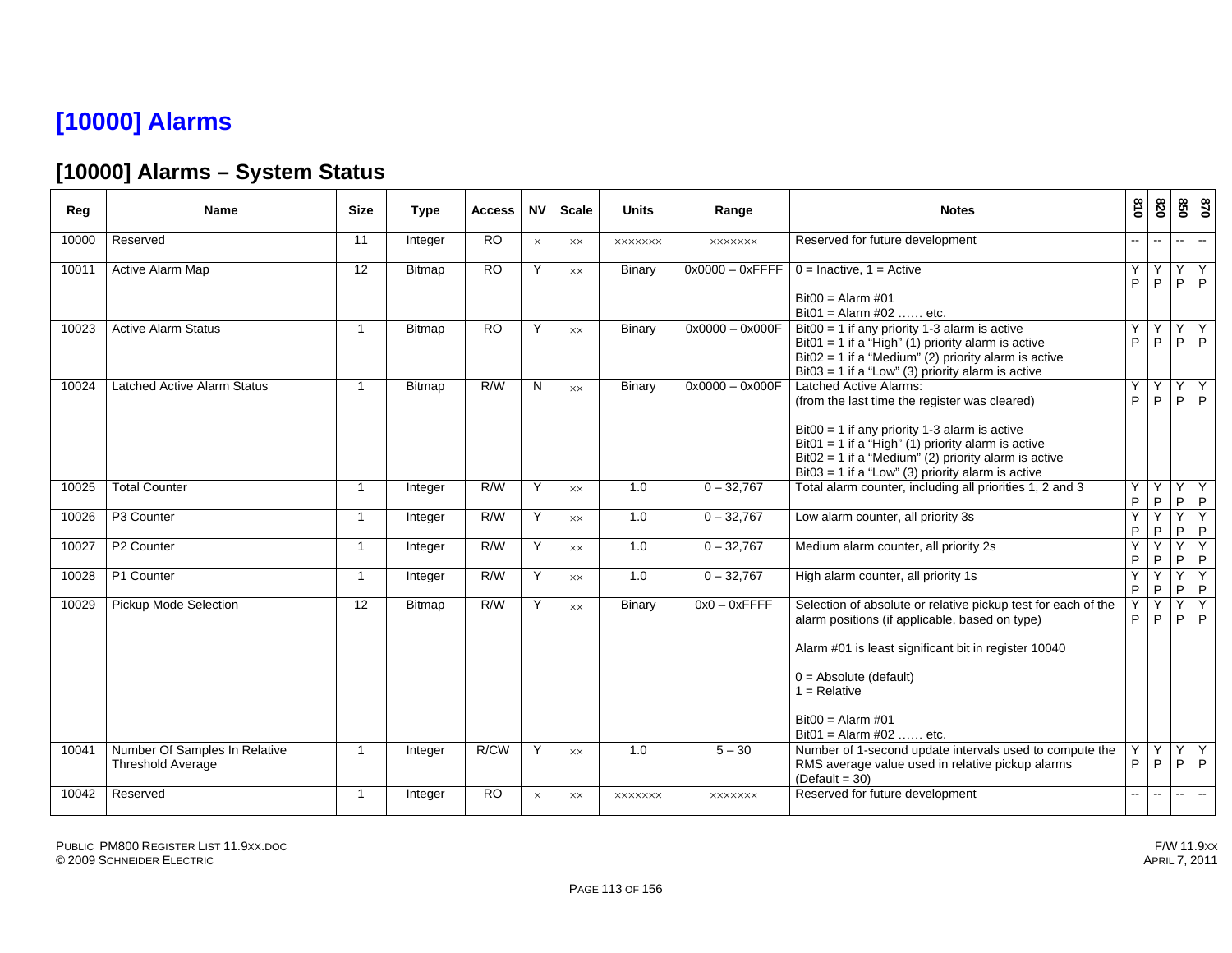### **[10115] Alarms – Counters**

| Reg   | Name                        | <b>Size</b>    | <b>Type</b> | <b>Access</b>   | <b>NV</b> | <b>Scale</b>   | <b>Units</b> | Range        | <b>Notes</b>                       | 018    | 078               | 020    | 028                 |
|-------|-----------------------------|----------------|-------------|-----------------|-----------|----------------|--------------|--------------|------------------------------------|--------|-------------------|--------|---------------------|
| 10115 | Alarm Position #001 Counter | $\overline{1}$ | Integer     | $\overline{RO}$ | Y         | $\times\times$ | 1.0          | $0 - 32,767$ | Standard Speed Alarm Position #001 | Y<br>P | P                 | Υ<br>P | Y<br>P              |
| 10116 | Alarm Position #002 Counter | $\overline{1}$ | Integer     | RO              | Y         | <b>XX</b>      | 1.0          | $0 - 32,767$ | Standard Speed Alarm Position #002 | Ÿ<br>P | Υ<br>P            | Y<br>P | Y<br>P              |
| 10117 | Alarm Position #003 Counter | -1             | Integer     | <b>RO</b>       | Y         | XX             | 1.0          | $0 - 32,767$ | Standard Speed Alarm Position #003 | Υ<br>P | P                 | Y<br>P | Y<br>P              |
| 10118 | Alarm Position #004 Counter | $\overline{1}$ | Integer     | $\overline{RO}$ | Y         | <b>XX</b>      | 1.0          | $0 - 32,767$ | Standard Speed Alarm Position #004 | Ÿ<br>P | Y<br>P            | Υ<br>P | Y<br>P              |
| 10119 | Alarm Position #005 Counter | $\overline{1}$ | Integer     | <b>RO</b>       | Y         | XX             | 1.0          | $0 - 32,767$ | Standard Speed Alarm Position #005 | Ý<br>P | Y<br>P            | Y<br>P | Y<br>P              |
| 10120 | Alarm Position #006 Counter | $\overline{1}$ | Integer     | RO              | Y         | <b>XX</b>      | 1.0          | $0 - 32,767$ | Standard Speed Alarm Position #006 | Ÿ<br>P | Y<br>P            | Y<br>P | Υ<br>P              |
| 10121 | Alarm Position #007 Counter | $\overline{1}$ | Integer     | <b>RO</b>       | Y         | $\times\times$ | 1.0          | $0 - 32,767$ | Standard Speed Alarm Position #007 | Υ<br>P | Υ<br>P            | Y<br>P | Y<br>P              |
| 10122 | Alarm Position #008 Counter | $\overline{1}$ | Integer     | R <sub>O</sub>  | Y         | <b>XX</b>      | 1.0          | $0 - 32,767$ | Standard Speed Alarm Position #008 | Y<br>P | Y<br>P            | Y<br>P | Y<br>P              |
| 10123 | Alarm Position #009 Counter | -1             | Integer     | <b>RO</b>       | Y         | XX             | 1.0          | $0 - 32,767$ | Standard Speed Alarm Position #009 | Υ<br>P | Υ<br>P            | Y<br>P | Y<br>P              |
| 10124 | Alarm Position #010 Counter | $\overline{1}$ | Integer     | <b>RO</b>       | Y         | XX             | 1.0          | $0 - 32,767$ | Standard Speed Alarm Position #010 | Υ<br>P | Υ<br>P            | Y<br>P | Y<br>P              |
| 10125 | Alarm Position #011 Counter | $\overline{1}$ | Integer     | RO              | Y         | $\times\times$ | 1.0          | $0 - 32,767$ | Standard Speed Alarm Position #011 | Υ<br>P | Y<br>P            | Y<br>P | $\overline{Y}$<br>P |
| 10126 | Alarm Position #012 Counter | $\overline{1}$ | Integer     | <b>RO</b>       | Y         | <b>XX</b>      | 1.0          | $0 - 32,767$ | Standard Speed Alarm Position #012 | Υ<br>P | Υ<br>P            | Y<br>P | Y<br>P              |
| 10127 | Alarm Position #013Counter  | $\overline{1}$ | Integer     | <b>RO</b>       | Y         | <b>XX</b>      | 1.0          | $0 - 32,767$ | Standard Speed Alarm Position #013 | Υ<br>P | Y<br>P            | Y<br>P | Y<br>P              |
| 10128 | Alarm Position #014 Counter | $\overline{1}$ | Integer     | <b>RO</b>       | Y         | <b>XX</b>      | 1.0          | $0 - 32,767$ | Standard Speed Alarm Position #014 | Ÿ<br>P | Y<br>P            | Y<br>P | Y<br>P              |
| 10129 | Alarm Position #015 Counter | $\overline{1}$ | Integer     | <b>RO</b>       | Y         | $\times\times$ | 1.0          | $0 - 32,767$ | Standard Speed Alarm Position #015 | Y<br>P | Υ<br>P            | Y<br>P | Y<br>P              |
| 10130 | Alarm Position #016 Counter | $\overline{1}$ | Integer     | <b>RO</b>       | Y         | XX             | 1.0          | $0 - 32,767$ | Standard Speed Alarm Position #016 | Ý<br>P | Y<br>P            | Υ<br>P | Y<br>P              |
| 10131 | Alarm Position #017 Counter | $\overline{1}$ | Integer     | RO              | Y         | $\times\times$ | 1.0          | $0 - 32,767$ | Standard Speed Alarm Position #017 | Ÿ<br>P | Υ<br>P            | Y<br>P | $\overline{Y}$<br>P |
| 10132 | Alarm Position #018 Counter | $\overline{1}$ | Integer     | <b>RO</b>       | Y         | $\times\times$ | 1.0          | $0 - 32,767$ | Standard Speed Alarm Position #018 | Y<br>P | Y<br>P            | Y<br>P | Y<br>P              |
| 10133 | Alarm Position #019 Counter | $\overline{1}$ | Integer     | R <sub>O</sub>  | Y         | <b>XX</b>      | 1.0          | $0 - 32,767$ | Standard Speed Alarm Position #019 | Ÿ<br>P | Y<br>P            | Y<br>P | Y<br>P              |
| 10134 | Alarm Position #020 Counter | $\overline{1}$ | Integer     | <b>RO</b>       | Y         | XX             | 1.0          | $0 - 32,767$ | Standard Speed Alarm Position #020 | Υ<br>P | Y<br>P            | Y<br>P | Y<br>P              |
| 10135 | Alarm Position #021 Counter | $\overline{1}$ | Integer     | RO              | Y         | XX             | 1.0          | $0 - 32,767$ | Standard Speed Alarm Position #021 | Υ<br>P | Ÿ<br>$\mathsf{P}$ | Y<br>P | Y<br>P              |
| 10136 | Alarm Position #022 Counter | $\overline{1}$ | Integer     | RO              | Y         | XX             | 1.0          | $0 - 32,767$ | Standard Speed Alarm Position #022 | Ÿ<br>P | Y<br>P            | Y<br>P | Y<br>P              |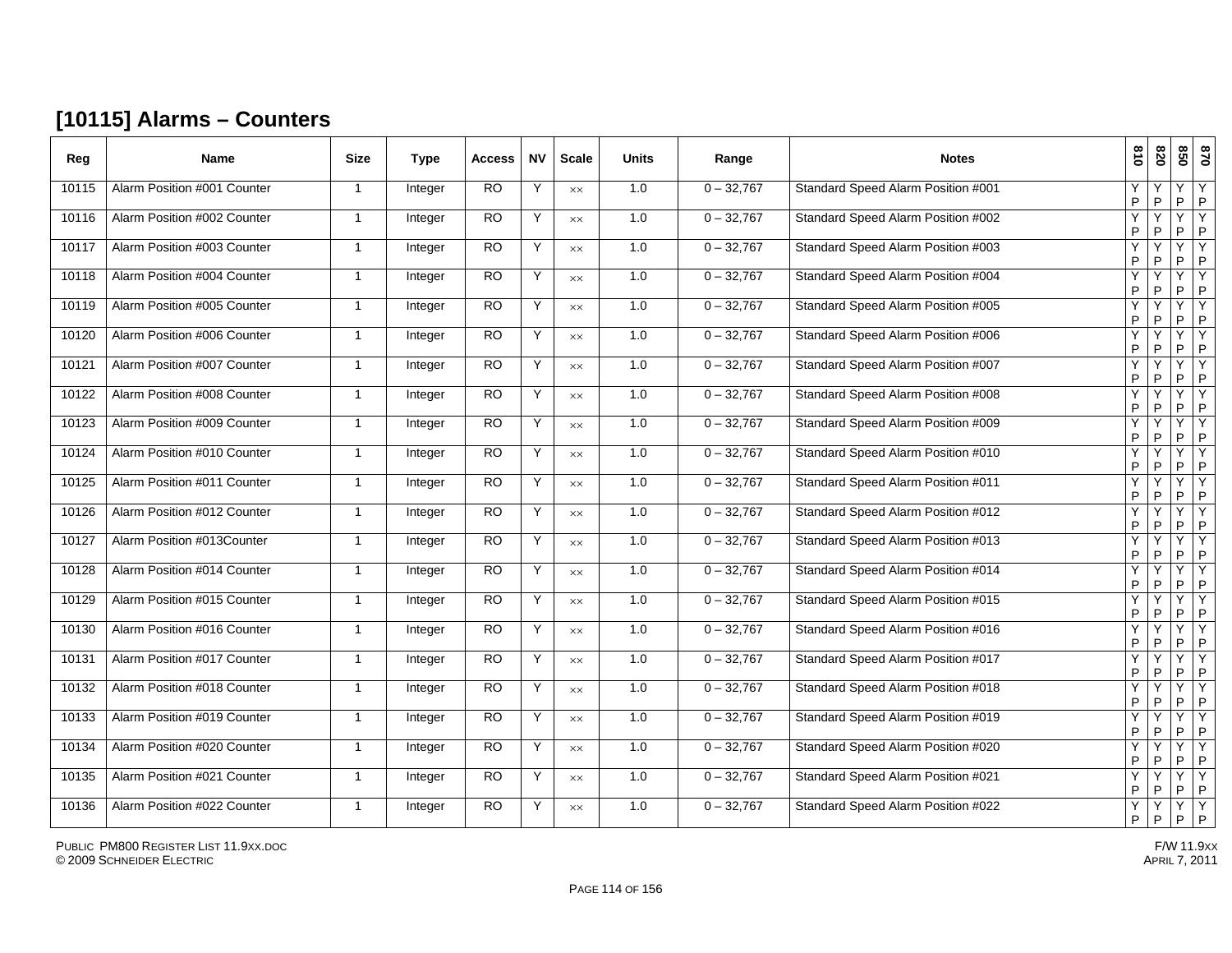| Reg   | Name                        | <b>Size</b>  | <b>Type</b> | <b>Access</b> | <b>NV</b> | <b>Scale</b>   | <b>Units</b> | Range        | <b>Notes</b>                              | 610     | 078               | 850               | 0/8               |
|-------|-----------------------------|--------------|-------------|---------------|-----------|----------------|--------------|--------------|-------------------------------------------|---------|-------------------|-------------------|-------------------|
| 10137 | Alarm Position #023 Counter | $\mathbf{1}$ | Integer     | <b>RO</b>     | Y         | <b>XX</b>      | 1.0          | $0 - 32,767$ | Standard Speed Alarm Position #023        | Υ<br>P  | P                 | Y<br>P            | Y<br>$\mathsf P$  |
| 10138 | Alarm Position #024 Counter | $\mathbf{1}$ | Integer     | <b>RO</b>     | Y         | $\times\times$ | 1.0          | $0 - 32,767$ | Standard Speed Alarm Position #024        | Υ<br>P  | Y<br>P            | Y<br>P            | Υ<br>$\mathsf{P}$ |
| 10139 | Alarm Position #025 Counter | $\mathbf{1}$ | Integer     | RO.           | Y         | <b>XX</b>      | 1.0          | $0 - 32,767$ | Standard Speed Alarm Position #025        | Υ<br>P  | Υ<br>$\sf P$      | Y<br>$\sf P$      | Υ<br>$\mathsf P$  |
| 10140 | Alarm Position #026 Counter | $\mathbf{1}$ | Integer     | RO.           | Y         | $\times\times$ | 1.0          | $0 - 32,767$ | Standard Speed Alarm Position #026        | Y<br>P  | Y<br>P            | Ÿ<br>P            | Y<br>$\mathsf{P}$ |
| 10141 | Alarm Position #027 Counter | $\mathbf{1}$ | Integer     | <b>RO</b>     | Y         | XX             | 1.0          | $0 - 32,767$ | Standard Speed Alarm Position #027        | Υ<br>P  | Υ<br>P            | Ÿ<br>$\mathsf{P}$ | Υ<br>$\mathsf P$  |
| 10142 | Alarm Position #028 Counter | $\mathbf{1}$ | Integer     | <b>RO</b>     | Y         | XX             | 1.0          | $0 - 32,767$ | Standard Speed Alarm Position #028        | Υ<br>P. | Υ<br>$\sf P$      | Ÿ<br>$\mathsf P$  | Υ<br>$\mathsf P$  |
| 10143 | Alarm Position #029 Counter | $\mathbf{1}$ | Integer     | <b>RO</b>     | Y         | XX             | 1.0          | $0 - 32,767$ | Standard Speed Alarm Position #029        | Y<br>P  | Υ<br>P            | Y<br>$\mathsf{P}$ | Y<br>$\mathsf{P}$ |
| 10144 | Alarm Position #030 Counter | $\mathbf{1}$ | Integer     | RO.           | Y         | <b>XX</b>      | 1.0          | $0 - 32,767$ | Standard Speed Alarm Position #030        | P       | Υ<br>P            | Y<br>$\mathsf{P}$ | Y<br>$\sf P$      |
| 10145 | Alarm Position #031 Counter | $\mathbf{1}$ | Integer     | RO            | Y         | <b>XX</b>      | 1.0          | $0 - 32,767$ | Standard Speed Alarm Position #031        | Y<br>P  | Υ<br>P            | Y<br>P            | Y<br>$\mathsf P$  |
| 10146 | Alarm Position #032 Counter | $\mathbf{1}$ | Integer     | RO            | Y         | $\times\times$ | 1.0          | $0 - 32,767$ | Standard Speed Alarm Position #032        | Υ<br>P  | Υ<br>P            | Y<br>P            | Υ<br>P            |
| 10147 | Alarm Position #033 Counter | $\mathbf{1}$ | Integer     | <b>RO</b>     | Y         | $\times\times$ | 1.0          | $0 - 32,767$ | Standard Speed Alarm Position #033        | Y<br>P  | Y<br>P            | Y<br>$\mathsf{P}$ | Y<br>$\mathsf P$  |
| 10148 | Alarm Position #034 Counter | $\mathbf{1}$ | Integer     | <b>RO</b>     | Y         | <b>XX</b>      | 1.0          | $0 - 32,767$ | Standard Speed Alarm Position #034        | Y<br>P  | Υ<br>P            | Y<br>P            | Y<br>P            |
| 10149 | Alarm Position #035 Counter | 1            | Integer     | <b>RO</b>     | Y         | $\times\times$ | 1.0          | $0 - 32,767$ | Standard Speed Alarm Position #035        | Υ<br>P  | Υ<br>P            | Y<br>$\mathsf P$  | Υ<br>$\sf P$      |
| 10150 | Alarm Position #036 Counter | $\mathbf{1}$ | Integer     | <b>RO</b>     | Y         | XX             | 1.0          | $0 - 32,767$ | Standard Speed Alarm Position #036        | Y<br>P  | Υ<br>$\sf P$      | Y<br>$\sf P$      | Y<br>$\,$ P       |
| 10151 | Alarm Position #037 Counter | $\mathbf{1}$ | Integer     | <b>RO</b>     | Y         | $\times\times$ | 1.0          | $0 - 32,767$ | Standard Speed Alarm Position #037        | Υ<br>P  | Υ<br>P            | Y<br>P            | Y<br>P            |
| 10152 | Alarm Position #038 Counter | $\mathbf{1}$ | Integer     | <b>RO</b>     | Y         | <b>XX</b>      | 1.0          | $0 - 32,767$ | <b>Standard Speed Alarm Position #038</b> | Y<br>P. | Υ<br>$\mathsf{P}$ | Y<br>$\mathsf{P}$ | Y<br>P            |
| 10153 | Alarm Position #039 Counter | $\mathbf{1}$ | Integer     | <b>RO</b>     | Y         | <b>XX</b>      | 1.0          | $0 - 32,767$ | Standard Speed Alarm Position #039        | Y<br>P  | Υ<br>P            | Y<br>P            | Y<br>$\mathsf P$  |
| 10154 | Alarm Position #040 Counter | $\mathbf{1}$ | Integer     | RO            | Y         | <b>XX</b>      | 1.0          | $0 - 32,767$ | Standard Speed Alarm Position #040        | Υ<br>P  | Υ<br>P            | Y<br>P            | Y<br>P            |
| 10155 | Alarm Position #041 Counter | $\mathbf{1}$ | Integer     | <b>RO</b>     | Y         | <b>XX</b>      | 1.0          | $0 - 32,767$ | Disturbance Alarm Position #001           |         | L.                | Ш.                | Y<br>P            |
| 10156 | Alarm Position #042 Counter | $\mathbf{1}$ | Integer     | <b>RO</b>     | Y         | <b>XX</b>      | 1.0          | $0 - 32,767$ | Disturbance Alarm Position #002           | ш.      | Ξ.                | ц.                | Y<br>P            |
| 10157 | Alarm Position #043Counter  | $\mathbf{1}$ | Integer     | <b>RO</b>     | Y         | $\times\times$ | 1.0          | $0 - 32,767$ | Disturbance Alarm Position #003           |         |                   | --                | Υ<br>P            |
| 10158 | Alarm Position #044 Counter | $\mathbf{1}$ | Integer     | <b>RO</b>     | Y         | XX             | 1.0          | $0 - 32,767$ | Disturbance Alarm Position #004           |         |                   |                   | Y<br>${\sf P}$    |
| 10159 | Alarm Position #045 Counter | $\mathbf{1}$ | Integer     | <b>RO</b>     | Y         | XX             | 1.0          | $0 - 32,767$ | Disturbance Alarm Position #005           | $-$     | L.                | L.                | Y<br>P            |
| 10160 | Alarm Position #046 Counter | 1            | Integer     | RO            | Y         | $\times\times$ | 1.0          | $0 - 32,767$ | Disturbance Alarm Position #006           | ш.      | --                |                   | Y<br>P            |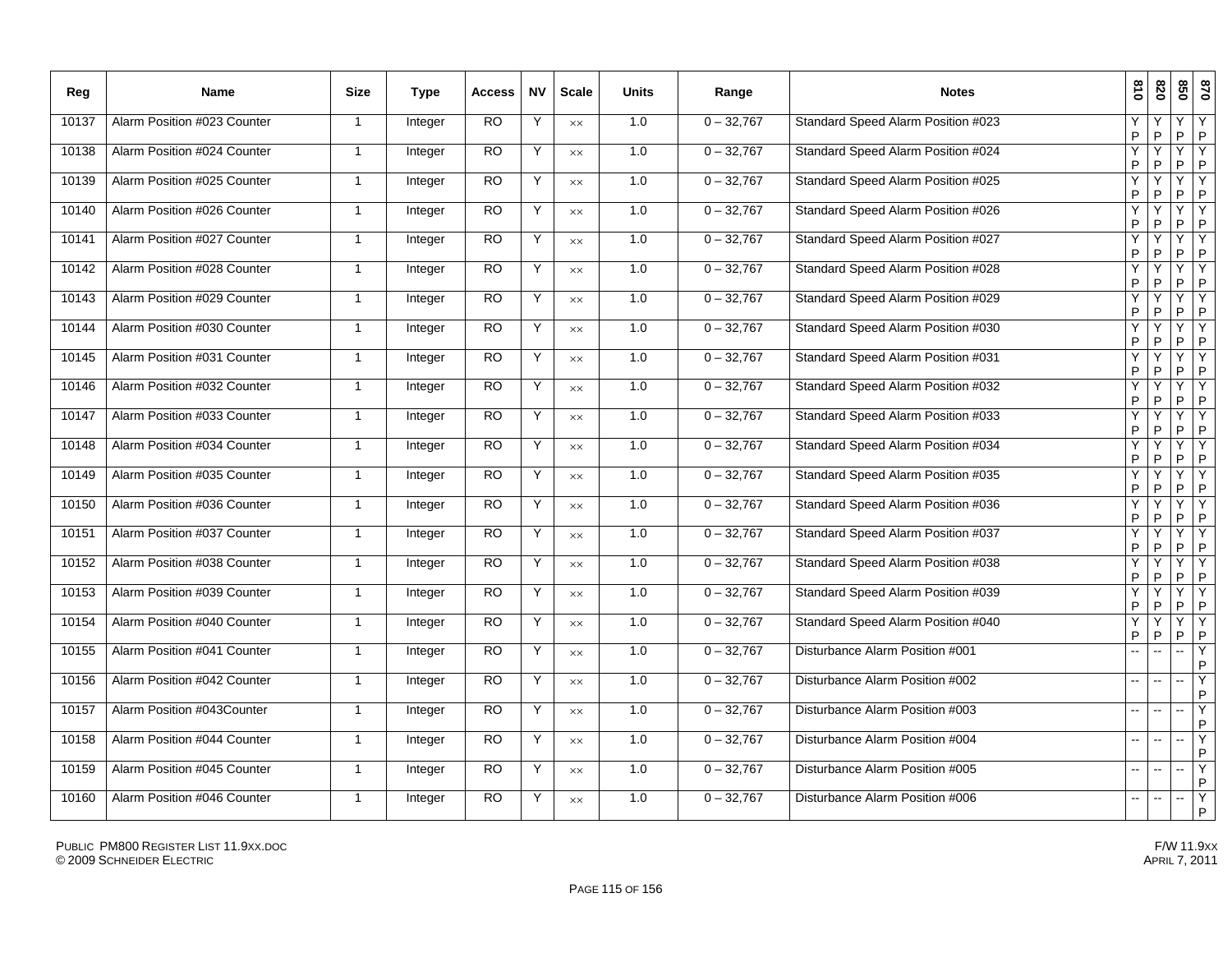| Reg   | <b>Name</b>                 | <b>Size</b>    | <b>Type</b> | <b>Access</b>   | <b>NV</b> | <b>Scale</b>   | <b>Units</b> | Range        | <b>Notes</b>                      | 018                      | 078    | 020<br>0/8                                     |
|-------|-----------------------------|----------------|-------------|-----------------|-----------|----------------|--------------|--------------|-----------------------------------|--------------------------|--------|------------------------------------------------|
| 10161 | Alarm Position #047 Counter | $\overline{1}$ | Integer     | $\overline{RO}$ | Υ         | <b>XX</b>      | 1.0          | $0 - 32,767$ | Disturbance Alarm Position #007   |                          | L.     | Y<br>щ.<br>P                                   |
| 10162 | Alarm Position #048 Counter | $\mathbf{1}$   | Integer     | <b>RO</b>       | Υ         | $\times\times$ | 1.0          | $0 - 32,767$ | Disturbance Alarm Position #008   | $\overline{a}$           | --     | Y<br>щ.<br>$\mathsf{P}$                        |
| 10163 | Alarm Position #049 Counter | $\overline{1}$ | Integer     | <b>RO</b>       | Y         | $\times\times$ | 1.0          | $0 - 32,767$ | Disturbance Alarm Position #009   | $\overline{a}$           | --     | Y<br>--<br>$\sf P$                             |
| 10164 | Alarm Position #050 Counter | $\mathbf{1}$   | Integer     | <b>RO</b>       | Y         | $\times\times$ | 1.0          | $0 - 32,767$ | Disturbance Alarm Position #010   | $\overline{\phantom{a}}$ | --     | $\overline{Y}$<br>щ.<br>P                      |
| 10165 | Alarm Position #051 Counter | $\overline{1}$ | Integer     | <b>RO</b>       | Y         | $\times\times$ | 1.0          | $0 - 32,767$ | Disturbance Alarm Position #011   |                          | --     | Y<br>÷.<br>$\mathsf P$                         |
| 10166 | Alarm Position #052 Counter | $\overline{1}$ | Integer     | <b>RO</b>       | Y         | $\times\times$ | 1.0          | $0 - 32,767$ | Disturbance Alarm Position #012   |                          | Щ,     | Y<br>щ.<br>P                                   |
| 10167 | Alarm Position #053Counter  | $\mathbf{1}$   | Integer     | <b>RO</b>       | Y         | $\times\times$ | 1.0          | $0 - 32,767$ | Digital Alarm Position #001       | Y<br>$\sf P$             | Y<br>P | Y<br>Υ<br>$\mathsf P$<br>$\mathsf P$           |
| 10168 | Alarm Position #054 Counter | $\mathbf{1}$   | Integer     | <b>RO</b>       | Y         | XX             | 1.0          | $0 - 32,767$ | Digital Alarm Position #002       | Υ<br>$\sf P$             | P      | Y<br>Υ<br>$\sf P$<br>$\sf P$                   |
| 10169 | Alarm Position #055 Counter | $\mathbf{1}$   | Integer     | <b>RO</b>       | Y         | $\times\times$ | 1.0          | $0 - 32,767$ | Digital Alarm Position #003       | Y<br>$\sf P$             | Ý<br>P | $\overline{Y}$<br>Υ<br>$\sf P$<br>$\sf P$      |
| 10170 | Alarm Position #056 Counter | $\overline{1}$ | Integer     | R <sub>O</sub>  | Y         | <b>XX</b>      | 1.0          | $0 - 32,767$ | Digital Alarm Position #004       | Υ<br>$\sf P$             | Y<br>P | Y<br>Υ<br>P<br>P                               |
| 10171 | Alarm Position #057 Counter | $\overline{1}$ | Integer     | $\overline{RO}$ | Υ         | $\times\times$ | 1.0          | $0 - 32,767$ | Digital Alarm Position #005       | Υ<br>$\sf P$             | Υ<br>P | Y<br>Y<br>P<br>P                               |
| 10172 | Alarm Position #058 Counter | $\mathbf{1}$   | Integer     | <b>RO</b>       | Y         | $\times\times$ | 1.0          | $0 - 32,767$ | Digital Alarm Position #006       | Y<br>$\sf P$             | Υ<br>P | Y<br>Y<br>$\sf P$<br>$\mathsf P$               |
| 10173 | Alarm Position #059 Counter | $\mathbf{1}$   | Integer     | <b>RO</b>       | Υ         | $\times\times$ | 1.0          | $0 - 32,767$ | Digital Alarm Position #007       | Υ<br>$\sf P$             | Ÿ<br>P | Υ<br>Υ<br>$\sf P$<br>$\mathsf P$               |
| 10174 | Alarm Position #060 Counter | $\mathbf{1}$   | Integer     | <b>RO</b>       | Y         | $\times\times$ | 1.0          | $0 - 32,767$ | Digital Alarm Position #008       | Υ<br>$\mathsf{P}$        | Ý<br>P | $\overline{Y}$<br>Y<br>$\sf P$<br>$\mathsf{P}$ |
| 10175 | Alarm Position #061 Counter | $\mathbf{1}$   | Integer     | <b>RO</b>       | Y         | $\times\times$ | 1.0          | $0 - 32,767$ | Digital Alarm Position #009       | Y<br>$\mathsf{P}$        | Y<br>P | Y<br>Υ<br>$\mathsf P$<br>$\mathsf{P}$          |
| 10176 | Alarm Position #062 Counter | $\overline{1}$ | Integer     | <b>RO</b>       | Y         | $\times\times$ | 1.0          | $0 - 32,767$ | Digital Alarm Position #010       | Υ<br>$\mathsf{P}$        | Y<br>P | Υ<br>Y<br>$\vert P \vert$<br>P                 |
| 10177 | Alarm Position #063Counter  | $\mathbf{1}$   | Integer     | <b>RO</b>       | Y         | $\times\times$ | 1.0          | $0 - 32,767$ | Digital Alarm Position #011       | Υ<br>$\mathsf{P}$        | Y<br>P | Y<br>Υ<br>P<br>$\mathsf P$                     |
| 10178 | Alarm Position #064Counter  | $\overline{1}$ | Integer     | <b>RO</b>       | Y         | XX             | 1.0          | $0 - 32,767$ | Digital Alarm Position #012       | Υ<br>$\sf P$             | Y<br>P | Y<br>Y<br>$\sf P$<br>$\mathsf P$               |
| 10179 | Alarm Position #065 Counter | $\mathbf{1}$   | Integer     | <b>RO</b>       | Y         | $\times\times$ | 1.0          | $0 - 32,767$ | Combinatorial Alarm Position #001 |                          |        | Υ<br>Υ<br>P<br>P                               |
| 10180 | Alarm Position #066 Counter | $\mathbf{1}$   | Integer     | <b>RO</b>       | Y         | $\times\times$ | 1.0          | $0 - 32,767$ | Combinatorial Alarm Position #002 | $\ddotsc$                | Щ,     | Y<br>Y<br>$\mathsf P$<br>$\mathsf P$           |
| 10181 | Alarm Position #067 Counter | $\mathbf{1}$   | Integer     | <b>RO</b>       | Y         | <b>XX</b>      | 1.0          | $0 - 32,767$ | Combinatorial Alarm Position #003 | $\overline{\phantom{a}}$ | --     | Υ<br>Y<br>P<br>P                               |
| 10182 | Alarm Position #068 Counter | $\overline{1}$ | Integer     | <b>RO</b>       | Y         | $\times\times$ | 1.0          | $0 - 32,767$ | Combinatorial Alarm Position #004 | $\overline{\phantom{a}}$ | --     | Υ<br>Υ<br>P<br>P                               |
| 10183 | Alarm Position #069 Counter | $\mathbf{1}$   | Integer     | <b>RO</b>       | Υ         | $\times\times$ | 1.0          | $0 - 32,767$ | Combinatorial Alarm Position #005 |                          |        | Y<br>Υ<br>$\sf P$<br>$\mathsf P$               |
| 10184 | Alarm Position #070 Counter | $\mathbf{1}$   | Integer     | <b>RO</b>       | Y         | $\times\times$ | 1.0          | $0 - 32,767$ | Combinatorial Alarm Position #006 | $\overline{\phantom{a}}$ |        | Y<br>Υ<br>$\sf P$<br>P                         |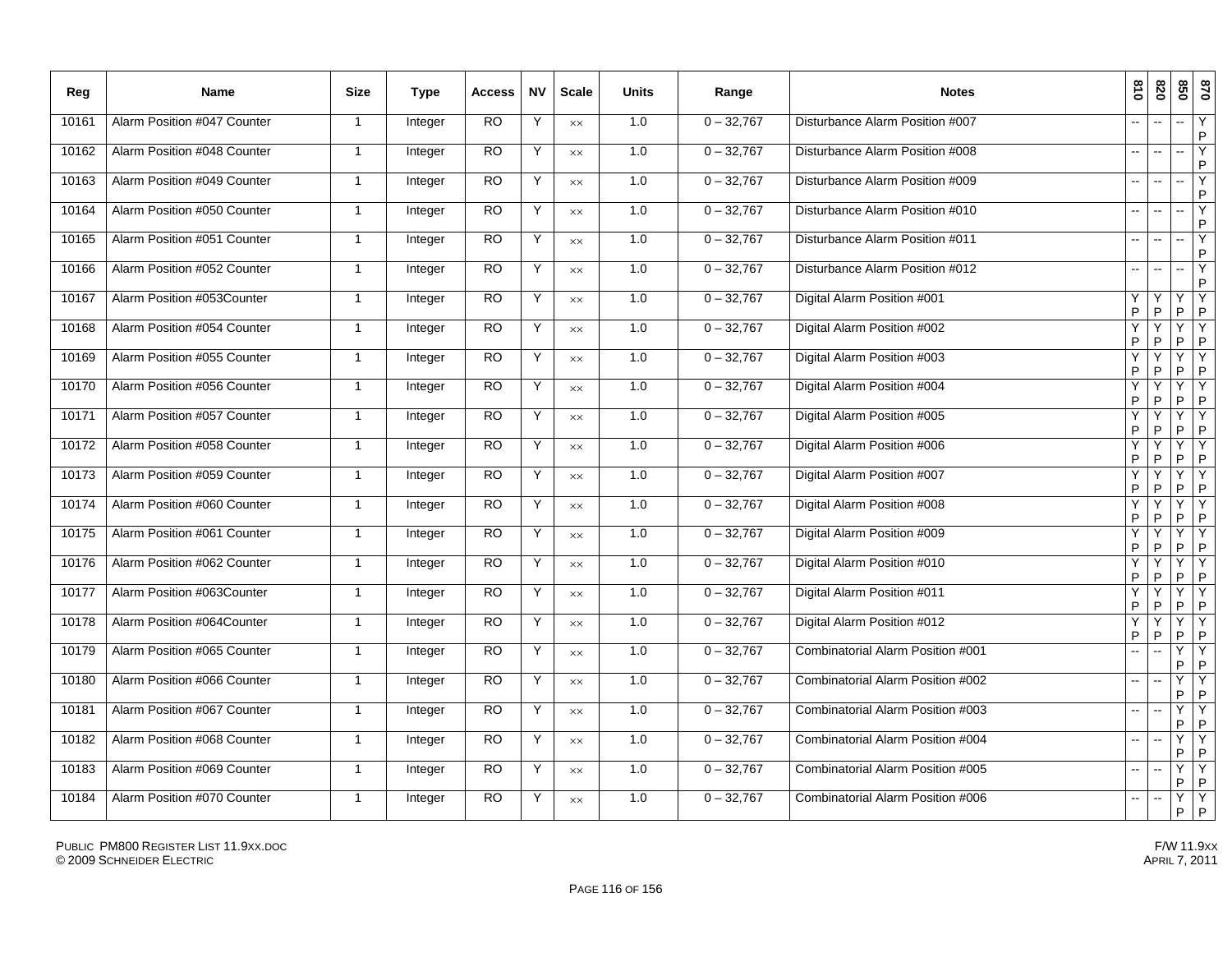| Reg   | <b>Name</b>                 | <b>Size</b> | Type    | <b>Access</b> | <b>NV</b>    | <b>Scale</b>   | <b>Units</b>   | Range          | <b>Notes</b>                      | $\overline{\mathbf{a}}$<br>$\circ$ | 028           | 85<br>Õ | 0 <sub>28</sub> |
|-------|-----------------------------|-------------|---------|---------------|--------------|----------------|----------------|----------------|-----------------------------------|------------------------------------|---------------|---------|-----------------|
| 10185 | Alarm Position #071 Counter |             | Integer | <b>RO</b>     | $\checkmark$ | <b>XX</b>      | 1.0            | $0 - 32,767$   | Combinatorial Alarm Position #007 | $\sim$ $\sim$                      | $- -$         |         | l p             |
| 10186 | Alarm Position #072 Counter |             | Integer | <b>RO</b>     | $\checkmark$ | <b>XX</b>      | 1.0            | $0 - 32,767$   | Combinatorial Alarm Position #008 | $\sim$ $\sim$                      | $\sim$        |         | $\vee$<br>l P   |
| 10187 | Alarm Position #073Counter  |             | Integer | <b>RO</b>     | $\check{ }$  | $\times\times$ | 1.0            | $0 - 32,767$   | Combinatorial Alarm Position #009 | $\sim$ $\sim$                      | --            | E       | l P             |
| 10188 | Alarm Position #074 Counter |             | Integer | <b>RO</b>     | $\checkmark$ | <b>XX</b>      | 1.0            | $0 - 32,767$   | Combinatorial Alarm Position #010 | $\sim$ $\sim$                      | $\sim$ $\sim$ |         | ∣∍              |
| 10189 | Reserved                    | 11          | $***$   | $***$         | $\times$     | <b>XX</b>      | <b>XXXXXXX</b> | <b>XXXXXXX</b> | Reserved for future development   | --                                 | --            | $- -$   | $\sim$          |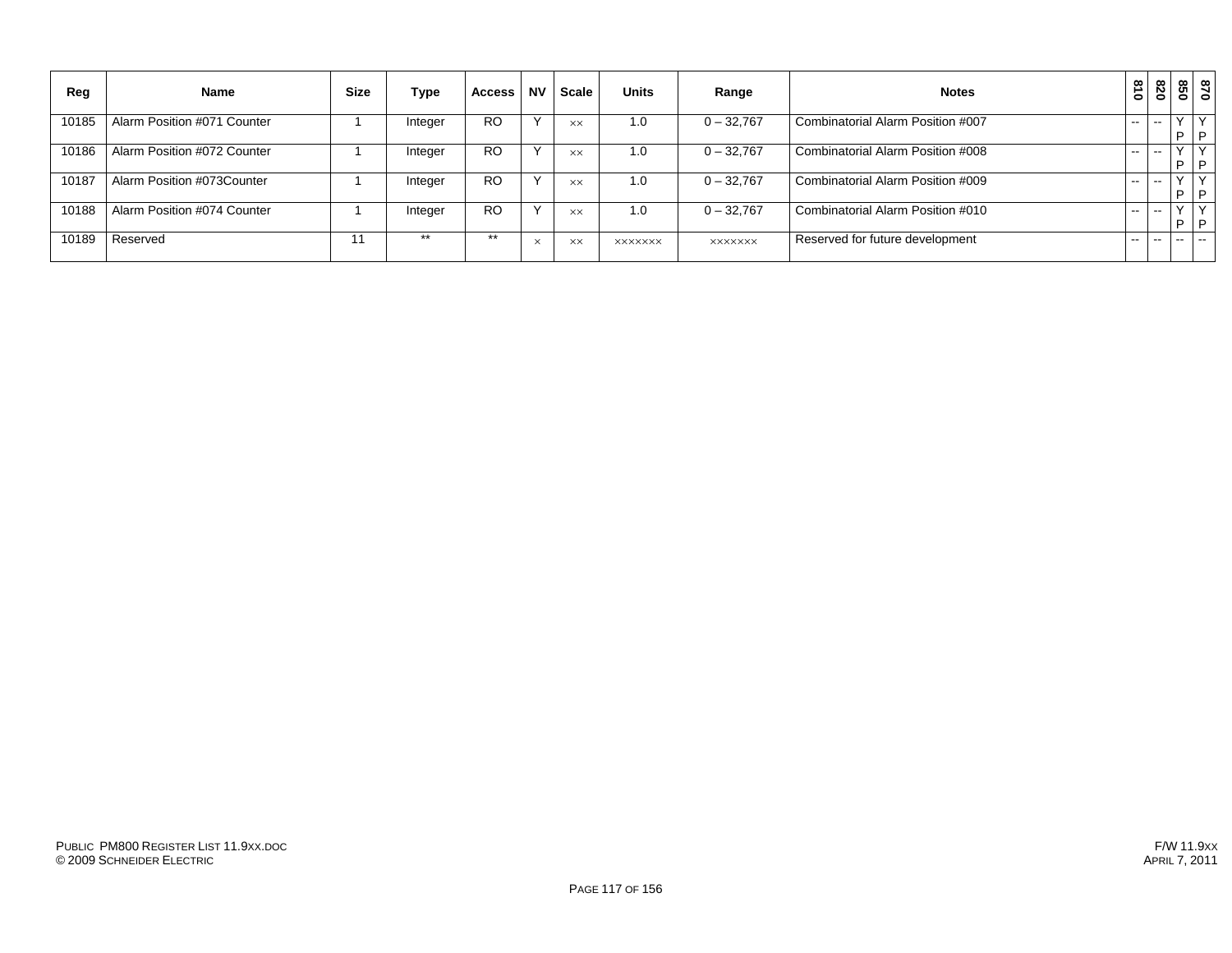### **[10200] Alarms – Standard Speed**

| Reg   | <b>Name</b>         | <b>Size</b>     | Type           | <b>Access</b> | <b>NV</b> | <b>Scale</b>   | <b>Units</b>      | Range          | <b>Notes</b>                                        | 018                 | 078    | 058    | 0/8                            |
|-------|---------------------|-----------------|----------------|---------------|-----------|----------------|-------------------|----------------|-----------------------------------------------------|---------------------|--------|--------|--------------------------------|
| 10200 | Alarm Position #001 | 20              | XX             | R/CW          | Y         | <b>XX</b>      | See<br>Template 1 | See Template 1 | Standard Speed Alarm Position #001 - See Template 1 | Y<br>P              | P      | Y<br>P | Y<br>$\mathsf{P}$              |
| 10220 | Alarm Position #002 | 20              | XX             | R/CW          | Y         | $\times\times$ | See<br>Template 1 | See Template 1 | Standard Speed Alarm Position #002 - See Template 1 | Y<br>$\sf P$        | Y<br>P | Y<br>P | Y<br>$\sf P$                   |
| 10240 | Alarm Position #003 | 20              | XX             | R/CW          | Y         | $\times\times$ | See<br>Template 1 | See Template 1 | Standard Speed Alarm Position #003 - See Template 1 | Υ<br>$\sf P$        | Υ<br>P | Y<br>P | Y<br>$\sf P$                   |
| 10260 | Alarm Position #004 | 20              | XX             | R/CW          | Y         | <b>XX</b>      | See<br>Template 1 | See Template 1 | Standard Speed Alarm Position #004 - See Template 1 | Y<br>P              | Y<br>P | Y<br>P | Y<br>P                         |
| 10280 | Alarm Position #005 | 20              | XX             | R/CW          | Y         | XX             | See<br>Template 1 | See Template 1 | Standard Speed Alarm Position #005 - See Template 1 | Y<br>$\sf P$        | Y<br>P | Y<br>P | Y<br>$\sf P$                   |
| 10300 | Alarm Position #006 | 20              | $\times\times$ | R/CW          | Y         | $\times\times$ | See<br>Template 1 | See Template 1 | Standard Speed Alarm Position #006 - See Template 1 | Υ<br>$\sf P$        | Υ<br>P | Y<br>P | Y<br>$\mathsf{P}$              |
| 10320 | Alarm Position #007 | $\overline{20}$ | XX             | R/CW          | Y         | <b>XX</b>      | See<br>Template 1 | See Template 1 | Standard Speed Alarm Position #007 - See Template 1 | Y<br>$\sf P$        | Υ<br>P | Y<br>P | Y<br>P                         |
| 10340 | Alarm Position #008 | 20              | XX             | R/CW          | Y         | <b>XX</b>      | See<br>Template 1 | See Template 1 | Standard Speed Alarm Position #008 - See Template 1 | Y<br>P              | Υ<br>P | Y<br>P | Y<br>P                         |
| 10360 | Alarm Position #009 | 20              | XX             | R/CW          | Y         | $\times\times$ | See<br>Template 1 | See Template 1 | Standard Speed Alarm Position #009 - See Template 1 | Y<br>P              | Υ<br>P | Y<br>P | Y<br>$\mathsf P$               |
| 10380 | Alarm Position #010 | 20              | $\times\times$ | R/CW          | Y         | $\times\times$ | See<br>Template 1 | See Template 1 | Standard Speed Alarm Position #010 - See Template 1 | Υ<br>P              | Y<br>P | Y<br>P | Y<br>P                         |
| 10400 | Alarm Position #011 | 20              | XX             | R/CW          | Y         | $\times\times$ | See<br>Template 1 | See Template 1 | Standard Speed Alarm Position #011 - See Template 1 | Y<br>P              | Υ<br>P | Y<br>P | Y<br>$\mathsf P$               |
| 10420 | Alarm Position #012 | 20              | XX             | R/CW          | Y         | $\times\times$ | See<br>Template 1 | See Template 1 | Standard Speed Alarm Position #012 - See Template 1 | Υ<br>$\sf P$        | Υ<br>P | Y<br>P | Y<br>P                         |
| 10440 | Alarm Position #013 | 20              | XX             | R/CW          | Y         | $\times\times$ | See<br>Template 1 | See Template 1 | Standard Speed Alarm Position #013 - See Template 1 | Y<br>P              | Υ<br>P | Y<br>P | Y<br>P                         |
| 10460 | Alarm Position #014 | 20              | XX             | R/CW          | Y         | $\times\times$ | See<br>Template 1 | See Template 1 | Standard Speed Alarm Position #014 - See Template 1 | Y<br>$\mathsf{P}$   | Y<br>P | Y<br>P | Y<br>P                         |
| 10480 | Alarm Position #015 | 20              | XX             | R/CW          | Y         | XX             | See<br>Template 1 | See Template 1 | Standard Speed Alarm Position #015 - See Template 1 | Υ<br>P              | Y<br>P | Y<br>P | Y<br>$\mathsf{P}$              |
| 10500 | Alarm Position #016 | 20              | XX             | R/CW          | Y         | <b>XX</b>      | See<br>Template 1 | See Template 1 | Standard Speed Alarm Position #016 - See Template 1 | Y<br>P              | Y<br>P | Y<br>P | Y<br>$\mathsf P$               |
| 10520 | Alarm Position #017 | 20              | $\times\times$ | R/CW          | Y         | $\times\times$ | See<br>Template 1 | See Template 1 | Standard Speed Alarm Position #017 - See Template 1 | Y<br>$\sf P$        | P      | Y<br>P | Υ<br>$\sf P$                   |
| 10540 | Alarm Position #018 | 20              | XX.            | R/CW          | Y         | <b>XX</b>      | See<br>Template 1 | See Template 1 | Standard Speed Alarm Position #018 - See Template 1 | Y<br>P              | Υ<br>P | Y<br>P | Y<br>P                         |
| 10560 | Alarm Position #019 | 20              | XX             | R/CW          | Y         | XX             | See<br>Template 1 | See Template 1 | Standard Speed Alarm Position #019 - See Template 1 | Y<br>$\sf P$        | ٧<br>P | Y<br>P | Y<br>$\sf P$                   |
| 10580 | Alarm Position #020 | 20              | $\times\times$ | R/CW          | Y         | XX             | See<br>Template 1 | See Template 1 | Standard Speed Alarm Position #020 - See Template 1 | $\overline{Y}$<br>P | Y<br>P | Y<br>P | $\overline{Y}$<br>P            |
| 10600 | Alarm Position #021 | 20              | XX             | R/CW          | Y         | <b>XX</b>      | See<br>Template 1 | See Template 1 | Standard Speed Alarm Position #021 - See Template 1 | Y<br>P              | Y<br>P | Y<br>P | Υ<br>P                         |
| 10620 | Alarm Position #022 | 20              | XX             | R/CW          | Y         | XX             | See<br>Template 1 | See Template 1 | Standard Speed Alarm Position #022 - See Template 1 | Υ<br>$\sf P$        | Υ<br>P | Y<br>P | $\overline{Y}$<br>$\mathsf{P}$ |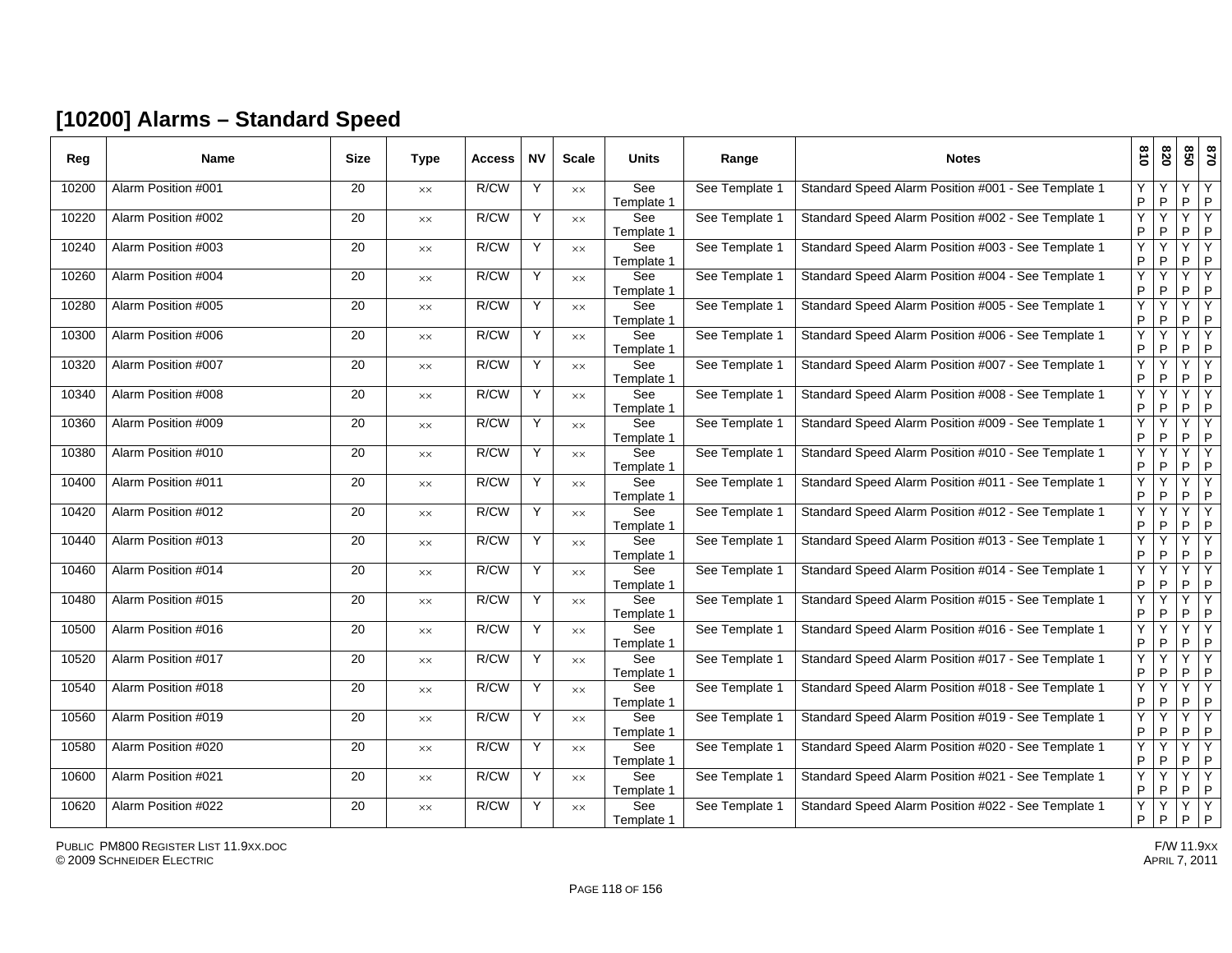| Reg   | <b>Name</b>         | <b>Size</b> | <b>Type</b>    | <b>Access</b> | <b>NV</b> | <b>Scale</b>   | <b>Units</b>      | Range          | <b>Notes</b>                                        | 018    | 820                          | 850     | 0/8          |
|-------|---------------------|-------------|----------------|---------------|-----------|----------------|-------------------|----------------|-----------------------------------------------------|--------|------------------------------|---------|--------------|
| 10640 | Alarm Position #023 | 20          | $\times\times$ | R/CW          | Y         | <b>XX</b>      | See<br>Template 1 | See Template 1 | Standard Speed Alarm Position #023 - See Template 1 | Y<br>P | P                            | Y<br>P  | Y<br> P      |
| 10660 | Alarm Position #024 | 20          | $\times\times$ | R/CW          | Y         | XX             | See<br>Template 1 | See Template 1 | Standard Speed Alarm Position #024 - See Template 1 | Ÿ<br>P | ٧<br>P                       | Ÿ<br>P  | ĪΥ<br>P      |
| 10680 | Alarm Position #025 | 20          | $\times\times$ | R/CW          | Y         | <b>XX</b>      | See<br>Template 1 | See Template 1 | Standard Speed Alarm Position #025 - See Template 1 | Ÿ<br>P | P                            | Y<br>P  | Y<br>P       |
| 10700 | Alarm Position #026 | 20          | $\times\times$ | R/CW          | Y         | <b>XX</b>      | See<br>Template 1 | See Template 1 | Standard Speed Alarm Position #026 - See Template 1 | Y<br>P | $\checkmark$<br>P            | Y<br>P  | Y<br>P       |
| 10720 | Alarm Position #027 | 20          | XX             | R/CW          | Y         | $\times\times$ | See<br>Template 1 | See Template 1 | Standard Speed Alarm Position #027 - See Template 1 | Ÿ<br>P | $\overline{\mathsf{v}}$<br>P | YY<br>P | P            |
| 10740 | Alarm Position #028 | 20          | $\times\times$ | R/CW          | Y         | <b>XX</b>      | See<br>Template 1 | See Template 1 | Standard Speed Alarm Position #028 - See Template 1 | Y<br>P | P                            | Y<br>P  | Y<br> P      |
| 10760 | Alarm Position #029 | 20          | $\times\times$ | R/CW          | Y         | <b>XX</b>      | See<br>Template 1 | See Template 1 | Standard Speed Alarm Position #029 - See Template 1 | Y<br>P | P                            | Y<br>P  | Y<br>P       |
| 10780 | Alarm Position #030 | 20          | $\times\times$ | R/CW          | Y         | XX             | See<br>Template 1 | See Template 1 | Standard Speed Alarm Position #030 - See Template 1 | Ÿ<br>P | Y<br>P                       | P       | YY<br>P      |
| 10800 | Alarm Position #031 | 20          | $\times\times$ | R/CW          | Y         | <b>XX</b>      | See<br>Template 1 | See Template 1 | Standard Speed Alarm Position #031 - See Template 1 | Y<br>P | P                            | Y<br>P  | Y<br>P       |
| 10820 | Alarm Position #032 | 20          | $\times\times$ | R/CW          | Y         | <b>XX</b>      | See<br>Template 1 | See Template 1 | Standard Speed Alarm Position #032 - See Template 1 | Y<br>P | ٧<br>P                       | Y<br>P  | Y<br>P       |
| 10840 | Alarm Position #033 | 20          | $\times\times$ | R/CW          | Y         | <b>XX</b>      | See<br>Template 1 | See Template 1 | Standard Speed Alarm Position #033 - See Template 1 | Ÿ<br>P | P                            | P       | YY<br> P     |
| 10860 | Alarm Position #034 | 20          | $\times\times$ | R/CW          | Y         | <b>XX</b>      | See<br>Template 1 | See Template 1 | Standard Speed Alarm Position #034 - See Template 1 | Y<br>P | Υ<br>P                       | Y<br>P  | Y<br> P      |
| 10880 | Alarm Position #035 | 20          | <b>XX</b>      | R/CW          | Y         | <b>XX</b>      | See<br>Template 1 | See Template 1 | Standard Speed Alarm Position #035 - See Template 1 | Ÿ<br>P | P                            | Y<br>P  | Y<br>P       |
| 10900 | Alarm Position #036 | 20          | <b>XX</b>      | R/CW          | Y         | $\times\times$ | See<br>Template 1 | See Template 1 | Standard Speed Alarm Position #036 - See Template 1 | Y<br>P | Y<br>P                       | Y<br>P  | IY.<br>P     |
| 10920 | Alarm Position #037 | 20          | $\times\times$ | R/CW          | Y         | $\times\times$ | See<br>Template 1 | See Template 1 | Standard Speed Alarm Position #037 - See Template 1 | Y<br>P | P                            | Y<br>P  | Y<br>P       |
| 10940 | Alarm Position #038 | 20          | XX             | R/CW          | Y         | XX             | See<br>Template 1 | See Template 1 | Standard Speed Alarm Position #038 - See Template 1 | Y<br>P | P                            | Y<br>P  | Y<br>P       |
| 10960 | Alarm Position #039 | 20          | $\times\times$ | R/CW          | Y         | XX             | See<br>Template 1 | See Template 1 | Standard Speed Alarm Position #039 - See Template 1 | Y<br>P | P                            | Y<br>P  | Y<br> P      |
| 10980 | Alarm Position #040 | 20          | $\times\times$ | R/CW          | Υ         | <b>XX</b>      | See<br>Template 1 | See Template 1 | Standard Speed Alarm Position #040 - See Template 1 | Ÿ<br>P | P                            | Y       | Y<br>$P$ $P$ |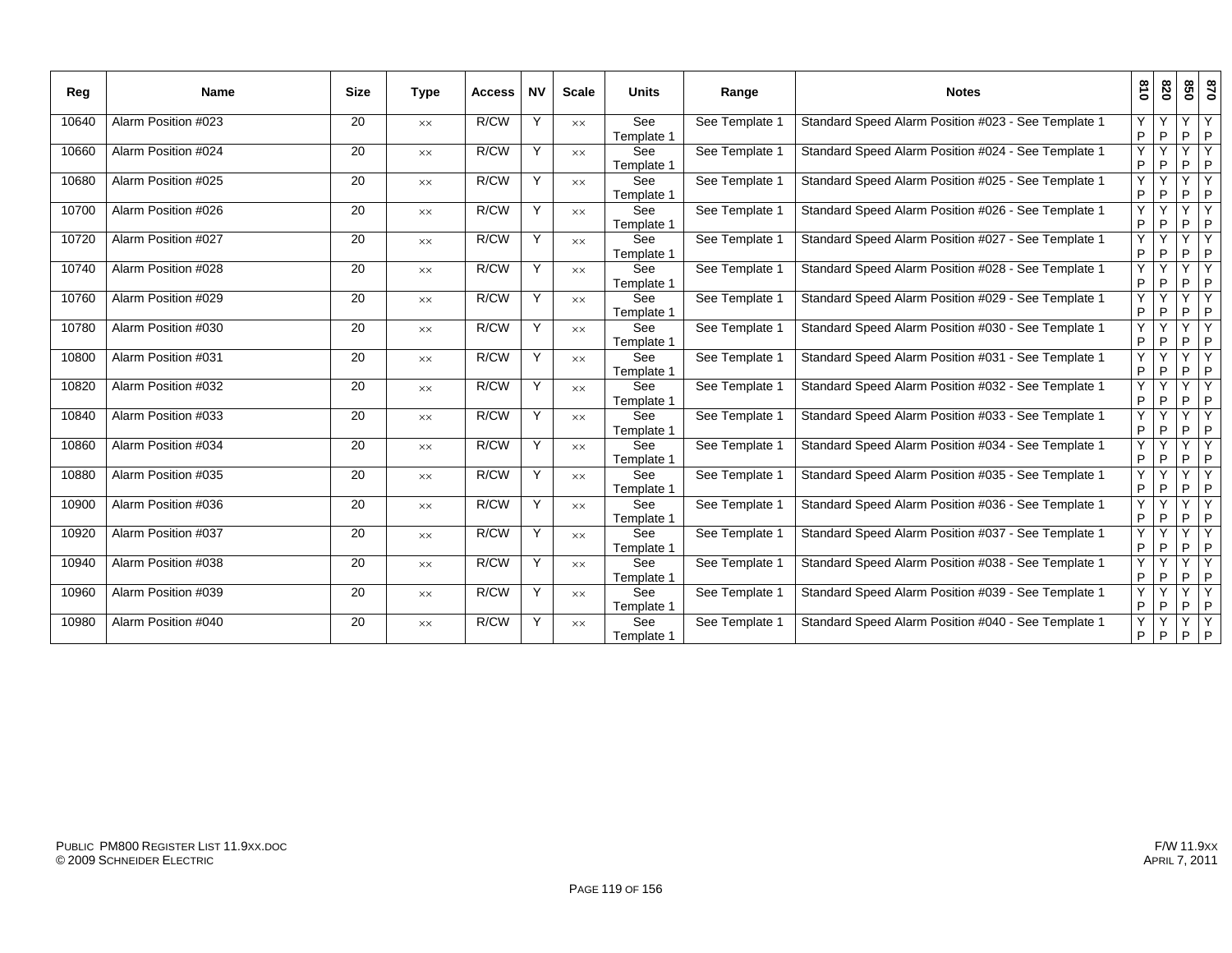### **[11000] Alarms – Disturbance**

| Reg   | <b>Name</b>         | <b>Size</b> | Type           | <b>Access</b> | <b>NV</b> | Scale          | <b>Units</b>             | Range          | <b>Notes</b>                                     | 018    | 078                      | 09                       | 028                          |
|-------|---------------------|-------------|----------------|---------------|-----------|----------------|--------------------------|----------------|--------------------------------------------------|--------|--------------------------|--------------------------|------------------------------|
| 11000 | Alarm Position #041 | 20          | <b>XX</b>      | R/CW          | Y         | <b>XX</b>      | See<br>Template 1        | See Template 1 | Disturbance Alarm Position #001 - See Template 1 | $- -$  | $\overline{\phantom{a}}$ | $\overline{\phantom{a}}$ | Y<br>P                       |
| 11020 | Alarm Position #042 | 20          | $\times\times$ | R/CW          | Y         | $\times\times$ | <b>See</b><br>Template 1 | See Template 1 | Disturbance Alarm Position #002 - See Template 1 | $\sim$ | $\overline{\phantom{a}}$ | --                       | Y<br>P                       |
| 11040 | Alarm Position #043 | 20          | <b>XX</b>      | R/CW          | Y         | <b>XX</b>      | See<br>Template 1        | See Template 1 | Disturbance Alarm Position #003 - See Template 1 | $\sim$ | $\overline{\phantom{a}}$ | $-$                      | $\overline{\mathsf{v}}$<br>P |
| 11060 | Alarm Position #044 | 20          | <b>XX</b>      | R/CW          | $\vee$    | <b>XX</b>      | See<br>Template 1        | See Template 1 | Disturbance Alarm Position #004 - See Template 1 | $\sim$ | $\overline{\phantom{a}}$ | $-$                      | Y<br>P                       |
| 11080 | Alarm Position #045 | 20          | <b>XX</b>      | R/CW          | Y         | <b>XX</b>      | See<br>Template 1        | See Template 1 | Disturbance Alarm Position #005 - See Template 1 | $\sim$ | $\overline{\phantom{a}}$ | $\overline{\phantom{a}}$ | Y<br>P                       |
| 11100 | Alarm Position #046 | 20          | <b>XX</b>      | R/CW          | Y         | <b>XX</b>      | See<br>Template 1        | See Template 1 | Disturbance Alarm Position #006 - See Template 1 | $- -$  | $\overline{\phantom{a}}$ | $-$                      | Y<br>P                       |
| 11120 | Alarm Position #047 | 20          | <b>XX</b>      | R/CW          | Y         | <b>XX</b>      | See<br>Template 1        | See Template 1 | Disturbance Alarm Position #007 - See Template 1 | $- -$  | $\overline{\phantom{a}}$ | $-$                      | Y<br>P                       |
| 11140 | Alarm Position #048 | 20          | <b>XX</b>      | R/CW          | Y         | <b>XX</b>      | See<br>Template 1        | See Template 1 | Disturbance Alarm Position #008 - See Template 1 | $\sim$ | $\overline{\phantom{a}}$ | $-$                      | Y<br>P                       |
| 11160 | Alarm Position #049 | 20          | <b>XX</b>      | R/CW          | Y         | <b>XX</b>      | See<br>Template 1        | See Template 1 | Disturbance Alarm Position #009 - See Template 1 | --     | $\overline{\phantom{a}}$ | $\overline{\phantom{a}}$ | Y<br>P                       |
| 11180 | Alarm Position #050 | 20          | <b>XX</b>      | R/CW          | Y         | <b>xx</b>      | <b>See</b><br>Template 1 | See Template 1 | Disturbance Alarm Position #010 - See Template 1 | --     | $\overline{\phantom{a}}$ | $-$                      | Y<br>P                       |
| 11200 | Alarm Position #051 | 20          | <b>XX</b>      | R/CW          | Υ         | <b>XX</b>      | See<br>Template 1        | See Template 1 | Disturbance Alarm Position #011 - See Template 1 | --     | $\overline{\phantom{a}}$ | --                       | Y<br>P                       |
| 11220 | Alarm Position #052 | 20          | <b>XX</b>      | R/CW          | Y         | <b>XX</b>      | See<br>Template 1        | See Template 1 | Disturbance Alarm Position #012 - See Template 1 | $\sim$ | $- -$                    | $\overline{\phantom{a}}$ | Y<br>P                       |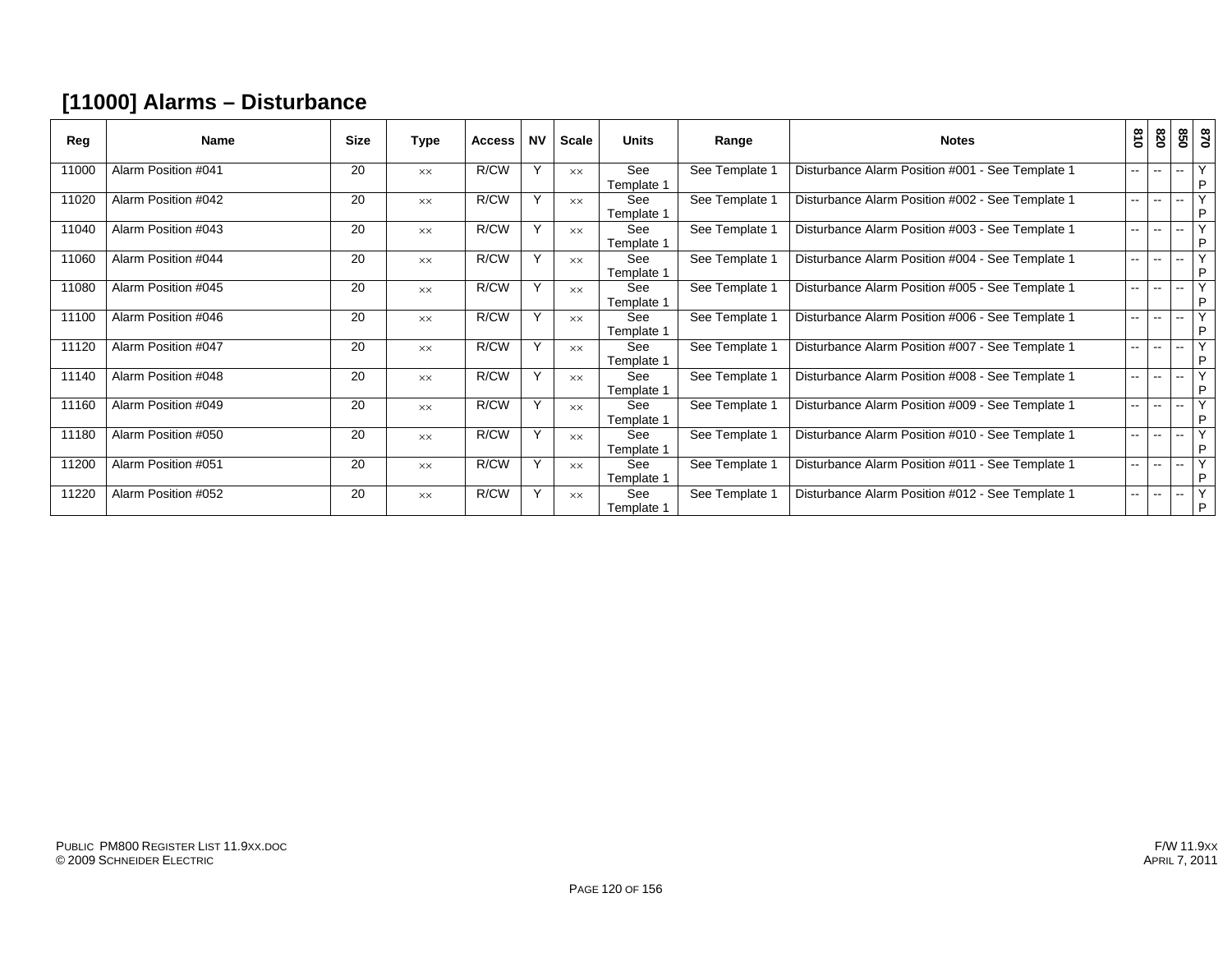### **[11240] Alarms – Digital**

| Reg   | <b>Name</b>         | <b>Size</b> | Type           | <b>Access</b> | <b>NV</b> | <b>Scale</b>   | <b>Units</b>             | Range          | <b>Notes</b>                                 | $\frac{810}{2}$   | 820                           | 850                          | 0/8                                |
|-------|---------------------|-------------|----------------|---------------|-----------|----------------|--------------------------|----------------|----------------------------------------------|-------------------|-------------------------------|------------------------------|------------------------------------|
| 11240 | Alarm Position #053 | 20          | XX             | R/CW          | Y         | <b>XX</b>      | See<br>Template 1        | See Template 1 | Digital Alarm Position #001 - See Template 1 | $\checkmark$<br>P | $\checkmark$<br>P             | $\overline{\mathsf{v}}$<br>P | Y<br>I P                           |
| 11260 | Alarm Position #054 | 20          | <b>XX</b>      | R/CW          | Y         | <b>XX</b>      | <b>See</b><br>Template 1 | See Template 1 | Digital Alarm Position #002 - See Template 1 | Y<br>P            | $\checkmark$<br>D             | $\vee$<br>P                  | Y<br>P                             |
| 11280 | Alarm Position #055 | 20          | <b>XX</b>      | R/CW          | Y         | <b>XX</b>      | See<br>Template 1        | See Template 1 | Digital Alarm Position #003 - See Template 1 | $\checkmark$<br>P | P                             | $\checkmark$<br>P            | P                                  |
| 11300 | Alarm Position #056 | 20          | $\times\times$ | R/CW          | Y         | $\times\times$ | See<br>Template 1        | See Template 1 | Digital Alarm Position #004 - See Template 1 | $\checkmark$<br>P | $\cdot$<br>P                  | $\checkmark$<br>P            | $\vee$<br>P                        |
| 11320 | Alarm Position #057 | 20          | XX             | R/CW          | Y         | <b>XX</b>      | See<br>Template 1        | See Template 1 | Digital Alarm Position #005 - See Template 1 | Y<br>P            | $\overline{\phantom{a}}$<br>P | $\checkmark$<br>P            | $\vee$<br>I P                      |
| 11340 | Alarm Position #058 | 20          | <b>XX</b>      | R/CW          | Y         | <b>XX</b>      | See<br>Template 1        | See Template 1 | Digital Alarm Position #006 - See Template 1 | Y<br>P            | P                             | $\checkmark$<br>P            | P                                  |
| 11360 | Alarm Position #059 | 20          | <b>XX</b>      | R/CW          | Y         | <b>XX</b>      | See<br>Template 1        | See Template 1 | Digital Alarm Position #007 - See Template 1 | $\vee$<br>P       | P                             | $\checkmark$<br>P            | $\checkmark$<br>P                  |
| 11380 | Alarm Position #060 | 20          | <b>XX</b>      | R/CW          | Y         | <b>XX</b>      | See<br>Template 1        | See Template 1 | Digital Alarm Position #008 - See Template 1 | $\mathsf{Y}$<br>P | $\sqrt{}$<br>P                | $\overline{\mathbf{v}}$<br>P | $\sqrt{ }$<br>P                    |
| 11400 | Alarm Position #061 | 20          | <b>XX</b>      | R/CW          | Y         | <b>XX</b>      | See<br>Template 1        | See Template 1 | Digital Alarm Position #009 - See Template 1 | Y<br>P            | $\overline{\phantom{a}}$<br>P | $\vee$<br>P                  | Y<br>I P                           |
| 11420 | Alarm Position #062 | 20          | $\times\times$ | R/CW          | Y         | <b>XX</b>      | See<br>Template 1        | See Template 1 | Digital Alarm Position #010 - See Template 1 | Y<br>P            | $\cdot$<br>P                  | $\sqrt{}$<br>P               | $\sqrt{}$<br>P                     |
| 11440 | Alarm Position #063 | 20          | <b>XX</b>      | R/CW          | Y         | <b>xx</b>      | See<br>Template 1        | See Template 1 | Digital Alarm Position #011 - See Template 1 | Y<br>P            | $\checkmark$<br>P             | $\mathsf{v}$<br>P            | Y<br>  P                           |
| 11460 | Alarm Position #064 | 20          | <b>XX</b>      | R/CW          | Y         | XX.            | See<br>Template 1        | See Template 1 | Digital Alarm Position #012 - See Template 1 | $\checkmark$<br>P | $\cdot$<br>P                  | $\overline{\mathbf{v}}$      | $\overline{\mathbf{v}}$<br>$P$ $P$ |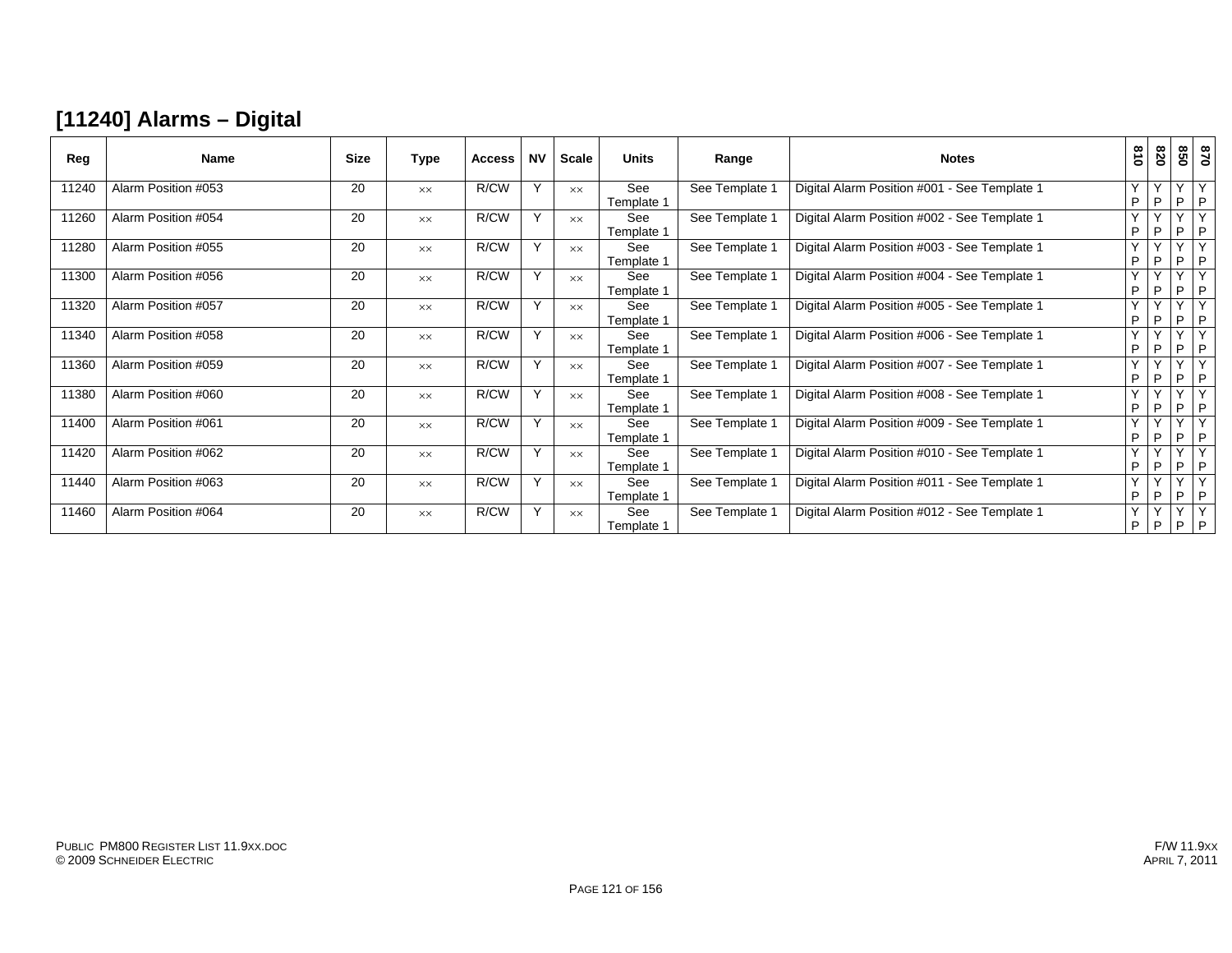### **[11480] Alarms – Boolean**

| Reg   | <b>Name</b>         | <b>Size</b> | Type           | <b>Access</b> | <b>NV</b> | Scale          | <b>Units</b>      | Range          | <b>Notes</b>                                       | $\frac{8}{10}$           | 078                      |                   | 870<br>850    |
|-------|---------------------|-------------|----------------|---------------|-----------|----------------|-------------------|----------------|----------------------------------------------------|--------------------------|--------------------------|-------------------|---------------|
| 11480 | Alarm Position #065 | 20          | $\times\times$ | R/CW          | Y         | $\times\times$ | See<br>Template 2 | See Template 2 | Combinatorial Alarm Position #001 - See Template 2 | $- -$                    | $-$                      | P                 | YY<br> P      |
| 11500 | Alarm Position #066 | 20          | <b>XX</b>      | R/CW          | Y         | $\times\times$ | See<br>Template 2 | See Template 2 | Combinatorial Alarm Position #002 - See Template 2 | $- -$                    | --                       | $\checkmark$<br>P | Y<br> P       |
| 11520 | Alarm Position #067 | 20          | <b>XX</b>      | R/CW          | Y         | $\times\times$ | See<br>Template 2 | See Template 2 | Combinatorial Alarm Position #003 - See Template 2 | $\overline{\phantom{a}}$ | --                       | $\checkmark$<br>P | Y<br>P        |
| 11540 | Alarm Position #068 | 20          | $\times\times$ | R/CW          | Y         | <b>XX</b>      | See<br>Template 2 | See Template 2 | Combinatorial Alarm Position #004 - See Template 2 | $- -$                    | $-$                      | $\checkmark$<br>P | Y<br> P       |
| 11560 | Alarm Position #069 | 20          | $\times\times$ | R/CW          | Y         | <b>XX</b>      | See<br>Template 2 | See Template 2 | Combinatorial Alarm Position #005 - See Template 2 | $\sim$ $\sim$            | $\mathbf{u}$             | $\checkmark$<br>P | Y<br>P        |
| 11580 | Alarm Position #070 | 20          | <b>XX</b>      | R/CW          | Υ         | <b>XX</b>      | See<br>Template 2 | See Template 2 | Combinatorial Alarm Position #006 - See Template 2 | $- -$                    | $\overline{\phantom{a}}$ | $\checkmark$<br>P | Y<br>P        |
| 11600 | Alarm Position #071 | 20          | $\times\times$ | R/CW          | Y         | $\times\times$ | See<br>Template 2 | See Template 2 | Combinatorial Alarm Position #007 - See Template 2 | $- -$                    | $\overline{\phantom{a}}$ | $\checkmark$<br>P | Y<br>P        |
| 11620 | Alarm Position #072 | 20          | $\times\times$ | R/CW          | Y         | $\times\times$ | See<br>Template 2 | See Template 2 | Combinatorial Alarm Position #008 - See Template 2 | $-$                      | $\overline{\phantom{a}}$ | $\checkmark$<br>P | Y<br>P        |
| 11640 | Alarm Position #073 | 20          | <b>XX</b>      | R/CW          | Y         | $\times\times$ | See<br>Template 2 | See Template 2 | Combinatorial Alarm Position #009 - See Template 2 | $\sim$ $\sim$            | $\overline{\phantom{a}}$ | $\checkmark$<br>P | Υ<br>P        |
| 11660 | Alarm Position #074 | 20          | <b>XX</b>      | R/CW          | Y         | <b>XX</b>      | See<br>Template 2 | See Template 2 | Combinatorial Alarm Position #010 - See Template 2 | $-$                      | $\overline{\phantom{a}}$ | $\checkmark$<br>P | Υ<br>P        |
| 11680 | Reserved            | 20          | $***$          | $***$         | $***$     | $***$          | $***$             | $***$          | <b>Reserved For Future Development</b>             | $\overline{\phantom{a}}$ | --                       | $- -$             | $\sim$ $\sim$ |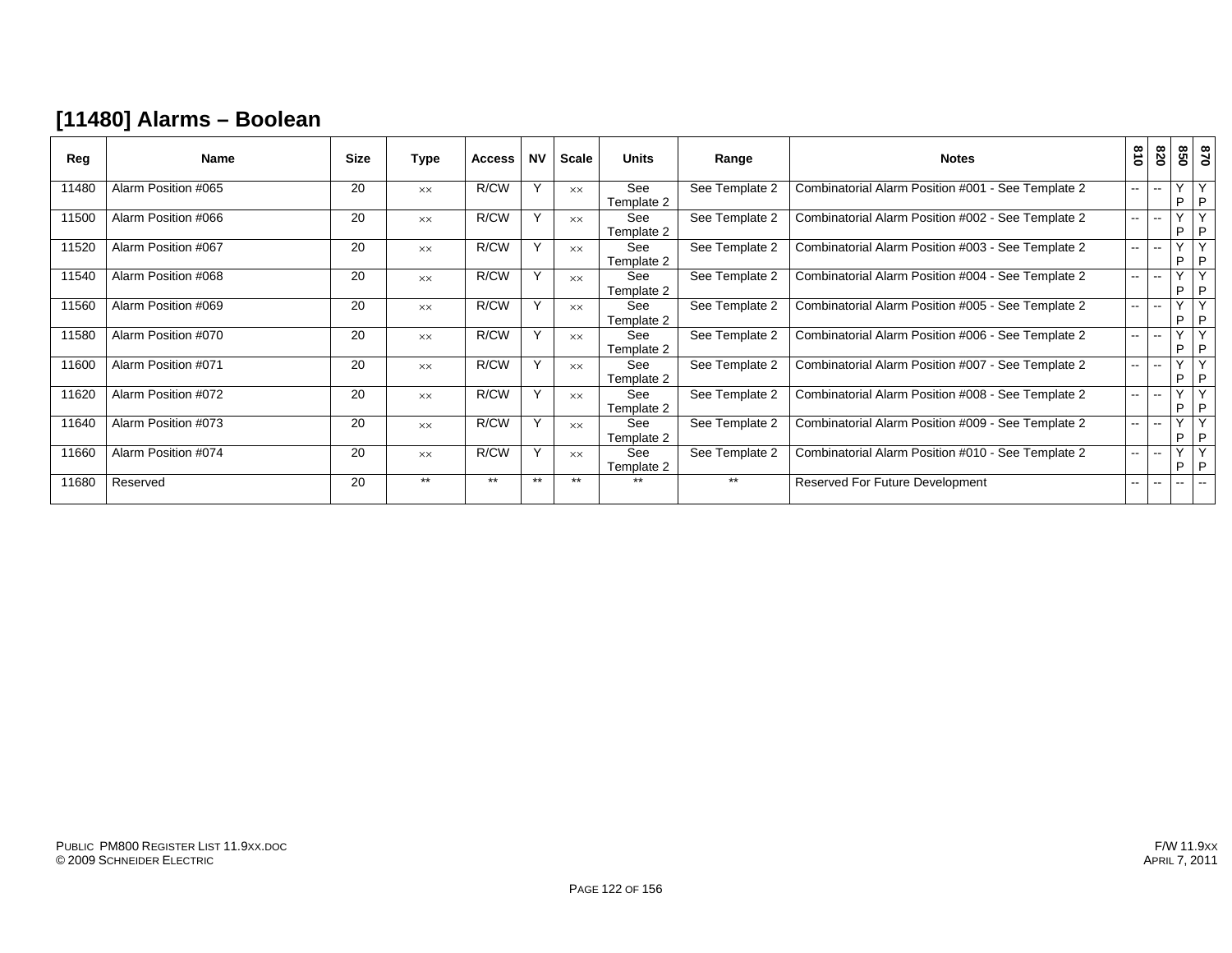### **Alarms – Template 1**

| Reg           | <b>Name</b>              | <b>Size</b>    | <b>Type</b> | <b>Access</b> | <b>NV</b> | <b>Scale</b>   | <b>Units</b>         | Range                                  | <b>Notes</b>                                                                                                                                                                                                                                                                                                                                                                                                                                                                                       | $\frac{8}{10}$   | 078              | 850                 | 028                 |
|---------------|--------------------------|----------------|-------------|---------------|-----------|----------------|----------------------|----------------------------------------|----------------------------------------------------------------------------------------------------------------------------------------------------------------------------------------------------------------------------------------------------------------------------------------------------------------------------------------------------------------------------------------------------------------------------------------------------------------------------------------------------|------------------|------------------|---------------------|---------------------|
| Base          | Unique Identifier        | $\overline{2}$ | Long        | R/CW          | Y         | $\times\times$ | <b>XXXXXXX</b>       | $0 - 0x$ FFFFFFFFF                     | Bits $00 - 07$ = Level $(0 - 9)$<br>Bits $08 - 15 =$ Alarm Type<br>Bits $16 - 31 = Test Register$<br>For Disturbance alarms Test Register is:<br>$1 = Vab$<br>$2 = Vbc$<br>$3 = Vca$<br>$4 = Van$<br>$5 = Vbn$<br>$6 = Vcn$<br>$7 = Vna$<br>$8 = Ia$<br>$9 = lb$<br>$10 = lc$<br>$11 = ln$<br>For Unary Alarms, Test Register is:<br>$1 =$ End of Incremental Energy Interval<br>$2 =$ End of Power Demand Interval<br>3 = End of 1s Meter Update Cycle<br>$4 =$ Reserved<br>$5 = Power up/ reset$ | Y<br>P           | Y<br>$\mathsf P$ | Y<br>P              | Y<br>$\mathsf{P}$   |
| Base<br>$+2$  | Enable/Disable, Priority | $\overline{1}$ | Integer     | R/W           | Y         | XX             | <b>XXXXXXX</b>       | $MSB: 0 - FF$<br>LSB: $0-3$            | MSB:<br>$0x00 = Disabled$ (Default)<br>$0xFF =$ Enabled<br>LSB: Specifies the priority level $0 - 3$                                                                                                                                                                                                                                                                                                                                                                                               | Y<br>P           | Y<br>P           | Υ<br>P              | Y<br>P              |
| Base<br>$+3$  | Label                    | 8              | Character   | R/W           | Y         | $\times\times$ | <b>XXXXXXX</b>       | <b>ASCII</b>                           | 16 Characters                                                                                                                                                                                                                                                                                                                                                                                                                                                                                      | Y<br>$\sf P$     | Y<br>P           |                     | YY<br>$P$ $P$       |
| Base<br>$+11$ | Pickup Value             | $\mathbf{1}$   | Integer     | R/CW          | Y         | $A-F$          | Units/Scale          | $0 - 32,767$                           | Does not apply to digital or unary alarms                                                                                                                                                                                                                                                                                                                                                                                                                                                          | Y<br>P           | Y<br>P           | $\overline{Y}$<br>P | Y<br>P              |
| Base<br>$+12$ | <b>Pickup Delay</b>      | $\mathbf{1}$   | Integer     | R/CW          | Y         | $\times\times$ | 1s<br>100ms<br>Cycle | $0 - 32,767$<br>$0 - 999$<br>$0 - 999$ | <b>Standard Speed Alarms</b><br><b>High Speed Alarms</b><br>Disturbance Alarms<br>Does not apply to digital or unary alarms.                                                                                                                                                                                                                                                                                                                                                                       | Y<br>P           | Y<br>P           | Y<br>P.             | Y<br>P              |
| Base<br>$+13$ | Dropout Value            | $\mathbf{1}$   | Integer     | R/CW          | Y<br>Y    | $A-F$<br>XX    | Units/Scale          | $0 - 32,767$                           | Does not apply to digital or unary alarms.                                                                                                                                                                                                                                                                                                                                                                                                                                                         | Y<br>$\mathsf P$ | Y<br>P           | Y.<br>P             | Y<br>$\mathsf P$    |
| Base<br>$+14$ | <b>Dropout Delay</b>     | $\overline{1}$ | Integer     | R/CW          | Y         | XX             | 1s<br>100ms<br>Cycle | $0 - 32,767$<br>$0 - 999$<br>$0 - 999$ | <b>Standard Speed Alarms</b><br><b>High Speed Alarms</b><br><b>Disturbance Alarms</b><br>Does not apply to digital or unary alarms.                                                                                                                                                                                                                                                                                                                                                                | Y<br>P           | Y<br>P           | Y<br>P.             | $\overline{Y}$<br>P |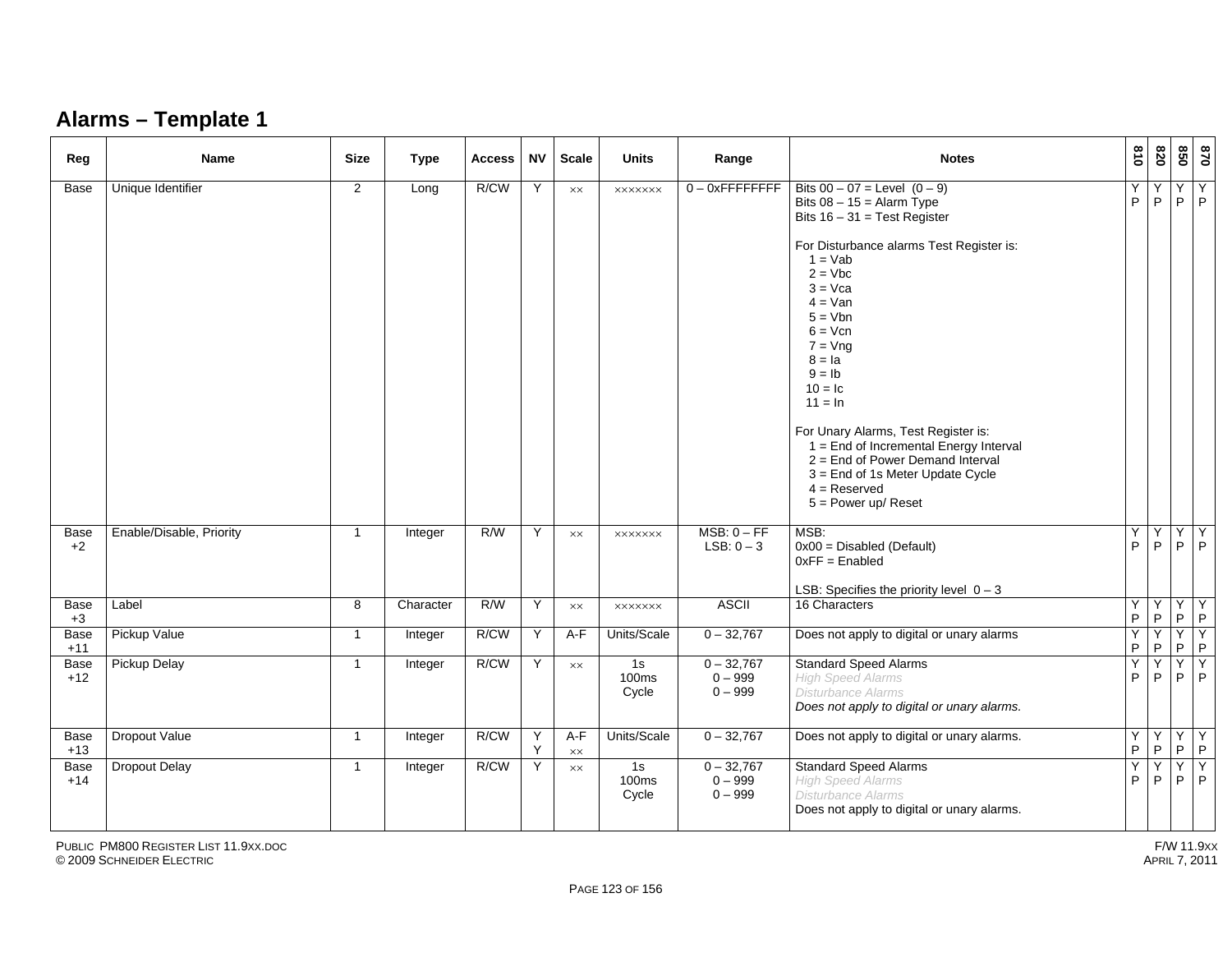| Reg           | Name              | <b>Size</b> | Type          | <b>Access</b> | <b>NV</b> | Scale          | <b>Units</b>   | Range              | <b>Notes</b>                                                                                                                                                                                                   | 018             | 078           |                   | 870<br>850    |
|---------------|-------------------|-------------|---------------|---------------|-----------|----------------|----------------|--------------------|----------------------------------------------------------------------------------------------------------------------------------------------------------------------------------------------------------------|-----------------|---------------|-------------------|---------------|
| Base<br>$+15$ | Reserved          |             | <b>XX</b>     | <b>XX</b>     | <b>XX</b> | $\times\times$ | <b>XXXXXXX</b> | <b>XXXXXXX</b>     | Reserved for future development                                                                                                                                                                                | --              | $\sim$ $\sim$ | $- -$             | $\sim$ $\sim$ |
| Base<br>$+16$ | Datalog Specifier | 2           | <b>Bitmap</b> | R/CW          | Y         | <b>XX</b>      | <b>XXXXXXX</b> | $0 - 0x$ FFFFFFFFF | Bit $00 =$ Datalog #1<br>Bit 01 = Datalog #2<br>Bit $02 =$ Datalog #3<br>Bit $08 =$ Datalog #4                                                                                                                 | Y<br>. P        | Y<br>P        | Y<br>P            | Y<br>P        |
| Base<br>$+18$ | <b>WFC Mode</b>   |             | Integer       | R/CW          | Y         | <b>XX</b>      | <b>XXXXXXX</b> | $0 - 0x$ FFFF      | Bits $00 - 03$ = Channel Format $(0 - 10)$<br>Bits $04 - 07 =$ Decimation $(0 - 6)$<br>Bits $08 - 11$ = History Cycles $(0 - 10)$<br>Bit 12 - Steady State Waveform Capture<br>Bit 13 - Fixed Waveform Capture | v<br>. <b>P</b> | Y<br>P        | $\checkmark$<br>P | Y<br>P        |
| Base<br>$+19$ | <b>WFC Cycles</b> |             | Integer       | R/CW          | Υ         | <b>XX</b>      | <b>XXXXXXX</b> | $0 - 0x$ FFFF      | Number of Cycles                                                                                                                                                                                               | ΥI<br>P         | $\cdot$ P     | YY<br>$-1P$       | Y<br>P        |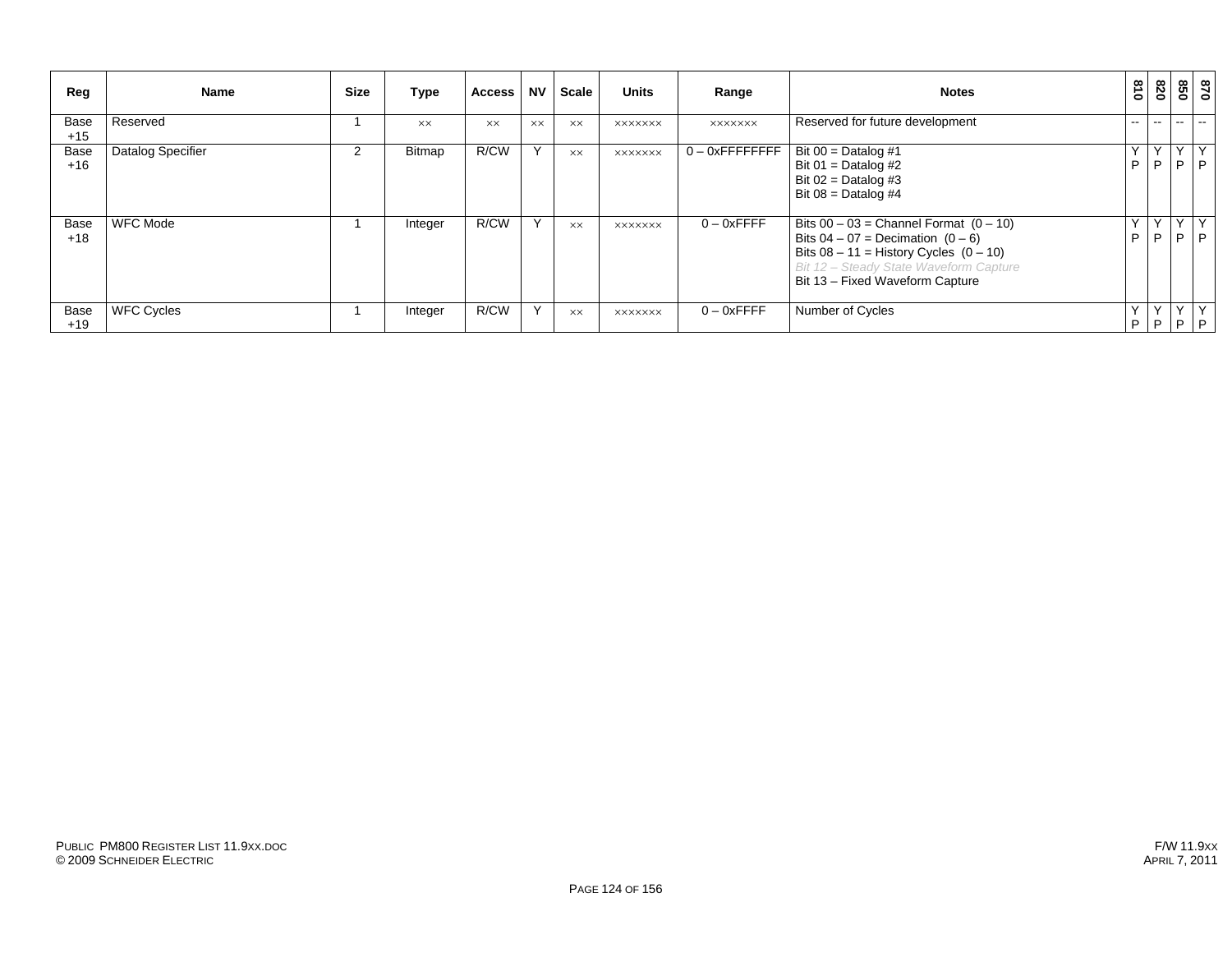### **Alarms – Template 2**

| Reg           | <b>Name</b>              | <b>Size</b>    | Type           | <b>Access</b>  | <b>NV</b> | <b>Scale</b> | <b>Units</b>   | Range                         | <b>Notes</b>                                                                                                                                                                                                   | $\frac{8}{10}$ | 078              | 850                  | 028                 |
|---------------|--------------------------|----------------|----------------|----------------|-----------|--------------|----------------|-------------------------------|----------------------------------------------------------------------------------------------------------------------------------------------------------------------------------------------------------------|----------------|------------------|----------------------|---------------------|
| Base          | Unique Identifier        | $\overline{2}$ | Long           | R/CW           | Y         | XX           | <b>XXXXXXX</b> | $0 - 0x$ FFFFFFFFF            | Bits $00 - 07$ = Level $(0 - 9)$<br>Bits $08 - 15 =$ Alarm Type<br>Bits $16 - 31 = Test Register$                                                                                                              | Y<br>P         | Y<br>P           | Y<br>P               | Y<br>P              |
| Base<br>$+2$  | Enable/Disable, Priority |                | Integer        | R/W            | Y         | <b>XX</b>    | <b>XXXXXXX</b> | $MSB: 0 - FF$<br>$LSB: 0 - 3$ | $MSB: 0x00 = Disable: 0xFF = Enable$<br>LSB: Specifies the priority level $0 - 3$                                                                                                                              | Y<br>P         | Y<br>P           | $\overline{Y}$<br>P. | Υ<br>P              |
| Base<br>$+3$  | Label                    | 8              | Character      | R/W            | Y         | <b>XX</b>    | <b>XXXXXXX</b> | <b>ASCII</b>                  | 16 Characters                                                                                                                                                                                                  | Y<br>P         | Y<br>P           | Y<br>P.              | Υ<br>$\mathsf{P}$   |
| Base<br>$+11$ | Alarm test list          | 4              | Long           | R/CW           | Y         | <b>XX</b>    | <b>XXXXXXX</b> | $0 - 74$                      | Alarm test list (position # in the normal alarm list)                                                                                                                                                          | Y<br>P         | Y<br>$\mathsf P$ | Y<br>P.              | $\overline{Y}$<br>P |
| Base<br>$+15$ | Reserved                 |                | $\times\times$ | $\times\times$ | <b>XX</b> | <b>XX</b>    | <b>XXXXXXX</b> | <b>XXXXXXX</b>                | Reserved for future development                                                                                                                                                                                | $- -$          |                  |                      |                     |
| Base<br>$+16$ | Datalog Specifier        | $\overline{2}$ | Bitmap         | R/CW           | Y         | <b>XX</b>    | <b>XXXXXXX</b> | $0 - 0x$ FFFFFFFFF            | Bit $00 =$ Datalog #1<br>Bit $01 =$ Datalog #2<br>Bit $02 =$ Datalog #3<br>Bit $08 =$ Datalog #4                                                                                                               | Y<br>P         | Y<br>P           | Y<br>P.              | Y<br>P              |
| Base<br>$+18$ | <b>WFC Mode</b>          |                | Integer        | R/CW           | Y         | <b>XX</b>    | <b>XXXXXXX</b> | $0 - 0x$ FFFF                 | Bits $00 - 03$ = Channel Format $(0 - 10)$<br>Bits $04 - 07 =$ Decimation $(0 - 6)$<br>Bits $08 - 11$ = History Cycles $(0 - 10)$<br>Bit 12 - Steady State Waveform Capture<br>Bit 13 - Fixed Waveform Capture | Y<br>P         | P                | YY<br>P.             | Y<br>P              |
| Base<br>$+19$ | <b>WFC Cycles</b>        |                | Integer        | R/CW           | Y         | <b>XX</b>    | <b>XXXXXXX</b> | $0 - 0x$ FFFF                 | Number of Cycles                                                                                                                                                                                               | Y<br>P         | P                |                      | YYY<br>$P$   $P$    |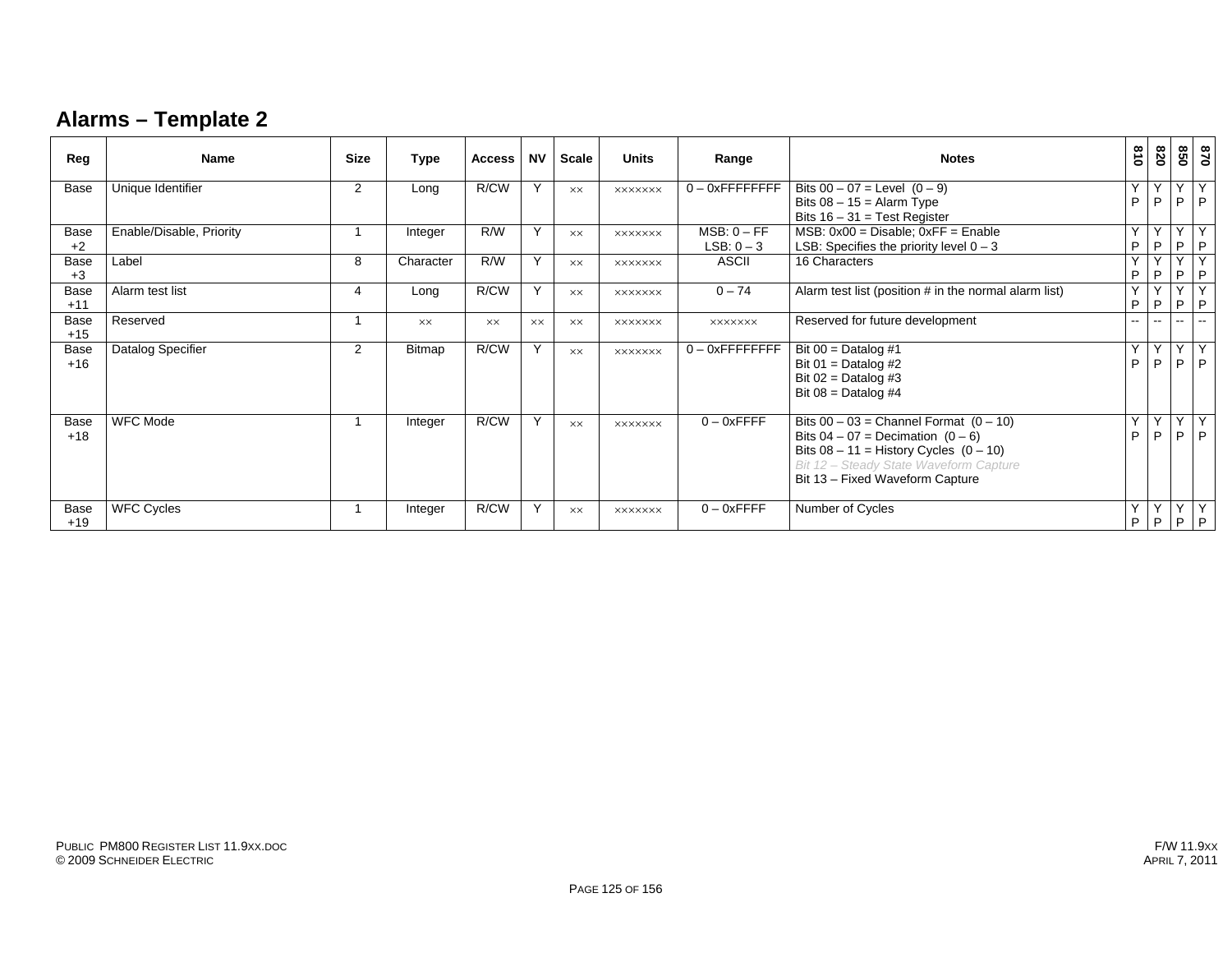# **[11700] Floating Point Metering Registers**

### **[11700] 1s Metering – Current**

| Reg   | Name                     | <b>Size</b> | Type  | <b>Access</b> | <b>NV</b> | Scale                    | <b>Units</b> | Range | <b>Notes</b>                       | 018               | 078 | 850               | 0/8          |
|-------|--------------------------|-------------|-------|---------------|-----------|--------------------------|--------------|-------|------------------------------------|-------------------|-----|-------------------|--------------|
| 11700 | Current, Phase A         | ົ           | Float | <b>RO</b>     | N         |                          | Amps         |       | <b>RMS</b>                         | Υ<br>D            | I P | $\mathbf{v}$<br>P | $\vee$<br> P |
| 11702 | Current, Phase B         |             | Float | <b>RO</b>     | N         |                          | Amps         |       | <b>RMS</b>                         | Υ<br>D            | I P | $\sqrt{}$<br>I P  | l v l<br> P  |
| 11704 | Current, Phase C         |             | Float | <b>RO</b>     | N         |                          | Amps         |       | <b>RMS</b>                         | $\checkmark$<br>D | P   | $\sqrt{}$<br>I P  | $\vee$<br> P |
| 11706 | Current, Neutral         |             | Float | <b>RO</b>     | N         | $\overline{\phantom{a}}$ | Amps         |       | <b>RMS</b><br>4-wire system only   | Υ<br>D            | I P | P                 | $\vee$<br> P |
| 11708 | Current, Ground          |             | Float | <b>RO</b>     | N         |                          | Amps         |       | <b>RMS</b><br>4-wire system only   | $\checkmark$<br>P | IP. | I P               | $\sim$<br> P |
| 11710 | Current, 3-Phase Average | っ           | Float | <b>RO</b>     | N         |                          | Amps         |       | Calculated mean of Phases A, B & C | Υ<br>P            | I P | $\sqrt{}$         | l v.<br> P P |

#### **[11712] 1s Metering – Voltage**

| Reg   | <b>Name</b>          | <b>Size</b>    | Type  | <b>Access</b> | <b>NV</b> | Scale | <b>Units</b> | Range | <b>Notes</b>                                                                     | $\frac{8}{10}$    | 078               | 098          | <b>970</b>                 |
|-------|----------------------|----------------|-------|---------------|-----------|-------|--------------|-------|----------------------------------------------------------------------------------|-------------------|-------------------|--------------|----------------------------|
| 11712 | Voltage, A-B         | $\overline{2}$ | Float | <b>RO</b>     | N         |       | Volts        |       | RMS Voltage measured between A & B                                               | $\vee$<br>P       | Y.<br>. P         | $\vee$<br>P. | P                          |
| 11714 | Voltage, B-C         | $\overline{2}$ | Float | <b>RO</b>     | N         |       | Volts        |       | RMS Voltage measured between B & C                                               | $\checkmark$<br>P | Y<br>P            | P.           | P                          |
| 11716 | Voltage, C-A         | $\overline{2}$ | Float | <b>RO</b>     | N         |       | Volts        |       | RMS Voltage measured between C & A                                               | $\checkmark$<br>P | $\mathsf{Y}$<br>P | $\vee$<br>P. | P                          |
| 11718 | Voltage, L-L Average | 2              | Float | <b>RO</b>     | N         |       | Volts        |       | RMS 3 Phase Average L-L Voltage                                                  | $\checkmark$<br>P | Y<br>P            | $\vee$<br>P. | $\mathcal{N}$<br>P         |
| 11720 | Voltage, A-N         | 2              | Float | <b>RO</b>     |           |       | Volts        |       | RMS Voltage measured between A & N<br>4-wire system only                         | $\checkmark$<br>P | v<br>P            | $\vee$<br>P. | $\lambda$<br>P             |
| 11722 | Voltage, B-N         | 2              | Float | <b>RO</b>     | N         |       | Volts        |       | RMS Voltage measured between B & N<br>4-wire system only                         | v<br>P            | Y<br>P            | $\vee$<br>P. | P                          |
| 11724 | Voltage, C-N         | 2              | Float | <b>RO</b>     |           |       | Volts        |       | RMS Voltage measured between C & N<br>4-wire system only                         | P                 | Y<br>P.           | $\vee$       | $\mathcal{N}$<br>$P$   $P$ |
| 11726 | Voltage, N-G         | 2              | Float | <b>RO</b>     |           |       | Volts        |       | RMS Voltage measured between N & G<br>4-wire system with 4 element metering only | $\checkmark$<br>P | Y<br>P            | $\vee$<br>P  | Y<br>P                     |
| 11728 | Voltage, L-N Average | 2              | Float | <b>RO</b>     |           |       | Volts        |       | RMS 3-Phase Average L-N Voltage                                                  | $\checkmark$<br>P | . Y<br>P.         | $\vee$       | Y<br>$P$   $P$             |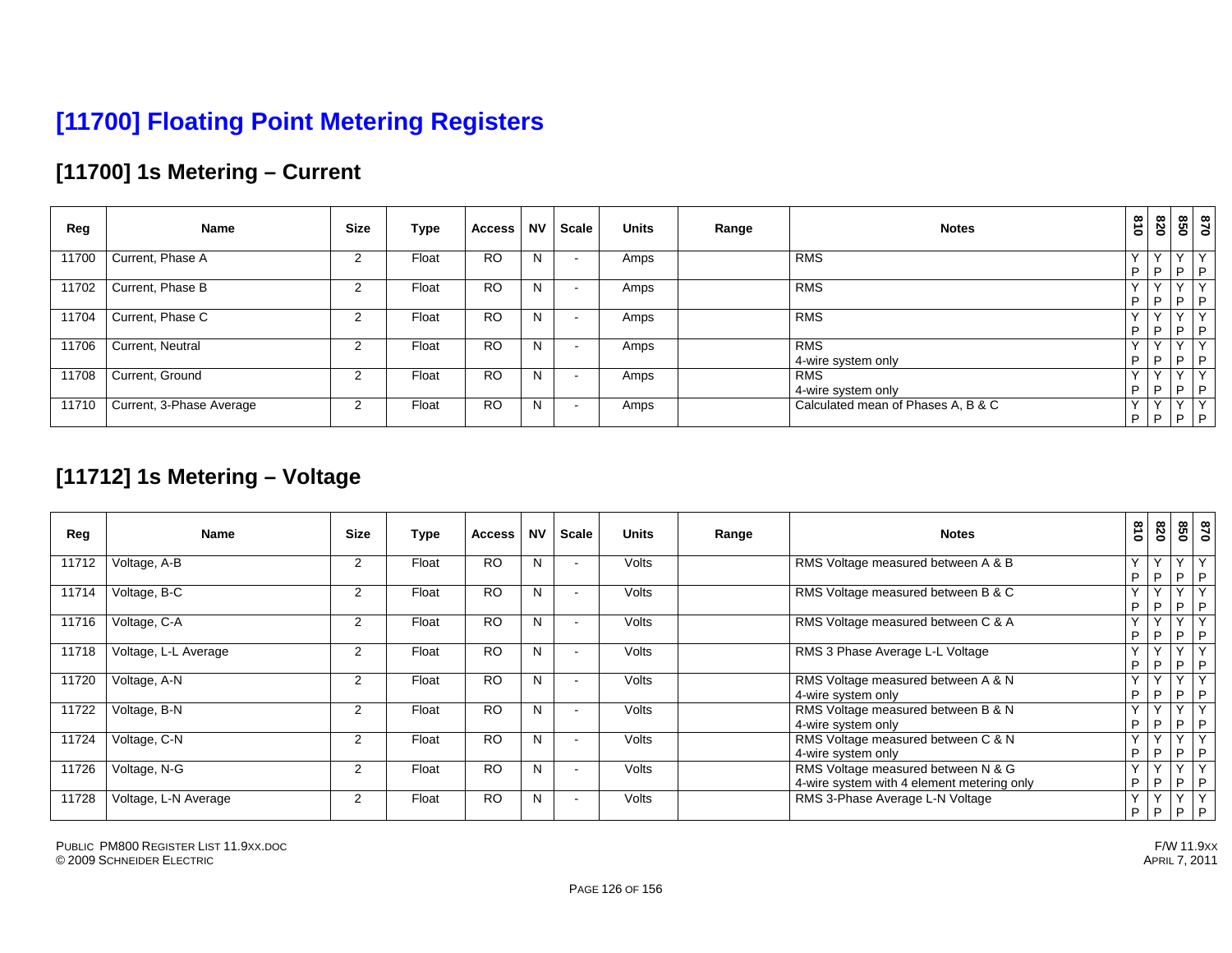### **[11730] 1s Metering – Power**

| Reg   | <b>Name</b>             | <b>Size</b>    | Type  | <b>Access</b>   | <b>NV</b> | <b>Scale</b> | <b>Units</b> | Range | <b>Notes</b>                             | 018    | 078          |                         | 850<br>870              |
|-------|-------------------------|----------------|-------|-----------------|-----------|--------------|--------------|-------|------------------------------------------|--------|--------------|-------------------------|-------------------------|
| 11730 | Real Power, Phase A     | $\overline{2}$ | Float | <b>RO</b>       | N         |              | W            |       | Real Power (PA)                          | Y      | Y.           | $\overline{Y}$          | Y                       |
|       |                         |                |       |                 |           |              |              |       | 4-wire system only                       | P      | P            | P.                      | P                       |
| 11732 | Real Power, Phase B     | $\overline{2}$ | Float | <b>RO</b>       | N         |              | W            |       | Real Power (PB)                          | Y      | Y            | Y                       | Y                       |
|       |                         |                |       |                 |           |              |              |       | 4-wire system only                       | P      | P            | P                       | P                       |
| 11734 | Real Power, Phase C     | $\overline{2}$ | Float | <b>RO</b>       | N         |              | W            |       | Real Power (PC)                          | $\vee$ | $\checkmark$ | $\overline{\mathsf{v}}$ | $\overline{\mathsf{v}}$ |
|       |                         |                |       |                 |           |              |              |       | 4-wire system only                       | P      | P            | P                       | P                       |
| 11736 | Real Power, Total       | 2              | Float | <b>RO</b>       | N         |              | W            |       | 4-wire system = $PA+PB+PC$               | Y      | $\checkmark$ | Y                       | $\vee$                  |
|       |                         |                |       |                 |           |              |              |       | 3-wire system $=$ 3-Phase real power     | P      | P            | P                       | P                       |
| 11738 | Reactive Power, Phase A | $\overline{2}$ | Float | <b>RO</b>       | N         |              | VAr          |       | Reactive Power (QA)                      | Y      | $\checkmark$ | $\checkmark$            | $\overline{\mathsf{v}}$ |
|       |                         |                |       |                 |           |              |              |       | 4-wire system only                       | P      | P            | P                       | P                       |
| 11740 | Reactive Power, Phase B | $\overline{2}$ | Float | <b>RO</b>       | N.        |              | VAr          |       | Reactive Power (QB)                      | Y      | Y            | Y                       | Y                       |
|       |                         |                |       |                 |           |              |              |       | 4-wire system only                       | P      | P            | P                       | P                       |
| 11742 | Reactive Power, Phase C | $\overline{2}$ | Float | <b>RO</b>       | N         |              | VAr          |       | Reactive Power (QC)                      | Y      | $\checkmark$ | $\checkmark$            | $\overline{Y}$          |
|       |                         |                |       |                 |           |              |              |       | 4-wire system only                       | P      | P            | P.                      | P                       |
| 11744 | Reactive Power, Total   | 2              | Float | <b>RO</b>       | N         |              | VAr          |       | 4-wire system = $QA+QB+QC$               | Y      | Y            | Y                       | Y                       |
|       |                         |                |       |                 |           |              |              |       | 3 wire system $=$ 3-Phase reactive power | P      | P            | P                       | P                       |
| 11746 | Apparent Power, Phase A | $\overline{2}$ | Float | <b>RO</b>       | N         |              | <b>VA</b>    |       | Apparent Power (SA)                      | Y      | $\checkmark$ | $\overline{\mathsf{v}}$ | $\overline{\mathsf{v}}$ |
|       |                         |                |       |                 |           |              |              |       | 4-wire system only                       | P      | P            | P                       | P                       |
| 11748 | Apparent Power, Phase B | $\overline{2}$ | Float | <b>RO</b>       | N         |              | VA           |       | Apparent Power (SB)                      | Y      | Y            | Y                       | Y                       |
|       |                         |                |       |                 |           |              |              |       | 4-wire system only                       | P      | P            | P                       | P                       |
| 11750 | Apparent Power, Phase C | $\overline{2}$ | Float | $\overline{RO}$ | N         |              | VA           |       | Apparent Power (SC)                      | Y      | $\checkmark$ | $\overline{\mathsf{Y}}$ | $\overline{Y}$          |
|       |                         |                |       |                 |           |              |              |       | 4-wire system only                       | P      | P            | P.                      | P                       |
| 11752 | Apparent Power, Total   | 2              | Float | <b>RO</b>       | N         |              | VA           |       | $4\text{-wire system} = SA + SB + SC$    | Y      | Y            | Y                       | Y                       |
|       |                         |                |       |                 |           |              |              |       | 3-wire system = 3-Phase apparent power   | P      | P            | P.                      | $\mathsf P$             |

### **[11754] 1s Metering – Power Factor**

| Reg   | <b>Name</b>                | <b>Size</b> | Type  | <b>Access</b> | <b>NV</b> | <b>Scale</b> | <b>Units</b> | Range | <b>Notes</b>                                            | $\frac{3}{10}$ | 078          |    | 87<br>85             |
|-------|----------------------------|-------------|-------|---------------|-----------|--------------|--------------|-------|---------------------------------------------------------|----------------|--------------|----|----------------------|
| 11754 | True Power Factor, Phase A |             | Float | <b>RO</b>     | N         |              |              |       | Derived using the complete harmonic content of real and | $\checkmark$   | $\checkmark$ |    | YY<br>$\overline{a}$ |
|       |                            |             |       |               |           |              |              |       | apparent power.<br>4-wire system only                   | D              | P            | D. |                      |
| 11756 | True Power Factor, Phase B |             | Float | <b>RO</b>     | N         |              |              |       | Derived using the complete harmonic content of real and | $\checkmark$   | $\checkmark$ |    | YY                   |
|       |                            |             |       |               |           |              |              |       | apparent power.                                         | D              | <b>P</b>     |    | P                    |
|       |                            |             |       |               |           |              |              |       | 4-wire system only                                      |                |              |    |                      |
| 11758 | True Power Factor, Phase C |             | Float | <b>RO</b>     | N         |              |              |       | Derived using the complete harmonic content of real and | $\mathbf{v}$   | $\vee$       |    | YY                   |
|       |                            |             |       |               |           |              |              |       | apparent power.                                         | D              | P            |    | $P$ $P$              |
|       |                            |             |       |               |           |              |              |       | 4-wire system only                                      |                |              |    |                      |
| 11760 | True Power Factor, Total   |             | Float | <b>RO</b>     | N         |              |              |       | Derived using the complete harmonic content of real and | $\sqrt{}$      | $\checkmark$ | Y  | Y                    |
|       |                            |             |       |               |           |              |              |       | apparent power                                          | D              | i P          |    | $P$ $P$              |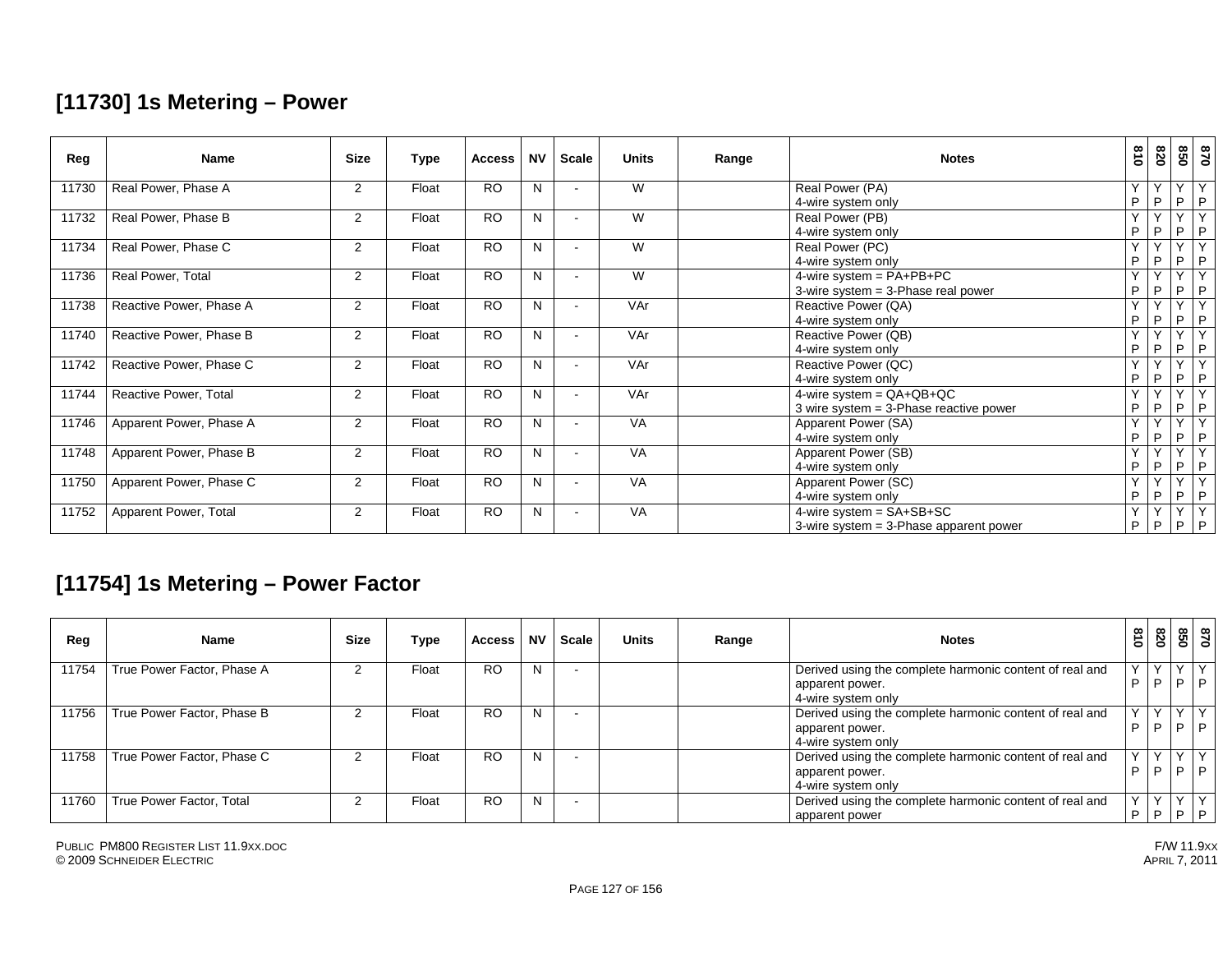### **[11762] 1s Metering – Frequency**

| Reg   | Name      | <b>Size</b> | Type  | Access    | <b>NV</b> | <b>Scale</b> l | <b>Units</b> | Range | <b>Notes</b>                                                                                              | $\frac{3}{2}$      | 078 |                  | $\infty$ $\infty$<br>813 |
|-------|-----------|-------------|-------|-----------|-----------|----------------|--------------|-------|-----------------------------------------------------------------------------------------------------------|--------------------|-----|------------------|--------------------------|
| 11762 | Frequency |             | Float | RO        | N.        |                | Hz           |       | Frequency of circuits being monitored. If the frequency is<br>out of range, the register will be -32,768. | $\mathcal{L}$<br>D | D   | $\sqrt{1}$<br> D |                          |
| 11764 | Reserved  | 36          | Float | <b>RO</b> | N.        |                |              |       |                                                                                                           | $\Box$             |     |                  | $P$ $P$ $P$              |

### **[11800] 1s Metering - Energy**

| Reg   | <b>Name</b>                                                | <b>Size</b>    | Type  | <b>Access</b>  | <b>NV</b> | <b>Scale</b> | <b>Units</b> | Range | <b>Notes</b>                                                             | 018     | 078               | 09                           | 028                                     |
|-------|------------------------------------------------------------|----------------|-------|----------------|-----------|--------------|--------------|-------|--------------------------------------------------------------------------|---------|-------------------|------------------------------|-----------------------------------------|
| 11800 | Energy, Real In                                            | 2              | Float | R <sub>O</sub> | N         |              | <b>WH</b>    |       | 3-Phase total real energy into the load                                  | Y<br>P  | v<br>P            | $\checkmark$<br>P            | $\mathsf{P}$                            |
| 11802 | Energy, Reactive In                                        | $\overline{2}$ | Float | <b>RO</b>      | N         |              | VArH         |       | 3-Phase total reactive energy into the load                              | Y<br>P  | P                 | $\checkmark$<br>P            | $\overline{\mathsf{v}}$<br>P            |
| 11804 | Energy, Real Out                                           | 2              | Float | <b>RO</b>      | N         |              | WH           |       | 3-Phase total real energy out of the load                                | Y<br>P  | P                 | $\checkmark$<br>P            | $\overline{\mathsf{v}}$<br>$\mathsf{P}$ |
| 11806 | Energy, Reactive Out                                       | 2              | Float | <b>RO</b>      | N         |              | VArH         |       | 3-Phase total reactive energy out of the load                            | Y<br>P  | $\checkmark$<br>P | $\checkmark$<br>P            | $\mathsf{v}$<br>P                       |
| 11808 | Energy, Real Total (signed/absolute)                       | 2              | Float | <b>RO</b>      | N         |              | <b>WH</b>    |       | Total Real Energy In, Out or In + Out                                    | Y<br>P  | $\checkmark$<br>P | $\vee$<br>P                  | $\overline{\mathsf{v}}$<br>P            |
| 11810 | Energy, Reactive Total<br>(signed/absolute)                | 2              | Float | <b>RO</b>      | N         |              | VArH         |       | Total Reactive Energy In, Out or In + Out                                | Y<br>P  | P                 | $\checkmark$<br>P            | P                                       |
| 11812 | Energy, Apparent                                           | 2              | Float | <b>RO</b>      | N         |              | <b>VAH</b>   |       | 3-Phase total apparent energy                                            | Y<br>P  | P                 | $\checkmark$<br>P            | $\checkmark$<br>$\mathsf{P}$            |
| 11814 | Energy, Conditional Real In                                | 2              | Float | <b>RO</b>      | N         |              | WH           |       | 3-Phase total accumulated conditional real energy into the<br>load       | v<br>P  | $\vee$<br>P       | $\overline{\mathsf{v}}$<br>P | $\overline{\mathsf{v}}$<br>P            |
| 11816 | Energy, Conditional Reactive In                            | $\overline{2}$ | Float | <b>RO</b>      | N         |              | VArH         |       | 3-Phase total accumulated conditional reactive energy into<br>the load   | P       | Y<br>P            | $\vee$<br>P                  | Y<br>P                                  |
| 11818 | Energy, Conditional Real Out                               | 2              | Float | <b>RO</b>      | N         |              | WH           |       | 3-Phase total accumulated conditional real energy out of<br>the load     | Y<br>P  | $\checkmark$<br>P | Y<br>P                       | $\overline{Y}$<br>P                     |
| 11820 | Energy, Conditional Reactive Out                           | 2              | Float | <b>RO</b>      | N         |              | VArH         |       | 3-Phase total accumulated conditional reactive energy out<br>of the load | Y.<br>P | Y<br>P            | Y<br>P.                      | Y<br>$\mathsf{P}$                       |
| 11822 | Energy, Conditional Apparent                               | 2              | Float | <b>RO</b>      | N         |              | VAH          |       | 3-Phase total accumulated conditional apparent energy                    | Y<br>P  | $\vee$<br>P       | Y<br>P                       | Y<br>P                                  |
| 11824 | Energy, Incremental Real In, Last<br>Complete Interval     | 2              | Float | <b>RO</b>      | N         |              | WH           |       | 3-Phase total accumulated incremental real energy into<br>the load       | Y<br>P  | P                 | $\checkmark$<br>P            | $\overline{\mathsf{v}}$<br>$\mathsf{P}$ |
| 11826 | Energy. Incremental Reactive In, Last<br>Complete Interval | 2              | Float | <b>RO</b>      | N         |              | VArH         |       | 3-Phase total accumulated incremental reactive energy<br>into the load   | Y.<br>P | Y<br>P            | Y<br>P                       | $\overline{Y}$<br>P                     |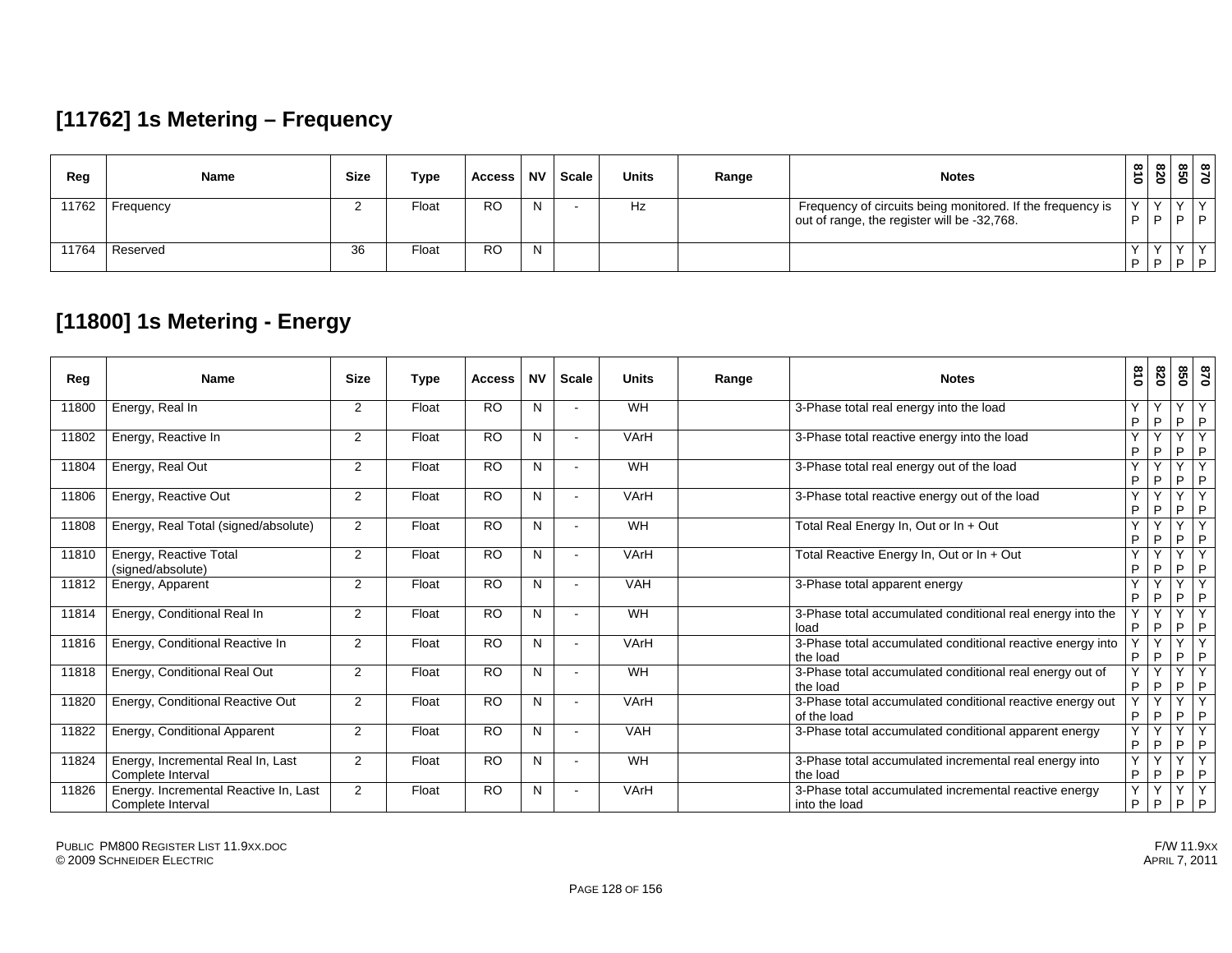| Reg   | Name                                                        | <b>Size</b>    | <b>Type</b> | <b>Access</b>   | <b>NV</b>      | <b>Scale</b>               | <b>Units</b>     | Range | <b>Notes</b>                                                             | 018               | 078     | 020                                            | 0/8              |
|-------|-------------------------------------------------------------|----------------|-------------|-----------------|----------------|----------------------------|------------------|-------|--------------------------------------------------------------------------|-------------------|---------|------------------------------------------------|------------------|
| 11828 | Energy, Incremental Real Out, Last<br>Complete Interval     | 2              | Float       | $\overline{RO}$ | N              | $\sim$                     | WH               |       | 3-Phase total accumulated incremental real energy out of<br>the load     | P                 | $\sf P$ | Y<br>$\sf P$                                   | Y<br>P           |
| 11830 | Energy, Incremental Reactive Out,<br>Last Complete Interval | 2              | Float       | <b>RO</b>       | N              | $\sim$                     | VArH             |       | 3-Phase total accumulated incremental reactive energy out<br>of the load | Y<br>P            | Y<br>P  | Ÿ<br>$\sf P$                                   | Y<br>P           |
| 11832 | Energy, Incremental Apparent, Last<br>Complete Interval     | 2              | Float       | RO              | N              | $\sim$                     | <b>VAH</b>       |       | 3-Phase total accumulated incremental apparent energy                    | Y<br>P            | Y<br>P  | $Y$ $Y$<br>P                                   | P                |
| 11834 | Reserved                                                    | 2              | Float       | <b>RO</b>       | N              | $\overline{a}$             | $\overline{a}$   |       |                                                                          | Y<br>$\mathsf{P}$ | Y<br>P  | Y<br>P                                         | Y<br> P          |
| 11836 | Energy, Incremental Real In, Present<br>Interval            | 2              | Float       | <b>RO</b>       | N              | $\blacksquare$             | WH               |       | 3-Phase total accumulated incremental real energy into<br>the load       | Y<br>$\mathsf P$  | Y<br>P  | Y<br>P                                         | Y<br>$\mathsf P$ |
| 11838 | Energy. Incremental Reactive In,<br>Present Interval        | $\overline{2}$ | Float       | <b>RO</b>       | $\overline{N}$ | $\sim$                     | VArH             |       | 3-Phase total accumulated incremental reactive energy<br>into the load   | Υ<br>P            | Ÿ<br>P  | Υ<br>P                                         | Y<br> P          |
| 11840 | Energy, Incremental Real Out,<br>Present Interval           | 2              | Float       | <b>RO</b>       | N              |                            | WH               |       | 3-Phase total accumulated incremental real energy out of<br>the load     | Y<br>P            | Y<br>P  | Y<br>P                                         | Y<br> P          |
| 11842 | Energy, Incremental Reactive Out,<br>Present Interval       | 2              | Float       | RO.             | N              | $\tilde{\phantom{a}}$      | VArH             |       | 3-Phase total accumulated incremental reactive energy out<br>of the load | Y<br>P            | Y<br>P  | Y<br>$\mathsf P$                               | Y<br> P          |
| 11844 | Energy, Incremental Apparent,<br>Present Interval           | 2              | Float       | <b>RO</b>       | N              | $\sim$                     | VAH              |       | 3-Phase total accumulated incremental apparent energy                    | Y<br>P            | Y<br>P. | $Y$ $Y$<br>$\mathsf{P}$                        | P                |
| 11846 | Energy, Reactive, Quadrant 1                                | 2              | Float       | <b>RO</b>       | N              | $\sim$                     | VArH             |       | 3-Phase total accumulated incremental reactive energy -<br>quadrant 1    | Y<br>P            | Y<br>P. | YY<br>P                                        | P                |
| 11848 | Energy, Reactive, Quadrant 2                                | 2              | Float       | <b>RO</b>       | $\overline{N}$ | $\blacksquare$             | VArH             |       | 3-Phase total accumulated incremental reactive energy -<br>quadrant 2    | Y<br>P            | Y<br>P  | $Y$ $Y$<br>$P$ $P$                             |                  |
| 11850 | Energy, Reactive, Quadrant 3                                | 2              | Float       | RO              | N              | $\sim$                     | VArH             |       | 3-Phase total accumulated incremental reactive energy -<br>quadrant 3    | Y<br>P            | Y<br>P  | $\begin{array}{c c}\nY \\ P \\ P\n\end{array}$ |                  |
| 11852 | Energy, Reactive, Quadrant 4                                | $\overline{2}$ | Float       | <b>RO</b>       | $\overline{N}$ | $\mathcal{L}_{\mathbf{r}}$ | VArH             |       | 3-Phase total accumulated incremental reactive energy -<br>quadrant 4    | Υ<br>P            | Ÿ<br>P  | $Y$ $Y$<br>$P$ $P$                             |                  |
| 11854 | <b>Cumulative Usage</b><br>Input Channel #1                 | 2              | Float       | $\overline{RO}$ | N              | $\overline{a}$             | (2)              |       | The user must identify the units to be used in the<br>accumulation.      | Y<br>P            | Y<br>P  | YY<br>P                                        | P                |
| 11856 | <b>Cumulative Usage</b><br>Input Channel #2                 | 2              | Float       | <b>RO</b>       | N              | $\tilde{\phantom{a}}$      | (2)              |       | The user must identify the units to be used in the<br>accumulation.      | Y<br>P            | Y<br>P  | $Y$ $Y$<br>$\mathsf P$                         | P                |
| 11858 | Cumulative Usage<br>Input Channel #3                        | 2              | Float       | <b>RO</b>       | N              | $\sim$                     | (2)              |       | The user must identify the units to be used in the<br>accumulation.      | Y<br>P            | Y<br>P  | $Y$ $Y$<br>P                                   | P                |
| 11860 | <b>Cumulative Usage</b><br>Input Channel #4                 | 2              | Float       | <b>RO</b>       | N              | $\overline{\phantom{a}}$   | $\overline{(2)}$ |       | The user must identify the units to be used in the<br>accumulation.      | Y<br>P            | Υ<br>P  | Y<br>P                                         | Υ<br> P          |
| 11862 | Cumulative Usage<br>Input Channel #5                        | 2              | Float       | $\overline{RO}$ | N              | $\blacksquare$             | (2)              |       | The user must identify the units to be used in the<br>accumulation.      | Y<br>P            | Υ<br>P  | Y<br>$\mathsf P$                               | Y<br>$\sf P$     |
| 11864 | Energy, Real 3-Phase Total<br>Usage Today                   | 2              | Float       | $\overline{RO}$ | $\mathsf{N}$   | $\overline{a}$             | WH               |       |                                                                          | Y<br>$\sf P$      | Y<br>P  | Y<br>P                                         | Y<br>P           |
| 11866 | Energy, Real 3-Phase Total<br>Usage Yesterday               | 2              | Float       | <b>RO</b>       | N              | $\sim$                     | WH               |       |                                                                          | Υ<br>$\mathsf P$  | Υ<br>P  | Y<br>$\mathsf{P}$                              | Y<br> P          |
| 11868 | Energy, Real 3-Phase Total<br>Usage This Week               | 2              | Float       | <b>RO</b>       | $\mathsf{N}$   | $\sim$                     | WH               |       |                                                                          | Y<br>P            | Y<br>P  | Y<br>P                                         | Y<br> P          |
| 11870 | Energy, Real 3-Phase Total<br>Usage Last Week               | 2              | Float       | <b>RO</b>       | N              | $\sim$                     | WH               |       |                                                                          | Y<br>$\mathsf P$  | Υ<br>P  | Υ<br>$\mathsf P$                               | Y<br> P          |
| 11872 | Energy, Real 3-Phase Total<br>Usage This Month              | 2              | Float       | <b>RO</b>       | N              | $\overline{a}$             | WH               |       |                                                                          | Y<br>$\sf P$      | Y<br>P. | Y<br>$P$ $P$                                   | Y                |
| 11874 | Energy, Real 3-Phase Total<br>Usage Last Month              | 2              | Float       | $\overline{RO}$ | N              |                            | WH               |       |                                                                          | Y<br>P            | Y<br>P  | YY<br>P                                        | P                |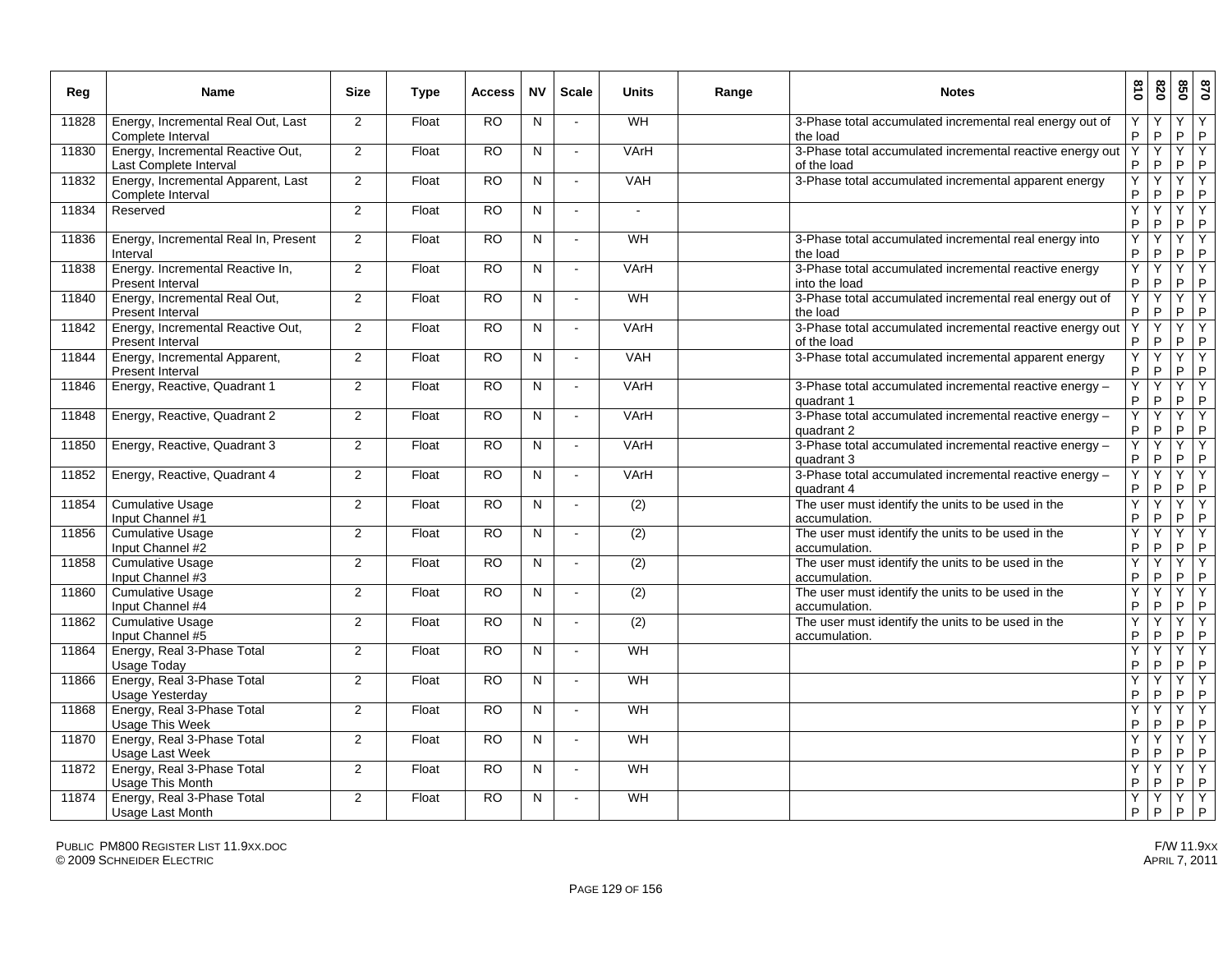| Reg   | <b>Name</b>                                                     | <b>Size</b>    | <b>Type</b> | <b>Access</b> | <b>NV</b>    | <b>Scale</b>               | <b>Units</b> | Range | <b>Notes</b> | 018    | 078     |                   | 870                  |
|-------|-----------------------------------------------------------------|----------------|-------------|---------------|--------------|----------------------------|--------------|-------|--------------|--------|---------|-------------------|----------------------|
| 11876 | Energy, Apparent 3-Phase Total<br>Usage Today                   | 2              | Float       | <b>RO</b>     | N            |                            | WH           |       |              | Y<br>P | P       | Y<br>P            | Y<br>$\mathsf P$     |
| 11878 | Energy, Apparent 3-Phase Total<br>Usage Yesterday               | $\overline{2}$ | Float       | <b>RO</b>     | N            | $\sim$                     | <b>WH</b>    |       |              | Y<br>P | Y<br>P  | Y<br>$\mathsf{P}$ | Υ<br>P               |
| 11880 | Energy, Apparent 3-Phase Total<br>Usage This Week               | 2              | Float       | <b>RO</b>     | $\mathsf{N}$ | $\sim$                     | <b>VAH</b>   |       |              | Y<br>P | Y<br>P  | Y<br>P            | Y<br> P              |
| 11882 | Energy, Apparent 3-Phase Total<br>Usage Last Week               | 2              | Float       | <b>RO</b>     | N.           | $\sim$                     | <b>VAH</b>   |       |              | Y<br>P | Y<br>P  | Y<br>$\mathsf{P}$ | Y<br> P              |
| 11884 | Energy, Apparent 3-Phase Total<br><b>Usage This Month</b>       | 2              | Float       | <b>RO</b>     | N            | $\sim$                     | VAH          |       |              | Υ<br>P | Υ<br>P  | Υ<br>P            | Y<br>IP.             |
| 11886 | Energy, Apparent 3-Phase Total<br>Usage Last Month              | 2              | Float       | <b>RO</b>     | N            | $\mathcal{L}_{\mathbf{r}}$ | <b>VAH</b>   |       |              | Υ<br>P | Υ<br>P  | Y<br>$\mathsf{P}$ | Y<br> P              |
| 11888 | Energy, Real 3-Phase Total<br>Usage - First Shift - Today       | 2              | Float       | <b>RO</b>     | N            | $\sim$                     | <b>VAH</b>   |       |              | Y<br>P | Y<br>P  | Υ<br>$\mathsf{P}$ | Y<br> P              |
| 11890 | Energy, Real 3-Phase Total<br>Usage - Second Shift - Today      | 2              | Float       | <b>RO</b>     | N            | $\mathcal{L}_{\mathbf{r}}$ | <b>VAH</b>   |       |              | Y<br>P | Y<br>P  | Y<br>P            | Y<br>$\mathsf P$     |
| 11892 | Energy, Real 3-Phase Total<br>Usage - Third Shift - Today       | 2              | Float       | <b>RO</b>     | N            | $\sim$                     | VAH          |       |              | Υ<br>P | Y<br>P  | Y<br>$\mathsf{P}$ | Y<br> P              |
| 11894 | Energy, Real 3-Phase Total<br>Usage - First Shift - Yesterday   | 2              | Float       | <b>RO</b>     | N            | $\sim$                     | VAH          |       |              | Y<br>P | Y<br>P  | Y<br>P            | Y<br> P              |
| 11896 | Energy, Real 3-Phase Total<br>Usage - Second Shift - Yesterday  | 2              | Float       | <b>RO</b>     | N            | $\blacksquare$             | WH           |       |              | Y<br>P | Y<br>P  | Υ<br>P            | TY.<br> P            |
| 11898 | Energy, Real 3-Phase Total<br>Usage - Third Shift - Yesterday   | 2              | Float       | <b>RO</b>     | N            | $\mathbf{u}$               | WH           |       |              | Υ<br>P | Y<br>P  | YY<br>P           | P                    |
| 11900 | Energy, Real 3-Phase Total<br>Usage - First Shift - This Week   | $\overline{2}$ | Float       | <b>RO</b>     | N            | $\sim$                     | WH           |       |              | Y<br>P | Ÿ<br>P  | YY<br>$P$ $P$     |                      |
| 11902 | Energy, Real 3-Phase Total<br>Usage - Second Shift - This Week  | 2              | Float       | <b>RO</b>     | $\mathsf{N}$ | $\overline{\phantom{a}}$   | <b>WH</b>    |       |              | Y<br>P | Y<br>P  | $Y$ $Y$<br>P      | P                    |
| 11904 | Energy, Real 3-Phase Total<br>Usage - Third Shift - This Week   | 2              | Float       | <b>RO</b>     | N            | $\sim$                     | WH           |       |              | Y<br>P | Ÿ<br>P  | Y<br>P            | Y<br>P               |
| 11906 | Energy, Real 3-Phase Total<br>Usage - First Shift - Last Week   | 2              | Float       | <b>RO</b>     | N            | $\overline{\phantom{a}}$   | <b>WH</b>    |       |              | Y<br>P | Υ<br>P  | Y<br>P            | Υ<br> P              |
| 11908 | Energy, Real 3-Phase Total<br>Usage - Second Shift - Last Week  | 2              | Float       | <b>RO</b>     | N            | $\sim$                     | WH           |       |              | Y<br>P | Y<br>P  | Y<br>P            | Y<br> P              |
| 11910 | Energy, Real 3-Phase Total<br>Usage - Third Shift - Last Week   | 2              | Float       | <b>RO</b>     | N            | $\sim$                     | WH           |       |              | Y<br>P | Y<br>P  | Y<br>P            | Y<br>$\sf P$         |
| 11912 | Energy, Real 3-Phase Total<br>Usage - First Shift - This Month  | 2              | Float       | <b>RO</b>     | N            | $\sim$                     | WH           |       |              | Υ<br>P | Υ<br>P  | Υ<br>P            | Y<br> P              |
| 11914 | Energy, Real 3-Phase Total<br>Usage - Second Shift - This Month | 2              | Float       | <b>RO</b>     | $\mathsf{N}$ | $\sim$                     | WH           |       |              | Y<br>P | Υ<br>P  | Y<br>P            | Y<br> P              |
| 11916 | Energy, Real 3-Phase Total<br>Usage - Third Shift - This Month  | 2              | Float       | <b>RO</b>     | N            | $\mathcal{L}_{\mathbf{r}}$ | WH           |       |              | Y<br>P | Y<br>P  | Y<br>P            | $\overline{Y}$<br> P |
| 11918 | Energy, Real 3-Phase Total<br>Usage - First Shift - Last Month  | $\overline{2}$ | Float       | <b>RO</b>     | N            | $\mathcal{L}_{\mathbf{r}}$ | WH           |       |              | Y<br>P | Y<br>P  | Y<br>$\mathsf{P}$ | ĪΥ.<br> P            |
| 11920 | Energy, Real 3-Phase Total<br>Usage - Second Shift - Last Month | $\overline{2}$ | Float       | <b>RO</b>     | N            | $\sim$                     | WH           |       |              | Υ<br>P | Y<br>P. | Y<br>$P$ $P$      | TY.                  |
| 11922 | Energy, Real 3-Phase Total<br>Usage - Third Shift - Last Month  | $\overline{2}$ | Float       | <b>RO</b>     | N.           | $\sim$                     | WH           |       |              | Y<br>P | Y<br>P  | $Y$ $Y$<br>P      | $\overline{P}$       |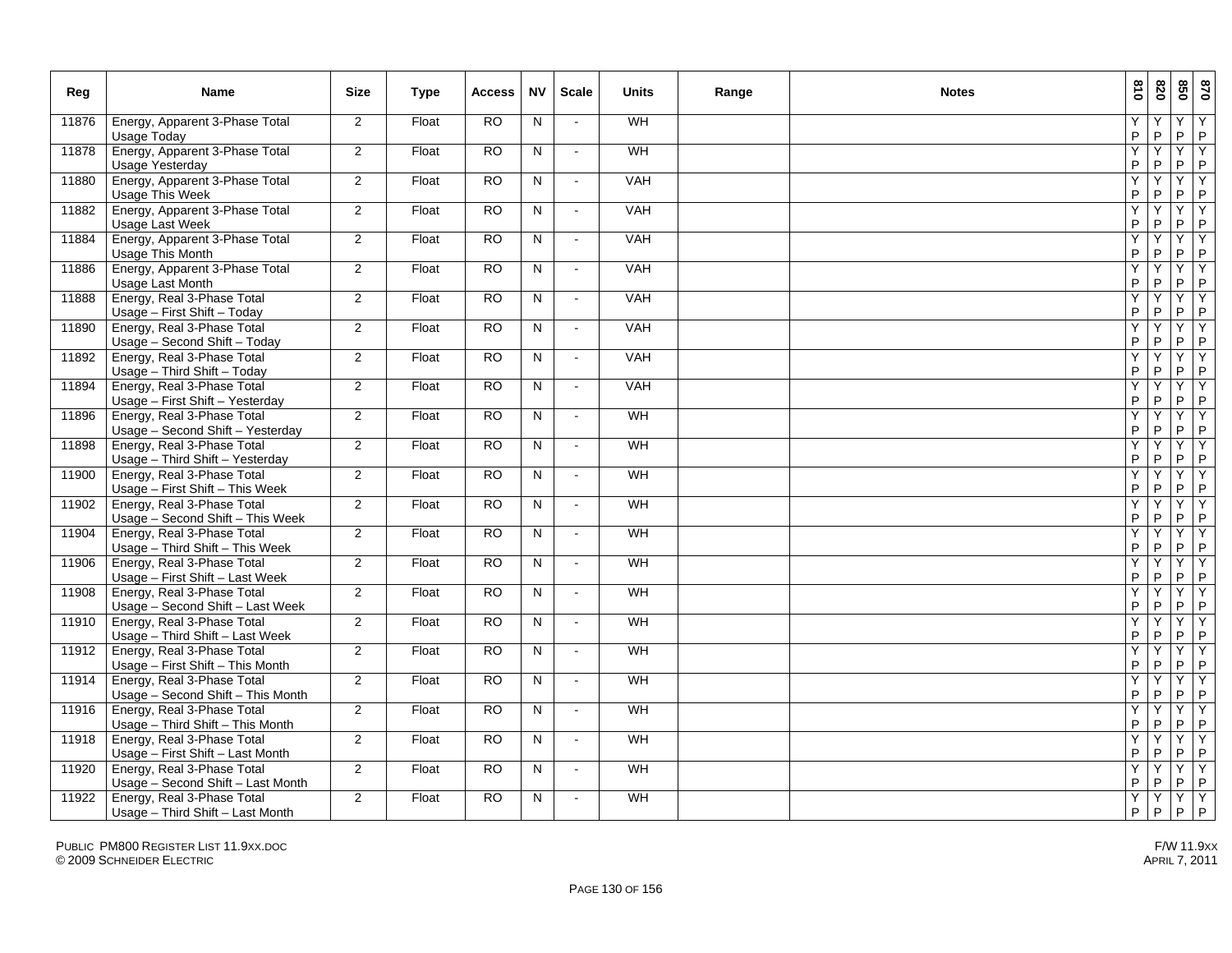| Reg   | <b>Name</b>                                                         | <b>Size</b>    | <b>Type</b> | <b>Access</b>   | <b>NV</b> | <b>Scale</b>   | <b>Units</b> | Range | <b>Notes</b> | 018    | 078               | 870                 |                      |
|-------|---------------------------------------------------------------------|----------------|-------------|-----------------|-----------|----------------|--------------|-------|--------------|--------|-------------------|---------------------|----------------------|
| 11924 | Energy, Apparent 3-Phase Total<br>Usage - First Shift - Today       | $\overline{2}$ | Float       | $\overline{RO}$ | N         |                | WH           |       |              | Υ<br>P | Υ<br>P            | Y<br>P              | Y<br> P              |
| 11926 | Energy, Apparent 3-Phase Total<br>Usage - Second Shift - Today      | 2              | Float       | $\overline{RO}$ | N         | $\sim$         | WH           |       |              | Ϋ<br>P | $\checkmark$<br>P | Y<br>P              | Y<br>$\vert P$       |
| 11928 | Energy, Apparent 3-Phase Total<br>Usage - Third Shift - Today       | $\overline{2}$ | Float       | <b>RO</b>       | N         | $\sim$         | WH           |       |              | Y<br>P | $\checkmark$<br>P | Y<br>P              | Ÿ<br>P               |
| 11930 | Energy, Apparent 3-Phase Total<br>Usage - First Shift - Yesterday   | 2              | Float       | <b>RO</b>       | N         | $\blacksquare$ | WH           |       |              | Y<br>P | P                 | Y<br>P              | Y<br> P              |
| 11932 | Energy, Apparent 3-Phase Total<br>Usage - Second Shift - Yesterday  | 2              | Float       | <b>RO</b>       | N         | $\sim$         | <b>VAH</b>   |       |              | Y<br>P | v<br>P            | Y<br>P              | TY.<br> P            |
| 11934 | Energy, Apparent 3-Phase Total<br>Usage - Third Shift - Yesterday   | $\overline{2}$ | Float       | <b>RO</b>       | N         |                | <b>VAH</b>   |       |              | Y<br>P | Y<br>P            | Y<br>$P$ $P$        | Y                    |
| 11936 | Energy, Apparent 3-Phase Total<br>Usage - First Shift - This Week   | $\overline{2}$ | Float       | <b>RO</b>       | N         | $\sim$         | <b>VAH</b>   |       |              | Y<br>P | $\checkmark$<br>P | Y<br>P              | $\overline{Y}$<br> P |
| 11938 | Energy, Apparent 3-Phase Total<br>Usage - Second Shift - This Week  | 2              | Float       | <b>RO</b>       | N         | $\blacksquare$ | <b>VAH</b>   |       |              | Y<br>P | Y<br>P            | Y<br>P              | Y<br> P              |
| 11940 | Energy, Apparent 3-Phase Total<br>Usage - Third Shift - This Week   | 2              | Float       | <b>RO</b>       | N         |                | <b>VAH</b>   |       |              | Y<br>P | Y<br>P            | YY<br>P             | P                    |
| 11942 | Energy, Apparent 3-Phase Total<br>Usage - First Shift - Last Week   | $\overline{2}$ | Float       | <b>RO</b>       | N         | $\blacksquare$ | <b>VAH</b>   |       |              | Y<br>P | Υ<br>P            | $\overline{Y}$<br>P | TY.<br> P            |
| 11944 | Energy, Apparent 3-Phase Total<br>Usage - Second Shift - Last Week  | 2              | Float       | RO              | N         |                | <b>VAH</b>   |       |              | Y<br>P | v<br>P            | Y<br>$P$ $P$        | Y                    |
| 11946 | Energy, Apparent 3-Phase Total<br>Usage - Third Shift - Last Week   | 2              | Float       | <b>RO</b>       | N         |                | <b>VAH</b>   |       |              | Y<br>P | P                 | $\overline{Y}$<br>P | Y<br> P              |
| 11948 | Energy, Apparent 3-Phase Total<br>Usage - First Shift - This Month  | 2              | Float       | <b>RO</b>       | N         | $\sim$         | <b>VAH</b>   |       |              | Y<br>P | Υ<br>P            | Y<br>P              | $\overline{Y}$<br> P |
| 11950 | Energy, Apparent 3-Phase Total<br>Usage - Second Shift - This Month | 2              | Float       | <b>RO</b>       | N         | $\blacksquare$ | <b>VAH</b>   |       |              | Y<br>P | $\checkmark$<br>P | Y<br>P              | Y<br>P               |
| 11952 | Energy, Apparent 3-Phase Total<br>Usage - Third Shift - This Month  | $\overline{2}$ | Float       | <b>RO</b>       | N         | $\blacksquare$ | <b>VAH</b>   |       |              | Y<br>P | P                 | Y<br>P              | Y<br> P              |
| 11954 | Energy, Apparent 3-Phase Total<br>Usage - First Shift - Last Month  | 2              | Float       | <b>RO</b>       | N         | $\blacksquare$ | <b>VAH</b>   |       |              | Y<br>P | P                 | Y<br>P              | Y<br> P              |
| 11956 | Energy, Apparent 3-Phase Total<br>Usage - Second Shift - Last Month | 2              | Float       | <b>RO</b>       | N         |                | <b>VAH</b>   |       |              | Y<br>P | $\checkmark$<br>P | Y<br>$P$ $P$        | Y                    |
| 11958 | Energy, Apparent 3-Phase Total<br>Usage - Third Shift - Last Month  | 2              | Float       | $\overline{RO}$ | N         |                | <b>VAH</b>   |       |              | Y<br>P | P                 | Y<br>$P$ $P$        | Y                    |

### **[11960] THD**

| Reg   | Name                     | <b>Size</b> | Type  | <b>Access</b> | . NV | Scale | Units | Range | <b>Notes</b>                                                                            | $\infty$<br>∸<br>0 | ൦<br>N.<br>$\bullet$ | ທ | $\infty$ $\infty$<br>--- |
|-------|--------------------------|-------------|-------|---------------|------|-------|-------|-------|-----------------------------------------------------------------------------------------|--------------------|----------------------|---|--------------------------|
| 11960 | THD/thd Current, Phase A |             | Float | <b>RO</b>     | N    |       |       |       | Total Harmonic Distortion, Phase A Current<br>See register 3227 for THD/ thd definition | P                  |                      |   | ח חו                     |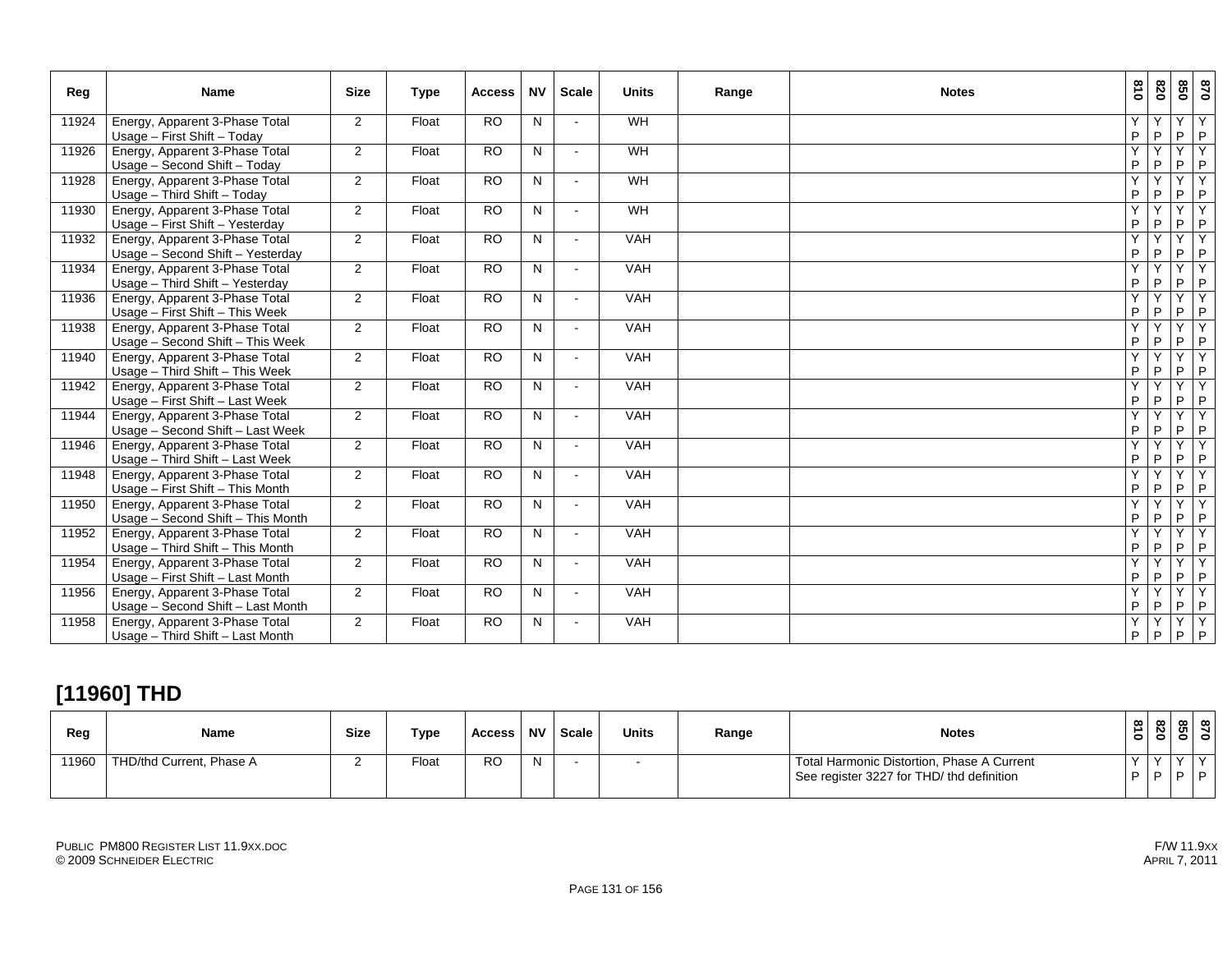| Reg   | <b>Name</b>                | <b>Size</b>    | <b>Type</b> | <b>Access</b>   | <b>NV</b> | <b>Scale</b> | <b>Units</b> | Range | <b>Notes</b>                                                                                                                            | 618    | 028     | 098    | 0/8                  |
|-------|----------------------------|----------------|-------------|-----------------|-----------|--------------|--------------|-------|-----------------------------------------------------------------------------------------------------------------------------------------|--------|---------|--------|----------------------|
| 11962 |                            | $\overline{2}$ | Float       | <b>RO</b>       | N         |              |              |       | <b>Total Harmonic Distortion, Phase B Current</b><br>See register 3227 for THD/ thd definition                                          | Y<br>P | Y<br>P  | Y      | Y<br>$P$ $P$         |
|       | THD/thd Current, Phase B   |                |             |                 |           |              |              |       |                                                                                                                                         |        |         |        |                      |
| 11964 |                            | 2              | Float       | <b>RO</b>       | N         |              |              |       | Total Harmonic Distortion, Phase C Current<br>See register 3227 for THD/ thd definition                                                 | Υ<br>P | Υ<br>P  | Y<br>P | Y<br> P              |
|       | THD/thd Current, Phase C   |                |             |                 |           |              |              |       |                                                                                                                                         |        |         |        |                      |
| 11966 | THD/thd Current, Phase N   | $\overline{2}$ | Float       | <b>RO</b>       | N         |              |              |       | Total Harmonic Distortion, Phase N Current<br>(4-wire systems and system type and 12 only)<br>See register 3227 for THD/ thd definition | Y<br>P | Y<br>P  | Y<br>P | Y<br> P              |
| 11968 | THD/thd Voltage, Phase A-N | $\overline{2}$ | Float       | <b>RO</b>       | N         |              |              |       | Total Harmonic Distortion Phase A-N<br>(4-wire systems and system types 10 and 12)<br>See register 3227 for THD/ thd definition         | Y<br>P | Y<br>P. | Y      | Y<br>$P$ $P$         |
| 11970 | THD/thd Voltage, Phase B-N | $\overline{2}$ | Float       | <b>RO</b>       | N         |              |              |       | Total Harmonic Distortion Phase B-N<br>(4-wire systems and system type 12 only)<br>See register 3227 for THD/ thd definition            | Υ<br>P | Y<br>P. | Y<br>P | Y<br>$\mathsf{P}$    |
| 11972 | THD/thd Voltage, Phase C-N | $\overline{2}$ | Float       | <b>RO</b>       | N         |              |              |       | Total Harmonic Distortion Phase C-N<br>(4-wire system only)<br>See register 3227 for THD/ thd definition                                | Y<br>P | Y<br>P  | Y<br>P | Y<br> P              |
| 11974 | THD/thd Voltage, Phase A-B | $\overline{2}$ | Float       | $\overline{RO}$ | N         |              |              |       | <b>Total Harmonic Distortion Phase A-B</b><br>See register 3227 for THD/ thd definition                                                 | Y<br>P | Y<br>P  |        | Y Y<br>$P$ $P$       |
| 11976 | THD/thd Voltage, Phase B-C | $\overline{2}$ | Float       | <b>RO</b>       | N         |              |              |       | Total Harmonic Distortion Phase B-C<br>See register 3227 for THD/ thd definition                                                        | Υ<br>P | Y<br>P  | Y<br>P | Y<br> P              |
| 11978 | THD/thd Voltage, Phase C-A | $\overline{2}$ | Float       | <b>RO</b>       | N         |              |              |       | <b>Total Harmonic Distortion Phase C-A</b><br>See register 3227 for THD/ thd definition                                                 | Y<br>P | Y<br>P  | Y<br>P | $\overline{Y}$<br> P |

# **[12000] Utility Registers**

| Reg   | Name                     | <b>Size</b> | Type    | Access | <b>NV</b> | <b>Scale</b>   | <b>Units</b>   | Range              | <b>Notes</b>                        | ∸<br>$\circ$ | $\infty$ $\infty$<br>N.<br>∣∘ | ທ່       | $\infty$ $\infty$<br>- - - |  |
|-------|--------------------------|-------------|---------|--------|-----------|----------------|----------------|--------------------|-------------------------------------|--------------|-------------------------------|----------|----------------------------|--|
| 12000 | <b>Utility Registers</b> | 200         | Integer | R/W    | $\sqrt{}$ | $\times\times$ | <b>XXXXXXX</b> | $0x0000 - 0x$ FFFF | Mailbox registers for customer use. |              |                               |          |                            |  |
|       |                          |             |         |        |           |                |                |                    |                                     | D I D        |                               | <b>D</b> | <u> Lo</u>                 |  |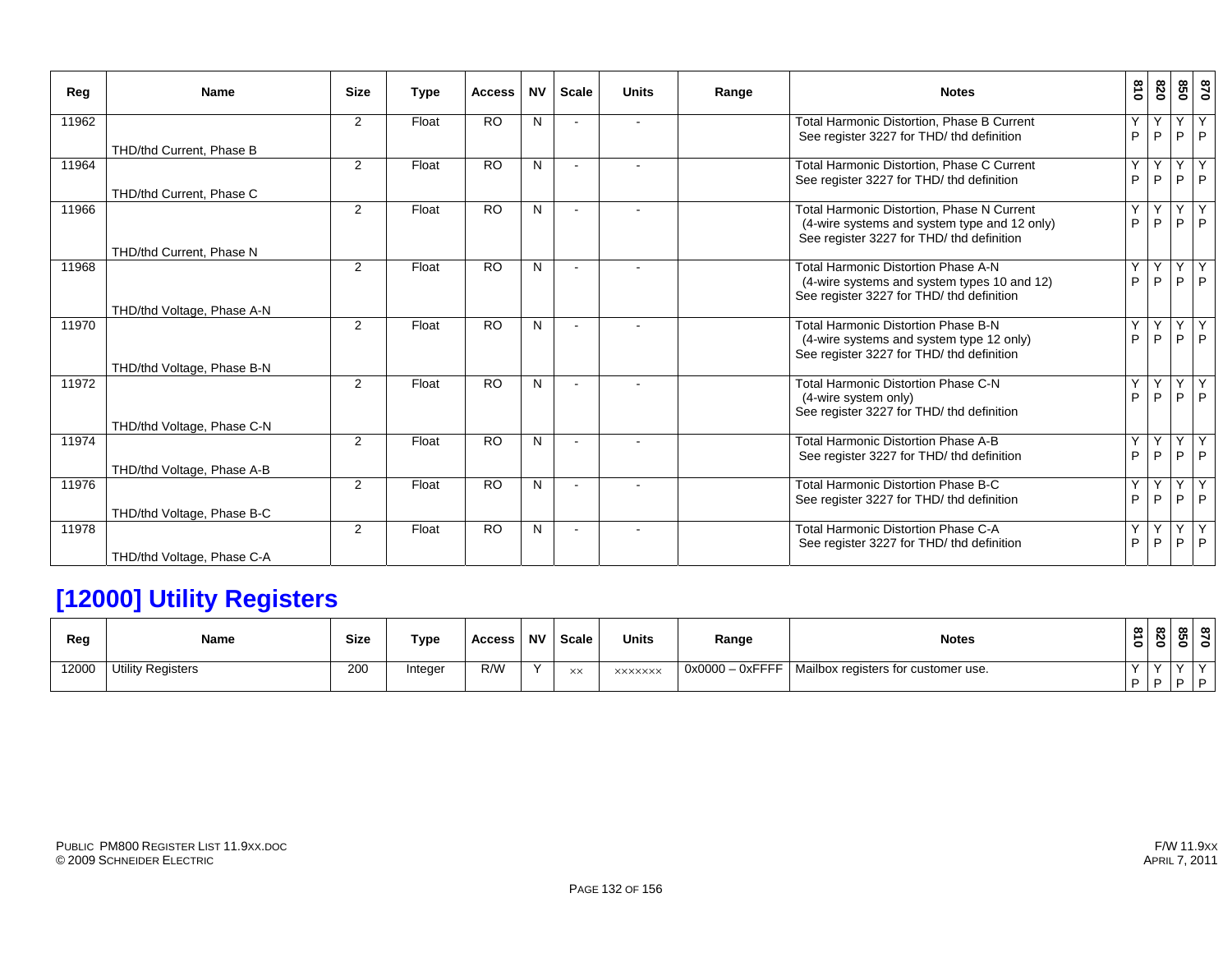# **[13200] Spectral Components**

### **[13200] Spectral Components – Harmonic Magnitudes and Angles**

| Reg   | <b>Name</b>                                         | <b>Size</b> | Type      | <b>Access</b> | <b>NV</b> | Scale          | <b>Units</b>                  | Range               | <b>Notes</b>                    | 018               | 028                      | 850                           | 028                          |
|-------|-----------------------------------------------------|-------------|-----------|---------------|-----------|----------------|-------------------------------|---------------------|---------------------------------|-------------------|--------------------------|-------------------------------|------------------------------|
| 13200 | Harmonic Magnitudes and Angles,<br>Voltage A-B      | 128         | Integer   | <b>RO</b>     | N         | <b>XX</b>      | See<br>Template               | <b>See Template</b> | <b>See Template</b>             | $\checkmark$<br>P | P                        | $\checkmark$<br>P             | $\checkmark$<br>P            |
| 13328 | Harmonic Magnitudes and Angles,<br>Voltage B-C      | 128         | Integer   | <b>RO</b>     | N         | <b>XX</b>      | See<br>Template               | <b>See Template</b> | <b>See Template</b>             | $\sqrt{ }$<br>P   | P                        | $\overline{\mathbf{v}}$<br>P  | $\overline{\mathbf{v}}$<br>P |
| 13456 | Harmonic Magnitudes and Angles,<br>Voltage C-A      | 128         | Integer   | <b>RO</b>     | N         | $\times\times$ | <b>See</b><br>Template        | <b>See Template</b> | <b>See Template</b>             | $\checkmark$<br>P | P                        | $\overline{\phantom{a}}$<br>P | $\sqrt{}$<br>P               |
| 13584 | Harmonic Magnitudes and Angles,<br>Voltage A-N      | 128         | Integer   | <b>RO</b>     | N         | <b>XX</b>      | <b>See</b><br>Template        | <b>See Template</b> | <b>See Template</b>             | $\sqrt{ }$<br>P   | P                        | $\checkmark$<br>P             | $\overline{\mathbf{v}}$<br>P |
| 13712 | Harmonic Magnitudes and Angles,<br>Voltage B-N      | 128         | Integer   | <b>RO</b>     | N         | <b>XX</b>      | <b>See</b><br><b>Template</b> | <b>See Template</b> | <b>See Template</b>             | $\checkmark$<br>P | $\sqrt{ }$<br>P          | $\checkmark$<br>P             | $\overline{\mathsf{v}}$<br>P |
| 13840 | Harmonic Magnitudes and Angles,<br>Voltage C-N      | 128         | Integer   | <b>RO</b>     | N         | <b>XX</b>      | <b>See</b><br>Template        | <b>See Template</b> | <b>See Template</b>             | $\sqrt{}$<br>P    | P                        | $\overline{\mathbf{v}}$<br>P  | $\overline{V}$<br>P          |
| 13968 | Harmonic Magnitudes and Angles,<br>Voltage N-G      | 128         | Integer   | <b>RO</b>     | N         | <b>XX</b>      | <b>See</b><br><b>Template</b> | <b>See Template</b> | <b>See Template</b>             | $\checkmark$<br>P | $\checkmark$<br>P        | $\checkmark$<br>P             | $\checkmark$<br>P            |
| 14096 | Harmonic Magnitudes and Angles,<br>Current, Phase A | 128         | Integer   | <b>RO</b>     | N         | <b>XX</b>      | <b>See</b><br>Template        | See Template        | <b>See Template</b>             | $\checkmark$<br>P | $\sqrt{ }$<br>P          | $\sqrt{}$<br>P                | $\overline{\mathbf{v}}$<br>P |
| 14224 | Harmonic Magnitudes and Angles,<br>Current, Phase B | 128         | Integer   | <b>RO</b>     | N         | <b>XX</b>      | <b>See</b><br>Template        | <b>See Template</b> | <b>See Template</b>             | $\checkmark$<br>P | $\sqrt{ }$<br>P          | $\checkmark$<br>P             | $\vee$<br>P                  |
| 14352 | Harmonic Magnitudes and Angles,<br>Current, Phase C | 128         | Integer   | <b>RO</b>     | N         | <b>XX</b>      | <b>See</b><br><b>Template</b> | <b>See Template</b> | <b>See Template</b>             | $\checkmark$<br>P | P                        | $\sqrt{}$<br>P                | $\mathbf{v}$<br>P            |
| 14480 | Harmonic Magnitudes and Angles,<br>Current, Neutral | 128         | Integer   | <b>RO</b>     | N         | <b>XX</b>      | <b>See</b><br><b>Template</b> | <b>See Template</b> | See Template                    | $\checkmark$<br>P | P                        | $\checkmark$<br>P             | $\mathbf{v}$<br>P            |
| 14608 | Reserved                                            | 512         | <b>XX</b> | XX            | <b>XX</b> | <b>XX</b>      | <b>XXXXXXX</b>                | <b>XXXXXXX</b>      | Reserved for future development | $- -$             | $\overline{\phantom{a}}$ | --                            | $\mathbf{u}$                 |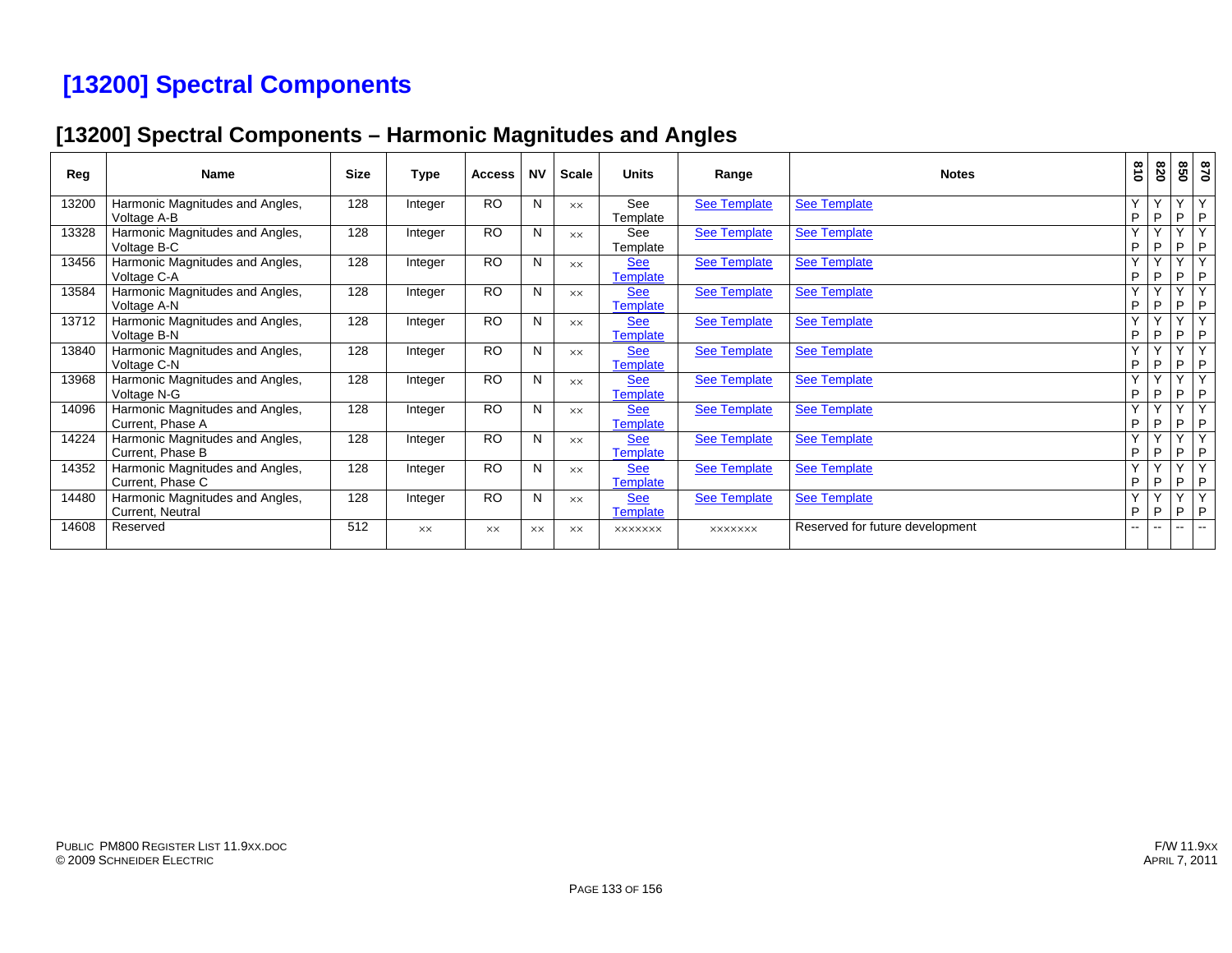### **Spectral Components – Data Template**

| Reg           | <b>Name</b>              | <b>Size</b>             | <b>Type</b>    | Access          | <b>NV</b>    | <b>Scale</b>    | <b>Units</b>                     | Range                                       | <b>Notes</b>                                                                                                                                                                                                                               | 610 | 078               | 020    | 0 <sub>28</sub>   |
|---------------|--------------------------|-------------------------|----------------|-----------------|--------------|-----------------|----------------------------------|---------------------------------------------|--------------------------------------------------------------------------------------------------------------------------------------------------------------------------------------------------------------------------------------------|-----|-------------------|--------|-------------------|
| Base          | Reference Magnitude      | $\overline{\mathbf{1}}$ | Integer        | <b>RO</b>       | N            | <b>XX</b>       | Volts/Scale<br>Amps/Scale        | $0 - 32,767$<br>(-32,768 if N/A)            | Magnitude of fundamental or of overall RMS value upon<br>which harmonic percentages are based.<br>Selection of format based on value in register 3241 or<br>3242. A selection of 2 (RMS) will cause a value of -32768<br>to be<br>Entered. |     | Υ<br>P            | Υ<br>P | Y<br>$\mathsf{P}$ |
| Base<br>$+1$  | Scale Factor             | $\overline{1}$          | Integer        | <b>RO</b>       | N            | XX              | 1.0                              | $-3 - 3$<br>(-32,768 if N/A)                | Power of 10                                                                                                                                                                                                                                |     | Y<br>$\sf P$      | Y<br>P | Y<br>$\sf P$      |
| Base<br>$+2$  | H1 Magnitude             | $\overline{1}$          | Integer        | RO              | N            | %<br>D,E<br>A,B | .01<br>Volts/Scale<br>Amps/Scale | $0 - 10000$<br>$0 - 32,767$<br>$0 - 32,767$ | Magnitude of harmonic expressed as a percentage of the<br>reference value, or as an absolute value.                                                                                                                                        |     | Y<br>P            | Y<br>P | Y<br>P            |
| Base<br>$+3$  | H1 Angle                 | $\overline{1}$          | Integer        | $\overline{RO}$ | N            | <b>XX</b>       | $0.1^{\circ}$                    | $0 - 3,599$<br>(-32.678 if N/A)             | Angle of 1st harmonic referenced to fundamental Voltage<br>A-N (4-wire) or Voltage A-B (3-wire).                                                                                                                                           |     | Y<br>P            | Y<br>P | Y<br>$\mathsf P$  |
| Base<br>$+4$  | H <sub>2</sub> Magnitude | -1                      | Integer        | $\overline{RO}$ | N            | %<br>D.E<br>A,B | .01<br>Volts/Scale<br>Amps/Scale | $0 - 10000$<br>$0 - 32,767$<br>$0 - 32,767$ | Magnitude of harmonic expressed as a percentage of the<br>reference value, or as an absolute value.                                                                                                                                        |     | Ÿ<br>P            | Y<br>P | Y<br>$\mathsf P$  |
| Base<br>$+5$  | H <sub>2</sub> Angle     | $\overline{1}$          | Integer        | $\overline{RO}$ | N            | XX              | $0.1^{\circ}$                    | $0 - 3,599$<br>(-32,678 if N/A)             | Angle of 2nd harmonic referenced to fundamental Voltage<br>A-N (4-wire) or Voltage A-B (3-wire).                                                                                                                                           |     | Y<br>P            | Υ<br>P | Y<br>$\mathsf{P}$ |
| Base<br>$+6$  | H3 Magnitude             | -1                      | Integer        | <b>RO</b>       | N            | %<br>D.E<br>A.B | .01<br>Volts/Scale<br>Amps/Scale | $0 - 10000$<br>$0 - 32,767$<br>$0 - 32,767$ | Magnitude of harmonic expressed as a percentage of the<br>reference value, or as an absolute value.                                                                                                                                        |     | Y<br>P            | Y<br>P | Y<br>P            |
| Base<br>$+7$  | H <sub>3</sub> Angle     | $\overline{\mathbf{1}}$ | Integer        | <b>RO</b>       | N            | <b>XX</b>       | $0.1^{\circ}$                    | $0 - 3.599$<br>(-32.678 if N/A)             | Angle of 3rd harmonic referenced to fundamental Voltage<br>A-N (4-wire) or Voltage A-B (3-wire).                                                                                                                                           |     | Y<br>$\mathsf{P}$ | Y<br>P | Y<br>$\mathsf P$  |
| Base<br>$+8$  | H4 Magnitude             | -1                      | Integer        | RO              | N            | %<br>D.E<br>A,B | .01<br>Volts/Scale<br>Amps/Scale | $0 - 10000$<br>$0 - 32,767$<br>$0 - 32,767$ | Magnitude of harmonic expressed as a percentage of the<br>reference value, or as an absolute value.                                                                                                                                        |     | Υ<br>P            | Y<br>P | Υ<br>$\mathsf P$  |
| Base<br>$+9$  | H4 Angle                 | $\overline{\mathbf{1}}$ | Integer        | RO              | N            | <b>XX</b>       | $0.1^{\circ}$                    | $0 - 3,599$<br>(-32,678 if N/A)             | Angle of 4th harmonic referenced to fundamental Voltage<br>A-N (4-wire) or Voltage A-B (3-wire).                                                                                                                                           |     | Y<br>$\mathsf{P}$ | Y<br>P | Y<br>$\sf P$      |
| Base<br>$+10$ | H5 Magnitude             | $\overline{1}$          | <b>Integer</b> | $\overline{RO}$ | N            | %<br>D.E<br>A.B | .01<br>Volts/Scale<br>Amps/Scale | $0 - 10000$<br>$0 - 32,767$<br>$0 - 32,767$ | Magnitude of harmonic expressed as a percentage of the<br>reference value, or as an absolute value.                                                                                                                                        |     | Y<br>P            | Y<br>P | Y<br>P            |
| Base<br>$+11$ | H5 Angle                 | $\overline{\mathbf{1}}$ | Integer        | $\overline{RO}$ | N            | <b>XX</b>       | $0.1^{\circ}$                    | $0 - 3,599$<br>(-32,678 if N/A)             | Angle of 5th harmonic referenced to fundamental Voltage<br>A-N (4-wire) or Voltage A-B (3-wire).                                                                                                                                           |     | Υ<br>$\sf P$      | Y<br>P | Y<br>$\sf P$      |
| Base<br>$+12$ | H6 Magnitude             | $\overline{\mathbf{1}}$ | Integer        | <b>RO</b>       | $\mathsf{N}$ | %<br>D.E<br>A,B | .01<br>Volts/Scale<br>Amps/Scale | $0 - 10000$<br>$0 - 32,767$<br>$0 - 32,767$ | Magnitude of harmonic expressed as a percentage of the<br>reference value, or as an absolute value.                                                                                                                                        |     | Y<br>P            | Y<br>P | Υ<br>P            |
| Base<br>$+13$ | H6 Angle                 | $\overline{1}$          | Integer        | <b>RO</b>       | N            | $\times\times$  | $0.1^{\circ}$                    | $0 - 3,599$<br>(-32,678 if N/A)             | Angle of 6th harmonic referenced to fundamental Voltage<br>A-N (4-wire) or Voltage A-B (3-wire).                                                                                                                                           |     | Y<br>P            | Y<br>P | Y<br>$\mathsf P$  |
| Base<br>$+14$ | H7 Magnitude             | -1                      | Integer        | <b>RO</b>       | N            | %<br>D.E<br>A,B | .01<br>Volts/Scale<br>Amps/Scale | $0 - 10000$<br>$0 - 32,767$<br>$0 - 32,767$ | Magnitude of harmonic expressed as a percentage of the<br>reference value, or as an absolute value.                                                                                                                                        |     | Y<br>P            | Y<br>P | Y<br>$\mathsf{P}$ |
| Base<br>$+15$ | H7 Angle                 | $\overline{\mathbf{1}}$ | Integer        | RO              | N            | XX              | $0.1^{\circ}$                    | $0 - 3,599$<br>(-32,678 if N/A)             | Angle of 7th harmonic referenced to fundamental Voltage<br>A-N (4-wire) or Voltage A-B (3-wire).                                                                                                                                           |     | P                 | Υ<br>P | Y<br>$\mathsf P$  |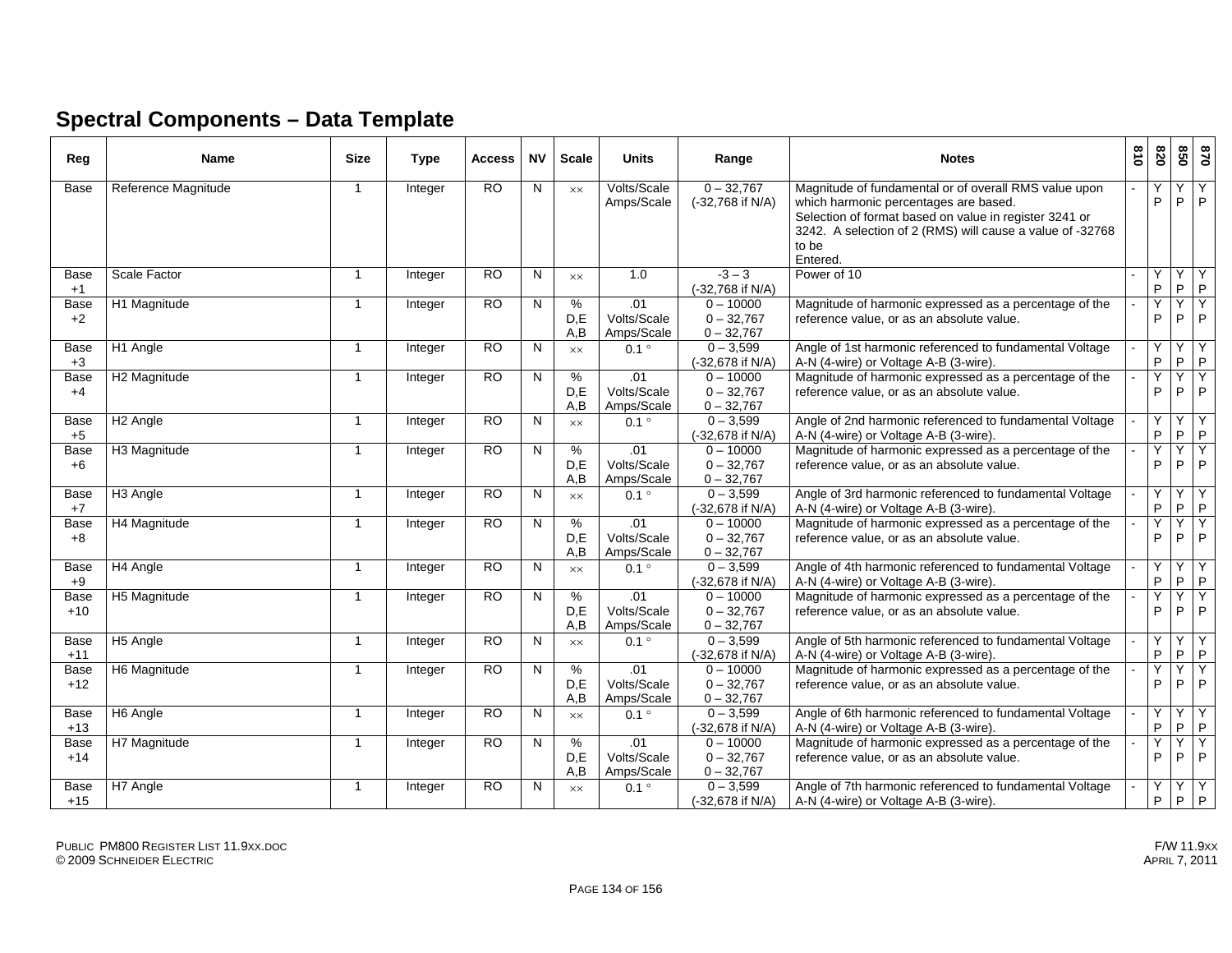| Reg           | <b>Name</b>           | <b>Size</b>    | Type           | Access          | <b>NV</b>    | <b>Scale</b>     | <b>Units</b>                     | Range                                       | <b>Notes</b>                                                                                        | 018 | 078               | 850     | 028                            |
|---------------|-----------------------|----------------|----------------|-----------------|--------------|------------------|----------------------------------|---------------------------------------------|-----------------------------------------------------------------------------------------------------|-----|-------------------|---------|--------------------------------|
| Base<br>$+16$ | H8 Magnitude          | $\mathbf{1}$   | Integer        | <b>RO</b>       | N            | %<br>D,E<br>A,B  | .01<br>Volts/Scale<br>Amps/Scale | $0 - 10000$<br>$0 - 32,767$<br>$0 - 32,767$ | Magnitude of harmonic expressed as a percentage of the<br>reference value, or as an absolute value. |     | Y<br>$\mathsf{P}$ | Y.<br>P | Y<br>$\mathsf{P}$              |
| Base<br>$+17$ | H8 Angle              | $\mathbf{1}$   | Integer        | RO              | N            | $\times\times$   | $0.1^{\circ}$                    | $0 - 3,599$<br>(-32,678 if N/A)             | Angle of 8th harmonic referenced to fundamental Voltage<br>A-N (4-wire) or Voltage A-B (3-wire).    |     | Y<br>P            | Y.<br>P | Y<br>$\mathsf{P}$              |
| Base +<br>18  | H9 Magnitude          | $\overline{1}$ | Integer        | <b>RO</b>       | ${\sf N}$    | %<br>D,E<br>A.B  | .01<br>Volts/Scale<br>Amps/Scale | $0 - 10000$<br>$0 - 32,767$<br>$0 - 32,767$ | Magnitude of harmonic expressed as a percentage of the<br>reference value, or as an absolute value. |     | Y<br>P            | Y.<br>P | Y.<br>$\mathsf{P}$             |
| Base +<br>19  | H9 Angle              | $\overline{1}$ | Integer        | <b>RO</b>       | N            | <b>XX</b>        | $0.1$ $^{\circ}$                 | $0 - 3,599$<br>(-32,678 if N/A)             | Angle of 9th harmonic referenced to fundamental Voltage<br>A-N (4-wire) or Voltage A-B (3-wire).    |     | Y<br>$\sf P$      | Y<br>P  | Y<br>$\mathsf{P}$              |
| Base +<br>20  | H10 Magnitude         | -1             | Integer        | $\overline{RO}$ | N            | %<br>D,E<br>A.B  | .01<br>Volts/Scale<br>Amps/Scale | $0 - 10000$<br>$0 - 32,767$<br>$0 - 32,767$ | Magnitude of harmonic expressed as a percentage of the<br>reference value, or as an absolute value. |     | Υ<br>P            | Y<br>P  | Y<br>P                         |
| Base +<br>21  | H <sub>10</sub> Angle | $\overline{1}$ | Integer        | <b>RO</b>       | N            | $\times\times$   | $0.1^{\circ}$                    | $0 - 3,599$<br>(-32,678 if N/A)             | Angle of 10th harmonic referenced to fundamental Voltage<br>A-N (4-wire) or Voltage A-B (3-wire).   |     | Y<br>$\mathsf{P}$ | Υ<br>P  | Y<br>$\mathsf{P}$              |
| Base +<br>22  | H11 Magnitude         | $\overline{1}$ | Integer        | <b>RO</b>       | N            | %<br>D,E<br>A, B | .01<br>Volts/Scale<br>Amps/Scale | $0 - 10000$<br>$0 - 32,767$<br>$0 - 32,767$ | Magnitude of harmonic expressed as a percentage of the<br>reference value, or as an absolute value. |     | Y<br>P            | Y<br>P  | Y<br>$\mathsf{P}$              |
| Base +<br>23  | H11 Angle             | $\mathbf{1}$   | Integer        | RO              | N            | $\times\times$   | $0.1^\circ$                      | $0 - 3,599$<br>(-32,678 if N/A)             | Angle of 11th harmonic referenced to fundamental Voltage<br>A-N (4-wire) or Voltage A-B (3-wire).   |     | Y<br>P            | Y.<br>P | Y<br>$\mathsf{P}$              |
| Base +<br>24  | H12 Magnitude         | $\overline{1}$ | Integer        | RO              | ${\sf N}$    | %<br>D,E<br>A, B | .01<br>Volts/Scale<br>Amps/Scale | $0 - 10000$<br>$0 - 32,767$<br>$0 - 32,767$ | Magnitude of harmonic expressed as a percentage of the<br>reference value, or as an absolute value. |     | Y<br>P            | Y<br>P  | $\overline{Y}$<br>$\mathsf{P}$ |
| Base +<br>25  | H12 Angle             | $\overline{1}$ | Integer        | <b>RO</b>       | N            | <b>XX</b>        | $0.1^{\circ}$                    | $0 - 3,599$<br>(-32,678 if N/A)             | Angle of 12th harmonic referenced to fundamental Voltage<br>A-N (4-wire) or Voltage A-B (3-wire).   |     | Y<br>P            | Y<br>P  | Y<br>$\mathsf{P}$              |
| Base +<br>26  | H13 Magnitude         | -1             | Integer        | <b>RO</b>       | $\mathsf{N}$ | %<br>D.E<br>A, B | .01<br>Volts/Scale<br>Amps/Scale | $0 - 10000$<br>$0 - 32,767$<br>$0 - 32,767$ | Magnitude of harmonic expressed as a percentage of the<br>reference value, or as an absolute value. |     | Y<br>P            | Υ<br>P  | Y<br>P                         |
| Base +<br>27  | H13 Angle             | $\overline{1}$ | Integer        | <b>RO</b>       | N            | $\times\times$   | $0.1^{\circ}$                    | $0 - 3,599$<br>(-32,678 if N/A)             | Angle of 13th harmonic referenced to fundamental Voltage<br>A-N (4-wire) or Voltage A-B (3-wire).   |     | Y<br>P            | Υ<br>P. | Y<br>$\mathsf{P}$              |
| Base +<br>28  | H14 Magnitude         | $\overline{1}$ | Integer        | <b>RO</b>       | N            | %<br>D.E<br>A, B | .01<br>Volts/Scale<br>Amps/Scale | $0 - 10000$<br>$0 - 32,767$<br>$0 - 32,767$ | Magnitude of harmonic expressed as a percentage of the<br>reference value, or as an absolute value. |     | Υ<br>P            | Y<br>P  | Y<br>$\mathsf{P}$              |
| Base +<br>29  | H14 Angle             | $\overline{1}$ | Integer        | <b>RO</b>       | $\mathsf{N}$ | $\times\times$   | $0.1^{\circ}$                    | $0 - 3,599$<br>(-32,678 if N/A)             | Angle of 14th harmonic referenced to fundamental Voltage<br>A-N (4-wire) or Voltage A-B (3-wire).   |     | Υ<br>P            | Y<br>P  | Y<br>$\mathsf{P}$              |
| Base +<br>30  | H15 Magnitude         | $\overline{1}$ | Integer        | <b>RO</b>       | $\mathsf{N}$ | %<br>D.E<br>A,B  | .01<br>Volts/Scale<br>Amps/Scale | $0 - 10000$<br>$0 - 32,767$<br>$0 - 32,767$ | Magnitude of harmonic expressed as a percentage of the<br>reference value, or as an absolute value. |     | Y<br>P            | Y<br>P  | Y<br>P                         |
| Base +<br>31  | H <sub>15</sub> Angle | $\overline{1}$ | Integer        | <b>RO</b>       | N            | $\times\times$   | $0.1^{\circ}$                    | $0 - 3,599$<br>(-32,678 if N/A)             | Angle of 15th harmonic referenced to fundamental Voltage<br>A-N (4-wire) or Voltage A-B (3-wire).   |     | Υ<br>P            | Υ<br>P  | Y<br>$\mathsf{P}$              |
| Base +<br>32  | H16 Magnitude         | -1             | Integer        | <b>RO</b>       | N            | %<br>D,E<br>A, B | .01<br>Volts/Scale<br>Amps/Scale | $0 - 10000$<br>$0 - 32,767$<br>$0 - 32,767$ | Magnitude of harmonic expressed as a percentage of the<br>reference value, or as an absolute value. |     | Y<br>P            | Y<br>P  | Υ<br>P                         |
| Base +<br>33  | H <sub>16</sub> Angle | $\overline{1}$ | <b>Integer</b> | <b>RO</b>       | N            | $\times\times$   | $0.1^{\circ}$                    | $0 - 3,599$<br>(-32.678 if N/A)             | Angle of 16th harmonic referenced to fundamental Voltage<br>A-N (4-wire) or Voltage A-B (3-wire).   |     | Y<br>P            | Y<br>P. | Y<br>P                         |
| Base +<br>34  | H17 Magnitude         | $\overline{1}$ | Integer        | RO              | N            | %<br>D,E<br>A,B  | .01<br>Volts/Scale<br>Amps/Scale | $0 - 10000$<br>$0 - 32,767$<br>$0 - 32,767$ | Magnitude of harmonic expressed as a percentage of the<br>reference value, or as an absolute value. |     | Υ<br>P            | Υ<br>P. | Y<br>$\mathsf{P}$              |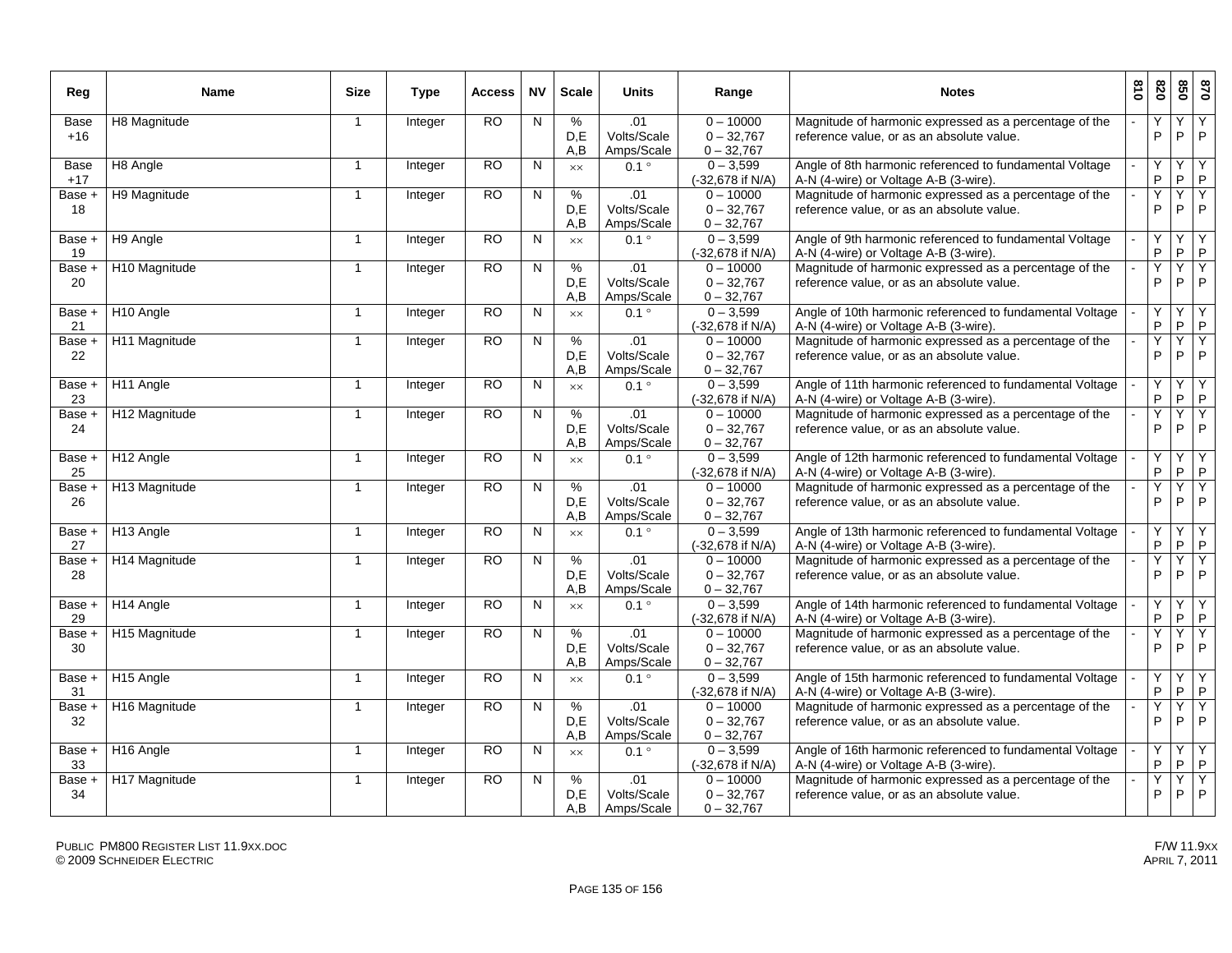| Reg            | Name                  | <b>Size</b>    | <b>Type</b>    | Access    | <b>NV</b>      | <b>Scale</b>                | Units                            | Range                                       | <b>Notes</b>                                                                                        | 018 | 078     | 099     | 028                           |
|----------------|-----------------------|----------------|----------------|-----------|----------------|-----------------------------|----------------------------------|---------------------------------------------|-----------------------------------------------------------------------------------------------------|-----|---------|---------|-------------------------------|
| Base +         | H17 Angle             | $\overline{1}$ | Integer        | RO        | N              | $\times\times$              | $0.1^{\circ}$                    | $0 - 3,599$                                 | Angle of 17th harmonic referenced to fundamental Voltage                                            |     | Y       | Y       | Y                             |
| 35             |                       |                |                |           |                |                             |                                  | (-32,678 if N/A)                            | A-N (4-wire) or Voltage A-B (3-wire).                                                               |     | P       | P       | $\mathsf P$                   |
| Base +<br>36   | H18 Magnitude         | $\overline{1}$ | Integer        | <b>RO</b> | ${\sf N}$      | %<br>D.E<br>A,B             | .01<br>Volts/Scale<br>Amps/Scale | $0 - 10000$<br>$0 - 32,767$<br>$0 - 32,767$ | Magnitude of harmonic expressed as a percentage of the<br>reference value, or as an absolute value. |     | Υ<br>P  | Υ<br>P  | Y<br>P                        |
| Base +<br>37   | H <sub>18</sub> Angle | $\overline{1}$ | Integer        | RO.       | N              | XX                          | $0.1^{\circ}$                    | $0 - 3,599$<br>(-32,678 if N/A)             | Angle of 18th harmonic referenced to fundamental Voltage<br>A-N (4-wire) or Voltage A-B (3-wire).   |     | Y<br>P  | Y<br>P  | Υ<br>$\mathsf P$              |
| Base +<br>38   | H19 Magnitude         | $\overline{1}$ | Integer        | RO.       | N              | $\frac{8}{6}$<br>D.E<br>A,B | .01<br>Volts/Scale<br>Amps/Scale | $0 - 10000$<br>$0 - 32,767$<br>$0 - 32,767$ | Magnitude of harmonic expressed as a percentage of the<br>reference value, or as an absolute value. |     | Ÿ<br>P  | Ÿ<br>P  | Y<br>P                        |
| Base +<br>39   | H <sub>19</sub> Angle | $\overline{1}$ | Integer        | RO        | N              | $\times\times$              | $0.1^{\circ}$                    | $0 - 3,599$<br>(-32,678 if N/A)             | Angle of 19th harmonic referenced to fundamental Voltage<br>A-N (4-wire) or Voltage A-B (3-wire).   |     | Y<br>P  | Y<br>P  | Y<br>P                        |
| Base +<br>40   | H20 Magnitude         | $\overline{1}$ | Integer        | RO.       | N              | %<br>D.E<br>A,B             | .01<br>Volts/Scale<br>Amps/Scale | $0 - 10000$<br>$0 - 32,767$<br>$0 - 32,767$ | Magnitude of harmonic expressed as a percentage of the<br>reference value, or as an absolute value. |     | Y<br>P  | Υ<br>P  | Y<br>P                        |
| Base +<br>41   | H <sub>20</sub> Angle | $\overline{1}$ | Integer        | RO.       | N              | $\times\times$              | $0.1^{\circ}$                    | $0 - 3,599$<br>(-32,678 if N/A)             | Angle of 20th harmonic referenced to fundamental Voltage<br>A-N (4-wire) or Voltage A-B (3-wire).   |     | Y<br>P. | Y<br>P  | Y<br>$\mathsf P$              |
| Base +<br>42   | H21 Magnitude         | $\overline{1}$ | Integer        | <b>RO</b> | N              | $\%$<br>D.E<br>A,B          | .01<br>Volts/Scale<br>Amps/Scale | $0 - 10000$<br>$0 - 32,767$<br>$0 - 32,767$ | Magnitude of harmonic expressed as a percentage of the<br>reference value, or as an absolute value. |     | Y<br>P  | Y<br>P  | Y<br>P                        |
| Base +<br>43   | H <sub>21</sub> Angle | $\overline{1}$ | Integer        | RO.       | N              | $\times\times$              | $0.1^{\circ}$                    | $0 - 3,599$<br>(-32,678 if N/A)             | Angle of 21st harmonic referenced to fundamental Voltage<br>A-N (4-wire) or Voltage A-B (3-wire).   |     | Y<br>P  | Y<br>P  | Υ<br>$\mathsf P$              |
| Base +<br>44   | H22 Magnitude         | $\overline{1}$ | <b>Integer</b> | RO.       | N              | %<br>D.E<br>A,B             | .01<br>Volts/Scale<br>Amps/Scale | $0 - 10000$<br>$0 - 32,767$<br>$0 - 32,767$ | Magnitude of harmonic expressed as a percentage of the<br>reference value, or as an absolute value. |     | Ÿ<br>P  | Y<br>P  | Y<br>$\mathsf P$              |
| Base +<br>45   | H <sub>22</sub> Angle | $\overline{1}$ | Integer        | <b>RO</b> | N              | $\times\times$              | $0.1^{\circ}$                    | $0 - 3,599$<br>(-32,678 if N/A)             | Angle of 22nd harmonic referenced to fundamental<br>Voltage A-N (4-wire) or Voltage A-B (3-wire).   |     | Y<br>P  | Y<br>P  | Y<br>P                        |
| Base +<br>46   | H23 Magnitude         | $\overline{1}$ | Integer        | <b>RO</b> | $\overline{N}$ | $\frac{9}{6}$<br>D,E<br>A,B | .01<br>Volts/Scale<br>Amps/Scale | $0 - 10000$<br>$0 - 32,767$<br>$0 - 32,767$ | Magnitude of harmonic expressed as a percentage of the<br>reference value, or as an absolute value. |     | Y<br>P  | Y<br>P  | Y<br>$\mathsf P$              |
| Base +<br>47   | H <sub>23</sub> Angle | $\overline{1}$ | Integer        | RO        | N              | $\times\times$              | $0.1$ $\circ$                    | $0 - 3,599$<br>(-32,678 if N/A)             | Angle of 23rd harmonic referenced to fundamental Voltage<br>A-N (4-wire) or Voltage A-B (3-wire).   |     | Υ<br>P  | Υ<br>P  | Υ<br>$\mathsf P$              |
| Base +<br>48   | H24 Magnitude         | $\overline{1}$ | Integer        | RO.       | N              | %<br>D.E<br>A,B             | .01<br>Volts/Scale<br>Amps/Scale | $0 - 10000$<br>$0 - 32,767$<br>$0 - 32,767$ | Magnitude of harmonic expressed as a percentage of the<br>reference value, or as an absolute value. |     | Y<br>P  | Ϋ<br>P  | $\overline{Y}$<br>P           |
| Base +<br>49   | H <sub>24</sub> Angle | $\overline{1}$ | Integer        | <b>RO</b> | N              | $\times\times$              | $0.1^{\circ}$                    | $0 - 3,599$<br>(-32,678 if N/A)             | Angle of 24th harmonic referenced to fundamental Voltage<br>A-N (4-wire) or Voltage A-B (3-wire).   |     | Y<br>P  | Υ<br>P. | $\overline{Y}$<br>$\mathsf P$ |
| Base +<br>50   | H25 Magnitude         | $\overline{1}$ | Integer        | RO        | N              | $\%$<br>D,E<br>A,B          | .01<br>Volts/Scale<br>Amps/Scale | $0 - 10000$<br>$0 - 32,767$<br>$0 - 32,767$ | Magnitude of harmonic expressed as a percentage of the<br>reference value, or as an absolute value. |     | Y<br>P  | Y<br>P  | Y<br>P                        |
| $Base +$<br>51 | H <sub>25</sub> Angle | $\overline{1}$ | Integer        | RO.       | N              | <b>XX</b>                   | $0.1$ $\circ$                    | $0 - 3,599$<br>(-32,678 if N/A)             | Angle of 25th harmonic referenced to fundamental Voltage<br>A-N (4-wire) or Voltage A-B (3-wire).   |     | Y<br>P  | Y<br>P  | Y<br>$\mathsf P$              |
| Base +<br>52   | H26 Magnitude         | $\mathbf{1}$   | Integer        | RO.       | N              | %<br>D,E<br>A,B             | .01<br>Volts/Scale<br>Amps/Scale | $0 - 10000$<br>$0 - 32,767$<br>$0 - 32,767$ | Magnitude of harmonic expressed as a percentage of the<br>reference value, or as an absolute value. |     | Y<br>P  | Υ<br>P  | Y<br>$\mathsf P$              |
| Base +<br>53   | H <sub>26</sub> Angle | $\mathbf{1}$   | Integer        | RO.       | N              | XX                          | $0.1^{\circ}$                    | $0 - 3,599$<br>(-32,678 if N/A)             | Angle of 26th harmonic referenced to fundamental Voltage<br>A-N (4-wire) or Voltage A-B (3-wire).   |     | Y<br>P  | Υ<br>P  | Υ<br>P                        |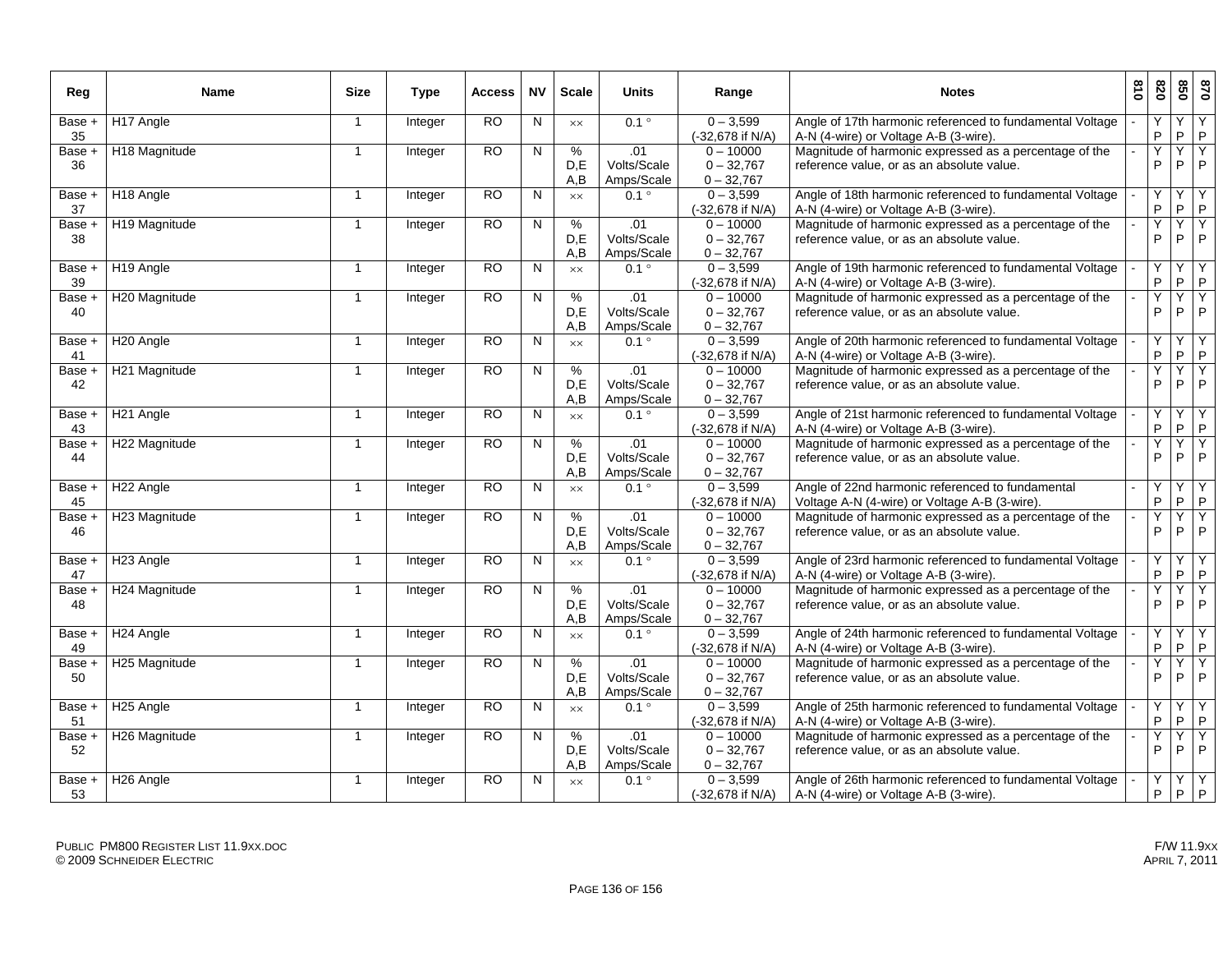| Reg            | <b>Name</b>           | <b>Size</b>    | <b>Type</b> | Access          | <b>NV</b>    | <b>Scale</b>       | <b>Units</b>                     | Range                                       | <b>Notes</b>                                                                                        | 018 | 078               | 850     | 028                            |
|----------------|-----------------------|----------------|-------------|-----------------|--------------|--------------------|----------------------------------|---------------------------------------------|-----------------------------------------------------------------------------------------------------|-----|-------------------|---------|--------------------------------|
| Base +<br>54   | H27 Magnitude         | $\overline{1}$ | Integer     | <b>RO</b>       | N            | %<br>D,E<br>A,B    | .01<br>Volts/Scale<br>Amps/Scale | $0 - 10000$<br>$0 - 32,767$<br>$0 - 32,767$ | Magnitude of harmonic expressed as a percentage of the<br>reference value, or as an absolute value. |     | Y<br>$\mathsf{P}$ | Y.<br>P | Y<br>$\mathsf{P}$              |
| Base +<br>55   | H <sub>27</sub> Angle | $\mathbf{1}$   | Integer     | $\overline{RO}$ | N            | $\times\times$     | $0.1^{\circ}$                    | $0 - 3,599$<br>(-32,678 if N/A)             | Angle of 27th harmonic referenced to fundamental Voltage<br>A-N (4-wire) or Voltage A-B (3-wire).   |     | Y<br>P            | Y.<br>P | Y<br>$\mathsf{P}$              |
| Base +<br>56   | H28 Magnitude         | $\mathbf{1}$   | Integer     | <b>RO</b>       | N            | $\%$<br>D.E<br>A.B | .01<br>Volts/Scale<br>Amps/Scale | $0 - 10000$<br>$0 - 32,767$<br>$0 - 32,767$ | Magnitude of harmonic expressed as a percentage of the<br>reference value, or as an absolute value. |     | Y<br>P            | Y.<br>P | Y.<br>$\mathsf{P}$             |
| Base +<br>57   | H <sub>28</sub> Angle | $\overline{1}$ | Integer     | <b>RO</b>       | N            | <b>XX</b>          | $0.1^{\circ}$                    | $0 - 3,599$<br>(-32,678 if N/A)             | Angle of 28th harmonic referenced to fundamental Voltage<br>A-N (4-wire) or Voltage A-B (3-wire).   |     | Y<br>$\mathsf P$  | Y<br>P  | Y<br>$\mathsf{P}$              |
| Base +<br>58   | H29 Magnitude         | $\overline{1}$ | Integer     | $\overline{RO}$ | N            | $\%$<br>D,E<br>A.B | .01<br>Volts/Scale<br>Amps/Scale | $0 - 10000$<br>$0 - 32,767$<br>$0 - 32,767$ | Magnitude of harmonic expressed as a percentage of the<br>reference value, or as an absolute value. |     | Υ<br>P            | Y<br>P  | Y<br>P                         |
| Base +<br>59   | H <sub>29</sub> Angle | $\mathbf{1}$   | Integer     | <b>RO</b>       | N            | $\times\times$     | $0.1^{\circ}$                    | $0 - 3,599$<br>(-32,678 if N/A)             | Angle of 29th harmonic referenced to fundamental Voltage<br>A-N (4-wire) or Voltage A-B (3-wire).   |     | Y<br>$\mathsf{P}$ | Υ<br>P. | Y<br>$\mathsf{P}$              |
| Base +<br>60   | H30 Magnitude         | $\overline{1}$ | Integer     | <b>RO</b>       | N            | %<br>D.E<br>A,B    | .01<br>Volts/Scale<br>Amps/Scale | $0 - 10000$<br>$0 - 32,767$<br>$0 - 32,767$ | Magnitude of harmonic expressed as a percentage of the<br>reference value, or as an absolute value. |     | Y<br>P            | Y<br>P  | Y<br>$\mathsf{P}$              |
| Base +<br>61   | H <sub>30</sub> Angle | $\overline{1}$ | Integer     | <b>RO</b>       | N            | <b>XX</b>          | $0.1^{\circ}$                    | $0 - 3,599$<br>(-32,678 if N/A)             | Angle of 30th harmonic referenced to fundamental Voltage<br>A-N (4-wire) or Voltage A-B (3-wire).   |     | Y<br>P            | Y.<br>P | Y<br>$\mathsf{P}$              |
| Base +<br>62   | H31 Magnitude         | $\overline{1}$ | Integer     | <b>RO</b>       | ${\sf N}$    | $\%$<br>D.E<br>A,B | .01<br>Volts/Scale<br>Amps/Scale | $0 - 10000$<br>$0 - 32,767$<br>$0 - 32,767$ | Magnitude of harmonic expressed as a percentage of the<br>reference value, or as an absolute value. |     | Y<br>P            | Y<br>P  | $\overline{Y}$<br>$\mathsf{P}$ |
| Base +<br>63   | H31 Angle             | $\overline{1}$ | Integer     | <b>RO</b>       | N            | <b>XX</b>          | $0.1^{\circ}$                    | $0 - 3,599$<br>(-32,678 if N/A)             | Angle of 31st harmonic referenced to fundamental Voltage<br>A-N (4-wire) or Voltage A-B (3-wire).   |     | Y<br>P            | Y<br>P  | Y<br>$\mathsf{P}$              |
| Base +<br>64   | H32 Magnitude         | -1             | Integer     | <b>RO</b>       | N            | %<br>D.E<br>A,B    | .01<br>Volts/Scale<br>Amps/Scale | $0 - 10000$<br>$0 - 32,767$<br>$0 - 32,767$ | Magnitude of harmonic expressed as a percentage of the<br>reference value, or as an absolute value. |     | Υ<br>P            | Υ<br>P  | Y<br>P                         |
| Base +<br>65   | H32 Angle             | $\overline{1}$ | Integer     | <b>RO</b>       | N            | $\times\times$     | $0.1^{\circ}$                    | $0 - 3,599$<br>(-32,678 if N/A)             | Angle of 32nd harmonic referenced to fundamental<br>Voltage A-N (4-wire) or Voltage A-B (3-wire).   |     | Y<br>P            | Y<br>P. | Y<br>$\mathsf{P}$              |
| Base +<br>66   | H33 Magnitude         | $\mathbf 1$    | Integer     | <b>RO</b>       | N            | %<br>D.E<br>A,B    | .01<br>Volts/Scale<br>Amps/Scale | $0 - 10000$<br>$0 - 32,767$<br>$0 - 32,767$ | Magnitude of harmonic expressed as a percentage of the<br>reference value, or as an absolute value. |     |                   | Ϋ<br>P  | Y<br>$\mathsf{P}$              |
| Base +<br>67   | H33 Angle             | $\mathbf{1}$   | Integer     | <b>RO</b>       | $\mathsf{N}$ | $\times\times$     | $0.1^\circ$                      | $0 - 3,599$<br>(-32,678 if N/A)             | Angle of 33rd harmonic referenced to fundamental Voltage<br>A-N (4-wire) or Voltage A-B (3-wire).   |     |                   | Y<br>P  | Υ<br>$\mathsf{P}$              |
| Base +<br>68   | H34 Magnitude         | $\mathbf{1}$   | Integer     | <b>RO</b>       | N            | %<br>D.E<br>A,B    | .01<br>Volts/Scale<br>Amps/Scale | $0 - 10000$<br>$0 - 32,767$<br>$0 - 32,767$ | Magnitude of harmonic expressed as a percentage of the<br>reference value, or as an absolute value. |     |                   | Y<br>P  | $\overline{Y}$<br>$\mathsf{P}$ |
| Base +<br>69   | H34 Angle             | $\overline{1}$ | Integer     | <b>RO</b>       | N            | $\times\times$     | $0.1^{\circ}$                    | $0 - 3,599$<br>(-32,678 if N/A)             | Angle of 34th harmonic referenced to fundamental Voltage<br>A-N (4-wire) or Voltage A-B (3-wire).   |     | $\overline{a}$    | Υ<br>P  | Y<br>$\mathsf{P}$              |
| $Base +$<br>70 | H35 Magnitude         | $\mathbf 1$    | Integer     | <b>RO</b>       | N            | %<br>D,E<br>A,B    | .01<br>Volts/Scale<br>Amps/Scale | $0 - 10000$<br>$0 - 32,767$<br>$0 - 32,767$ | Magnitude of harmonic expressed as a percentage of the<br>reference value, or as an absolute value. |     |                   | Υ<br>P  | Y<br>P                         |
| Base +<br>71   | H35 Angle             | $\overline{1}$ | Integer     | <b>RO</b>       | N            | $\times\times$     | $0.1^{\circ}$                    | $0 - 3,599$<br>(-32,678 if N/A)             | Angle of 35th harmonic referenced to fundamental Voltage<br>A-N (4-wire) or Voltage A-B (3-wire).   |     |                   | Υ<br>P  | Y<br>$\mathsf{P}$              |
| Base +<br>72   | H36 Magnitude         | -1             | Integer     | $\overline{RO}$ | N            | %<br>D,E<br>A,B    | .01<br>Volts/Scale<br>Amps/Scale | $0 - 10000$<br>$0 - 32,767$<br>$0 - 32,767$ | Magnitude of harmonic expressed as a percentage of the<br>reference value, or as an absolute value. |     |                   | Y<br>P  | Y<br>$\mathsf{P}$              |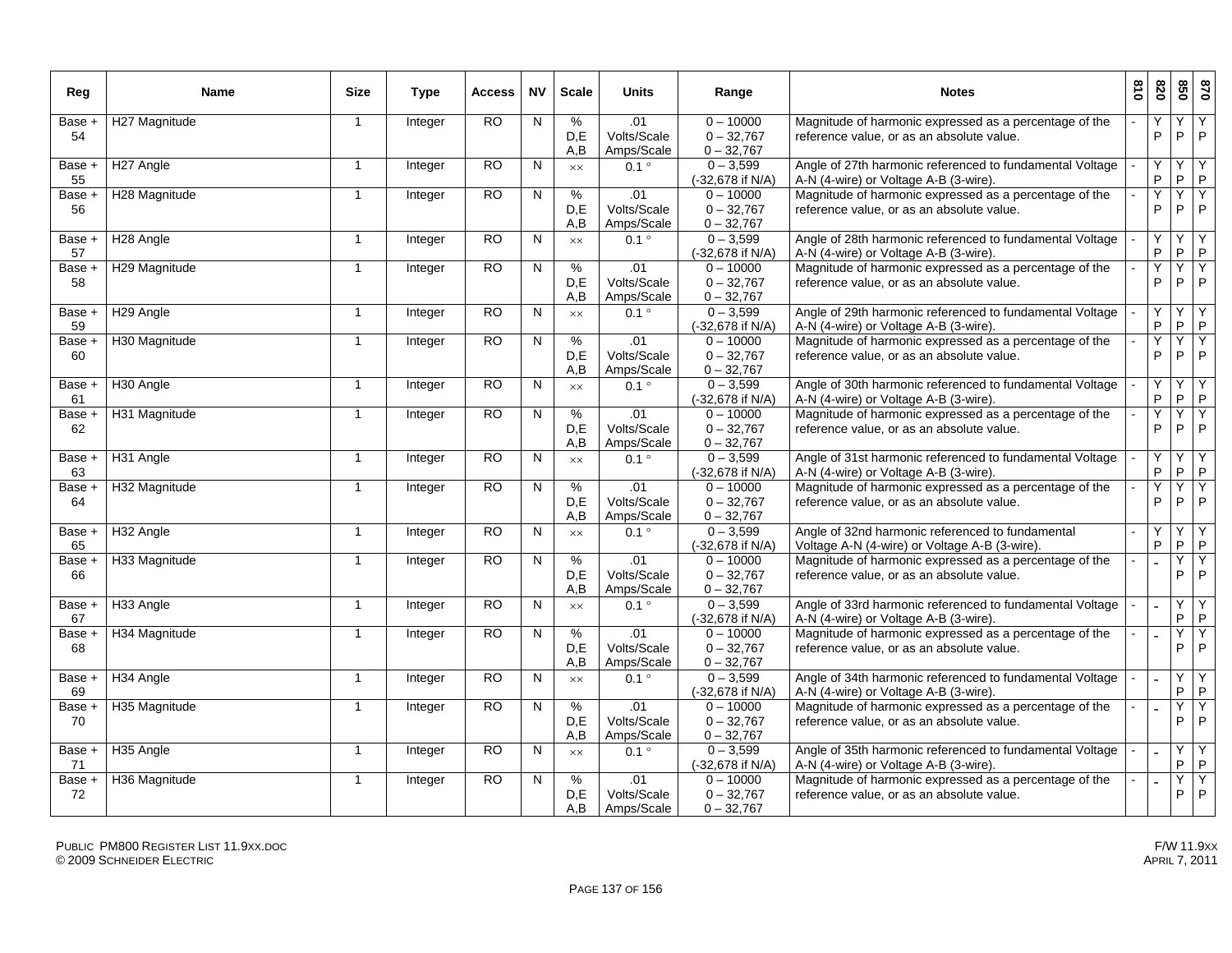| Reg          | Name          | <b>Size</b>    | <b>Type</b>    | <b>Access</b>   | <b>NV</b> | <b>Scale</b>   | <b>Units</b>                | Range                           | <b>Notes</b>                                                                                        | 018 | 078 | 099          | 028               |
|--------------|---------------|----------------|----------------|-----------------|-----------|----------------|-----------------------------|---------------------------------|-----------------------------------------------------------------------------------------------------|-----|-----|--------------|-------------------|
| Base +       | H36 Angle     | $\mathbf{1}$   | Integer        | <b>RO</b>       | N         | $\times\times$ | $0.1^{\circ}$               | $0 - 3,599$                     | Angle of 36th harmonic referenced to fundamental Voltage                                            |     |     | Y            | Y                 |
| 73           |               |                |                |                 |           |                |                             | (-32,678 if N/A)                | A-N (4-wire) or Voltage A-B (3-wire).                                                               |     |     | P            | $\mathsf P$       |
| Base +       | H37 Magnitude | $\mathbf{1}$   | Integer        | RO              | N         | %              | .01                         | $0 - 10000$                     | Magnitude of harmonic expressed as a percentage of the                                              |     |     | Υ            | Y                 |
| 74           |               |                |                |                 |           | D,E            | Volts/Scale                 | $0 - 32,767$                    | reference value, or as an absolute value.                                                           |     |     | P            | $\mathsf P$       |
|              |               |                |                |                 |           | A,B            | Amps/Scale                  | $0 - 32,767$                    |                                                                                                     |     |     |              |                   |
| Base +<br>75 | H37 Angle     | $\mathbf{1}$   | Integer        | <b>RO</b>       | N         | $\times\times$ | $0.1^{\circ}$               | $0 - 3,599$<br>(-32,678 if N/A) | Angle of 37th harmonic referenced to fundamental Voltage<br>A-N (4-wire) or Voltage A-B (3-wire).   |     |     | Υ<br>P       | Υ<br>$\mathsf P$  |
| Base +       | H38 Magnitude | $\mathbf{1}$   | Integer        | RO.             | N         | %              | .01                         | $0 - 10000$                     | Magnitude of harmonic expressed as a percentage of the                                              |     |     | Y            | Y                 |
| 76           |               |                |                |                 |           | D,E            | Volts/Scale                 | $0 - 32,767$                    | reference value, or as an absolute value.                                                           |     |     | P            | $\mathsf P$       |
|              |               |                |                |                 |           | A, B           | Amps/Scale                  | $0 - 32,767$                    |                                                                                                     |     |     |              |                   |
| Base +       | H38 Angle     | $\mathbf{1}$   | Integer        | RO              | N         | $\times\times$ | $0.1^{\circ}$               | $0 - 3,599$                     | Angle of 38th harmonic referenced to fundamental Voltage                                            |     |     | Υ            | Υ                 |
| 77           |               |                |                |                 |           |                |                             | (-32,678 if N/A)                | A-N (4-wire) or Voltage A-B (3-wire).                                                               |     |     | P.           | P                 |
| Base +       | H39 Magnitude | $\mathbf{1}$   | <b>Integer</b> | <b>RO</b>       | N         | %              | .01                         | $0 - 10000$                     | Magnitude of harmonic expressed as a percentage of the                                              |     |     | Y            | Y                 |
| 78           |               |                |                |                 |           | D,E            | Volts/Scale                 | $0 - 32,767$                    | reference value, or as an absolute value.                                                           |     |     | P            | $\mathsf P$       |
|              |               |                |                |                 |           | A,B            | Amps/Scale                  | $0 - 32,767$                    |                                                                                                     |     |     |              |                   |
| Base +       | H39 Angle     | $\mathbf{1}$   | Integer        | <b>RO</b>       | N         | $\times\times$ | $0.1^{\circ}$               | $0 - 3,599$                     | Angle of 39th harmonic referenced to fundamental Voltage                                            |     |     | Υ            | $\overline{Y}$    |
| 79           |               |                |                |                 |           |                |                             | (-32,678 if N/A)                | A-N (4-wire) or Voltage A-B (3-wire).                                                               |     |     | P            | $\vert P \vert$   |
| Base +       | H40 Magnitude | $\mathbf{1}$   | Integer        | RO.             | N         | $\%$           | .01                         | $0 - 10000$                     | Magnitude of harmonic expressed as a percentage of the                                              |     |     | Y            | Y<br>$\mathsf P$  |
| 80           |               |                |                |                 |           | D.E            | Volts/Scale                 | $0 - 32,767$<br>$0 - 32,767$    | reference value, or as an absolute value.                                                           |     |     | P            |                   |
| Base +       | H40 Angle     | $\mathbf{1}$   |                | <b>RO</b>       | N         | A,B            | Amps/Scale<br>$0.1^{\circ}$ | $0 - 3,599$                     | Angle of 40th harmonic referenced to fundamental Voltage                                            |     |     | Υ            | Υ                 |
| 81           |               |                | Integer        |                 |           | $\times\times$ |                             | (-32,678 if N/A)                | A-N (4-wire) or Voltage A-B (3-wire).                                                               |     |     | P            | P                 |
| Base +       | H41 Magnitude | $\overline{1}$ | Integer        | $\overline{RO}$ | N         | $\%$           | .01                         | $0 - 10000$                     | Magnitude of harmonic expressed as a percentage of the                                              |     |     | Y            | Y                 |
| 82           |               |                |                |                 |           | D.E            | Volts/Scale                 | $0 - 32,767$                    | reference value, or as an absolute value.                                                           |     |     | P            | $\mathsf P$       |
|              |               |                |                |                 |           | A,B            | Amps/Scale                  | $0 - 32,767$                    |                                                                                                     |     |     |              |                   |
| Base +       | H41 Angle     | $\mathbf{1}$   | Integer        | RO              | N         | $\times\times$ | $0.1^{\circ}$               | $0 - 3,599$                     | Angle of 41st harmonic referenced to fundamental Voltage                                            |     |     | Υ            | Υ                 |
| 83           |               |                |                |                 |           |                |                             | (-32,678 if N/A)                | A-N (4-wire) or Voltage A-B (3-wire).                                                               |     |     | P            | $\mathsf P$       |
| Base +       | H42 Magnitude | $\mathbf{1}$   | Integer        | <b>RO</b>       | N         | $\%$           | .01                         | $0 - 10000$                     | Magnitude of harmonic expressed as a percentage of the                                              |     |     | Ϋ            | Y                 |
| 84           |               |                |                |                 |           | D.E            | Volts/Scale                 | $0 - 32,767$                    | reference value, or as an absolute value.                                                           |     |     | P            | $\mathsf{P}$      |
|              |               |                |                |                 |           | A,B            | Amps/Scale                  | $0 - 32,767$                    |                                                                                                     |     |     |              |                   |
| Base +       | H42 Angle     | $\mathbf{1}$   | <b>Integer</b> | RO              | N         | $\times\times$ | $0.1^{\circ}$               | $0 - 3,599$                     | Angle of 42nd harmonic referenced to fundamental                                                    |     |     | Υ            | Y                 |
| 85           |               |                |                |                 |           |                |                             | (-32,678 if N/A)                | Voltage A-N (4-wire) or Voltage A-B (3-wire).                                                       |     |     | P            | P                 |
| Base +<br>86 | H43 Magnitude | $\mathbf{1}$   | Integer        | <b>RO</b>       | N         | $\%$<br>D,E    | .01<br>Volts/Scale          | $0 - 10000$<br>$0 - 32,767$     | Magnitude of harmonic expressed as a percentage of the<br>reference value, or as an absolute value. |     |     | Y<br>P       | Y<br>$\mathsf{P}$ |
|              |               |                |                |                 |           | A,B            | Amps/Scale                  | $0 - 32,767$                    |                                                                                                     |     |     |              |                   |
| Base +       | H43 Angle     | $\overline{1}$ | Integer        | $\overline{RO}$ | N         | <b>XX</b>      | $0.1$ $^{\circ}$            | $0 - 3,599$                     | Angle of 43rd harmonic referenced to fundamental Voltage                                            |     |     | Υ            | Y                 |
| 87           |               |                |                |                 |           |                |                             | (-32,678 if N/A)                | A-N (4-wire) or Voltage A-B (3-wire).                                                               |     |     | P            | $\sf P$           |
| Base +       | H44 Magnitude | $\mathbf{1}$   | <b>Integer</b> | RO              | N         | %              | .01                         | $0 - 10000$                     | Magnitude of harmonic expressed as a percentage of the                                              |     |     | Ϋ            | Y                 |
| 88           |               |                |                |                 |           | D.E            | Volts/Scale                 | $0 - 32,767$                    | reference value, or as an absolute value.                                                           |     |     | P            | $\mathsf{P}$      |
|              |               |                |                |                 |           | A,B            | Amps/Scale                  | $0 - 32,767$                    |                                                                                                     |     |     |              |                   |
| Base +       | H44 Angle     | $\mathbf{1}$   | Integer        | <b>RO</b>       | N         | <b>XX</b>      | $0.1^\circ$                 | $0 - 3,599$                     | Angle of 44th harmonic referenced to fundamental Voltage                                            |     |     | Υ            | Υ                 |
| 89           |               |                |                |                 |           |                |                             | (-32,678 if N/A)                | A-N (4-wire) or Voltage A-B (3-wire).                                                               |     |     | P            | $\sf P$           |
| Base +       | H45 Magnitude | $\mathbf{1}$   | Integer        | <b>RO</b>       | N         | %              | .01                         | $0 - 10000$                     | Magnitude of harmonic expressed as a percentage of the                                              |     |     | Υ            | Y                 |
| 90           |               |                |                |                 |           | D,E            | Volts/Scale                 | $0 - 32,767$                    | reference value, or as an absolute value.                                                           |     |     | P            | $\mathsf P$       |
|              |               |                |                |                 |           | A,B            | Amps/Scale                  | $0 - 32,767$                    |                                                                                                     |     |     |              |                   |
| Base +<br>91 | H45 Angle     | $\overline{1}$ | Integer        | RO.             | N         | $\times\times$ | $0.1$ $^{\circ}$            | $0 - 3,599$<br>(-32,678 if N/A) | Angle of 45th harmonic referenced to fundamental Voltage<br>A-N (4-wire) or Voltage A-B (3-wire).   |     |     | Υ<br>$P$ $P$ | Y                 |
|              |               |                |                |                 |           |                |                             |                                 |                                                                                                     |     |     |              |                   |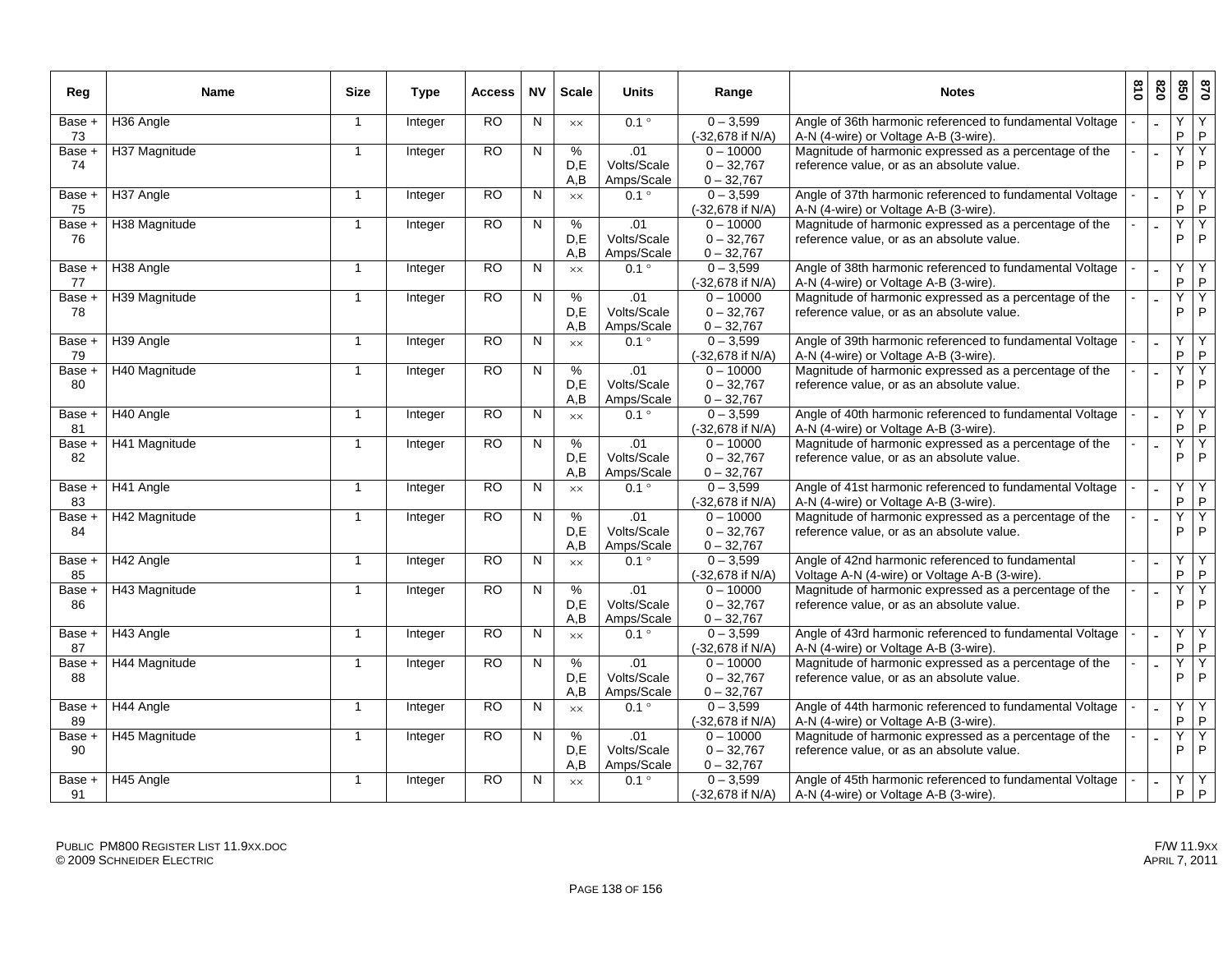| Reg           | <b>Name</b>   | <b>Size</b>    | Type           | Access    | <b>NV</b>    | <b>Scale</b>     | <b>Units</b>                     | Range                                       | <b>Notes</b>                                                                                        | 018 | 078            | 850    | 028                            |
|---------------|---------------|----------------|----------------|-----------|--------------|------------------|----------------------------------|---------------------------------------------|-----------------------------------------------------------------------------------------------------|-----|----------------|--------|--------------------------------|
| Base +<br>92  | H46 Magnitude | $\overline{1}$ | Integer        | <b>RO</b> | N            | %<br>D,E<br>A,B  | .01<br>Volts/Scale<br>Amps/Scale | $0 - 10000$<br>$0 - 32,767$<br>$0 - 32,767$ | Magnitude of harmonic expressed as a percentage of the<br>reference value, or as an absolute value. |     |                | Υ<br>P | Y<br>$\mathsf{P}$              |
| Base +<br>93  | H46 Angle     | $\overline{1}$ | Integer        | RO        | N            | $\times\times$   | $0.1^{\circ}$                    | $0 - 3,599$<br>(-32,678 if N/A)             | Angle of 46th harmonic referenced to fundamental Voltage<br>A-N (4-wire) or Voltage A-B (3-wire).   |     |                | Y<br>P | Y<br>$\mathsf{P}$              |
| Base +<br>94  | H47 Magnitude | $\overline{1}$ | Integer        | <b>RO</b> | ${\sf N}$    | %<br>D,E<br>A.B  | .01<br>Volts/Scale<br>Amps/Scale | $0 - 10000$<br>$0 - 32,767$<br>$0 - 32,767$ | Magnitude of harmonic expressed as a percentage of the<br>reference value, or as an absolute value. |     |                | Y<br>P | Y<br>$\mathsf{P}$              |
| Base +<br>95  | H47 Angle     | $\overline{1}$ | Integer        | <b>RO</b> | N            | <b>XX</b>        | $0.1$ $^{\circ}$                 | $0 - 3.599$<br>(-32,678 if N/A)             | Angle of 47th harmonic referenced to fundamental Voltage<br>A-N (4-wire) or Voltage A-B (3-wire).   |     |                | Y<br>P | Y<br>$\mathsf{P}$              |
| Base +<br>96  | H48 Magnitude | -1             | Integer        | RO        | N            | %<br>D,E<br>A.B  | .01<br>Volts/Scale<br>Amps/Scale | $0 - 10000$<br>$0 - 32,767$<br>$0 - 32,767$ | Magnitude of harmonic expressed as a percentage of the<br>reference value, or as an absolute value. |     |                | Y<br>P | Y<br>P                         |
| Base +<br>97  | H48 Angle     | $\overline{1}$ | Integer        | <b>RO</b> | N            | $\times\times$   | $0.1^{\circ}$                    | $0 - 3,599$<br>(-32,678 if N/A)             | Angle of 48th harmonic referenced to fundamental Voltage<br>A-N (4-wire) or Voltage A-B (3-wire).   |     |                | Υ<br>P | Y<br>$\mathsf{P}$              |
| Base +<br>98  | H49 Magnitude | $\overline{1}$ | Integer        | <b>RO</b> | N            | %<br>D,E<br>A, B | .01<br>Volts/Scale<br>Amps/Scale | $0 - 10000$<br>$0 - 32,767$<br>$0 - 32,767$ | Magnitude of harmonic expressed as a percentage of the<br>reference value, or as an absolute value. |     |                | Ÿ<br>P | Y<br>$\mathsf{P}$              |
| Base +<br>99  | H49 Angle     | $\mathbf{1}$   | Integer        | RO        | N            | $\times\times$   | $0.1^\circ$                      | $0 - 3,599$<br>(-32,678 if N/A)             | Angle of 49th harmonic referenced to fundamental Voltage<br>A-N (4-wire) or Voltage A-B (3-wire).   |     |                | Y<br>P | Υ<br>$\mathsf{P}$              |
| Base +<br>100 | H50 Magnitude | $\overline{1}$ | Integer        | RO        | ${\sf N}$    | %<br>D.E<br>A, B | .01<br>Volts/Scale<br>Amps/Scale | $0 - 10000$<br>$0 - 32,767$<br>$0 - 32,767$ | Magnitude of harmonic expressed as a percentage of the<br>reference value, or as an absolute value. |     |                | Y<br>P | Y<br>$\mathsf{P}$              |
| Base +<br>101 | H50 Angle     | $\overline{1}$ | Integer        | <b>RO</b> | N            | <b>XX</b>        | $0.1^{\circ}$                    | $0 - 3,599$<br>(-32,678 if N/A)             | Angle of 50th harmonic referenced to fundamental Voltage<br>A-N (4-wire) or Voltage A-B (3-wire).   |     |                | Y<br>P | Y<br>$\mathsf{P}$              |
| Base +<br>102 | H51 Magnitude | -1             | Integer        | <b>RO</b> | $\mathsf{N}$ | %<br>D.E<br>A, B | .01<br>Volts/Scale<br>Amps/Scale | $0 - 10000$<br>$0 - 32,767$<br>$0 - 32,767$ | Magnitude of harmonic expressed as a percentage of the<br>reference value, or as an absolute value. |     |                | Y<br>P | Y<br>$\mathsf{P}$              |
| Base +<br>103 | H51 Angle     | $\overline{1}$ | Integer        | <b>RO</b> | N            | $\times\times$   | $0.1^{\circ}$                    | $0 - 3,599$<br>(-32,678 if N/A)             | Angle of 51st harmonic referenced to fundamental Voltage<br>A-N (4-wire) or Voltage A-B (3-wire).   |     |                | Υ<br>P | Y<br>$\mathsf{P}$              |
| Base +<br>104 | H52 Magnitude | $\overline{1}$ | Integer        | <b>RO</b> | N            | %<br>D.E<br>A, B | .01<br>Volts/Scale<br>Amps/Scale | $0 - 10000$<br>$0 - 32,767$<br>$0 - 32,767$ | Magnitude of harmonic expressed as a percentage of the<br>reference value, or as an absolute value. |     |                | Y<br>P | Ϋ<br>$\mathsf{P}$              |
| Base +<br>105 | H52 Angle     | $\overline{1}$ | Integer        | <b>RO</b> | $\mathsf{N}$ | $\times\times$   | $0.1^{\circ}$                    | $0 - 3,599$<br>(-32,678 if N/A)             | Angle of 52nd harmonic referenced to fundamental<br>Voltage A-N (4-wire) or Voltage A-B (3-wire).   |     |                | Υ<br>P | Υ<br>$\mathsf{P}$              |
| Base +<br>106 | H53 Magnitude | $\overline{1}$ | Integer        | <b>RO</b> | $\mathsf{N}$ | %<br>D.E<br>A,B  | .01<br>Volts/Scale<br>Amps/Scale | $0 - 10000$<br>$0 - 32,767$<br>$0 - 32,767$ | Magnitude of harmonic expressed as a percentage of the<br>reference value, or as an absolute value. |     |                | Y<br>P | $\overline{Y}$<br>$\mathsf{P}$ |
| Base +<br>107 | H53 Angle     | $\overline{1}$ | Integer        | <b>RO</b> | N            | $\times\times$   | $0.1^{\circ}$                    | $0 - 3,599$<br>(-32,678 if N/A)             | Angle of 53rd harmonic referenced to fundamental Voltage<br>A-N (4-wire) or Voltage A-B (3-wire).   |     | $\overline{a}$ | Υ<br>P | Y<br>$\mathsf{P}$              |
| Base +<br>108 | H54 Magnitude | -1             | Integer        | <b>RO</b> | N            | %<br>D,E<br>A, B | .01<br>Volts/Scale<br>Amps/Scale | $0 - 10000$<br>$0 - 32,767$<br>$0 - 32,767$ | Magnitude of harmonic expressed as a percentage of the<br>reference value, or as an absolute value. |     |                | Υ<br>P | Υ<br>P                         |
| Base +<br>109 | H54 Angle     | $\overline{1}$ | <b>Integer</b> | <b>RO</b> | N            | $\times\times$   | $0.1^{\circ}$                    | $0 - 3,599$<br>(-32.678 if N/A)             | Angle of 54th harmonic referenced to fundamental Voltage<br>A-N (4-wire) or Voltage A-B (3-wire).   |     |                | Υ<br>P | Y<br>$\mathsf{P}$              |
| Base +<br>110 | H55 Magnitude | $\overline{1}$ | Integer        | RO        | N            | %<br>D,E<br>A,B  | .01<br>Volts/Scale<br>Amps/Scale | $0 - 10000$<br>$0 - 32,767$<br>$0 - 32,767$ | Magnitude of harmonic expressed as a percentage of the<br>reference value, or as an absolute value. |     |                | Y<br>P | Y<br>$\mathsf{P}$              |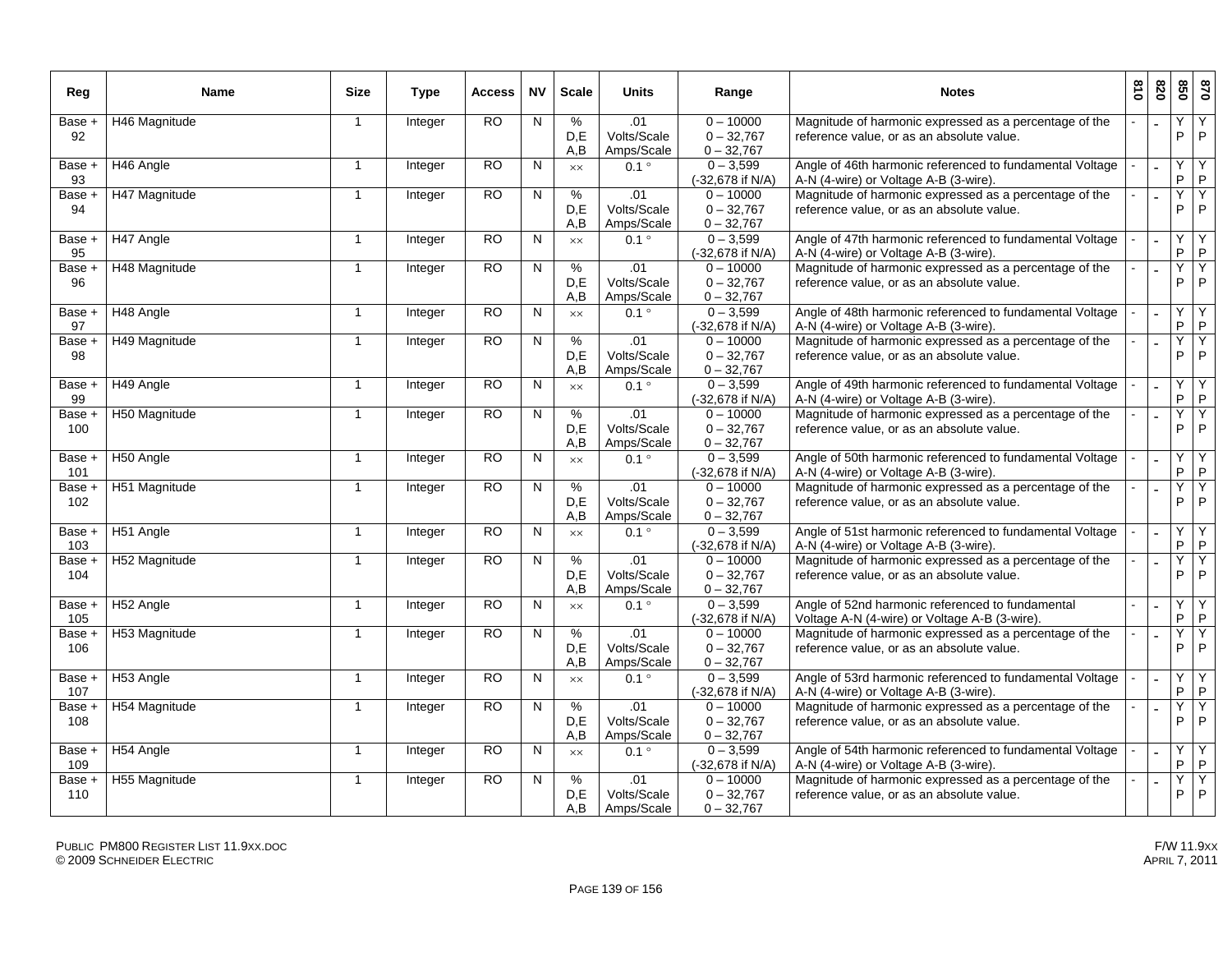| Reg                      | Name          | <b>Size</b>             | <b>Type</b> | Access          | <b>NV</b> | <b>Scale</b>     | Units                            | Range                                       | <b>Notes</b>                                                                                        | 018 | 820 | 099    | 028               |
|--------------------------|---------------|-------------------------|-------------|-----------------|-----------|------------------|----------------------------------|---------------------------------------------|-----------------------------------------------------------------------------------------------------|-----|-----|--------|-------------------|
| Base +<br>111            | H55 Angle     | $\overline{1}$          | Integer     | <b>RO</b>       | N         | XX               | $0.1^{\circ}$                    | $0 - 3,599$<br>(-32,678 if N/A)             | Angle of 55th harmonic referenced to fundamental Voltage<br>A-N (4-wire) or Voltage A-B (3-wire).   |     |     | Y<br>P | Y<br>$\mathsf P$  |
| Base +<br>112            | H56 Magnitude | $\overline{\mathbf{1}}$ | Integer     | RO              | N         | %<br>D,E<br>A, B | .01<br>Volts/Scale<br>Amps/Scale | $0 - 10000$<br>$0 - 32,767$<br>$0 - 32,767$ | Magnitude of harmonic expressed as a percentage of the<br>reference value, or as an absolute value. |     |     | Y<br>P | Y<br>P            |
| Base +<br>113            | H56 Angle     | $\overline{1}$          | Integer     | <b>RO</b>       | N         | XX               | $0.1^{\circ}$                    | $0 - 3,599$<br>(-32,678 if N/A)             | Angle of 56th harmonic referenced to fundamental Voltage<br>A-N (4-wire) or Voltage A-B (3-wire).   |     |     | Υ<br>P | Y<br>$\mathsf{P}$ |
| Base +<br>114            | H57 Magnitude | $\overline{1}$          | Integer     | <b>RO</b>       | N         | %<br>D.E<br>A,B  | .01<br>Volts/Scale<br>Amps/Scale | $0 - 10000$<br>$0 - 32,767$<br>$0 - 32,767$ | Magnitude of harmonic expressed as a percentage of the<br>reference value, or as an absolute value. |     |     | Y<br>P | Y<br>$\mathsf{P}$ |
| $Base +$<br>115          | H57 Angle     | $\overline{1}$          | Integer     | RO              | N         | $\times\times$   | $0.1^{\circ}$                    | $0 - 3,599$<br>(-32,678 if N/A)             | Angle of 57th harmonic referenced to fundamental Voltage<br>A-N (4-wire) or Voltage A-B (3-wire).   |     |     | Ÿ<br>P | Y<br>$\mathsf P$  |
| Base +<br>116            | H58 Magnitude | $\overline{1}$          | Integer     | <b>RO</b>       | N         | %<br>D.E<br>A,B  | .01<br>Volts/Scale<br>Amps/Scale | $0 - 10000$<br>$0 - 32.767$<br>$0 - 32,767$ | Magnitude of harmonic expressed as a percentage of the<br>reference value, or as an absolute value. |     |     | Υ<br>P | Y<br>P            |
| Base +<br>117            | H58 Angle     | $\overline{1}$          | Integer     | <b>RO</b>       | N         | XX               | $0.1^{\circ}$                    | $0 - 3,599$<br>(-32,678 if N/A)             | Angle of 58th harmonic referenced to fundamental Voltage<br>A-N (4-wire) or Voltage A-B (3-wire).   |     |     | Υ<br>P | Y<br>$\mathsf{P}$ |
| Base +<br>118            | H59 Magnitude | -1                      | Integer     | <b>RO</b>       | N         | %<br>D.E<br>A,B  | .01<br>Volts/Scale<br>Amps/Scale | $0 - 10000$<br>$0 - 32,767$<br>$0 - 32,767$ | Magnitude of harmonic expressed as a percentage of the<br>reference value, or as an absolute value. |     |     | Υ<br>P | Y<br>P            |
| Base +<br>119            | H59 Angle     | $\overline{\mathbf{1}}$ | Integer     | <b>RO</b>       | N         | <b>XX</b>        | $0.1^{\circ}$                    | $0 - 3,599$<br>(-32,678 if N/A)             | Angle of 59th harmonic referenced to fundamental Voltage<br>A-N (4-wire) or Voltage A-B (3-wire).   |     |     | Υ<br>P | Υ<br>$\mathsf P$  |
| Base +<br>120            | H60 Magnitude | $\overline{\mathbf{1}}$ | Integer     | RO              | N         | %<br>D.E<br>A,B  | .01<br>Volts/Scale<br>Amps/Scale | $0 - 10000$<br>$0 - 32,767$<br>$0 - 32,767$ | Magnitude of harmonic expressed as a percentage of the<br>reference value, or as an absolute value. |     |     | Υ<br>P | Y<br>P            |
| Base +<br>121            | H60 Angle     | $\overline{1}$          | Integer     | <b>RO</b>       | N         | <b>XX</b>        | $0.1^{\circ}$                    | $0 - 3,599$<br>(-32,678 if N/A)             | Angle of 60th harmonic referenced to fundamental Voltage<br>A-N (4-wire) or Voltage A-B (3-wire).   |     |     | Y<br>P | Y<br>$\mathsf P$  |
| Base +<br>122            | H61 Magnitude | -1                      | Integer     | <b>RO</b>       | N         | %<br>D,E<br>A,B  | .01<br>Volts/Scale<br>Amps/Scale | $0 - 10000$<br>$0 - 32,767$<br>$0 - 32,767$ | Magnitude of harmonic expressed as a percentage of the<br>reference value, or as an absolute value. |     |     | Υ<br>P | Υ<br>$\mathsf{P}$ |
| Base +<br>123            | H61 Angle     | $\overline{1}$          | Integer     | $\overline{RO}$ | N         | <b>XX</b>        | $0.1^{\circ}$                    | $0 - 3,599$<br>(-32,678 if N/A)             | Angle of 61st harmonic referenced to fundamental Voltage<br>A-N (4-wire) or Voltage A-B (3-wire).   |     |     | Y<br>P | Y<br>$\mathsf P$  |
| Base +<br>124            | H62 Magnitude | $\overline{\mathbf{1}}$ | Integer     | <b>RO</b>       | N         | %<br>D,E<br>A,B  | .01<br>Volts/Scale<br>Amps/Scale | $0 - 10000$<br>$0 - 32,767$<br>$0 - 32,767$ | Magnitude of harmonic expressed as a percentage of the<br>reference value, or as an absolute value. |     |     | Υ<br>P | Y<br>$\mathsf{P}$ |
| Base +<br>125            | H62 Angle     | $\overline{1}$          | Integer     | <b>RO</b>       | N         | <b>XX</b>        | $0.1^{\circ}$                    | $0 - 3.599$<br>(-32,678 if N/A)             | Angle of 62nd harmonic referenced to fundamental<br>Voltage A-N (4-wire) or Voltage A-B (3-wire).   |     |     | Y<br>P | Y<br>$\sf P$      |
| Base +<br>126            | H63 Magnitude | $\overline{1}$          | Integer     | <b>RO</b>       | N         | %<br>D,E<br>A,B  | .01<br>Volts/Scale<br>Amps/Scale | $0 - 10000$<br>$0 - 32,767$<br>$0 - 32,767$ | Magnitude of harmonic expressed as a percentage of the<br>reference value, or as an absolute value. |     |     | Υ<br>P | Υ<br>$\mathsf{P}$ |
| $\overline{Base}$<br>127 | H63 Angle     | $\overline{1}$          | Integer     | $\overline{RO}$ | N         | <b>XX</b>        | $0.1^{\circ}$                    | $0 - 3,599$<br>(-32,678 if N/A)             | Angle of 63rd harmonic referenced to fundamental Voltage<br>A-N (4-wire) or Voltage A-B (3-wire).   |     |     | Y<br>P | Y<br>P            |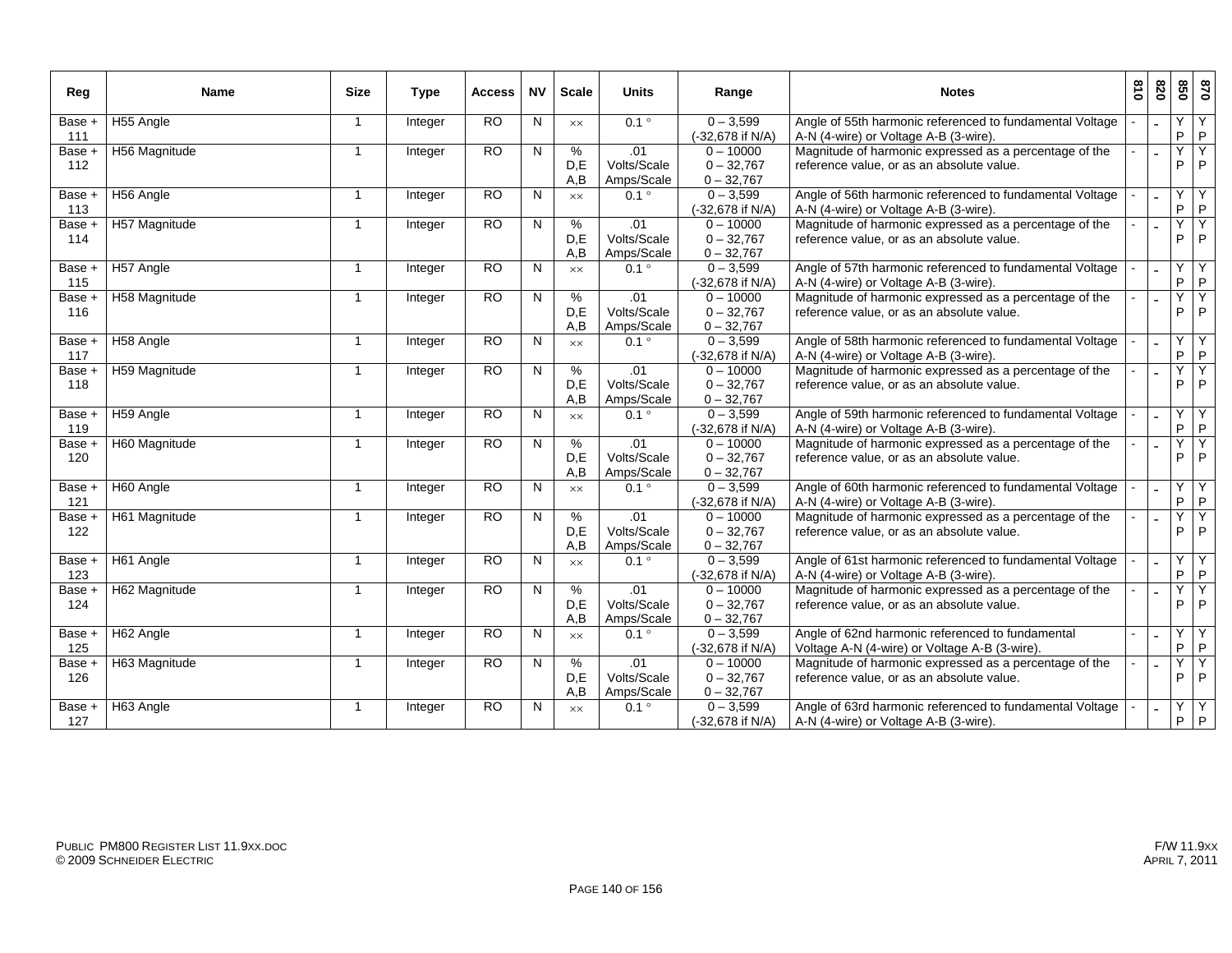# **[16144] Energy Per Shift Configuration (16144-16237)**

| Reg   | <b>Name</b>                                           | <b>Size</b>          | <b>Type</b> | <b>Access</b>   | <b>NV</b>      | <b>Scale</b>        | <b>Units</b>             | Range          | <b>Notes</b>                                                                                                                                             | 018            | 078               | 850    | 0/8                            |
|-------|-------------------------------------------------------|----------------------|-------------|-----------------|----------------|---------------------|--------------------------|----------------|----------------------------------------------------------------------------------------------------------------------------------------------------------|----------------|-------------------|--------|--------------------------------|
| 16144 | <b>Energy Summary</b><br><b>Meter Reading Months</b>  | 12                   | Integer     | R/CW            | Υ              | XX                  | <b>XXXXXXX</b>           | $1 - 12$       |                                                                                                                                                          |                | P                 | P      | Y<br>P                         |
| 16156 | <b>Energy Summary</b><br><b>Meter Reading Days</b>    | $\overline{12}$      | Integer     | R/CW            | Y              | XX                  | <b>XXXXXXX</b>           | $1 - 31$       |                                                                                                                                                          | $\overline{a}$ | Y<br>P            | Y<br>P | Y<br>P                         |
| 16168 | <b>Energy Summary</b><br>Metering Reading Time of Day | $\blacktriangleleft$ | Integer     | R/CW            | Y              | XX                  | <b>XXXXXXX</b>           | $0 - 23$       | Hour of day. Default = $0$ (midnight)                                                                                                                    |                | Y<br>$\mathsf{P}$ | Υ<br>P | Y<br>$\mathsf{P}$              |
| 16169 | Reserved                                              | $\mathbf{1}$         | Integer     | R/CW            | Y              | XX                  | <b>XXXXXXX</b>           | $0 - 1$        | $0 =$ Disable (Month starting on 1 <sup>st</sup> )<br>1 = Enable (Based on user configuration $[16144 - 67]$ )                                           | L.             | Y<br>P            | Y<br>P | $\overline{Y}$<br>$\mathsf{P}$ |
| 16170 | Reserved                                              | $\overline{1}$       |             |                 | Y              | XX                  | <b>XXXXXXX</b>           |                |                                                                                                                                                          |                | Υ<br>P            | Y<br>P | Y<br>P                         |
| 16171 | Shift Start Time - First Shift                        | $\mathbf{1}$         | Integer     | R/CW            | Y              | XX                  | <b>Minutes</b>           | $0 - 1439$     | Minutes from midnight.<br>Default = 420 (7AM).<br>*Note: For 2 shifts set First Shift Start Time equal to Second Shift Start Time<br>$(16171 = 16172)$   |                | Y<br>P            | Y<br>P | Y<br>P                         |
| 16172 | Shift Start Time - Second Shift                       | $\mathbf{1}$         | Integer     | R/CW            | Y              | <b>XX</b>           | <b>Minutes</b>           | $0 - 1439$     | Minutes from midnight.<br>Default = $900$ (3PM).<br>*Note: For 2 shifts set First Shift Start Time equal to Second Shift Start Time<br>$(16171 = 16172)$ |                | Y<br>P            | Y<br>P | Y<br>P                         |
| 16173 | Shift Start Time - Third Shift                        | $\overline{1}$       | Integer     | R/CW            | Y              | <b>XX</b>           | <b>Minutes</b>           | $0 - 1439$     | Minutes from midnight.<br>Default = 1380 (11PM).                                                                                                         | L.             | Υ<br>P            | Υ<br>P | Y<br>P                         |
| 16174 | Cost Per kWh - First Shift                            | $\mathbf{1}$         | Integer     | R/CW            | Y              | See<br>Reg<br>16177 | See<br>Register<br>16178 | $0 - 32,767$   |                                                                                                                                                          |                | Y<br>P            | Y<br>P | Y<br>P                         |
| 16175 | Cost Per kWh - Second Shift                           | $\mathbf{1}$         | Integer     | R/CW            | Y              | See<br>Reg<br>16177 | See<br>Register<br>16178 | $0 - 32,767$   |                                                                                                                                                          | $\overline{a}$ | Υ<br>P            | Υ<br>P | Y<br>P                         |
| 16176 | Cost Per kWh - Third Shift                            | $\overline{1}$       | Integer     | R/CW            | Y              | See<br>Reg<br>16177 | See<br>Register<br>16178 | $0 - 32,767$   |                                                                                                                                                          | μ.             | Υ<br>P            | Υ<br>P | Y<br>P                         |
| 16177 | <b>Monetary Scale Factor</b>                          | 1                    | Integer     | R/CW            | Y              | XX                  | <b>XXXXXXX</b>           | $-3 - 3$       |                                                                                                                                                          |                | Υ<br>P            | Y<br>P | Y<br>P                         |
| 16178 | <b>Monetary Units Code</b>                            | $\overline{1}$       | Integer     | R/CW            | Y              | XX                  | Unit Code                | $0 - 100$      | Units associated with the Cost Per kWh.                                                                                                                  | $-$            | Y<br>$\mathsf{P}$ | Y<br>P | Y<br>P                         |
| 16179 | Reserved                                              | $\mathbf{2}$         | Integer     | $\overline{RO}$ | $\pmb{\times}$ | XX                  | <b>XXXXXXX</b>           | <b>XXXXXXX</b> | Reserved for future development                                                                                                                          |                | Ϋ<br>P            | Υ<br>P | Y<br>P                         |
| 16181 | <b>Shift Active</b>                                   | $\mathbf{1}$         | Integer     | <b>RO</b>       | Y              | XX                  | <b>XXXXXXX</b>           | $1 - 3$        |                                                                                                                                                          | $\sim$         | Y<br>P            | Y<br>P | Y<br>$\sf P$                   |
| 16182 | Reserved                                              | 8                    | Integer     | <b>RO</b>       | X              | XX                  | <b>XXXXXXX</b>           | <b>XXXXXXX</b> | Reserved for future development                                                                                                                          | $\sim$         | v                 | Υ      | Y                              |
| 16190 | Energy Cost - Total<br>Today                          | $\overline{2}$       | Long        | $\overline{RO}$ | Y              | <b>XX</b>           | See<br>Register<br>16178 |                |                                                                                                                                                          | $\overline{a}$ | Υ<br>P            | P      | Y<br>P                         |
| 16192 | Energy Cost - Total<br>Yesterday                      | 2                    | Long        | <b>RO</b>       | Y              | <b>XX</b>           | See<br>Register<br>16178 |                |                                                                                                                                                          |                | Υ<br>P            | Υ<br>P | Y<br>P                         |

PUBLIC PM800 REGISTER LIST 11.9XX.DOC© 2009 SCHNEIDER ELECTRIC APRIL 7, 2011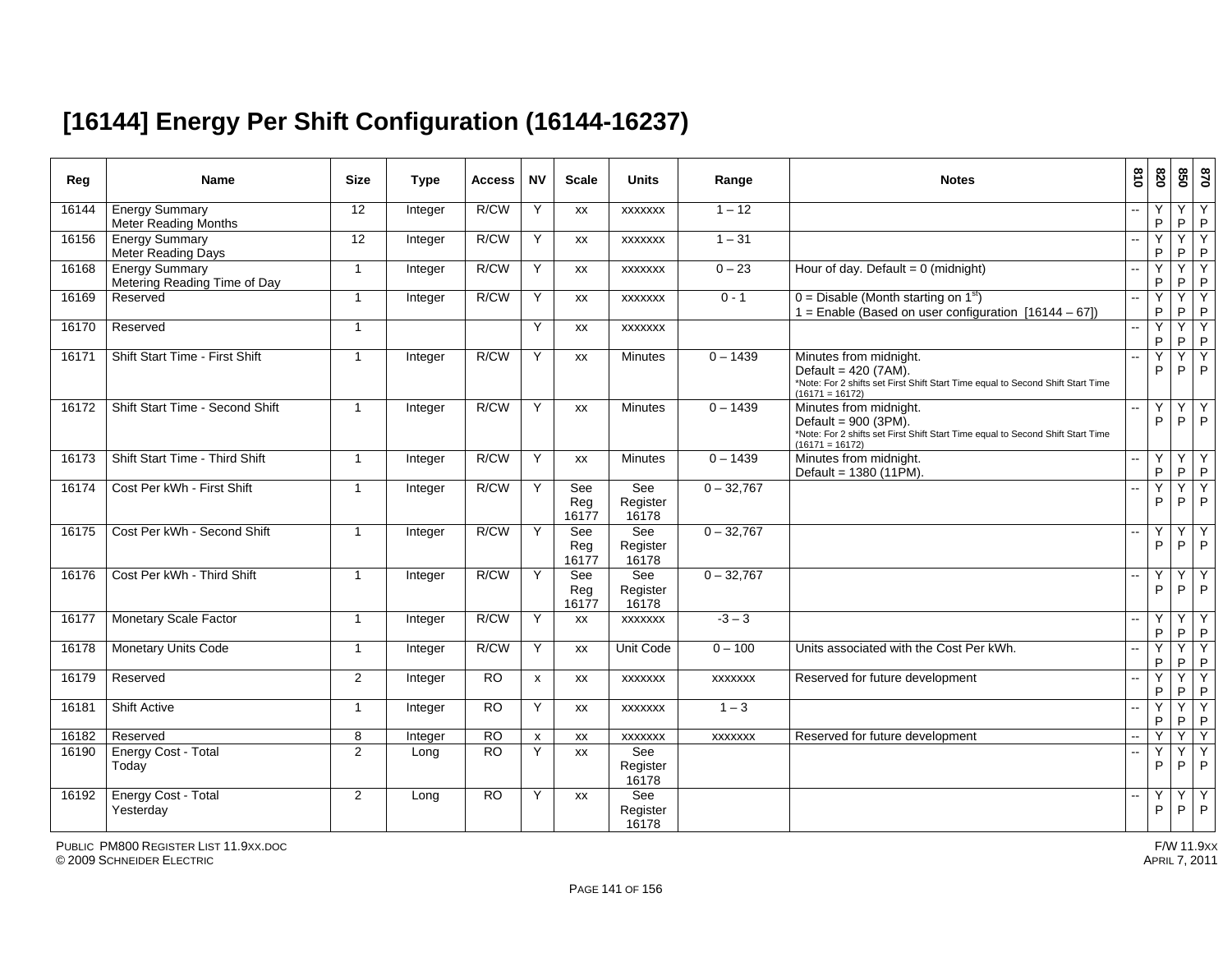| Reg   | <b>Name</b>                              | <b>Size</b> | Type | <b>Access</b> | <b>NV</b> | Scale     | <b>Units</b>             | Range | <b>Notes</b> | $\frac{3}{10}$ | 078             | 870<br>850     |                    |
|-------|------------------------------------------|-------------|------|---------------|-----------|-----------|--------------------------|-------|--------------|----------------|-----------------|----------------|--------------------|
| 16194 | <b>Energy Cost - Total</b><br>This Week  | 2           | Long | <b>RO</b>     | Y         | <b>XX</b> | See<br>Register<br>16178 |       |              | $\sim$         | $\vee$<br>P     | Y I<br>$P$ $P$ | Y                  |
| 16196 | Energy Cost - Total<br><b>Last Week</b>  | 2           | Long | <b>RO</b>     | Y         | XX        | See<br>Register<br>16178 |       |              | $\sim$ $\sim$  | $\sqrt{}$<br>P. | P              | YY<br>$\mathsf{P}$ |
| 16198 | <b>Energy Cost - Total</b><br>This Month | 2           | Long | <b>RO</b>     | Y         | <b>XX</b> | See<br>Register<br>16178 |       |              | $- -$          | $\vee$<br>P     | $\vee$<br>P    | Y<br>P             |
| 16200 | Energy Cost - Total<br>Last Month        | 2           | ∟ong | <b>RO</b>     | Y         | XX        | See<br>Register<br>16178 |       |              | $- -$          | $\sqrt{}$<br>P  | $\sqrt{}$<br>P | $\vee$<br>P        |

### **[16202] Energy Summary Usage (16202-16237)**

| Reg   | <b>Name</b>                                        | <b>Size</b> | Type              | <b>Access</b> | <b>NV</b>    | Scale     | <b>Units</b> | Range            | <b>Notes</b> | 018                      | 078    | 099                           | 0 <sub>28</sub>                         |
|-------|----------------------------------------------------|-------------|-------------------|---------------|--------------|-----------|--------------|------------------|--------------|--------------------------|--------|-------------------------------|-----------------------------------------|
| 16202 | Energy, Real 3-Phase Total<br>Usage Today          | 3           | Mod <sub>10</sub> | <b>RO</b>     | $\checkmark$ | <b>XX</b> | <b>WH</b>    | (1)              |              | $-$                      | Y<br>P | $\vee$<br>P.                  | Y<br>P                                  |
| 16205 | Energy, Real 3-Phase Total<br>Usage Yesterday      | 3           | Mod <sub>10</sub> | <b>RO</b>     | $\checkmark$ | <b>XX</b> | <b>WH</b>    | (1)              |              | $-$                      | Υ<br>P | $\sqrt{}$<br>P                | $\overline{\mathsf{v}}$<br>$\mathsf{P}$ |
| 16208 | Energy, Real 3-Phase Total<br>Usage This Week      | 3           | Mod10             | <b>RO</b>     | Y            | <b>XX</b> | <b>WH</b>    | (1)              |              | --                       | Y<br>P | $\vee$<br>P.                  | Y<br>P                                  |
| 16211 | Energy, Real 3-Phase Total<br>Usage Last Week      | 3           | Mod10             | <b>RO</b>     | $\checkmark$ | <b>XX</b> | WH           | (1)              |              | $\overline{\phantom{a}}$ | Υ<br>P | $\overline{\mathsf{v}}$<br>P. | $\overline{\mathsf{v}}$<br>P            |
| 16214 | Energy, Real 3-Phase Total<br>Usage This Month     | 3           | Mod10             | <b>RO</b>     | Y            | <b>XX</b> | <b>WH</b>    | (1)              |              | --                       | Y<br>P | $\vee$<br>P.                  | Y<br>$\mathsf{P}$                       |
| 16217 | Energy, Real 3-Phase Total<br>Usage Last Month     | 3           | Mod <sub>10</sub> | <b>RO</b>     | $\checkmark$ | <b>XX</b> | WH           | (1)              |              | --                       | P      | $\vee$<br>P                   | $\overline{\mathsf{v}}$<br>P            |
| 16220 | Energy, Apparent 3-Phase Total<br>Usage Today      | 3           | Mod10             | <b>RO</b>     | Y            | <b>XX</b> | <b>VAH</b>   | (1)              |              | --                       | Y<br>P | $\vee$<br>P.                  | $\overline{Y}$<br>$\mathsf{P}$          |
| 16223 | Energy, Apparent 3-Phase Total<br>Usage Yesterday  | 3           | Mod <sub>10</sub> | <b>RO</b>     | $\checkmark$ | <b>XX</b> | <b>VAH</b>   | $\overline{(1)}$ |              | --                       | Y<br>P | $\vee$<br>P                   | $\overline{Y}$<br>P                     |
| 16226 | Energy, Apparent 3-Phase Total<br>Usage This Week  | 3           | Mod10             | <b>RO</b>     | Y            | <b>XX</b> | <b>VAH</b>   | (1)              |              | --                       | Y<br>P | Y<br>P.                       | k<br>$\mathsf{P}$                       |
| 16229 | Energy, Apparent 3-Phase Total<br>Usage Last Week  | 3           | Mod <sub>10</sub> | <b>RO</b>     | Y            | <b>XX</b> | <b>VAH</b>   | (1)              |              | $-$                      | Y<br>P | $\vee$<br>P                   | $\overline{Y}$<br>P                     |
| 16232 | Energy, Apparent 3-Phase Total<br>Usage This Month | 3           | Mod10             | <b>RO</b>     | Y            | <b>XX</b> | <b>VAH</b>   | (1)              |              |                          | Y<br>P | $\vee$<br>P.                  | $\overline{Y}$<br>$\mathsf{P}$          |
| 16235 | Energy, Apparent 3-Phase Total<br>Usage Last Month | 3           | Mod <sub>10</sub> | <b>RO</b>     | $\checkmark$ | <b>XX</b> | <b>VAH</b>   | (1)              |              | $-$                      | Y<br>P | $\vee$                        | $\overline{\mathsf{Y}}$<br>$P$ $P$      |

 $(1)$  0 – 999,999,999,999

### **[16238] Energy Per Shift Usage (16238-16347)**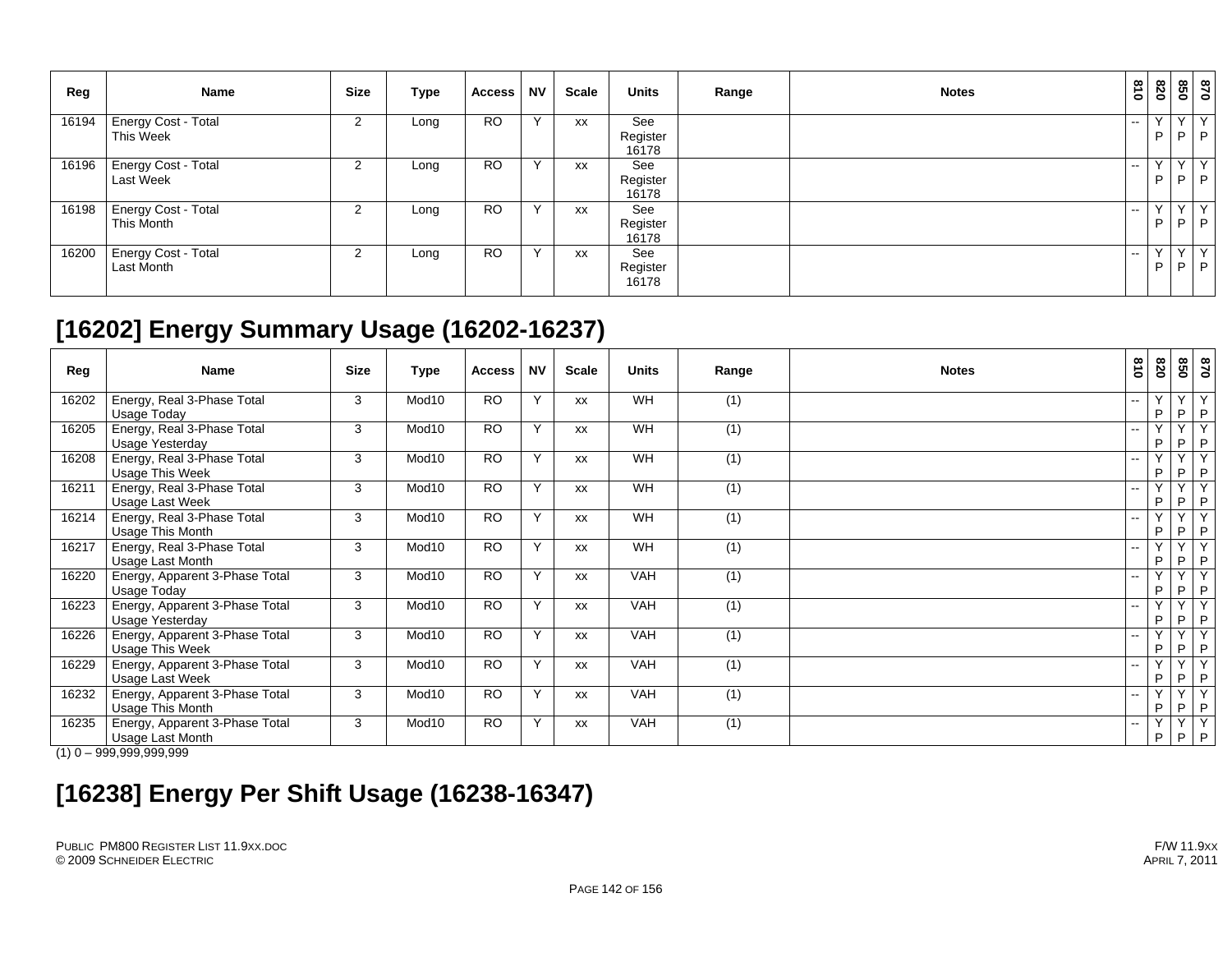| Reg   | <b>Name</b>                                                        | <b>Size</b> | <b>Type</b>       | <b>Access</b> | <b>NV</b> | <b>Scale</b>            | <b>Units</b> | Range | <b>Notes</b> | 018                      | 028                 | 058              | 0/8                       |
|-------|--------------------------------------------------------------------|-------------|-------------------|---------------|-----------|-------------------------|--------------|-------|--------------|--------------------------|---------------------|------------------|---------------------------|
| 16238 | Energy, Real 3-Phase Total<br>Usage - First Shift - Today          | 3           | Mod10             | <b>RO</b>     | Y         | $\times\times$          | WH           | (1)   |              |                          | Y<br>P              | Y<br>P           | Υ<br>$\mathsf P$          |
| 16241 | Energy, Real 3-Phase Total<br>Usage - Second Shift - Today         | 3           | Mod <sub>10</sub> | <b>RO</b>     | Y         | <b>XX</b>               | WH           | (1)   |              | $\sim$                   | Ÿ<br>P              | Y<br>P           | Y<br>P                    |
| 16244 | Energy, Real 3-Phase Total<br>Usage - Third Shift - Today          | 3           | Mod10             | <b>RO</b>     | Y         | XX                      | WH           | (1)   |              |                          | Y<br>$\mathsf{P}$   | Y<br>$\mathsf P$ | Υ<br>$\sf P$              |
| 16247 | Energy, Real 3-Phase Total<br>Usage - First Shift - Yesterday      | 3           | Mod10             | <b>RO</b>     | Y         | XX                      | WH           | (1)   |              | $\overline{\phantom{a}}$ | Y<br>P              | Y<br>P           | Y<br>$\mathsf P$          |
| 16250 | Energy, Real 3-Phase Total<br>Usage - Second Shift - Yesterday     | 3           | Mod10             | <b>RO</b>     | Y         | <b>XX</b>               | WH           | (1)   |              | $\overline{a}$           | Ÿ<br>P              | Y<br>P           | Y<br>P                    |
| 16253 | Energy, Real 3-Phase Total<br>Usage - Third Shift - Yesterday      | 3           | Mod <sub>10</sub> | <b>RO</b>     | Y         | XX                      | WH           | (1)   |              |                          | Y<br>P              | Y<br>P           | Υ<br>$\mathsf P$          |
| 16256 | Energy, Real 3-Phase Total<br>Usage - First Shift - This Week      | 3           | Mod <sub>10</sub> | <b>RO</b>     | Y         | <b>XX</b>               | <b>WH</b>    | (1)   |              |                          | $\overline{Y}$<br>P | Y<br>P.          | Y<br>$\mathsf{P}$         |
| 16259 | Energy, Real 3-Phase Total<br>Usage - Second Shift - This Week     | 3           | Mod10             | <b>RO</b>     | Y         | <b>XX</b>               | WH           | (1)   |              | $\sim$                   | Y<br>P              | Y<br>P           | Y<br>P                    |
| 16262 | Energy, Real 3-Phase Total<br>Usage - Third Shift - This Week      | 3           | Mod10             | <b>RO</b>     | Y         | XX                      | WH           | (1)   |              | $\sim$                   | Y<br>$\sf P$        | Y<br>P           | Y<br>$\mathsf P$          |
| 16265 | Energy, Real 3-Phase Total<br>Usage - First Shift - Last Week      | 3           | Mod <sub>10</sub> | <b>RO</b>     | Y         | XX                      | WH           | (1)   |              | $\sim$ $\sim$            | Y<br>P              | Y<br>P.          | Y<br>$\mathsf P$          |
| 16268 | Energy, Real 3-Phase Total<br>Usage - Second Shift - Last Week     | 3           | Mod10             | <b>RO</b>     | Y         | XX                      | WH           | (1)   |              | $-$                      | Y<br>$\mathsf{P}$   | Y<br>P           | Υ<br>$\mathsf P$          |
| 16271 | Energy, Real 3-Phase Total<br>Usage - Third Shift - Last Week      | 3           | Mod10             | <b>RO</b>     | Y         | <b>XX</b>               | WH           | (1)   |              | $\overline{a}$           | Y<br>P              | Y<br>P           | Y<br>P                    |
| 16274 | Energy, Real 3-Phase Total<br>Usage - First Shift - This Month     | 3           | Mod10             | <b>RO</b>     | Y         | <b>XX</b>               | WH           | (1)   |              |                          | Y<br>P              | Y<br>P           | Y<br>$\mathsf P$          |
| 16277 | Energy, Real 3-Phase Total<br>Usage - Second Shift - This Month    | 3           | Mod <sub>10</sub> | <b>RO</b>     | Y         | XX                      | WH           | (1)   |              |                          | Y<br>P              | Ÿ<br>P           | Y<br>$\sf P$              |
| 16280 | Energy, Real 3-Phase Total<br>Usage - Third Shift - This Month     | 3           | Mod10             | <b>RO</b>     | Y         | XX                      | WH           | (1)   |              |                          | Y<br>P              | Ÿ<br>P.          | Ϋ<br>P                    |
| 16283 | Energy, Real 3-Phase Total<br>Usage - First Shift - Last Month     | 3           | Mod <sub>10</sub> | <b>RO</b>     | Y         | <b>XX</b>               | WH           | (1)   |              |                          | Y<br>$\sf P$        | Y<br>$\mathsf P$ | Υ<br>$\mathsf P$          |
| 16286 | Energy, Real 3-Phase Total<br>Usage - Second Shift - Last Month    | 3           | Mod10             | <b>RO</b>     | Y         | XX                      | WH           | (1)   |              | $\sim$                   | Y<br>$\sf P$        | Y<br>P           | Y<br>$\sf P$              |
| 16289 | Energy, Real 3-Phase Total<br>Usage - Third Shift - Last Month     | 3           | Mod10             | <b>RO</b>     | Y         | $\overline{\mathbf{X}}$ | WH           | (1)   |              | $\overline{a}$           | Ÿ<br>P              | Y<br>P           | Y<br>$\mathsf P$          |
| 16292 | Energy, Apparent 3-Phase<br>TotalUsage - First Shift - Today       | 3           | Mod10             | <b>RO</b>     | Y         | XX                      | VAH          | (1)   |              | $\overline{\phantom{a}}$ | Y<br>P              | Y<br>P           | Υ<br>$\mathsf{P}$         |
| 16295 | Energy, Apparent 3-Phase Total<br>Usage - Second Shift - Todav     | 3           | Mod10             | <b>RO</b>     | Y         | XX                      | VAH          | (1)   |              |                          | Y<br>P              | Ÿ<br>P           | Y<br>$\mathsf{P}$         |
| 16298 | Energy, Apparent 3-Phase Total<br>Usage - Third Shift - Today      | 3           | Mod10             | <b>RO</b>     | Y         | XX                      | <b>VAH</b>   | (1)   |              | $\overline{a}$           | Y<br>P              | Υ<br>P           | Y<br>$\mathsf P$          |
| 16301 | Energy, Apparent 3-Phase Total<br>Usage - First Shift - Yesterday  | 3           | Mod10             | <b>RO</b>     | Y         | XX                      | VAH          | (1)   |              | $\overline{\phantom{a}}$ | Y<br>$\sf P$        | Y<br>P           | Y<br>$\sf P$              |
| 16304 | Energy, Apparent 3-Phase Total<br>Usage - Second Shift - Yesterday | 3           | Mod10             | <b>RO</b>     | Y         | XX                      | VAH          | (1)   |              | $\overline{a}$           | Y<br>$\mathsf{P}$   | Y<br>P           | Y<br>$\mathsf P$          |
| 16307 | Energy, Apparent 3-Phase Total<br>Usage - Third Shift - Yesterday  | 3           | Mod <sub>10</sub> | <b>RO</b>     | Y         | <b>XX</b>               | <b>VAH</b>   | (1)   |              | $\sim$                   | $\overline{Y}$<br>P | Y<br>P           | $\overline{Y}$<br>$\sf P$ |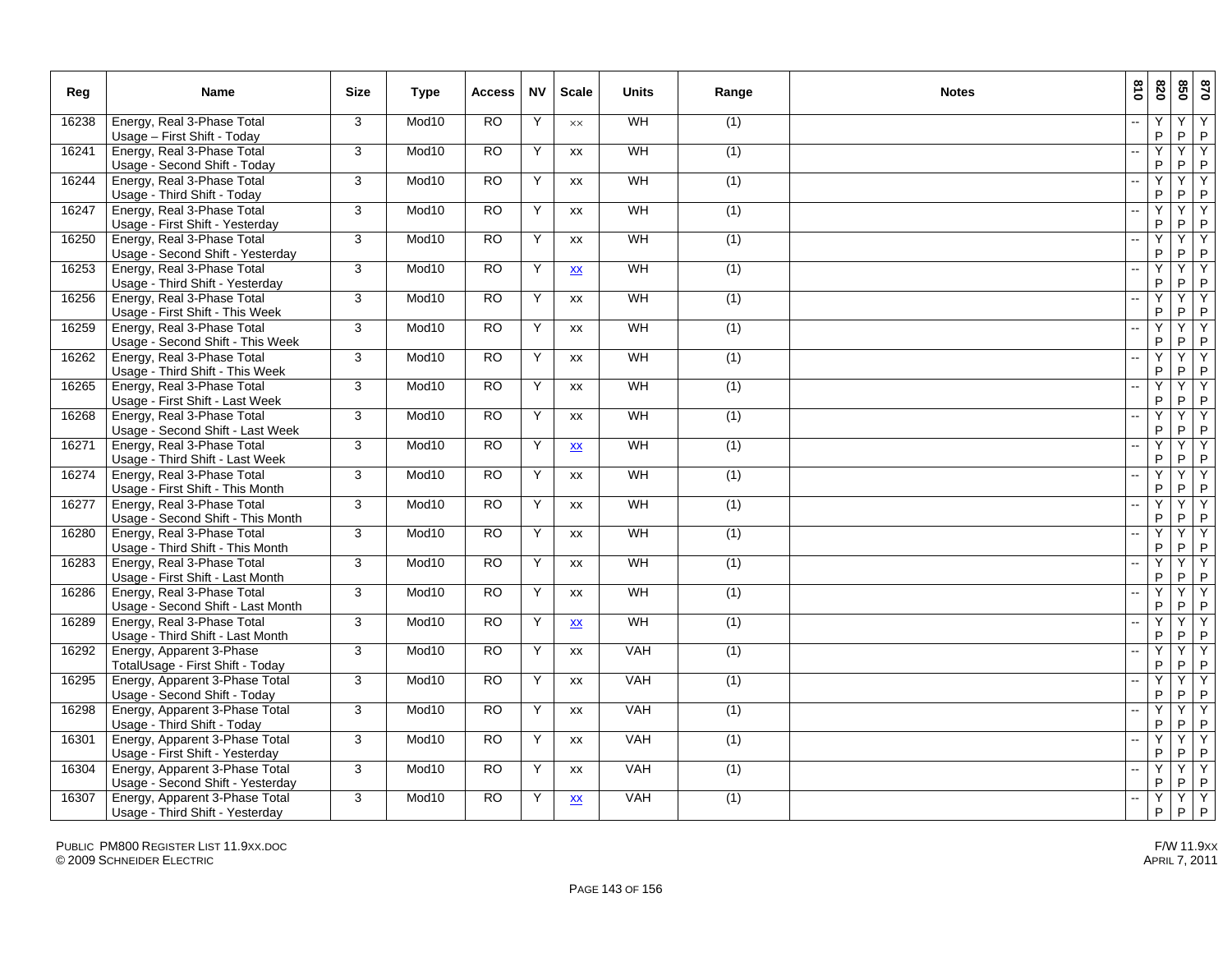| Reg   | <b>Name</b>                                                         | <b>Size</b>    | Type              | <b>Access</b> | <b>NV</b>    | <b>Scale</b>                                   | <b>Units</b>   | Range            | <b>Notes</b> | 810                      | 078                          | 020                           | 0/8                            |
|-------|---------------------------------------------------------------------|----------------|-------------------|---------------|--------------|------------------------------------------------|----------------|------------------|--------------|--------------------------|------------------------------|-------------------------------|--------------------------------|
| 16310 | Energy, Apparent 3-Phase Total<br>Usage - First Shift - This Week   | 3              | Mod10             | <b>RO</b>     | $\mathsf{Y}$ | <b>XX</b>                                      | <b>VAH</b>     | (1)              |              | --                       | $\checkmark$<br>P            | $\checkmark$<br>P             | Y<br>P                         |
| 16313 | Energy, Apparent 3-Phase Total<br>Usage - Second Shift - This Week  | 3              | Mod10             | <b>RO</b>     | $\mathsf{v}$ | XX                                             | <b>VAH</b>     | (1)              |              | $\overline{\phantom{a}}$ | $\checkmark$<br>P            | $\overline{\mathsf{v}}$<br>P. | $\overline{\mathsf{Y}}$<br>P   |
| 16316 | Energy, Apparent 3-Phase Total<br>Usage - Third Shift - This Week   | 3              | Mod10             | <b>RO</b>     | Y            | <b>XX</b>                                      | <b>VAH</b>     | (1)              |              | $\overline{\phantom{a}}$ | $\checkmark$<br>P            | $\vee$<br>P                   | Y<br>P                         |
| 16319 | Energy, Apparent 3-Phase Total<br>Usage - First Shift - Last Week   | 3              | Mod10             | <b>RO</b>     | $\mathsf{Y}$ | <b>XX</b>                                      | <b>VAH</b>     | (1)              |              |                          | $\checkmark$<br>P            | Y<br>P                        | Y<br>P                         |
| 16322 | Energy, Apparent 3-Phase Total<br>Usage - Second Shift - Last Week  | 3              | Mod10             | <b>RO</b>     | Y            | <b>XX</b>                                      | <b>VAH</b>     | (1)              |              | $- -$                    | Y<br>P                       | Y<br>P                        | Y<br>P                         |
| 16325 | Energy, Apparent 3-Phase Total<br>Usage - Third Shift - Last Week   | 3              | Mod10             | <b>RO</b>     | Y            | $\underline{\mathbf{X}}\underline{\mathbf{X}}$ | <b>VAH</b>     | (1)              |              |                          | $\overline{\mathsf{v}}$<br>P | $\overline{\mathsf{v}}$<br>P  | Ÿ<br>$\mathsf P$               |
| 16328 | Energy, Apparent 3-Phase Total<br>Usage - First Shift - This Month  | 3              | Mod10             | <b>RO</b>     | $\mathsf{Y}$ | <b>XX</b>                                      | VAH            | $\overline{(1)}$ |              | $\overline{\phantom{a}}$ | $\checkmark$<br>P            | $\overline{\mathsf{v}}$<br>P  | $\overline{Y}$<br>$\mathsf{P}$ |
| 16331 | Energy, Apparent 3-Phase Total<br>Usage - Second Shift - This Month | 3              | Mod10             | <b>RO</b>     | Y            | <b>XX</b>                                      | <b>VAH</b>     | (1)              |              | --                       | $\checkmark$<br>P            | $\overline{\mathsf{v}}$<br>P  | Y<br>$\mathsf{P}$              |
| 16334 | Energy, Apparent 3-Phase Total<br>Usage - Third Shift - This Month  | 3              | Mod10             | <b>RO</b>     | $\mathsf{Y}$ | XX                                             | <b>VAH</b>     | (1)              |              | $\overline{\phantom{a}}$ | $\vee$<br>P                  | $\checkmark$<br>P.            | Y<br>P                         |
| 16337 | Energy, Apparent 3-Phase Total<br>Usage - First Shift - Last Month  | 3              | Mod10             | <b>RO</b>     | $\mathsf{Y}$ | <b>XX</b>                                      | <b>VAH</b>     | (1)              |              | $\sim$                   | $\vee$<br>P                  | $\overline{\mathsf{v}}$<br>P. | Ÿ<br>P                         |
| 16340 | Energy, Apparent 3-Phase Total<br>Usage - Second Shift - Last Month | 3              | Mod <sub>10</sub> | <b>RO</b>     | Y            | <b>XX</b>                                      | <b>VAH</b>     | (1)              |              | $\overline{\phantom{a}}$ | $\checkmark$<br>P            | $\checkmark$<br>P.            | Ÿ<br>P                         |
| 16343 | Energy, Apparent 3-Phase Total<br>Usage - Third Shift - Last Month  | 3              | Mod10             | <b>RO</b>     | Y            | <b>XX</b>                                      | VAH            | (1)              |              | --                       | $\checkmark$<br>P            | Y<br>P                        | Y<br>P                         |
| 16346 | Reserved                                                            | $\overline{2}$ | <b>XX</b>         | XX            | Y            | XX                                             | <b>XXXXXXX</b> | <b>XXXXXXX</b>   |              |                          | Υ<br>P                       | Y<br>P                        | Y<br>$\mathsf{P}$              |

 $(1)$  0 – 999,999,999,999

# **[16348] Energy Per Shift Cost (16348-16383)**

| Reg   | Name                              | <b>Size</b> | <b>Type</b> | Access    | <b>NV</b> | Scale     | Units             | Range | <b>Notes</b> | 618           | 028 | 850       | 0/8         |
|-------|-----------------------------------|-------------|-------------|-----------|-----------|-----------|-------------------|-------|--------------|---------------|-----|-----------|-------------|
|       | 16348 Energy Cost - First Shift   |             | Long        | <b>RO</b> | $\cdot$   | XX        | See               |       |              | $\sim$        |     | $\sqrt{}$ | Y           |
|       | Today                             |             |             |           |           |           | Register<br>16178 |       |              |               |     | D.        | P           |
| 16350 | <b>Energy Cost - Second Shift</b> |             | Long        | <b>RO</b> | $\lambda$ | <b>XX</b> | See               |       |              | $\sim$ $\sim$ |     |           | $Y_{\perp}$ |
|       | Today                             |             |             |           |           |           | Register<br>16178 |       |              |               |     |           | $P$  P      |
|       | 16352   Energy Cost - Third Shift |             | Long        | <b>RO</b> | $\lambda$ | XX        | See               |       |              | $\sim$ $\sim$ |     | $\sqrt{}$ | $Y_{\perp}$ |
|       | Today                             |             |             |           |           |           | Register<br>16178 |       |              |               | D   |           | $P$ $P$     |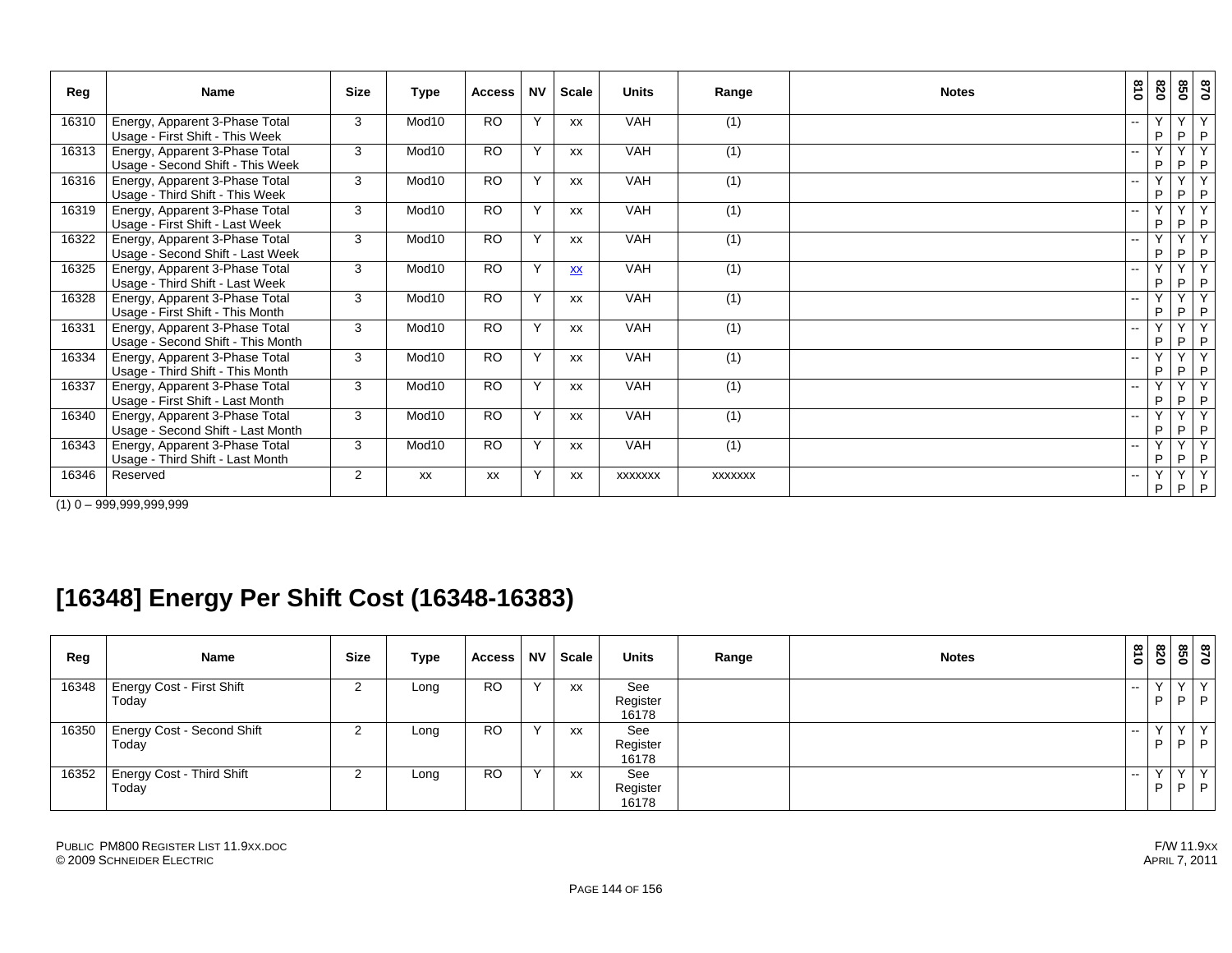| Reg   | Name                                            | <b>Size</b>             | <b>Type</b> | <b>Access</b>   | <b>NV</b> | <b>Scale</b> | <b>Units</b>             | Range | <b>Notes</b> | 018                      | 0Z8                            | 850                 | 028                                     |
|-------|-------------------------------------------------|-------------------------|-------------|-----------------|-----------|--------------|--------------------------|-------|--------------|--------------------------|--------------------------------|---------------------|-----------------------------------------|
| 16354 | <b>Energy Cost - First Shift</b><br>Yesterday   | $\overline{2}$          | Long        | <b>RO</b>       | Υ         | XX           | See<br>Register<br>16178 |       |              | $\overline{\phantom{a}}$ | Y<br>P                         | $\overline{Y}$<br>P | $\begin{array}{c}\nY \\ P\n\end{array}$ |
| 16356 | <b>Energy Cost - Second Shift</b><br>Yesterday  | $\overline{2}$          | Long        | <b>RO</b>       | Υ         | XX           | See<br>Register<br>16178 |       |              | ۵.                       | Y<br>$\mathsf P$               | Y<br>P              | $\begin{array}{c}\nY \\ P\n\end{array}$ |
| 16358 | <b>Energy Cost - Third Shift</b><br>Yesterday   | $\overline{2}$          | Long        | <b>RO</b>       | Y         | XX           | See<br>Register<br>16178 |       |              |                          | Y<br>P                         | Υ<br>P              | Υ<br>$\mathsf P$                        |
| 16360 | Energy Cost - First Shift<br>This Week          | 2                       | Long        | <b>RO</b>       | Υ         | <b>XX</b>    | See<br>Register<br>16178 |       |              | $\overline{\phantom{a}}$ | Y<br>$\mathsf P$               | Y<br>P              | $\frac{Y}{P}$                           |
| 16362 | <b>Energy Cost - Second Shift</b><br>This Week  | $\overline{\mathbf{c}}$ | Long        | <b>RO</b>       | Y         | <b>XX</b>    | See<br>Register<br>16178 |       |              |                          | Y<br>$\mathsf P$               | Y<br>P              | Y<br>$\mathsf{P}$                       |
| 16364 | <b>Energy Cost - Third Shift</b><br>This Week   | $\overline{2}$          | Long        | <b>RO</b>       | Y         | <b>XX</b>    | See<br>Register<br>16178 |       |              |                          | Y<br>P                         | Y<br>P              | Υ<br>$\mathsf P$                        |
| 16366 | <b>Energy Cost - First Shift</b><br>Last Week   | $\overline{2}$          | Long        | <b>RO</b>       | Υ         | <b>XX</b>    | See<br>Register<br>16178 |       |              |                          | Y<br>$\mathsf{P}$              | Y<br>P              | $\frac{Y}{P}$                           |
| 16368 | <b>Energy Cost - Second Shift</b><br>Last Week  | 2                       | Long        | $\overline{RO}$ | Y         | XX           | See<br>Register<br>16178 |       |              |                          | Y<br>P                         | Y<br>P              | $\begin{array}{c}\nY \\ P\n\end{array}$ |
| 16370 | <b>Energy Cost - Third Shift</b><br>Last Week   | $\overline{2}$          | Long        | $\overline{RO}$ | Y         | XX           | See<br>Register<br>16178 |       |              |                          | Y<br>P                         | Υ<br>P              | $\frac{Y}{P}$                           |
| 16372 | Energy Cost - First Shift<br>This Month         | $\overline{2}$          | Long        | <b>RO</b>       | Y         | XX           | See<br>Register<br>16178 |       |              |                          | Y<br>P                         | Y<br>P              | $\begin{array}{c}\nY \\ P\n\end{array}$ |
| 16374 | Energy Cost - Second Shift<br>This Month        | 2                       | Long        | <b>RO</b>       | Y         | <b>XX</b>    | See<br>Register<br>16178 |       |              |                          | $\overline{Y}$<br>P            | Y<br>P              | Y<br>$\overline{P}$                     |
| 16376 | <b>Energy Cost - Third Shift</b><br>This Month  | $\overline{2}$          | Long        | <b>RO</b>       | Y         | <b>XX</b>    | See<br>Register<br>16178 |       |              | $\overline{a}$           | Y<br>P                         | Y<br>P              | $\overline{Y}$<br>$\mathsf P$           |
| 16378 | Energy Cost - First Shift<br>Last Month         | $\overline{2}$          | Long        | <b>RO</b>       | Y         | XX           | See<br>Register<br>16178 |       |              | $\overline{\phantom{a}}$ | $\overline{Y}$<br>$\mathsf{P}$ | Y<br>P              | $\begin{array}{c}\nY \\ P\n\end{array}$ |
| 16380 | <b>Energy Cost - Second Shift</b><br>Last Month | 2                       | Long        | <b>RO</b>       | Υ         | <b>XX</b>    | See<br>Register<br>16178 |       |              |                          | Y<br>P                         | Y<br>P              | $\begin{array}{c} Y \\ P \end{array}$   |
| 16382 | <b>Energy Cost - Third Shift</b><br>Last Month  | $\overline{2}$          | Long        | <b>RO</b>       | Y         | <b>XX</b>    | See<br>Register<br>16178 |       |              |                          | Y<br>P                         | Y<br>P              | $\overline{Y}$<br>P                     |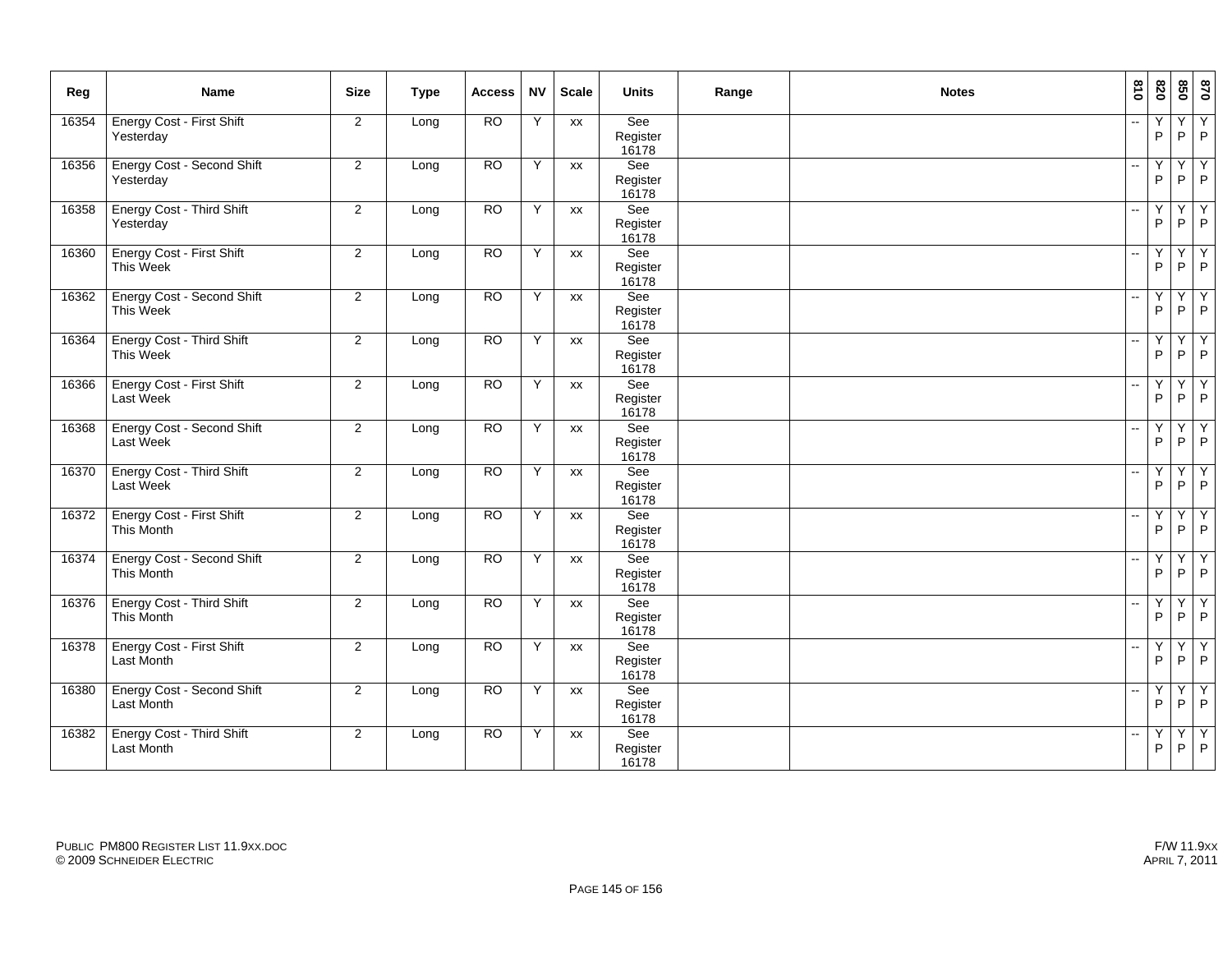# **[16384] Trending & Forecasting Summary (16384 - 16883)**

| Reg   | Name                   | <b>Size</b> | Type    | Access    | <b>NV</b> | Scale | <b>Units</b> | Range                   | <b>Notes</b>                                        | $\infty$<br>$\circ$      | $\infty$<br>N.<br>01 | $\infty$<br>ທ<br>0 | ന 1<br>o |
|-------|------------------------|-------------|---------|-----------|-----------|-------|--------------|-------------------------|-----------------------------------------------------|--------------------------|----------------------|--------------------|----------|
| 16384 | Trending & Forecasting | 500         | Integer | <b>RO</b> |           |       |              | Trending &              | Controlled by Trending Item number in register 5321 | $\overline{\phantom{a}}$ |                      |                    |          |
|       | User-Defined Quantity  |             |         |           |           |       |              | <b>Forecasting Data</b> |                                                     |                          | D.                   | D                  |          |
|       |                        |             |         |           |           |       |              | Template                |                                                     |                          |                      |                    |          |

| Reg             | <b>Name</b>                                      | <b>Size</b>     | <b>Type</b> | <b>Access</b>   | <b>NV</b> | <b>Scale</b>   | <b>Units</b>   | Range                                 | <b>Notes</b>                                                                                                                                                                                                                                   | 018   | 078                          | 850                          | 028                            |
|-----------------|--------------------------------------------------|-----------------|-------------|-----------------|-----------|----------------|----------------|---------------------------------------|------------------------------------------------------------------------------------------------------------------------------------------------------------------------------------------------------------------------------------------------|-------|------------------------------|------------------------------|--------------------------------|
| $\mathbf{0}$    | Metered Register Number                          |                 | Integer     | <b>RO</b>       | Y         |                | $\overline{1}$ | $1000 - 65536$                        | Register number of data item being trended.                                                                                                                                                                                                    | $- -$ | Y<br>P                       | $\checkmark$<br>P            | Y<br>P                         |
|                 | Scale Factor                                     |                 | Integer     | <b>RO</b>       | Y         |                | $\mathbf 1$    | $-3 - 3$                              | Power of 10                                                                                                                                                                                                                                    |       | Y<br>P                       | Y<br>P                       | k<br>P                         |
| $\overline{2}$  | Label                                            | 8               | Char        | <b>RO</b>       | Y         | $\blacksquare$ |                | <b>ASCII Codes</b>                    | 16 Characters                                                                                                                                                                                                                                  |       | Y<br>P                       | P                            | $\overline{\mathsf{v}}$<br>P   |
| 10              | Second Last Update                               |                 | Integer     | $\overline{RO}$ | Y         | $\blacksquare$ | Second         | $0 - 59$                              | Meter clock, seconds at last update                                                                                                                                                                                                            |       | Y<br>P                       | $\overline{\mathsf{v}}$<br>P | $\overline{\mathsf{v}}$<br>P   |
| 11              | 1-Second Readings                                | 60              | Integer     | $\overline{RO}$ | Y         | -1             | Value/Scale    | $-32767 - 32.767$<br>(-32,768 if N/A) | A FIFO (First-In-First-Out) list of 1-second meter readings<br>with the newest reading in register offset 11                                                                                                                                   |       | Y<br>P                       | $\overline{\mathsf{v}}$<br>P | $\overline{\mathsf{v}}$<br>P   |
| 71              | 1-Minute Statistics.<br>Date/Time of Last Update | 6               | Integer     | <b>RO</b>       | Y         |                | $\overline{1}$ | $0 - 2042$<br>(-32,768 if N/A)        | Date/Time of last update of 1-minute statistics;<br>year, month, day, hour, minute, second.                                                                                                                                                    |       | Y<br>P                       | $\overline{\mathsf{v}}$<br>P | $\overline{Y}$<br>$\mathsf{P}$ |
| $\overline{77}$ | 1-Minute Statistics                              | 180             | Integer     | $\overline{RO}$ | Y         | $-1$           | Value/Scale    | $-32767 - 32.767$<br>(-32,768 if N/A) | A FIFO list of 60 1-minute statistics with the newest<br>reading in register offset 77. Statistics are:<br>average of previous 60 1-second readings,<br>minimum of previous 60 1-second readings,<br>maximum of previous 60 1-second readings. |       | $\overline{\mathsf{Y}}$<br>P | $\overline{\mathsf{v}}$<br>P | $\overline{Y}$<br>P            |
| 257             | 1-Hour Statistics,<br>Date/Time of Last Update   | 6               | Integer     | <b>RO</b>       | Y         | $\sim$         | -1             | $0 - 2042$<br>(-32,768 if N/A)        | Date/Time of last update of 1-hour statistics;<br>year, month, day, hour, minute, second.                                                                                                                                                      | -−    | Y<br>P                       | Y<br>P.                      | Y<br>P                         |
| 263             | 1-Hour Statistics                                | $\overline{72}$ | Integer     | $\overline{RO}$ | Y         | $-1$           | Value/Scale    | $-32767 - 32.767$<br>(-32,768 if N/A) | A FIFO list of 24 1-hour statistics with the newest reading<br>in register offset 263. Statistics are:<br>average of previous 60 1-minute averages,<br>minimum of previous 60 1-minute averages,<br>maximum of previous 60 1-minute averages.  |       | Y<br>P                       | Y<br>P                       | $\overline{Y}$<br>P            |
| 335             | 1-Day Statistics,<br>Date/Time of Last Update    | 6               | Integer     | <b>RO</b>       | Y         | $\blacksquare$ |                | $0 - 2042$<br>(-32,768 if N/A)        | Date/Time of last update of 1-day statistics;<br>year, month, day, hour, minute, second.                                                                                                                                                       |       | Y<br>P                       | Y<br>P                       | $\mathsf{Y}$<br>P              |
| 341             | 1-Day Statistics                                 | 93              | Integer     | <b>RO</b>       | Y         | -1             | Value/Scale    | $-32767 - 32,767$<br>(-32,768 if N/A) | A FIFO list of 31 1-day statistics with the newest reading in<br>register offset 341. Statistics are:<br>average of previous 24 1-hour averages,<br>minimum of previous 24 1-hour averages,<br>maximum of previous 24 1-hour averages.         |       | Y<br>P                       | Y<br>P                       | Y<br>P                         |
| 434             | 1-Month Statistics.<br>Date/Time of Last Update  | 6               | Integer     | <b>RO</b>       | Y         |                |                | $0 - 2042$<br>(-32.768 if N/A)        | Date/Time of last update of 1-month statistics;<br>year, month, day, hour, minute, second.                                                                                                                                                     |       | Y<br>P                       | Y<br>P                       | Y<br>P                         |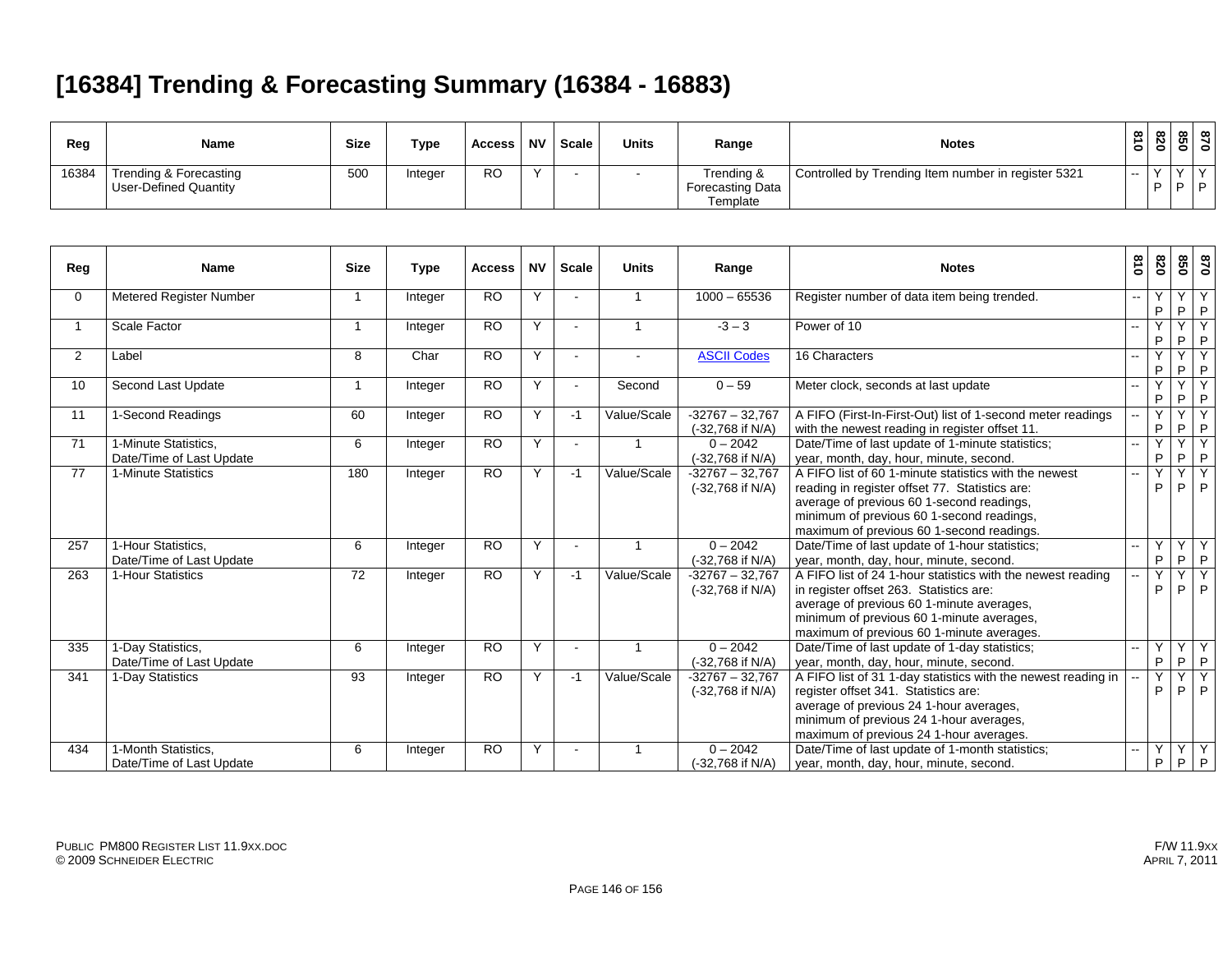| Reg | Name                                | <b>Size</b> | Type    | <b>Access</b> | <b>NV</b> | <b>Scale</b>             | <b>Units</b> | Range                                   | <b>Notes</b>                                                                                                                                                                                                                                            | 018    | 820               | 098              | 0/8          |
|-----|-------------------------------------|-------------|---------|---------------|-----------|--------------------------|--------------|-----------------------------------------|---------------------------------------------------------------------------------------------------------------------------------------------------------------------------------------------------------------------------------------------------------|--------|-------------------|------------------|--------------|
| 440 | 1-Month Statistics                  | 36          | Integer | <b>RO</b>     |           | $\overline{\phantom{a}}$ | Value/Scale  | $-32767 - 32,767$<br>(-32,768 if N/A)   | A FIFO list of 12 1-month statistics with the newest reading<br>in register offset 440. Statistics are:<br>average of previous month of 1-day averages,<br>minimum of previous month of 1-day averages,<br>maximum of previous month of 1-day averages. | $\sim$ | <b>V</b><br>P     | P.               | P            |
| 476 | <b>Hourly Forecast</b>              | 8           | Integer | <b>RO</b>     |           | $\sim$                   | Value/Scale  | $-32767 - 32,767$<br>$(-32,768$ if N/A) | Forecast of the metered value for the next 4 hours.<br>Values posted are average and standard deviation.                                                                                                                                                | $- -$  | $\vee$<br>P       | P.               |              |
| 484 | Daily Forecast                      | 8           | Integer | <b>RO</b>     |           | $\sim$                   | Value/Scale  | $-32767 - 32,767$<br>$(-32,768$ if N/A) | Forecast of the metered value for the next 4 days.<br>Values posted are average and standard deviation.                                                                                                                                                 | $- -$  | $\checkmark$<br>P | P.               |              |
| 492 | Summary of Hourly Statistics        |             | Integer | <b>RO</b>     |           | $\overline{\phantom{a}}$ | Value/Scale  | $-32767 - 32,767$<br>(-32,768 if N/A)   | Accumulated hourly values for this hour of the week.<br>Values are average, minimum, maximum, and standard<br>deviation.                                                                                                                                | --     | Υ<br>P            | $\vee$<br>D.     | $\checkmark$ |
| 496 | <b>Summary of Weekly Statistics</b> |             | Integer | <b>RO</b>     |           |                          | Value/Scale  | $-32767 - 32767$<br>(-32,768 if N/A)    | Accumulated weekly values for this week of the year.<br>Values are average, minimum, maximum, and standard<br>deviation.                                                                                                                                | --     | $\vee$<br>P       | $\sqrt{ }$<br>P. | $\checkmark$ |

(1) Scale factor in register offset 1 applies to all meter values for this data item.

### **Templates**

#### **Date/Time**

\*Note: Date format is a 3 (6-byte) register compressed format. (Year 2001 is represented as 101 in the year byte.)

Register 0:Hi Byte = Month  $(1 - 12)$ ; Register 0:Lo Byte = Day  $(1 - 31)$ 

Register 1:Hi Byte = Year  $(0 - 199)$ ; Register 1:Lo Byte = Hour  $(0 - 23)$ 

Register 2:Hi Byte = Minute  $(0 - 59)$ ; Register 2:Lo Byte = Second  $(0 - 59)$ 

Register 3:  $=$  Millisecond  $(0 - 999) -$  PM820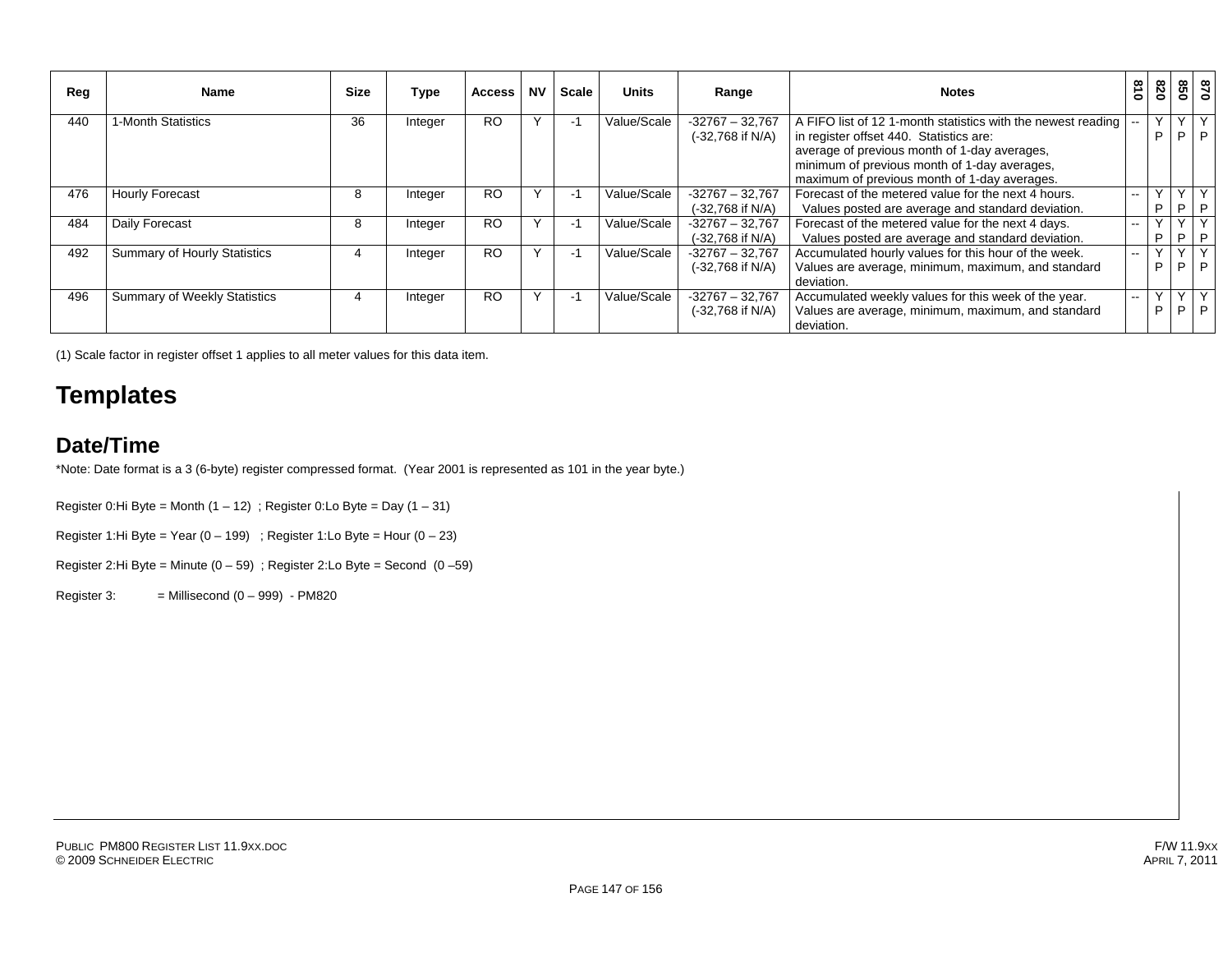#### **Units Codes**

| Code             | <b>Abbreviation</b>       | <b>Description</b>                | Code            | <b>Abbreviation</b>   | <b>Description</b>         | Code            | <b>Abbreviation</b>           | <b>Description</b>                             |
|------------------|---------------------------|-----------------------------------|-----------------|-----------------------|----------------------------|-----------------|-------------------------------|------------------------------------------------|
| 0                |                           | No Units                          | 32              | Bytes (RAM)           | <b>Bytes</b>               | 65              | lb/hr                         | pound/hour                                     |
| $\mathbf{1}$     | $\frac{9}{6}$             | Percentage                        | 33              | kBytes (RAM)          | Kilobytes                  | 66              | ton/hr                        | ton/hour                                       |
| $\overline{2}$   | $\overline{C}$            | <b>Degrees Celsius</b>            | 34              |                       | <b>Dollars</b>             | 67              | kg/hr                         | Kilogram/hour                                  |
| $\overline{3}$   | $\overline{\overline{F}}$ | Degrees Fahrenheit                | 35              | gal                   | gallons                    | 68              | in. Hg                        | inch of Mercury                                |
| $\overline{4}$   | Deg                       | Degrees Angular                   | 36              | gal/hr                | gallons/hour               | 69              | kPa                           | kiloPascals                                    |
| 5                | Hz                        | Hertz                             | $\overline{37}$ | gal/min               | gallons/minute             | 70              | %RH                           | percentage of relative<br>humidity             |
| $\,6$            | $\mathsf{A}$              | amperes                           | 38              | cfm                   | cubic feet/min             | 71              | <b>MPH</b>                    | miles per hour                                 |
| $\overline{7}$   | kA                        | Kilo Amperes                      | 39              | PSI                   | PSI                        | $\overline{72}$ | m/sec                         | meters/sec                                     |
| 8                | $\vee$                    | Volts                             | 40              | <b>BTU</b>            | <b>BTU</b>                 | 73              | mV/cal/(cm <sup>2</sup> /min) | milliVolts/calorie/(square<br>centimeters/min) |
| $\boldsymbol{9}$ | $\overline{kV}$           | <b>Kilo Volts</b>                 | 41              |                       | liters                     | $\overline{74}$ | in                            | inches                                         |
| $\overline{10}$  | <b>MV</b>                 | <b>Mega Volts</b>                 | 42              | ton-hours             | ton-hours                  | $\overline{75}$ | mm                            | millimeter                                     |
| 11               | $\overline{W}$            | <b>Watts</b>                      | 43              | 1/hr                  | liters/hour                | 76              | <b>GWH</b>                    | GigaWatt-Hour                                  |
| $\overline{12}$  | kW                        | Kilowatts                         | $\overline{44}$ | l/min                 | liters/min                 | $\overline{77}$ | <b>GVARH</b>                  | Reactive Giga Volt-<br>Ampere Hour             |
| 13               | <b>MW</b>                 | Megawatts                         | 45              | $\overline{\epsilon}$ | Euros                      | 78              | <b>GVAH</b>                   | Giga Volt-Ampere<br>Hours                      |
| 14               | <b>VAR</b>                | Volt-Ampere Reactive              | 46              | ms                    | Milliseconds               | 79              | AH                            | Ampere-Hours                                   |
| 15               | <b>kVAR</b>               | Kilo Volt-Ampere Reactive         | $\overline{47}$ | m <sup>3</sup>        | cubic-meters               | $\overline{80}$ | <b>kAH</b>                    | Kiloamp-Hours                                  |
| 16               | <b>MVAR</b>               | Mega Volt-Ampere Reactive         | 48              | m <sup>3</sup> /sec   | cubic-<br>meters/sec       | 81              | Therm/hr                      | Therm/hour                                     |
| 17               | <b>VA</b>                 | <b>Volt-Amperes</b>               | 49              | m <sup>3</sup> /min   | cubic-<br>meters/min       |                 |                               |                                                |
| 18               | kVA                       | Kilo Volt-Amperes                 | 50              | $m^3/hr$              | cubic-<br>meters/hour      |                 |                               |                                                |
| 19               | <b>MVA</b>                | Mega Volt-Amperes                 | 51              | Pa                    | pascals                    |                 |                               |                                                |
| $\overline{20}$  | WH                        | Watt-Hour                         | 52              | <b>Bars</b>           | bar                        |                 |                               |                                                |
| 21               | kWH                       | Kilowatt-Hour                     | 53              | <b>RPM</b>            | Revolutions/min            |                 |                               |                                                |
| 22               | <b>MWH</b>                | Megawatt-Hour                     | 55              | BTU/hr                | <b>BTU/hour</b>            |                 |                               |                                                |
| 23               | <b>VARH</b>               | Reactive Volt-Ampere Hour         | 56              | <b>PSIG</b>           | Pound/square<br>inch gauge |                 |                               |                                                |
| 24               | <b>kVARH</b>              | Reactive Kilo Volt-Ampere<br>Hour | 57              | <b>SCFM</b>           | Standard cubic<br>feet/min |                 |                               |                                                |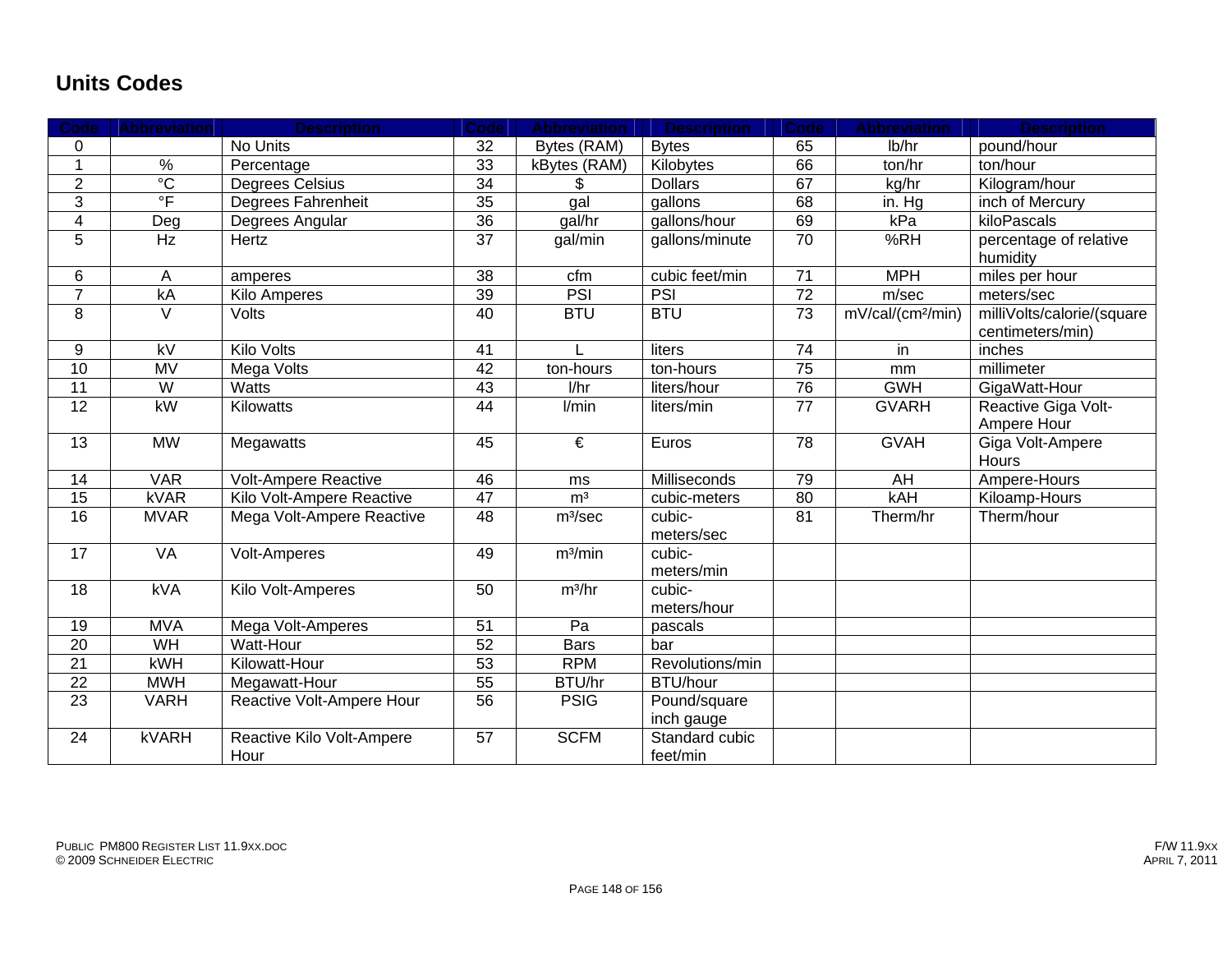| Code <sup>1</sup> | <b>Abbreviation</b> | <b>Description</b>        | Code | <b>Abbreviation</b> | <b>Description</b> | Code | <b>Abbreviation</b> | <b>Description</b> |
|-------------------|---------------------|---------------------------|------|---------------------|--------------------|------|---------------------|--------------------|
| 25                | MVARH               | Reactive Mega Volt-Ampere | 58   | <b>MCF</b>          | Thousand cubic     |      |                     |                    |
|                   |                     | Hour                      |      |                     | feet               |      |                     |                    |
| 26                | VAH                 | <b>Volt-Ampere Hours</b>  | 59   | Therm               | Therm              |      |                     |                    |
| 27                | <b>kVAH</b>         | Kilo Volt-Ampere Hours    | 60   | <b>SCFH</b>         | Standard cubic     |      |                     |                    |
|                   |                     |                           |      |                     | feet/hour          |      |                     |                    |
| 28                | MVAH                | Mega Volt-Ampere Hours    | 61   | <b>PSIA</b>         | pound/square       |      |                     |                    |
|                   |                     |                           |      |                     | inch absolute      |      |                     |                    |
| 29                | Seconds             | Seconds                   | 62   | Ibs                 | pounds             |      |                     |                    |
| 30                | Minutes             | <b>Minutes</b>            | 63   | kg                  | Kilogram           |      |                     |                    |
| 31                | <b>Hours</b>        | <b>Hours</b>              | 64   | klbs                | Kilopounds         |      |                     |                    |

### **Data Types**

 $\Gamma$ 

| <b>Bit Numbering - 16-bit register</b>                    |  |
|-----------------------------------------------------------|--|
| MSB 15 14 13 12 11 10 09 08   07 06 05 04 03 02 01 00 LSB |  |

| Integer           | Standard 16-bit integer representation                                                                                                                                                                                                                                                                                                                                                                       |
|-------------------|--------------------------------------------------------------------------------------------------------------------------------------------------------------------------------------------------------------------------------------------------------------------------------------------------------------------------------------------------------------------------------------------------------------|
| Char              | 8-bit data format, data value starts with LSB (data value 1 -> bits 0-7, data value 2 -> bits 8-15)                                                                                                                                                                                                                                                                                                          |
| <b>Bitmap</b>     | Each bit represents a data value, starts with least significant bit (bit 0)                                                                                                                                                                                                                                                                                                                                  |
| Long              | 32-bit integer representation. Uses 2 registers, first register is least significant. Must combine the 16-bit hex (or binary) values of the registers<br>then convert to a 32-bit integer value (eg. 16-bit hex value -> Register1 = 0x0A56, Register2 = 0x0010; 32-bit integer value = 0x00100A56 =<br>1,051,222)                                                                                           |
| Mod <sub>10</sub> | Each register represents a value from 0-9999, these register values are then appended to one another (number of registers is dependent on<br>size of the Mod10 value) to form a data value (first register is least significant).<br>Mod10_Value = (Register4 * 1000000000000) + (Register3 * 100000000) + (Register2 * 10000) + (Register1)                                                                 |
| size 2            | Range from -99,999,999 - 99,999,999 -> (eg. Register 1 = 2842, Register 2 = 826; Mod10 value = 8,262,842)                                                                                                                                                                                                                                                                                                    |
| size 3            | Range from -999,999,999,999 - 999,999,999,999 -> (eg. Register 1 = 2842, Register 2 = 826, Register 3 = 5341; Mod10 value =<br>534, 108, 262, 842)                                                                                                                                                                                                                                                           |
| size 4            | 7621; Mod10 value = 7,621,534,108,262,842)                                                                                                                                                                                                                                                                                                                                                                   |
| <b>Float</b>      | 32-bit floating point representation. Uses 2 registers, first register is least significant. Must combine the 16-bit hex (or binary) values of the<br>registers then convert to a 32-bit floating point value (easiest to use a floating point converter utility)<br>(eg. 16-bit hex value -> Register1 = 0xA419 (hex), Register2 = 0x4374 (hex); 32-bit integer value = 0x4374A419 (hex) = 244.641 (float)) |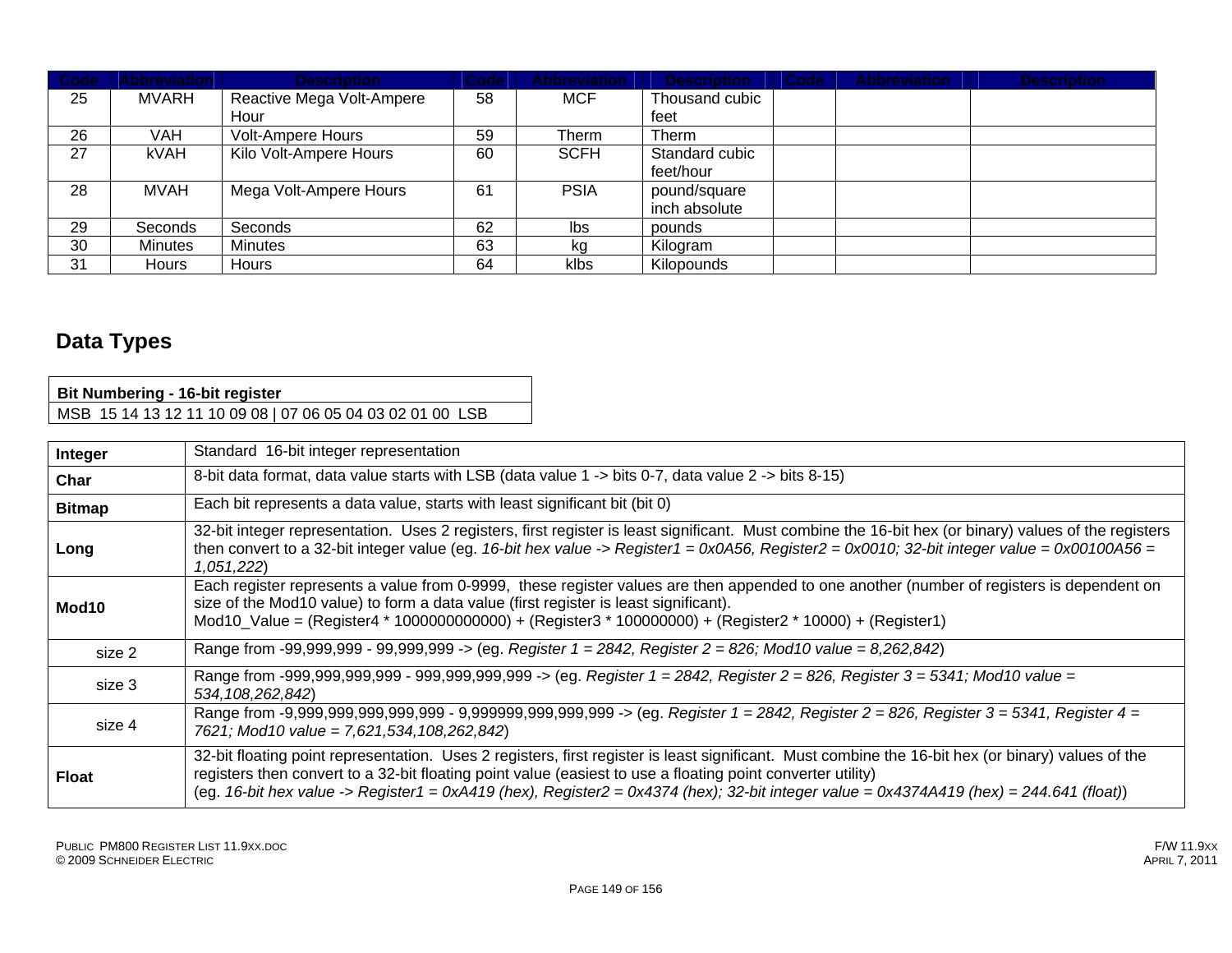## **Commands**

| Command      | <b>Parameters</b>                                                                                  | <b>Notes</b>                                                                                                                                                                                                                                                                                                                                                                                                                                                                           | 018              | 078               | 850     | 0/8                   |
|--------------|----------------------------------------------------------------------------------------------------|----------------------------------------------------------------------------------------------------------------------------------------------------------------------------------------------------------------------------------------------------------------------------------------------------------------------------------------------------------------------------------------------------------------------------------------------------------------------------------------|------------------|-------------------|---------|-----------------------|
| 1110         | None                                                                                               | Restart System - Soft                                                                                                                                                                                                                                                                                                                                                                                                                                                                  | Υ<br>$\mathsf P$ | Y<br>$\mathsf P$  | $\sf P$ | YY<br> P              |
| 1115         | None                                                                                               | Restart System - Hard Reset                                                                                                                                                                                                                                                                                                                                                                                                                                                            | Ÿ                | $\overline{Y}$    |         | $Y$ $Y$               |
| 1120         | (8001) Bitmap of systems to reset                                                                  | Restart System - Hard Reset with Memory Clear<br>Bitmap of systems to reset:<br>Bit 00 - Utility Registers<br>Bit 01 - Reserved<br>Bit 02 - Reserved<br>Bit 03 - Config Display<br>Bit 04 - Commands<br>Bit 05 - Files<br>Bit 06 - Alarms<br>Bit 07 - I/O Points<br>Bit 08 - Config Meter<br>Bit 09 - Administrative Ctl<br>Parameter value of 9999 causes meter to reset all registers to<br>meter defaults and format the disk-on-chip.                                              | Y                |                   |         | YYY                   |
| 1130         | None                                                                                               | Set factory default configuration for logs and alarms                                                                                                                                                                                                                                                                                                                                                                                                                                  | Υ<br>P           | $\mathsf P$       | P       | YYY<br> P             |
| 1210         | None                                                                                               | <b>Reset Communication Channel Counters</b>                                                                                                                                                                                                                                                                                                                                                                                                                                            | Y<br>P.          | Y<br>$\mathsf P$  | P       | YY<br>P               |
| 1211         | None                                                                                               | <b>Display Remote Display Counters</b><br>This function will display the counters from the remote display<br>comm port<br>Values returned are:<br>Register 8020: RDA FW version<br>Register 8021: RDIF FW Version<br>Register 8022: Serial Mode $0 = 485$ 1 = 232<br>Register 8023: Baud Rate $1 = 9600$ 2 = 19200 3 = 38400<br>Register 8024: RDA Reset Counter<br>Register 8025: RDIF Reset Counter<br>Register 8026: Remote ID 0x58 = GoldenTek 0x5a = GoWorld<br>0x50 - Varitronix | Y                | Y                 | Y       | <b>Y</b>              |
| 1212         | None                                                                                               | <b>Reset Remote Display Counters</b>                                                                                                                                                                                                                                                                                                                                                                                                                                                   | Y                | YYY               |         |                       |
| 1213<br>1310 | None<br>8001 - Month<br>8002 - Day<br>8003 - Year<br>8004 - Hour<br>8005 - Minute<br>8006 - Second | Reset Email status counters<br>Set System Time and Date, 6 Register format                                                                                                                                                                                                                                                                                                                                                                                                             | Y<br>Ÿ<br>P      | Y<br>$\mathsf{P}$ | Υ<br>P  | $Y$ $Y$ $Y$<br>Y<br>P |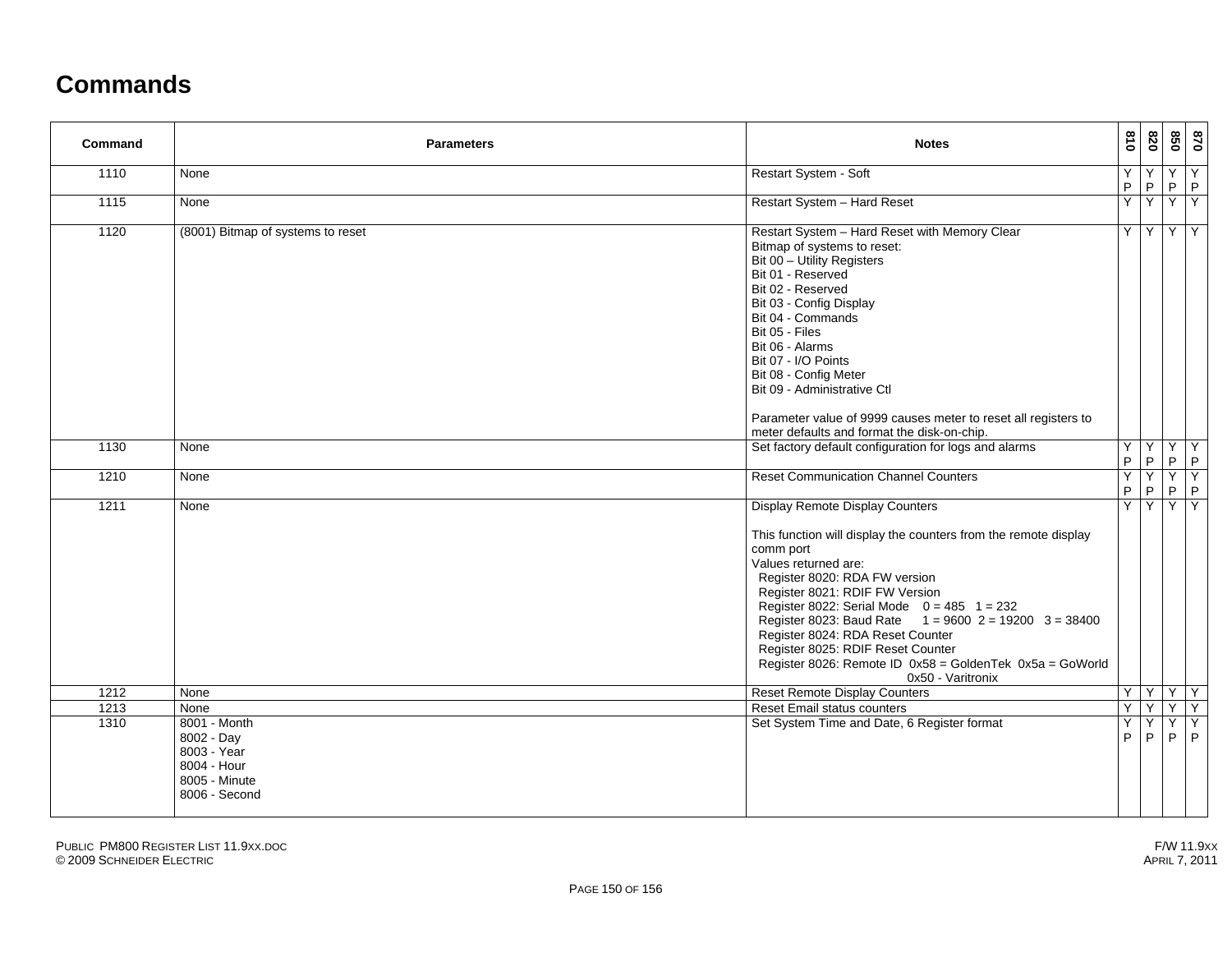| Command | <b>Parameters</b>                                                                                      | <b>Notes</b>                                                                                                                     | $\overline{0}18$ | 078    | 098              | 028                 |
|---------|--------------------------------------------------------------------------------------------------------|----------------------------------------------------------------------------------------------------------------------------------|------------------|--------|------------------|---------------------|
| 1311    | (8001) Month (Upper)/Day(Lower)<br>(8002) Year (Upper)/Hour(Lower)<br>(8003) Minute (Upper)/Sec(Lower) | Set System Time and Date, 3 Register format (milliseconds = 0)                                                                   | Υ<br>P           | P      | P                | Y<br>$\mathsf{P}$   |
| 1410    | None                                                                                                   | Disable revenue security switch                                                                                                  | Y                | Υ      | Y                | Y                   |
| 1411    | None                                                                                                   | Enable revenue security switch                                                                                                   | Y                | Y      | Y                | Y                   |
| 1515    | None                                                                                                   | <b>Clear all Alarm Counters</b>                                                                                                  | Υ<br>P           | P      | Y<br>P           | $\mathsf{P}$        |
| 1520    | None                                                                                                   | Acknowledge All Active Alarms In Active Alarm Log                                                                                | Υ<br>P           | Y<br>P | Y<br>P.          | Y<br>$\mathsf{P}$   |
| 1521    | None                                                                                                   | Acknowledge All Historical Alarms in Alarm History Log                                                                           | Y<br>P           | Υ<br>P | Y<br>P           | Υ<br>$\mathsf P$    |
| 1522    | None                                                                                                   | <b>Reset Alarm History Log</b>                                                                                                   | Y<br>P           | Y<br>P | Y<br>$\mathsf P$ | Υ<br>$\mathsf P$    |
| 1610    | (8000) Key Code                                                                                        | Inputs depressed key code                                                                                                        | Y                | Y      | Y                | Y                   |
| 1710    | Reset the power-fail counter                                                                           | Resets the power-fail counter                                                                                                    | Υ<br>P           | P      | Y<br>P           | Y<br>$\mathsf{P}$   |
| 1711    | Reset the Active Load Counter                                                                          | Resets the Active Load Counter                                                                                                   | Υ<br>P           | Y<br>P | Y<br>P           | Υ<br>$\mathsf{P}$   |
| 2801    | None                                                                                                   | <b>Check Wiring Connection</b>                                                                                                   | Y<br>P           | Υ<br>P | Y<br>P.          | Y<br>$\overline{P}$ |
| 3210    | None                                                                                                   | Disable All Alarms                                                                                                               | Y<br>P           | Υ<br>P | Y<br>P.          | Υ<br>$\mathsf{P}$   |
| 3220    | (8001 - 8012) Bitmap of Alarm Positions                                                                | <b>Disable Specified Alarms</b><br>Alarm 1 is least significant bit in 12 <sup>th</sup> register.                                | Υ                | Y      | Y                | Y                   |
| 3230    | (8001) Test Register<br>(8002) Type/Level<br>(8019) Data Buffer Location                               | Return Alarm Configuration Data Template In Registers<br>Returns alarm position number followed by 20-register template<br>data. | Y                | Y      | Y                | Y                   |
| 3231    | (8001) Test Register<br>(8002) Type/Level<br>(8019) Data Buffer Location                               | Return Alarm Configuration Data Template In Use<br>Returns alarm position number followed by 20-register template<br>data.       | Y                | Y      | Y                | Y                   |
| 3240    | (8001) IO Point Number<br>(8019) Data Pointer                                                          | Display IO Point Configuration                                                                                                   | Y                | Y      | $\prec$          | Y                   |
| 3310    | (8001) Discrete Output Point                                                                           | Configure Relay for External Control                                                                                             | Υ<br>P           | P      | Y<br>P           | Y<br>P              |
| 3311    | (8001) Discrete Output Point                                                                           | Configure Relay for Internal Control                                                                                             | Υ<br>P           | Υ<br>P | Y<br>P           | Y<br>$\mathsf{P}$   |
| 3320    | (8001) Discrete Output Point                                                                           | De-Energize Designated Relay                                                                                                     | Y<br>$\mathsf P$ | Υ<br>P | Y<br>$\mathsf P$ | Y<br>$\sf P$        |
| 3321    | (8001) Discrete Output Point                                                                           | <b>Energize Designated Relay</b>                                                                                                 | Υ<br>P           | Y<br>P | Y<br>P           | Y<br>$\mathsf{P}$   |
| 3330    | (8001) Discrete Output Point                                                                           | Release Specified Relay from Latched Condition                                                                                   | Y<br>P           | Y<br>P | Y<br>P           | Y<br>P              |
| 3331    | $(8001)$ 9999                                                                                          | Release All Relays from Latched Condition                                                                                        | Y                | Y      | Y                | Y                   |
| 3332    | (8001) bitmap of relays 17-18<br>(8002) bitmap of relays 1-16                                          | Release Relays from Latched Condition per bitmap                                                                                 | Y                | Y      | Y                | Y                   |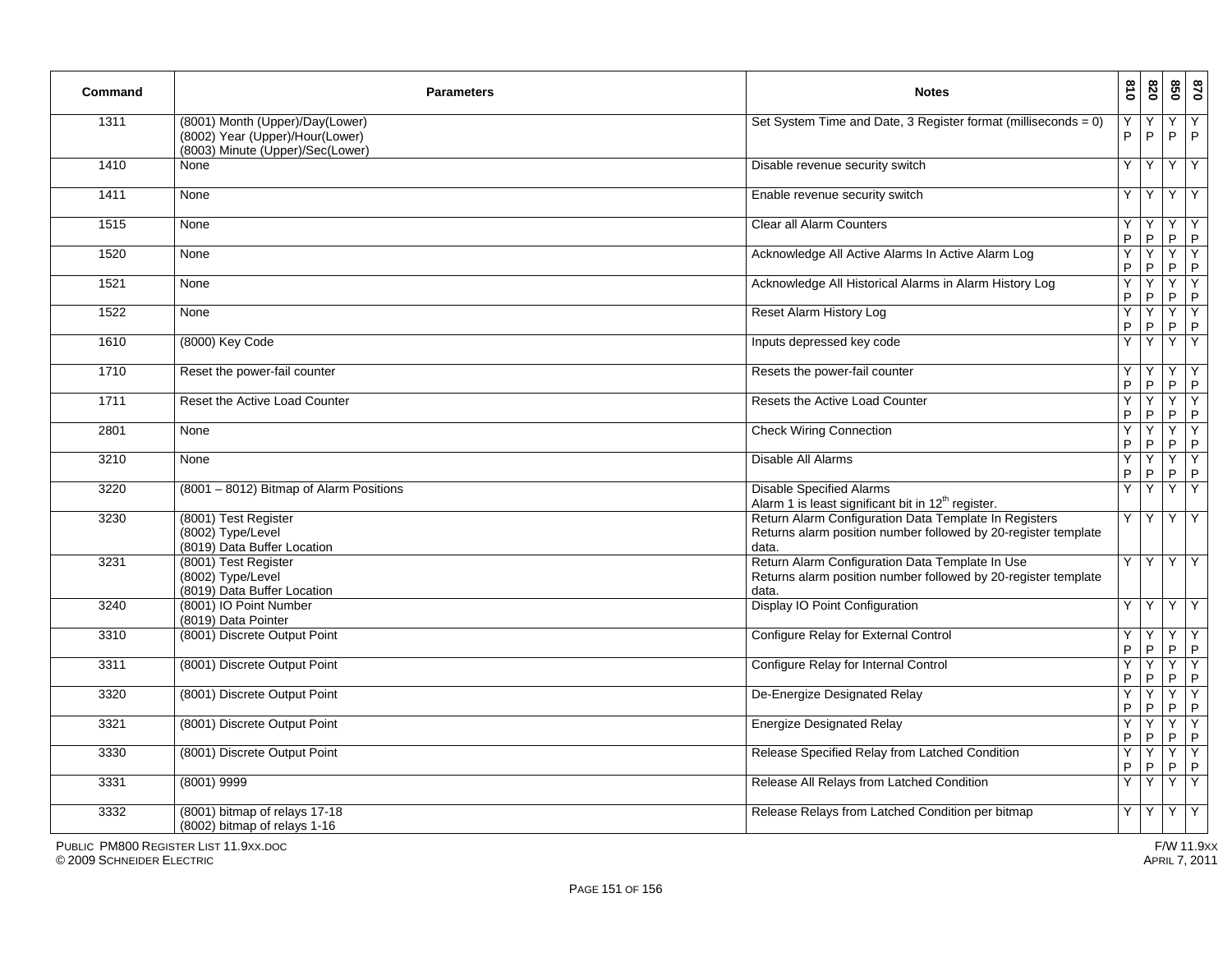| Command | <b>Parameters</b>                                                                                                                         | <b>Notes</b>                                       | 018    | 078               | 098              | 028                           |
|---------|-------------------------------------------------------------------------------------------------------------------------------------------|----------------------------------------------------|--------|-------------------|------------------|-------------------------------|
| 3340    | (8001) Discrete Output Point                                                                                                              | Release Specified Relay from Override Control      | Υ<br>P | P                 | Y.<br>P          | Y<br>$\overline{P}$           |
| 3341    | (8001) Discrete Output Point                                                                                                              | Place Specified Relay under Override Control       | Y<br>P | P                 | Y<br>P           | Y<br>$\mathsf{P}$             |
| 3350    | $(8001)$ 9999                                                                                                                             | De-Energize All Relays                             | Υ<br>P | P                 | P                | Y<br>$\mathsf P$              |
| 3351    | $(8001)$ 9999                                                                                                                             | Energize All Relays                                | Y<br>P | Υ<br>P            | Y<br>P           | Y<br>$\mathsf P$              |
| 3361    | (8001) Discrete Output Point                                                                                                              | <b>Reset Operation Counter for Specified Relay</b> | Υ<br>P | Υ<br>P            | Y<br>P           | Y<br>$\mathsf P$              |
| 3362    | (8001) Discrete Output Point                                                                                                              | Reset On-Time for Specified Relay                  | Υ<br>P | P                 | Y<br>P.          | Y<br>$\mathsf{P}$             |
| 3363    | None                                                                                                                                      | Reset Operation Counter For All Relays             | Y<br>P | P                 | Y<br>P           | Y<br>$\mathsf{P}$             |
| 3364    | None                                                                                                                                      | Reset On-Time For All Relays                       | Υ<br>P | P                 | P                | Y<br>$\mathsf{P}$             |
| 3365    | (8001) Discrete Input Point                                                                                                               | Reset Operation Counter for Specified Input        | Y<br>P | P                 | Y<br>P           | Y<br>$\mathsf P$              |
| 3366    | (8001) Discrete Input Point                                                                                                               | Reset On-Time for Specified Input                  | Υ<br>P | P                 | Y<br>P           | Y<br>P                        |
| 3367    | None                                                                                                                                      | Reset Operation Counter for All Inputs             | Y<br>P | Υ<br>$\mathsf{P}$ | Y<br>$\mathsf P$ | Υ<br>$\sf P$                  |
| 3368    | None                                                                                                                                      | Reset On-Time for All Inputs                       | Υ<br>P | Y<br>P            | Y.<br>P.         | Y<br>$\mathsf{P}$             |
| 3369    | None                                                                                                                                      | Reset All Counters and On-Time for All I/O         | Υ<br>P | P                 | Y<br>P           | Y<br>$\mathsf{P}$             |
| 3370    | (8001) Analog Output Point                                                                                                                | Disable Specified Analog Output                    | Y<br>P | Υ<br>P            | Y<br>P           | $\overline{Y}$<br>$\mathsf P$ |
| 3371    | (8001) Analog Output Point                                                                                                                | <b>Enable Specified Analog Output</b>              | Y<br>P | Υ<br>P            | Y<br>P           | Y<br>$\mathsf{P}$             |
| 3380    | $(8001)$ 9999                                                                                                                             | Disable All Analog Output                          | Υ<br>P | Y<br>P            | Y<br>P           | Y<br>$\mathsf{P}$             |
| 3381    | $(8001)$ 9999                                                                                                                             | Enable All Analog Output                           | Y<br>P | Y<br>P            | Y<br>P           | Y<br>$\mathsf{P}$             |
| 4110    | (8001)<br>$0 =$ Both Present and Previous months Min/Max reset<br>$1 =$ Present month Min/Max reset<br>$2 =$ Previous month Min/Max reset | Reset Min/Max Metered Values                       | Y<br>P | Υ<br>P            | Y<br>P           | Υ<br>P                        |
| 4210    | (8001) Log to reset<br>$1 =$ Voltage                                                                                                      | Reset Register-Based Disturbance Event Logs        | Υ<br>P | Y<br>P            | Y<br>P           | $\overline{Y}$<br>$P$         |
| 4940    | None                                                                                                                                      | <b>Trigger WFC Requests (All Types)</b>            | ш.     | $\overline{a}$    | Y.               | Y                             |
| 5110    | None                                                                                                                                      | <b>Reset All Demands</b>                           | Y<br>P | Y<br>P            | Y<br>P           | $\frac{Y}{P}$                 |
| 5111    | None                                                                                                                                      | <b>Reset Current Demand</b>                        | Υ<br>P | Y<br>P            | Y<br>P           | $\frac{Y}{P}$                 |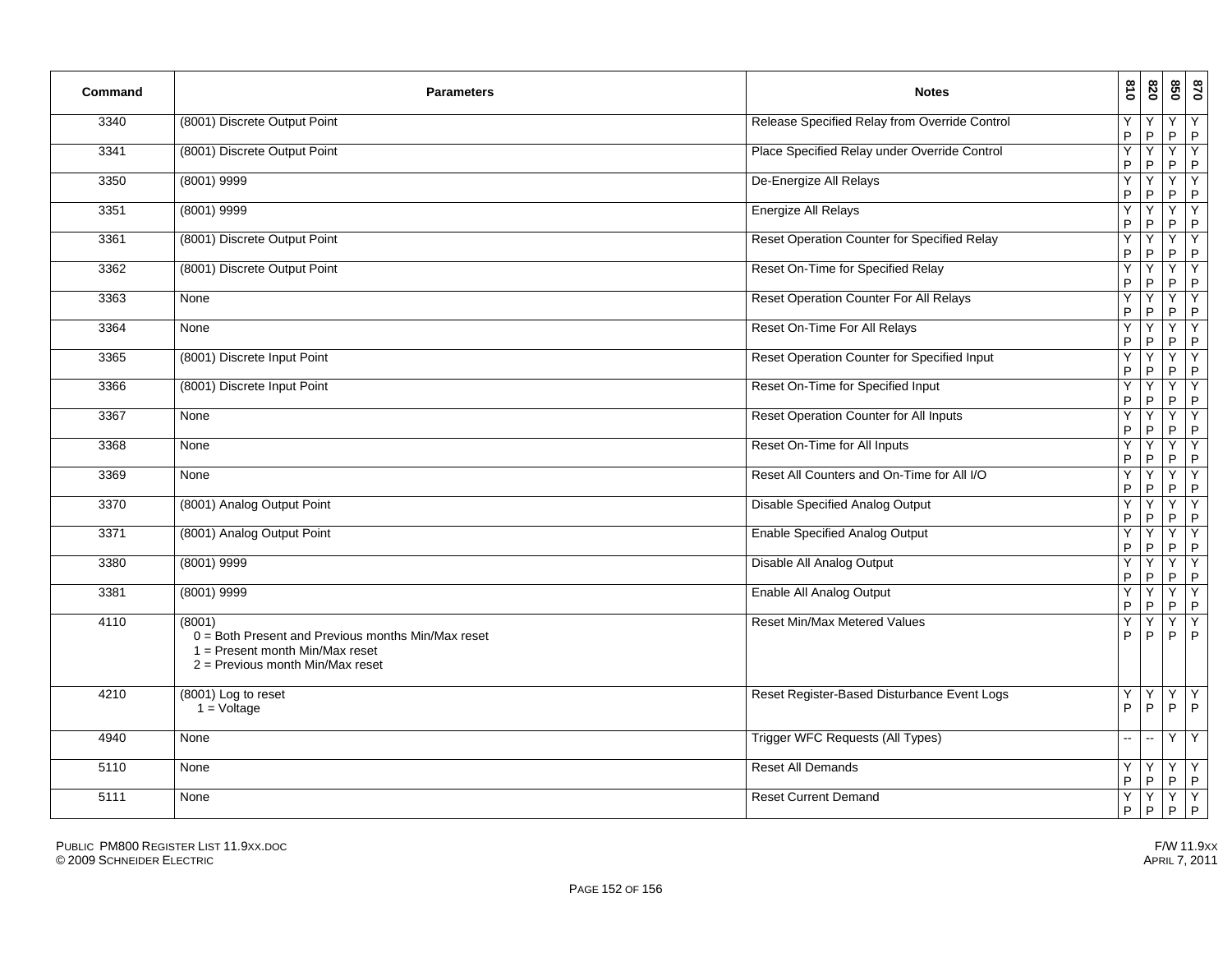| Command | <b>Parameters</b>               | <b>Notes</b>                                                                                                                                                                                                                                               | 018              | 078    | 098                          | 0/8                          |
|---------|---------------------------------|------------------------------------------------------------------------------------------------------------------------------------------------------------------------------------------------------------------------------------------------------------|------------------|--------|------------------------------|------------------------------|
| 5113    | None                            | <b>Reset Power Demand</b>                                                                                                                                                                                                                                  | Y<br>${\sf P}$   | P      | Y<br>P                       | Y<br>P                       |
| 5114    | None                            | <b>Reset Input Demand</b>                                                                                                                                                                                                                                  | Y<br>P           | P      | $\overline{\mathsf{Y}}$<br>P | $\overline{\mathsf{Y}}$<br>P |
| 5115    | None                            | <b>Reset Generic1 Demand</b>                                                                                                                                                                                                                               | Y<br>${\sf P}$   | P      | Y<br>$\overline{P}$          | Y<br>P                       |
| 5210    | None                            | Reset All Min/Max Demand                                                                                                                                                                                                                                   | Y<br>P           | P      | Y<br>P                       | Y<br>P                       |
| 5211    | None                            | Reset Current Min/Max Demand                                                                                                                                                                                                                               | Y<br>P           | Y<br>P | Y<br>P                       | Y<br>$\mathsf P$             |
| 5213    | None                            | Reset Power Min/Max Demand                                                                                                                                                                                                                                 | Y<br>P           | P      | Y<br>P                       | Υ<br>$\mathsf P$             |
| 5214    | None                            | Reset Input Min/Max Demand                                                                                                                                                                                                                                 | Y<br>$\mathsf P$ | Y<br>P | Y<br>$\overline{P}$          | Y<br>P                       |
| 5215    | None                            | Reset Generic1 Min/Max Demand                                                                                                                                                                                                                              | Y<br>P           | P      | Y<br>P                       | Y<br>P                       |
| 5217    | None                            | <b>Reset Cumulative Power Demand</b>                                                                                                                                                                                                                       | Y                | Y      | Y                            | Y                            |
| 5910    | (8001) Bitmap of demand systems | <b>Start New Demand Interval</b><br>Bit 0 = Power Demand System<br>Bit 1 = Current Demand System<br>Bit 2 = Input Demand System<br>Bit 3 = Generic Demand System<br>Bits $4 - 15 =$ Unused                                                                 | Y<br>P           | Y<br>P | Y<br>P                       | Y<br>P                       |
| 6209    | (8019) IO Data Pointer          | <b>Preset Accumulated Energies</b><br>Command requires the IO Data Pointer to point to registers<br>where energy preset values are entered. All Accumulated energy<br>values must be entered in the order in which they occur in<br>registers 1700 - 1727. | Y<br>P           | Y<br>P | $\overline{Y}$<br>P          | Y<br>P                       |
| 6210    | None                            | <b>Clear All Energies</b>                                                                                                                                                                                                                                  | Y<br>$\sf P$     | Y<br>P | Y<br>P                       | Y<br>P                       |
| 6211    | None                            | <b>Clear Accumulated Energies</b>                                                                                                                                                                                                                          | Y<br>P           | P      | Y<br>P                       | Y<br>$\mathsf P$             |
| 6212    | None                            | <b>Clear Conditional Energies</b>                                                                                                                                                                                                                          | Y<br>$\sf P$     | Ÿ<br>P | Υ<br>P                       | Y<br>P                       |
| 6213    | None                            | <b>Clear Incremental Energies</b>                                                                                                                                                                                                                          | Y<br>P           | P      | Y<br>P                       | Y<br>P                       |
| 6214    | None                            | Clear Input Metering Accumulation                                                                                                                                                                                                                          | Y<br>P           | Y<br>P | Y<br>P                       | Y<br>P                       |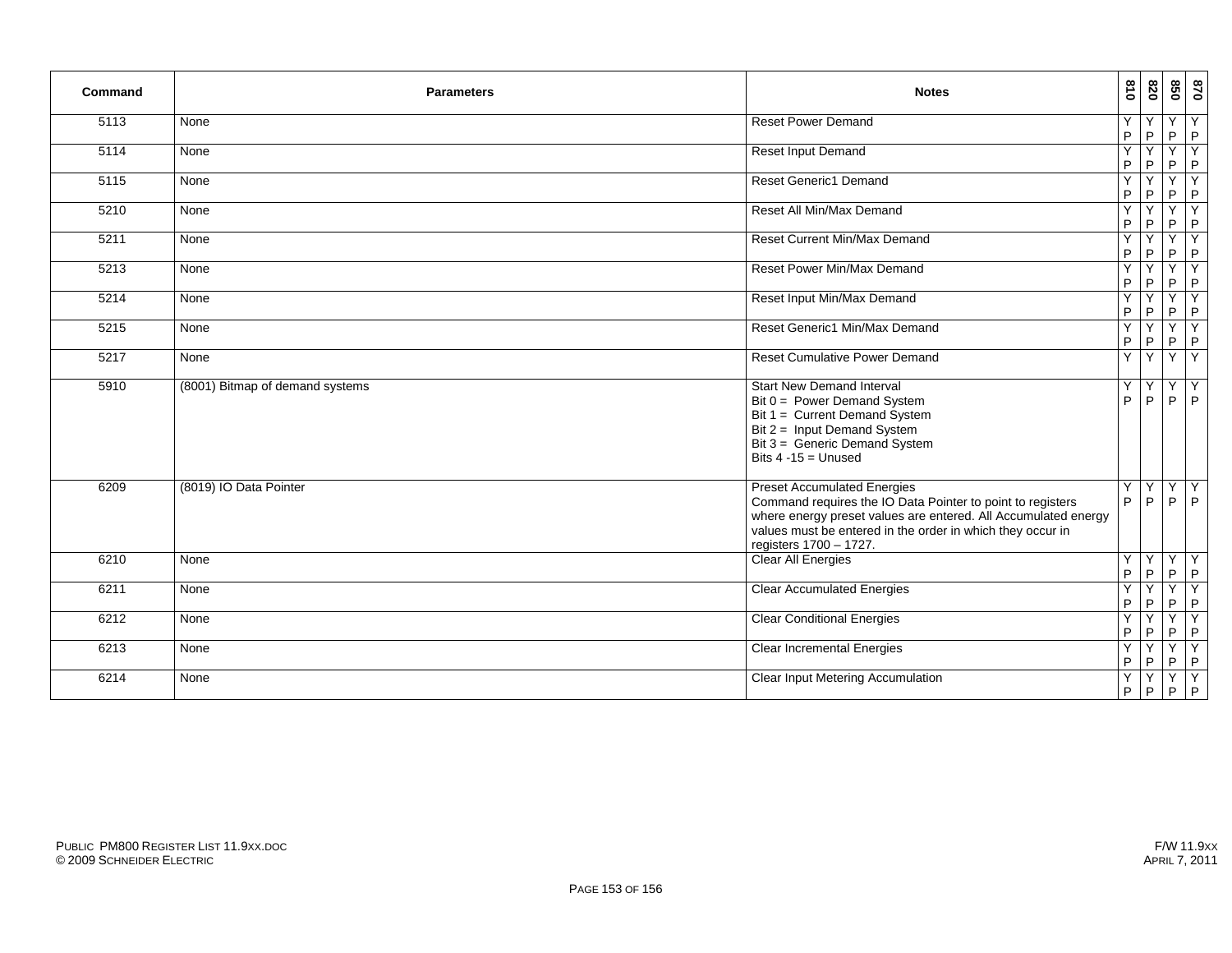| Command | <b>Parameters</b>                                                                                | <b>Notes</b>                                                                                                                                                                                                                                                                                                 | 018    | 078              | 850                | 0/8           |
|---------|--------------------------------------------------------------------------------------------------|--------------------------------------------------------------------------------------------------------------------------------------------------------------------------------------------------------------------------------------------------------------------------------------------------------------|--------|------------------|--------------------|---------------|
| 6215    | (8000) Convention                                                                                | This function will reset the following parameters to IEEE or IEC<br>defaults:<br>Phase labels<br>Menu labels<br>Harmonics units<br>PF sign<br>THD denominator<br>Date Format<br>$1 = IEEE, 2 = IEC$                                                                                                          | Y<br>P | Y<br>P           |                    | YY<br>$P$ $P$ |
| 6216    | None                                                                                             | Clear Shift Energy registers<br>Usage Registers [16238 - 16347]<br>Cost Registers [16348 - 16383]<br>Energy Cost [16190 - 16201]                                                                                                                                                                             |        | Y<br>P           |                    | YY<br>$P$ $P$ |
| 6217    | (8001) Bitmap of channels                                                                        | Clear Energy Summary registers [16202 - 16237]<br>Channel Bitmap:<br>Bit $0 = Real Energy$<br>Bit $1 =$ Apparent Energy                                                                                                                                                                                      | Y<br>P | Y<br>P           | YY<br>$P$ $P$      |               |
| 6320    | None                                                                                             | Disable Conditional Energy Accumulation                                                                                                                                                                                                                                                                      | Y<br>P | Y<br>P           | $Y$ $Y$<br>$P$ $P$ |               |
| 6321    | None                                                                                             | <b>Enable Conditional Energy Accumulation</b>                                                                                                                                                                                                                                                                | Y<br>P | Y<br>P           | $P$ $P$            | YY            |
| 6910    | None                                                                                             | Start New Incremental Energy Interval                                                                                                                                                                                                                                                                        | Y<br>P | Y<br>$\mathsf P$ | $P$ $P$            | YY            |
| 7060    | None                                                                                             | <b>Report Disk Setup</b>                                                                                                                                                                                                                                                                                     | Y      | Y                | YY                 |               |
| 7110    | (8001) File Number<br>(8002) Record Length<br>(8003) Record Count<br>(8019) Data Buffer Location | Setup File<br>Command 9020 must be issued first to enter setup mode<br>Data Buffer Location - Pointer to information containing<br>enable/disable, fill and hold flag, start and stop times, logging<br>intervals, and the register list. The 8020 to 8149 user area,<br>12200 to 13199 SMS area may be used | Y      | Y                | YY                 |               |
| 7120    | (8001) File Number<br>(8019) Data Buffer Location                                                | <b>Report File Setup</b><br>Data Buffer Location - Pointer to first register that information will<br>be stored. By default, return data will begin at register 8020,<br>although any portion of the user, SMS, or CUL area may be<br>used.                                                                  | Y.     | Y                |                    | YY            |
| 7211    | (8001) File Number                                                                               | Delete Single File<br>Command 9020 must be issued first<br>File(s) must first be disabled                                                                                                                                                                                                                    | Y      | Y                | $Y$ $Y$            |               |
| 7220    | (8001) File Bit Map # 1-9                                                                        | Clear Multiple Files per bitmap<br>File(s) must first be disabled                                                                                                                                                                                                                                            | Y.     | $\checkmark$     | $Y$ $Y$            |               |
| 7221    | (8001) File Number                                                                               | <b>Clear Single File</b><br>File must first be disabled                                                                                                                                                                                                                                                      |        | YY               |                    | YY            |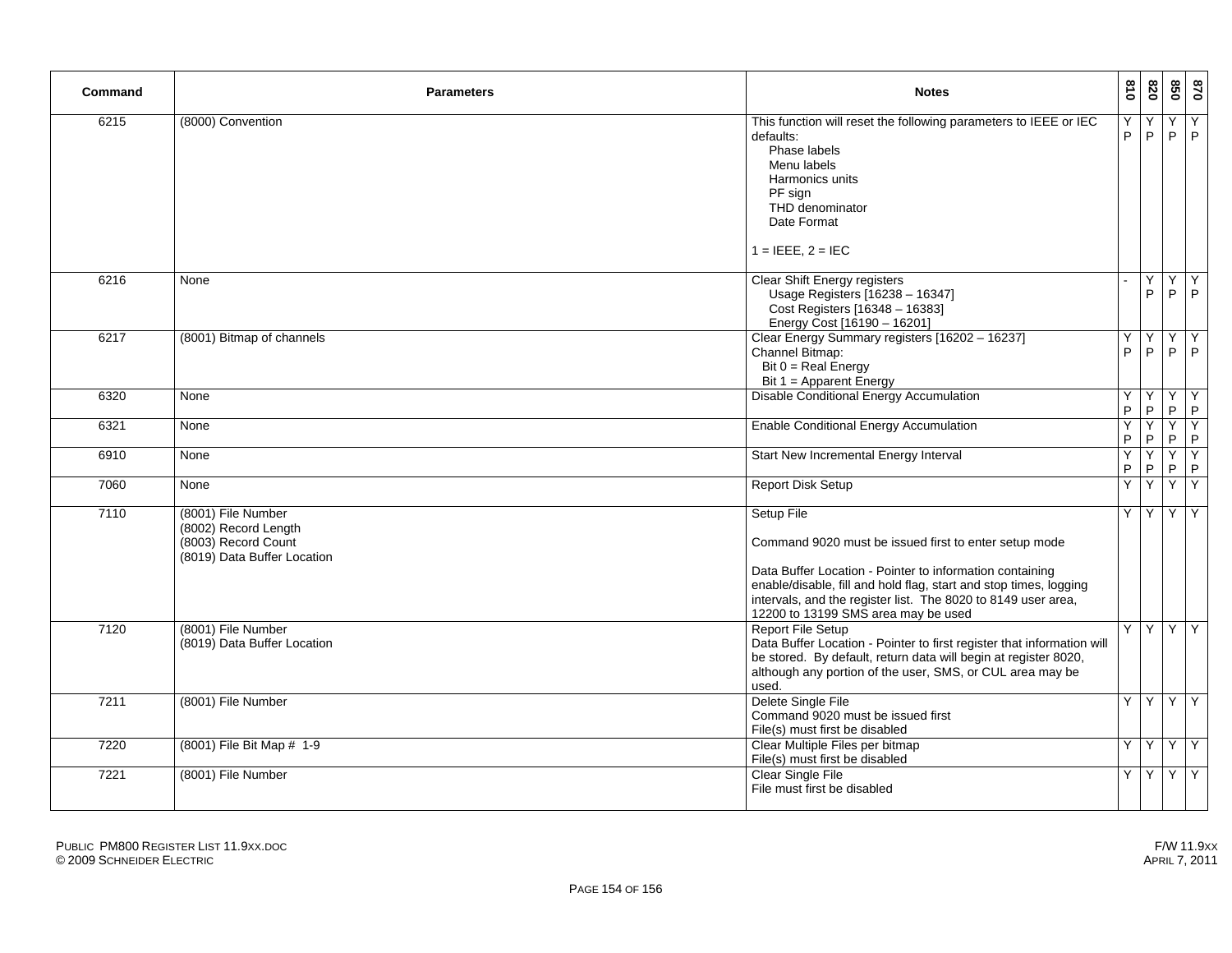| Command | <b>Parameters</b>                                                                                                                                                                                                                                                                                                                                                                                                      | <b>Notes</b>                                                                                                                                                                                                                        | 018    | 0Z8     | 850 | 0/8                |
|---------|------------------------------------------------------------------------------------------------------------------------------------------------------------------------------------------------------------------------------------------------------------------------------------------------------------------------------------------------------------------------------------------------------------------------|-------------------------------------------------------------------------------------------------------------------------------------------------------------------------------------------------------------------------------------|--------|---------|-----|--------------------|
| 7310    | (8001) File Bit Map # 1-9                                                                                                                                                                                                                                                                                                                                                                                              | Enable Files per bitmap                                                                                                                                                                                                             | Y      | Y       |     | YY                 |
| 7311    | (8001) File Bit Map # 1-9                                                                                                                                                                                                                                                                                                                                                                                              | Disable Files per bitmap                                                                                                                                                                                                            | Y      | Y       |     | YY                 |
| 7410    | (8001) File Number<br>(8002) Record Number<br>(8019) Data Buffer Location                                                                                                                                                                                                                                                                                                                                              | Read File Record<br>Data Buffer Location - Pointer to first register that information will<br>be stored. By default, return data will begin at register 8020,<br>although any portion of the user, SMS, or CUL area may be<br>used. | Y      | Y       |     | YY                 |
| 7510    | (8001) File Bit Map # 1-3                                                                                                                                                                                                                                                                                                                                                                                              | Trigger Data Log Entry per bitmap                                                                                                                                                                                                   | Y<br>P | Y.<br>P |     | YY<br>$P$ $P$      |
| 7511    | (8001) File Number                                                                                                                                                                                                                                                                                                                                                                                                     | <b>Trigger Single Data Log Entry</b>                                                                                                                                                                                                | Y<br>P | Y<br>P  |     | $Y$ $Y$<br>$P$ $P$ |
| 9010    | (8001) Enable/Disable<br>(8002) Password LSW<br>(8003) Password MSW                                                                                                                                                                                                                                                                                                                                                    | Temporary User Channel Assignment                                                                                                                                                                                                   | Y      | Y       |     | YY                 |
| 9020    | None                                                                                                                                                                                                                                                                                                                                                                                                                   | Open Setup Session                                                                                                                                                                                                                  | Y<br>P | Y<br>P  |     | YY<br>$P$ $P$      |
| 9021    | $(8001)$ Save/Discard $(1 = save)$                                                                                                                                                                                                                                                                                                                                                                                     | <b>Close Setup Session</b>                                                                                                                                                                                                          | P      | P       | Y   | Y<br>$P$ $P$       |
| 9030    | (8001) Email Buffer Number<br>(8002) Email Status                                                                                                                                                                                                                                                                                                                                                                      | Sent by ECC to report email status<br>8001 - email buffer number<br>8002 - 0 / OK<br>1 / Error                                                                                                                                      | Y<br>P | Y<br>P  |     | YY<br>$P$ $P$      |
| 9031    | None                                                                                                                                                                                                                                                                                                                                                                                                                   | <b>Send Test Email</b>                                                                                                                                                                                                              | Y<br>P | Y<br>P  |     | YY<br>$P$ $P$      |
| 9032    | (8001) Number of events to buffer; (Register 9534)<br>(8002) Time to buffer events<br>(Register 9535)<br>(8003) Type of event to enable<br>(Register 9533)<br>(8004) Enable/Disable<br>(Register 9530)<br>(8005) Alarm Priority<br>(Register 9532)                                                                                                                                                                     | Sent by ECC to configure Email parameters                                                                                                                                                                                           | Y<br>P | Y.<br>P |     | $Y$ $Y$<br>$P$ $P$ |
| 9040    | (8001) IP Address Octets 1 and 2<br>(8002) IP Address Octets 3 and 4<br>(8003) IP Subnet Mask Octets 1 and 2<br>(8004) IP Subnet Mask Octets 3 and 4<br>(8005) IP Default Gateway Address Octets 1 and 2<br>(8006) IP Default Gateway Address Octets 3 and 4<br>(8007) Media Type<br>(8008) Gateway Port Baud Rate<br>(8009) Gateway Port Parity<br>(8010) Gateway Port Wire Mode<br>(8011) Gateway Port Protocol Mode | Save Entire ECC Configuration<br>When received, this command will store the included parameters<br>to their proper position in the PM8 register list then save them to<br>the LVC.                                                  | Y      | Y       |     | YY                 |